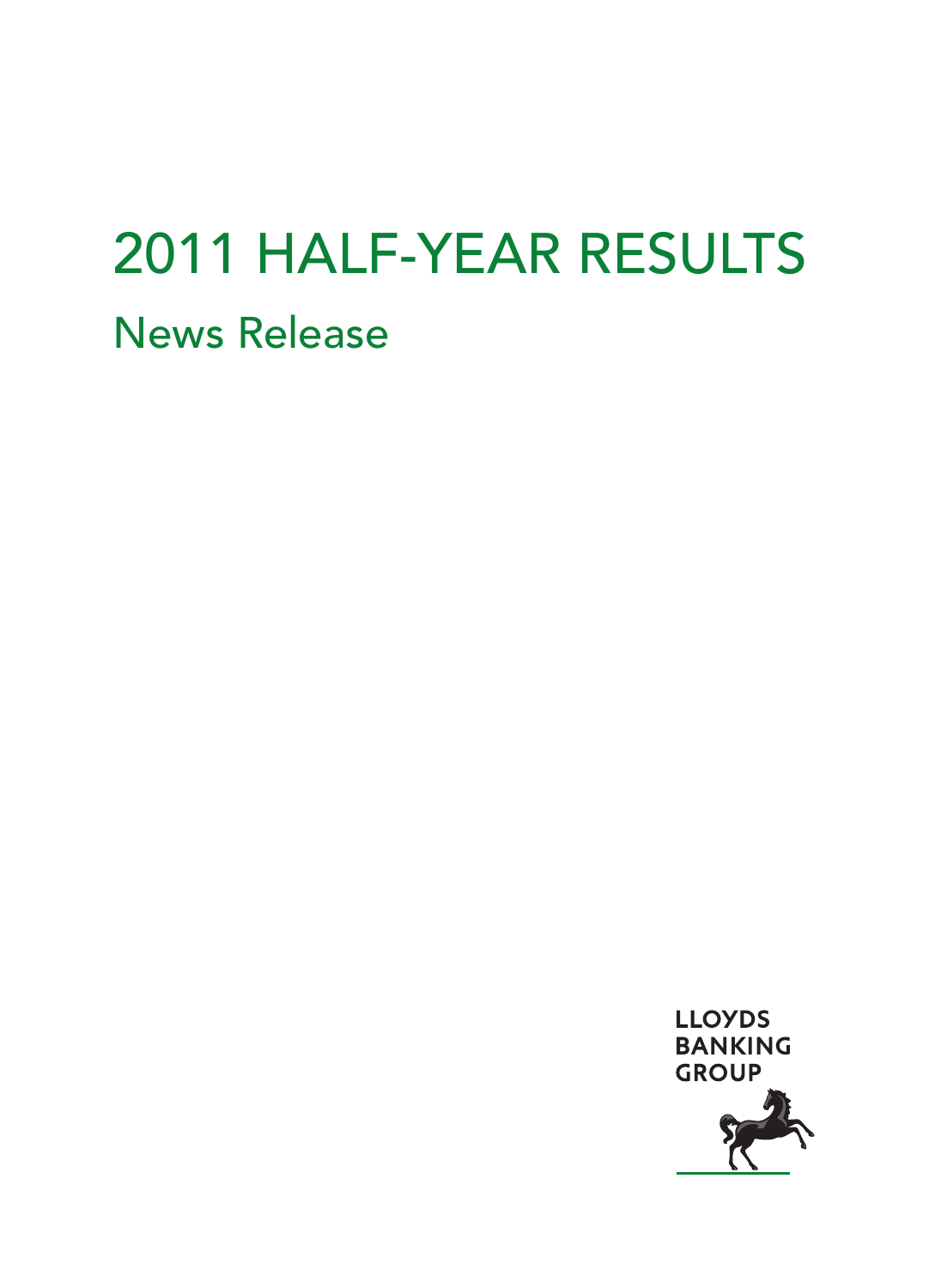#### **BASIS OF PRESENTATION**

This report covers the results of Lloyds Banking Group plc (the Company) together with its subsidiaries (the Group) for the half-year ended 30 June 2011.

#### **Statutory basis**

Statutory results are set out on pages 136 to 175. However, a number of factors have had a significant effect on the comparability of the Group's financial position and results. As a result, comparison on a statutory basis of the 2011 results with 2010 is of limited benefit.

#### **Combined businesses basis**

In order to provide more meaningful and relevant comparatives, the results of the Group and divisions are presented on a 'combined businesses' basis. The key principles adopted in the preparation of the combined businesses basis of reporting are described below.

- In order to reflect the impact of the acquisition of HBOS, the amortisation of purchased intangible assets has been excluded; and the unwind of acquisition-related fair value adjustments is shown as one line in the combined businesses income statement.
- In order to better present the business performance the following items, not related to acquisition accounting, have also been excluded:
	- integration costs;
	- volatility arising in insurance businesses;
	- curtailment gains and losses in respect of the Group's defined benefit pension schemes;
	- customer goodwill payments provision;

To enable a better understanding of the Group's core business trends and outlook, certain income statement, balance sheet and regulatory capital information is analysed between core and non-core portfolios. The non-core portfolios consist of businesses which deliver below-hurdle returns, which are outside the Group's risk appetite or may be distressed, are subscale or have an unclear value proposition, or have a poor fit with the Group's customer strategy. The EU mandated retail business disposal (Project Verde) is included in core portfolios.

The Group's core and non-core activities are not managed separately and the preparation of this information requires management to make estimates and assumptions that impact the reported income statements, balance sheet, regulatory capital related and risk amounts analysed as core and as non-core.

The Group uses a methodology that categorises income and expenses as non-core only where management expect that the income or expense will cease to be earned or incurred when the associated asset or liability is divested or run-off, and allocates operational costs to the core portfolio unless they are directly related to non-core activities. This results in the reported operating costs for the non-core portfolios being less than would be required to manage these portfolios on a stand-alone basis. Due to the inherent uncertainty in making estimates, a different methodology or a different estimate of the allocation might result in a different proportion of the Group's income or expenses being allocated to the core and non-core portfolios, different assets and liabilities being deemed core or non-core and accordingly a different allocation of the regulatory effects.

During 2011, the Group has reassessed its non-core activities and a number of portfolio changes have been made within the Wholesale, Commercial and International portfolios; it is not intended that any further changes will be made to the composition of these non-core portfolios. The disclosures for the half-years ended 30 June 2010 and 31 December 2010 have been restated on this basis.

Unless otherwise stated income statement commentaries throughout this document compare the half-year to 30 June 2011 to the half-year to 30 June 2010, and the balance sheet analysis compares the Group balance sheet as at 30 June 2011 to the Group balance sheet as at 31 December 2010.

# **FORWARD LOOKING STATEMENTS**

This announcement contains forward looking statements with respect to the business, strategy and plans of the Lloyds Banking Group, its current goals and expectations relating to its future financial condition and performance. Statements that are not historical facts, including statements about the Group or the Group's management's beliefs and expectations, are forward looking statements. By their nature, forward looking statements involve risk and uncertainty because they relate to events and depend on circumstances that will occur in the future. The Group's actual future business, strategy, plans and/or results may differ materially from those expressed or implied in these forward looking statements as a result of a variety of risks, uncertainties and other factors, including, without limitation, UK domestic and global economic and business conditions; the ability to derive cost savings and other benefits, as well as the ability to integrate successfully the acquisition of HBOS; the ability to access sufficient funding to meet the Group's liquidity needs; changes to the Group's credit ratings; risks concerning borrower or counterparty credit quality; instability in the global financial markets; changing demographic and market related trends; changes in customer preferences; changes to regulation, accounting standards or taxation, including changes to regulatory capital or liquidity requirements; the policies and actions of governmental or regulatory authorities in the UK, the European Union, or jurisdictions outside the UK, including other European countries and the US; the ability to attract and retain senior management and other employees; requirements or limitations imposed on the Group as a result of HM Treasury's investment in the Group; the ability to complete satisfactorily the disposal of certain assets as part of the Group's EU state aid obligations; the extent of any future impairment charges or write-downs caused by depressed asset valuations; exposure to regulatory scrutiny, legal proceedings or complaints, actions of competitors and other factors. Please refer to the latest Annual Report on Form 20-F filed with the US Securities and Exchange Commission for a discussion of such factors together with examples of forward looking statements. The forward looking statements contained in this announcement are made as at the date of this announcement, and the Group undertakes no obligation to update any of its forward looking statements.

- payment protection insurance provision;
- sale costs in respect of the EU mandated retail business disposal; and
- loss on disposal of businesses.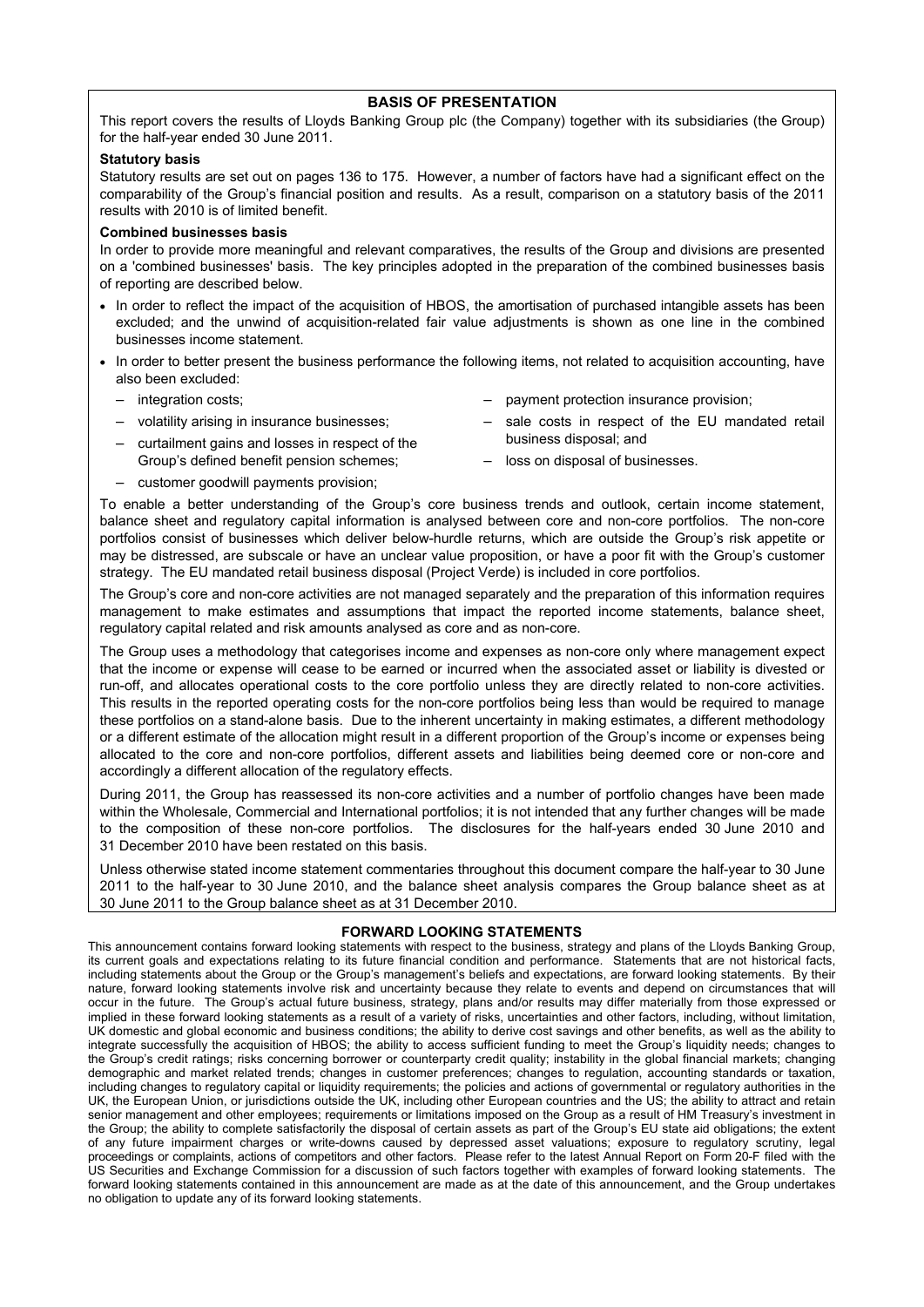# **CONTENTS**

|                                                                                                                 | Page           |
|-----------------------------------------------------------------------------------------------------------------|----------------|
| Key highlights                                                                                                  | 1              |
| Summary of results                                                                                              | $\overline{2}$ |
| Group Chief Executive's statement                                                                               | 4              |
| <b>Combined businesses information</b>                                                                          | 12             |
| Combined businesses consolidated income statement                                                               | 13             |
| Reconciliation of combined businesses profit before tax to statutory (loss) profit before tax for the half-year | 13             |
| Combined businesses consolidated income statement analysed between core and non-core                            | 14             |
| Combined businesses profit (loss) analysis by division                                                          | 15             |
| Combined businesses profit (loss) analysis by division analysed between core and non-core                       | 16             |
| Group Finance Director's review of financial performance and outlook                                            | 17             |
| Combined businesses segmental analysis                                                                          | 33             |
| Divisional performance                                                                                          |                |
| Retail                                                                                                          | 37             |
| Wholesale                                                                                                       | 43             |
| Commercial                                                                                                      | 53             |
| Wealth and International                                                                                        | 59             |
| Insurance                                                                                                       | 69             |
| <b>Group Operations</b>                                                                                         | 78             |
| Central items                                                                                                   | 79             |
| Additional information on a combined businesses basis                                                           | 80             |
| Basis of preparation of combined businesses information                                                         | 80             |
| Banking net interest margin                                                                                     | 83             |
| Integration costs and benefits                                                                                  | 84             |
| Impairment charge                                                                                               | 85             |
| Volatility arising in insurance businesses                                                                      | 86             |
| Number of employees (full-time equivalent)                                                                      | 88             |
| <b>Risk management</b>                                                                                          | 90             |
| Risk management approach                                                                                        | 91             |
| Principal risks and uncertainties                                                                               | 91             |
| <b>Statutory information</b>                                                                                    | 136            |
| Condensed interim financial statements (unaudited)                                                              |                |
| Consolidated income statement                                                                                   | 137            |
| Consolidated statement of comprehensive income                                                                  | 138            |
| Consolidated balance sheet                                                                                      | 139            |
| Consolidated statement of changes in equity                                                                     | 141            |
| Consolidated cash flow statement                                                                                | 144            |
| <b>Notes</b>                                                                                                    | 145            |
| Statement of directors' responsibilities                                                                        | 176            |
| Independent review report                                                                                       | 177            |
| Contacts                                                                                                        | 179            |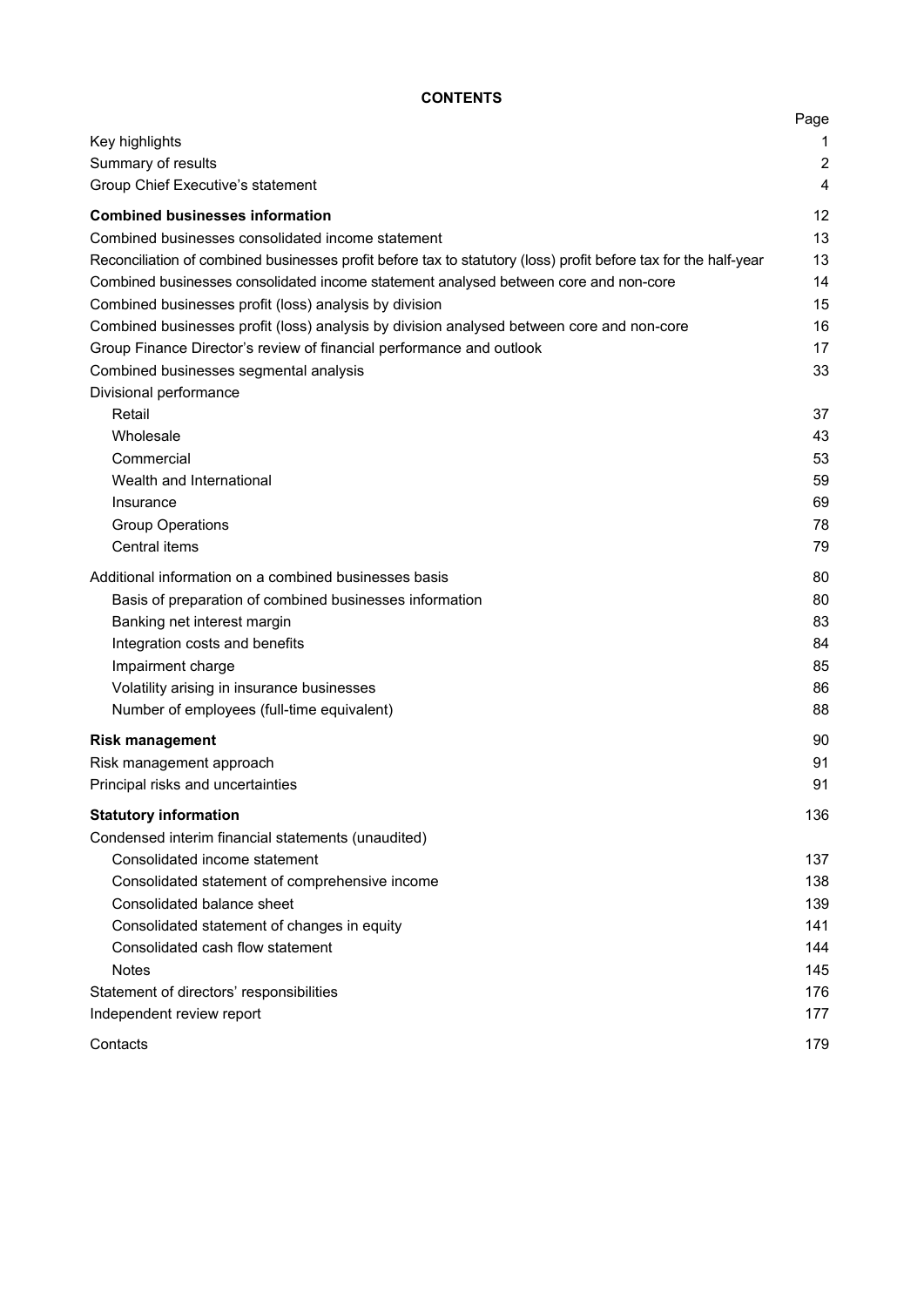# **KEY HIGHLIGHTS**

'We delivered a resilient first half performance, despite the ongoing challenges of economic and regulatory uncertainty, and have made substantial progress in restructuring and de-risking the Group. I expect the actions we are taking, as detailed in our Strategic Review announcement, to enable us to create a high performance organisation over time and deliver the best from our franchise for both our customers and our shareholders.'

> António Horta-Osório *Group Chief Executive*

# **FURTHER PROGRESS IN THE HALF-YEAR IN REDUCING THE GROUP'S RISK**

- £31 billion reduction in non-core assets to £162 billion.
- Excellent progress against term funding objectives with £25 billion of wholesale term issuance in the half.
- Further growth in customer relationship deposits of 3 per cent.
- Total customer balances of £963 billion (31 December 2010: £972 billion), primarily reflecting non-core asset reduction, partly offset by deposit growth.
- Loan to deposit ratio of 144 per cent (31 December 2010: 154 per cent).
- Accelerated £60 billion reduction in government and central bank facilities to £37 billion.
- Robust core tier 1 capital ratio of 10.1 per cent, broadly unchanged since the year end.

#### **RESILIENT COMBINED BUSINESSES PERFORMANCE, IN LINE WITH OUR EXPECTATIONS**

- Performance reflects subdued UK economy, further risk reduction, and high wholesale funding costs.
- Profit before tax of £1,104 million (first half of 2010: £1,603 million).
- Underlying profit before tax (excluding liability management and ECN effects totalling £851 million) increased 36 per cent to £1,340 million (first half of 2010: £988 million).
- Core business profit before tax of £2,660 million (first half of 2010: £3,691 million).
- Underlying total income, net of insurance claims, decreased by 12 per cent to £10,414 million, due to non-core asset reduction and subdued lending markets. Excluding losses on disposal of treasury assets of £670 million, underlying total income fell 7 per cent principally as a result of a 6 per cent decrease in average interestearning assets.
- Banking net interest margin of 2.07 per cent (second half of 2010: 2.12 per cent), reflecting continued high funding costs, repayment of government and central bank facilities, and competitive deposit markets.
- Costs slightly down. Underlying cost:income ratio of 51.2 per cent (first half of 2010: 45.8 per cent).
- Integration programme on track to deliver annual run-rate savings of £2 billion by the end of 2011.
- Further 17 per cent reduction in the impairment charge to £5,422 million.

#### **STATUTORY RESULTS INCLUDE PPI PROVISION**

- Statutory loss before tax of £3,251 million (first half of 2010: profit of £1,296 million), after £3,200 million PPI provision.
- Loss attributable to equity shareholders of £2,305 million (first half of 2010: profit of £596 million).
- Loss per share of 3.4 pence (first half of 2010: earnings per share of 0.9 pence).

#### **SUPPORTING THE UK'S ECONOMIC RECOVERY**

• On track to deliver full year contribution to Merlin lending agreement; £21.2 billion of committed gross lending to businesses in first half, of which £6.7 billion for SMEs.

#### **2011 GUIDANCE AND 2014 FINANCIAL TARGETS UNCHANGED**

- No change to 2011 guidance and 2014 financial targets as set out in Strategic Review announcement.
- Continue to monitor economic conditions closely, and remain mindful of regulatory challenges.
- Well positioned to realise the Group's full potential over time, and to achieve strong, stable and sustainable returns for shareholders.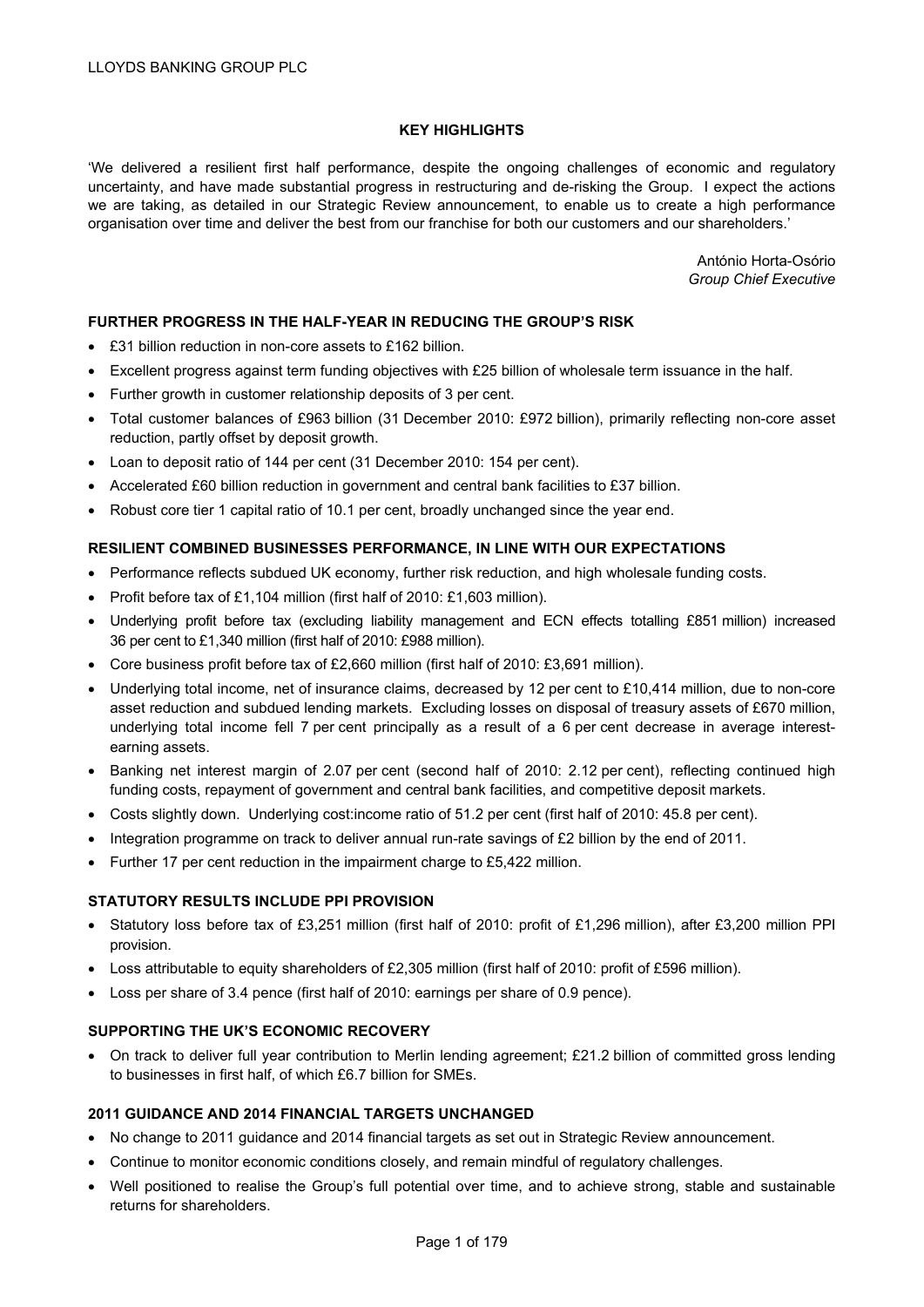# **SUMMARY OF RESULTS**

|                                                               | Half-year<br>to 30 June<br>2011 | Half-year<br>to 30 June<br>2010 | <b>Change</b><br>since<br>30 June<br>2010 | Half-year<br>to 31 Dec<br>2010 |
|---------------------------------------------------------------|---------------------------------|---------------------------------|-------------------------------------------|--------------------------------|
| <b>Results</b>                                                | £m                              | £m                              | ℅                                         | £m                             |
| <b>Statutory</b>                                              |                                 |                                 |                                           |                                |
| Total income, net of insurance claims                         | 10,854                          | 12,591                          | (14)                                      | 12,365                         |
| Total operating expenses                                      | (9,628)                         | (5,811)                         | (66)                                      | (7, 459)                       |
| Trading surplus                                               | 1,226                           | 6,780                           | (82)                                      | 4,906                          |
| Impairment                                                    | (4, 491)                        | (5, 423)                        | 17                                        | (5, 529)                       |
| (Loss) profit before tax                                      | (3,251)                         | 1,296                           |                                           | (1,015)                        |
| (Loss) profit attributable to equity shareholders             | (2, 305)                        | 596                             |                                           | (916)                          |
| (Loss) earnings per share                                     | (3.4)p                          | 0.9p                            |                                           | (1.3)p                         |
| Combined businesses basis (note 1, page 80)                   |                                 |                                 |                                           |                                |
| Total income, net of insurance claims                         | 10,178                          | 12,481                          | (18)                                      | 10,963                         |
| Underlying total income, net of insurance claims <sup>1</sup> | 10,414                          | 11,866                          | (12)                                      | 11,775                         |
| Operating expenses <sup>2</sup>                               | (5, 332)                        | (5, 435)                        | $\boldsymbol{2}$                          | (5, 493)                       |
| Trading surplus                                               | 4,846                           | 6,896                           | (30)                                      | 5,470                          |
| Impairment                                                    | (5, 422)                        | (6, 554)                        | 17                                        | (6,627)                        |
| Profit before tax                                             | 1,104                           | 1,603                           | (31)                                      | 609                            |
| Underlying profit before tax <sup>1</sup>                     | 1,340                           | 988                             | 36                                        | 1,421                          |
| Banking net interest margin                                   | 2.07%                           | 2.08%                           |                                           | 2.12%                          |
| Banking asset margin                                          | 1.43%                           | 1.55%                           |                                           | 1.57%                          |
| Banking liability margin                                      | 1.05%                           | 0.98%                           |                                           | 0.97%                          |
| Cost:income ratio <sup>2,3</sup>                              | 52.4%                           | 43.5%                           |                                           | 50.1%                          |
| Underlying cost:income ratio <sup>1,2,3</sup>                 | 51.2%                           | 45.8%                           |                                           | 46.6%                          |
| Impairment as a % of average advances <sup>4</sup>            | 1.77%                           | 2.01%                           |                                           | 2.02%                          |
| Combined businesses basis - core                              |                                 |                                 |                                           |                                |
| Total income, net of insurance claims                         | 9,250                           | 10,571                          | (12)                                      | 9,062                          |
| Underlying total income, net of insurance claims              | 9,486                           | 9,956                           | (5)                                       | 9,874                          |
| Operating expenses                                            | (4, 860)                        | (4,908)                         | 1                                         | (4,976)                        |
| <b>Trading surplus</b>                                        | 4,390                           | 5,663                           | (22)                                      | 4,086                          |
| Impairment                                                    | (1,636)                         | (1,653)                         | 1                                         | (1, 959)                       |
| Profit before tax                                             | 2,660                           | 3,691                           | (28)                                      | 2,071                          |
| Underlying profit before tax                                  | 2,896                           | 3,076                           | (6)                                       | 2,883                          |
| Banking net interest margin                                   | 2.35%                           | 2.28%                           |                                           | 2.33%                          |
| Cost:income ratio <sup>3</sup>                                | 52.5%                           | 46.4%                           |                                           | 54.9%                          |
| Underlying cost:income ratio <sup>1,3</sup>                   | 51.2%                           | 49.3%                           |                                           | 50.4%                          |
| Impairment as a % of average advances <sup>4</sup>            | 0.72%                           | 0.70%                           |                                           | 0.81%                          |

<sup>1</sup> Excluding a reduction in the fair value of the equity conversion feature of the Group's Enhanced Capital Notes of £236 million (halfyear to 30 June 2010: gain of £192 million; half-year to 31 December 2010: reduction of £812 million) and, in the half-year to 30 June 2010, liability management gains of £423 million.

<sup>2</sup> Excluding impairment of tangible fixed assets of £150 million in the half-year to 30 June 2010.

<sup>3</sup> Operating expenses divided by total income, net of insurance claims.<br><sup>4</sup> Impairment on Joans and advances to customers divided by averal

<sup>4</sup> Impairment on loans and advances to customers divided by average loans and advances to customers, excluding reverse repo transactions, gross of allowance for impairment losses.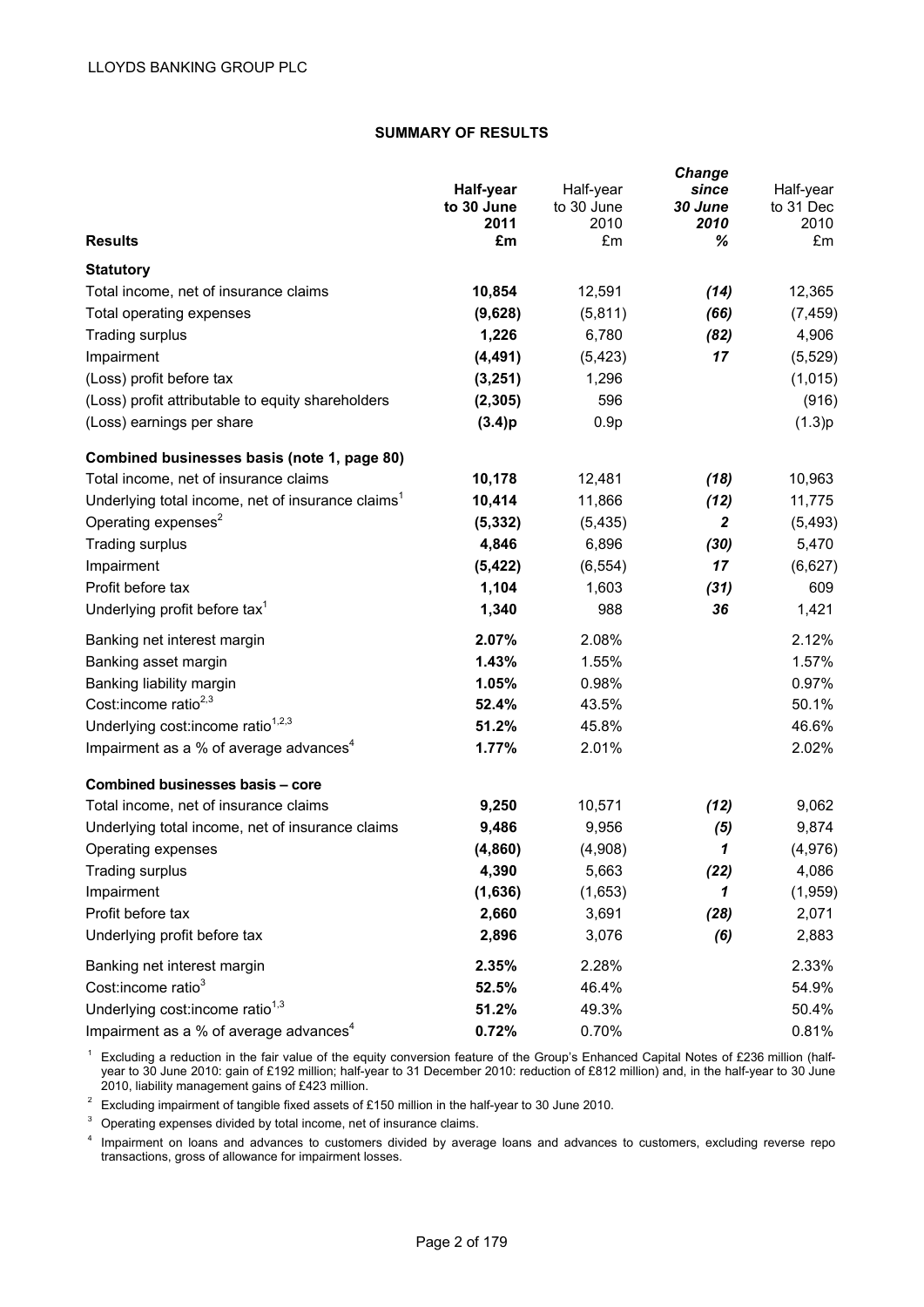# **SUMMARY OF RESULTS** (continued)

|                                                         |                  |                 | <b>Change</b><br>since |
|---------------------------------------------------------|------------------|-----------------|------------------------|
|                                                         | As at<br>30 June | As at<br>31 Dec | 31 Dec<br>2010         |
| <b>Capital and balance sheet</b>                        | 2011             | 2010            | ℅                      |
| <b>Statutory</b>                                        |                  |                 |                        |
| Loans and advances to customers <sup>1</sup>            | £587.8bn         | £592.6bn        | (1)                    |
| Customer deposits <sup>2</sup>                          | £399.9bn         | £393.6bn        | $\mathbf{2}$           |
| Loans and advances to customers excl reverse repurchase |                  |                 |                        |
| agreements (repos)                                      | £568.1bn         | £589.5bn        | (4)                    |
| Customer deposits excl repos                            | £394.9bn         | £382.5bn        | 3                      |
| Total customer balances <sup>3</sup>                    | £963.0bn         | £972.0bn        | (1)                    |
| Loan to deposit ratio <sup>4</sup>                      | 144%             | 154%            |                        |
| Funds under management <sup>5</sup>                     | £193.3bn         | £192.0bn        | 1                      |
| Wholesale funding (see page 96)                         | £295.6bn         | £298.0bn        | (1)                    |
| Wholesale funding >1 year maturity                      | 49%              | 50%             |                        |
| Funded assets (see page 95)                             | £612.0bn         | £655.0bn        | (7)                    |
| Primary liquidity portfolio (see page 95)               | £100.9bn         | £97.5bn         | 3                      |
| Risk-weighted assets                                    | £383.3bn         | £406.4bn        | (6)                    |
| Core tier 1 capital ratio                               | 10.1%            | 10.2%           |                        |
| Net tangible assets per share                           | 57.2p            | 59.2p           |                        |
| Leverage ratio                                          | 18 times         | 17 times        |                        |
| Core                                                    |                  |                 |                        |
| Loans and advances to customers excl reverse repos      | £443.3bn         | £454.2bn        | (2)                    |
| Reverse repos                                           | £19.7bn          | £3.1bn          |                        |
| Loans and advances to banks                             | £27.9bn          | £29.9bn         | (7)                    |
| Debt securities                                         | £0.2bn           | £0.3bn          | (33)                   |
| Available-for-sale financial assets                     | £19.7bn          | £20.9bn         | (6)                    |
| Other assets                                            | £305.8bn         | £289.5bn        | 6                      |
| <b>Total core assets</b>                                | £816.6bn         | £797.9bn        | $\mathbf{2}$           |
| Customer deposits excl repos                            | £390.4bn         | £377.0bn        | 4                      |
| Total customer balances                                 | £833.7bn         | £831.2bn        |                        |
| Loan to deposit ratio <sup>4</sup>                      | 114%             | 120%            |                        |
| Risk-weighted assets                                    | £254.6bn         | £262.5bn        | (3)                    |
| Non-core                                                |                  |                 |                        |
| Loans and advances to customers excl reverse repos      | £124.8bn         | £135.3bn        | (8)                    |
| Loans and advances to banks                             | £0.3bn           | £0.4bn          | (25)                   |
| Debt securities                                         | £15.3bn          | £25.4bn         | (40)                   |
| Available-for-sale financial assets                     | £13.1bn          | £22.1bn         | (41)                   |
| Other assets                                            | £8.9bn           | £10.5bn         | (15)                   |
| <b>Total non-core assets</b>                            | £162.4bn         | £193.7bn        | (16)                   |
| Customer deposits excl repos                            | £4.5bn           | £5.5bn          | (18)                   |
| Risk-weighted assets                                    | £128.7bn         | £143.9bn        | (11)                   |

<sup>1</sup> Includes reverse repos of £19.7 billion (31 December 2010: £3.1 billion).

2 Includes repos of £5.0 billion (31 December 2010: £11.1 billion).

<sup>3</sup> Total customer balances are the aggregate of loans and advances to customers excluding reverse repos and customer deposits excluding repos.

<sup>4</sup> Excludes repos of £5.0 billion (31 December 2010: £11.1 billion) and reverse repos of £19.7 billion (31 December 2010: £3.1 billion).

<sup>5</sup> Funds under management within Wealth and International division.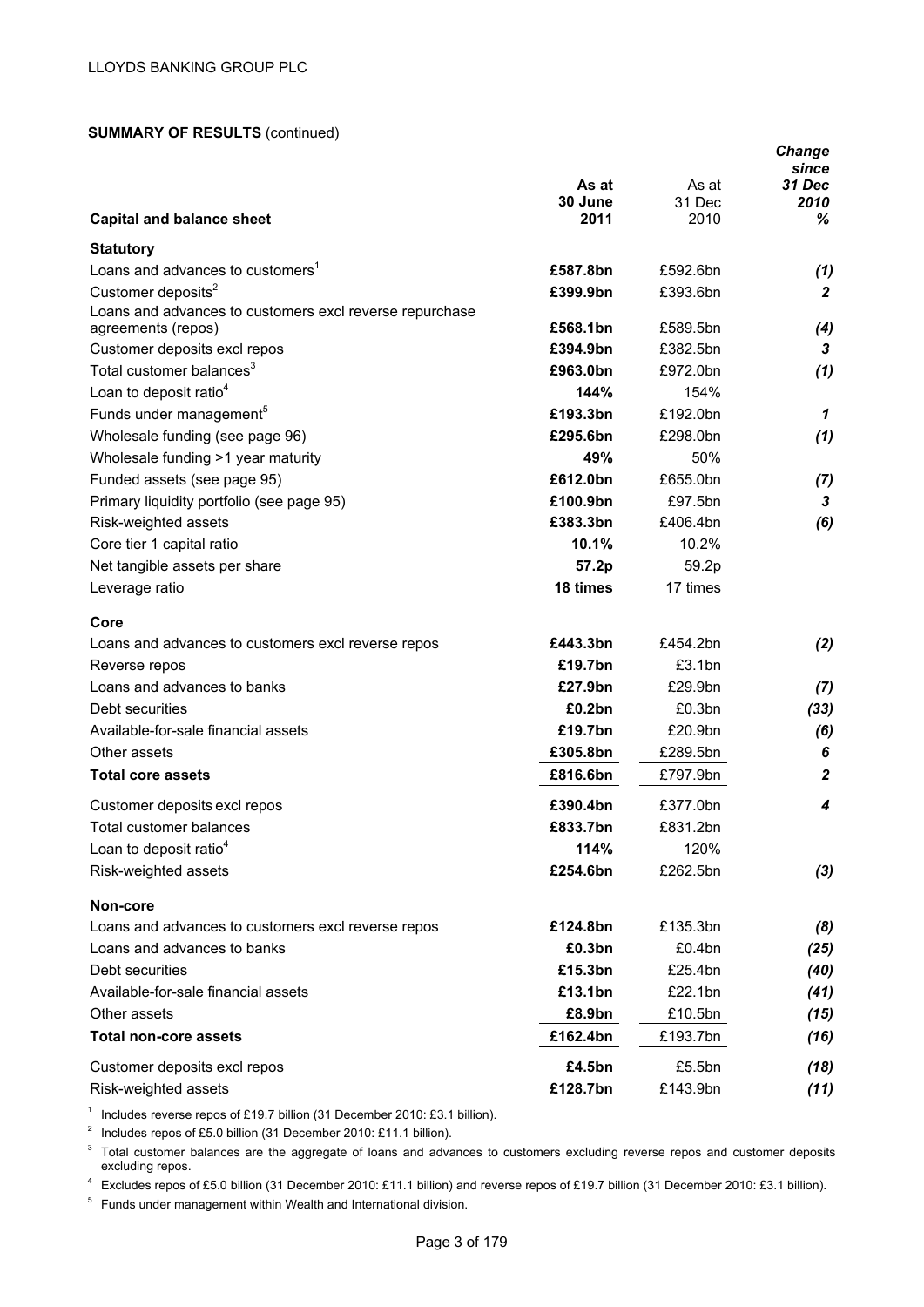# **GROUP CHIEF EXECUTIVE'S STATEMENT**

# **Summary**

The Group performed in line with our expectations in the first half of 2011, despite the ongoing challenges of economic and regulatory uncertainty, the effects of which, including subdued loan demand, financial market volatility, and increasing regulatory capital and liquidity requirements, are reflected in these results.

We have taken a series of rapid, focused actions since I became Group Chief Executive on 1 March to strengthen the Group and ensure we are better positioned for the future. These actions included the Strategic Review, the outcome of which was announced on 30 June, in which we set out our UK-focused strategy to support our core customers.

We continue to monitor economic conditions closely, notably in the UK and Eurozone, and remain mindful of the challenges of continuing regulatory uncertainty, particularly ahead of the final report of the Independent Commission on Banking in September.

However, given the actions we have taken and the strategy we are now implementing, we are well positioned to realise over time the full potential of our organisation, brands and capabilities, and to achieve strong, stable and sustainable returns for shareholders.

# **Results overview**

The Group reported a combined businesses profit before tax of £1,104 million in the first half of 2011, with the core business delivering profit before tax of £2,660 million.

While Group combined businesses profit before tax represented a reduction of 31 per cent from £1,603 million in the first half of 2010, when movements in the value of the equity conversion feature of the Enhanced Capital Notes (ECNs) and liability management gains reported in the first half of last year are excluded, combined businesses profit before tax increased by 36 per cent. This primarily reflected, at a divisional level, a significant improvement in Wholesale performance, where profit more than doubled, partly offset by a 20 per cent increase in losses in our International business. The higher International losses mainly reflected an increased impairment charge relating to our Irish portfolio in the first half of this year compared to the same period in 2010, although this charge was a third lower than in the second half of 2010.

In the core business, profit before tax fell 28 per cent, but excluding liability management and ECN effects the decline was 6 per cent, principally as a result of a 5 per cent fall in average interest-earning assets. In the noncore business, reductions in impairment and costs were partly offset by lower income as a result of further noncore asset reductions and resulted in a reduced loss before tax of £1,556 million (first half of 2010: loss of £2,088 million).

On a statutory basis, the Group reported a loss before tax of £3,251 million in the first half of the year, which included a non-recurring provision for Payment Protection Insurance (PPI) contact and redress costs of £3,200 million and a charge for integration costs of £642 million (first half of 2010: £804 million).

Underlying income, which excludes liability management and ECN effects, decreased by 12 per cent. This reflected further non-core asset reductions (including losses on sales of treasury assets of £670 million which were broadly offset by a related accelerated fair value unwind of £649 million), subdued customer lending demand and continued customer deleveraging. Our net interest margin was 2.07 per cent, with the decline from 2.12 per cent in the second half of 2010 reflecting continued high wholesale funding costs, the refinancing of a significant amount of government and central bank facilities, and competitive deposit markets.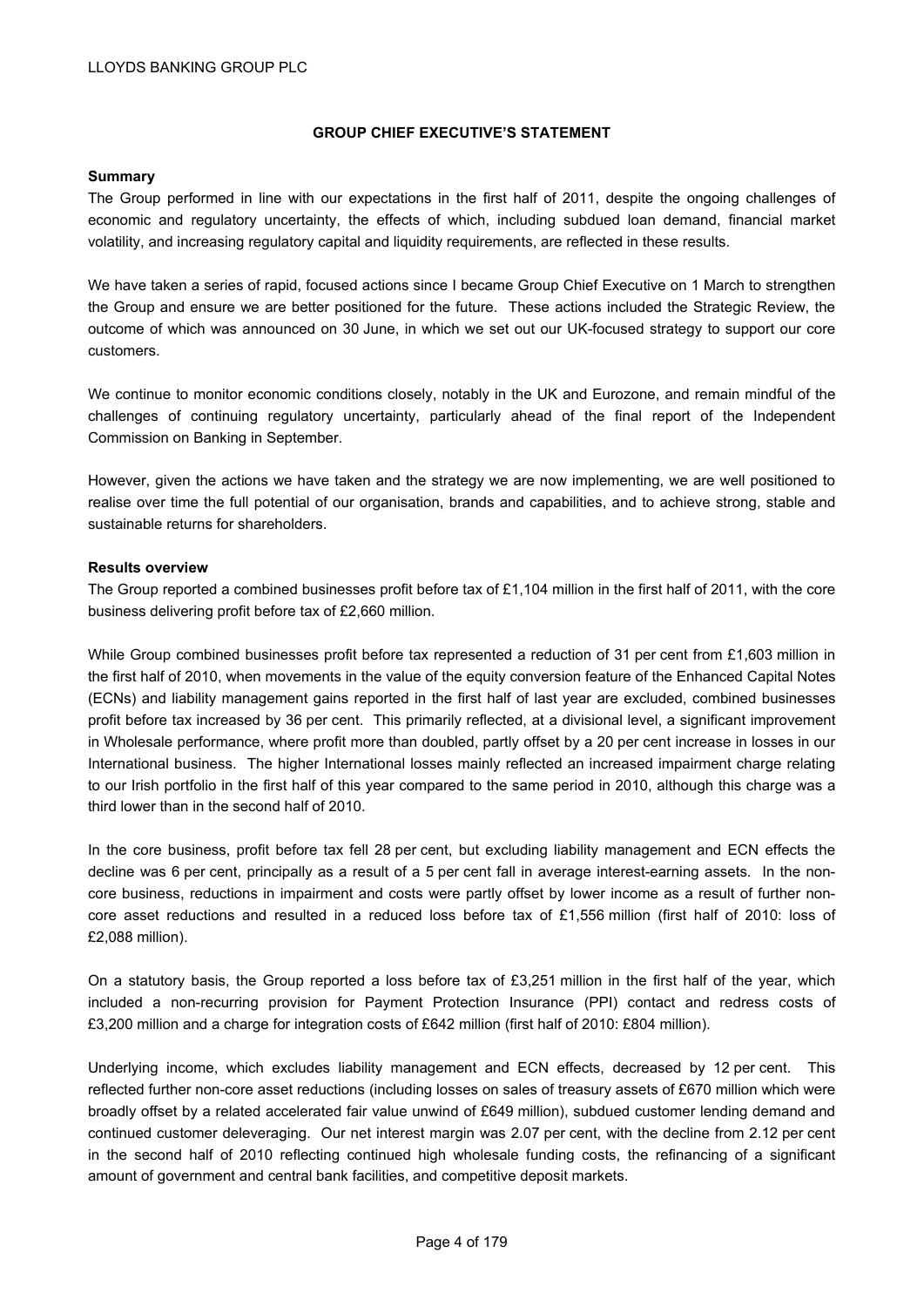Operating expenses were slightly down at £5,332 million, with further integration-related savings partly offset by increased employers' National Insurance contributions, and higher VAT, inflation and other costs.

The Group achieved a further reduction in the impairment charge in the first half of 2011, which, at £5,422 million, was 17 per cent lower than in the first half of 2010, with a deterioration in International (principally Ireland) more than offset by improvements elsewhere in the Group, particularly in Wholesale.

Against a backdrop of ongoing economic and regulatory uncertainty, we focused on continuing to reduce the Group's risk profile in the half-year through a further reduction in non-core assets of £31.3 billion to £162.4 billion, and through improving our funding position, with £25 billion of term funding raised in the first half. Together with growth in customer deposits (excluding repos) of 3 per cent in the half-year, these actions facilitated further substantial reductions in liquidity support from government and central bank facilities, with £37.1 billion outstanding at the end of the half against £96.6 billion at the 2010 year end. We also continued to maintain a robust core tier 1 capital ratio, which was broadly unchanged since the 2010 year end at 10.1 per cent.

# **Our actions since 1 March**

Since 1 March, we have taken a series of rapid, focused actions, including a number of strategic initiatives, such as accelerating the retail business disposal required by the EU (Project Verde), and have improved the Group's organisational structure and further strengthened its balance sheet. We have also refocused the Group's franchise on a multi-brand retail strategy, on active support for small and medium-sized enterprises (SMEs), and on improvement in customer satisfaction. A number of these initiatives are described in further detail below.

# **Management and organisation**

Following my appointment, we have strengthened businesses and functions with a number of additions to the Group's Executive Committee (GEC), including Juan Colombás as Chief Risk Officer, Antonio Lorenzo as Director, Wealth and Retail Products and Marketing, and Matt Young as Group Corporate Affairs Director.

We have also made a number of internal appointments who report directly to me and attend GEC including: John Maltby as Managing Director, Commercial; David Nicholson as Managing Director, Halifax Community Bank; Martyn Scrivens as Group Audit Director; and Harry Baines as Company Secretary and General Counsel.

In addition, we have announced a number of other senior appointments who will join the Group shortly: Alison Brittain as Group Director, Lloyds TSB and Bank of Scotland community banks; Toby Strauss as Group Director for Insurance; and, joining early next year, Nathan Bostock as Chief Executive, Wholesale.

We have also put in place a new, more agile organisation to support the implementation of our strategy. The new organisation has a flatter structure, which results in the leadership team being closer to our customers and having improved co-operation between businesses. As part of this new organisation, the heads of the Lloyds TSB and Halifax community banks, and Retail Products and Marketing, now all report directly to me. In order to ensure that the Group provides greater focus on SMEs, the Commercial business, previously part of Wholesale, now also reports directly to me. Also, all divisional functions, such as Finance, Risk, Audit, Human Resources, Legal and Communications, report directly to central functions.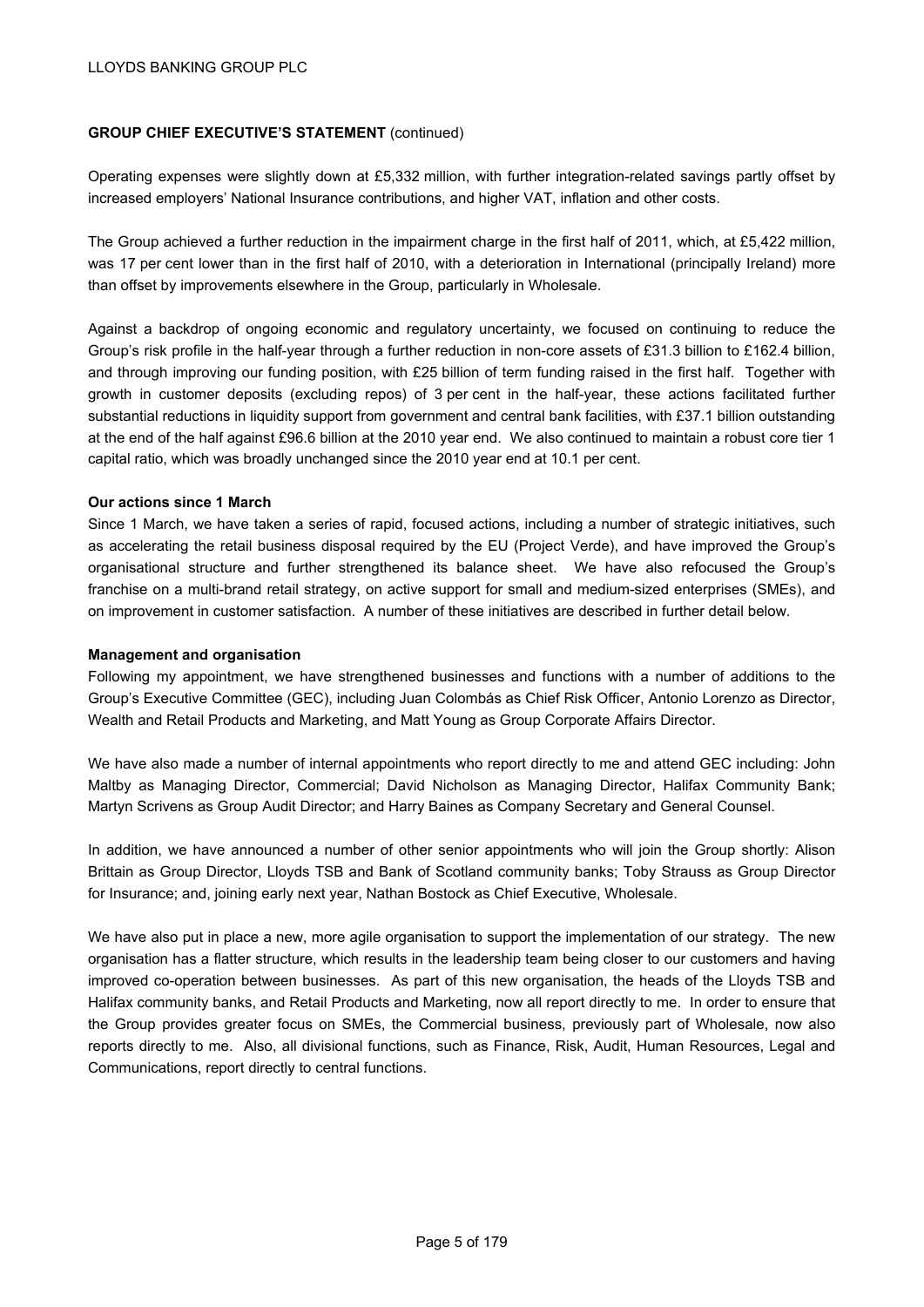# **Our commitment to supporting our customers and the UK economic recovery**

The Group continues to prioritise active support for the UK's economic recovery, including through the range of services we provide to our business and mortgage customers. We also participate in a wide range of other measures designed to support our customers and the wider economy, both on our own initiative and in participation with industry and Government, including delivering the recommendations of the Business Finance Taskforce.

In addition, in the Merlin agreement with the UK Government, the Group and four other major UK banks announced in February the intention to enhance support for the UK economic recovery by delivering increased gross business lending in 2011 compared to 2010. The Merlin banks further agreed to provide the capacity to support additional gross new lending of up to £190 billion to creditworthy UK businesses, including £76 billion for SMEs, if sufficient demand emerges.

Based on performance in the first half of 2011, the Group is on track to deliver its full year contribution to the Merlin lending agreement, subject to sufficient demand for finance being maintained in the current economic climate. The Group actively looks at all opportunities to support UK businesses and we continue to innovate in the market to meet our customers' needs. These efforts are directly reflected in our once again being voted 'Bank of the Year' for businesses, as described in the 'Awards' section of this review. To the end of June 2011, we have provided £21.2 billion of committed gross lending to UK businesses, of which £6.7 billion has been to SMEs.

The year-on-year growth in net advances in our core Commercial business was 2 per cent as at the end of June 2011 which continues to compare favourably with the negative growth in SME lending across the industry reported in the latest available market statistics from the Bank of England.

The Group achieved a market share of over 20 per cent of gross mortgage lending in the first half of 2011, including supporting over 24,000 customers in buying their first home.

As part of our strategy to become the best bank for customers we publicly committed to reduce the level of FSA reportable complaints we receive by 20 per cent, between the first half of 2010 and the first half of 2011, excluding PPI complaints. We achieved a 24 per cent reduction, which has reduced our complaints per 1,000 accounts to only 1.7. This has been accomplished through the success of our phone-a-friend service and the training we have provided to our 40,000 front line colleagues. As a result of these initiatives, we are now resolving over 90 per cent of complaints at first touch.

In the second half of the year we are rolling out an externally accredited complaint handling qualification to all of our complaint handlers, making us the first financial services organisation to have professionally qualified complaint handlers. In addition we are also extending the opening hours of the specialist teams so they can deal with complaints 24 hours a day, 7 days a week, ensuring customers get the right outcome faster.

By putting customers at the heart of our business, we have reached some key milestones and outlined further strategic initiatives to strengthen this commitment. We have made over 100 changes to simplify our systems and processes to help serve our customers more quickly and efficiently. We have enhanced our internet banking offering to enable our retail customers to do more online, and extended the innovative Lloyds TSB Lend a Hand Mortgage to help customers purchase a home with the help of their local authority.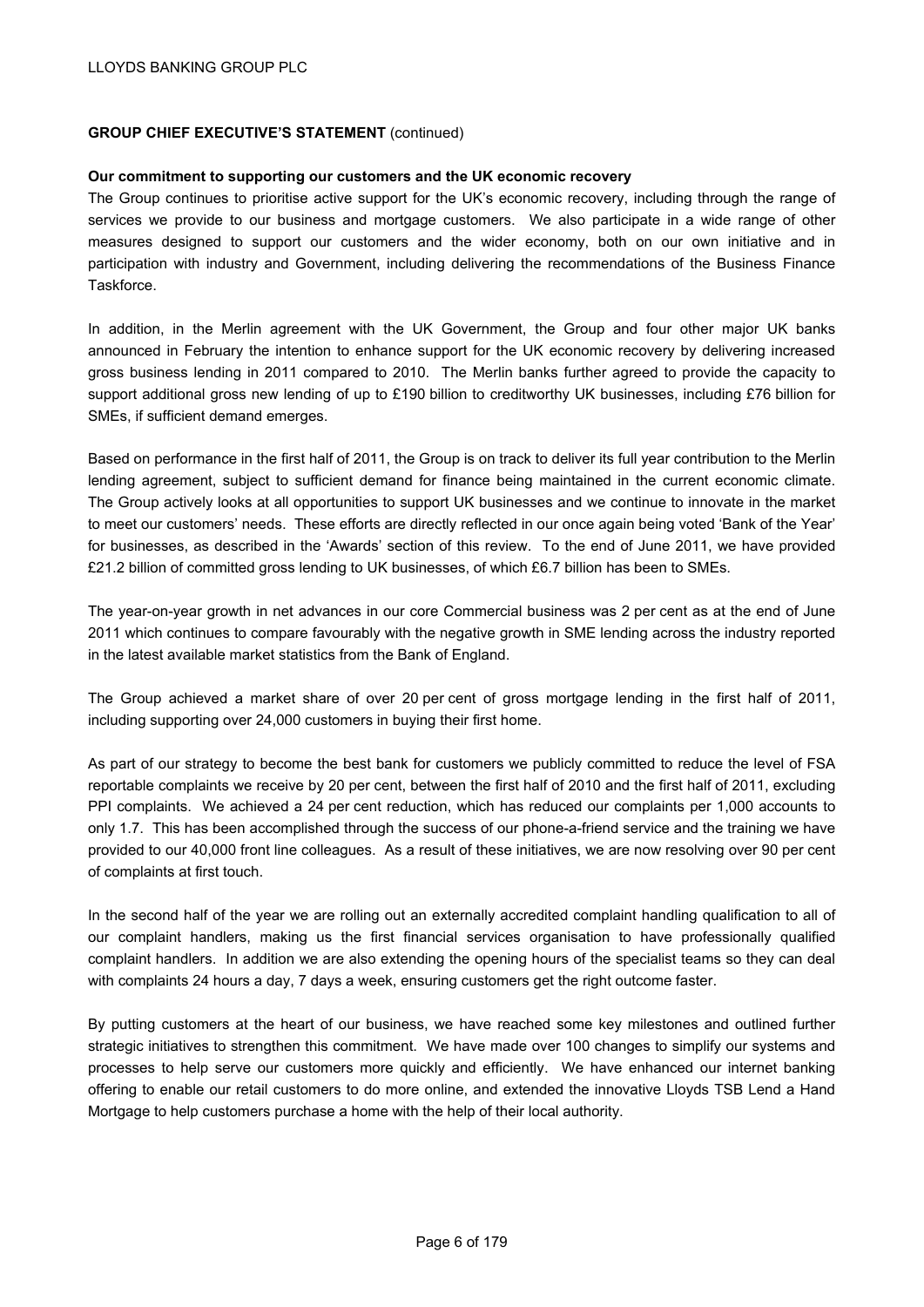To strengthen our strategy of being the best bank for SMEs, we launched our Best for Business campaign, reaffirmed our continued support for the SME Charter to respond to 90 per cent of lending appeals within 15 days which will exceed the industry standard of 30 days, and maintained our leading part in the Business Growth Fund which is the latest initiative from the Business Finance Taskforce.

# **Integration programme on track**

Our integration programme is one of the largest ever in financial services. In the first half of 2011, we continued to make excellent progress, and as we near the end of this three year journey we have been particularly focused on the completion of a number of system alignments. Key milestones in the first half included the completion of a programme to move Bank of Scotland ATMs on to the Lloyds TSB platform, the roll-out of an integrated Mortgage Sales Platform to Cheltenham & Gloucester colleagues, and the creation of a single claims management system within our General Insurance business.

We are now in the final stages of the core systems integration which will create single platforms supporting Halifax, Bank of Scotland and Lloyds TSB brands, across savings, current accounts, mortgages, general insurance and life & pensions for our personal customers and lending to small businesses. In the second half of this year we will complete the migration of these customer accounts to these platforms, while continuing to ensure that customers receive a seamless service throughout and colleagues are fully supported.

We achieved £1.75 billion of run-rate cost synergies by the end of the first half, and integration is on track to deliver the promised £2 billion of run-rate cost synergies by the end of this year.

# **Our strategy to deliver for customers and shareholders**

On 30 June, following a detailed and extensive review of our business, we set out our UK-focused strategy to support our core customers and outlined the key actions we will take to deliver strong, stable and sustainable returns for shareholders. Our strategy and our financial targets are summarised in this half-year results announcement; further detail on the outcome of Strategic Review is given in our announcement of 30 June, which is available on our website www.lloydsbankinggroup.com.

As part of our strategy, we will refocus our business portfolio to fit our assets, capabilities and risk appetite. We will focus on attractive UK customer segments, reduce our international presence, and continue our disciplined reduction of non-core assets, to ensure sustainable, predictable returns on equity above our cost of equity.

We will also simplify the Group to improve service and target the delivery of a further £1.5 billion of annual savings in 2014 (£1.7 billion of run-rate savings by end 2014), through better end-to-end processes and IT platforms, a delayered management structure and simpler legal structure, centralised support functions, and more efficient sourcing and cost control. These savings will be incremental to savings achieved under the integration programme, and will imply the reduction of 15,000 roles throughout the Group by the end of 2014. The total cost of the programme is expected to be approximately £2.3 billion (including capital expenditure), of which around £1.5 billion is expected to be expensed through the income statement and reported outside of the Group's combined businesses results over the next few years.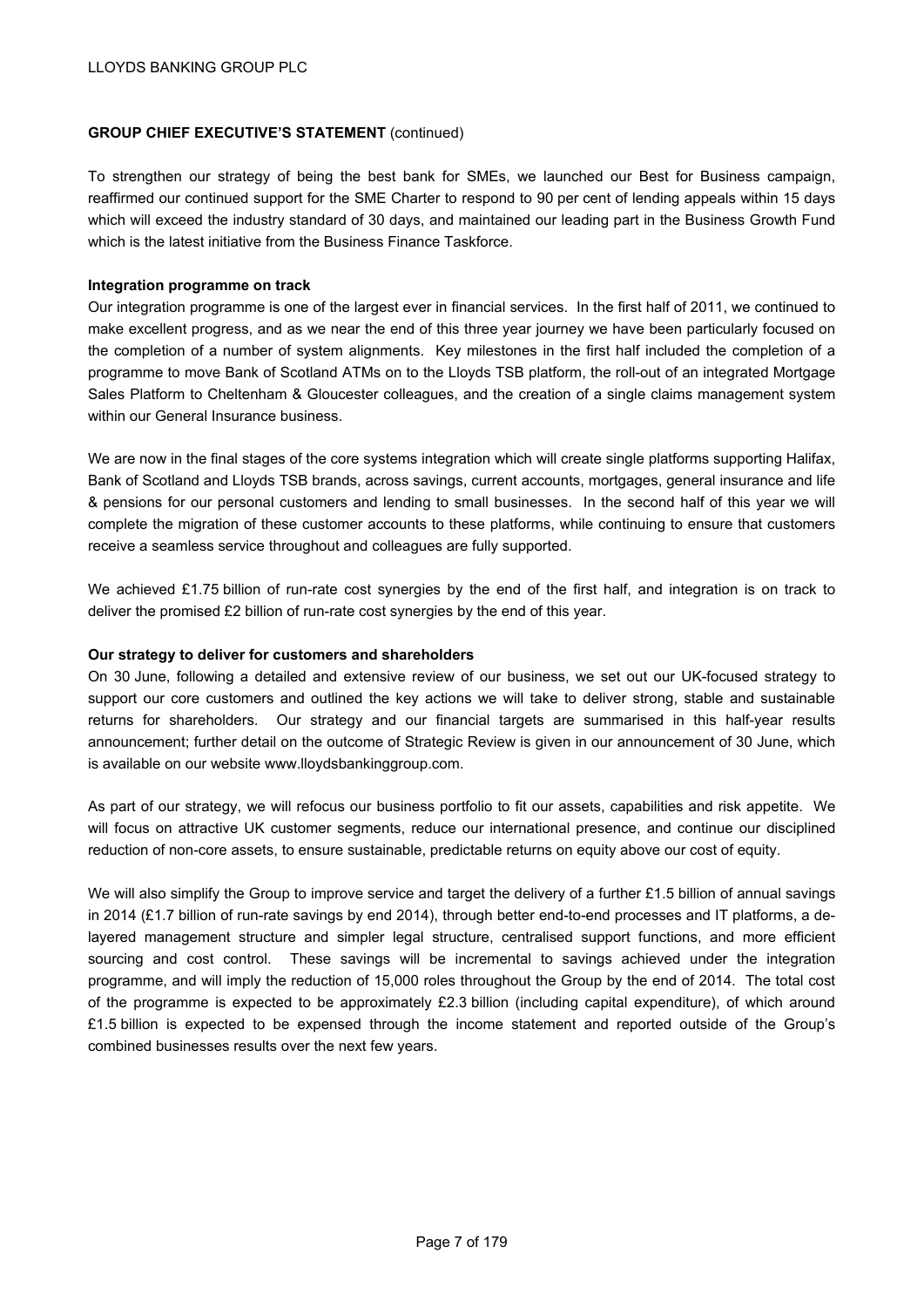The cost savings are expected to enable an additional £2 billion of investment over the period 2011 to 2014 to grow our core customer franchise. The annual income statement charge is expected to increase to around £500 million by 2014, equivalent to approximately one-third of the annual expenses benefit from the simplification programme. These investments will include:

- In Retail, we will revitalise Halifax as a leading challenger brand in UK retail banking and invest in Lloyds TSB and Bank of Scotland as leading relationship brands. We have also made a commitment to keep total branch numbers at the same levels (excluding the EU mandated business sale) through the period, and not to offshore further UK permanent operational roles.
- **Bancassurance** will be a core part of our proposition, through our multi-brand retail strategy, with a compelling product range and specialised advisor teams to better address our customers' needs.
- In Wealth, we will build our UK proposition for mass affluent, affluent and high net worth customers, and refocus our international business.
- **Wholesale's** focus will be on developing deeper client relationships and building transactional banking and fixed income capabilities to support our UK customers.
- **Commercial** will continue to focus on SME lending, whilst broadening its offering, on a business and individual basis, across a wider product range to include Wealth and Insurance.

We will also streamline our International presence, from 30 countries to less than half that number, by 2014.

We will continue to strengthen the Group's balance sheet, funding and liquidity position to ensure a robust core tier 1 capital ratio and a stable funding base, to meet the challenges of economic and regulatory uncertainty. We are targeting a core tier 1 capital ratio prudently in excess of 10 per cent in 2013 when the transition period to Basel 3 commences. We have also made a commitment to recommence progressive dividend payments after the EU restriction expires, as soon as the financial position of the Group and market conditions permit, and after regulatory capital requirements are defined and prudently met.

# **Economic outlook**

We expect that a period of subdued economic recovery in the UK will be accompanied by a period of modest growth in our markets, and that this will be sustained for several years. We anticipate continued deleveraging by consumers and businesses, and slow growth in deposits as a result of the pressure on consumers' disposable incomes from ongoing high inflation and cuts in welfare benefits.

We expect UK GDP growth of 1.5 per cent in 2011, normalising above 2 per cent in 2012, with UK base rates increasing from the second half of 2011, unemployment improving from the second half of 2011, and property values stabilising.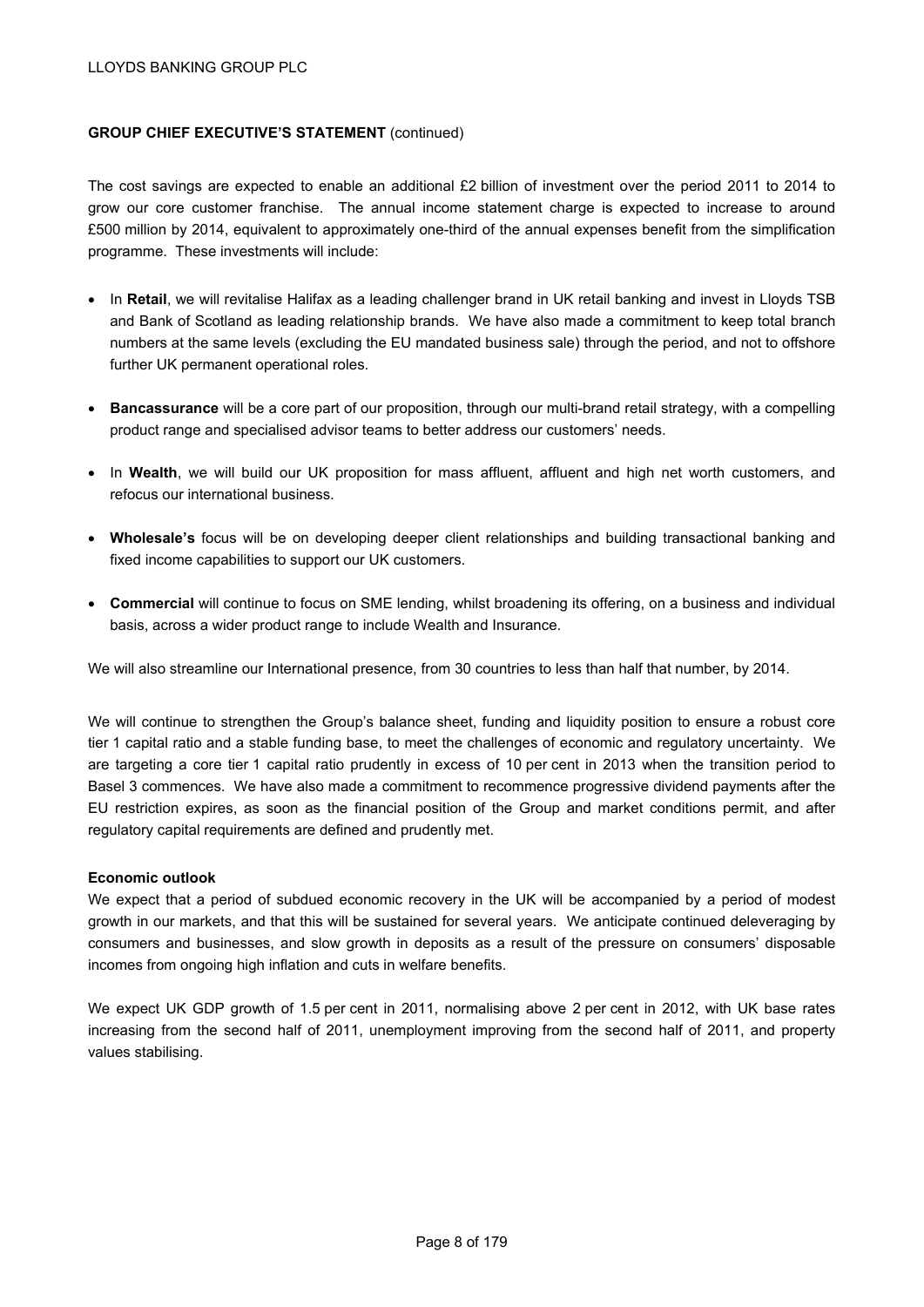# **Provision for Payment Protection Insurance contact and redress**

On 20 April 2011, the High Court dismissed the application of the British Bankers' Association (BBA) to seek judicial review against the Financial Services Authority (FSA) and the Financial Ombudsman Service (FOS) regarding the handling of PPI complaints. After publication of the judgment, the Group entered into discussions with the FSA with a view to seeking clarity around the detailed implementation of the FSA Policy Statement of 10 August 2010, which sets out evidential provisions and guidance on the fair assessment of customer complaints and the calculation of redress, and concluded that there are certain circumstances where customer contact and/or redress is appropriate. While there remain a number of uncertainties as to the eventual costs from any such contact and/or redress, the Group has made a provision of £3,200 million in the first half of 2011, which has been excluded from the combined businesses results.

# **Independent Commission on Banking (ICB)**

We have considered and responded to the ICB's interim report. We have presented evidence to demonstrate that the UK retail banking market is competitive, with considerable customer churn, a strong intermediary sector, and the growth of the internet channel and comparison sites. The interim report did not identify any significant competition concerns in savings, credit cards, unsecured personal loans and mortgages. On this basis, the ICB's competition concerns appear to be with personal and business current accounts.

We agree with the ICB that improving transparency and the ease of switching are key measures to further improve competition in business and personal current accounts. We are working on switching proposals with the ICB and others including the UK Payments Council, which we consider, when combined with greater transparency, will transform customers' perception and experience of moving their business or personal current accounts.

We are continuing to engage with the ICB and will do so through to the publication of the final report in September. We think this engagement has been constructive, particularly with regard to the Group's EU mandated retail business disposal (Project Verde), and since the ICB's Interim Report, we have made considerable progress in relation to the funding requirements of the Verde business.

The Verde business will have strong brands, a branch network of a similar size to that of the Halifax Community Bank and a full product range including savings, loans, credit cards and mortgages as well as current accounts. We believe that Verde will be a strong competitor in UK retail banking.

The Group has received a number of credible initial approaches for the Verde business and we are working closely with the potential buyers with the aim of identifying a purchaser by the end of the year.

In terms of financial stability, we believe a 'multi-pillar approach' consisting of improved recovery and resolution (including ring-fencing), better regulation and improved capital and liquidity requirements will significantly improve financial stability. We have discussed with the ICB the possible cost and the potential impact on the banking sector's capacity to support the economy's recovery and its long run growth potential.

As such, we believe a thorough analysis of the costs and benefits of the different reforms – alone and in combination – is required. The conclusions from such analysis should allow regulators to find the optimum level of reform that ensures the appropriate flow of credit to the economy and safeguards economic growth.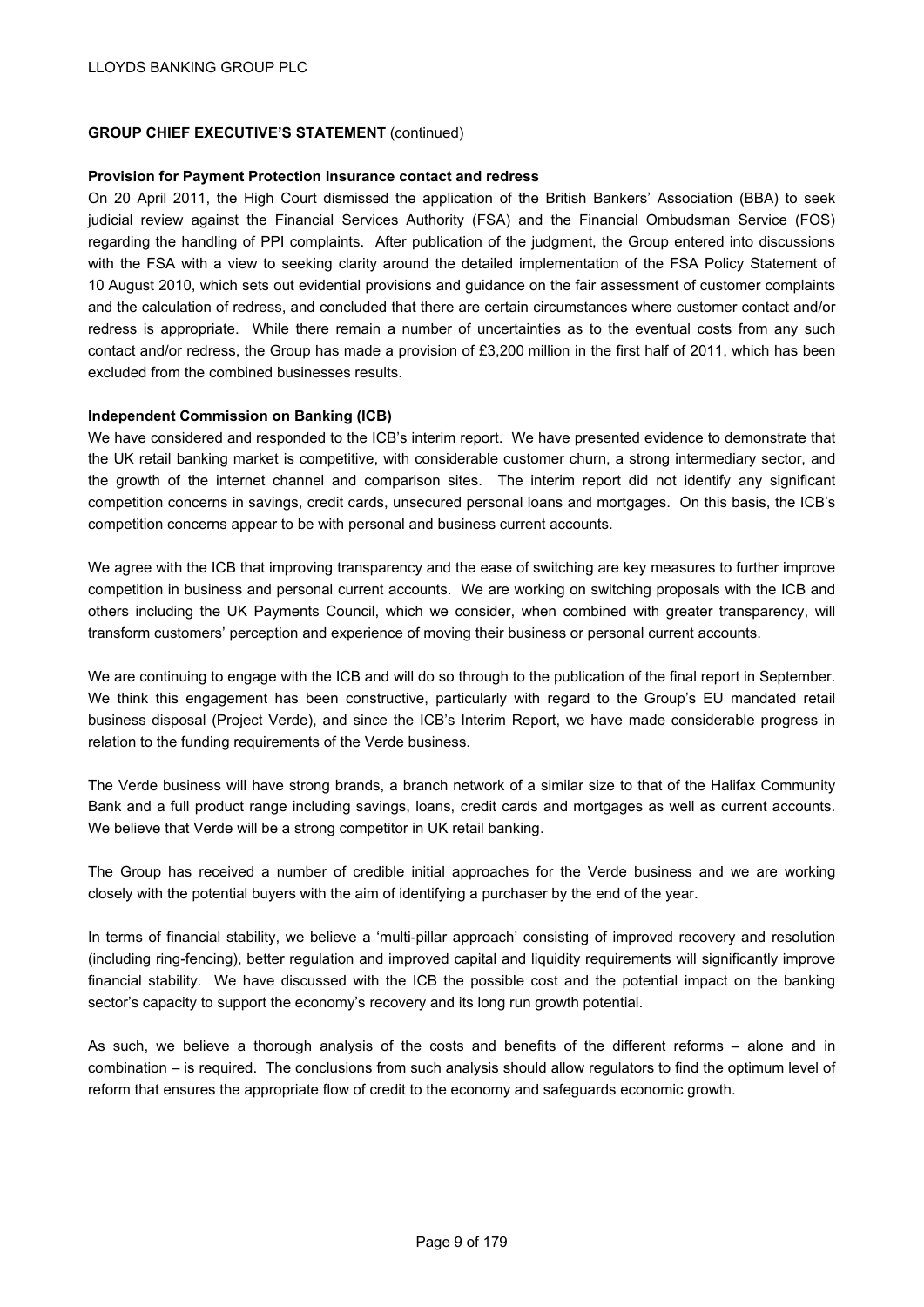# **Our people**

We are committed to making the Group the best bank for our people, one where all colleagues are proud to work, and one which takes its commitments to customers, colleagues and our communities seriously. We are fortunate to have high-quality committed people across the organisation whose capabilities will support us in delivering our strategy. The Strategic Review had the additional advantage of aligning all of our senior leadership group and their teams firmly behind its initiatives.

We take the training and development of our people very seriously and are strengthening our learning and development resources that everyone in the Group can access, for example, through our academies programme.

We also value feedback from our colleagues, and are putting in place a new survey aligned to our strategy and commitments to our customers. From this, we expect to gain vital feedback on how well we are delivering on what we have set out to do for the Group.

Finally, we recognise that our colleagues regularly go beyond what is expected both professionally and in their activities outside of work and we have several award schemes to recognise the extraordinary efforts they make more broadly for our customers and communities.

# **Awards**

I am very pleased with the significant number of awards Lloyds Banking Group received in the first half of this year, and am particularly proud of the broad range of external recognition achieved across the Group. This reflects the outstanding contribution of our people right across the Group, as we strive to be the best bank for our customers.

The awards we have received so far this year include 'Bank of the Year' at the Real FD/CBI Excellence Awards, which we have won for the seventh year running in recognition of our continued support of UK businesses; 'Best UK Private Bank of the Year' at the Financial Times and Investors Chronicle Wealth Management Awards, recognising Bank of Scotland Private Banking's commitment to customers; and five awards at the Euroweek awards for our funding achievements.

Our long-running commitment to community investment was also recognised, including the Group being awarded the Business in the Community 'CommunityMark' recognising excellence in community investment, and a Platinum rating in the Corporate Responsibility Index, a benchmark as to how well companies integrate responsible business practices.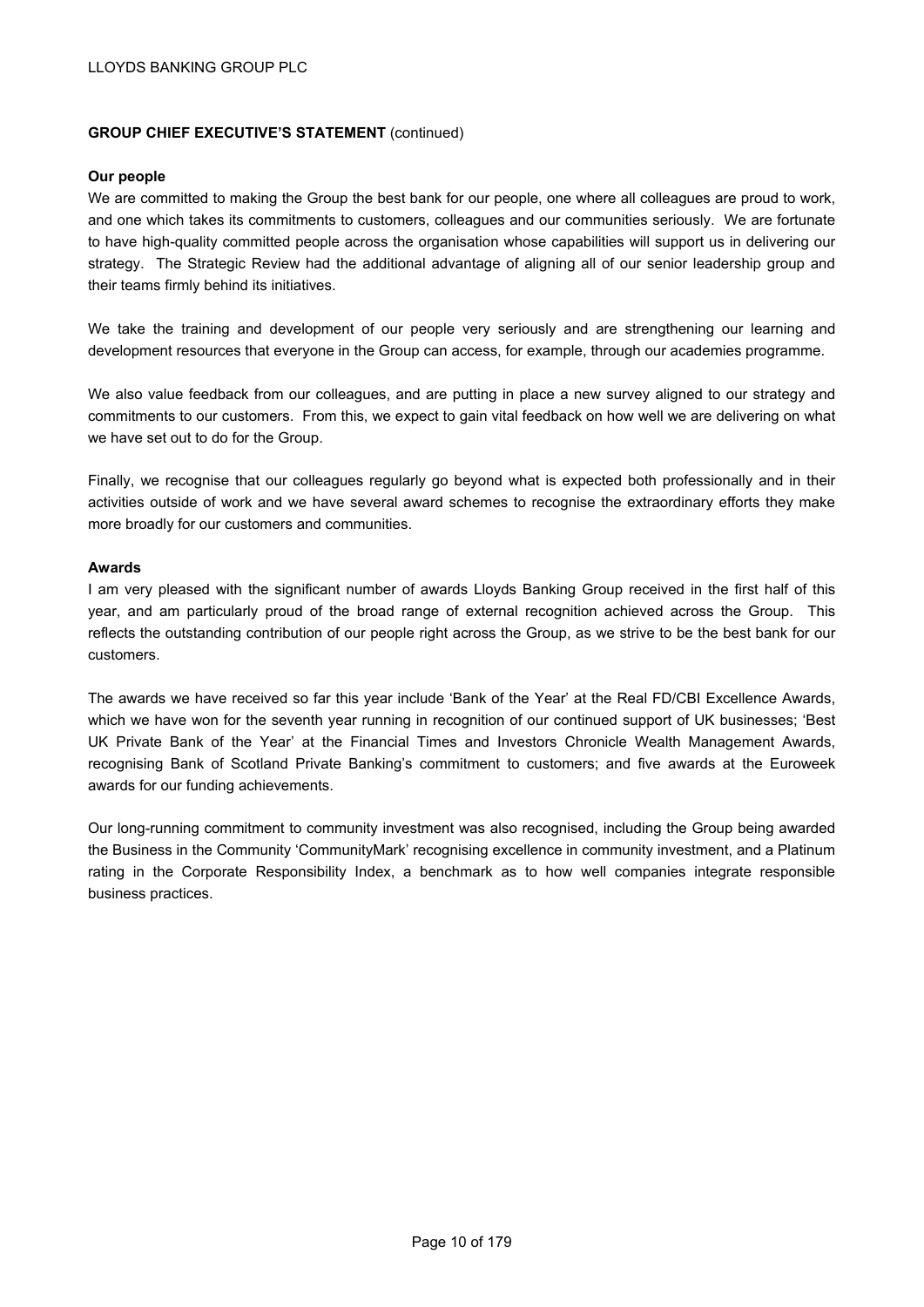# **Outlook**

Our guidance given in our Strategic Review announcement on 30 June 2011 remains unchanged. Further detail on our 2011 guidance and 2014 financial targets is given in the Group Finance Director's Review of Financial Performance and Outlook.

We continue to monitor economic conditions closely, notably in the UK and Eurozone, and remain mindful of the challenges of continuing regulatory uncertainty, particularly ahead of the final report of the Independent Commission on Banking in September.

Given the series of rapid, focused actions we have taken since March, and the progress made in the half-year in strengthening our balance sheet, we are well positioned to realise over time the full potential of our organisation, brands and capabilities, and to achieve strong, stable and sustainable returns for shareholders.

António Horta-Osório *Group Chief Executive*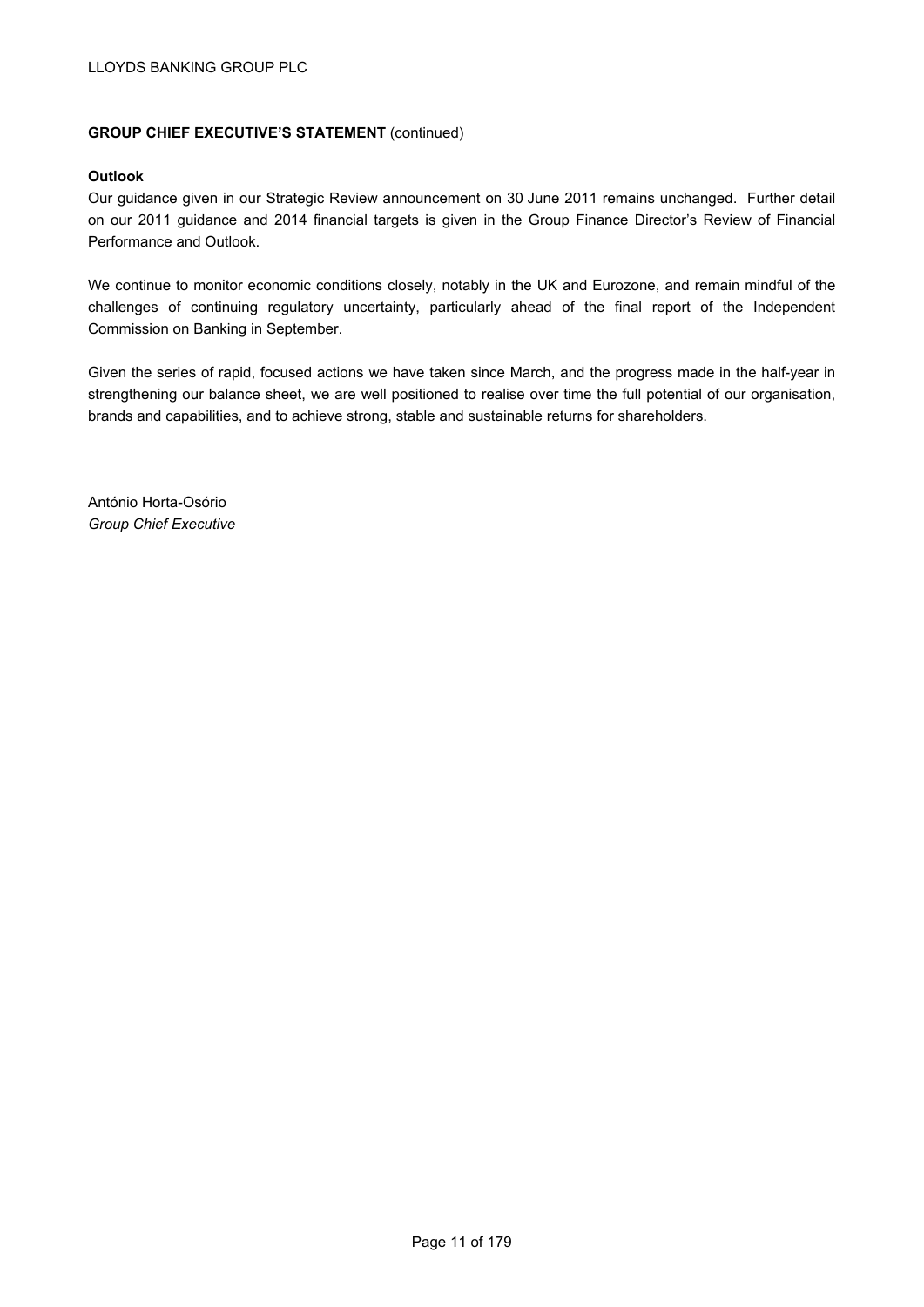# **COMBINED BUSINESSES INFORMATION**

The analysis and commentary that is set out on pages 13 to 88 is presented on a combined businesses basis. The basis of preparation of the combined businesses results is set out on page 80.

|                                                                                                                 | Page |
|-----------------------------------------------------------------------------------------------------------------|------|
| Combined businesses consolidated income statement                                                               | 13   |
| Reconciliation of combined businesses profit before tax to statutory (loss) profit before tax for the half-year | 13   |
| Combined businesses consolidated income statement analysed between core and non-core                            | 14   |
| Combined businesses profit (loss) analysis by division                                                          | 15   |
| Combined businesses profit (loss) analysis by division analysed between core and non-core                       | 16   |
| Group Finance Director's review of financial performance and outlook                                            | 17   |
| Combined businesses segmental analysis                                                                          | 33   |
| Divisional performance                                                                                          |      |
| Retail                                                                                                          | 37   |
| Wholesale                                                                                                       | 43   |
| Commercial                                                                                                      | 53   |
| Wealth and International                                                                                        | 59   |
| Insurance                                                                                                       | 69   |
| <b>Group Operations</b>                                                                                         | 78   |
| Central items                                                                                                   | 79   |
| Additional information on a combined businesses basis                                                           | 80   |
| Basis of preparation of combined businesses information                                                         | 80   |
| Banking net interest margin                                                                                     | 83   |
| Integration costs and benefits                                                                                  | 84   |
| Impairment charge                                                                                               | 85   |
| Volatility arising in insurance businesses                                                                      | 86   |
| Number of employees (full-time equivalent)                                                                      | 88   |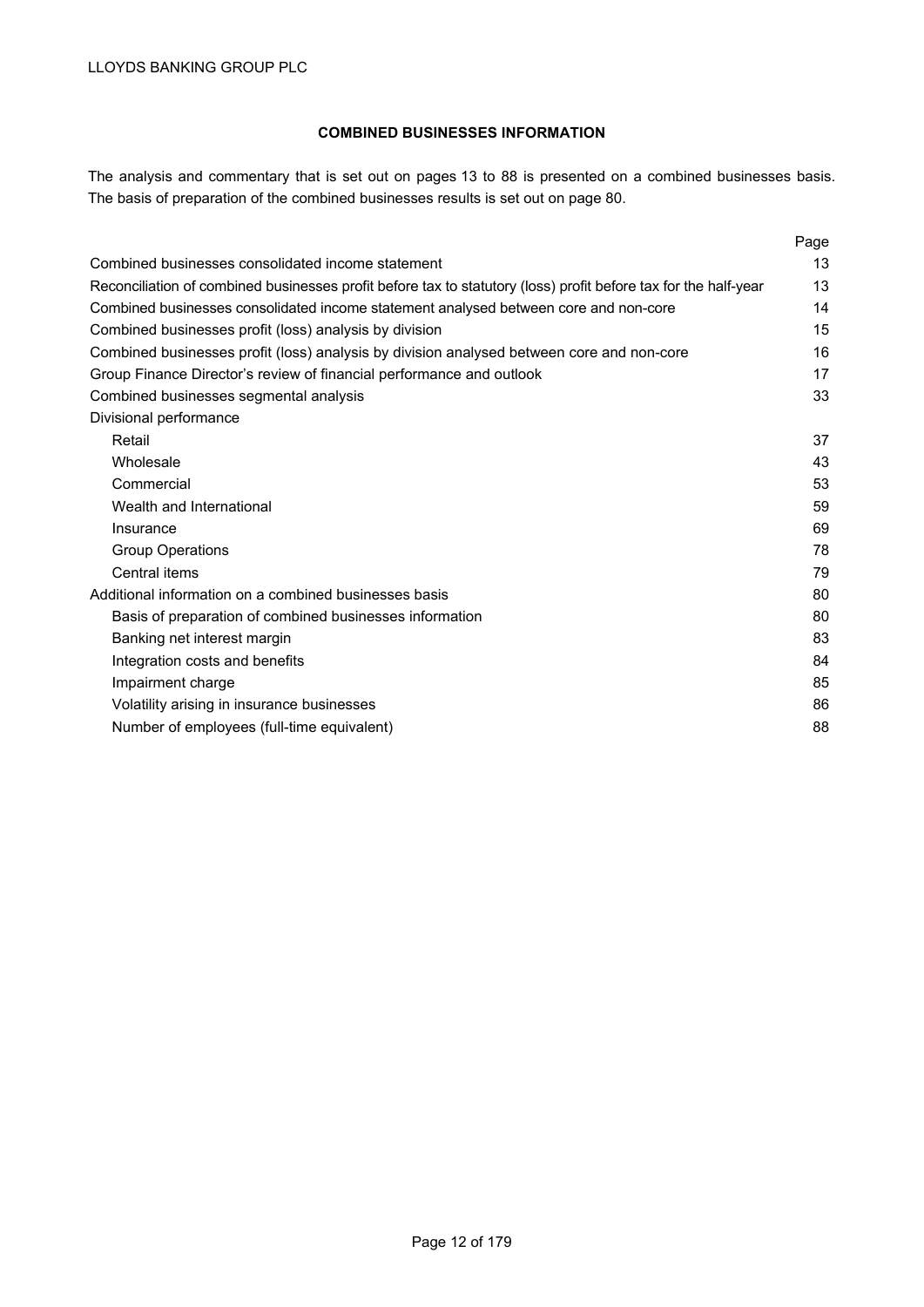|                                                   | Half-year  | Half-year  | Half-year |
|---------------------------------------------------|------------|------------|-----------|
|                                                   | to 30 June | to 30 June | to 31 Dec |
|                                                   | 2011       | 2010       | 2010      |
|                                                   | £ million  | £ million  | £ million |
| Net interest income                               | 6,378      | 6,911      | 6,911     |
| Other income                                      | 3,998      | 5,831      | 4,333     |
| <b>Total income</b>                               | 10,376     | 12,742     | 11,244    |
| Insurance claims                                  | (198)      | (261)      | (281)     |
| Total income, net of insurance claims             | 10,178     | 12,481     | 10,963    |
| Costs:                                            |            |            |           |
| Operating expenses                                | (5, 332)   | (5, 435)   | (5, 493)  |
| Impairment of tangible fixed assets               |            | (150)      |           |
|                                                   | (5, 332)   | (5,585)    | (5, 493)  |
| <b>Trading surplus</b>                            | 4,846      | 6,896      | 5,470     |
| Impairment                                        | (5, 422)   | (6, 554)   | (6,627)   |
| Share of results of joint ventures and associates | 12         | (62)       | (29)      |
| (Loss) profit before tax and fair value unwind    | (564)      | 280        | (1, 186)  |
| Fair value unwind                                 | 1,668      | 1,323      | 1,795     |
| Profit before tax - combined businesses           | 1,104      | 1,603      | 609       |
|                                                   |            |            |           |

The basis of preparation of the combined businesses income statement is set out on the inside front cover.

# **RECONCILIATION OF COMBINED BUSINESSES PROFIT BEFORE TAX TO STATUTORY (LOSS) PROFIT BEFORE TAX FOR THE HALF-YEAR**

|                                                              | Half-year<br>to 30 June<br>2011<br>£ million | Half-year<br>to 30 June<br>2010<br>£ million | Half-year<br>to 31 Dec<br>2010<br>£ million |
|--------------------------------------------------------------|----------------------------------------------|----------------------------------------------|---------------------------------------------|
| Profit before tax - combined businesses                      | 1.104                                        | 1.603                                        | 609                                         |
| Integration costs                                            | (642)                                        | (804)                                        | (849)                                       |
| Volatility arising in insurance businesses (note 5, page 86) | (177)                                        | (199)                                        | 505                                         |
| Amortisation of purchased intangibles                        | (289)                                        | (323)                                        | (306)                                       |
| Customer goodwill payments provision                         |                                              |                                              | (500)                                       |
| Pension curtailment gain (loss) (note 4, page 153)           |                                              | 1,019                                        | (109)                                       |
| Payment protection insurance provision (note 22, page 165)   | (3, 200)                                     |                                              |                                             |
| EU mandated retail business disposal costs                   | (47)                                         |                                              |                                             |
| Loss on disposal of businesses                               |                                              |                                              | (365)                                       |
| (Loss) profit before tax - statutory                         | (3,251)                                      | 1,296                                        | (1,015)                                     |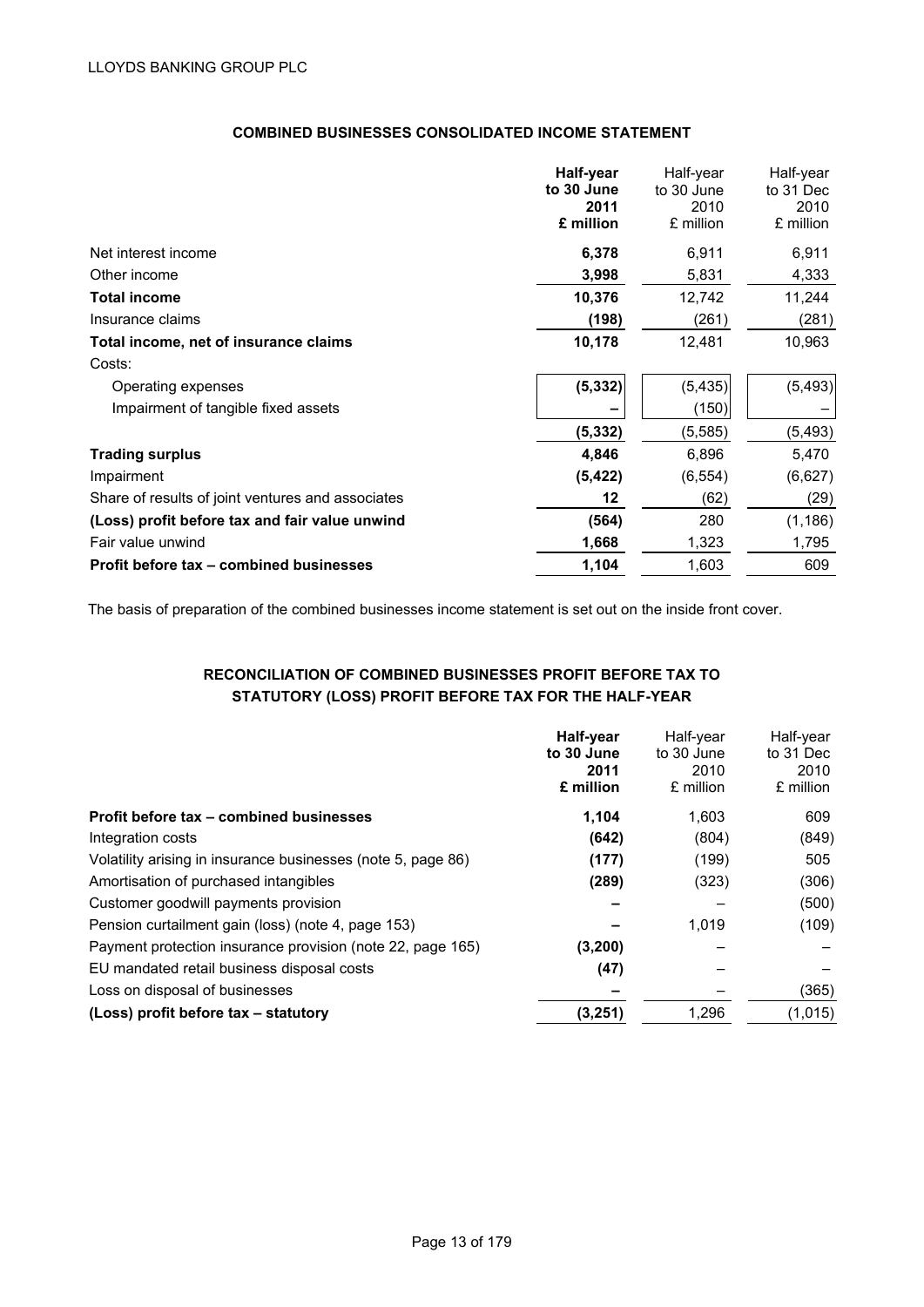# **COMBINED BUSINESSES CONSOLIDATED INCOME STATEMENT**

|                                                   | Half-year<br>to 30 June<br>2011 | Half-year<br>to 30 June<br>2010 | Half-year<br>to 31 Dec<br>2010 |
|---------------------------------------------------|---------------------------------|---------------------------------|--------------------------------|
| Core                                              | £ million                       | £ million                       | £ million                      |
| Net interest income                               | 5,353                           | 5,614                           | 5,420                          |
| Other income                                      | 4,095                           | 5,218                           | 3,923                          |
| <b>Total income</b>                               | 9,448                           | 10,832                          | 9,343                          |
| Insurance claims                                  | (198)                           | (261)                           | (281)                          |
| Total income, net of insurance claims<br>Costs:   | 9,250                           | 10,571                          | 9,062                          |
| Operating expenses                                | (4, 860)                        | (4,908)                         | (4,976)                        |
| Impairment of tangible fixed assets               |                                 |                                 |                                |
|                                                   | (4, 860)                        | (4,908)                         | (4,976)                        |
| <b>Trading surplus</b>                            | 4,390                           | 5,663                           | 4,086                          |
| Impairment                                        | (1,636)                         | (1,653)                         | (1,959)                        |
| Share of results of joint ventures and associates | 3                               | $\overline{\mathbf{c}}$         | 12                             |
| Profit before tax and fair value unwind           | 2,757                           | 4,012                           | 2,139                          |
| Fair value unwind                                 | (97)                            | (321)                           | (68)                           |
| Profit before tax - core                          | 2,660                           | 3,691                           | 2,071                          |
| Non-core                                          |                                 |                                 |                                |
| Net interest income                               | 1,025                           | 1,297                           | 1,491                          |
| Other income                                      | (97)                            | 613                             | 410                            |
| <b>Total income</b>                               | 928                             | 1,910                           | 1,901                          |
| Insurance claims                                  |                                 |                                 |                                |
| Total income, net of insurance claims<br>Costs:   | 928                             | 1,910                           | 1,901                          |
| Operating expenses                                | (472)                           | (527)                           | (517)                          |
| Impairment of tangible fixed assets               |                                 | (150)                           |                                |
|                                                   | (472)                           | (677)                           | (517)                          |
| <b>Trading surplus</b>                            | 456                             | 1,233                           | 1,384                          |
| Impairment                                        | (3,786)                         | (4,901)                         | (4,668)                        |
| Share of results of joint ventures and associates | 9                               | (64)                            | (41)                           |
| Loss before tax and fair value unwind             | (3, 321)                        | (3,732)                         | (3,325)                        |
| Fair value unwind                                 | 1,765                           | 1,644                           | 1,863                          |
| Loss before tax - non-core                        | (1, 556)                        | (2,088)                         | (1, 462)                       |
| Profit before tax - combined businesses           | 1,104                           | 1,603                           | 609                            |

The basis of preparation of the core and non-core income statement is set out on the inside front cover.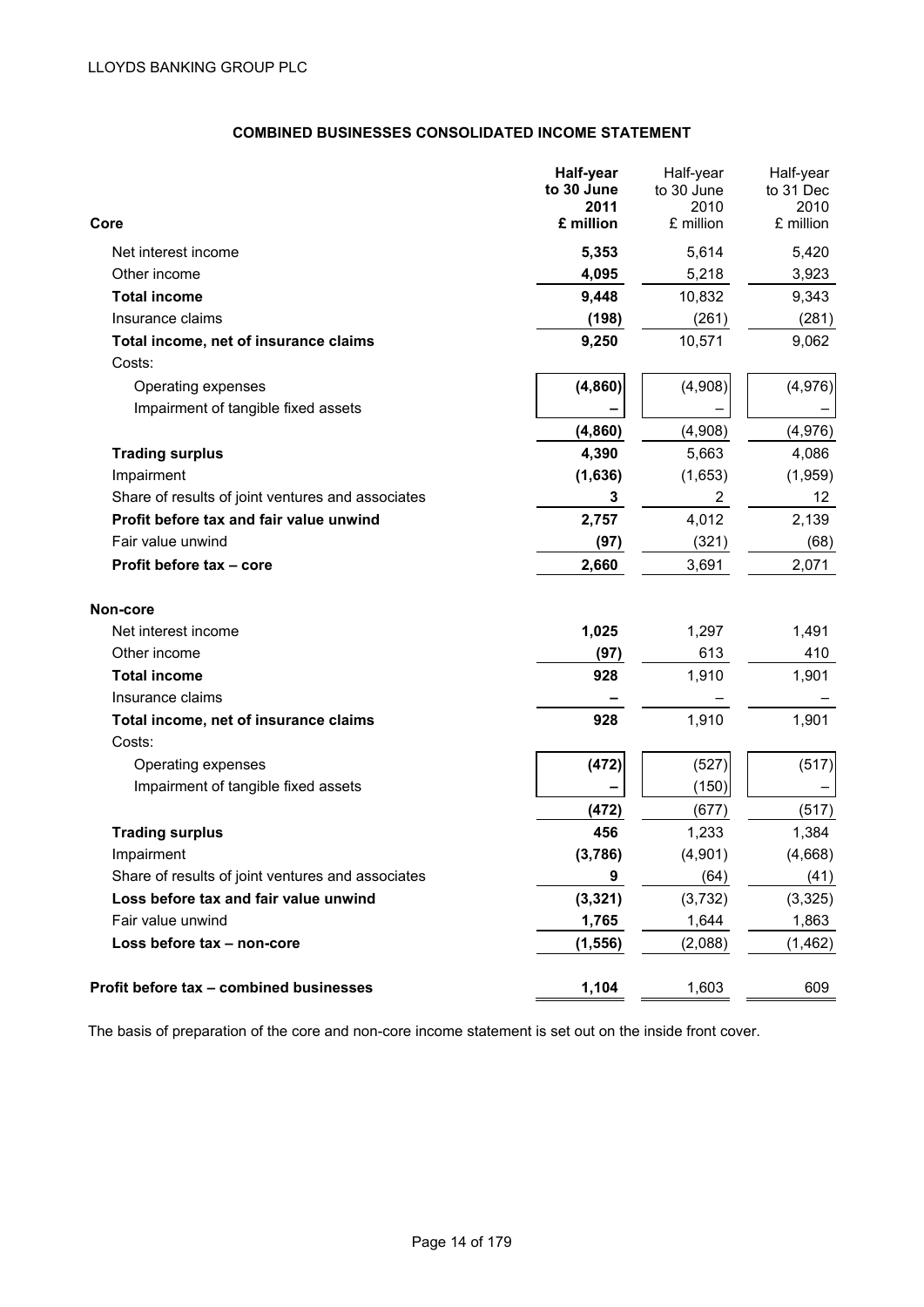# **COMBINED BUSINESSES PROFIT (LOSS) ANALYSIS BY DIVISION**

|                                     | Half-year<br>to 30 June<br>2011 | Half-year<br>to 30 June<br>2010 | Half-year<br>to 31 Dec<br>2010 |
|-------------------------------------|---------------------------------|---------------------------------|--------------------------------|
|                                     | £ million                       | £ million                       | £ million                      |
| Retail                              | 2,200                           | 2,495                           | 2,221                          |
| Wholesale                           | 1,429                           | 585                             | 2,333                          |
| Commercial <sup>1</sup>             | 262                             | 157                             | 182                            |
| Wealth and International            | (2,080)                         | (1,609)                         | (3, 215)                       |
| Insurance                           | 543                             | 469                             | 633                            |
| Group Operations and Central items: |                                 |                                 |                                |
| <b>Group Operations</b>             | (62)                            | (56)                            | (7)                            |
| Central items                       | (1, 188)                        | (438)                           | (1,538)                        |
|                                     | (1, 250)                        | (494)                           | (1, 545)                       |
| <b>Profit before tax</b>            | 1,104                           | 1,603                           | 609                            |

 $1$  Given the importance of the Group's role in the UK's economic recovery through actively supporting SME lending, the Group is now reporting Commercial separately. Commercial comprises the Group's SME business and was previously part of Wholesale. Comparatives have been restated accordingly.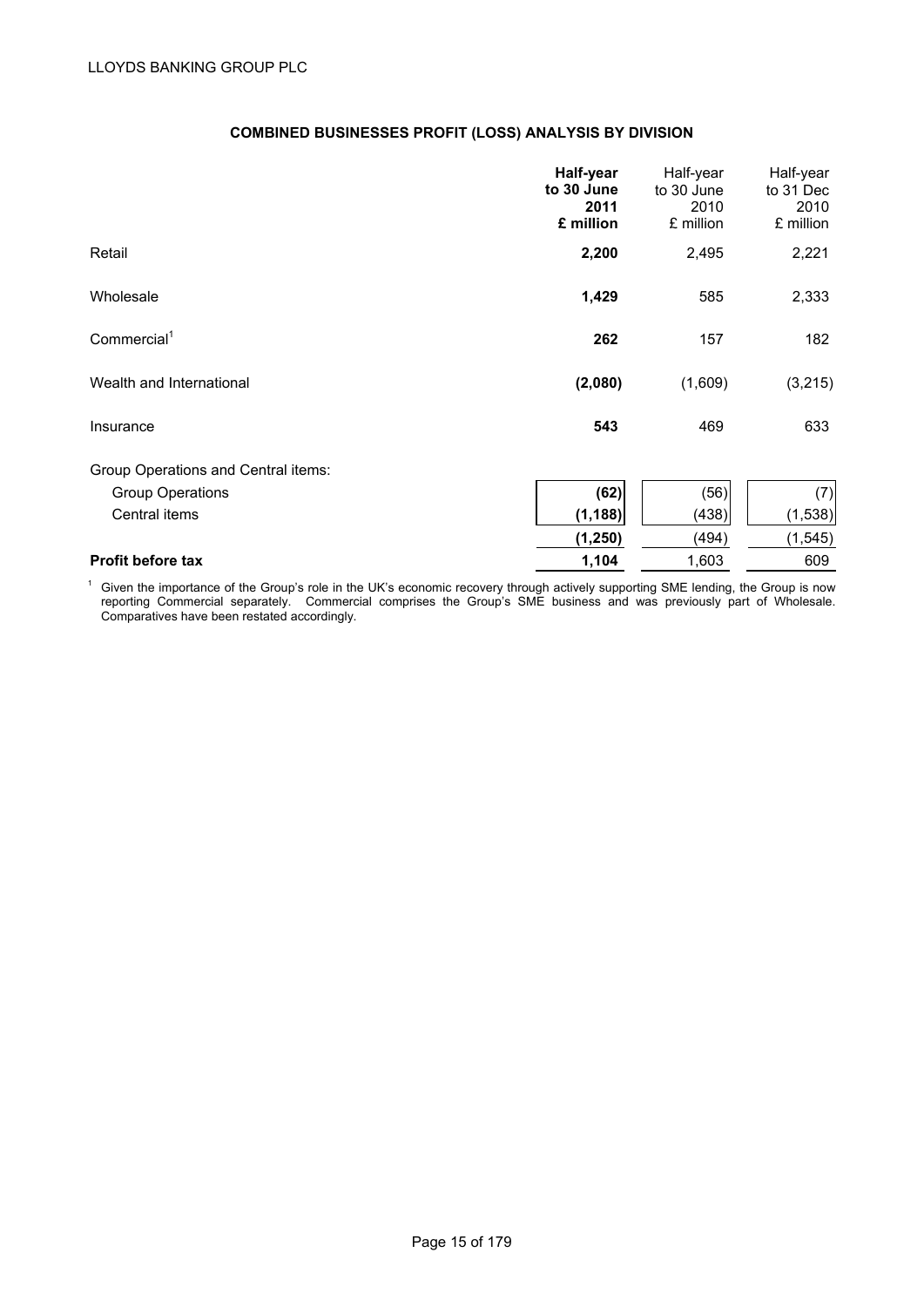# **COMBINED BUSINESSES PROFIT (LOSS) ANALYSIS BY DIVISION** (continued)

|                                    | Half-year<br>to 30 June<br>2011 | Half-year<br>to 30 June<br>2010 | Half-year<br>to 31 Dec<br>2010 |
|------------------------------------|---------------------------------|---------------------------------|--------------------------------|
| Core                               | £ million                       | £ million                       | £ million                      |
| Retail                             | 1,986                           | 2,209                           | 1,934                          |
| Wholesale                          | 1,004                           | 1,264                           | 891                            |
| Commercial                         | 250                             | 141                             | 169                            |
| Wealth and International           | 150                             | 127                             | 98                             |
| Insurance                          | 520                             | 444                             | 524                            |
| Group Operations and Central items | (1, 250)                        | (494)                           | (1, 545)                       |
| Profit before tax - core           | 2,660                           | 3,691                           | 2,071                          |
| Non-core                           |                                 |                                 |                                |
| Retail                             | 214                             | 286                             | 287                            |
| Wholesale                          | 425                             | (679)                           | 1,442                          |
| Commercial                         | 12                              | 16                              | 13                             |
| Wealth and International           | (2, 230)                        | (1,736)                         | (3, 313)                       |
| Insurance                          | 23                              | 25                              | 109                            |
| Group Operations and Central items |                                 |                                 |                                |
| Loss before tax - non-core         | (1, 556)                        | (2,088)                         | (1, 462)                       |
| Profit before tax - combined       | 1,104                           | 1,603                           | 609                            |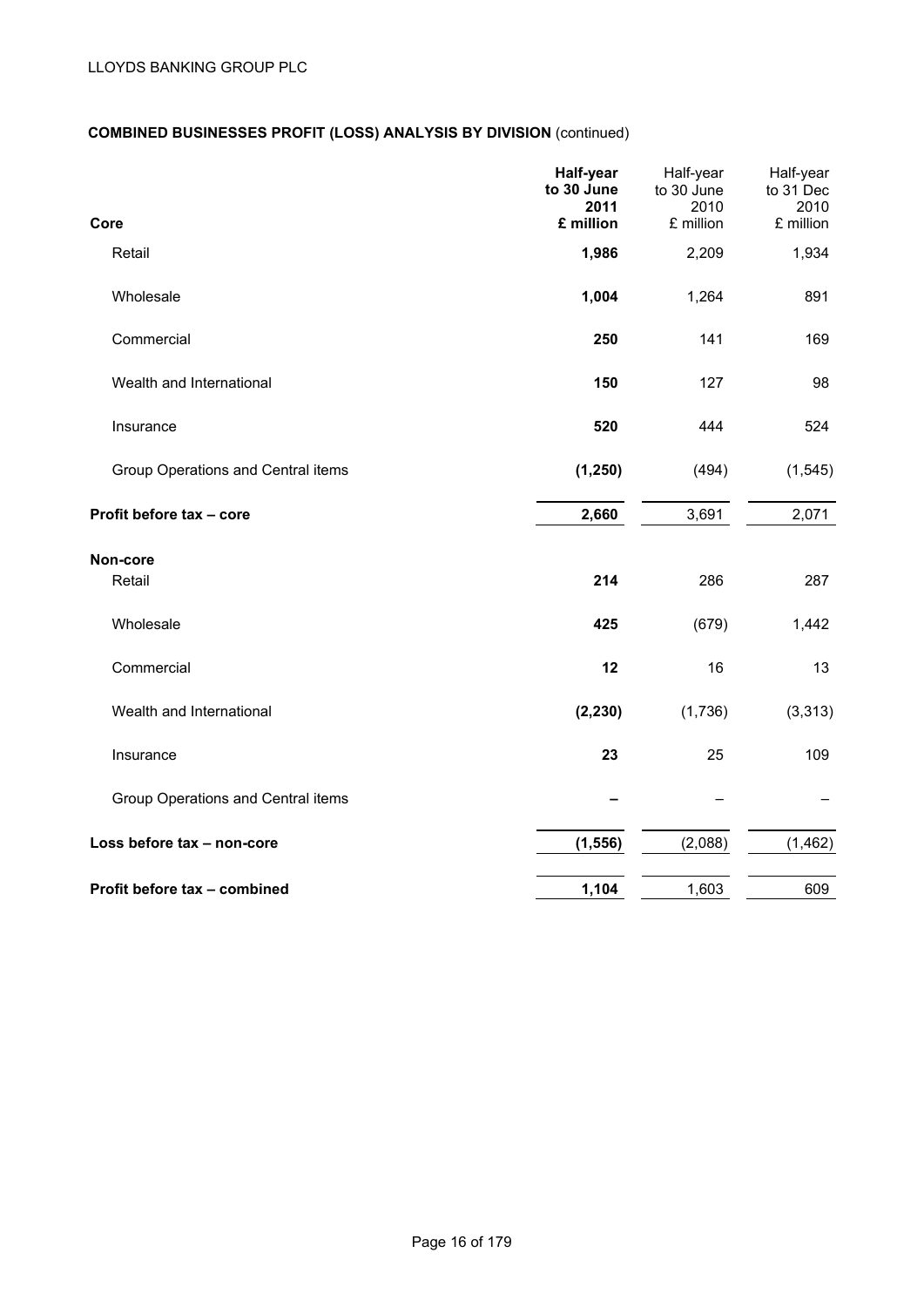#### **Performance in line with our expectations**

In the first half of 2011, the Group delivered a combined businesses performance in line with our expectations. The fall in underlying income reflected a smaller balance sheet primarily driven by a further reduction of non-core assets, and a lower net interest margin than in the second half of 2010, mainly as a result of continued high wholesale funding costs, the refinancing of a significant amount of government and central bank facilities and competitive deposit markets. Costs were slightly down, as further gains from integration were mostly offset by higher employers' National Insurance contributions, VAT, inflation and other costs. The impairment charge reduced, as improvements in Wholesale and Retail more than offset the higher impairment charge in Ireland. We continued to further strengthen our balance sheet, by increasing customer deposits, making excellent progress against our funding objectives and on the continued reduction of non-core assets, allowing a substantial repayment of government and central bank facilities. Our core tier 1 capital ratio stands at 10.1 per cent (31 December 2010: 10.2 per cent), with the effect of the £3,200 million provision relating to Payment Protection Insurance (PPI), which has been excluded from our combined businesses results, largely offset by a reduction in risk-weighted assets of £23 billion.

On a combined businesses basis, profit before tax decreased to £1,104 million in the first half of 2011, compared to £1,603 million in the first half of 2010, a reduction of 31 per cent. This reflected the absence this year of £423 million of gains from liability management exercises which had benefited the first half of 2010, and £236 million of mark-to-market losses arising from the equity conversion feature of the Group's Enhanced Capital Notes (ECNs) in the first half of 2011, compared to gains of £192 million in the first half of 2010 ('liability management and ECN effects'). Excluding these effects, combined businesses profit before tax increased by 36 per cent, with a significant improvement in Wholesale performance partly offset by an increased loss in our International business.

Retail profit before tax decreased to £2,200 million from £2,495 million in the first half of 2010, primarily driven by higher funding costs and continued subdued demand for credit. Wholesale increased profit before tax to £1,429 million in the first half of 2011, compared to £585 million in the first half of 2010, mainly as a result of a significant reduction in the impairment charge. Commercial profit before tax increased to £262 million, compared to £157 million in the first half of 2010, largely reflecting increased deposit balances and lower impairment. Wealth and International reported a loss before tax of £2,080 million compared to a £1,609 million loss in the first half of 2010, primarily due to a higher impairment charge predominantly relating to the Irish portfolio. Insurance profit before tax increased to £543 million in the first half of 2011 compared to £469 million in the first half of 2010, which after excluding a non-recurring charge of £70 million in the first half of 2010 was broadly flat. The benefits of the change in mix towards more profitable protection business in Life, Pensions and Investments and improved claims experience in General Insurance were offset by lower PPI income and lower income from reduced shareholder net assets. Group Operations and Central items made a loss before tax of £1,250 million compared to a loss of £494 million in the first half of 2010, primarily due to an absence of gains on liability management, an adverse change in the mark-to-market valuation of the equity conversion feature on the ECNs and a decrease in the fair value of derivatives not mitigated through hedge accounting.

Statutory loss before tax was £3,251 million in the first half of the year. While this was a reduction from £1,296 million profit before tax in the first half of 2010, the loss in the first half of 2011 principally reflected the PPI provision of £3,200 million. The reduction from the first half of 2010 also reflects liability management and ECN effects and the pension curtailment gain of £1,019 million in the first half of 2010, partially offset by lower integration costs. After a tax credit of £973 million (see note 7 on page 155) and after allowing for profit attributable to non-controlling interests of £27 million, the loss attributable to equity shareholders was £2,305 million and the loss per share amounted to 3.4 pence.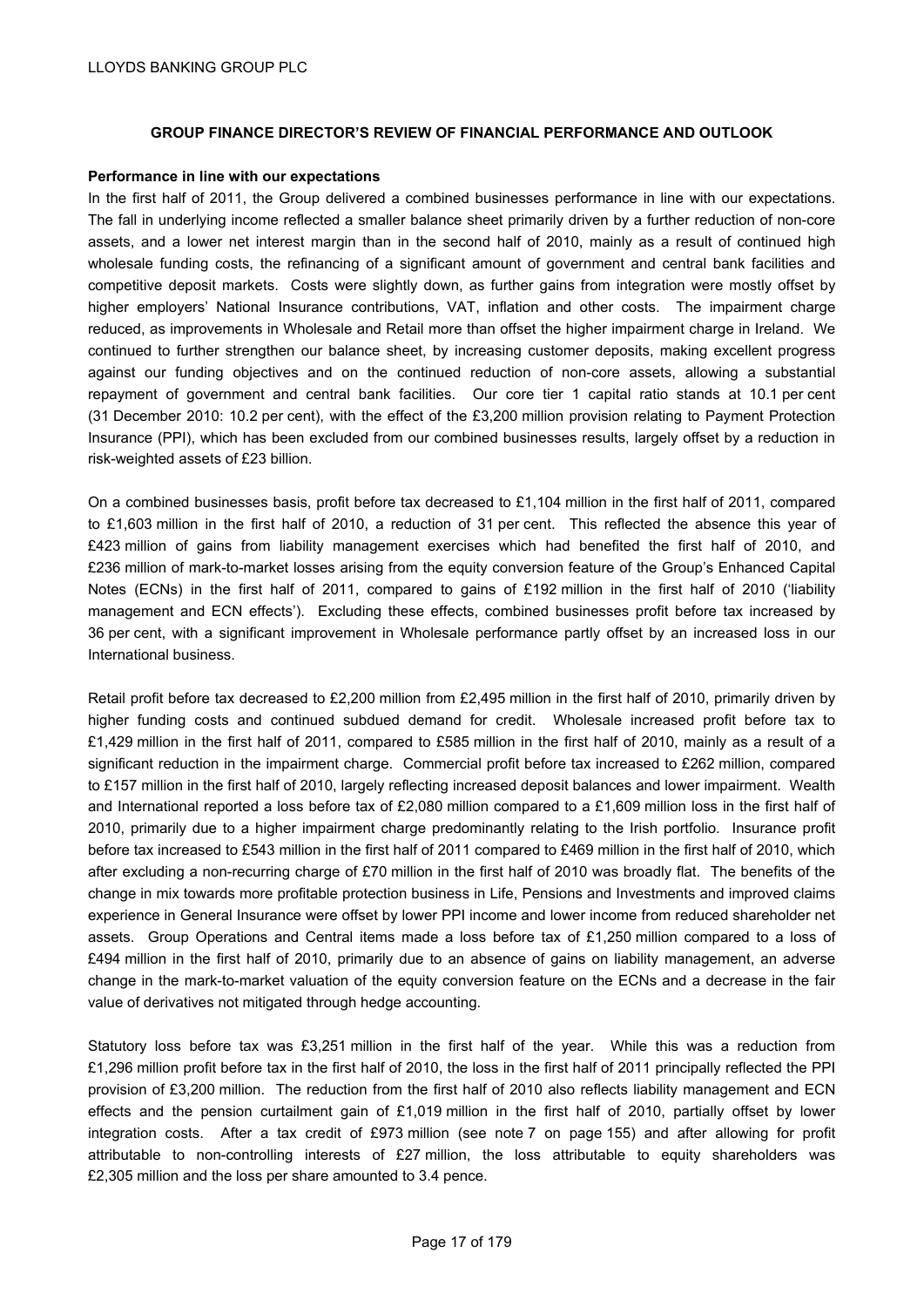To enable a better understanding of the Group's core business trends and outlook, we have provided an enhanced disclosure on the split of our core and non-core businesses including more detailed cost and divisional financial information.

# *Core and non-core profit before tax*

|          |            |            | <b>Change</b> |           |
|----------|------------|------------|---------------|-----------|
|          | Half-year  | Half-year  | since         | Half-year |
|          | to 30 June | to 30 June | 30 June       | to 31 Dec |
|          | 2011       | 2010       | 2010          | 2010      |
|          | £m         | £m         | %             | £m        |
| Core     | 2,660      | 3,691      | (28)          | 2,071     |
| Non-core | (1, 556)   | (2,088)    | 25            | (1, 462)  |
| Total    | 1,104      | 1,603      | (31)          | 609       |

Core business profit before tax was £2,660 million compared to £3,691 million in the first half of 2010. Excluding liability management and ECN effects, core business profit before tax decreased by 6 per cent, principally reflecting higher funding costs and a decline in average interest-earning assets as a result of subdued market conditions. Non-core loss before tax was £1,556 million (first half of 2010: £2,088 million), with the improvement principally driven by reductions in impairment and costs, partly offset by lower income as a result of further noncore asset reductions.

# *Further progress in reducing the Group's risk*

We continued to further reduce the inherent risk in our balance sheet in line with our strategy. We maintained a robust core tier 1 capital ratio and liquidity position and made further significant improvements in our funding position during the half-year. Our core tier 1 capital ratio stands at 10.1 per cent (31 December 2010: 10.2 per cent), and our loan to deposit ratio, excluding repos, improved to 144 per cent (31 December 2010: 154 per cent), and to 114 per cent in our core business (31 December 2010: 120 per cent). We also made substantial further progress in reducing liquidity support from government and central bank facilities, which reduced from £96.6 billion at 31 December 2010 to £37.1 billion at 30 June 2011. This was achieved through excellent progress in term wholesale funding issuance during the first half of the year, which totalled £25 billion, further growth of 3 per cent in customer deposits (excluding repos) and the reduction in our non-core assets.

We also continue to closely monitor and control our exposures to certain European countries. The Group's aggregate direct exposure to the national and local governments of Spain, Italy, Portugal, Ireland, Greece and Belgium totalled £189 million. Further information on our exposures to these countries, including to banking groups, asset backed securities, and corporate, retail and other exposures, is given on pages 103 to 106 of this release.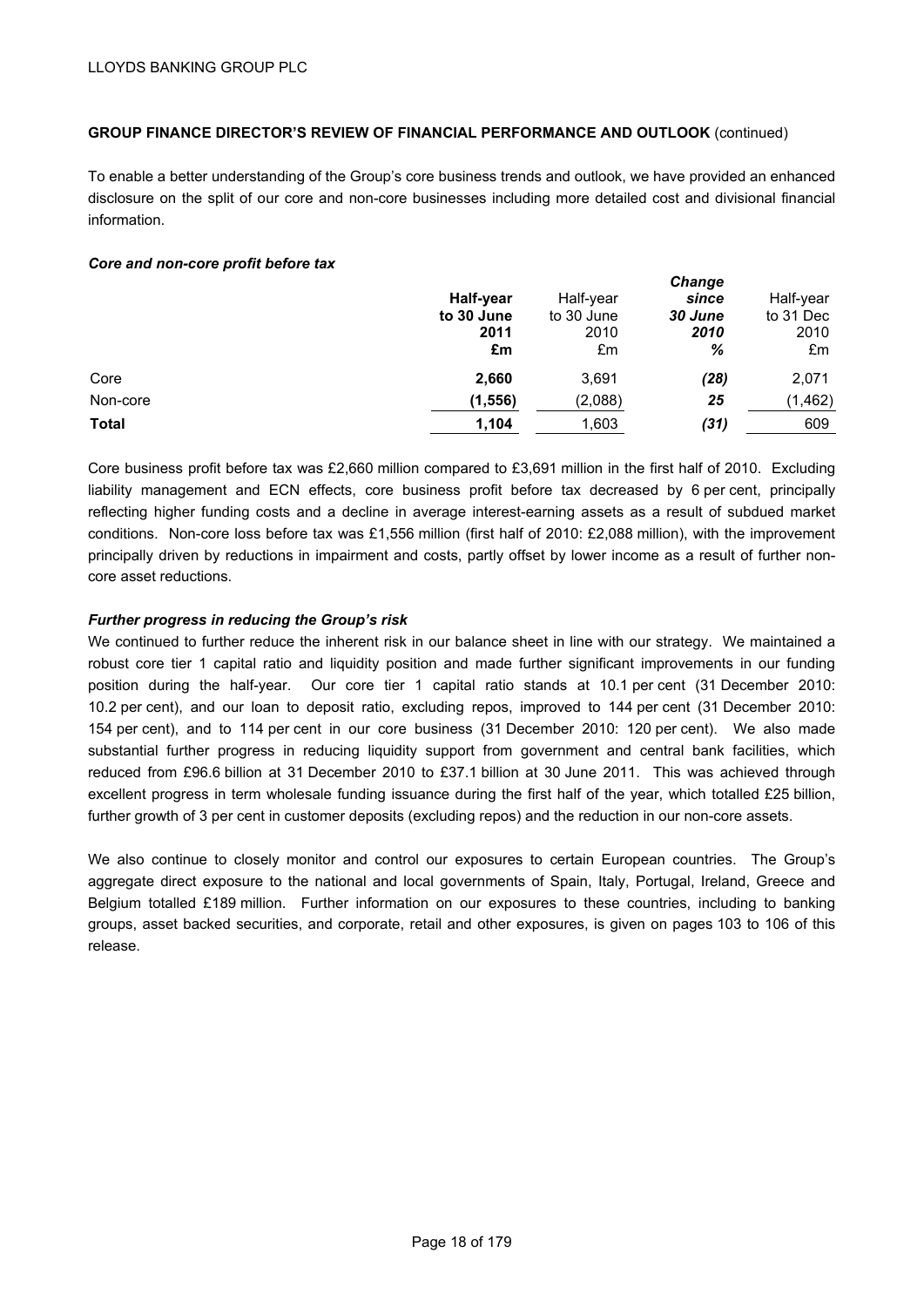#### **Combined businesses results summary – income**

|                                                              | Half-year<br>to 30 June<br>2011<br>£m | Half-year<br>to 30 June<br>2010<br>£m | Change<br>since<br>30 June<br>2010<br>℅ | Half-year<br>to 31 Dec<br>2010<br>£m |
|--------------------------------------------------------------|---------------------------------------|---------------------------------------|-----------------------------------------|--------------------------------------|
| Net interest income                                          | 6,378                                 | 6,911                                 | (8)                                     | 6,911                                |
| Other income:                                                |                                       |                                       |                                         |                                      |
| Underlying other income                                      | 4,234                                 | 5,216                                 | (19)                                    | 5,145                                |
| Liability management gains                                   |                                       | 423                                   |                                         |                                      |
| Change in fair value of equity conversion<br>feature of ECNs | (236)                                 | 192                                   |                                         | (812)                                |
|                                                              | 3,998                                 | 5,831                                 | (31)                                    | 4,333                                |
| <b>Total income</b>                                          | 10,376                                | 12,742                                | (19)                                    | 11,244                               |
| Insurance claims                                             | (198)                                 | (261)                                 | 24                                      | (281)                                |
| Total income, net of insurance claims                        | 10,178                                | 12,481                                | (18)                                    | 10,963                               |
| <b>Underlying income</b>                                     |                                       |                                       |                                         |                                      |
| Net interest income                                          | 6,378                                 | 6,911                                 | (8)                                     | 6,911                                |
| Underlying other income                                      | 4,234                                 | 5,216                                 | (19)                                    | 5,145                                |
| Insurance claims                                             | (198)                                 | (261)                                 | 24                                      | (281)                                |
| Underlying income, net of insurance claims                   | 10,414                                | 11,866                                | (12)                                    | 11,775                               |
|                                                              |                                       |                                       |                                         |                                      |

# *Group income performance*

Total income, net of insurance claims, decreased by 18 per cent to £10,178 million, with the change including a £428 million increase in the mark-to-market losses arising from the equity conversion feature of the Group's Enhanced Capital Notes. The total mark-to-market loss relating to the ECNs in the first half of 2011 was £236 million, and comprised a loss of £398 million in the first quarter of the year and a gain of £162 million in the second quarter (first half of 2010: £192 million gain). In addition, liability management gains arose on transactions undertaken in the first half of 2010 as part of the Group's management of capital which exchanged certain debt securities for ordinary shares or other debt instruments. These transactions resulted in a gain of £423 million in the first half of 2010 with no comparable transactions in the first half of 2011.

Underlying income, net of insurance claims, decreased by 12 per cent reflecting further asset sales, including losses on disposals of treasury assets of £670 million which were broadly offset by a related accelerated fair value unwind of £649 million, subdued lending demand and continued customer deleveraging. Excluding the losses on disposals of treasury assets, underlying income fell 7 per cent, principally as a result of a 6 per cent reduction in average interest-earning assets.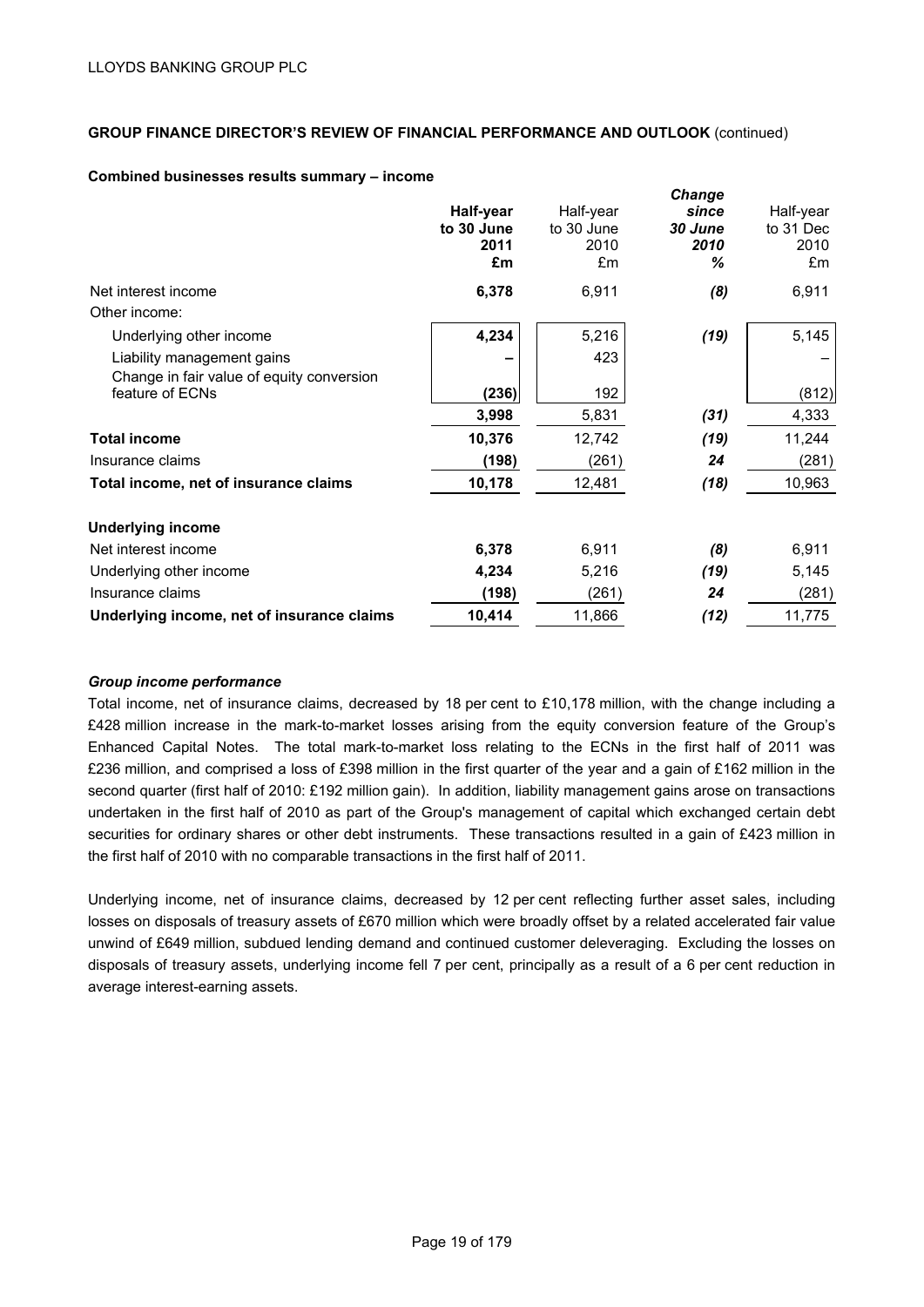Group net interest income decreased by £533 million, or 8 per cent, to £6,378 million. The net interest margin in our banking businesses was 2.07 per cent, with the decline from 2.12 per cent in the second half of 2010 principally reflecting continued high wholesale funding costs, a competitive deposit market and the effect of refinancing a significant amount of government and central bank facilities. The banking asset margin decreased by 14 basis points to 1.43 per cent, and the banking liability margin increased by 8 basis points to 1.05 per cent, reflecting the change in the cost of deposits relative to wholesale funding rates, compared to the second half of 2010.

Other income decreased by 31 per cent to £3,998 million. Excluding liability management and ECN effects, underlying other income decreased by 19 per cent to £4,234 million. This decrease reflected a targeted reduction in the balance sheet, including the losses on disposals of treasury assets mentioned above. Excluding these losses, underlying other income decreased by 6 per cent.

#### *Core and non-core underlying income performance*

|                                                  |            |            | Change  |           |
|--------------------------------------------------|------------|------------|---------|-----------|
|                                                  | Half-year  | Half-year  | since   | Half-year |
|                                                  | to 30 June | to 30 June | 30 June | to 31 Dec |
|                                                  | 2011       | 2010       | 2010    | 2010      |
|                                                  | £m         | £m         | %       | £m        |
| Core                                             | 9.486      | 9,956      | (5)     | 9,874     |
| Non-core                                         | 928        | 1,910      | (51)    | 1,901     |
| Total underlying income, net of insurance claims | 10.414     | 11,866     | (12)    | 11,775    |

#### *Core and non-core net interest margin*

|                                            |            | Half-year  | Half-year     | Half-year |
|--------------------------------------------|------------|------------|---------------|-----------|
|                                            |            | to 30 June | to 30 June    | to 31 Dec |
|                                            |            | 2011       | 2010          | 2010      |
| Core                                       |            | 2.35%      | 2.28%         | 2.33%     |
| Non-core                                   |            | 1.23%      | 1.50%         | 1.52%     |
| Group net interest margin                  |            | 2.07%      | 2.08%         | 2.12%     |
|                                            |            |            | <b>Change</b> |           |
|                                            | Half-year  | Half-year  | since         | Half-year |
|                                            | to 30 June | to 30 June | 30 June       | to 31 Dec |
|                                            | 2011       | 2010       | 2010          | 2010      |
|                                            | £bn        | £bn        | ℅             | £bn       |
| Average interest-earning assets – core     | 454.2      | 476.0      | (5)           | 468.7     |
| Average interest-earning assets – non-core | 150.6      | 168.7      | (11)          | 161.5     |
| Total average interest-earning assets      | 604.8      | 644.7      | (6)           | 630.2     |

Core underlying income decreased by 5 per cent, principally reflecting subdued new lending demand and continued customer deleveraging.

The 51 per cent fall in non-core underlying income reflects the loss of income as a result of the significant reductions achieved in the non-core portfolio, and the losses on disposals of treasury assets of £670 million in the first half of 2011. Excluding the losses on disposals of treasury assets, non-core underlying income decreased by 16 per cent.

Core net interest margin increased, mainly reflecting the improved funding mix in the core business, with the benefit of increased customer deposits more than offsetting higher wholesale funding costs. Non-core net interest margin decreased, primarily as a result of higher wholesale funding costs and the strain from increased impaired assets.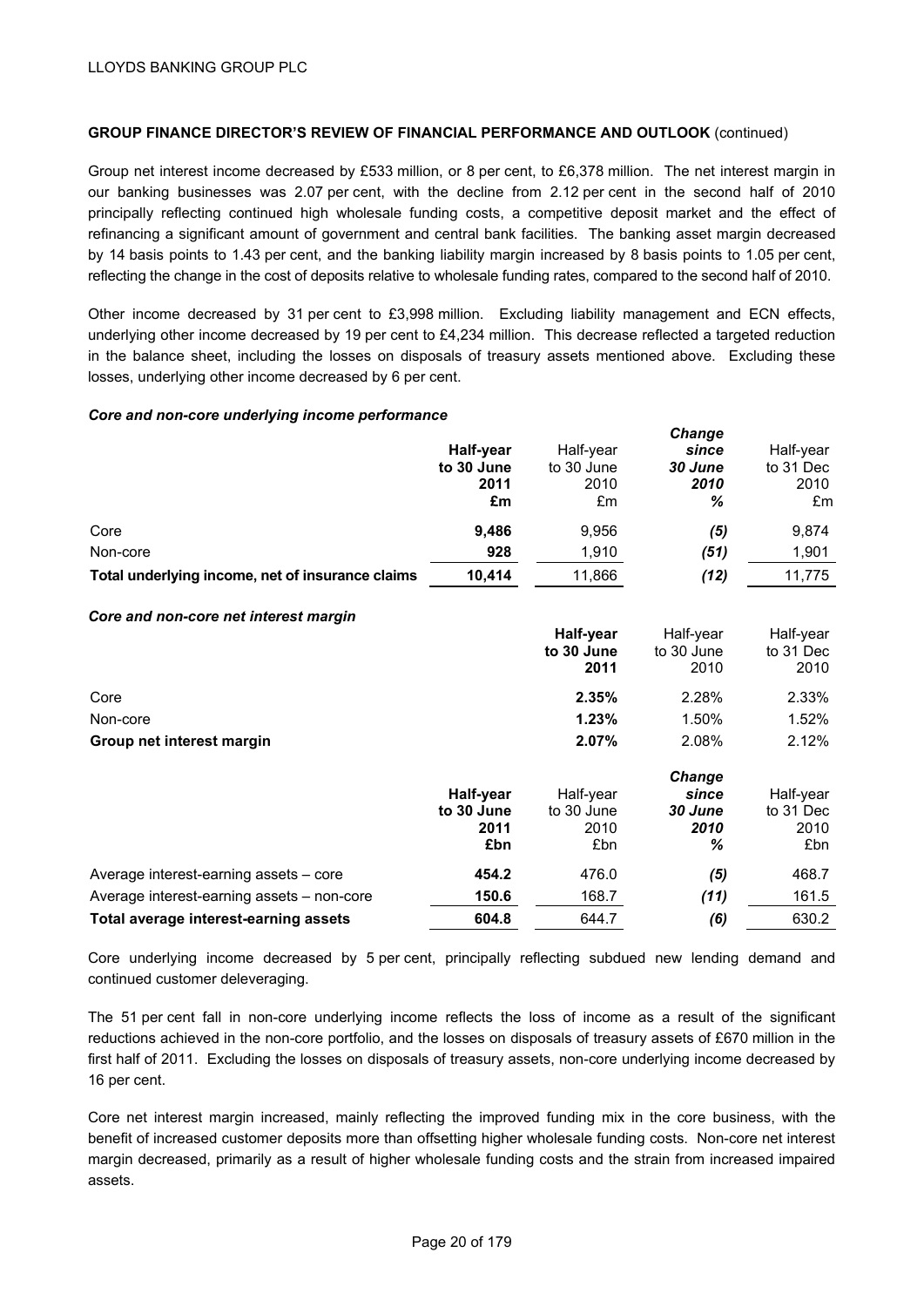#### *Outlook – income*

#### *2011 guidance*

We currently expect a Group net interest margin of around 2 per cent for the second half of 2011 which would result in a full year margin just above 2 per cent. We expect non-core reductions to further reduce balance sheet size and therefore income. Full year core income is expected to continue to be slightly down as a result of the lower margin and the reduction in the size of the core balance sheet given the effects of continued customer deleveraging and subdued new lending demand.

# *2014 targets*

In the medium term, we expect to build customer-driven diversified income with additional discretionary investment in core customer franchises. We expect core income to grow faster than nominal GDP growth over the period to the end of 2014, primarily driven by other operating income growth. Other operating income (net of insurance claims) is targeted to increase to approximately 50 per cent of total income by the end of 2014 from 41 per cent in 2010.

By the end of 2014, we are targeting a net interest margin of between 2.15 per cent and 2.30 per cent, based on our current business and macro-economic assumptions, including, as we stated at the time of our Strategic Review announcement on 30 June, that base rates will be lower for longer than we previously anticipated. The core net interest margin is expected to be higher than Group net interest margin by the end of 2014.

We assume that over time, although probably not initially, the Group will benefit from UK base rate increases, and we also recognise that the competition for deposits is currently strong. We expect our reduced wholesale issuance needs to facilitate greater control over our funding costs in the future, with our improved funding position allowing greater flexibility over the mix of funding sources, resulting in tighter issuance spreads. As previously reported, we expect a negative effect on our net interest margin from increasing liquidity requirements.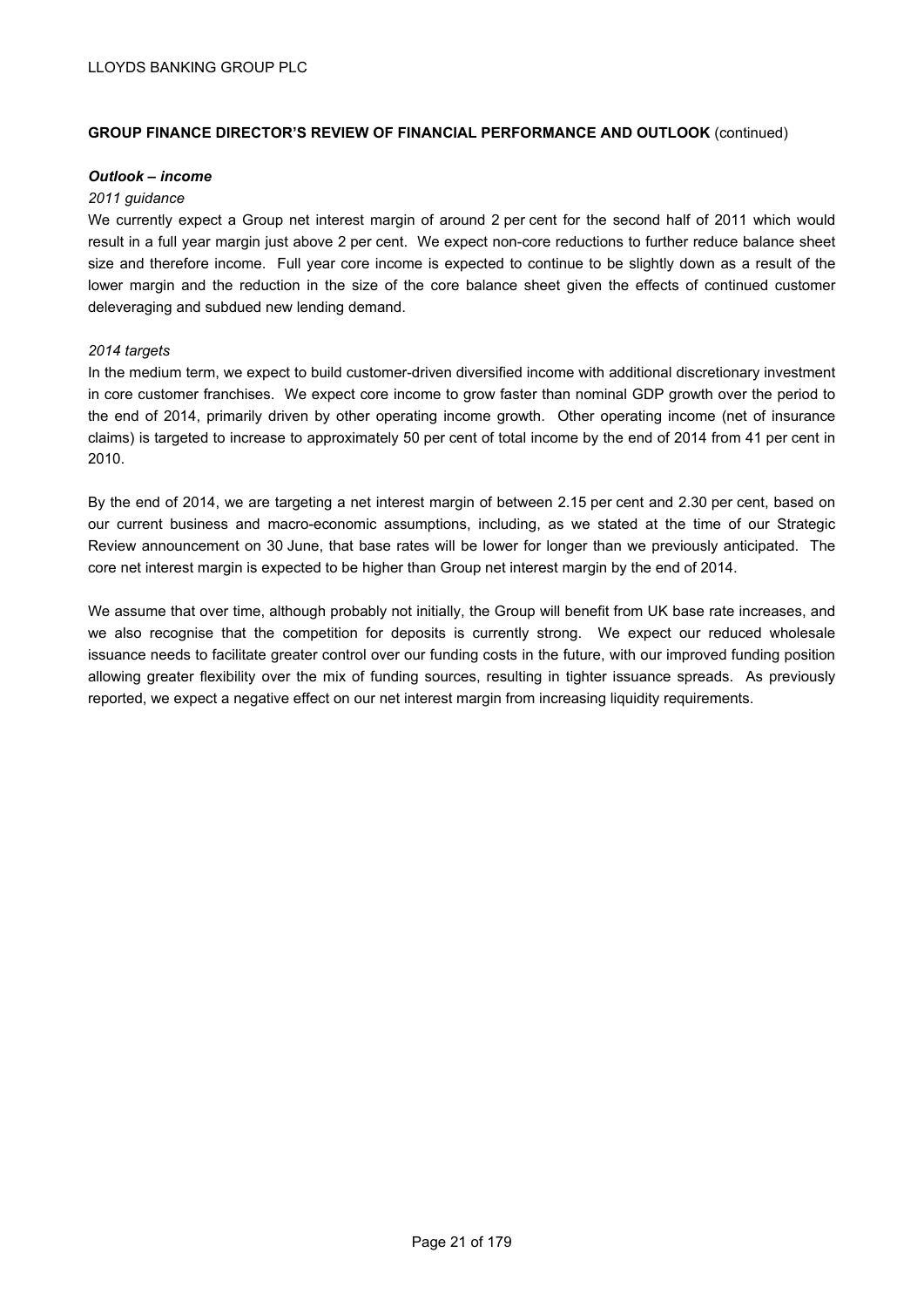#### **Combined businesses results summary – costs**

|                                                                        | Half-year<br>to 30 June<br>2011<br>£m | Half-year<br>to 30 June<br>2010<br>£m | <b>Change</b><br>since<br>30 June<br>2010<br>% | Half-year<br>to 31 Dec<br>2010<br>£m |
|------------------------------------------------------------------------|---------------------------------------|---------------------------------------|------------------------------------------------|--------------------------------------|
| Operating expenses<br>Impairment of tangible fixed assets <sup>1</sup> | 5,332                                 | 5,435<br>150                          | 2                                              | 5,493                                |
| <b>Total costs</b>                                                     | 5,332                                 | 5,585                                 | 5                                              | 5,493                                |
| Integration synergies run rate<br>Underlying cost: income ratio        | 1,750<br>51.2%                        | 1,084<br>45.8%                        | 61                                             | 1,379<br>46.6%                       |

 $1$  Further detail is given in note 4, page 153.

# *Further progress in delivering integration savings*

During the first half of 2011, operating expenses decreased by 2 per cent to £5,332 million, mainly as a result of further integration-related savings and lower levels of operating lease depreciation in Wholesale, partially offset by increased employers' National Insurance contributions, and higher VAT, inflation and other costs.

Under legislation, the Group will only become liable to pay the Bank Levy at 31 December 2011 and, as a result, has not accrued for this cost in the first half of 2011. However, we continue to expect the cost of the Bank Levy for the full year to be approximately £260 million. If the Bank Levy had been accrued for in the half, costs would have been broadly flat, excluding the charge for impairment of tangible fixed assets in the first half of 2010.

Our underlying cost:income ratio was 51.2 per cent, with the increase reflecting the reduction in income in the halfyear.

We have continued to make significant progress with the integration programme with annual run-rate savings totalling £1,750 million achieved as at 30 June 2011. We are on schedule to deliver run-rate cost synergies and other operating efficiencies of £2 billion per annum by the end of 2011.

On 1 March 2011, we announced that, in order to meet our obligations under EU state aid commitments and to ensure that we retain maximum flexibility, we would accelerate the start of the retail business disposal as required by the EU (Project Verde). Costs attributable to Project Verde in the first half of 2011 were modest at £47 million and, as previously advised, costs related to the disposal are excluded from combined businesses results.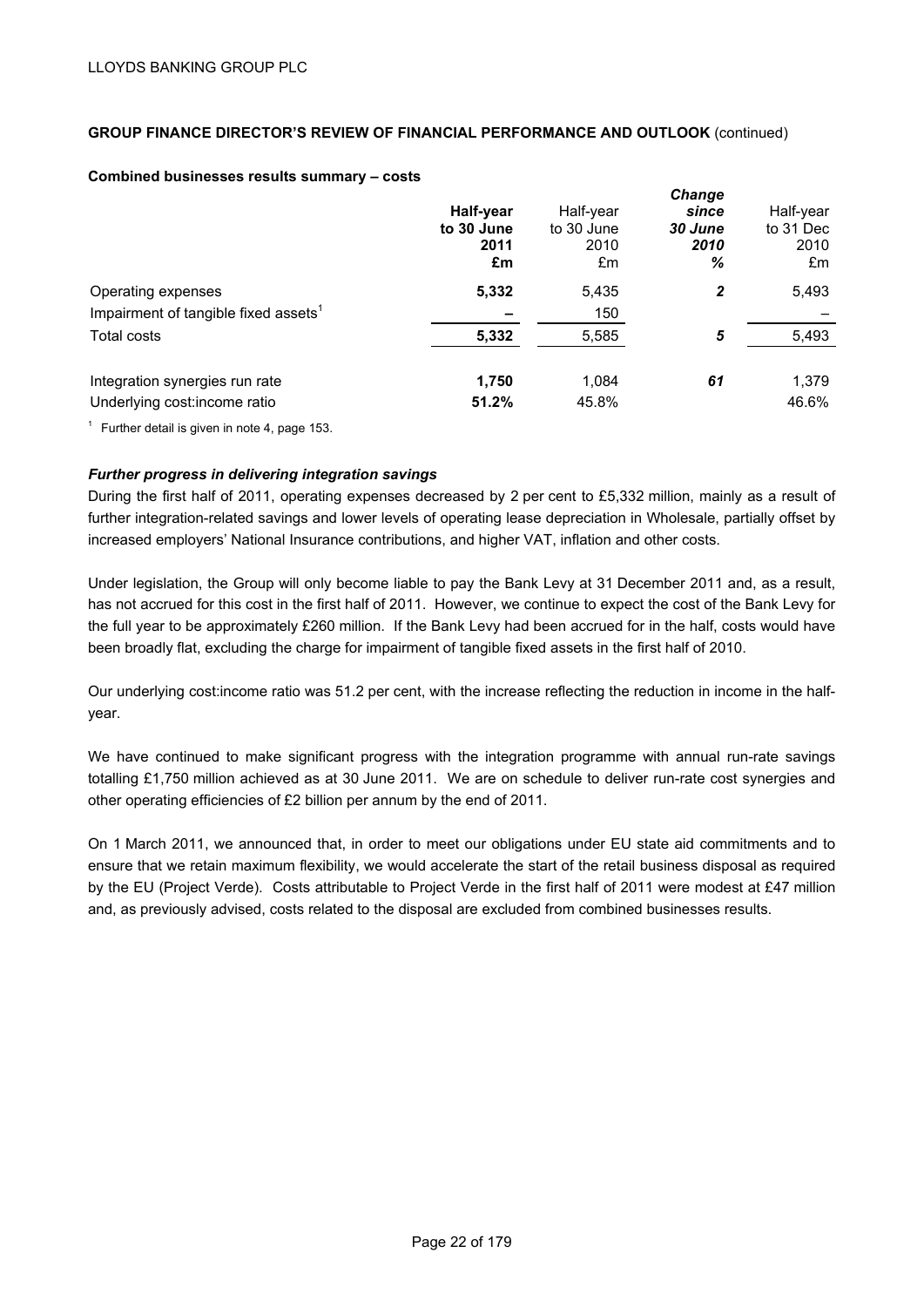#### *Core and non-core operating expenses*

|                                     | Half-year<br>to 30 June<br>2011<br>£m | Half-year<br>to 30 June<br>2010<br>£m | <b>Change</b><br>since<br>30 June<br>2010<br>℅ | Half-year<br>to 31 Dec<br>2010<br>£m |
|-------------------------------------|---------------------------------------|---------------------------------------|------------------------------------------------|--------------------------------------|
| Core                                |                                       |                                       |                                                |                                      |
| Operating expenses                  | 4,860                                 | 4,908                                 | 1                                              | 4,976                                |
| Underlying cost:income ratio        | 51.2%                                 | 49.3%                                 |                                                | 50.4%                                |
| Non-core                            |                                       |                                       |                                                |                                      |
| Operating expenses                  | 472                                   | 527                                   | 10                                             | 517                                  |
| Impairment of tangible fixed assets |                                       | 150                                   |                                                |                                      |
|                                     | 472                                   | 677                                   | 30                                             | 517                                  |

As noted in the basis of presentation on the inside front cover, costs apportioned to non-core represent only those that are expected to cease to be incurred at the point these portfolios, assets, or liabilities are divested or run off, and operational costs are allocated to the core book unless they are directly related to non-core activities. This results in the reported operating costs for the non-core portfolio being lower than would be required to manage these portfolios on a stand-alone basis.

Operating expenses in the core business reduced 1 per cent, with further integration-related savings and lower levels of operating lease depreciation in Wholesale, partially offset by increased employers' National Insurance contributions, and higher VAT, inflation and other costs.

Non-core operating expenses reduced by 10 per cent, reflecting the elimination of certain costs of supporting the non-core portfolios.

# *Outlook – expenses*

As outlined in the Strategic Review, as integration nears completion, we have commenced a simplification programme to deliver further cost savings in the period to the end of 2014, through better end-to-end processes and IT platforms, a de-layered management structure and simpler legal structure, centralised support functions, and a reduction of 15,000 roles.

As advised at the end of June 2011, we expect a slight decline in costs in 2011, due to the benefits from the integration programme and simplification cost actions already being taken, partially offset by costs resulting from the introduction of the Bank Levy (which is expected to cost around £260 million in 2011) and a combined cost in the region of £100 million of the recent rise in VAT and employers' National Insurance contributions.

In order to achieve positive operating jaws from the simplification programme, we are targeting annual cost savings to amount to £1.5 billion in 2014 and run-rate cost savings to be £1.7 billion per annum by the end of 2014. Including the cost of the Bank Levy, the Group is targeting a cost:income ratio of 42 to 44 per cent by the end of 2014 (equivalent to 39 to 41 per cent when adjusted to include the net of operating lease income and depreciation in Group income).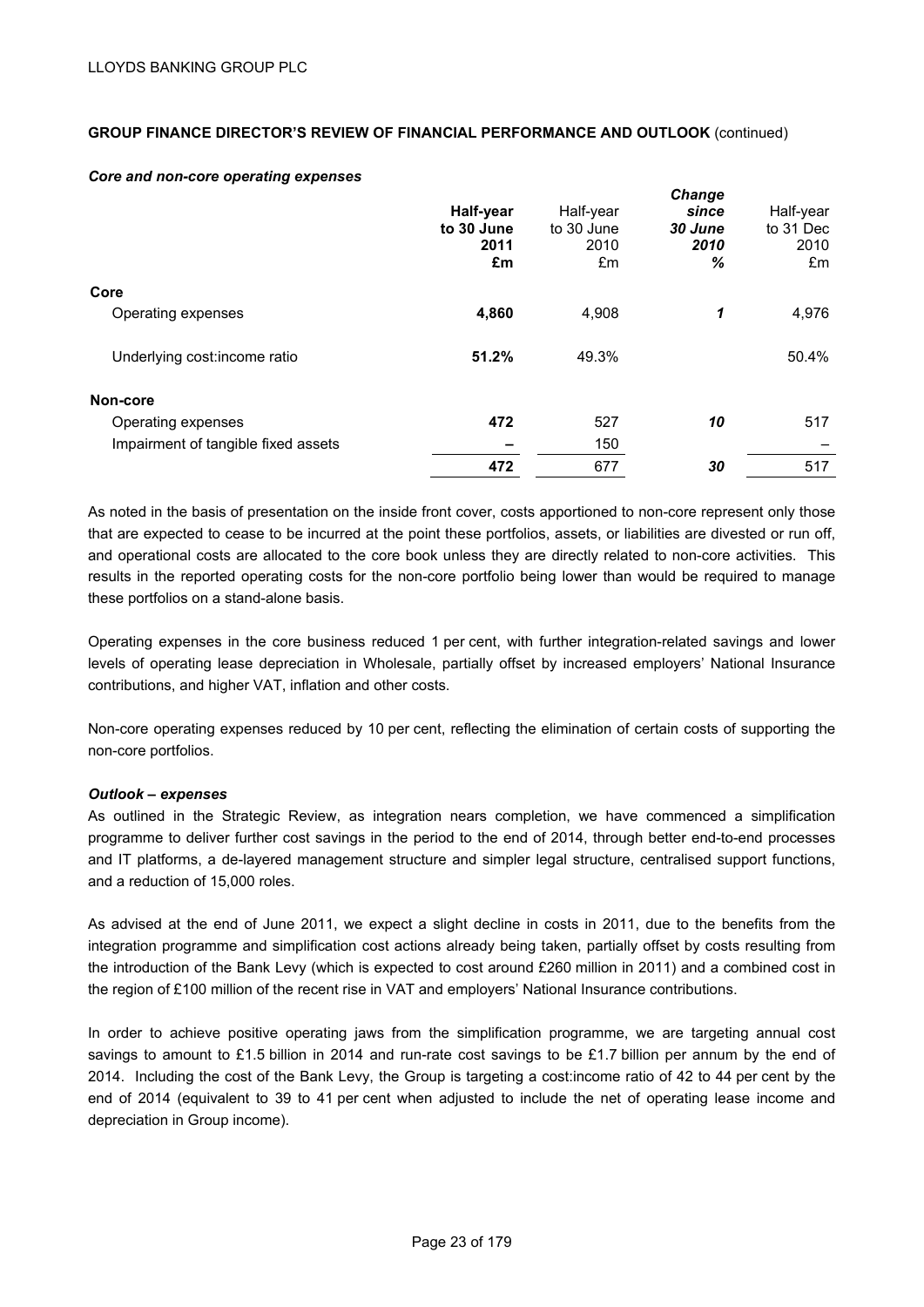#### **Combined businesses results summary – impairment charge**

|                                 | Half-year<br>to 30 June<br>2011<br>£m | Half-year<br>to 30 June<br>2010<br>£m | <b>Change</b><br>since<br>30 June<br>2010<br>% | Half-year<br>to 31 Dec<br>2010<br>£m |
|---------------------------------|---------------------------------------|---------------------------------------|------------------------------------------------|--------------------------------------|
| <b>Retail</b>                   |                                       |                                       |                                                |                                      |
| Secured                         | 295                                   | 53                                    |                                                | 239                                  |
| Unsecured                       | 878                                   | 1,282                                 |                                                | 1,173                                |
|                                 | 1,173                                 | 1,335                                 | 12                                             | 1,412                                |
| Wholesale                       | 1,557                                 | 2,801                                 | 44                                             | 1,263                                |
| <b>Commercial</b>               | 160                                   | 190                                   | 16                                             | 192                                  |
| <b>Wealth and International</b> |                                       |                                       |                                                |                                      |
| Ireland                         | 1,779                                 | 1,557                                 | (14)                                           | 2,707                                |
| Other                           | 753                                   | 671                                   | (12)                                           | 1,053                                |
|                                 | 2,532                                 | 2,228                                 | (14)                                           | 3,760                                |
| <b>Impairment charge</b>        | 5,422                                 | 6,554                                 | 17                                             | 6,627                                |
|                                 |                                       |                                       |                                                |                                      |

# *Further reductions in the impairment charge*

The Group saw a reduction in the impairment charge in the first half of 2011. The impairment charge of £5,422 million was 17 per cent lower than the £6,554 million charge in the first half of 2010, with higher charges in Ireland and Australasia more than offset by improvements elsewhere in the Group, particularly the substantial fall in the Wholesale division's impairment charge compared to the first half of 2010.

Impaired loans increased by 1 per cent compared to December 2010 to £65.5 billion, representing 10.6 per cent of closing advances, driven by an increase in impaired loans in International, partially offset by decreases in Retail and Wholesale. The Group's coverage ratio reduced by 0.7 per cent to 45.2 per cent.

Retail's impairment charge reduced by 12 per cent, driven by the unsecured portfolio, supported by prudent risk management, improved business quality, and a stabilising economy. Credit performance remained strong with fewer assets entering arrears compared to the second half of 2010, in both the secured and unsecured portfolios. As a percentage of average advances, the impairment charge decreased to 0.65 per cent, from 0.76 per cent in the second half of 2010.

As expected, the secured impairment charge increased, reflecting less favourable house price forecasts. The proportion of the mortgage portfolio with an indexed loan-to-value of greater than 100 per cent decreased to 12.2 per cent. The value of the portfolio with an indexed loan-to-value greater than 100 per cent and more than three months in arrears decreased slightly by £0.1 billion and is now £3.1 billion, but still represents 0.9 per cent of the portfolio. The number of mortgage customers new to arrears decreased in the last six months.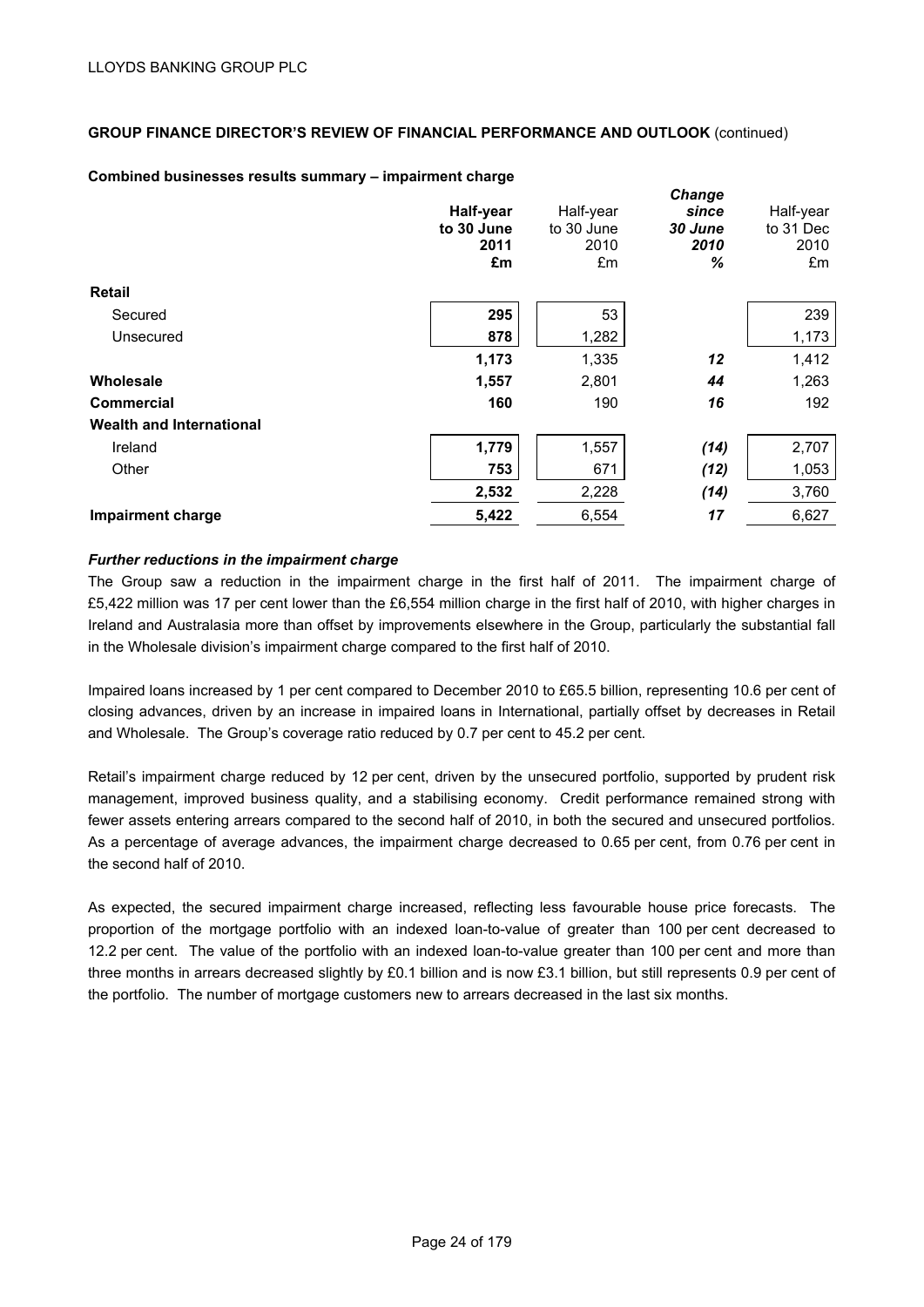Impairment provisions held against secured lending in Retail reflect management's view of appropriate allowance for incurred losses, including appropriate impairment provisions for customers who are experiencing financial difficulty, either on a forbearance arrangement or who are able to maintain their repayments while interest rates are low.

The unsecured impairment charge decreased by 32 per cent, reflecting improved quality of new business and effective portfolio management. Unsecured impaired loans decreased by £0.3 billion to £2.7 billion as a result of tightening credit policy across the credit lifecycle, including stronger controls on customer affordability. Impairment provisions as a percentage of impaired loans decreased to 48.5 per cent from 50.6 per cent, as a consequence of fewer assets entering collections, coupled with the continuing write-down of charged-off assets to their net realisable values.

The Wholesale impairment charge reduced materially from £2,801 million in the first half of 2010 to £1,557 million in the first half of 2011. The impairment charge as a percentage of average loans and advances to customers improved significantly to 2.02 per cent in the first half of 2011 compared to 3.11 per cent in the first half of 2010.

The decrease in this period has continued to be primarily driven by lower impairment from the HBOS heritage corporate real estate and real estate related asset portfolios, together with the stabilising UK and US economic environment in 2010 and so far in 2011 a low interest rate environment helping to maintain defaults at a relatively lower level. This was partly offset by increased impairment on leveraged acquisition finance exposures.

In Commercial, the impairment charge decreased by £30 million, or 16 per cent, due to an improvement in the overall credit quality of the portfolio, and the stabilisation of the economy, which led to an overall reduction in the level of defaults.

In Wealth and International, impairment charges totalled £2,532 million, an increase of 14 per cent from £2,228 million in the first half of 2010. This was predominantly as a result of our Irish portfolio where we have allowed for further falls in commercial real estate prices, which resulted in the impairment charge being approximately £500 million above our expectations at the beginning of the year, as well as weakness in our Australasian portfolio.

In Ireland in the first half of this year, a further 11 per cent of the £27.6 billion loans became impaired, resulting in 64.1 per cent of the Irish portfolio now being impaired. Provisions as a percentage of impaired Irish loans were 55.8 per cent at the end of June 2011 (31 December 2010: 53.7 per cent). In Australasia, although economic performance has been robust overall, the Group's portfolio has significant geographical and sector concentrations and these assets continue to be a concern. The Group also took a charge of £70 million in the first half of this year as a result of losses arising from the earthquake in New Zealand.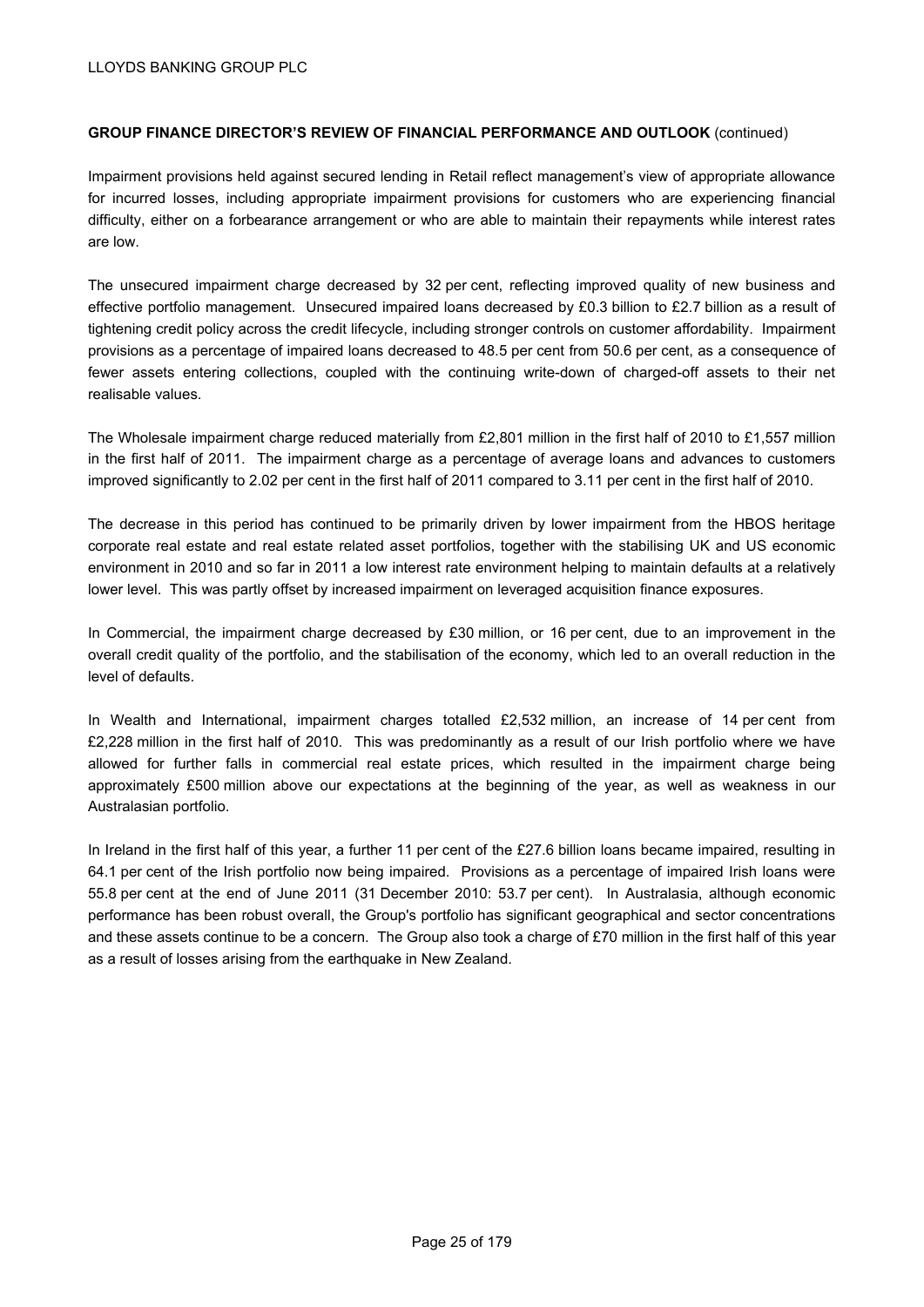#### *Core and non-core impairment performance*

|                         |            |            | Change  |           |  |  |
|-------------------------|------------|------------|---------|-----------|--|--|
|                         | Half-year  | Half-year  | since   | Half-year |  |  |
|                         | to 30 June | to 30 June | 30 June | to 31 Dec |  |  |
|                         | 2011       | 2010       | 2010    | 2010      |  |  |
|                         | £m         | £m         | %       | £m        |  |  |
| Core                    | 1,636      | 1,653      |         | 1,959     |  |  |
| Non-core                | 3,786      | 4,901      | 23      | 4,668     |  |  |
| <b>Total impairment</b> | 5,422      | 6,554      | 17      | 6,627     |  |  |

The core impairment charge decreased, principally reflecting a reduction in the Retail impairment charge driven by the unsecured portfolio, partly offset by an increase in Wholesale, primarily due to two significant loans being impaired.

The non-core impairment charge reduced, principally as a result of a material reduction in the Wholesale impairment charge, driven by the same factors as the overall Wholesale impairment charge, partly offset by an increased impairment charge in Wealth and International, principally as a result of our Irish portfolio.

Non-core loans and advances to customers generated 77.2 per cent of the Group's impaired loans reflecting their higher risk profile, with a coverage ratio of 46.7 per cent at 30 June 2011.

# *Outlook – impairment*

We are targeting the reduction of non-core assets and the prudent management of risk to result in an improvement in the Group's asset quality ratio (as a percentage of average gross loans and advances to customers) to 50 to 60 basis points by the end of 2014, with the core business expected to be at the bottom end of this range.

Overall, and based on our current economic assumptions for the UK and Ireland, including unemployment and property valuations, we continue to expect further reductions in impairment losses in 2011, compared to 2010, and beyond.

In **Retail,** given our expectations for the UK economy, including a 2 per cent reduction in house prices in 2011, we continue to expect that there will be a modest reduction in the overall impairment charge for the full year. The rate of improvement is, however, expected to be significantly slower than in 2010, with the improving performance of the unsecured book more than offsetting additional secured charges.

In **Wholesale**, depending upon UK economic conditions, we continue to expect a modest reduction for the full year compared to 2010 as a whole. We expect the UK environment to remain subdued in the second half of the year, which could affect trading sectors such as retail and leisure businesses. It may also adversely impact our corporate real estate property lending portfolio which is vulnerable to tenant defaults, although against our base case economic assumptions, we continue to expect a reduction in impairment charges in our corporate real estate and real estate related portfolios in 2011 as a whole. We remain vigilant in monitoring changes in economic conditions and to individual lending positions.

In **Commercial,** the impairment charge is trending better than 2011 expectations. However, given the subdued UK economic environment, the impairment outlook for the second half of 2011 is cautious, and we therefore expect the impairment charge for the full year 2011 to be broadly similar to that in the full year 2010.

We expect to see a reduction in the **Wealth and International** impairment charge in 2011, although we anticipate that conditions will remain difficult, and we will continue to monitor international markets closely.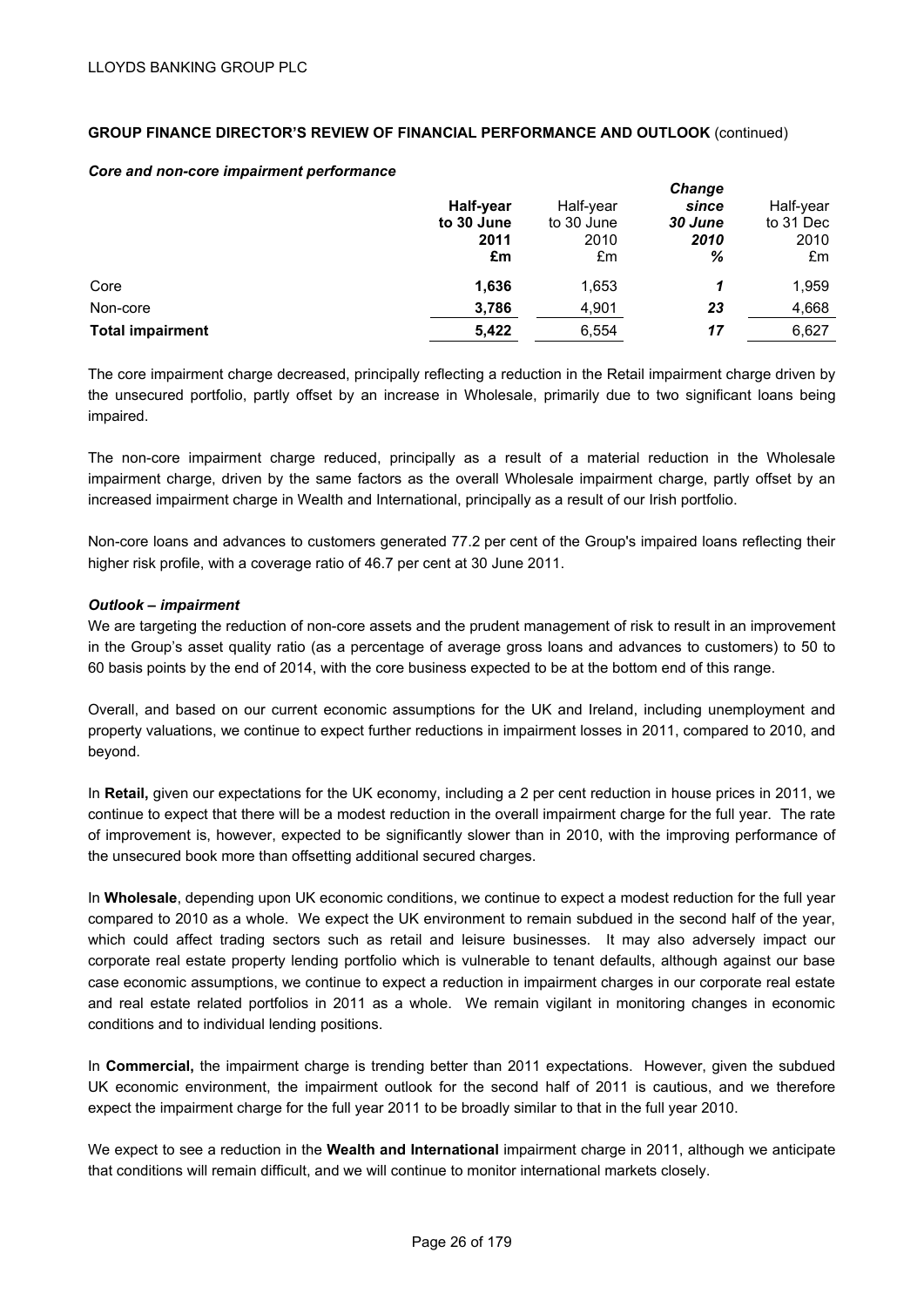#### **Capital resources**

|                           | As at    |          |
|---------------------------|----------|----------|
|                           | 30 June  | 31 Dec   |
|                           | 2011     | 2010     |
| Risk-weighted assets      | £383.3bn | £406.4bn |
| Core tier 1 capital ratio | 10.1%    | 10.2%    |
| Tier 1 capital ratio      | 11.6%    | 11.6%    |
| Total capital ratio       | 15.0%    | 15.2%    |

#### *Stable capital ratios*

Our core tier 1 capital ratio was 10.1 per cent at the end of June (31 December 2010: 10.2 per cent), reflecting the effect of the statutory loss, broadly offset by a reduction in risk-weighted assets of £23.1 billion. The total capital ratio reduced to 15.0 per cent, also reflecting the increase in the excess of expected losses over impairment losses, reflecting the gradual reduction of legacy lending that is subject to very high provision levels and replacement with new lending.

Risk-weighted assets reduced 6 per cent to £383.3 billion in the first half, driven by the run-down of our non-core asset portfolio within the Wholesale division. We do not expect further risk-weighted asset reductions in the second half of the year, given that the effect of the implementation of the new Capital Requirements Directive (CRD) 2 and 3 rule changes are expected to offset the effect of further risk-weighted asset reductions.

# *Outlook – effects of Basel 3 and capital resources outlook*

The Basel Committee on Banking Supervision has substantially refined the details of the so called Basel 3 reforms for an enhanced global capital accord. These include increased minimum levels of capital, increased quality standards for capital, increased risk-weighting of assets, and the introduction of a minimum leverage ratio, as well as the timing and transitional arrangements for implementation. The final details are still to be clarified, particularly as the reforms are implemented within the European and UK regulations, which may include a countercyclical buffer, requiring higher levels of capital to be held at certain points of the economic cycle, and higher capital requirements for systemically important financial institutions.

We are targeting a core tier 1 capital ratio prudently in excess of 10 per cent in 2013 when the transition period to Basel 3 commences. We expect the implementation of CRD 2 and 3 changes noted above and the remaining measures together to have a negative effect of approximately 0.8 per cent on our core tier 1 capital ratio by the end of 2013.

The phasing in of new core tier 1 deductions over five years, which commences in January 2014, is expected to further affect our core tier 1 capital ratio in relation to our insurance operations, excess expected loss, and any residual deferred tax assets relating to trading losses that may still be on the Group's balance sheet at that time.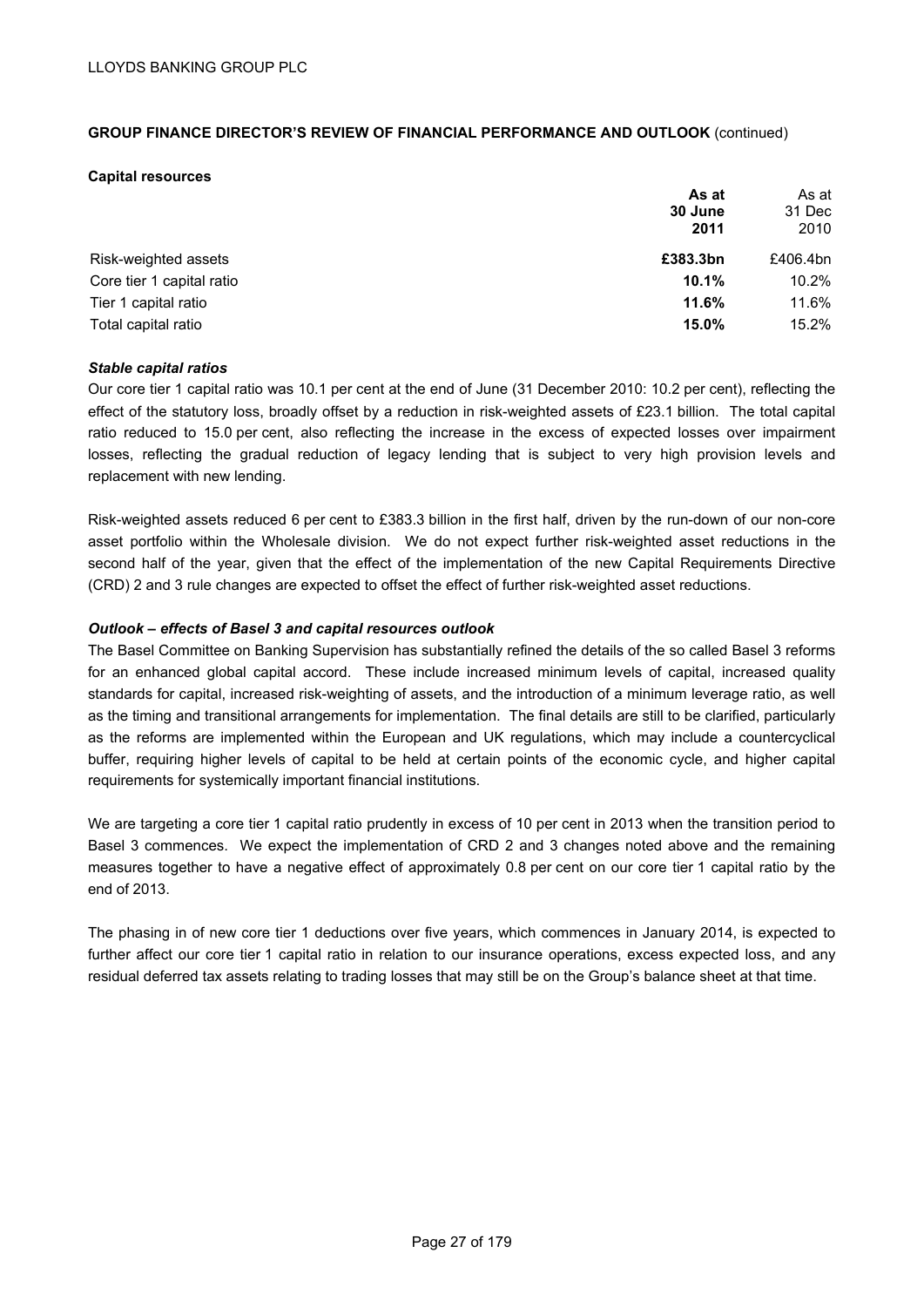In July 2011, we have completed further capital restructurings which will contribute to reducing the total core tier 1 deduction under Basel 3 relating to our insurance operations by just over £2 billion. This significant mitigation is equivalent to approximately 50 basis points of core tier 1 capital ratio under full Basel 3 and will reduce the transitional rules impact from insurance to approximately 20 basis points per annum. The transitional adjustment in respect of excess expected loss is likely to have a similar annual effect to the insurance impact.

Non-core asset disposals, and the EU mandated retail business disposal (which is required to complete by the end of November 2013), are expected to reduce risk-weighted assets, and therefore benefit our capital ratios, over this period.

# *Outlook – return on equity outlook*

We expect that the disciplined and high-return investments in our business will contribute to us delivering a sustainable statutory return on equity of between 12.5 and 14.5 per cent by 2014, despite ongoing poor returns from non-core assets, and still with positive earnings momentum into 2015. We expect that these returns will be in excess of our cost of equity.

# **Balance sheet**

|                               | As at   | As at  |
|-------------------------------|---------|--------|
|                               | 30 June | 31 Dec |
|                               | 2011    | 2010   |
|                               | £bn     | £bn    |
| Funded assets <sup>1</sup>    | 612.0   | 655.0  |
| Non-core assets <sup>2</sup>  | 162.4   | 193.7  |
| Non-core risk-weighted assets | 128.7   | 143.9  |
|                               |         |        |

 $1$  Further analysis is set out on page 95.

 $2$  Further analysis is set out on page 3.

# *Further progress on balance sheet reduction plans*

Total Group funded assets decreased to £612 billion from £655 billion at 31 December 2010, substantially driven by reductions in non-core portfolios across the four banking divisions, continued customer deleveraging and derisking and subdued demand in lending markets. We are pleased with the progress made on our balance sheet reduction plans in the period, given challenging market conditions in the first half of 2011. In the first half of 2011, we achieved a substantial reduction in the non-core portfolio of £31 billion, resulting in the portfolio at 30 June 2011 amounting to £162 billion.

# *Outlook – balance sheet*

On 30 June 2011, we updated our guidance on our strategy to reduce the non-core portfolio. We set a new target to reduce the balance to be equal to, or less than, £90 billion by the end of 2014, from £194 billion at the end of 2010. We expect the remaining non-core portfolio to account for less than or equal to £65 billion of risk-weighted assets by the end of 2014. We are also targeting non-core run-off and disposals to be net capital generative over the period 2012 to 2014.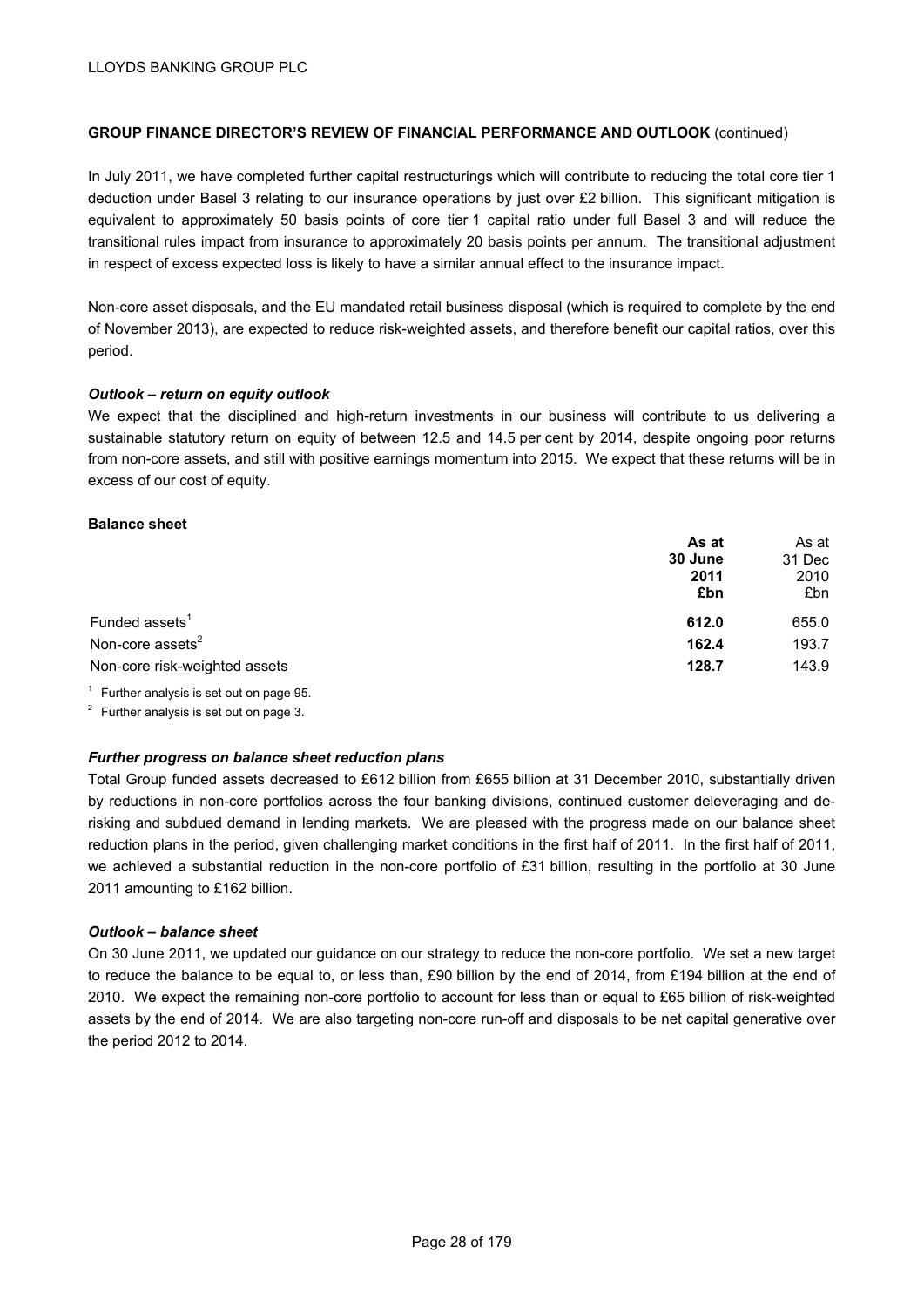# **Liquidity and funding**

|                                                                        | As at    | As at    |
|------------------------------------------------------------------------|----------|----------|
|                                                                        | 30 June  | 31 Dec   |
|                                                                        | 2011     | 2010     |
| Customer deposits <sup>1</sup>                                         | £394.9bn | £382.5bn |
| Wholesale funding                                                      | £295.6bn | £298.0bn |
| Loan to deposit ratio <sup>2</sup>                                     | 144%     | 154%     |
| Core business loan to deposit ratio <sup>2</sup>                       | 114%     | 120%     |
| Government and central bank facilities                                 | £37.1bn  | £96.6bn  |
| Proportion of wholesale funding with maturity of greater than one year | 49%      | 50%      |

<sup>1</sup> Excluding repos of £5.0 billion (31 December 2010: £11.1 billion).

<sup>2</sup> Excluding repos and reverse repos.

# *Further strengthening of our liquidity and funding position*

The Group made excellent progress against its funding objectives in the first half of 2011 and further enhanced its liquidity position which is supported by a robust and stable customer deposit base. Customer deposits excluding repos increased by 3 per cent, reflecting good growth in relationship deposits in Retail and in Wealth and International.

By the end of the first half of 2011, our loan to deposit ratio, excluding repos and reverse repos, had improved to 144 per cent. Strong term issuance in the first half of 2011 also allowed the Group to maintain its maturity profile of wholesale funding with 49 per cent of wholesale funding having a maturity date greater than one year at 30 June 2011.

We made excellent progress in the first half of 2011 on our term funding issuance plans, achieving £18 billion of publicly placed term issuance in the period. In addition, the Group issued a further £7 billion of term funding during the period via a series of privately placed funding transactions. As a result, the Group is in a position to be more selective as to which products and markets it will participate in during the second half of 2011.

The Group also made excellent progress on reducing its liquidity support from governmental and central bank sources, achieving a reduction of £59.5 billion in the first half of this year leaving £37.1 billion outstanding at the end of June. This liquidity support has various maturity dates, the last of which is in October 2012, and current plans assume that the remaining facilities will be repaid in line with contractual maturity dates.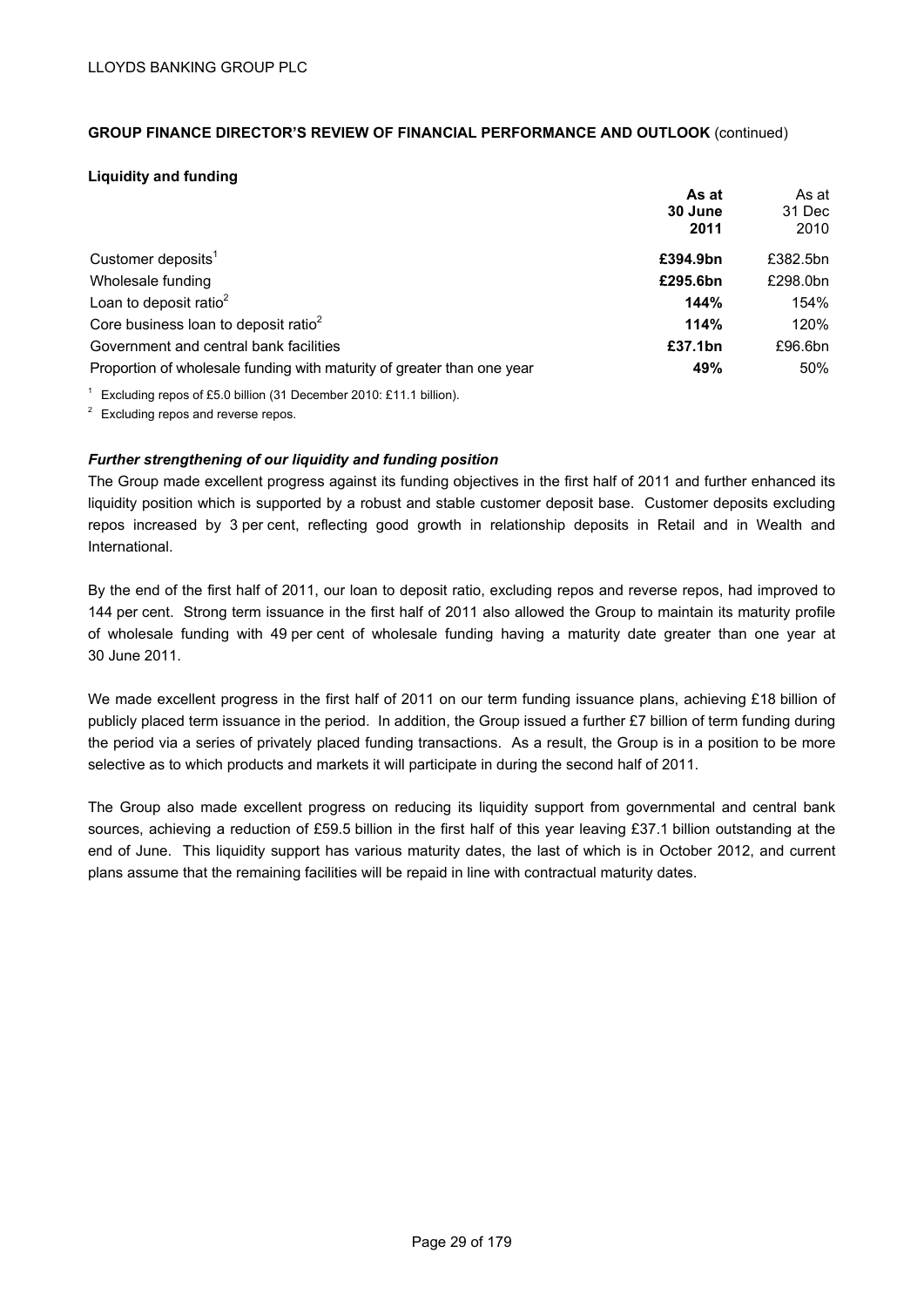# *Outlook – liquidity and funding*

We will continue to strengthen the Group's balance sheet, liquidity and funding position, through the combination of growth in customer deposits, further wholesale term issuance and reductions in assets from non-core asset reduction plans over the next three years.

As stated above we have made excellent progress in wholesale funding against our previous guidance of public issuance of £20 billion to £25 billion this year. We expect to issue new funding of between £5 billion and £10 billion over the second half of this year across all public and private issuance programmes.

Our annual wholesale term issuance requirement has now fallen, and we expect a public term issuance requirement of £15 billion to £20 billion per annum as part of a total private and public programme of approximately £25 billion per annum in the future.

With a reduction in our overall wholesale funding requirement and in our non-core assets, and further growth in our relationship customer deposits, we are targeting an improvement in our Group loan to deposit ratio from 144 per cent currently to 130 per cent or below by the end of 2014 and our core business loan to deposit ratio to be 120 per cent or below by the same time.

The European Commission published its latest proposals on CRD 4 during July. The Group has constructed its funding plan to ensure compliance with the Liquidity Leverage Ratio (LCR) before the effective date of 2015. However, we note that the measure is subject to analysis of any unintended consequences with possible changes to the calculation before the implementation date. We will continue to develop models to calculate LCR as changes are introduced.

The funding plan also delivers compliance with Net Stable Funding Ratio based on the current definition. As set out in the CRD 4 document, we note that the Commission will use the longer Basel observation period (to 2018) to prepare a legislative proposal.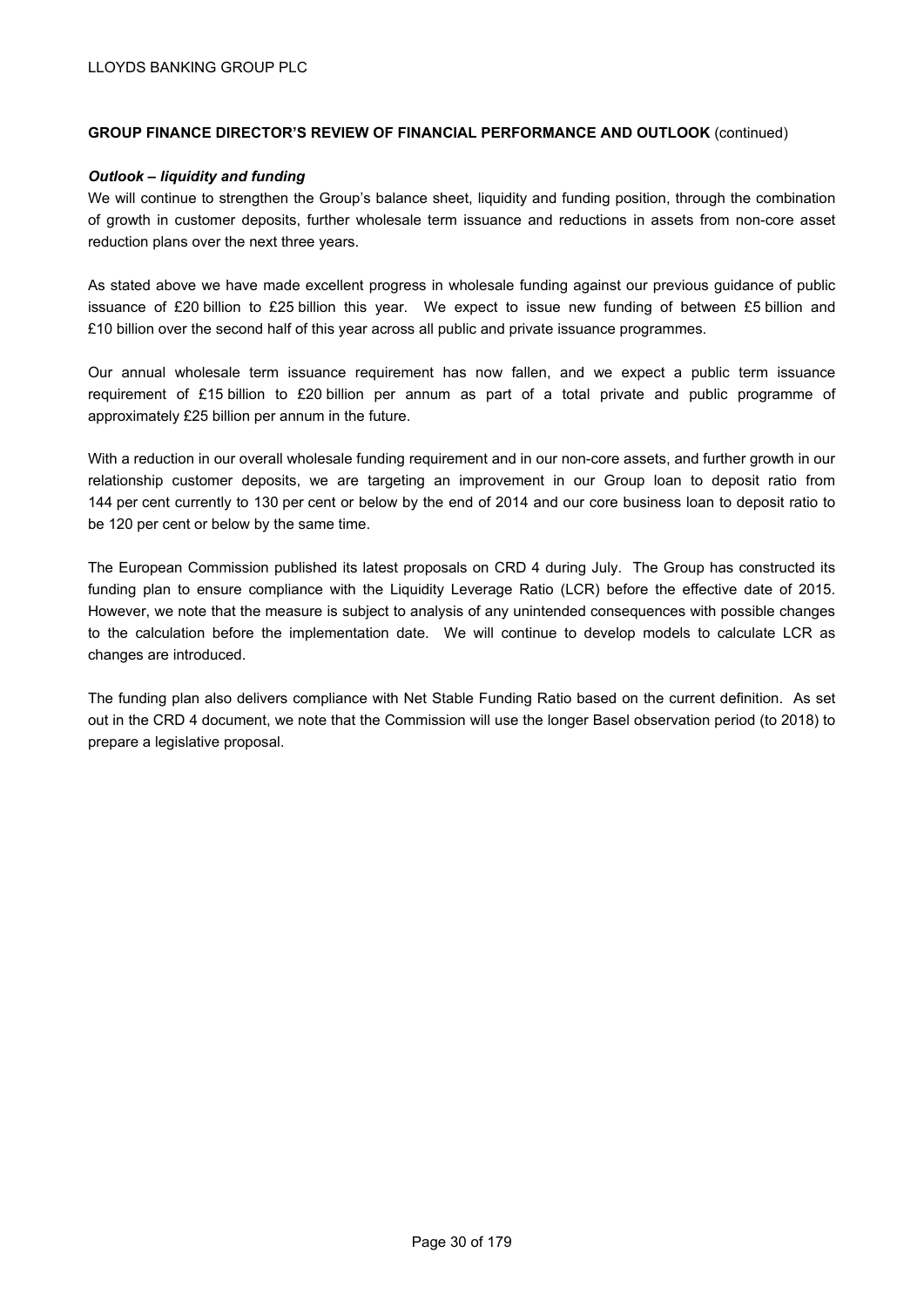|                                            | Half-year  | Half-year  | Half-year |
|--------------------------------------------|------------|------------|-----------|
|                                            | to 30 June | to 30 June | to 31 Dec |
|                                            | 2011       | 2010       | 2010      |
|                                            | £ million  | £ million  | £ million |
| Profit before tax – combined businesses    | 1,104      | 1,603      | 609       |
| Integration costs                          | (642)      | (804)      | (849)     |
| Volatility arising in insurance businesses | (177)      | (199)      | 505       |
| Amortisation of purchased intangibles      | (289)      | (323)      | (306)     |
| Customer goodwill payments provision       |            |            | (500)     |
| Pension curtailment gain (loss)            |            | 1,019      | (109)     |
| Payment protection insurance provision     | (3,200)    |            |           |
| EU mandated retail business disposal costs | (47)       |            |           |
| Loss on disposal of businesses             |            |            | (365)     |
| (Loss) profit before tax – statutory       | (3,251)    | 1,296      | (1,015)   |
| Taxation                                   | 973        | (630)      | 91        |
| (Loss) profit for the period               | (2, 278)   | 666        | (924)     |
| (Loss) earnings per share                  | (3.4)p     | 0.9p       | (1.3)p    |
|                                            |            |            |           |

#### **Reconciliation of combined businesses results to statutory results**

#### *Integration costs*

Integration costs of £642 million were incurred in the first half of 2011. The integration costs relate to severance, IT and business costs of implementation.

# *Volatility arising in insurance businesses*

A large proportion of the funds held by the Group's insurance businesses are invested in assets which are expected to be held on a long-term basis and which are inherently subject to short-term investment market fluctuations. Whilst it is expected that these investments will provide enhanced returns over the longer term, the short-term effect of investment market volatility can be significant. The negative insurance and policyholder interests volatility of £177 million in the first half of 2011 reflects less optimistic economic forecasts and lower cash returns compared to long-term expectations.

# *Taxation*

The tax credit for the half-year to 30 June 2011 was £973 million. This reflects a higher effective tax rate than the UK statutory rate primarily due to the recognition of tax losses previously unrecognised and policyholder tax, net of the effect on deferred tax of the further reduction in the UK corporation tax rate from 28 per cent to 26 per cent with effect from 1 April 2011.

# **Acquisition related balance sheet adjustments**

Profit before tax includes the unwind of £1,668 million of acquisition related fair value adjustments. This is ahead of our previous expectations due to the accelerated release of amounts held against the Group's securities portfolios following disposals during the first half of the year. In the second half of 2011, we expect a further benefit of some £1 billion. Thereafter, over the medium term, declining benefits are expected to accrue.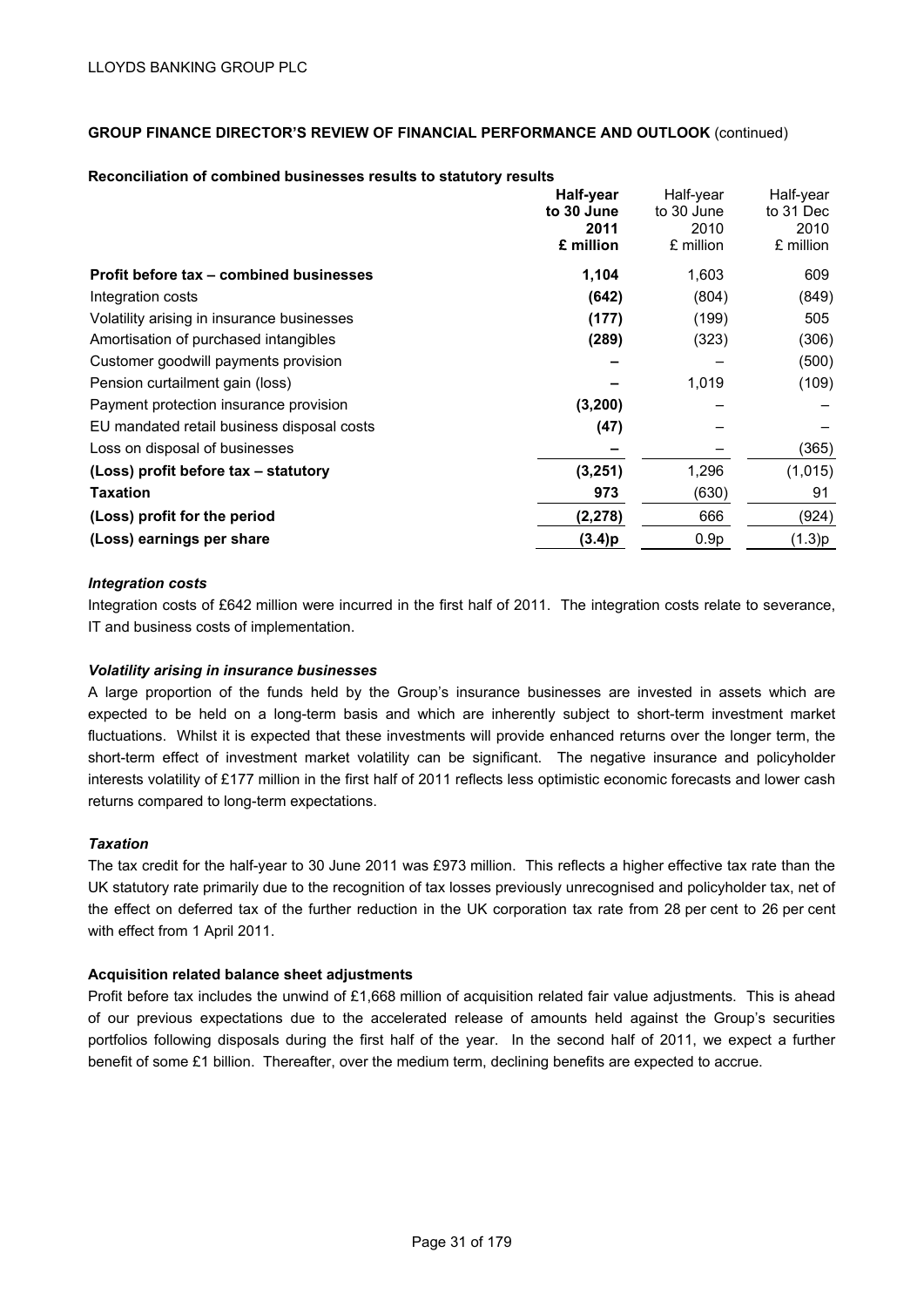# **EU mandated retail business disposal (Project Verde)**

The Verde business comprises a network of 632 branches, and the TSB and Intelligent Finance brands, and serves approximately 5.5 million customers. The table below shows an illustration of the full year effects of the Verde disposal on the Lloyds Banking Group financials, based on current financial information and the term sheet presented to potential buyers in line with the base EU requirements. However, it is expected that the final profile at the time of expected legal completion in 2013 will be different.

| Income statement     |                 |
|----------------------|-----------------|
| Income               | $c£1.2$ billion |
| Expenses             | $c£0.5$ billion |
| Impairment charge    | c£0.2 billion   |
| Profit before tax    | c£0.5 billion   |
|                      |                 |
| <b>Balance sheet</b> |                 |
| Risk-weighted assets | c£16 billion    |
| Assets               | c£64 billion    |
| Liabilities          | c£32 billion    |

The implementation costs of the disposal will vary depending on the nature of the buyer, but could be up to £1 billion. These costs will be excluded from our combined businesses results.

#### **Summary**

In the first half of 2011, the Group delivered a combined businesses performance in line with our expectations and the guidance given in our Strategic Review announcement on 30 June 2011 remains unchanged.

We are well positioned to realise over time the full potential of our organisation, brands and capabilities, and to achieve strong, stable and sustainable returns for shareholders.

Tim Tookey *Group Finance Director*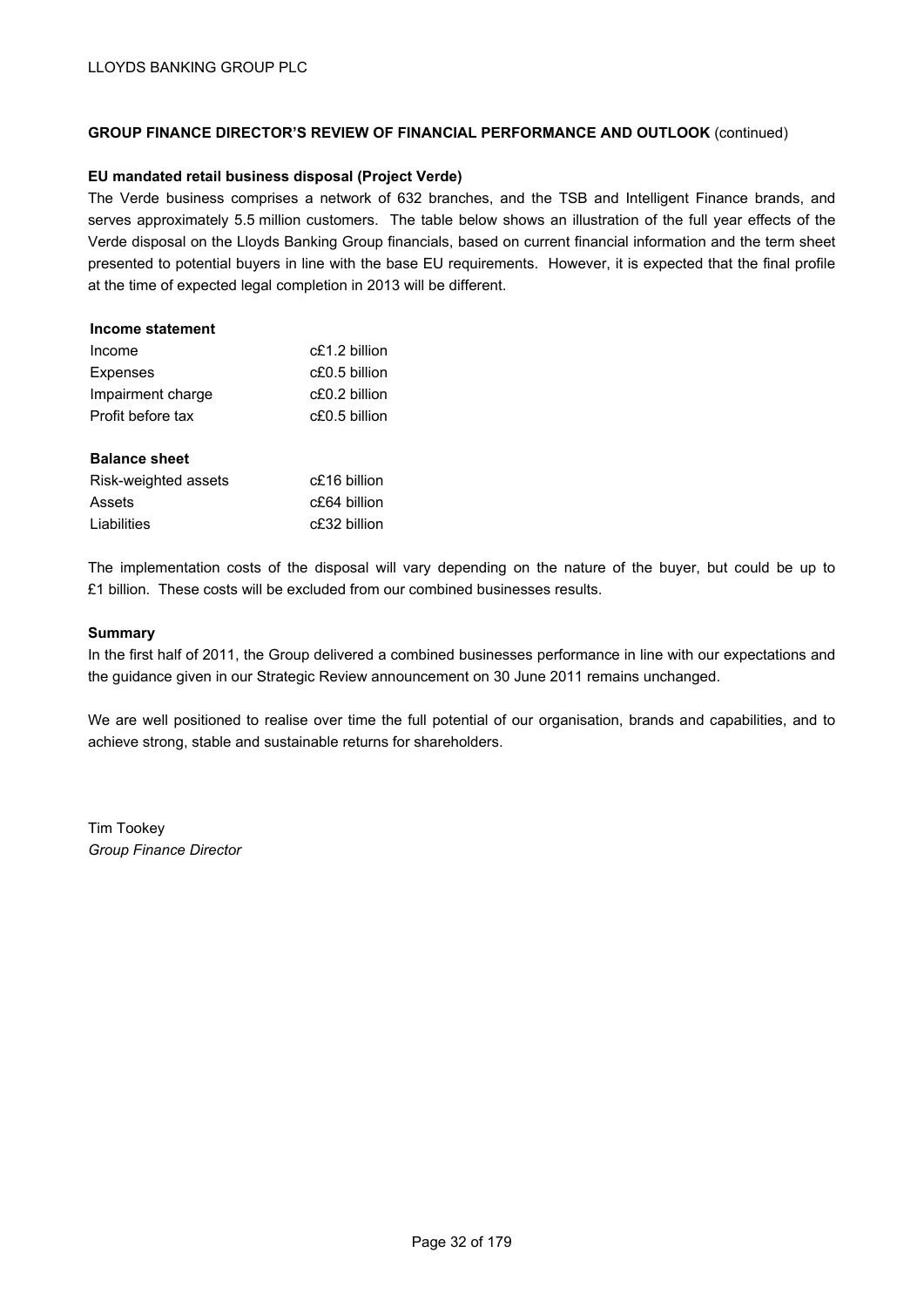# **COMBINED BUSINESSES SEGMENTAL ANALYSIS**

| Half-year to 30 June 2011                                                           | £m           | Retail Wholesale Commercial<br>£m | £m        | Wealth<br>and Int'l<br>£m | <b>Insurance</b><br>£m | Group<br><b>Operations</b><br>and<br><b>Central</b><br>items<br>£m | Group<br>£m    |
|-------------------------------------------------------------------------------------|--------------|-----------------------------------|-----------|---------------------------|------------------------|--------------------------------------------------------------------|----------------|
| Net interest income                                                                 | 4,163        | 1,401                             | 649       | 509                       | (142)                  | (202)                                                              | 6,378          |
| Other income                                                                        | 884          | 1,337                             | 218       | 631                       | 1,319                  | (391)                                                              | 3,998          |
| <b>Total income</b>                                                                 | 5,047        | 2,738                             | 867       | 1,140                     | 1,177                  | (593)                                                              | 10,376         |
| Insurance claims                                                                    |              |                                   |           |                           | (198)                  |                                                                    | (198)          |
| Total income, net of                                                                |              |                                   |           |                           |                        |                                                                    |                |
| insurance claims                                                                    | 5,047        | 2,738                             | 867       | 1,140                     | 979                    | (593)                                                              | 10,178         |
| Operating expenses                                                                  | (2, 221)     | (1, 312)                          | (471)     | (792)                     | (415)                  | (121)                                                              | (5, 332)       |
| <b>Trading surplus</b>                                                              | 2,826        | 1,426                             | 396       | 348                       | 564                    | (714)                                                              | 4,846          |
| Impairment                                                                          | (1, 173)     | (1, 557)                          | (160)     | (2, 532)                  |                        |                                                                    | (5, 422)       |
| Share of results of joint<br>ventures and associates                                | 3            | 9                                 |           |                           |                        |                                                                    | 12             |
| Profit (loss) before tax<br>and fair value unwind<br>Fair value unwind <sup>1</sup> | 1,656<br>544 | (122)<br>1,551                    | 236<br>26 | (2, 184)<br>104           | 564<br>(21)            | (714)<br>(536)                                                     | (564)<br>1,668 |
| Profit (loss) before tax                                                            | 2,200        | 1,429                             | 262       | (2,080)                   | 543                    | (1, 250)                                                           | 1,104          |
|                                                                                     |              |                                   |           |                           |                        |                                                                    |                |
| Banking net interest margin <sup>2</sup>                                            | 2.26%        | 1.64%                             | 4.35%     | 1.47%                     |                        |                                                                    | 2.07%          |
| Cost:income ratio <sup>3</sup>                                                      | 44.0%        | 47.9%                             | 54.3%     | 69.5%                     | 42.4%                  |                                                                    | 52.4%          |
| Impairment as a % of<br>average advances<br>(annualised) <sup>4</sup>               | 0.65%        | 2.02%                             | 1.07%     | 7.89%                     |                        |                                                                    | 1.77%          |
| Key balance sheet and<br>other items<br>As at 30 June 2011                          | £bn          | £bn                               | £bn       | £bn                       | £bn                    | £bn                                                                | £bn            |
| Loans and advances to                                                               |              |                                   |           |                           |                        |                                                                    |                |
| customers excl reverse repos<br>Customer deposits excl                              | 357.8        | 130.1                             | 28.7      | 51.1                      |                        | 0.4                                                                | 568.1          |
| repos                                                                               | 242.3        | 81.0                              | 32.7      | 38.9                      |                        |                                                                    | 394.9          |
| Total customer balances                                                             | 600.1        | 211.1                             | 61.4      | 90.0                      |                        | 0.4                                                                | 963.0          |
| Risk-weighted assets                                                                | 109.6        | 176.6                             | 26.8      | 56.4                      |                        | 13.9                                                               | 383.3          |

<sup>1</sup> The net credit in the first half of 2011 of £1,668 million is mainly attributable to a reduction in the impairment charge of £931 million as losses reflected in the acquisition balance sheet valuations of the lending and securities portfolios have been incurred.

<sup>2</sup> The calculation basis for banking net interest margins is set out in note 2 on page 83.<br><sup>3</sup> Operating expenses divided by tatal income not of insurance claims

<sup>3</sup> Operating expenses divided by total income net of insurance claims.

<sup>4</sup> Impairment on loans and advances to customers divided by average loans and advances to customers, excluding reverse repurchase transactions, gross of allowance for impairment losses.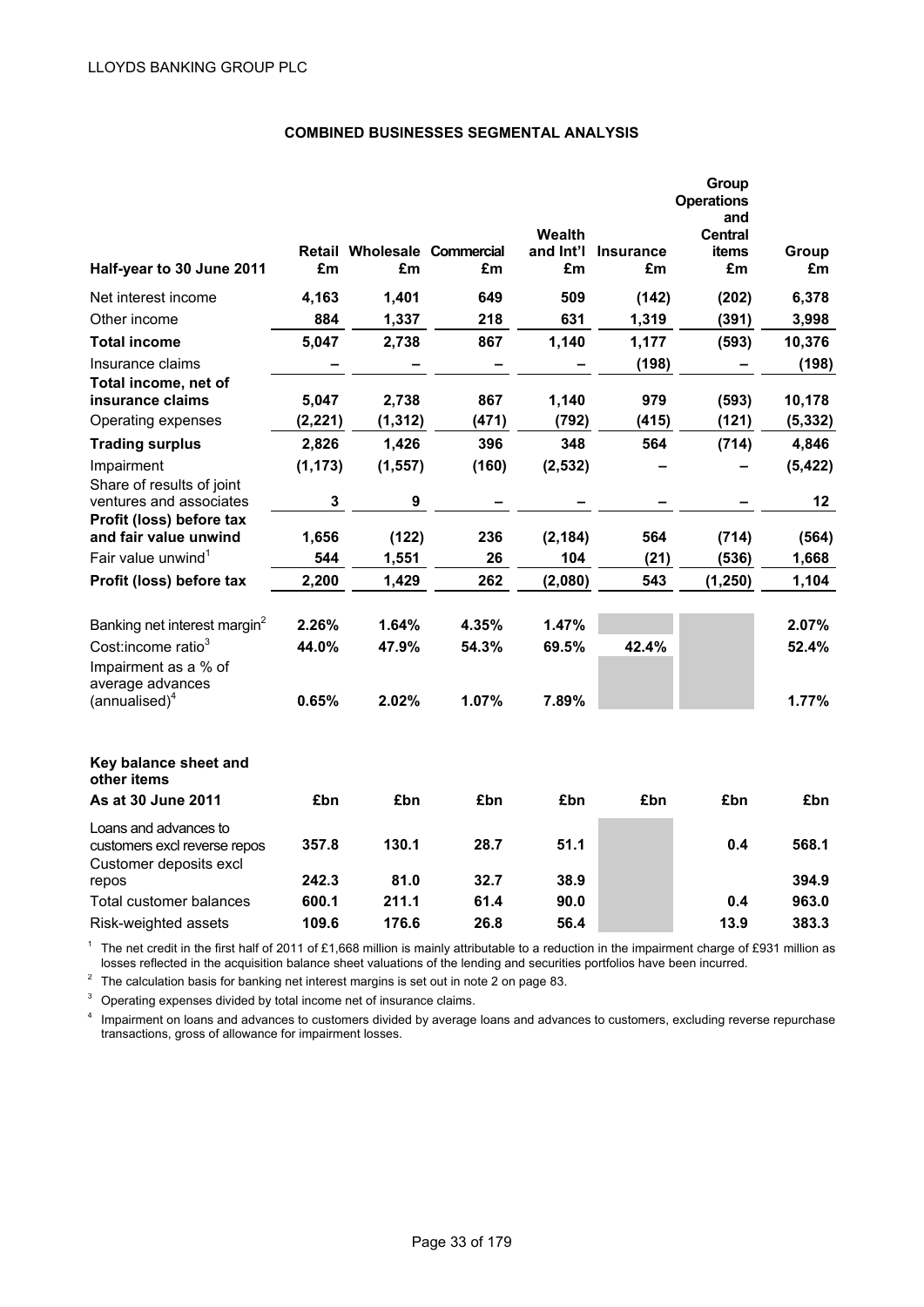# **COMBINED BUSINESSES SEGMENTAL ANALYSIS** (continued)

| Half-year to 30 June 2010                                                        | Retail<br>£m | £m       | Wholesale Commercial<br>£m | Wealth<br>and Int'l<br>£m | Insurance<br>£m | Group<br>Operations<br>and<br>Central<br>items<br>£m | Group<br>£m |
|----------------------------------------------------------------------------------|--------------|----------|----------------------------|---------------------------|-----------------|------------------------------------------------------|-------------|
| Net interest income                                                              | 4,636        | 1,576    | 571                        | 596                       | (136)           | (332)                                                | 6,911       |
| Other income                                                                     | 836          | 1,988    | 227                        | 605                       | 1,320           | 855                                                  | 5,831       |
| Total income                                                                     | 5,472        | 3,564    | 798                        | 1,201                     | 1,184           | 523                                                  | 12,742      |
| Insurance claims                                                                 |              |          |                            |                           | (261)           |                                                      | (261)       |
| Total income, net of<br>insurance claims                                         | 5,472        | 3,564    | 798                        | 1,201                     | 923             | 523                                                  | 12,481      |
| Costs:<br>Operating expenses<br>Impairment of tangible                           | (2, 233)     | (1,401)  | (481)                      | (744)                     | (423)           | (153)                                                | (5, 435)    |
| fixed assets                                                                     |              | (150)    |                            |                           |                 |                                                      | (150)       |
|                                                                                  | (2, 233)     | (1, 551) | (481)                      | (744)                     | (423)           | (153)                                                | (5, 585)    |
| <b>Trading surplus</b>                                                           | 3,239        | 2,013    | 317                        | 457                       | 500             | 370                                                  | 6,896       |
| Impairment                                                                       | (1, 335)     | (2,801)  | (190)                      | (2, 228)                  |                 |                                                      | (6, 554)    |
| Share of results of joint<br>ventures and associates<br>Profit (loss) before tax | 8            | (60)     |                            | (2)                       | (10)            | $\overline{2}$                                       | (62)        |
| and fair value unwind                                                            | 1,912        | (848)    | 127                        | (1, 773)                  | 490             | 372                                                  | 280         |
| Fair value unwind                                                                | 583          | 1,433    | 30                         | 164                       | (21)            | (866)                                                | 1,323       |
| Profit (loss) before tax                                                         | 2,495        | 585      | 157                        | (1,609)                   | 469             | (494)                                                | 1,603       |
| Banking net interest margin                                                      | 2.44%        | 1.51%    | 3.82%                      | 1.65%                     |                 |                                                      | 2.08%       |
| Cost:income ratio<br>Impairment as a % of<br>average advances                    | 40.8%        | 39.3%    | 60.3%                      | 61.9%                     | 45.8%           |                                                      | 43.5%       |
| (annualised)                                                                     | 0.72%        | 3.11%    | 1.28%                      | 6.56%                     |                 |                                                      | 2.01%       |
| Key balance sheet and<br>other items                                             |              |          |                            |                           |                 |                                                      |             |
| As at 30 June 2010                                                               | £bn          | £bn      | £bn                        | £bn                       | £bn             | £bn                                                  | £bn         |
| Loans and advances to<br>customers excl reverse                                  |              |          |                            |                           |                 |                                                      |             |
| repos<br>Customer deposits excl                                                  | 368.0        | 155.1    | 28.7                       | 57.6                      |                 | 1.9                                                  | 611.3       |
| repos                                                                            | 230.7        | 83.4     | 30.8                       | 30.3                      |                 | 0.1                                                  | 375.3       |
| <b>Total customer balances</b>                                                   | 598.7        | 238.5    | 59.5                       | 87.9                      |                 | 2.0                                                  | 986.6       |
| Risk-weighted assets                                                             | 106.8        | 251.5    | 29.2                       | 59.3                      |                 | 16.4                                                 | 463.2       |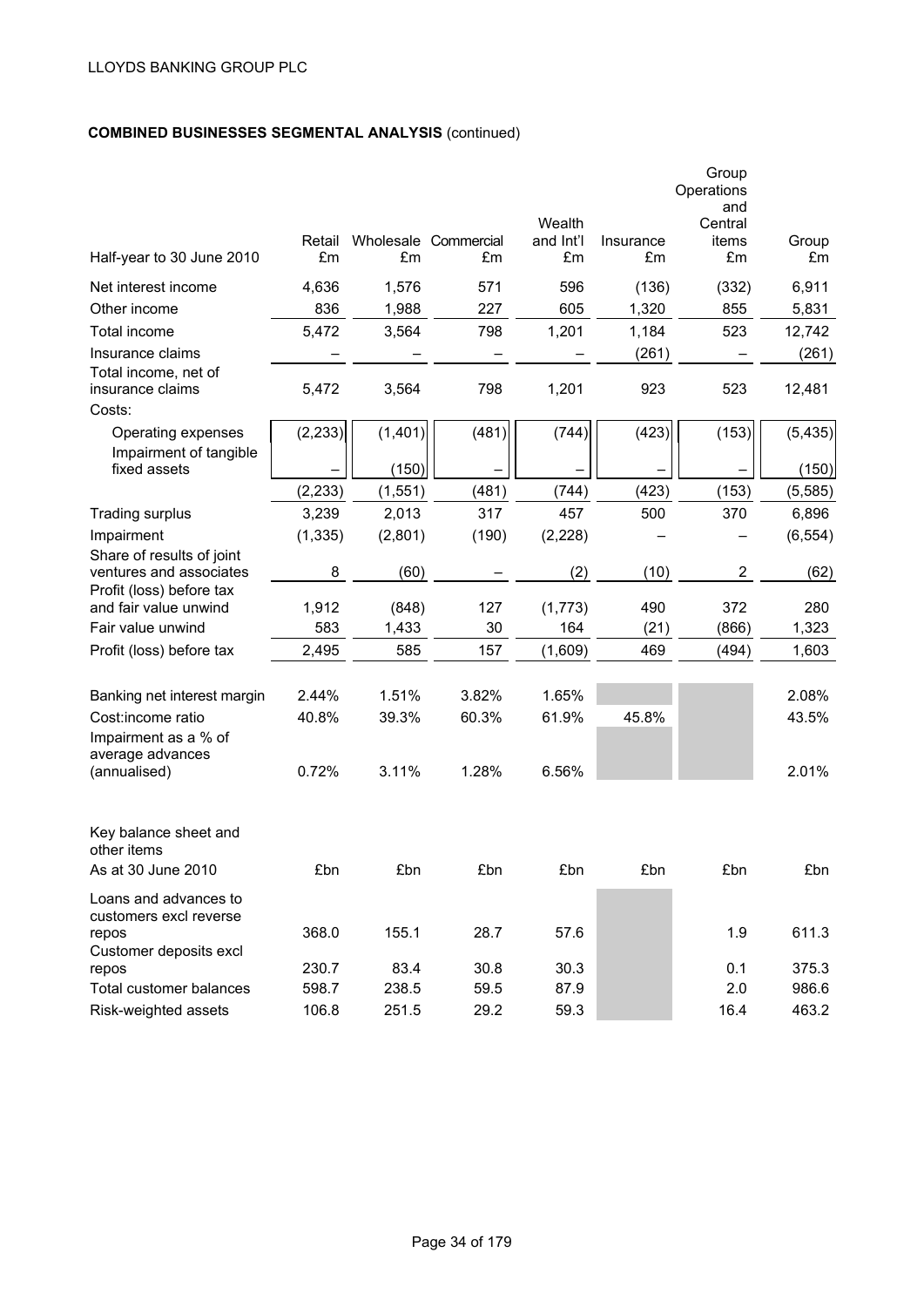# **COMBINED BUSINESSES SEGMENTAL ANALYSIS** (continued)

| Half-year to 31 Dec 2010                                                         | Retail<br>£m | £m       | Wholesale Commercial<br>£m | Wealth<br>and Int'l<br>£m | Insurance<br>£m | Group<br>Operations<br>and<br>Central<br>items<br>£m | Group<br>£m |
|----------------------------------------------------------------------------------|--------------|----------|----------------------------|---------------------------|-----------------|------------------------------------------------------|-------------|
| Net interest income                                                              | 4,742        | 1,675    | 604                        | 580                       | (127)           | (563)                                                | 6,911       |
| Other income                                                                     | 771          | 1,691    | 230                        | 555                       | 1,494           | (408)                                                | 4,333       |
| <b>Total income</b>                                                              | 5,513        | 3,366    | 834                        | 1,135                     | 1,367           | (971)                                                | 11,244      |
| Insurance claims                                                                 |              |          |                            |                           | (281)           |                                                      | (281)       |
| Total income, net of<br>insurance claims                                         | 5,513        | 3,366    | 834                        | 1,135                     | 1,086           | (971)                                                | 10,963      |
| Operating expenses                                                               | (2, 411)     | (1, 351) | (511)                      | (792)                     | (431)           | 3                                                    | (5, 493)    |
| <b>Trading surplus</b>                                                           | 3,102        | 2,015    | 323                        | 343                       | 655             | (968)                                                | 5,470       |
| Impairment                                                                       | (1, 412)     | (1, 263) | (192)                      | (3,760)                   |                 |                                                      | (6,627)     |
| Share of results of joint<br>ventures and associates<br>Profit (loss) before tax | 9            | (35)     |                            | (6)                       |                 | 3                                                    | (29)        |
| and fair value unwind                                                            | 1,699        | 717      | 131                        | (3, 423)                  | 655             | (965)                                                | (1, 186)    |
| Fair value unwind                                                                | 522          | 1,616    | 51                         | 208                       | (22)            | (580)                                                | 1,795       |
| Profit (loss) before tax                                                         | 2,221        | 2,333    | 182                        | (3, 215)                  | 633             | (1, 545)                                             | 609         |
| Banking net interest margin                                                      | 2.49%        | 1.54%    | 3.93%                      | 1.61%                     |                 |                                                      | 2.12%       |
| Cost:income ratio<br>Impairment as a % of                                        | 43.7%        | 40.1%    | 61.3%                      | 69.8%                     | 39.7%           |                                                      | 50.1%       |
| average advances<br>(annualised)                                                 | 0.76%        | 1.31%    | 1.19%                      | 11.29%                    |                 |                                                      | 2.02%       |
| Key balance sheet and<br>other items<br>As at 31 December 2010                   | £bn          | £bn      | £bn                        | £bn                       | £bn             | £bn                                                  | £bn         |
| Loans and advances to<br>customers excl reverse                                  |              |          |                            |                           |                 |                                                      |             |
| repos<br>Customer deposits excl                                                  | 363.7        | 141.5    | 28.6                       | 55.3                      |                 | 0.4                                                  | 589.5       |
| repos                                                                            | 235.6        | 82.8     | 31.3                       | 32.8                      |                 |                                                      | 382.5       |
| Total customer balances                                                          | 599.3        | 224.3    | 59.9                       | 88.1                      |                 | 0.4                                                  | 972.0       |
| Risk-weighted assets                                                             | 109.3        | 196.1    | 26.6                       | 58.7                      |                 | 15.7                                                 | 406.4       |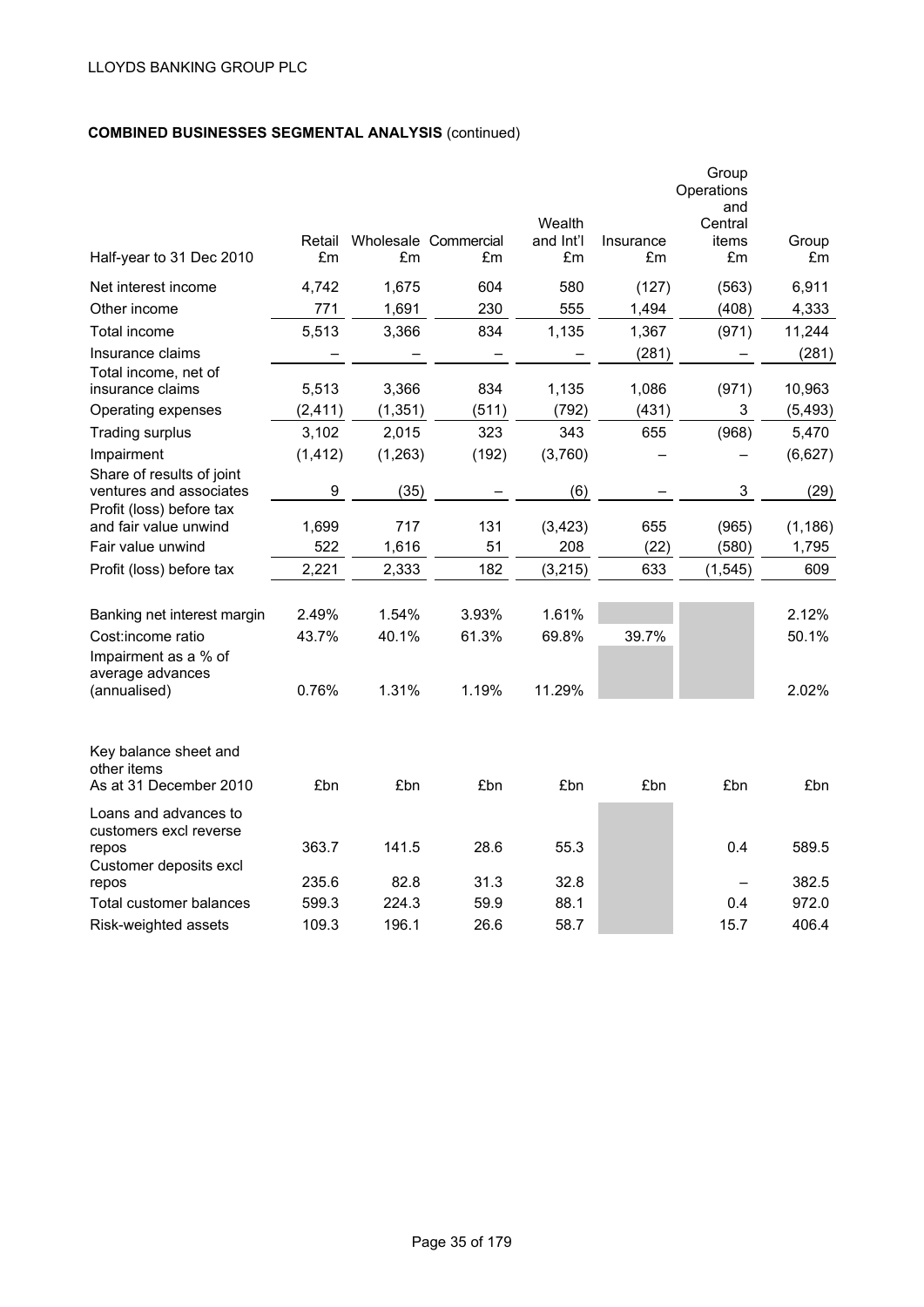THIS PAGE IS INTENTIONALLY LEFT BLANK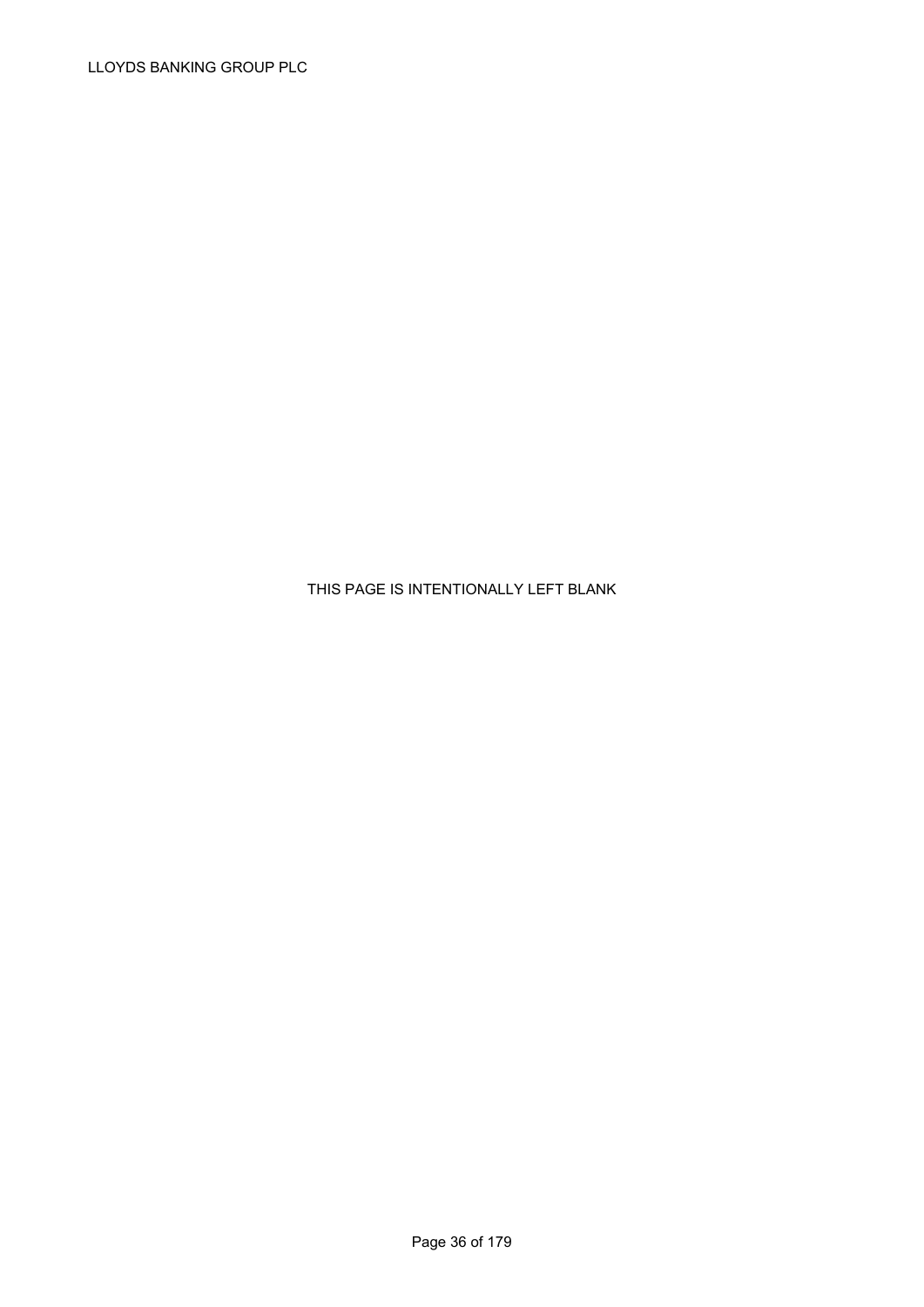# **DIVISIONAL PERFORMANCE**

# **RETAIL**

# **Key highlights**

- **Profit before tax decreased to £2,200 million,** compared to £2,495 million in the first half of 2010.
- **Profit before tax and fair value unwind was £1,656 million,** a reduction of 13 per cent compared with the first half of 2010, driven by higher funding costs and muted demand for credit.
- **Total income decreased by 8 per cent, driven by lower net interest income, largely as a result of higher** funding costs, muted demand for credit, the continued impact from previous de-risking of the lending portfolio with a corresponding reduction in impairments and increased competition for deposits while we continued to reduce our funding gap.
- x **Operating expenses reduced by 1 per cent compared with the first half of 2010.** However the cost:income ratio increased to 44.0 per cent, as a result of the reduction in income. Operating expenses benefited from cost synergies partly offset by investment in our digital platforms, improvements to complaints handling processes and inflation.
- The impairment charge reduced to £1,173 million, down by 12 per cent, particularly driven by the reduction in the unsecured charge reflecting the impact of our prudent risk appetite with improved new business quality and effective portfolio management. Credit performance across the business also continues to be supported by prudent risk management, a continued subdued UK economic recovery and low interest rates.
- x **Core business profit before tax and fair value unwind was £1,566 million** a reduction of 8 per cent compared to the first half of 2010. This was driven by a reduction in core income of 7 per cent, due to the same factors as the combined business. The reduction in trading surplus was partially offset by significant improvements in impairments which decreased by 18 per cent compared with the first half of 2010.
- x **Customer deposit growth continued to strengthen during the first half of 2011,** with balances increasing by £6.7 billion, or 3 per cent, from 31 December 2010 (more than three times the growth in the market). This growth was largely driven by strong tax-free cash ISA balance growth where Retail achieved growth significantly above its share of balances outstanding.
- x **Loans and advances to customers decreased by £5.9 billion,** or 2 per cent, from 31 December 2010 as customers continued to reduce their personal indebtedness. In particular, customers continued to pay down unsecured debts. In the first half of 2011 gross mortgage lending was £12.9 billion, which was equivalent to a market share of over 20 per cent, as Retail continued to support the housing market and first time buyers.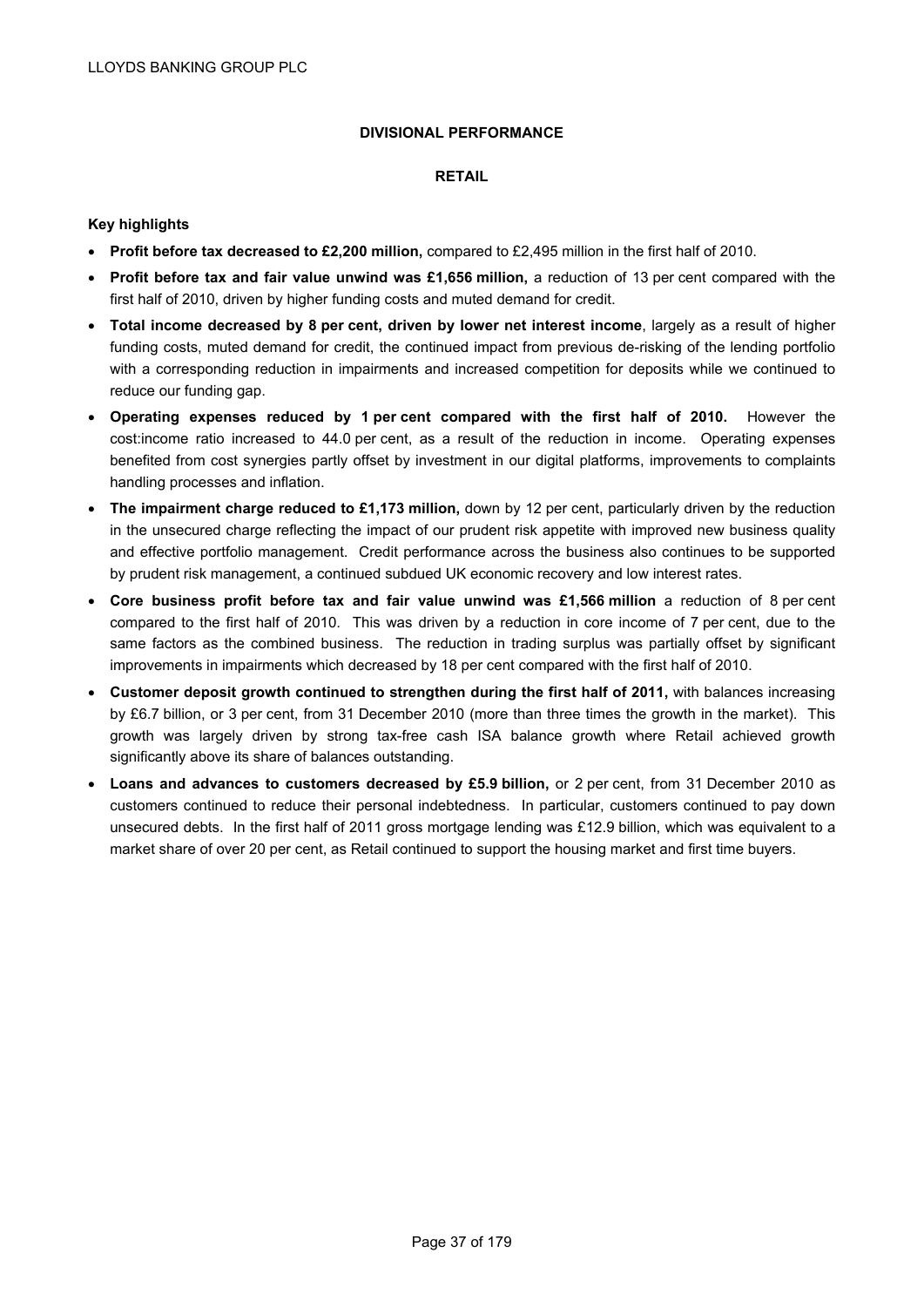|                                                   | Half-year<br>to 30 June<br>2011<br>£m | Half-year<br>to 30 June<br>2010<br>£m | Change<br>since<br>30 June<br>2010<br>℅ | Half-year<br>to 31 Dec<br>2010<br>£m |
|---------------------------------------------------|---------------------------------------|---------------------------------------|-----------------------------------------|--------------------------------------|
| Net interest income                               | 4,163                                 | 4,636                                 | (10)                                    | 4,742                                |
| Other income                                      | 884                                   | 836                                   | 6                                       | 771                                  |
| Total income                                      | 5,047                                 | 5,472                                 | (8)                                     | 5,513                                |
| Operating expenses                                | (2, 221)                              | (2,233)                               | 1                                       | (2, 411)                             |
| Trading surplus                                   | 2,826                                 | 3,239                                 | (13)                                    | 3,102                                |
| Impairment                                        | (1, 173)                              | (1, 335)                              | 12                                      | (1, 412)                             |
| Share of results of joint ventures and associates | 3                                     | 8                                     | (63)                                    | 9                                    |
| Profit before tax and fair value unwind           | 1,656                                 | 1,912                                 | (13)                                    | 1,699                                |
| Fair value unwind                                 | 544                                   | 583                                   | (7)                                     | 522                                  |
| <b>Profit before tax</b>                          | 2,200                                 | 2,495                                 | (12)                                    | 2,221                                |
| Banking net interest margin                       | 2.26%                                 | 2.44%                                 |                                         | 2.49%                                |
| Cost:income ratio<br>Impairment as a % of average | 44.0%                                 | 40.8%                                 |                                         | 43.7%                                |
| advances (annualised)                             | 0.65%                                 | 0.72%                                 |                                         | 0.76%                                |

|                                 | As at<br>30 June<br>2011<br>£bn | As at<br>31 Dec<br>2010<br>£bn | <b>Change</b><br>since<br>31 Dec<br>2010<br>% |
|---------------------------------|---------------------------------|--------------------------------|-----------------------------------------------|
| Loans and advances to customers |                                 |                                |                                               |
| Secured                         | 333.1                           | 337.3                          | (1)                                           |
| Unsecured                       | 24.7                            | 26.4                           | (6)                                           |
|                                 | 357.8                           | 363.7                          | (2)                                           |
| <b>Customer deposits</b>        |                                 |                                |                                               |
| Savings                         | 202.3                           | 195.3                          | 4                                             |
| Current accounts                | 40.0                            | 40.3                           | (1)                                           |
|                                 | 242.3                           | 235.6                          | 3                                             |
| <b>Total customer balances</b>  | 600.1                           | 599.3                          |                                               |
| <b>Risk-weighted assets</b>     | 109.6                           | 109.3                          |                                               |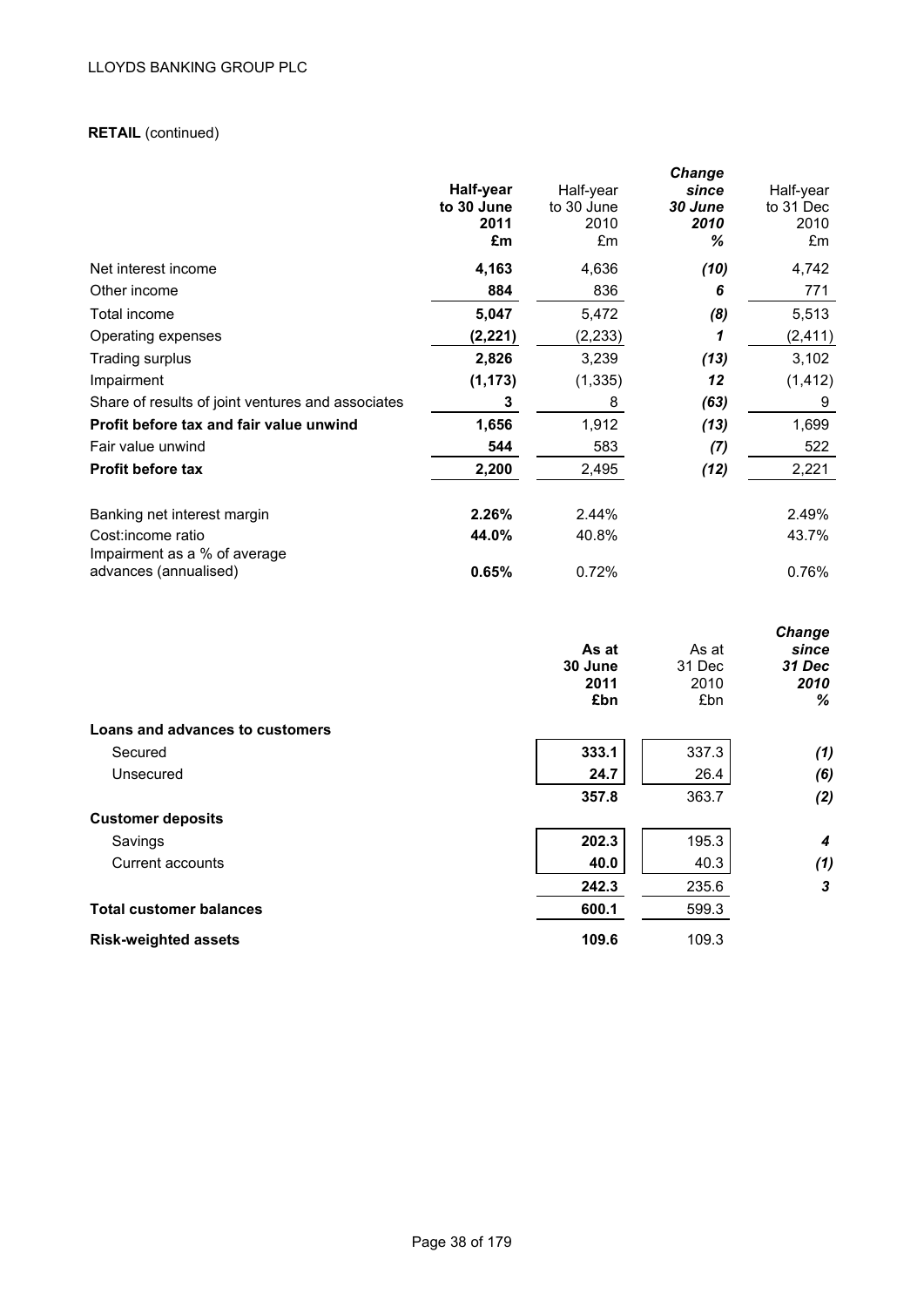### **Financial performance**

Profit before tax decreased to £2,200 million compared to £2,495 million in the first half of 2010, a reduction of £295 million.

Profit before tax and fair value unwind decreased to £1,656 million, a reduction of 13 per cent compared with the first half of 2010, driven by higher funding costs and the muted demand for credit.

Total income decreased by £425 million, or 8 per cent, to £5,047 million. This was driven by a reduction in net interest income of £473 million, partially offset by an increase in other income of £48 million.

Net interest income reduced by 10 per cent when compared with the first half of 2010. One of the main drivers was the increase in wholesale funding costs which were not matched by average customer rates, particularly as mortgage standard variable rates remained constant over the period. Income growth was also constrained by muted demand for both secured and unsecured credit. Previous de-risking of the lending portfolio, with a relative reduction in unsecured balances, also contributed to the reduction in income albeit with a corresponding reduction in impairment. Finally, increased competition for deposits resulted in an increase in the average rate paid on customer deposits while we continued to reduce our reliance on wholesale funding.

Other income increased by 6 per cent in the first half of 2011 to £884 million from £836 million largely as a result of the sale of Visa Inc shares which resulted in a profit of £41 million in the first half 2011.

Total income is analysed as follows and reflects the trends discussed above:

|                         |            |            | <b>Change</b> |           |
|-------------------------|------------|------------|---------------|-----------|
|                         | Half-year  | Half-year  | since         | Half-year |
|                         | to 30 June | to 30 June | 30 June       | to 31 Dec |
|                         | 2011       | 2010       | 2010          | 2010      |
|                         | £m         | £m         | %             | £m        |
| Mortgages and Savings   | 2,151      | 2,294      | (6)           | 2,445     |
| <b>Consumer Banking</b> | 2,896      | 3,178      | (9)           | 3,068     |
| <b>Total income</b>     | 5,047      | 5,472      | (8)           | 5,513     |

Operating expenses fell by 1 per cent compared with the first half of 2010 (8 per cent compared with the second half of 2010) and the cost:income ratio was 44.0 per cent. Operating expenses benefited from cost synergies partly offset by investment in our digital platforms, improvements to the complaints handling processes and inflation. During the first half of the year Retail successfully completed the consolidation of the branch counters and the ATM network onto one IT system significantly simplifying its infrastructure.

The impairment charge on loans and advances decreased by £162 million, or 12 per cent, to £1,173 million largely driven by reductions in the unsecured charge (when compared to the second half of 2010 the reduction was £239 million, or 17 per cent). The unsecured impairment charge reduced to £878 million from £1,282 million in the first half of 2010 reflecting the impact of our prudent risk appetite with improved new business quality, effective portfolio management and a reduction in unsecured balances. Credit performance across the business also continued to be supported by prudent risk management, a continued subdued economic recovery in the UK and low interest rates. The secured impairment charge increased to £295 million from £53 million in the first half of 2010 largely reflecting a less favourable outlook for house prices compared with our outlook at the end of the first half of 2010.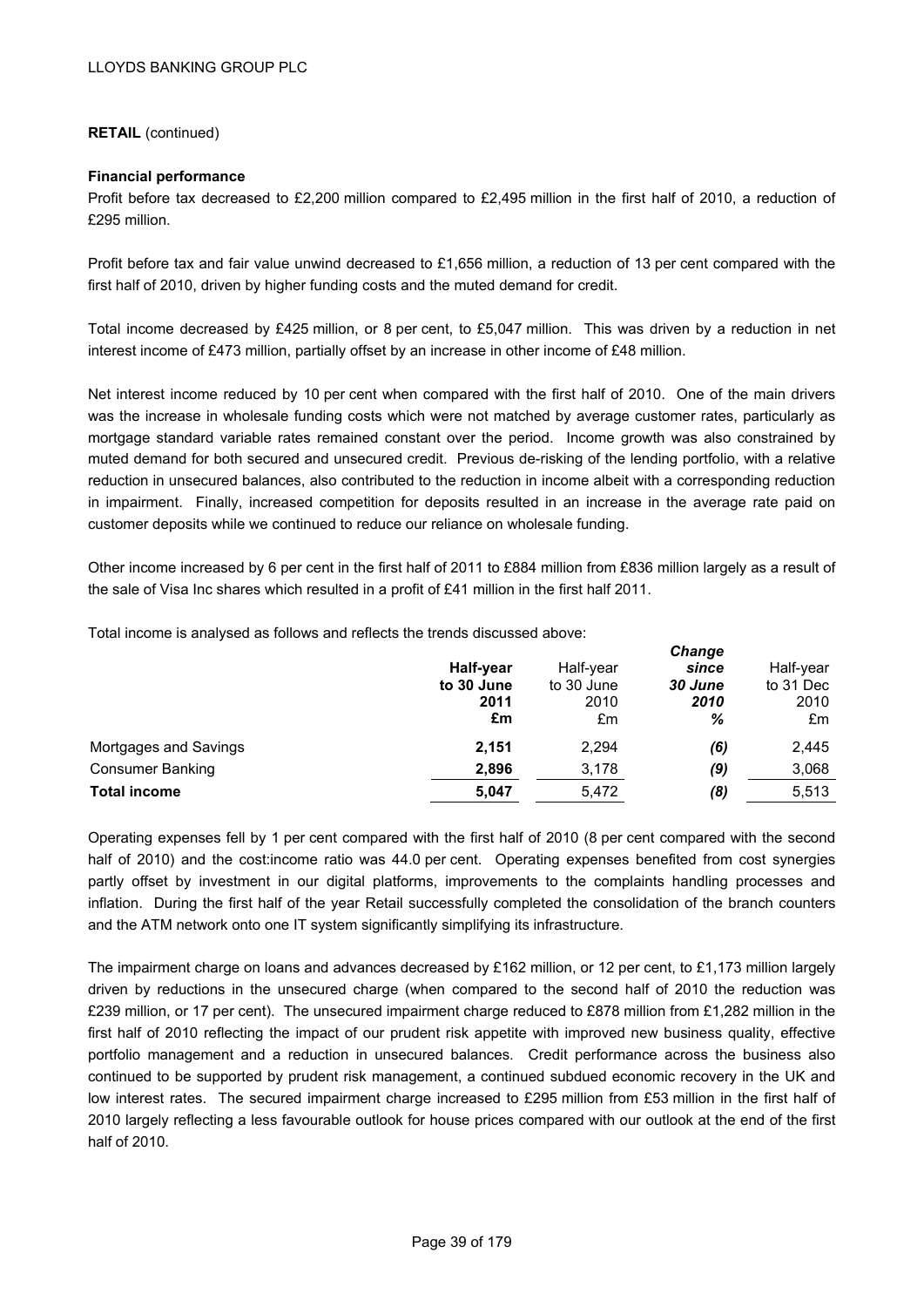The fair value unwind net credit of £544 million compared with £583 million in the first half of 2010. The net impact of the unwind was slightly smaller than in the first half of 2010. This reflected a lower net credit related to the mortgage portfolios as fewer mortgages reached the end of their product term and moved to standard variable rate products, which was broadly offset by an increase in the impairment unwind which resulted from the higher secured impairment charge.

#### **Balance sheet progress**

Total loans and advances to customers decreased by £5.9 billion, or 2 per cent, to £357.8 billion, compared to 31 December 2010. This was driven by reduced customer demand for new credit and existing customers continuing to reduce their personal indebtedness. The reduction in lending to customers was in part due to the repayment of unsecured debt where balances reduced by £1.7 billion, or 6 per cent. Secured balances reduced by £4.2 billion, or 1 per cent, of which £1.0 billion was a reduction in non-core mortgage balances. The proportion of mortgages on standard variable rate, or equivalent products, now stands at 52 per cent and is expected to rise only modestly during the remainder of 2011.

The UK mortgage market for both house purchase and re-mortgaging in the first half of 2011 was broadly flat compared with the first half of 2010, with gross market lending of £64.0 billion compared to £64.1 billion, respectively. Retail's gross mortgage lending was £12.9 billion in the first half of 2011. Retail's new mortgage lending continued to be focused on supporting the housing market with 70 per cent of lending being for house purchase rather than re-mortgaging. Retail remains the largest lender to first time buyers, helping over 24,000 customers buy their first home in the first half of 2011. It also continues to be an industry leader in its support for shared equity and shared ownership schemes.

During the first half of 2011 Retail continued to develop its mortgage offering to support customers. This included rolling out a new mortgage sales platform that has improved the processing of mortgage applications and significantly simplified the mortgage application process for both customers and advisors. In addition, it ensures that customer data only needs to be entered onto one system, so reducing the potential for error. We have also further developed our market-leading products including the Lend a Hand mortgage, which now allows local authorities to act as the 'helper' and enables first-time buyers to get onto the housing ladder with just a 5 per cent deposit.

Risk-weighted assets increased by £0.3 billion to £109.6 billion compared to 31 December 2010. This reflected the impact of lower lending balances being offset by the impact of a less favourable outlook for house prices compared with the end of 2010.

Total customer deposits increased by £6.7 billion, or 3 per cent, to £242.3 billion in the first six months of 2011. This increase was largely driven by strong growth in tax free cash ISA balances. Retail continues to perform well in the savings market despite the high levels of competition, with a strong stable of savings brands providing customers with an award winning range of products to meet their savings needs.

Retail has continued to invest in products and services to support our customers in better managing their finances. A great example of this is the recently launched Lloyds TSB Money Manager which is available online and gives customers an interactive way to review their spending habits and plan for the future. The Halifax ISA promise continues to deliver a clear service promise that has resonated with customers and helped support a record new business performance in the first half of 2011. Retail achieved cash ISA balance growth significantly above our share of balances outstanding.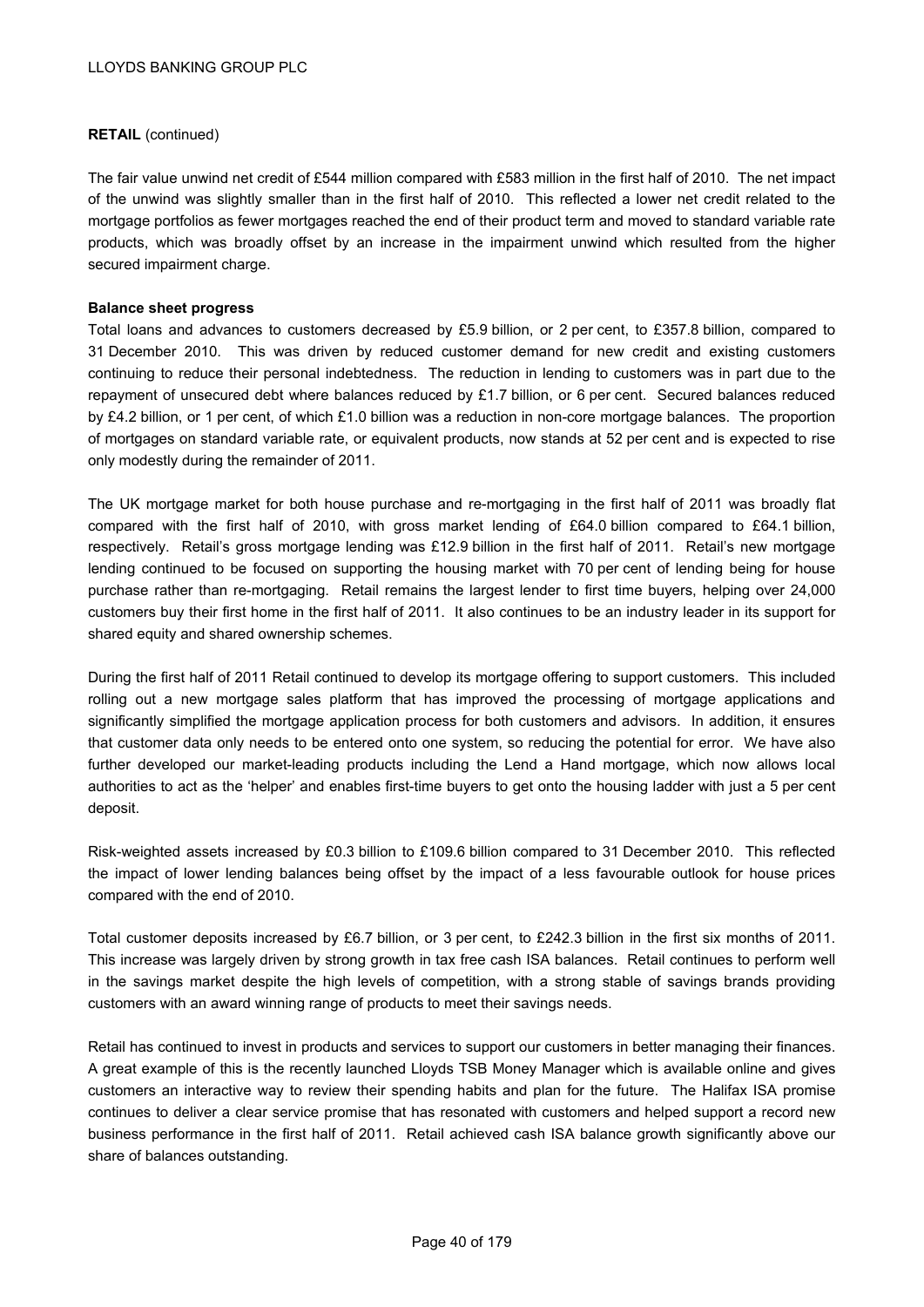|                                                       |                  |            | <b>Change</b> |               |
|-------------------------------------------------------|------------------|------------|---------------|---------------|
|                                                       | Half-year        | Half-year  | since         | Half-year     |
|                                                       | to 30 June       | to 30 June | 30 June       | to 31 Dec     |
| Core                                                  | 2011<br>£m       | 2010<br>£m | 2010<br>%     | 2010<br>£m    |
| Net interest income                                   | 3,959            | 4,380      | (10)          | 4,464         |
| Other income                                          | 875              | 823        | 6             | 760           |
| Total income                                          | 4,834            | 5,203      | (7)           | 5,224         |
| Operating expenses                                    | (2, 218)         | (2, 229)   | 1             | (2,408)       |
| <b>Trading surplus</b>                                | 2,616            | 2,974      | (12)          | 2,816         |
| Impairment                                            | (1, 052)         | (1,286)    | 18            |               |
| Share of results of joint ventures and associates     | $\boldsymbol{2}$ | 8          | (75)          | (1, 343)<br>9 |
| Profit before tax and fair value unwind               | 1,566            | 1,696      | (8)           | 1,482         |
| Fair value unwind                                     | 420              | 513        | (18)          | 452           |
| Profit before tax - core                              | 1,986            | 2,209      | (10)          | 1,934         |
|                                                       |                  |            |               |               |
| Non-core                                              |                  |            |               |               |
| Net interest income                                   | 204              | 256        | (20)          | 278           |
| Other income                                          | 9                | 13         | (31)          | 11            |
| Total income                                          | 213              | 269        | (21)          | 289           |
| Operating expenses                                    | (3)              | (4)        | 25            | (3)           |
| <b>Trading surplus</b>                                | 210              | 265        | (21)          | 286           |
| Impairment                                            | (121)            | (49)       |               | (69)          |
| Share of results of joint ventures and associates     | 1                |            |               |               |
| Profit before tax and fair value unwind               | 90               | 216        | (58)          | 217           |
| Fair value unwind                                     | 124              | 70         | 77            | 70            |
| Profit before tax - non-core                          | 214              | 286        | (25)          | 287           |
| Profit before tax - combined                          | 2,200            | 2,495      | (12)          | 2,221         |
| Banking net interest margin                           |                  |            |               |               |
| Core                                                  | 2.34%            | 2.52%      |               | 2.56%         |
| Non-core                                              | 1.36%            | 1.57%      |               | 1.75%         |
| <b>Cost:income ratio</b>                              |                  |            |               |               |
| Core                                                  | 45.9%            | 42.8%      |               | 46.1%         |
| Impairment as a % of average advances<br>(annualised) |                  |            |               |               |
| Core                                                  | 0.63%            | 0.76%      |               | 0.79%         |
| Non-core                                              | 0.81%            | 0.30%      |               | 0.43%         |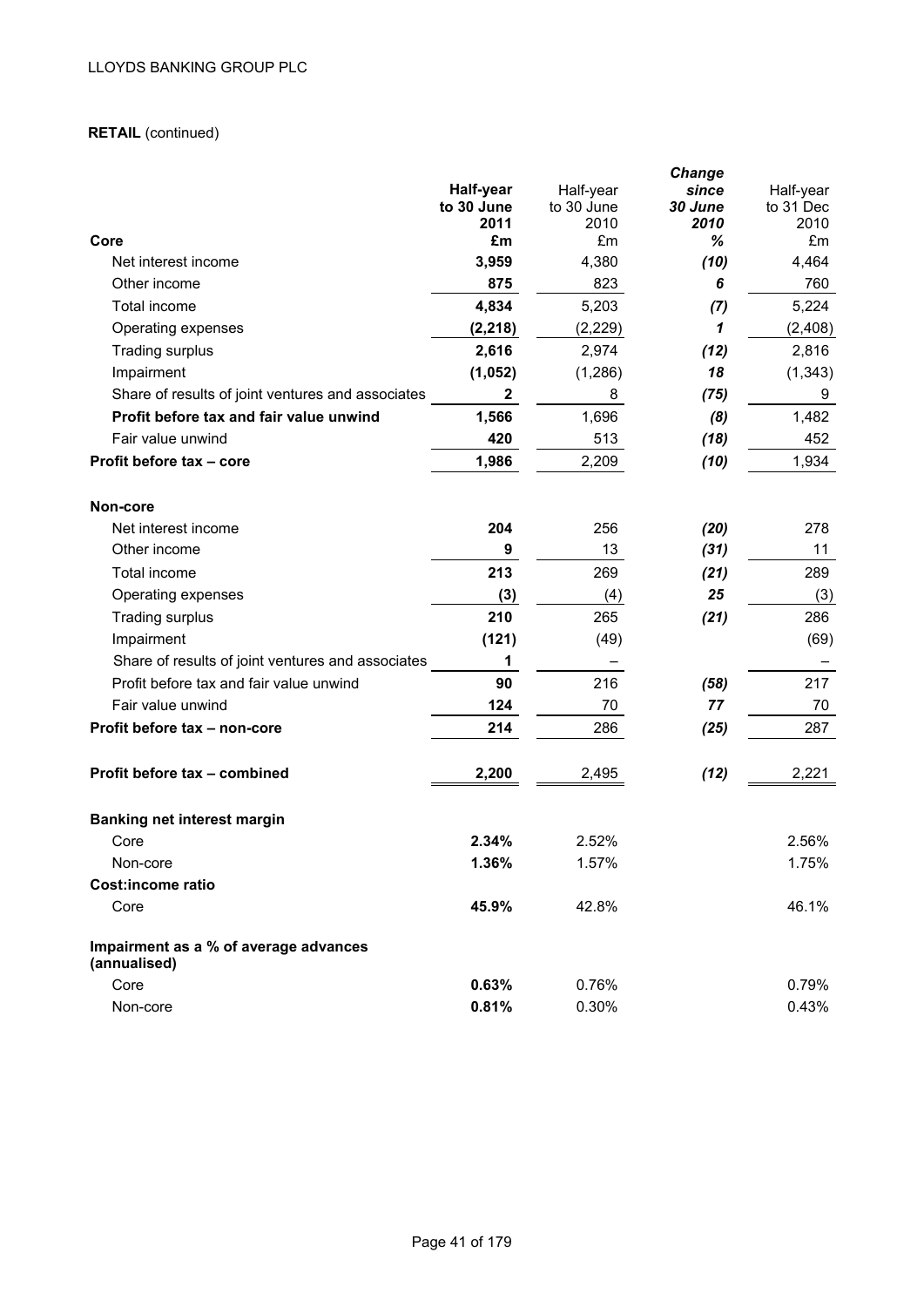| Key balance sheet and other items | As at<br>30 June<br>2011<br>£bn | As at<br>31 Dec<br>2010<br>£bn | <b>Change</b><br>since<br>31 Dec<br>2010<br>% |
|-----------------------------------|---------------------------------|--------------------------------|-----------------------------------------------|
| Core                              |                                 |                                |                                               |
| Loans and advances to customers   | 328.9                           | 333.7                          | (1)                                           |
| Customer deposits                 | 242.3                           | 235.6                          | 3                                             |
| Risk-weighted assets              | 98.0                            | 98.0                           |                                               |
| Non-core                          |                                 |                                |                                               |
| Loans and advances to customers   | 28.9                            | 30.0                           | (4)                                           |
| Customer deposits                 |                                 |                                |                                               |
| Risk-weighted assets              | 11.6                            | 11.3                           | (3)                                           |

Non-core operations consist of assets that are outside of Retail's risk appetite. These broadly comprise of specialist mortgages (self-certified and sub-prime), and selected third-party branded loans and credit cards. At 30 June 2011, these activities included loans and advances to customers of £28.9 billion (31 December 2010: £30.0 billion), with risk-weighted assets of £11.6 billion (31 December 2010: £11.3 billion). The run-off of these balances continued in line with expectations. In the first half of 2011 non-core total income decreased to £213 million (compared to £269 million in the first half of 2010). The impairment charge was £121 million compared to £49 million in the first half of 2010. In addition to the reduction of non-core assets, Retail continued to implement plans to divest other retail assets and liabilities in line with the state aid obligations (Project Verde). Further detail on the shape of this business is provided on page 32 of this News Release.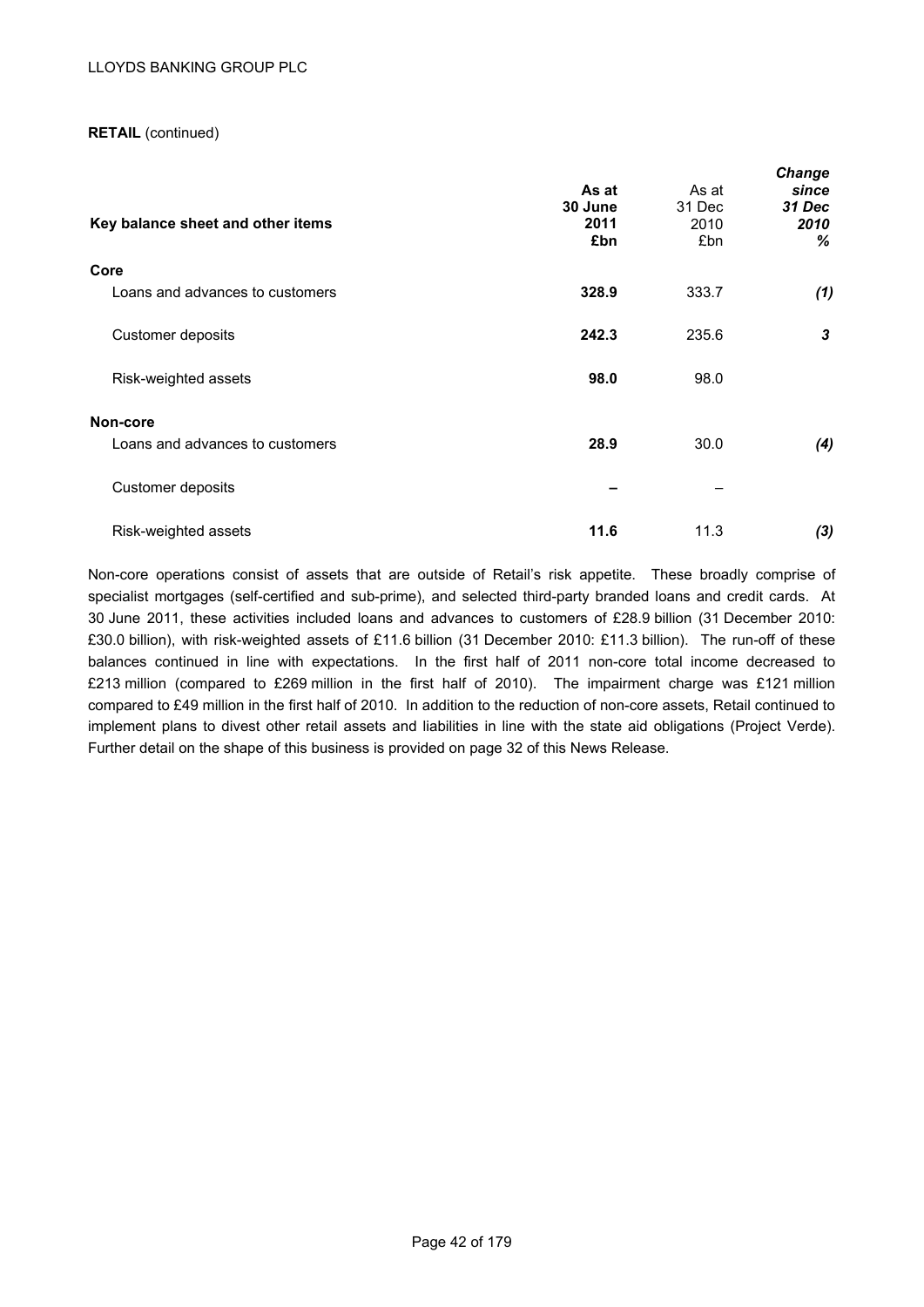### **WHOLESALE**

# **Key highlights**

- x **Profit before tax was £1,429 million compared to a profit before tax of £585 million in the first half of 2010**.
- **Loss before tax and fair value unwind was £122 million**, an improvement of £726 million mainly reflecting significantly decreased impairments and lower costs, offset by reduced income.
- **Net interest income decreased by 11 per cent to £1,401 million**. This largely reflects a lower asset balance sheet. The banking net interest margin improved as a result of the increased market value of deposits, partly offset by a lower asset margin.
- x **Other income decreased to £1,337 million**, as targeted balance sheet reductions resulted in losses of £670 million on treasury asset sales within Corporate Markets, broadly offset by a related accelerated fair value unwind of £649 million, and a lower level of operating lease asset income in Asset Finance.
- Operating expenses decreased by 6 per cent to £1,312 million, reflecting reduced levels of operating lease depreciation and further cost savings achieved from the integration programme, partially offset by additional staff related costs in Corporate Markets and continued investment in customer facing resource and systems.
- x **Impairment charges decreased significantly to £1,557 million**, compared to £2,801 million in the first half of 2010. The total impairment charge is 44 per cent lower than the first half of last year and continues to be driven by the HBOS heritage corporate real estate and real estate related asset portfolios, but with increased impairment on leveraged acquisition finance exposures.
- **Assets decreased by 9 per cent to £192.2 billion, compared to December 2010**. This reflects the targeted reduction in the non-core balance sheet, particularly in treasury assets. However, despite gross new lending to customers continuing to meet our lending commitments, net lending to core customers (excluding reverse repos) also reduced as a result of weak demand and continued customer deleveraging.
- x **Customer deposits excluding repos decreased 2 per cent, since the end of the prior year, to £81.0 billion** as a small increase in deposits in Corporate Markets was more than offset by a decline in more price sensitive deposits in Treasury and Trading.
- **Risk-weighted assets reduced by £19.5 billion to £176.6 billion compared to December 2010, in line with** the reduction on the balance sheet.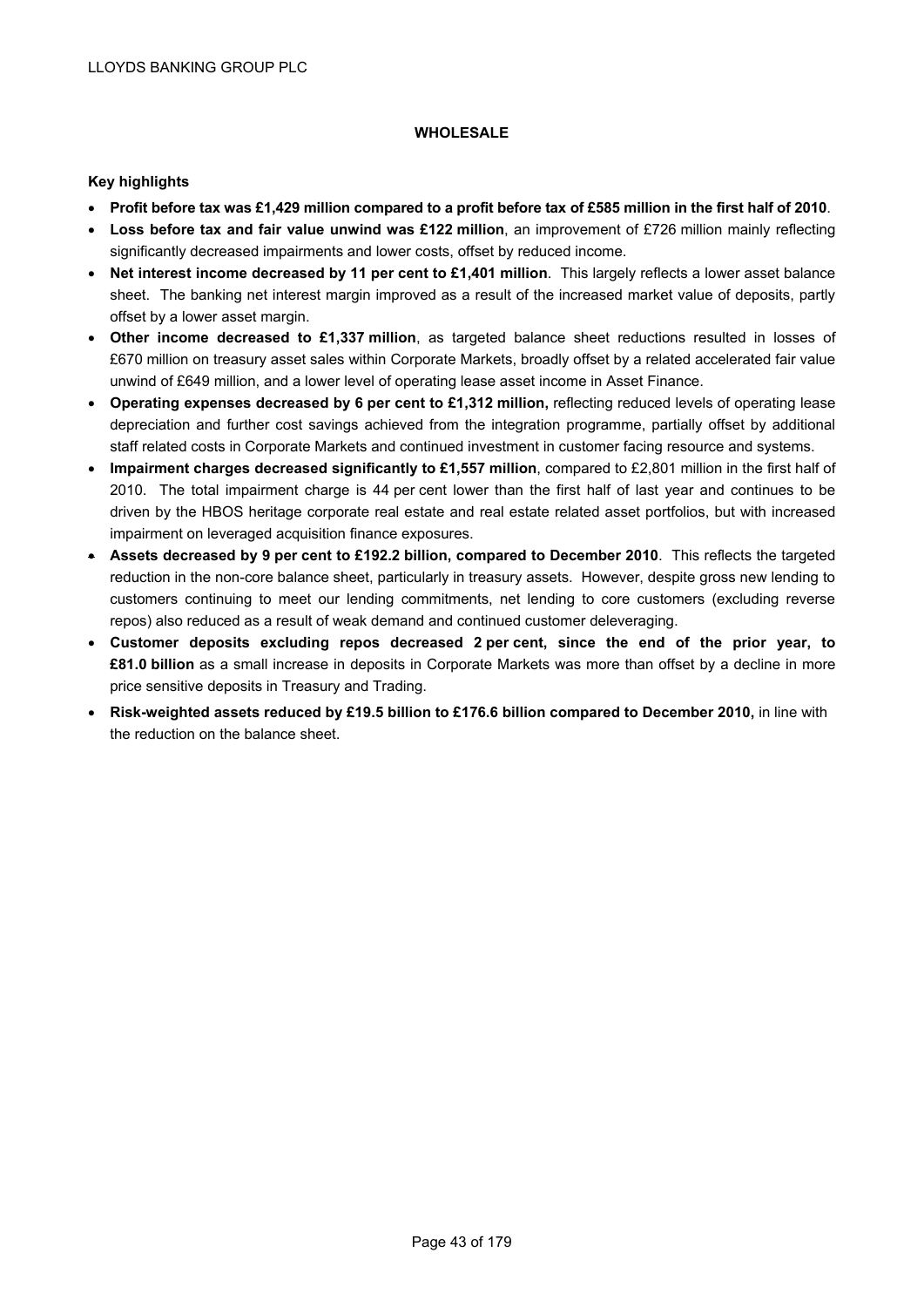|                                                       |            |            | <b>Change</b> |               |
|-------------------------------------------------------|------------|------------|---------------|---------------|
|                                                       | Half-year  | Half-year  | since         | Half-year     |
|                                                       | to 30 June | to 30 June | 30 June       | to 31 Dec     |
|                                                       | 2011       | 2010       | 2010          | 2010          |
|                                                       | £m         | £m         | %             | £m            |
| Net interest income                                   | 1,401      | 1,576      | (11)          | 1,675         |
| Other income                                          | 1,337      | 1,988      | (33)          | 1,691         |
| Total income                                          | 2,738      | 3,564      | (23)          | 3,366         |
| Costs:                                                |            |            |               |               |
| Operating expenses                                    | (1, 312)   | (1,401)    | 6             | (1, 351)      |
| Impairment of tangible fixed assets                   |            | (150)      |               |               |
|                                                       | (1, 312)   | (1, 551)   | 15            | (1, 351)      |
| Trading surplus                                       | 1,426      | 2,013      | (29)          | 2,015         |
| Impairment                                            | (1, 557)   | (2,801)    | 44            | (1, 263)      |
| Share of results of joint ventures and associates     | 9          | (60)       |               | (35)          |
| (Loss) profit before tax and fair value unwind        | (122)      | (848)      | 86            | 717           |
| Fair value unwind                                     | 1,551      | 1,433      | 8             | 1,616         |
| Profit before tax                                     | 1,429      | 585        |               | 2,333         |
|                                                       |            |            |               |               |
| <b>Corporate Markets</b>                              | (527)      | (1,212)    |               | 257           |
| <b>Treasury and Trading</b>                           | 255        | 259        |               | 169           |
| <b>Asset Finance</b>                                  | 150        | 105        |               | 291           |
| (Loss) profit before tax and fair value unwind        | (122)      | (848)      |               | 717           |
|                                                       |            |            |               |               |
| Banking net interest margin                           | 1.64%      | 1.51%      |               | 1.54%         |
| Cost:income ratio                                     |            |            |               |               |
| (excl. impairment of tangible fixed assets)           | 47.9%      | 39.3%      |               | 40.1%         |
| Impairment as a % of average<br>advances (annualised) | 2.02%      | 3.11%      |               | 1.31%         |
|                                                       |            |            |               |               |
|                                                       |            |            |               | <b>Change</b> |
|                                                       |            | As at      | As at         | since         |
|                                                       |            | 30 June    | 31 Dec        | 31 Dec        |
| Key balance sheet and other items                     |            | 2011       | 2010          | 2010          |
|                                                       |            | £bn        | £bn           | ℅             |
| Loans and advances to customers excl reverse repos    |            | 130.1      | 141.5         | (8)           |
| Reverse repos                                         |            | 19.7       | 3.1           |               |
| Loans and advances to customers                       |            | 149.8      | 144.6         | 4             |
| Loans and advances to banks                           |            | 10.2       | 12.4          | (18)          |
| Debt securities                                       |            | 15.5       | 25.8          | (40)          |
| Available-for-sale financial assets                   |            | 16.7       | 29.5          | (43)          |
|                                                       |            | 192.2      | 212.3         | (9)           |
|                                                       |            |            |               |               |
| Customer deposits excluding repos                     |            | 81.0       | 82.8          | (2)           |
| Repos                                                 |            | 4.0        | 10.2          |               |
| <b>Customer deposits including repos</b>              |            | 85.0       | 93.0          | (9)           |
|                                                       |            | 176.6      | 196.1         |               |
| Risk-weighted assets                                  |            |            |               | (10)          |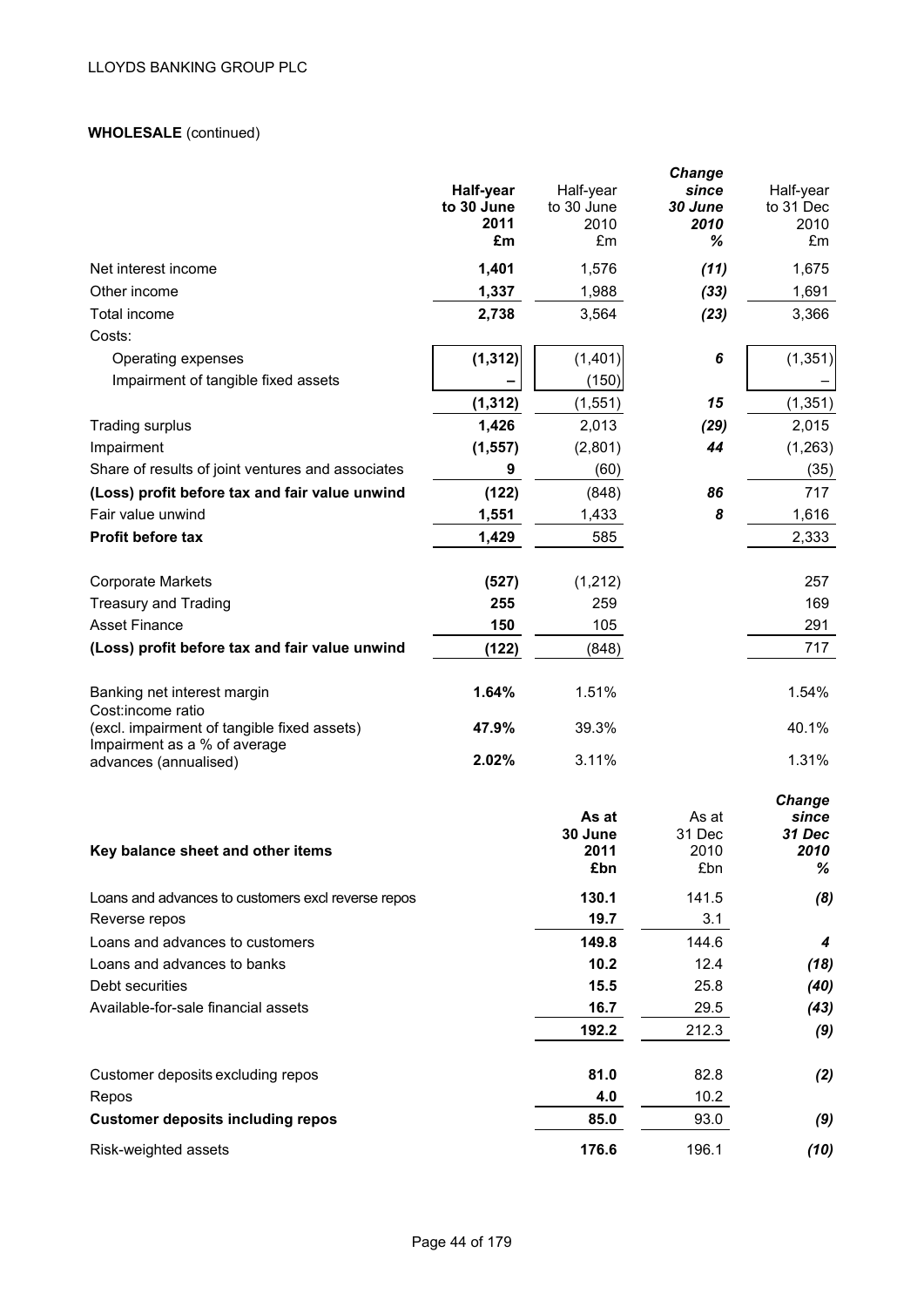### **Financial performance**

Profit before tax was £1,429 million compared to a profit before tax of £585 million in the first half of 2010. A reduction of £826 million in total income was more than offset by a significant decrease in the impairment charge which reduced by £1,244 million to £1,557 million, reflecting the stabilising UK economic climate.

Loss before tax and fair value unwind of £122 million improved £726 million on the loss of £848 million in the first half of 2010, primarily driven by the significant decrease in the impairment charge.

Total income decreased by £826 million, or 23 per cent, to £2,738 million, mainly driven by a 33 per cent decrease in other operating income. This was primarily a result of the £670 million loss on disposal of treasury assets, which was broadly offset by a related accelerated fair value unwind of £649 million.

Net interest income decreased by £175 million, or 11 per cent, to £1,401 million. The decrease reflects lower interest-earning asset balances in line with the Group's targeted balance sheet reduction, mainly in loans and advances to customers, debt securities and available-for-sale positions. This was offset by an increase in banking net interest margin resulting from the increased market value of deposits.

Net banking margin increased by 13 basis points to 1.64 per cent, with banking net interest income, which excludes trading activity, decreasing by £105 million, to £1,179 million primarily as a result of a reduced balance sheet. However, this income reduction was partly offset by an increase in deposit margins and income largely reflecting the higher market value of deposits and selective repricing. Asset margins decreased as the benefit of higher customer rates was offset by the increased cost of funding.

Other income decreased by £651 million, or 33 per cent, to £1,337 million, primarily reflecting the effect of the asset disposals from the Group's targeted balance sheet reduction in Corporate Markets, and a lower asset base and associated income in Asset Finance. This was partially offset by valuation gains and profits on disposals in the Equity business within Corporate Markets and the recovery of assets previously written down in Treasury and Trading.

Operating expenses decreased by £89 million, or 6 per cent, to £1,312 million primarily from a reduction in the level of operating lease depreciation in Asset Finance and a continued focus on cost management including savings attributable to the integration programme. This was partially offset by additional staff costs and continued investment in customer facing resource and systems.

The impairment charge decreased by £1,244 million to £1,557 million in the first half of 2011, reflecting a sustained decrease since the peak in the first half 2009. As a percentage of average loans and advances to customers, the impairment charge improved to 2.02 per cent in the first half of 2011 compared to 3.11 per cent in the first half of 2010. This was due to the stabilising economic environment, continued low interest rates which helped to maintain defaults at a reduced level, and the stabilisation of corporate real estate prices.

The share of results from joint ventures and associates comprised a small profit of £9 million, an improvement of £69 million, due to a lower level of impairments and share of losses than in the previous year.

Fair value unwind increased £118 million to £1,551 million, mainly due to asset disposals (including treasury asset disposals) and favourable exchange rate movements. This was partially offset by a decrease in the fair value unwind relating to HBOS loans and receivables that were acquired on acquisition, reflecting lower impairments.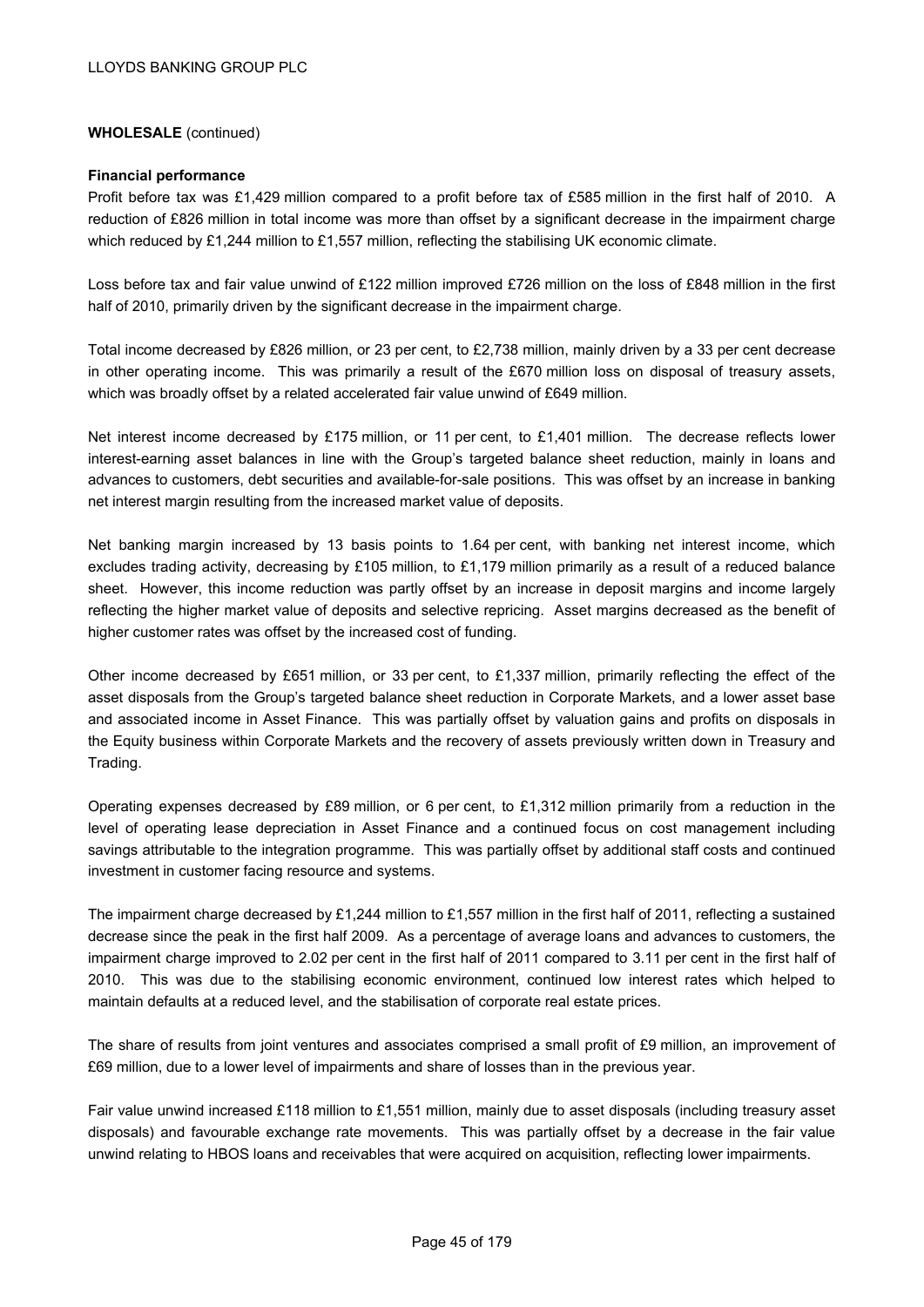#### **Balance sheet progress**

.

The division's asset balances (comprising loans and advances to customers and banks, debt securities and available-for-sale financial assets) reduced by £20.1 billion, or 9 per cent, to £192.2 billion, primarily reflecting deleveraging by customers and continuing active de-risking of the balance sheet by either selling down or reducing holdings in debt securities and available-for-sale positions, offset by an increase in reverse repo balances as liquidity was invested in high quality primary liquid assets on a secured basis.

Loans and advances to customers increased £5.2 billion, or 4 per cent to £149.8 billion. In Corporate Markets, balances decreased by £10.0 billion, or 8 per cent, as demand for new corporate lending and refinancing of existing facilities were more than offset by the level of maturities, reflecting a continued trend of subdued corporate lending, customer deleveraging and asset sales in non-core sectors. Available-for-sale financial asset balances reduced by £12.8 billion, or 43 per cent, to £16.7 billion and debt securities decreased by £10.3 billion, or 40 per cent, to £15.5 billion, as Corporate Markets reduced the non-core balance sheet through treasury and other asset sales or not replenishing holdings after amortisations or maturities. Loans and advances to banks decreased by £2.2 billion, or 18 per cent, as the division refocused the balance sheet.

Customer deposits excluding repos decreased by 2 per cent to £81.0 billion, due to a reduction in price sensitive customer deposits in Treasury and Trading, partially offset by an increase in deposits in Corporate Markets in line with the Group's funding strategy.

Risk-weighted assets decreased by £19.5 billion, or 10 per cent, to £176.6 billion, primarily reflecting the balance sheet reductions including treasury asset sales and the run down in other non-core asset portfolios, but also the impact of subdued corporate lending.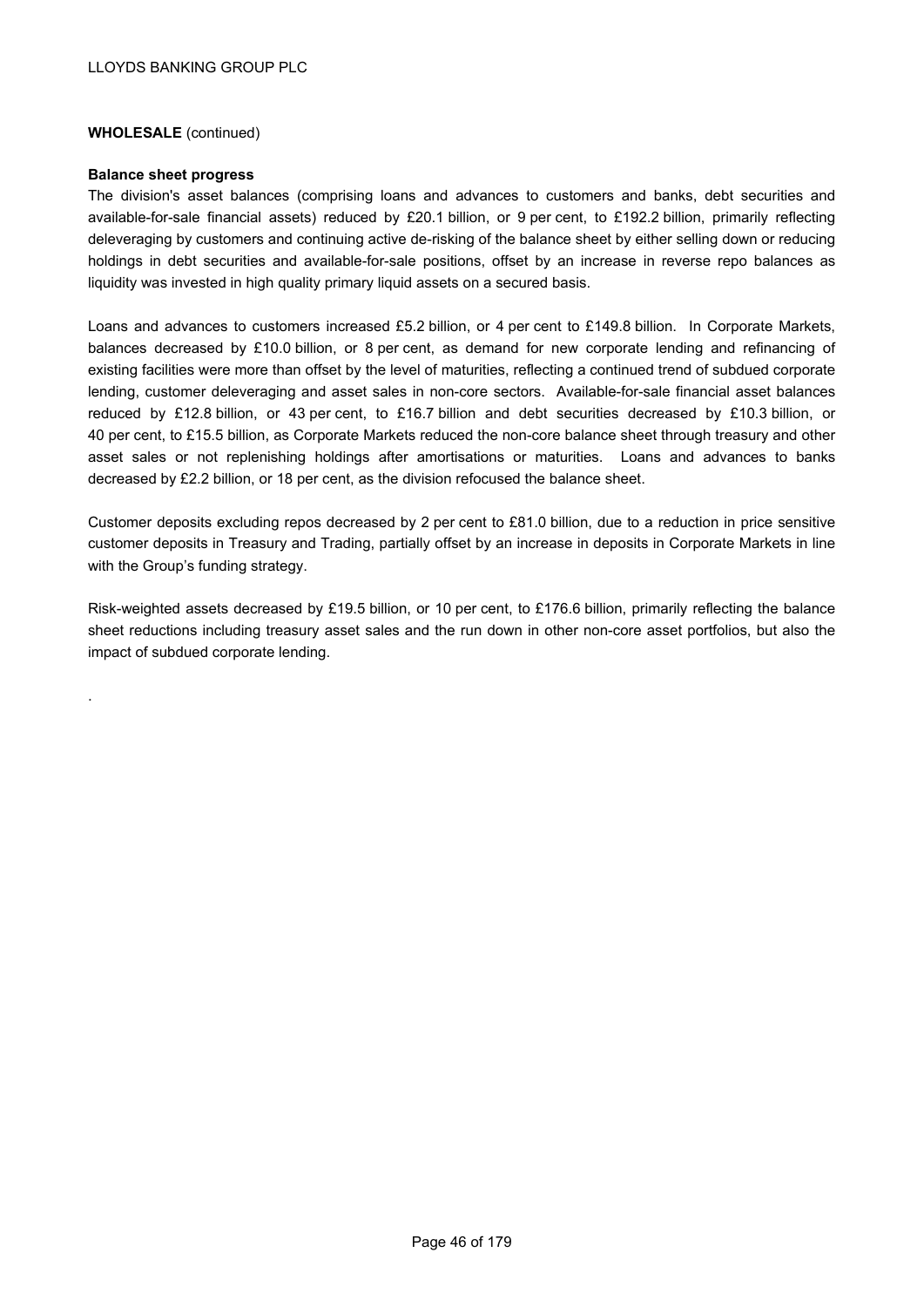|                                                                         | Half-year<br>to 30 June | Half-year<br>to 30 June | <b>Change</b><br>since<br>30 June | Half-year<br>to 31 Dec |
|-------------------------------------------------------------------------|-------------------------|-------------------------|-----------------------------------|------------------------|
| Core                                                                    | 2011<br>£m              | 2010<br>£m              | 2010<br>℅                         | 2010                   |
|                                                                         |                         |                         |                                   | £m                     |
| Net interest income                                                     | 888                     | 998                     | (11)                              | 882                    |
| Other income                                                            | 1,608                   | 1,524                   | 6                                 | 1,492                  |
| Total income                                                            | 2,496                   | 2,522                   | (1)                               | 2,374                  |
| Operating expenses                                                      | (1,093)                 | (1, 108)                | 1                                 | (1,083)                |
| Trading surplus                                                         | 1,403                   | 1,414                   | (1)                               | 1,291                  |
| Impairment                                                              | (409)                   | (162)                   |                                   | (414)                  |
| Share of results of joint ventures and associates                       |                         | 3                       |                                   | (1)                    |
| Profit before tax and fair value unwind                                 | 994                     | 1,255                   | (21)                              | 876                    |
| Fair value unwind                                                       | 10                      | 9                       | 11                                | 15                     |
| Profit before tax - core                                                | 1,004                   | 1,264                   | (21)                              | 891                    |
| Non-core                                                                |                         |                         |                                   |                        |
| Net interest income                                                     | 513                     | 578                     | (11)                              | 793                    |
| Other income                                                            | (271)                   | 464                     |                                   | 199                    |
| Total income                                                            | 242                     | 1,042                   | (77)                              | 992                    |
| Costs:                                                                  |                         |                         |                                   |                        |
| Operating expenses                                                      | (219)                   | (293)                   | 25                                | (268)                  |
| Impairment of tangible fixed assets                                     |                         | (150)                   |                                   |                        |
|                                                                         | (219)                   | (443)                   | 51                                | (268)                  |
| Trading surplus                                                         | 23                      | 599                     | (96)                              | 724                    |
| Impairment                                                              | (1, 148)                | (2,639)                 | 56                                | (849)                  |
| Share of results of joint ventures and associates                       | 9                       | (63)                    |                                   | (34)                   |
| Loss before tax and fair value unwind                                   | (1, 116)                | (2, 103)                | 47                                | (159)                  |
| Fair value unwind                                                       | 1,541                   | 1,424                   | 8                                 | 1,601                  |
| Profit (loss) before tax - non-core                                     | 425                     | (679)                   |                                   | 1,442                  |
| (Loss) profit before tax and fair value unwind -                        |                         |                         |                                   |                        |
| combined                                                                | (122)                   | (848)                   | 86                                | 717                    |
| Profit before tax - combined                                            | 1,429                   | 585                     |                                   | 2,333                  |
| Banking net interest margin                                             |                         |                         |                                   |                        |
| Core                                                                    | 1.86%                   | 1.51%                   |                                   | 1.53%                  |
| Non-core                                                                | 1.36%                   | 1.51%                   |                                   | 1.56%                  |
| <b>Cost:income ratio</b><br>(excl. impairment of tangible fixed assets) |                         |                         |                                   |                        |
| Core                                                                    | 43.8%                   | 43.9%                   |                                   | 45.6%                  |
| Non-core                                                                | 90.5%                   | 28.1%                   |                                   | 27.0%                  |
| Impairment as a % of average<br>advances (annualised)                   |                         |                         |                                   |                        |
| Core                                                                    | 0.96%                   | 0.34%                   |                                   | 0.82%                  |
| Non-core                                                                | 3.36%                   | 6.80%                   |                                   | 1.92%                  |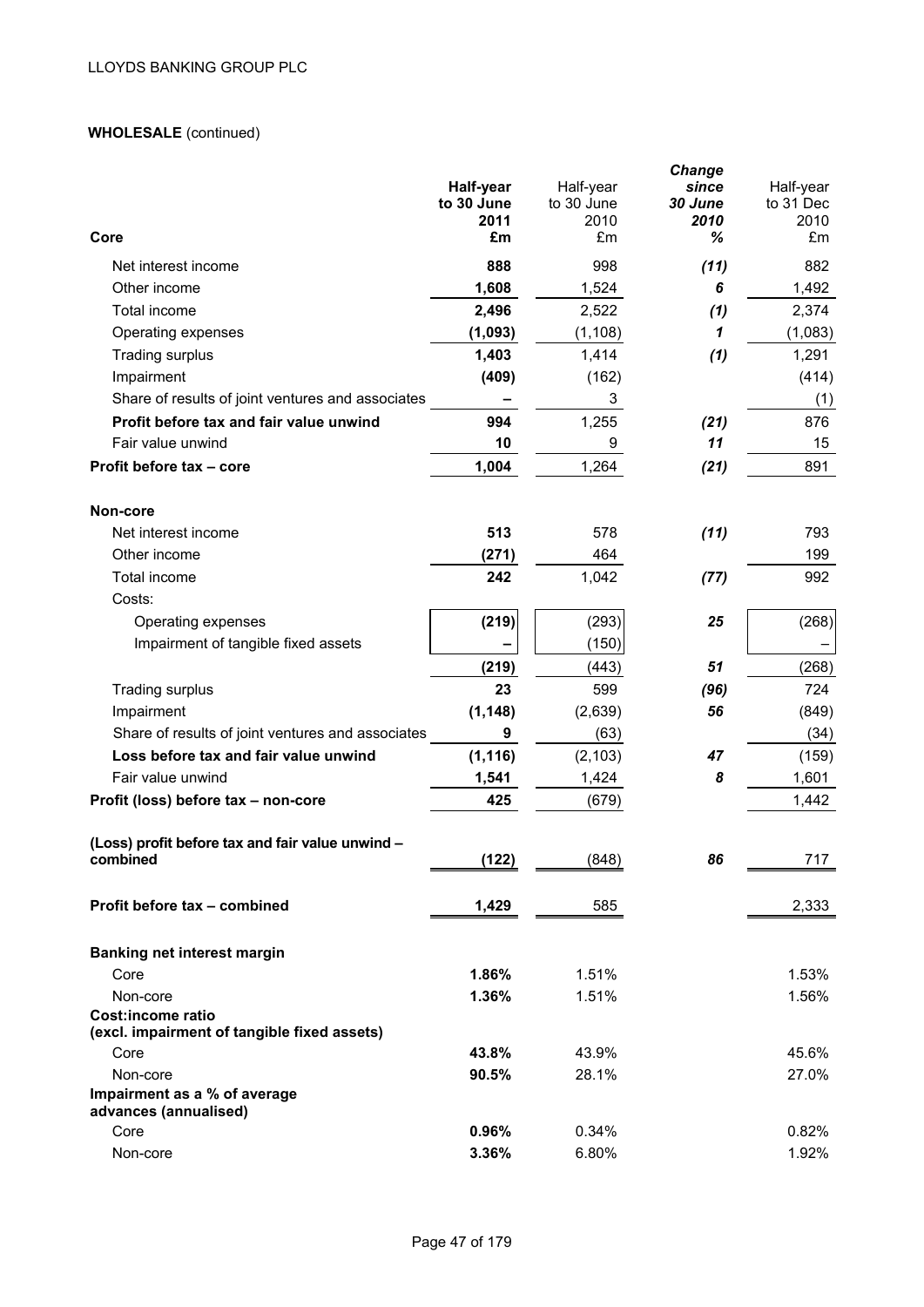|                                                    |         |        | <b>Change</b> |
|----------------------------------------------------|---------|--------|---------------|
|                                                    | As at   | As at  | since         |
|                                                    | 30 June | 31 Dec | 31 Dec        |
| Key balance sheet and other items                  | 2011    | 2010   | 2010          |
| Core                                               | £bn     | £bn    | ℅             |
| Loans and advances to customers excl reverse repos | 78.9    | 85.4   | (8)           |
| Reverse repos                                      | 19.7    | 3.1    |               |
| Loans and advances to customers                    | 98.6    | 88.5   | 11            |
| Loans and advances to banks                        | 9.9     | 12.0   | (18)          |
| Debt securities                                    | 0.2     | 0.4    | (50)          |
| Available-for-sale financial assets                | 3.6     | 7.4    | (51)          |
|                                                    | 112.3   | 108.3  | 4             |
| Customer deposits excluding repos                  | 78.1    | 78.8   | (1)           |
| Repos                                              | 4.0     | 10.2   | (61)          |
| <b>Customer deposits including repos</b>           | 82.1    | 89.0   | (8)           |
| Risk-weighted assets                               | 106.9   | 112.3  | (5)           |

|                                                    |         |        | <b>Change</b> |
|----------------------------------------------------|---------|--------|---------------|
|                                                    | As at   | As at  | since         |
|                                                    | 30 June | 31 Dec | 31 Dec        |
|                                                    | 2011    | 2010   | 2010          |
| Non-core                                           | £bn     | £bn    | %             |
| Loans and advances to customers excl reverse repos | 51.2    | 56.1   | (9)           |
| Reverse repos                                      |         |        |               |
| Loans and advances to customers                    | 51.2    | 56.1   | (9)           |
| Loans and advances to banks                        | 0.3     | 0.4    | (25)          |
| Debt securities                                    | 15.3    | 25.4   | (40)          |
| Available-for-sale financial assets                | 13.1    | 22.1   | (41)          |
|                                                    | 79.9    | 104.0  | (23)          |
| Customer deposits excluding repos                  | 2.9     | 4.0    | (28)          |
| Repos                                              |         |        |               |
| <b>Customer deposits including repos</b>           | 2.9     | 4.0    | (28)          |
| Risk-weighted assets                               | 69.7    | 83.8   | (17)          |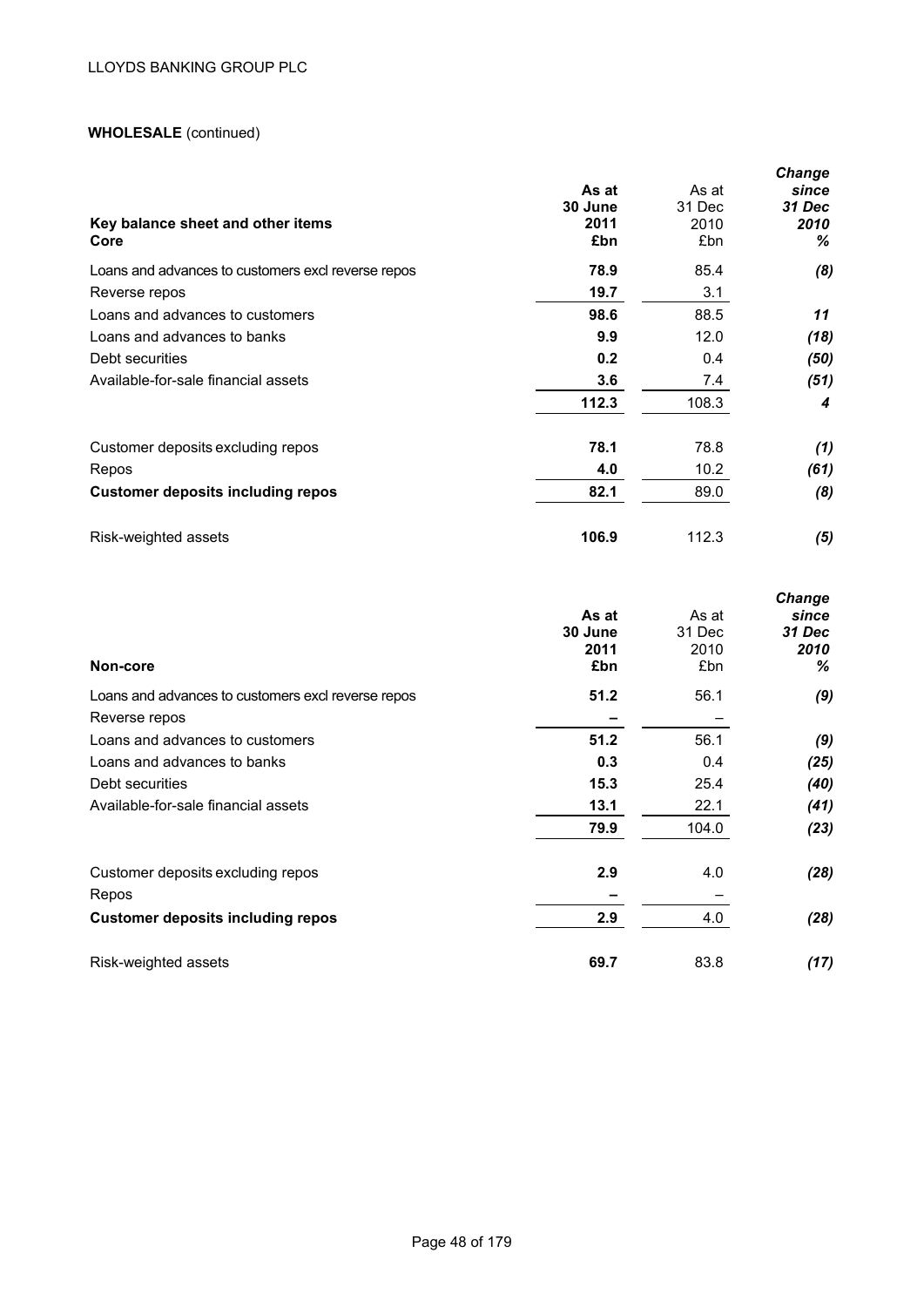### **Core business**

Core business profit before tax and fair value unwind decreased by 21 per cent to £994 million, compared to £1,255 million in the first half of 2010.

Total core income decreased by £26 million, or 1 per cent. Net interest income was £110 million, or 11 per cent lower, due to the lower asset balance sheet, partly offset by higher net banking margins from better deposit margins. Other operating income was £84 million, or 6 per cent higher, primarily reflecting the settlement of a claim associated with a sizeable financial services company failure, partly offset by lower level of client income due to subdued lending activity.

Operating expenses were £15 million, or 1 per cent lower, however impairment increased by £247 million primarily due to two significant loans being impaired.

### **Non-core business**

Non-core consists of businesses and/or business lines that are inconsistent with Wholesale's relationship-focused strategic vision of capital and liquidity efficient growth, driven by broad and deep customer relationships and within a prudent risk framework.

Non-core loss before tax and fair value unwind improved £987 million, primarily reflecting the decrease in impairment charges year-on-year in relation to the non-core portfolios.

Non-core income decreased by £800 million, primarily reflecting the effects of asset disposals from the Group's targeted balance sheet reduction in Corporate Markets, a lower asset base in Asset Finance and associated income, and the non-core portfolio's share of higher wholesale funding costs. This was partially offset by the benefits of valuation gains and profits on disposals within the Equity business within Corporate Markets.

Non-core net interest income decreased by £65 million due to the reduced balance sheet. The banking net interest margin fell 15 basis points to 1.36 per cent as non-core asset margins reduced due to higher funding costs.

Non-core operating expenses decreased by £74 million, or 25 per cent, reflecting a reduction in the level of operating lease depreciation in Asset Finance. There was also a favourable variance of £150 million for non-core impairment of tangible fixed assets, which was incurred on assets held on the balance sheet as a result of the consolidation of certain entities over which the Group exercised control in the first half of 2010.

Non-core impairments decreased by £1,491 million, primarily reflecting the significantly lower charges in the corporate real estate and real estate related asset portfolios as the economy and related prices stabilised.

Non-core fair value unwind increased by £117 million, primarily due to the treasury asset disposals in Corporate Markets, partly offset by a reduction in fair value unwind relating to HBOS loans and receivables reflecting lower impairments.

The total level of non-core assets, which includes some other minor asset categories, decreased by £25.2 billion or 23 per cent to £84.5 billion. This primarily reflects the sale and maturity of treasury assets totalling £19.7 billion.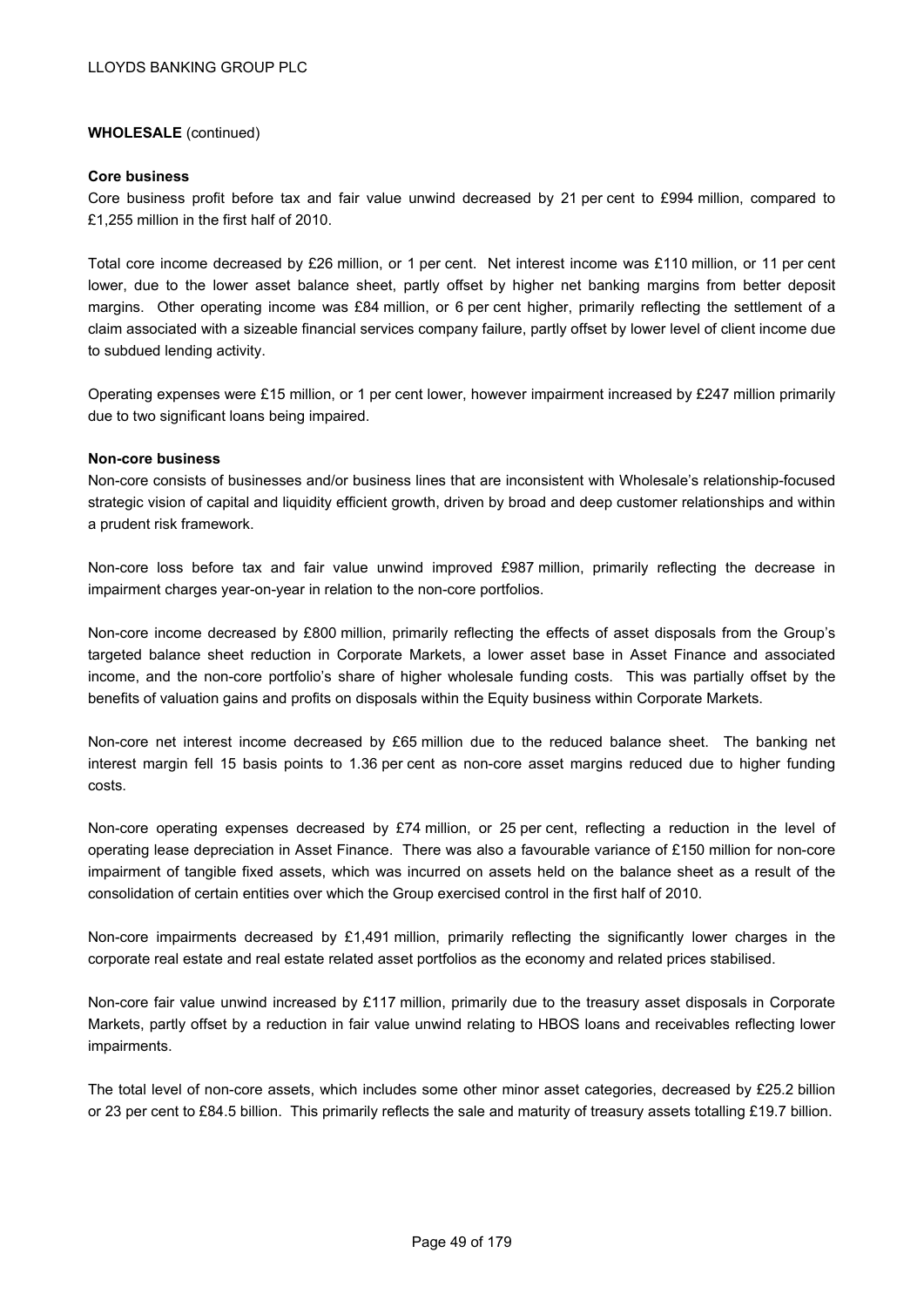#### **Corporate Markets**

|                                                    | Half-year<br>to 30 June<br>2011<br>£m | Half-year<br>to 30 June<br>2010<br>£m | <b>Change</b><br>since<br>30 June<br>2010<br>℅ | Half-year<br>to 31 Dec<br>2010<br>£m |
|----------------------------------------------------|---------------------------------------|---------------------------------------|------------------------------------------------|--------------------------------------|
| Net interest income                                | 1,076                                 | 1,170                                 | (8)                                            | 1,324                                |
| Other income                                       | 528                                   | 1,129                                 | (53)                                           | 885                                  |
| Total income                                       | 1,604                                 | 2,299                                 | (30)                                           | 2,209                                |
| Costs:                                             |                                       |                                       |                                                |                                      |
| Operating expenses                                 | (697)                                 | (691)                                 | (1)                                            | (727)                                |
| Impairment of tangible fixed assets                |                                       | (150)                                 |                                                |                                      |
|                                                    | (697)                                 | (841)                                 | 17                                             | (727)                                |
| <b>Trading surplus</b>                             | 907                                   | 1,458                                 | (38)                                           | 1,482                                |
| Impairment                                         | (1, 442)                              | (2,609)                               | 45                                             | (1, 191)                             |
| Share of results of joint ventures and associates  | 8                                     | (61)                                  |                                                | (34)                                 |
| (Loss) profit before tax and fair value unwind     | (527)                                 | (1, 212)                              | 57                                             | 257                                  |
| Cost:income ratio                                  |                                       |                                       |                                                |                                      |
| (excl. impairment of tangible fixed assets)        | 43.5%                                 | 30.1%                                 |                                                | 32.9%                                |
| Impairment as a % of average advances (annualised) | 2.00%                                 | 3.13%                                 |                                                | 1.32%                                |

|                 |                         | Change                  |     |
|-----------------|-------------------------|-------------------------|-----|
| As at           | As at<br>31 Dec<br>2010 | since<br>31 Dec<br>2010 |     |
| 30 June<br>2011 |                         |                         |     |
|                 |                         |                         | £bn |
| 121.6           | 131.6                   | (8)                     |     |
| 63.0            | 61.3                    | 3                       |     |
| 156.7           | 175.5                   | (11)                    |     |
|                 |                         |                         |     |

Loss before tax and fair value unwind decreased by £685 million to £527 million, due to a significant decrease in the impairment charge, which more than offset the decrease in income. Net interest income decreased by £94 million, or 8 per cent. This reflected lower interest-earning asset balances as a result of the ongoing focus on reducing the balance sheet and also higher wholesale funding costs. Despite the increased funding costs, net interest income benefited from improved deposit margins from the increased market value of deposits.

Other income was £601 million lower, or 53 per cent, also reflecting the effects of disposals from the Group's targeted balance sheet reduction in Wholesale Markets. This was partially offset by valuation gains and profits on disposals in the Equity business.

Operating expenses were in line with prior year, which included increased costs in Wholesale Markets from continued investment in customer facing resource and systems, offset by decreases in other areas as the synergy benefits from integration are being realised.

The impairment charge decreased by £1,167 million to £1,442 million in the first half of 2011 reflecting a sustained decrease since the peak in the first half of 2009. This was due to the stabilising economic environment, low interest rates which helped to maintain defaults at reduced levels and the stabilisation of UK real estate prices.

A favourable variance of £150 million occurred on impairment of tangible fixed assets, which was incurred on assets held on the balance sheet as a result of the consolidation of certain entities over which the Group exercised control in the first half of 2010.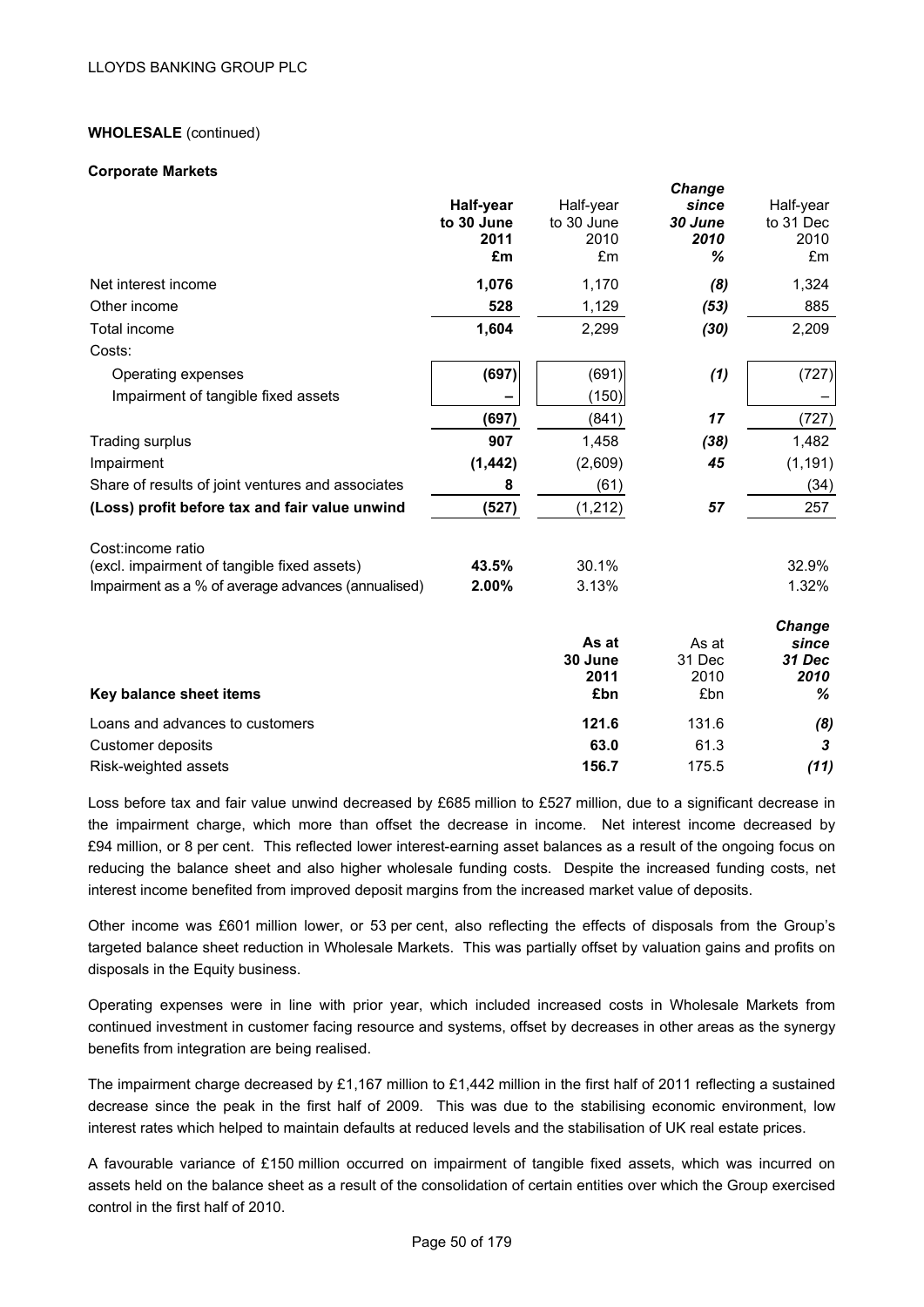### **Treasury and Trading**

|                                              | Half-year<br>to 30 June<br>2011<br>£m | Half-year<br>to 30 June<br>2010<br>£m | <b>Change</b><br>since<br>30 June<br>2010<br>℅ | Half-year<br>to 31 Dec<br>2010<br>£m |
|----------------------------------------------|---------------------------------------|---------------------------------------|------------------------------------------------|--------------------------------------|
| Net interest income                          | 133                                   | 188                                   | (29)                                           | 136                                  |
| Other income                                 | 241                                   | 167                                   | 44                                             | 155                                  |
| Total income                                 | 374                                   | 355                                   | 5                                              | 291                                  |
| Operating expenses                           | (119)                                 | (96)                                  | (24)                                           | (122)                                |
| Profit before tax and fair value unwind      | 255                                   | 259                                   | (2)                                            | 169                                  |
| Cost:income ratio                            | 31.8%                                 | 27.0%                                 |                                                | 41.9%                                |
|                                              |                                       | As at<br>30 June<br>2011              | As at<br>31 Dec<br>2010                        | Change<br>since<br>31 Dec<br>2010    |
| Key balance sheet and other items            |                                       | £bn                                   | £bn                                            | ℅                                    |
| Loans and advances to customers <sup>1</sup> |                                       | 20.7                                  | 4.1                                            |                                      |
| Customer deposits <sup>2</sup>               |                                       | 22.0                                  | 31.7                                           | (31)                                 |
| Risk-weighted assets                         |                                       | 9.1                                   | 8.6                                            | 6                                    |

<sup>1</sup> Of which reverse repos represent £19.7 billion (31 December 2010: £3.1 billion).

<sup>2</sup> Of which repos represent £4.0 billion (31 December 2010: £10.2 billion).

Profit before tax and fair value unwind decreased by £4 million to £255 million.

Total income increased by £19 million, or 5 per cent. Income benefited primarily from the settlement of a claim which originated from losses booked in 2008 associated with a number of high profile financial services company failures, offset by lower performance in the underlying business as a result of difficult markets and reduced customer activity. Trading flows are managed with the overriding aim of providing a service to customers, whilst maintaining Treasury and Trading's conservative risk appetite.

Operating expenses increased by £23 million to £119 million reflecting the continued and controlled investment in people and systems, in particular the back office infrastructure, to support internal risk management and the growth ambitions in the larger customer franchise business. Operating costs in the first half of 2011 were marginally lower than in the second half of 2010.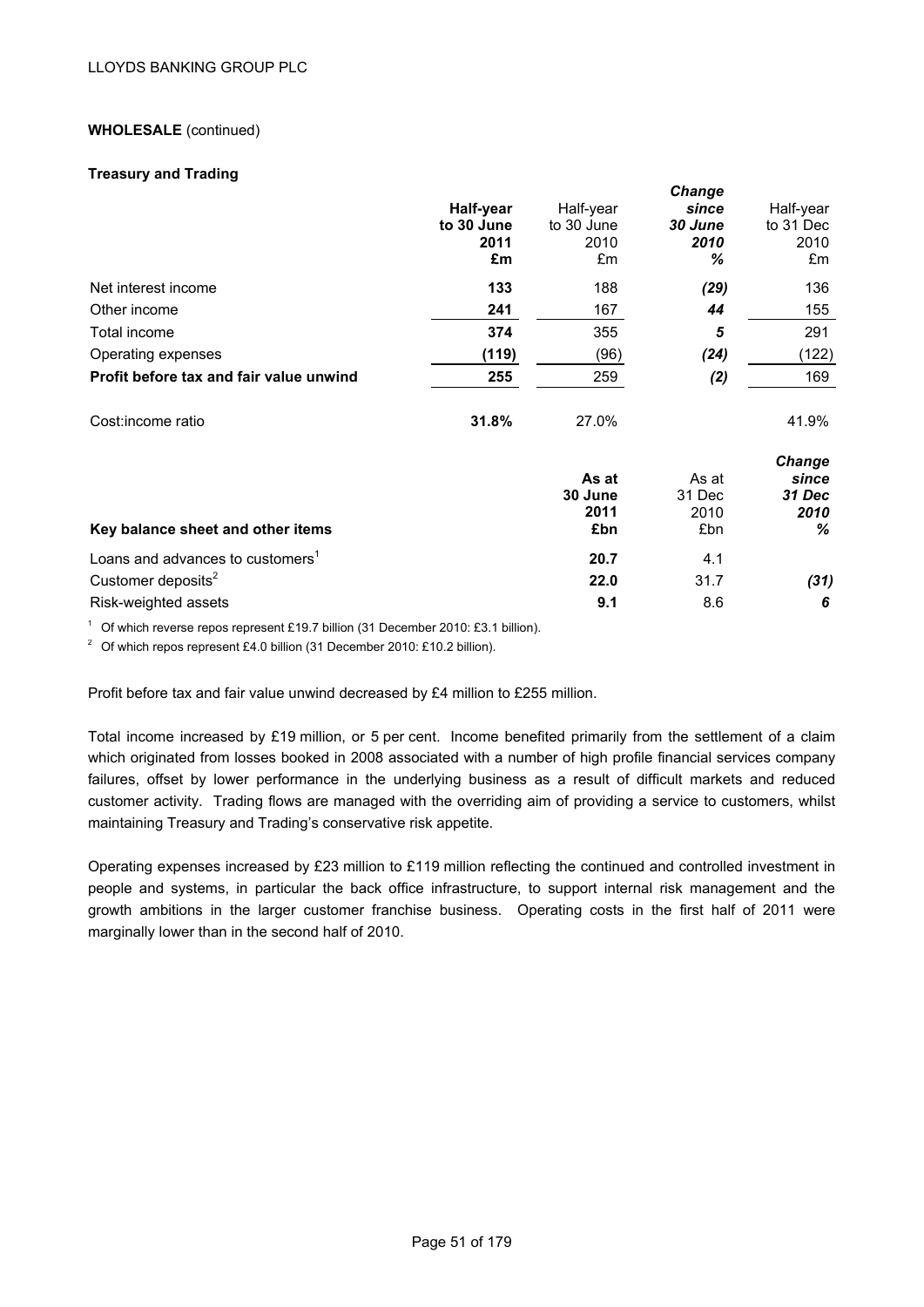#### **Asset Finance**

|                                                    |            |            | Change  |               |
|----------------------------------------------------|------------|------------|---------|---------------|
|                                                    | Half-year  | Half-year  | since   | Half-year     |
|                                                    | to 30 June | to 30 June | 30 June | to 31 Dec     |
|                                                    | 2011       | 2010       | 2010    | 2010          |
|                                                    | £m         | £m         | ℅       | £m            |
| Net interest income                                | 192        | 218        | (12)    | 215           |
| Other income                                       | 568        | 692        | (18)    | 651           |
| Total income                                       | 760        | 910        | (16)    | 866           |
| Operating expenses                                 | (496)      | (614)      | 19      | (502)         |
| Trading surplus                                    | 264        | 296        | (11)    | 364           |
| Impairment                                         | (115)      | (192)      | 40      | (72)          |
| Share of results of joint ventures and associates  | 1          | 1          |         | (1)           |
| Profit before tax and fair value unwind            | 150        | 105        | 43      | 291           |
| Cost:income ratio                                  | 65.3%      | 67.5%      |         | 58.0%         |
| Impairment as a % of average advances (annualised) | 2.51%      | 3.20%      |         | 1.37%         |
|                                                    |            |            |         | <b>Change</b> |
|                                                    |            | As at      | As at   | since         |
|                                                    |            | 30 June    | 31 Dec  | 31 Dec        |
|                                                    |            | 2011       | 2010    | 2010          |
| Key balance sheet and other items                  |            | £bn        | £bn     | ℅             |
| Loans and advances to customers                    |            | 7.5        | 8.9     | (16)          |
| Operating lease assets                             |            | 2.7        | 3.0     | (10)          |
| Risk-weighted assets                               |            | 10.8       | 12.0    | (10)          |

Profit before tax and fair value unwind was £150 million, compared to £105 million in the first half of 2010. The £45 million improvement was due to lower costs and impairment charges, which were partially offset by lower income.

Total income decreased by £150 million, or 16 per cent, to £760 million as a result of lower business volumes, including assets held under operating leases, the benefit of VAT claims settled last year and a £21 million loss on disposal of Hill Hire plc. The lower business volumes are in-line with a targeted reduction in this asset class and were partly offset by stronger margins.

Operating expenses decreased by £118 million, or 19 per cent, to £496 million. This reflected an £85 million, or 20 per cent, decrease in depreciation charges on assets held under operating leases due to lower fleet size and a year-on-year improvement in used car values. Other costs decreased by £33 million, or 18 per cent, reflecting strong cost management and savings achieved from integration.

The impairment charge decreased by £77 million to £115 million, reflecting a stabilising economic environment and an improvement in market conditions for both the retail and non-retail consumer finance businesses. The lower impairment charge has been driven by a reduction in new cases entering arrears, the reduced book size and a better mix in the credit quality of new business being written.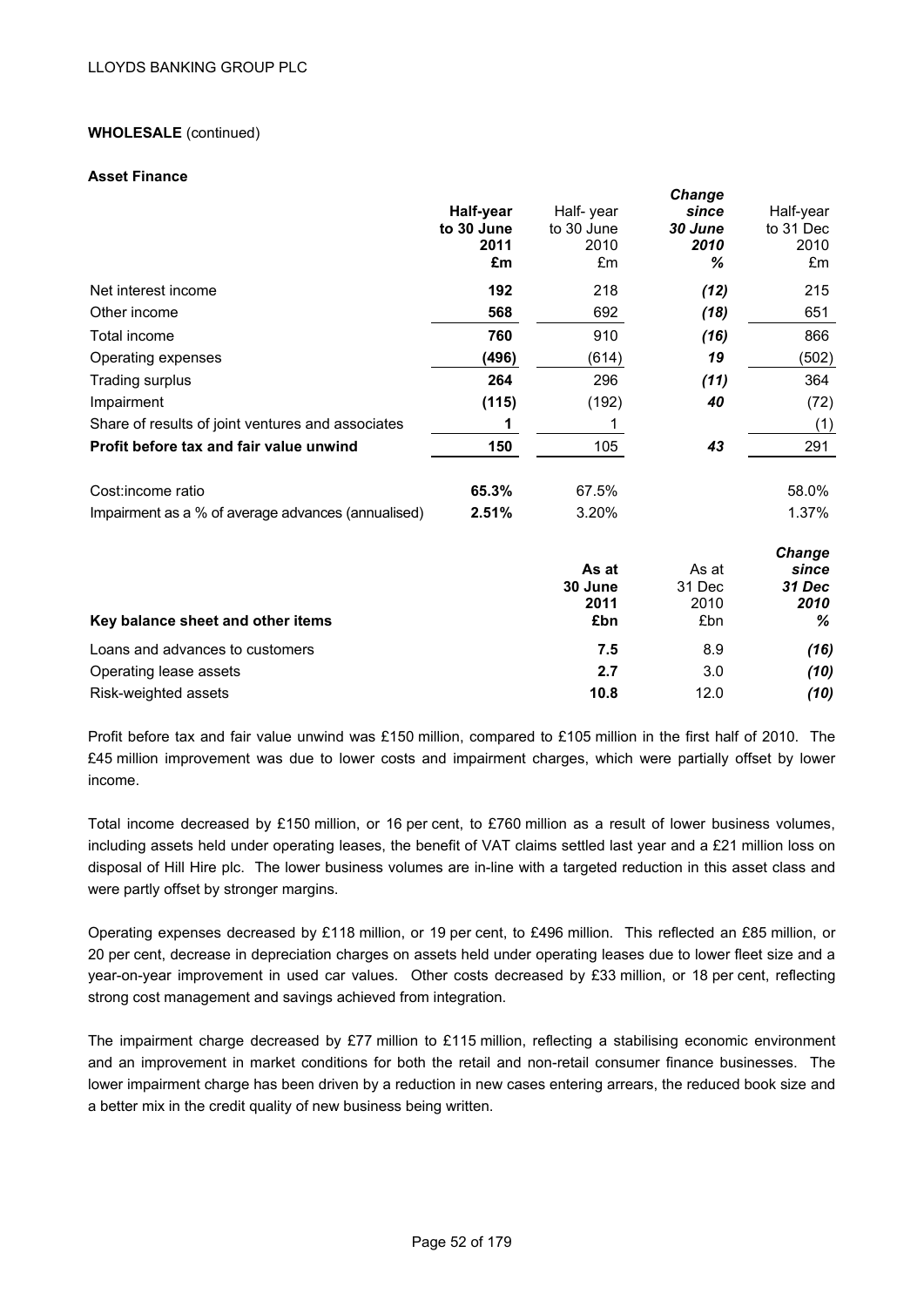# **COMMERCIAL**

## **Key highlights**

- Profit before tax was £262 million compared to £157 million in the first half of 2010.
- **Profit before tax and fair value unwind was £236 million** compared to £127 million in the first half of 2010, driven by higher income and reduced impairments.
- Net interest income increased by 14 per cent to £649 million, mainly reflecting the growth in deposit balances over the period and the value of attracting and retaining working capital credit balances at attractive margins.
- Other income decreased by 4 per cent to £218 million which reflects the subdued trading activity in the early part of the year and the greater use of electronic banking facilities by customers.
- Operating expenses decreased by 2 per cent to £471 million through cost efficiency and a reducing fraud loss exposure from improvements implemented at the end of 2010 in online security.
- Impairment charges on financial assets have decreased to £160 million compared to £190 million in the first half of 2010. There has been an overall improvement in the credit quality of the portfolio and a reduction in overall defaults as the UK economy has steadied and the continuing programme of process improvements is delivering results.
- Core assets have increased by 2 per cent since the end of 2010. This reflects the pro-active promotion and continuing support of small and medium-sized businesses by Commercial through 1,500 local relationship managers operating from 500 locations throughout the UK.
- x **Customer deposits have also increased by 4 per cent since the end of 2010.** This increase reflects the ongoing success in the recruitment and retention of customers combined with targeted support in various customer segments especially education and legal.
- x **Focus continues on strengthening customer relationships through deepening and understanding individual business requirements.** Commercial Finance, our invoice discounting, factoring and equipment finance business, enjoyed positive net growth of circa 10 per cent compared to an industry norm of 8 per cent. We have generated in excess of 50,000 referrals for a business insurance product and have grown our foreign exchange and international payments facility for small and medium-sized businesses.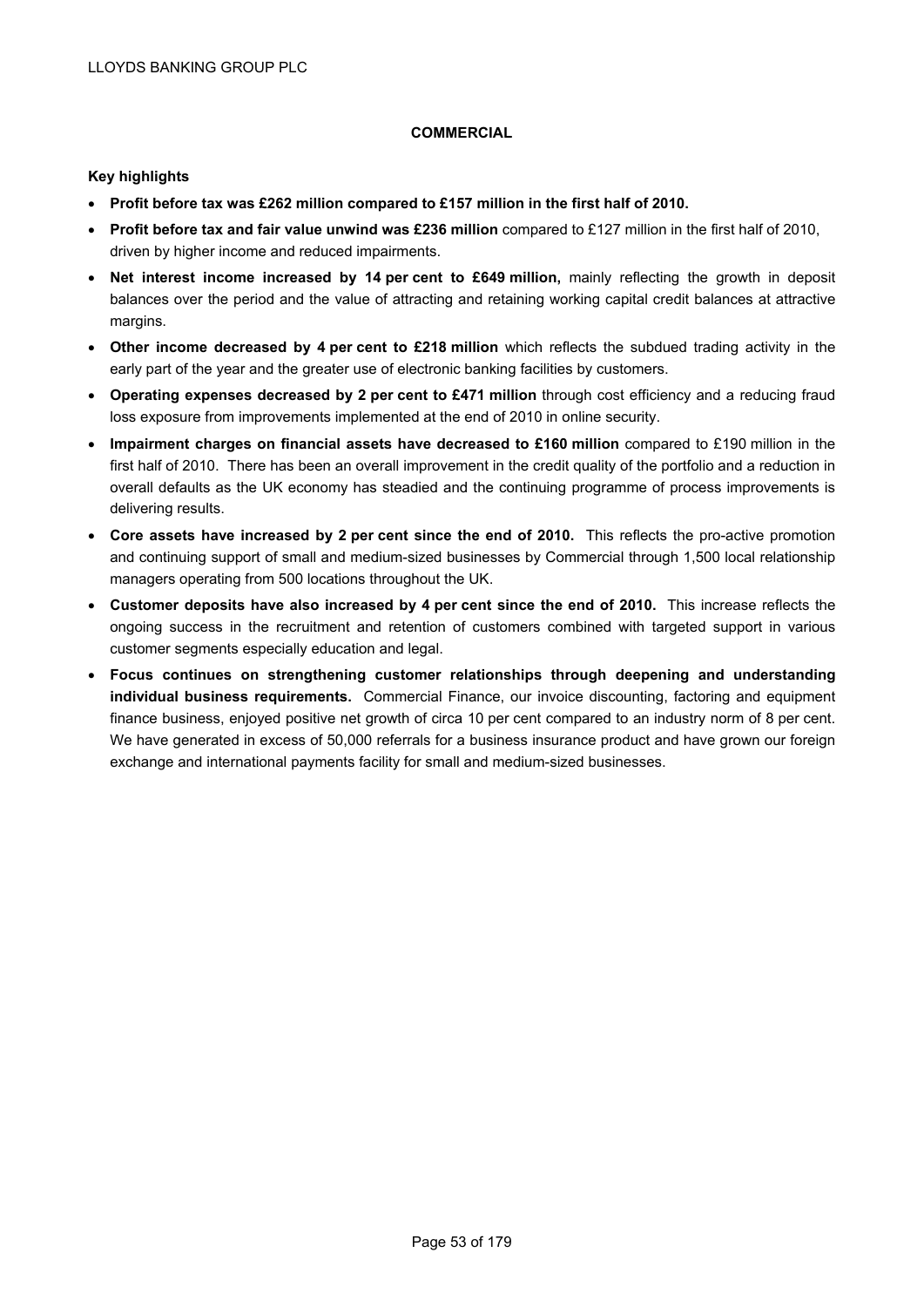|                                                    | Half-year<br>to 30 June<br>2011<br>£m | Half-year<br>to 30 June<br>2010<br>£m | <b>Change</b><br>since<br>30 June<br>2010<br>℅ | Half-year<br>to 31 Dec<br>2010<br>£m |
|----------------------------------------------------|---------------------------------------|---------------------------------------|------------------------------------------------|--------------------------------------|
| Net interest income                                | 649                                   | 571                                   | 14                                             | 604                                  |
| Other income                                       | 218                                   | 227                                   | (4)                                            | 230                                  |
| Total income                                       | 867                                   | 798                                   | 9                                              | 834                                  |
| Operating expenses                                 | (471)                                 | (481)                                 | 2                                              | (511)                                |
| Trading surplus                                    | 396                                   | 317                                   | 25                                             | 323                                  |
| Impairment                                         | (160)                                 | (190)                                 | 16                                             | (192)                                |
| Profit before tax and fair value unwind            | 236                                   | 127                                   | 86                                             | 131                                  |
| Fair value unwind                                  | 26                                    | 30                                    | (13)                                           | 51                                   |
| <b>Profit before tax</b>                           | 262                                   | 157                                   | 67                                             | 182                                  |
|                                                    |                                       |                                       |                                                |                                      |
| Banking net interest margin                        | 4.35%                                 | 3.82%                                 |                                                | 3.93%                                |
| Cost: income ratio                                 | 54.3%                                 | 60.3%                                 |                                                | 61.3%                                |
| Impairment as a % of average advances (annualised) | 1.07%                                 | 1.28%                                 |                                                | 1.19%                                |

| Key balance sheet and other items | As at<br>30 June<br>2011<br>£bn | As at<br>31 Dec<br>2010<br>£bn | Change<br>since<br>31 Dec<br>2010<br>% |
|-----------------------------------|---------------------------------|--------------------------------|----------------------------------------|
| Loans and advances to customers   | 28.7                            | 28.6                           |                                        |
| Customer deposits                 | 32.7                            | 31.3                           | 4                                      |
| Risk-weighted assets              | 26.8                            | 26.6                           | 1                                      |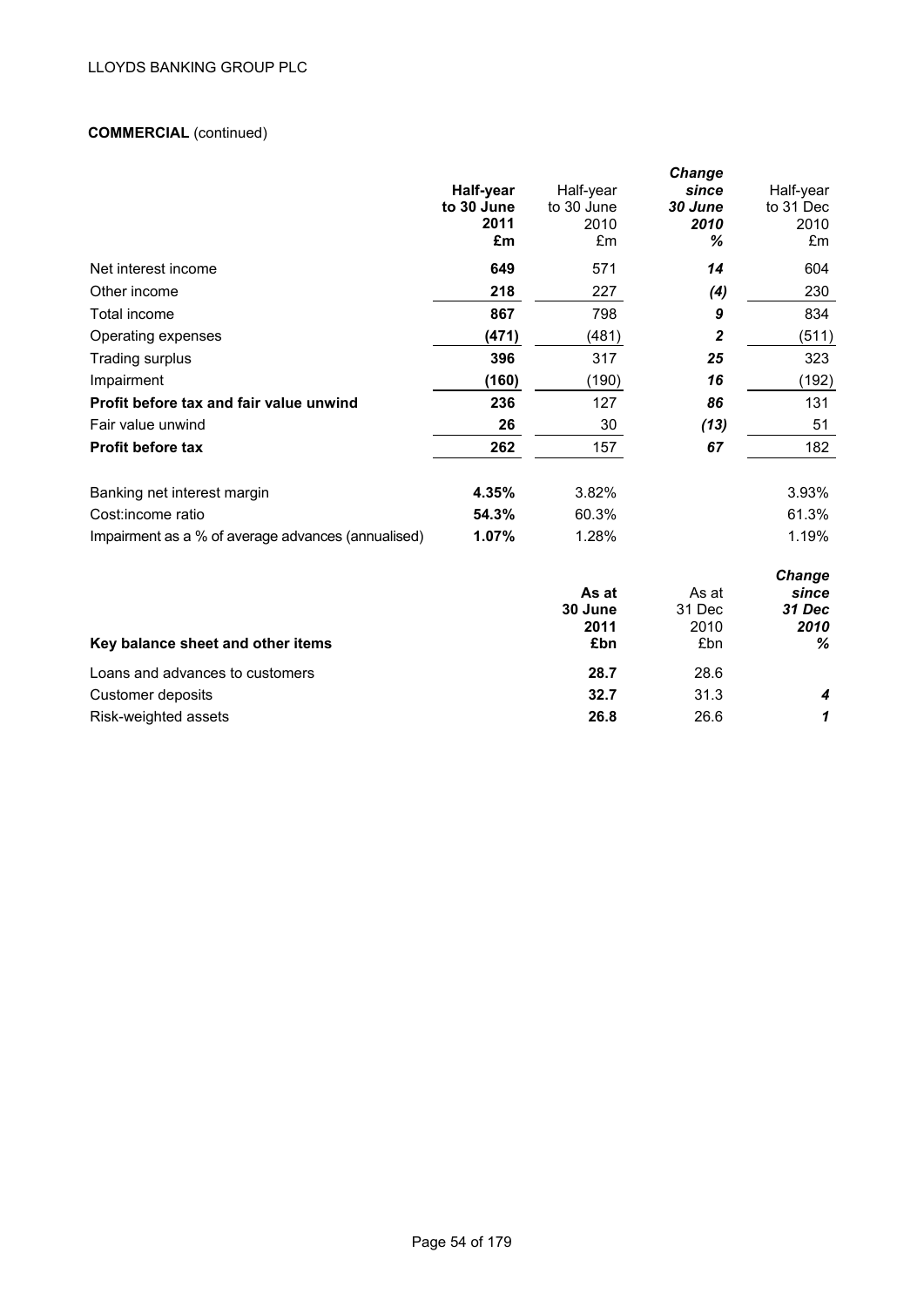### **Financial performance**

Profit before tax was £262 million compared to a profit of £157 million for the comparable period in 2010. The improvement of £105 million was predominantly due to higher net interest income, good cost management and a reduced level of impairments as the UK economy stabilises and improves.

Total income increased by £69 million, or 9 per cent, mainly driven by a 14 per cent increase in net interest income.

Net interest income grew by 14 per cent, or £78 million, principally as a result of increased deposit balances and the market value of higher levels of working capital credit balances.

Other income reduced by 4 per cent, or £9 million, due to the growing use by customers of electronic banking facilities and other reduced cost account services.

Operating expenses remain well controlled and decreased by 2 per cent, or £10 million, primarily as a result of productivity and efficiency gains and the higher use of electronic banking coupled with the implementation of increased online fraud prevention security.

The impairment charge decreased by £30 million, or 16 per cent, due to an increase in the overall credit quality of the portfolio and the stabilisation of the UK economy and consequently an overall reduction in the level of defaults.

#### **Balance sheet progress**

Commercial's asset balances (comprising loans and advances to customers) increased by £0.1 billion since December 2010 reflecting a fall of £0.3 billion in the non-core real estate portfolio (see below) more than offset by an increase in term lending and asset-based finance of £0.4 billion where Commercial has attracted new SME customers with term lending and invoice finance requirements to switch from other providers, and has also successfully encouraged existing SME customers to invest in their businesses with financial support from us. Significant effort in promoting support has included running nearly 400 customer events in the first half of 2011.

Customer deposits increased by £1.4 billion since December 2010 reflecting the attractiveness of our savings products as well as our customers' desire to retain liquidity and be cautious about investment.

Risk-weighted assets increased by £0.2 billion to £26.8 billion since December 2010 primarily reflecting the growth in assets.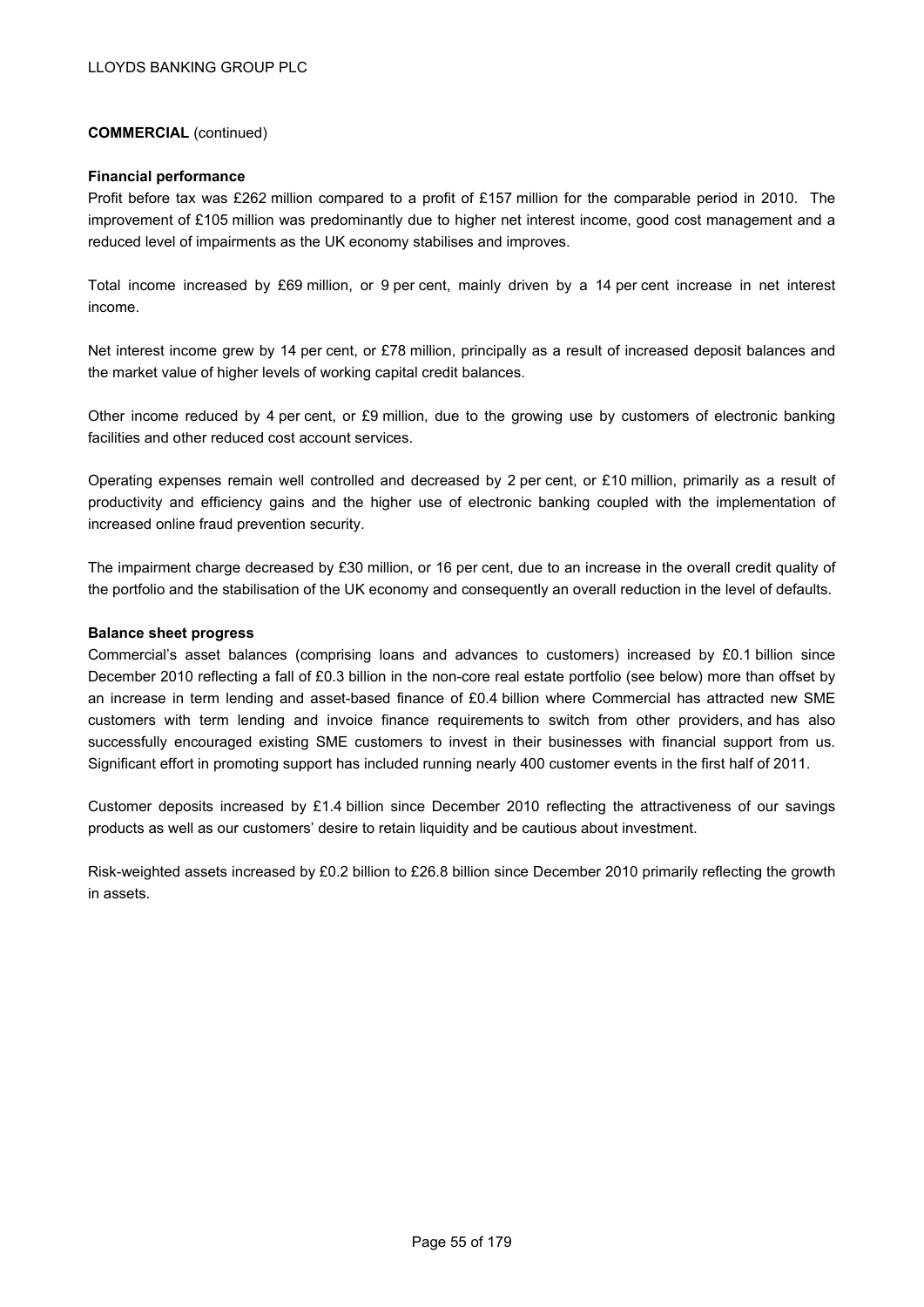|                                                       |            |            | Change           |              |  |
|-------------------------------------------------------|------------|------------|------------------|--------------|--|
|                                                       | Half-year  | Half-year  | since            | Half-year    |  |
|                                                       | to 30 June | to 30 June | 30 June          | to 31 Dec    |  |
| Core                                                  | 2011<br>£m | 2010<br>£m | 2010<br>%        | 2010<br>£m   |  |
|                                                       |            |            |                  |              |  |
| Net interest income                                   | 635        | 551        | 15               | 588          |  |
| Other income                                          | 217        | 226        | (4)              | 229          |  |
| Total income                                          | 852        | 777        | 10               | 817          |  |
| Operating expenses                                    | (468)      | (477)      | $\boldsymbol{2}$ | (507)        |  |
| <b>Trading surplus</b>                                | 384        | 300        | 28               | 310          |  |
| Impairment                                            | (160)      | (189)      | 15               | (192)        |  |
| Profit before tax and fair value unwind               | 224        | 111        |                  | 118          |  |
| Fair value unwind                                     | 26         | 30         | (13)             | 51           |  |
| Profit before tax - core                              | 250        | 141        | 77               | 169          |  |
| Non-core                                              |            |            |                  |              |  |
| Net interest income                                   | 14         | 20         | (30)             | 16           |  |
| Other income                                          | 1          | 1          |                  | $\mathbf{1}$ |  |
| Total income                                          | 15         | 21         | (29)             | 17           |  |
| Operating expenses                                    | (3)        | (4)        | 25               | (4)          |  |
| <b>Trading surplus</b>                                | 12         | 17         | (29)             | 13           |  |
| Impairment                                            |            | (1)        |                  |              |  |
| Profit before tax and fair value unwind               | 12         | 16         | (25)             | 13           |  |
| Fair value unwind                                     |            |            |                  |              |  |
| Profit before tax - non-core                          | 12         | 16         | (25)             | 13           |  |
| Profit before tax - combined                          | 262        | 157        | 67               | 182          |  |
|                                                       |            |            |                  |              |  |
| Banking net interest margin                           |            |            |                  |              |  |
| Core                                                  | 4.50%      | 3.97%      |                  | 4.06%        |  |
| Non-core                                              | 1.76%      | 1.85%      |                  | 1.88%        |  |
| <b>Cost:income ratio</b>                              |            |            |                  |              |  |
| Core                                                  | 54.9%      | 61.4%      |                  | 62.1%        |  |
| Impairment as a % of average<br>advances (annualised) |            |            |                  |              |  |
| Core                                                  | 1.14%      | 1.39%      |                  | 1.29%        |  |
| Non-core                                              | 0.00%      | 0.10%      |                  | 0.00%        |  |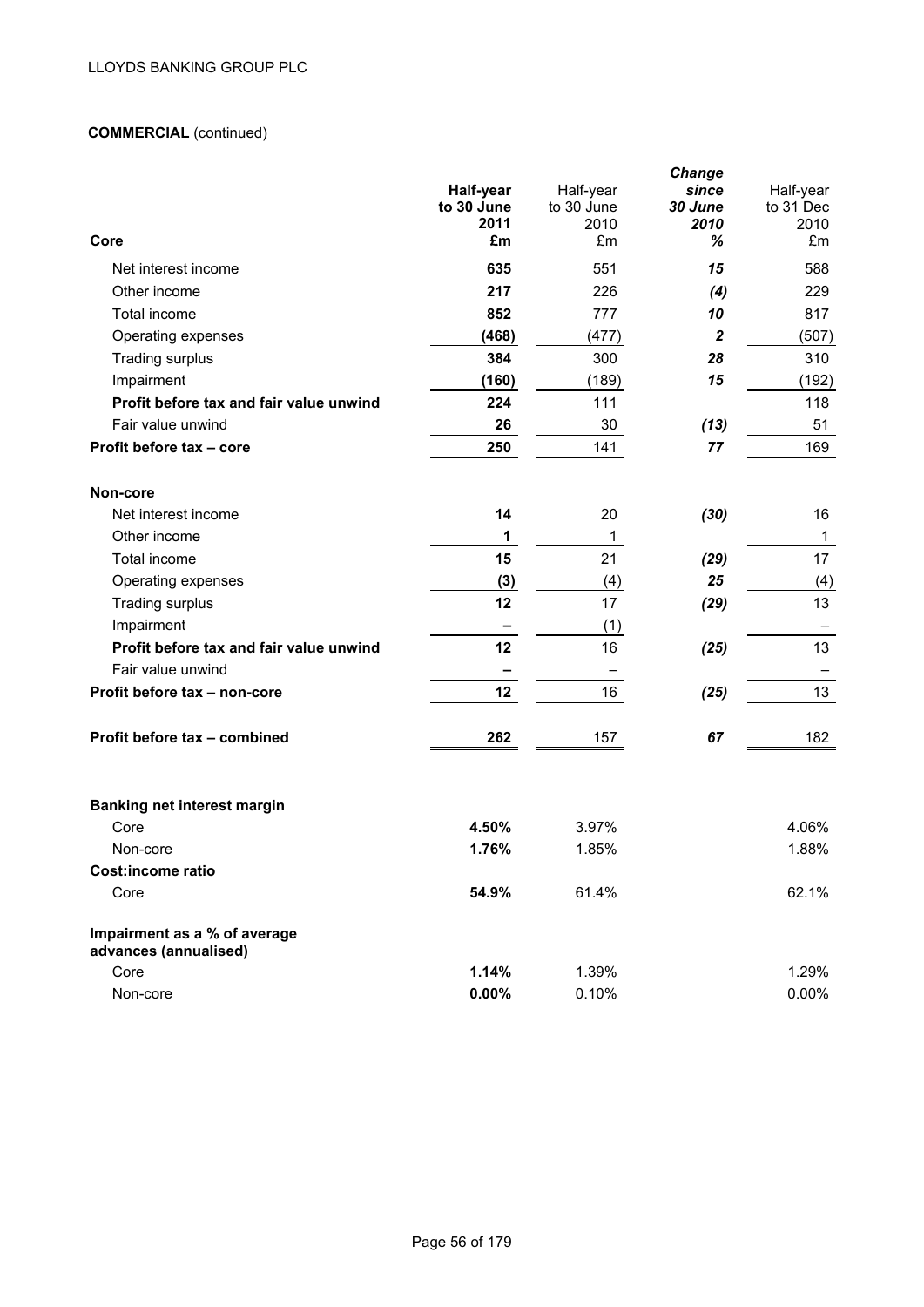| Key balance sheet and other items | As at<br>30 June<br>2011<br>£bn | As at<br>31 Dec<br>2010<br>£bn | <b>Change</b><br>since<br>31 Dec<br>2010<br>% |
|-----------------------------------|---------------------------------|--------------------------------|-----------------------------------------------|
| Core                              |                                 |                                |                                               |
| Loans and advances to customers   | 27.0                            | 26.6                           | $\overline{2}$                                |
| <b>Customer deposits</b>          | 32.4                            | 31.0                           | 5                                             |
| Risk-weighted assets              | 25.0                            | 24.5                           | $\boldsymbol{2}$                              |
| Non-core                          |                                 |                                |                                               |
| Loans and advances to customers   | 1.7                             | 2.0                            | (15)                                          |
| Customer deposits                 | 0.3                             | 0.3                            |                                               |
| Risk-weighted assets              | 1.8                             | 2.1                            | (14)                                          |

Non-core comprises the real estate business inherited from HBOS where there is no opportunity to place the customer in a full banking relationship. At the end of June 2011 the portfolio stood at £1.7 billion of lending assets down from £2.0 billion at the end of 2010 in line with the run-down strategy for this portfolio.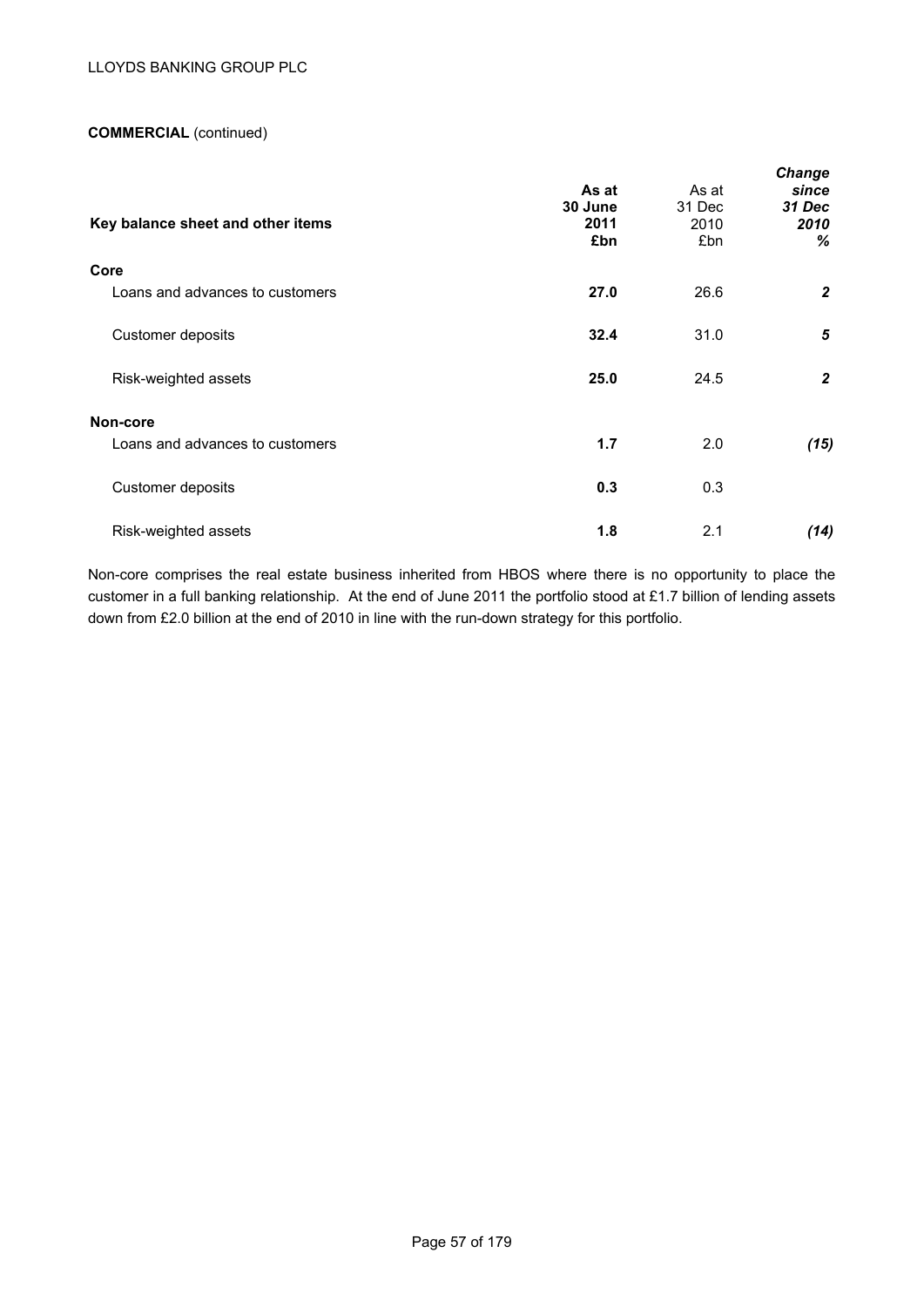THIS PAGE IS INTENTIONALLY LEFT BLANK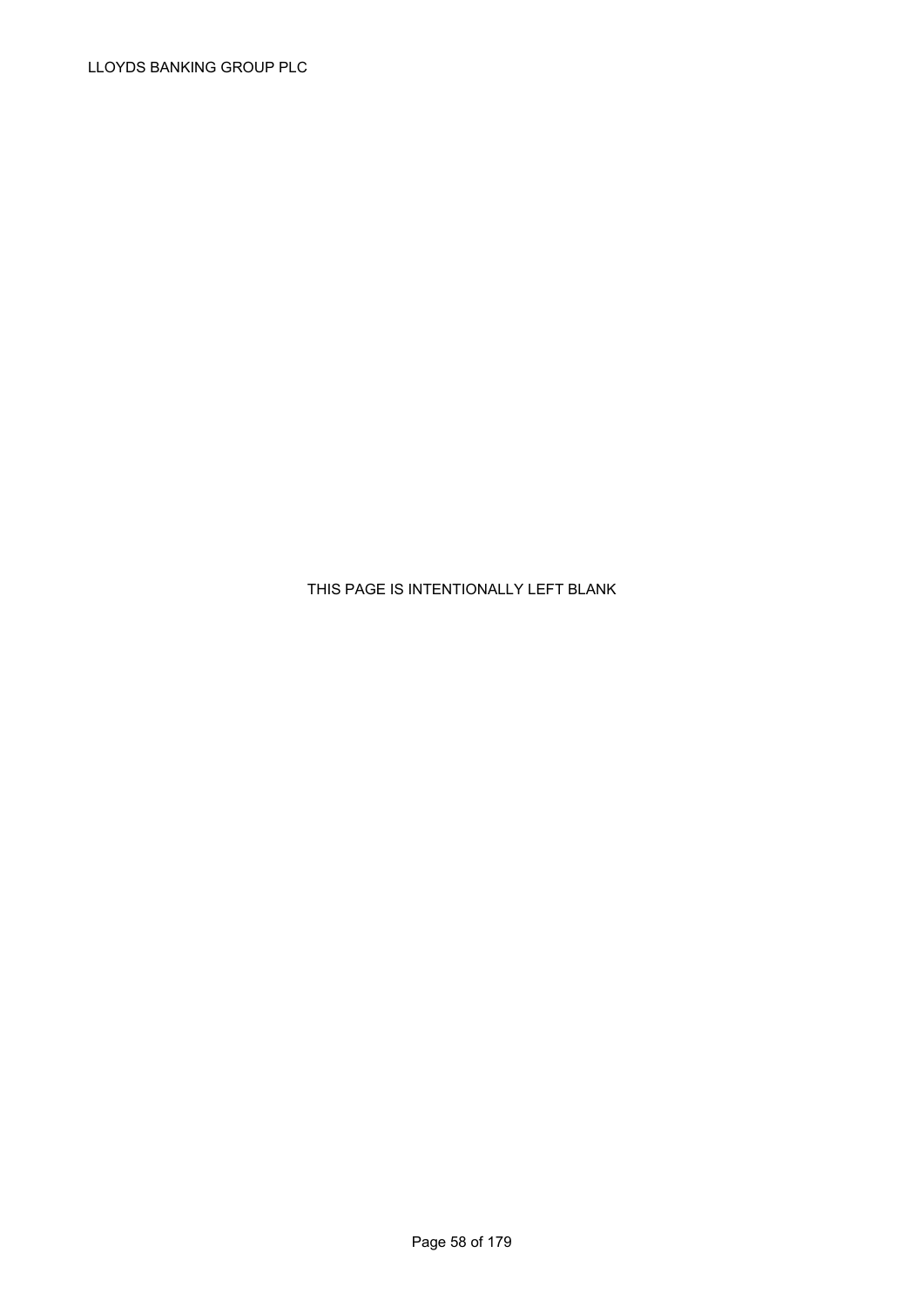#### **WEALTH AND INTERNATIONAL**

### **Key highlights**

- x **Loss before tax increased to £2,080 million compared to £1,609 million in the first half of 2010.**
- x **Loss before tax and fair value unwind increased by £411 million to £2,184 million,** compared to £1,773 million in the first half of 2010, due to lower income, higher costs and a higher impairment charge in International.
- Core profit before tax and fair value unwind increased by 29 per cent to £146 million, due to higher income partly offset by higher operating expenses, principally within the International deposit business.
- x **In Wealth, profit before tax decreased by 11 per cent to £139 million but increased by 39 per cent to £170 million in core Wealth** and in International (which is predominantly non-core) the loss before tax increased by 20 per cent to £2,323 million. Excluding non-recurring gains on sale of non-core businesses that were recognised in the first half of 2010, profit before tax and fair value unwind increased by 19 per cent.
- Net interest income decreased by 15 per cent to £509 million, reflecting lower lending volumes and a 18 basis point reduction in the banking net interest margin, partly offset by the favourable impact of foreign currency movements, particularly the Australian dollar, higher deposit balances and improving deposit margins.
- x **Other income increased by 4 per cent to £631 million,** with foreign exchange benefits in International and increasing funds under management in the Wealth businesses, partly offset by the impact of non-recurring gains on the sale of non-core businesses in Wealth recognised in the first half of 2010.
- **Operating expenses increased by 6 per cent to £792 million,** due to higher regulatory costs in the Wealth businesses, investment in growth in our Wealth businesses and our International on-line deposit taking operation and the effect of stronger foreign currency rates, partly offset by benefits from cost saving initiatives across all businesses.
- The impairment charge amounted to £2,532 million, compared to £2,228 million in the first half of 2010. reflecting the continued deterioration in real estate values in Ireland and in Australasian property markets to which the Group is exposed.
- Loans and advances to customers decreased by £4.2 billion, or 8 per cent, to £51.1 billion, reflecting net repayments of £3.7 billion and additional impairment provisions in the International businesses, partly offset by foreign exchange movements of £2.0 billion.
- x **Customer deposits increased by £6.1 billion, or 19 per cent, to £38.9 billion,** in the main due to continued strong inflows in our Wealth and International on-line deposit business.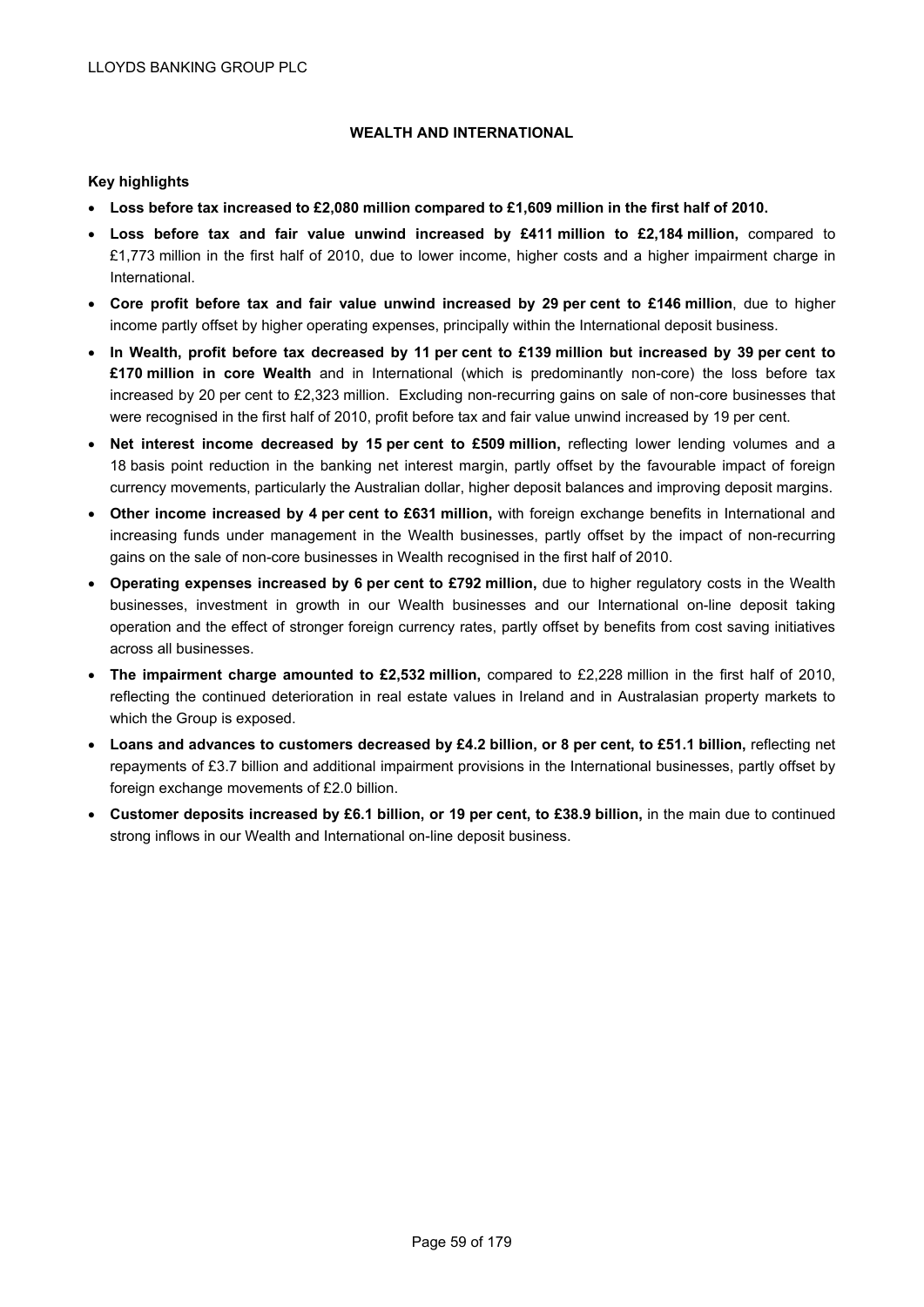|                                                    | Half-year<br>to 30 June<br>2011<br>£m | Half-year<br>to 30 June<br>2010<br>£m | <b>Change</b><br>since<br>30 June<br>2010<br>℅ | Half-year<br>to 31 Dec<br>2010<br>£m |
|----------------------------------------------------|---------------------------------------|---------------------------------------|------------------------------------------------|--------------------------------------|
| Net interest income                                | 509                                   | 596                                   | (15)                                           | 580                                  |
| Other income                                       | 631                                   | 605                                   | 4                                              | 555                                  |
| Total income                                       | 1,140                                 | 1,201                                 | (5)                                            | 1,135                                |
| Operating expenses                                 | (792)                                 | (744)                                 | (6)                                            | (792)                                |
| Trading surplus                                    | 348                                   | 457                                   | (24)                                           | 343                                  |
| Impairment                                         | (2, 532)                              | (2,228)                               | (14)                                           | (3,760)                              |
| Share of results of joint ventures and associates  |                                       | (2)                                   |                                                | (6)                                  |
| Loss before tax and fair value unwind              | (2, 184)                              | (1,773)                               | (23)                                           | (3, 423)                             |
| Fair value unwind                                  | 104                                   | 164                                   | (37)                                           | 208                                  |
| Loss before tax                                    | (2,080)                               | (1,609)                               | (29)                                           | (3, 215)                             |
| Wealth                                             | 139                                   | 156                                   | (11)                                           | 113                                  |
| International                                      | (2, 323)                              | (1,929)                               | (20)                                           | (3, 536)                             |
| Loss before tax and fair value unwind              | (2, 184)                              | (1,773)                               | (23)                                           | (3, 423)                             |
| Banking net interest margin                        | 1.47%                                 | 1.65%                                 |                                                | 1.61%                                |
| Cost:income ratio                                  | 69.5%                                 | 61.9%                                 |                                                | 69.8%                                |
| Impairment as a % of average advances (annualised) | 7.89%                                 | 6.56%                                 |                                                | 11.29%                               |

|         |        | <b>Change</b>  |
|---------|--------|----------------|
| As at   | As at  | since          |
| 30 June | 31 Dec | 31 Dec         |
| 2011    | 2010   | 2010           |
| £bn     | £bn    | %              |
| 51.1    | 55.3   | (8)            |
| 38.9    | 32.8   | 19             |
| 90.0    | 88.1   | $\overline{2}$ |
| 56.4    | 58.7   | (4)            |
|         |        |                |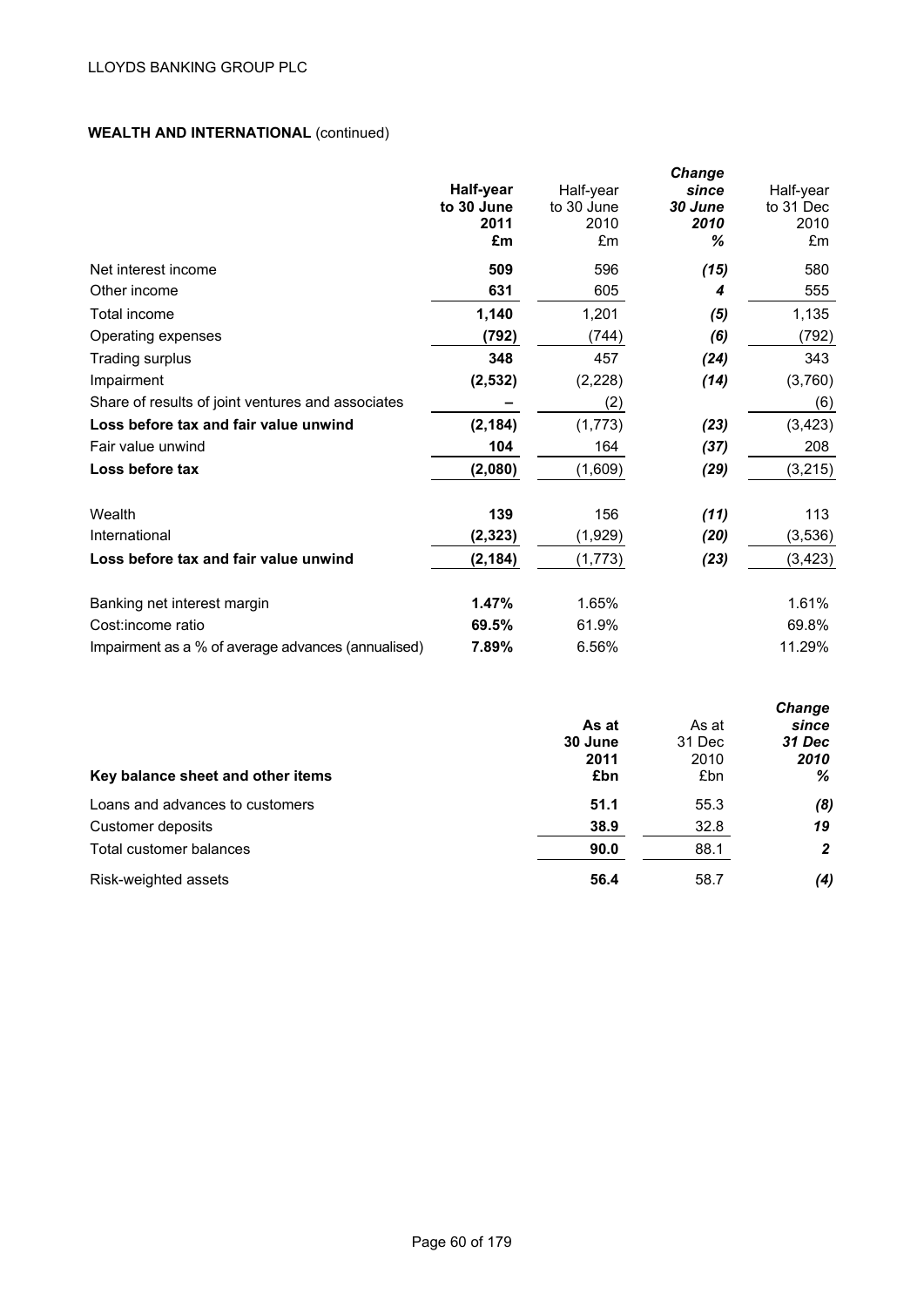### **Financial performance**

Loss before tax and fair value unwind increased by 23 per cent to £2,184 million due to lower income, higher costs and a higher impairment charge in International, predominantly in Ireland.

Total income decreased by 5 per cent to £1,140 million. Net interest income decreased by 15 per cent, reflecting lower lending balances and the increased strain of impaired lending in International, partly offset by higher deposit balances, improving deposit margins in Wealth and the impact of the stronger Australian dollar in International. Other income increased by 4 per cent, mainly due to foreign exchange benefits in International and increasing funds under management partly offset by non-recurring gains on sale of non-core businesses recognised in the first half of 2010 in Wealth.

Operating expenses increased by 6 per cent, due to increased investment in the International deposit business, the impact of the stronger Australian dollar and additional investment and regulatory costs in Wealth. Despite increased investment in Wealth, and in International deposit gathering, the cost:income ratio overall improved by 2.4 per cent in our core business.

The impairment charge increased by 14 per cent to £2,532 million; this reflects actual and anticipated further falls in the commercial real estate market in Ireland and a further decline in valuations in Australasian property markets to which the Group is exposed.

## **Balance sheet progress**

Loans and advances to customers decreased by £4.2 billion to £51.1 billion, reflecting net repayments of £3.7 billion and additional impairment provisions in the International businesses, partly offset by foreign exchange movements of £2.0 billion.

Customer deposits increased by £6.1 billion to £38.9 billion mainly due to continued strong deposit inflows in our Wealth and International on-line deposit businesses.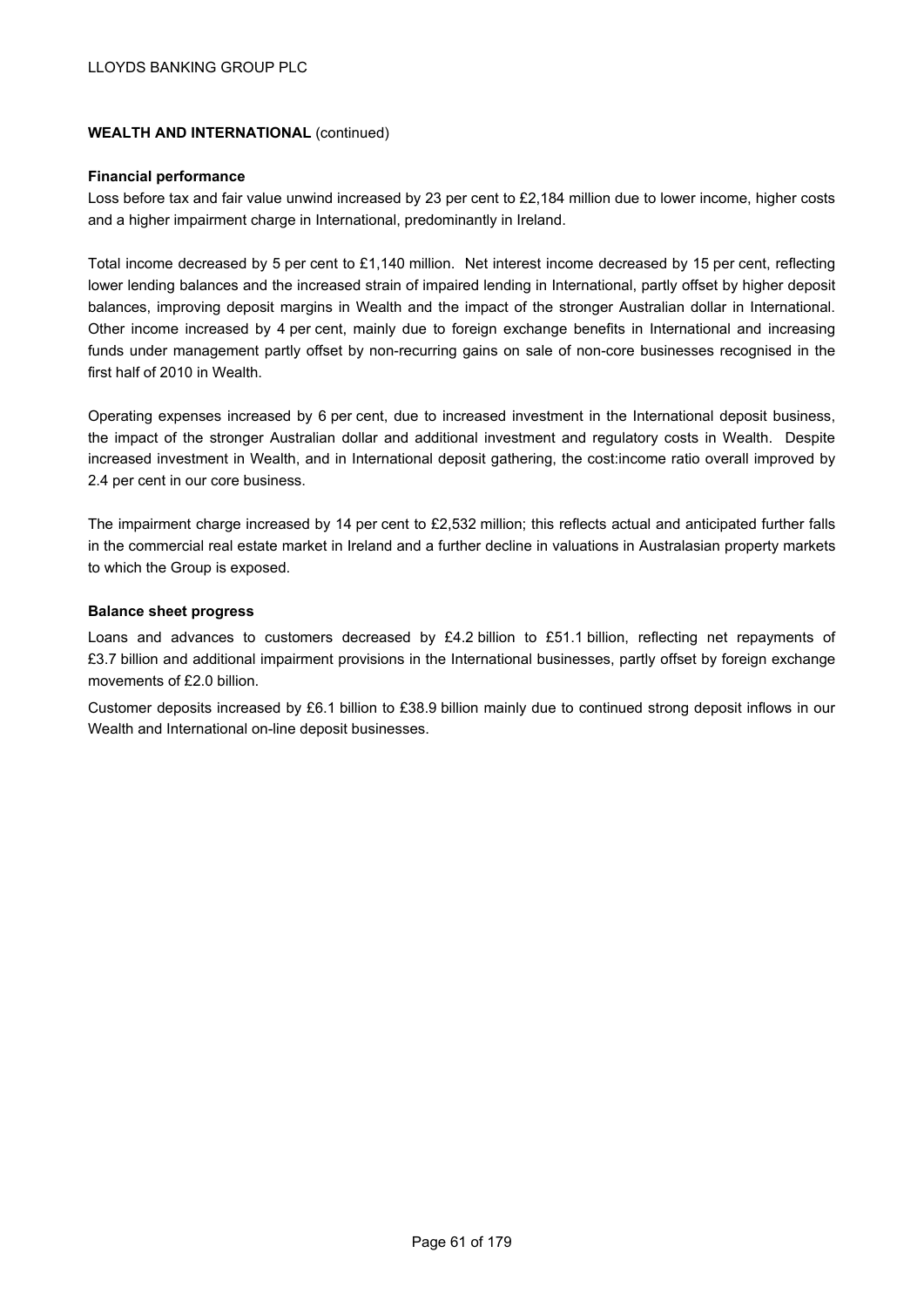|                                                   |                    |                    | Change          |                   |
|---------------------------------------------------|--------------------|--------------------|-----------------|-------------------|
|                                                   | Half-year          | Half-year          | since           | Half-year         |
|                                                   | to 30 June<br>2011 | to 30 June<br>2010 | 30 June<br>2010 | to 31 Dec<br>2010 |
| Core                                              | £m                 | £m                 | ℅               | £m                |
| Net interest income                               | 221                | 158                | 40              | 182               |
| Other income                                      | 504                | 503                |                 | 487               |
| Total income                                      | 725                | 661                | 10              | 669               |
| Operating expenses                                | (565)              | (531)              | (6)             | (578)             |
| Trading surplus                                   | 160                | 130                | 23              | 91                |
| Impairment                                        | (15)               | (16)               | 6               | (10)              |
| Share of results of joint ventures and associates | 1                  | (1)                |                 | -1                |
| Profit before tax and fair value unwind           | 146                | 113                | 29              | 82                |
| Fair value unwind                                 | 4                  | 14                 | (71)            | 16                |
| Profit before tax - core                          | 150                | 127                | 18              | 98                |
| Non-core                                          |                    |                    |                 |                   |
| Net interest income                               | 288                | 438                | (34)            | 398               |
| Other income                                      | 127                | 102                | 25              | 68                |
| Total income                                      | 415                | 540                | (23)            | 466               |
| Operating expenses                                | (227)              | (213)              | (7)             | (214)             |
| Trading surplus                                   | 188                | 327                | (43)            | 252               |
| Impairment                                        | (2, 517)           | (2, 212)           | (14)            | (3,750)           |
| Share of results of joint ventures and associates | (1)                | (1)                |                 | (7)               |
| Loss before tax and fair value unwind             | (2, 330)           | (1,886)            | (24)            | (3, 505)          |
| Fair value unwind                                 | 100                | 150                | (33)            | 192               |
| Loss before tax - non-core                        | (2, 230)           | (1,736)            | (28)            | (3,313)           |
| Loss before tax - combined                        |                    |                    |                 |                   |
|                                                   | (2,080)            | (1,609)            | (29)            | (3, 215)          |
|                                                   |                    |                    |                 |                   |
| <b>Banking net interest margin</b>                |                    |                    |                 |                   |
| Core                                              | 4.50%              | 3.05%              |                 | 3.32%             |
| Non-core                                          | 1.01%              | 1.44%              |                 | 1.34%             |
| <b>Cost:income ratio</b>                          |                    |                    |                 |                   |
| Core                                              | 77.9%              | 80.3%              |                 | 86.4%             |
| Impairment as a % of average                      |                    |                    |                 |                   |
| advances (annualised)<br>Core                     | 0.36%              | 0.39%              |                 | 0.25%             |
| Non-core                                          | 9.01%              | 7.45%              |                 | 12.80%            |
|                                                   |                    |                    |                 |                   |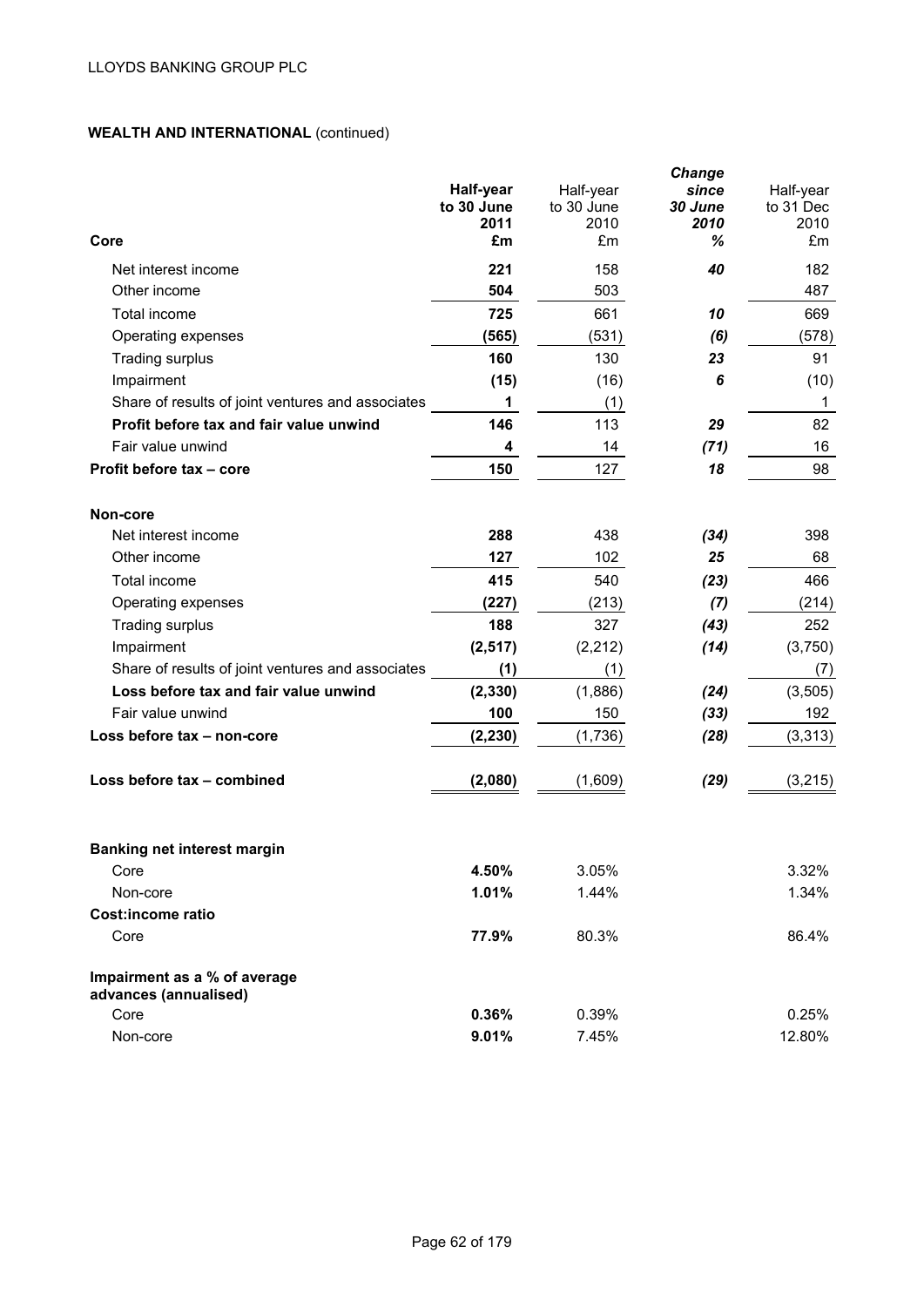| Key balance sheet and other items | As at<br>30 June<br>2011<br>£bn | As at<br>31 Dec<br>2010<br>£bn | <b>Change</b><br>since<br>31 Dec<br>2010<br>% |
|-----------------------------------|---------------------------------|--------------------------------|-----------------------------------------------|
| Core                              |                                 |                                |                                               |
| Loans and advances to customers   | 8.1                             | 8.1                            |                                               |
| <b>Customer deposits</b>          | 37.6                            | 31.6                           | 19                                            |
| Risk-weighted assets              | 10.8                            | 12.0                           | (10)                                          |
| Non-core                          |                                 |                                |                                               |
| Loans and advances to customers   | 43.0                            | 47.2                           | (9)                                           |
| <b>Customer deposits</b>          | 1.3                             | 1.2                            | 8                                             |
| Risk-weighted assets              | 45.6                            | 46.7                           | (2)                                           |

Core profit before tax and fair value unwind increased by 29 per cent to £146 million, due to higher income partly offset by higher operating expenses.

Core total income increased by 10 per cent to £725 million. Net interest income increased by 40 per cent reflecting growing deposit balances and strong margin management. Other income is largely in line with the first half of 2010 at £504 million.

Core operating expenses increased by 6 per cent to £565 million, with benefits from cost saving initiatives across all core businesses more than offset by higher investment and regulatory costs in core Wealth and investment in International's on-line deposit business. Despite investment in growing the Wealth business and in marketing costs associated with International on-line deposit gathering (which now has balances of over €10 billion), the cost:income ratio overall improved by 2.4 per cent.

Consistent with the division's strategic approach to maximising value in the medium term, a number of businesses are considered to be non-core, predominantly within International. In 2010, the Group completed the merger of the business carried on by Bank of Scotland (Ireland) Limited with Bank of Scotland plc, to support the efficient run-down of the Irish portfolio. In Australia, the Corporate and Asset Finance businesses are of scale and profitable, operating in a strong and developed economy that has good growth prospects. These ongoing businesses will continue to be managed for maximum value whilst maintaining a tight focus on running off the legacy commercial property exposures.

Non-core loss before tax and fair value unwind increased by 24 per cent to £2,330 million, due to lower income and higher International impairment charges predominantly in Ireland.

Non-core total income decreased by 23 per cent to £415 million, reflecting lower lending volumes due to the focus on rightsizing the International balance sheet partly offset by foreign exchange gains.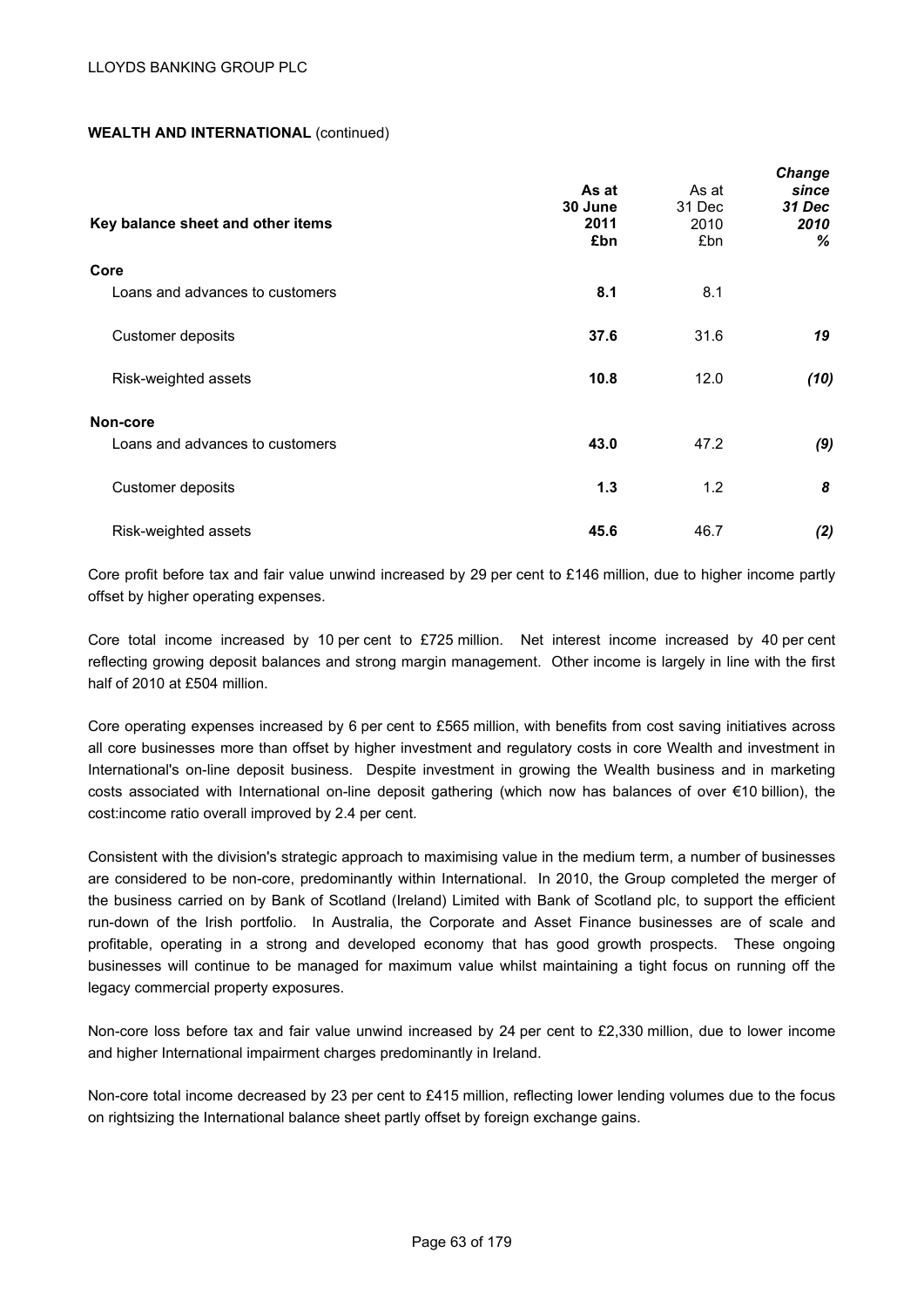#### **Wealth**

|                                                    | Half-year<br>to 30 June<br>2011<br>£m | Half-year<br>to 30 June<br>2010<br>£m | <b>Change</b><br>since<br>30 June<br>2010<br>℅ | Half-year<br>to 31 Dec<br>2010<br>£m |
|----------------------------------------------------|---------------------------------------|---------------------------------------|------------------------------------------------|--------------------------------------|
| Net interest income                                | 181                                   | 161                                   | 12                                             | 184                                  |
| Other income                                       | 500                                   | 539                                   | (7)                                            | 479                                  |
| Total income                                       | 681                                   | 700                                   | (3)                                            | 663                                  |
| Operating expenses                                 | (513)                                 | (520)                                 | 1                                              | (527)                                |
| Trading surplus                                    | 168                                   | 180                                   | (7)                                            | 136                                  |
| Impairment                                         | (29)                                  | (23)                                  | (26)                                           | (23)                                 |
| Share of results of joint ventures and associates  |                                       | (1)                                   |                                                |                                      |
| Profit before tax and fair value unwind            | 139                                   | 156                                   | (11)                                           | 113                                  |
| Cost: income ratio                                 | 75.3%                                 | 74.3%                                 |                                                | 79.5%                                |
| Impairment as a % of average advances (annualised) | 0.63%                                 | 0.49%                                 |                                                | 0.47%                                |

|                                   |         |        | Change         |
|-----------------------------------|---------|--------|----------------|
|                                   | As at   | As at  | since          |
|                                   | 30 June | 31 Dec | 31 Dec         |
|                                   | 2011    | 2010   | 2010           |
| Key balance sheet and other items | £bn     | £bn    | %              |
| Loans and advances to customers   | 9.0     | 9.1    | (1)            |
| Customer deposits                 | 27.3    | 26.8   | $\overline{2}$ |
| Risk-weighted assets              | 9.3     | 10.4   | (11)           |

Profit before tax and fair value unwind decreased by 11 per cent to £139 million mainly due to lower income. Excluding non-recurring gains on sale of non-core businesses which were recognised in the first half of 2010, profit before tax and fair value unwind increased by 19 per cent.

Total income decreased by 3 per cent to £681 million. Excluding non-recurring gains on sale, which were recognised in the first half of 2010, income increased by 3 per cent. Net interest income increased by 12 per cent, reflecting higher deposit balances and improving deposit margins. Other income decreased by 7 per cent, mainly due to non-recurring gains on sale of non-core businesses recognised in the first half of 2010 (excluding these gains, income was in line with the first half of 2010).

Operating expenses decreased by 1 per cent, with benefits from cost saving initiatives partly offset by increased regulatory costs.

The impairment charge increased by 26 per cent reflecting increased impairment losses on the non-core portfolio.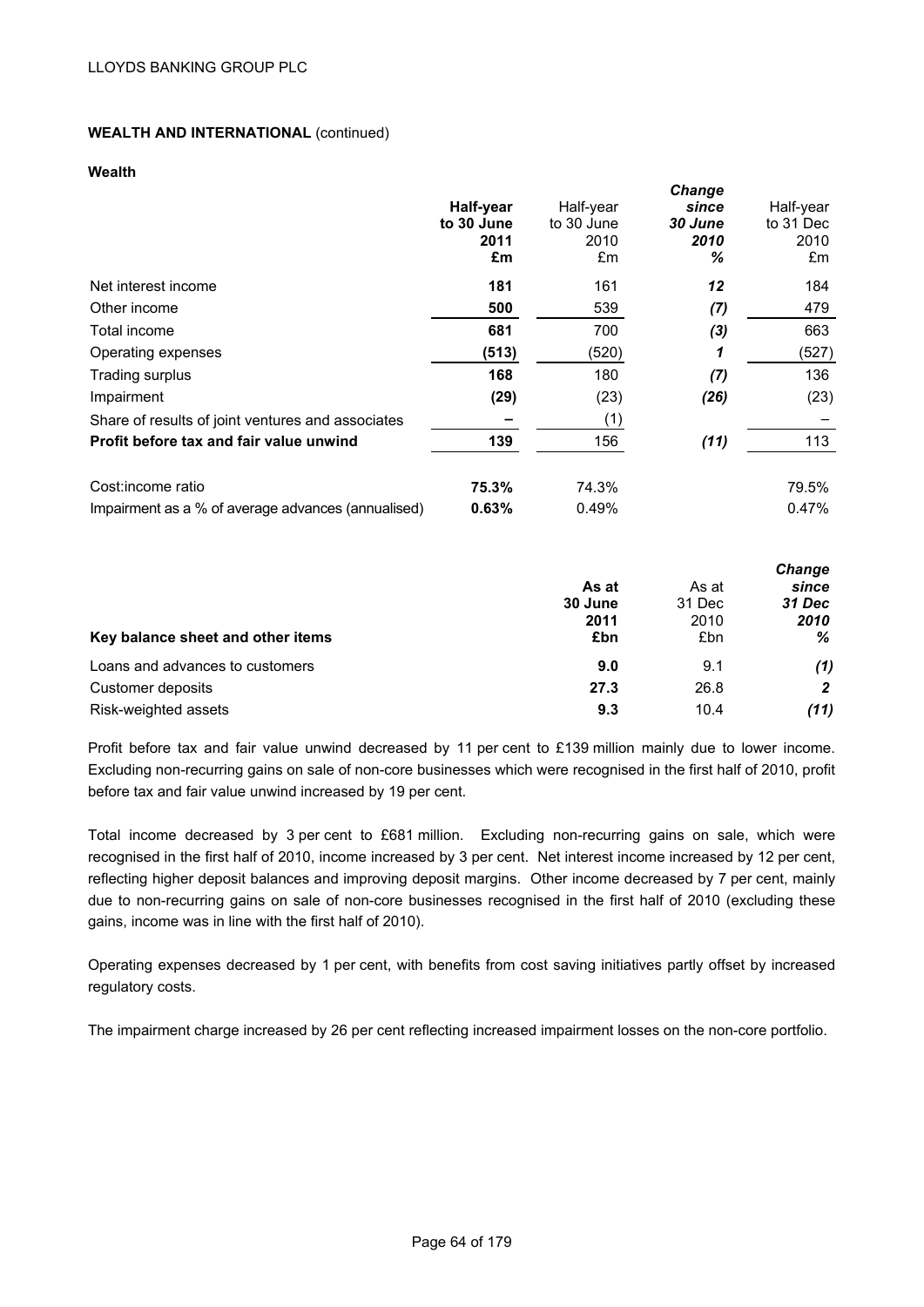### **Funds under management**

|                                       |                                                       | As at<br>30 June   | As at<br>30 June   | As at<br>31 Dec   |
|---------------------------------------|-------------------------------------------------------|--------------------|--------------------|-------------------|
|                                       |                                                       | 2011<br>£bn        | 2010<br>£bn        | 2010<br>£bn       |
|                                       | Scottish Widows Investment Partnership (SWIP)         |                    |                    |                   |
| Internal                              |                                                       | 120.7              | 110.9              | 118.2             |
| External                              |                                                       | 26.7               | 25.5               | 28.0              |
|                                       |                                                       | 147.4              | 136.4              | 146.2             |
| Other Wealth:                         |                                                       |                    |                    |                   |
| St James's Place                      |                                                       | 29.1               | 22.4               | 27.0              |
| <b>Invista Real Estate</b>            |                                                       | 2.5                | 5.4                | 5.3               |
|                                       | Private and International Banking                     | 14.3               | 14.3               | 13.5              |
|                                       | Closing funds under management                        | 193.3              | 178.5              | 192.0             |
|                                       |                                                       |                    |                    |                   |
|                                       |                                                       | Half-year          | Half-year          | Half-year         |
|                                       |                                                       | to 30 June<br>2011 | to 30 June<br>2010 | to 31 Dec<br>2010 |
|                                       |                                                       | £bn                | £bn                | £bn               |
| Inflows:                              | Opening funds under management                        | 192.0              | 184.1              | 178.5             |
| <b>SWIP</b>                           | $-$ internal                                          | 1.0                | 1.1                | 0.9               |
|                                       | - external                                            | 0.7                | 2.0                | 6.9               |
| Other                                 |                                                       | 3.8                | 3.7                | 3.0               |
|                                       |                                                       | 5.5                | 6.8                | 10.8              |
| Outflows:                             |                                                       |                    |                    |                   |
| <b>SWIP</b>                           | $-$ internal                                          | (4.4)              | (0.5)              | (5.1)             |
|                                       | - external                                            | (1.8)              | (6.6)              | (6.7)             |
| Other                                 |                                                       | (2.1)              | (2.1)              | (3.0)             |
|                                       |                                                       | (8.3)              | (9.2)              | (14.8)            |
|                                       | Investment return, expenses and commission            | 4.1                | (2.5)              | 17.6              |
|                                       | Net operating increase (decrease) in funds            | 1.3                | (4.9)              | 13.6              |
|                                       | Sale of Bank of Scotland Portfolio Management Service |                    | (0.7)              | (0.1)             |
| <b>Closing funds under management</b> |                                                       | 193.3              | 178.5              | 192.0             |

Funds under management of £193.3 billion increased by £1.3 billion. Net outflows of £8.3 billion reflect withdrawals from insurance funds impacting SWIP, partially offset by strong net inflows in St. James's Place plc and Private Banking. Increases in global equity values increased funds under management by a further £4.1 billion.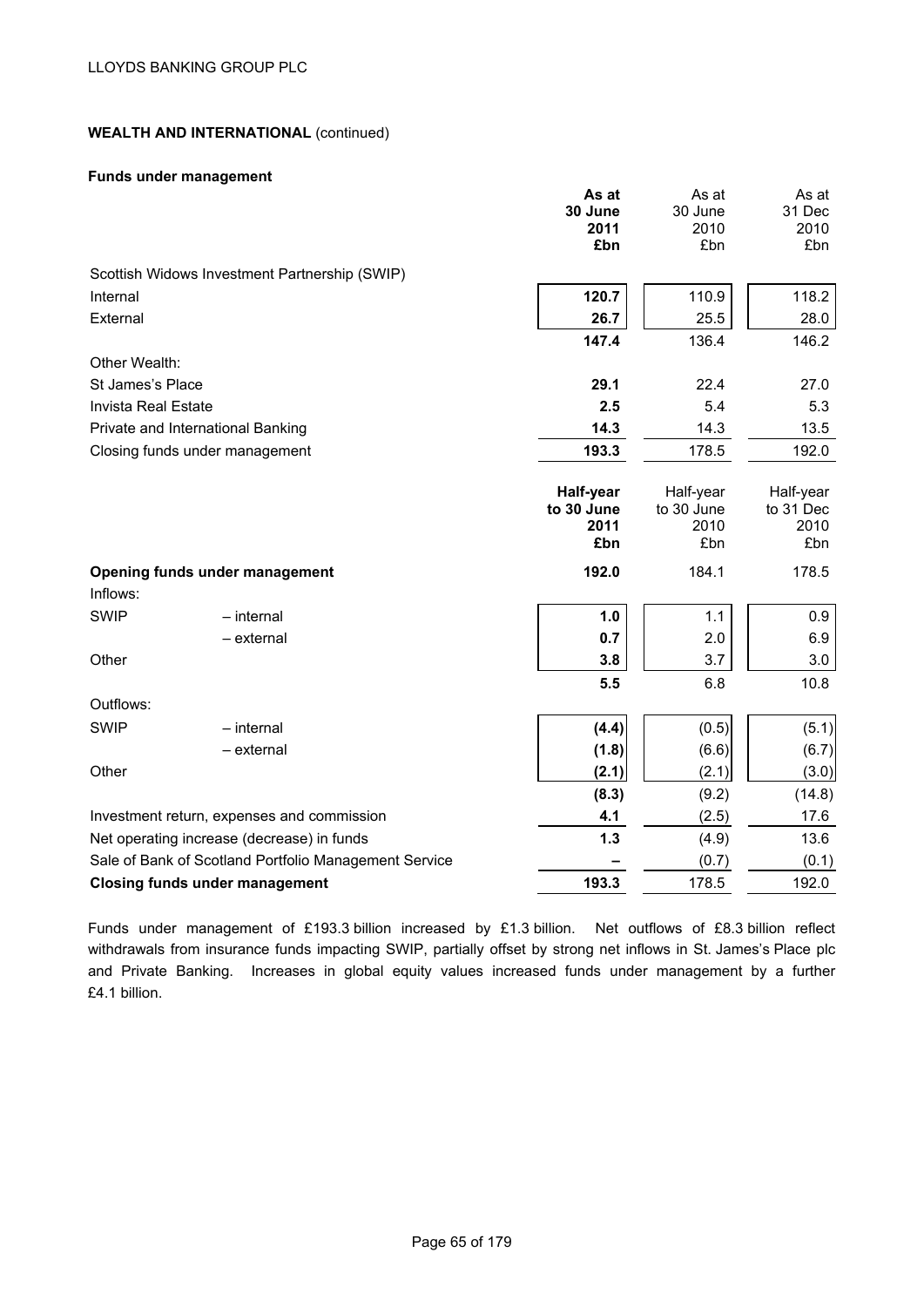#### **International**

|                                                    | Half-year<br>to 30 June<br>2011<br>£m | Half-year<br>to 30 June<br>2010<br>£m | <b>Change</b><br>since<br>30 June<br>2010<br>℅ | Half-year<br>to 31 Dec<br>2010<br>£m |
|----------------------------------------------------|---------------------------------------|---------------------------------------|------------------------------------------------|--------------------------------------|
| Net interest income                                | 328                                   | 435                                   | (25)                                           | 396                                  |
| Other income                                       | 131                                   | 66                                    | 98                                             | 76                                   |
| Total income                                       | 459                                   | 501                                   | (8)                                            | 472                                  |
| Operating expenses                                 | (279)                                 | (224)                                 | (25)                                           | (265)                                |
| Trading surplus                                    | 180                                   | 277                                   | (35)                                           | 207                                  |
| Impairment                                         | (2, 503)                              | (2,205)                               | (14)                                           | (3,737)                              |
| Share of results of joint ventures and associates  |                                       | (1)                                   |                                                | (6)                                  |
| Loss before tax and fair value unwind              | (2, 323)                              | (1,929)                               | (20)                                           | (3,536)                              |
| Cost:income ratio                                  | 60.8%                                 | 44.7%                                 |                                                | 56.1%                                |
| Impairment as a % of average advances (annualised) | 9.09%                                 | 7.54%                                 |                                                | 13.13%                               |

|         |        | Change |  |
|---------|--------|--------|--|
| As at   | As at  | since  |  |
| 30 June | 31 Dec | 31 Dec |  |
| 2011    | 2010   | 2010   |  |
| £bn     | £bn    | %      |  |
| 42.1    | 46.2   | (9)    |  |
| 11.6    | 6.0    | 93     |  |
| 47.1    | 48.3   | (2)    |  |
|         |        |        |  |

Loss before tax and fair value unwind increased by £394 million to £2,323 million mainly as a result of a higher impairment charge, reflecting an increase of £222 million in Ireland and £132 million in Australia.

Total income decreased by 8 per cent, but was 18 per cent lower in constant currency, reflecting lower interest-earning assets and the increased strain of higher impaired assets.

Operating expenses increased by 25 per cent in both actual and constant currency terms, reflecting the continued development of International's on-line deposit business partly offset by cost saving initiatives across the International business.

The impairment charge and loans and advances to customers are summarised by key geography in the following table.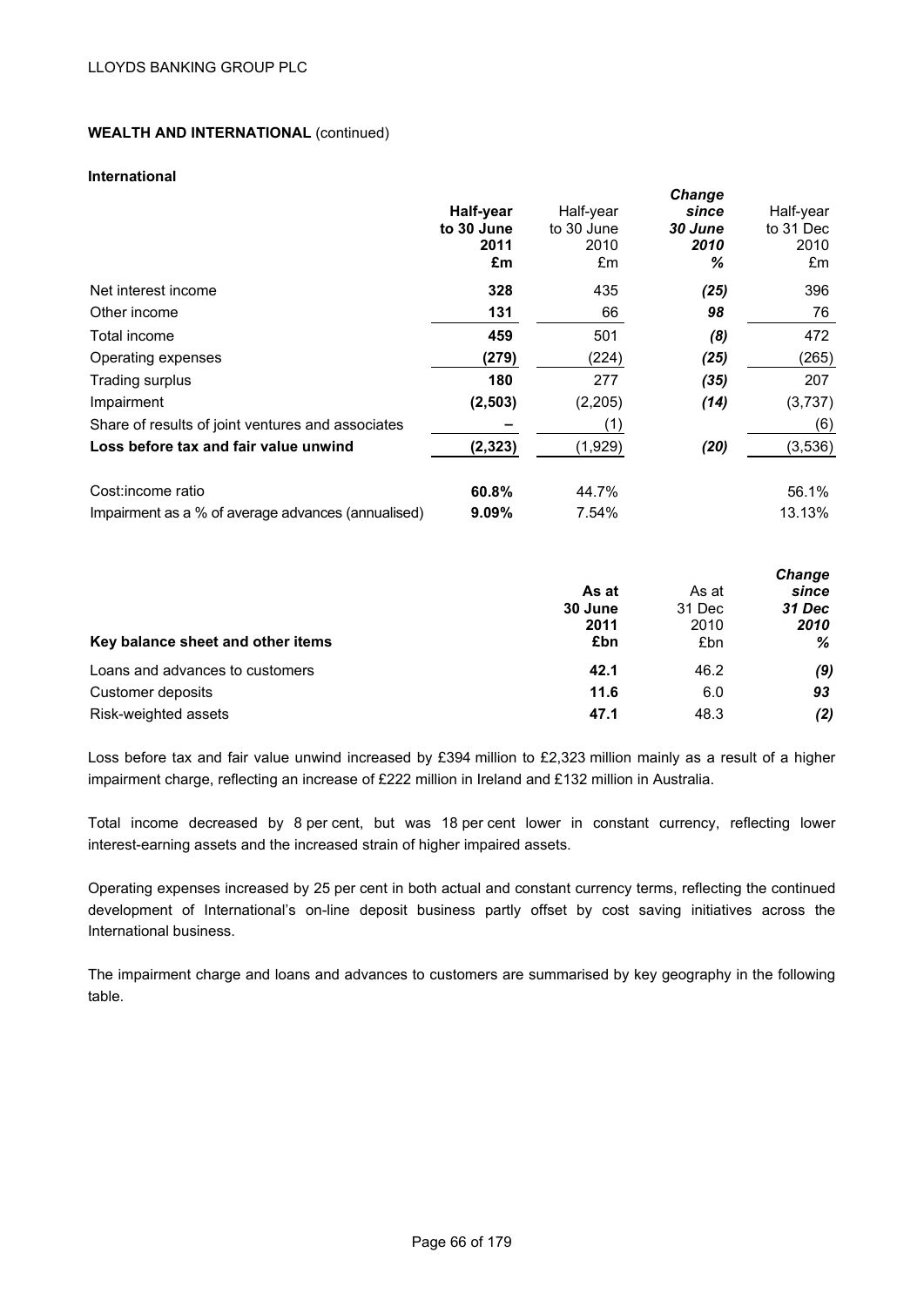### **International** (continued)

|                           | <b>Impairment charges</b>             |                                       |                                      | <b>Loans and advances</b><br>to customers |                                |
|---------------------------|---------------------------------------|---------------------------------------|--------------------------------------|-------------------------------------------|--------------------------------|
|                           | Half-year<br>to 30 June<br>2011<br>£m | Half-year<br>to 30 June<br>2010<br>£m | Half-year<br>to 31 Dec<br>2010<br>£m | As at<br>30 June<br>2011<br>£bn           | As at<br>31 Dec<br>2010<br>£bn |
| Ireland                   | 1,779                                 | 1,557                                 | 2,707                                | 17.7                                      | 19.6                           |
| Australia                 | 586                                   | 454                                   | 908                                  | 10.6                                      | 12.3                           |
| <b>Wholesale Europe</b>   | 111                                   | 145                                   | 65                                   | 6.5                                       | 6.9                            |
| Latin America/Middle East | 23                                    | 43                                    | 54                                   | 0.4                                       | 0.6                            |
| <b>Netherlands</b>        | 4                                     | 6                                     | 3                                    | 6.9                                       | 6.8                            |
|                           | 2,503                                 | 2,205                                 | 3,737                                | 42.1                                      | 46.2                           |

The impairment charge increased by £298 million, or 14 per cent, to £2,503 million due to increased impairment charges in Ireland, reflecting actual and anticipated further falls in the commercial real estate market in Ireland.

### **Balance sheet progress**

Loans and advances to customers decreased by £4.1 billion or 9 per cent, to £42.1 billion due to net repayments of £3.7 billion across all businesses and further impairment provisions, partly offset by an increase due to foreign exchange movements of £2.0 billion. The division is focused on de-risking and right-sizing the balance sheet, focusing on key Group relationships, as well as reducing concentrations in Commercial Real Estate.

Customer deposits increased by £5.6 billion, or 93 per cent, to £11.6 billion driven by continued strong performance in our International on-line deposit business.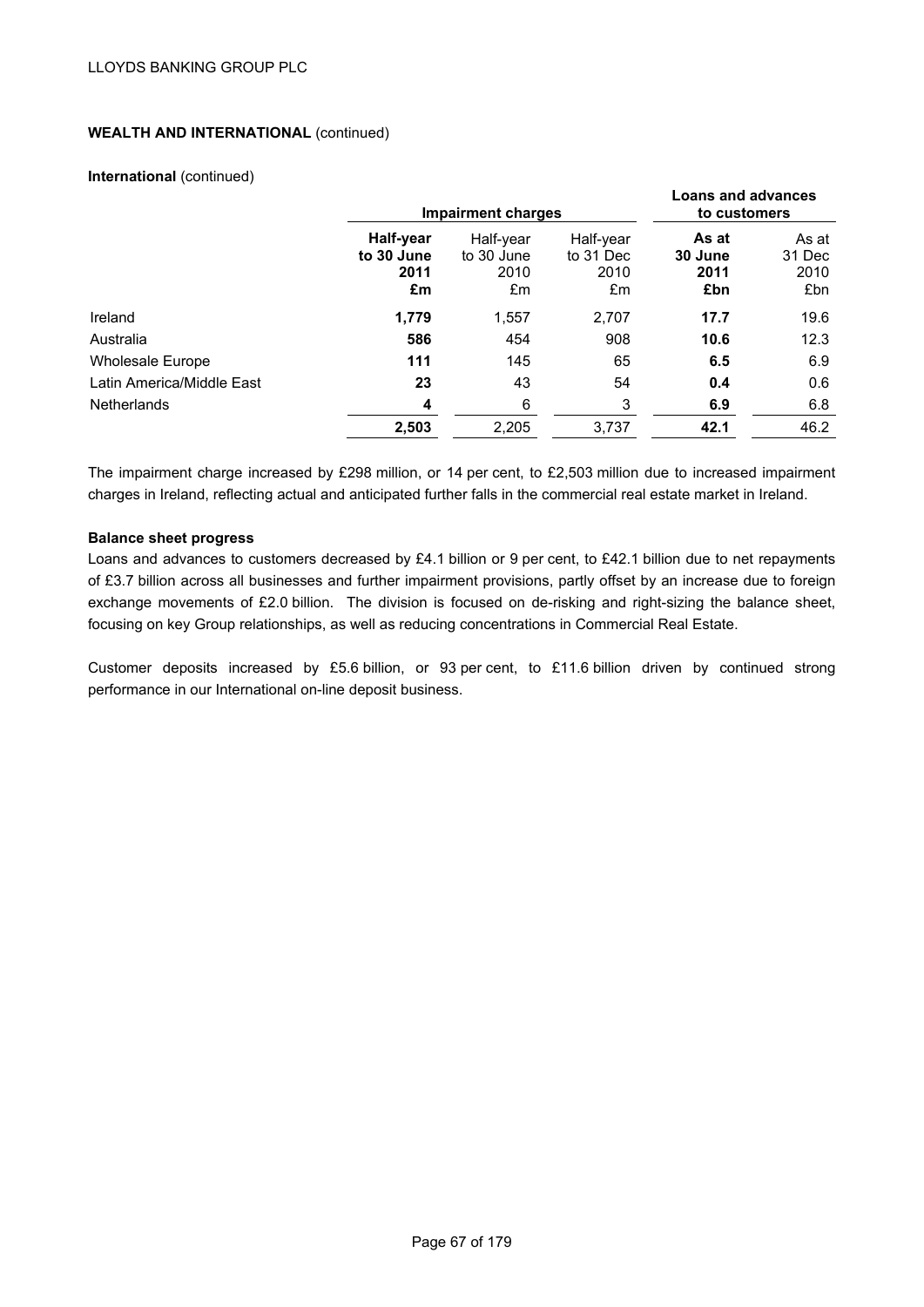THIS PAGE IS INTENTIONALLY LEFT BLANK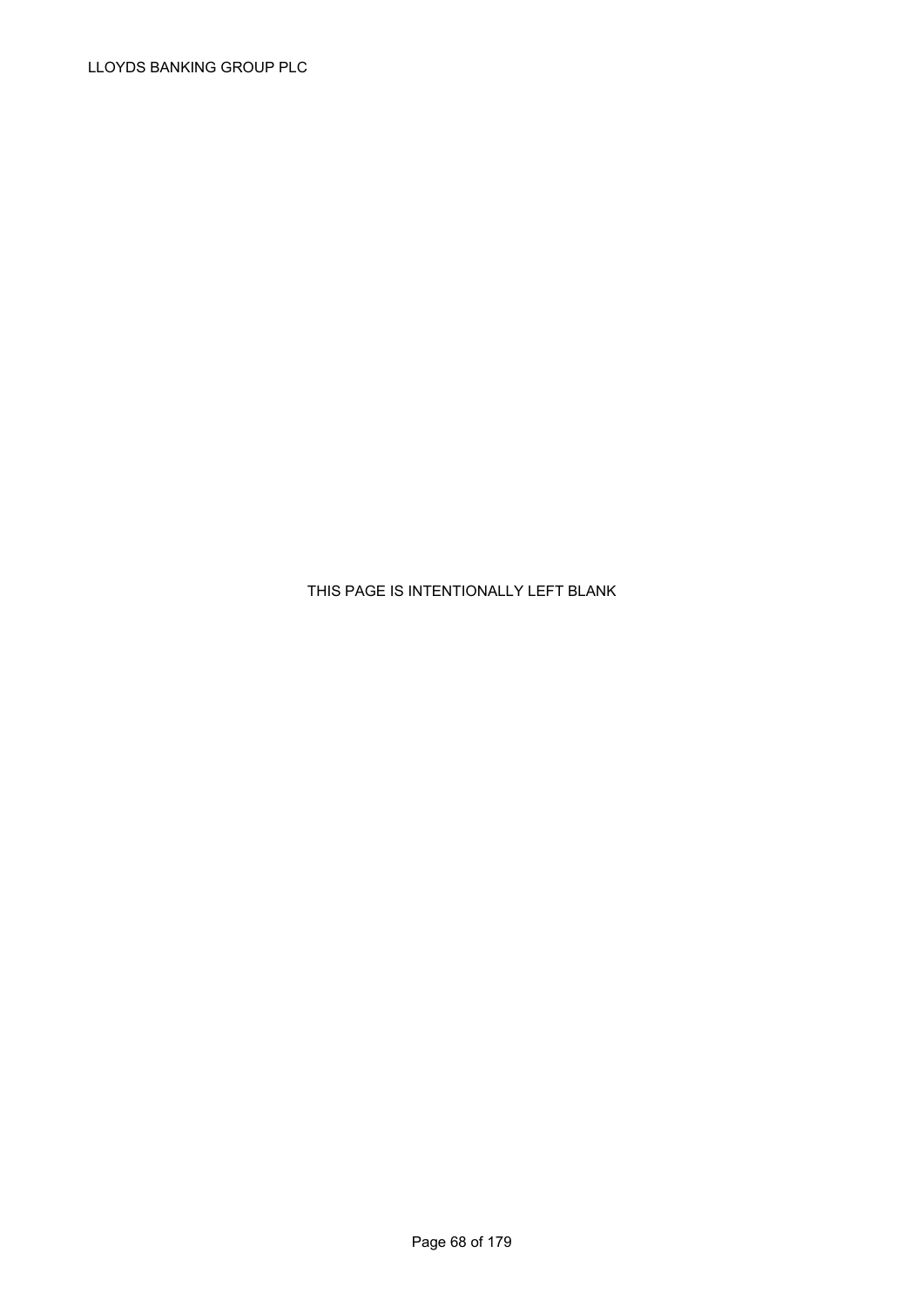### **INSURANCE**

# **Key highlights**

- **Profit before tax increased by 16 per cent to £543 million, compared to £469 million in the first half of 2010.**
- **Profit before tax and fair value unwind increased by 15 per cent to £564 million, although the first half of** 2010 included a non-recurring charge of £70 million in respect of the Group's decision to cease writing new payment protection insurance (PPI) business. Excluding this charge, profit before tax and fair value unwind was in line with the first half of 2010.
- x **Total income, net of insurance claims, increased by £56 million to £979 million.** This reflects the nonrecurrence of the £70 million charge as detailed above, lower PPI related income, partially offset by the continued change in mix within Life, Pensions and Investments UK (LP&I UK) towards more profitable protection business and improved claims experience within General Insurance (GI).
- x **Operating expenses decreased by 2 per cent or £8 million to £415 million** due mainly to a continued focus on cost management and delivery of integration synergies.
- LP&I UK margin increased to 4.2 per cent from 3.5 per cent in 2010. The improved margin reflects the continued focus on value and the strategic choices made in respect of product and channel propositions, in particular the higher proportion of protection business now sold. The Internal Rate of Return (IRR) on new business has continued to increase in the first half of 2011 and is in excess of 16 per cent.
- LP&I UK sales of £5,595 million (PVNBP) reduced by 9 per cent, partly reflecting the continuing change in mix away from savings products towards more profitable protection business, following the launch of our integrated bancassurance proposition in June 2010. Sales through our Intermediary channel have increased by 17 per cent to £3,407 million reflecting strong sales of Corporate Pensions.
- **General Insurance profits increased by 10 per cent to £214 million primarily due to lower unemployment** and freeze claims year-on-year after taking account of continuing lower income resulting from the Group ceasing to write new PPI business in 2010.
- x **Capital management initiatives in 2011 have resulted in £2.3 billion** mitigation of the potential impact of Basel 3. This includes capital restructuring within the business that occurred in July 2011 which reduced the Group's estimated total core tier 1 impact of Basel 3 by just over £2 billion.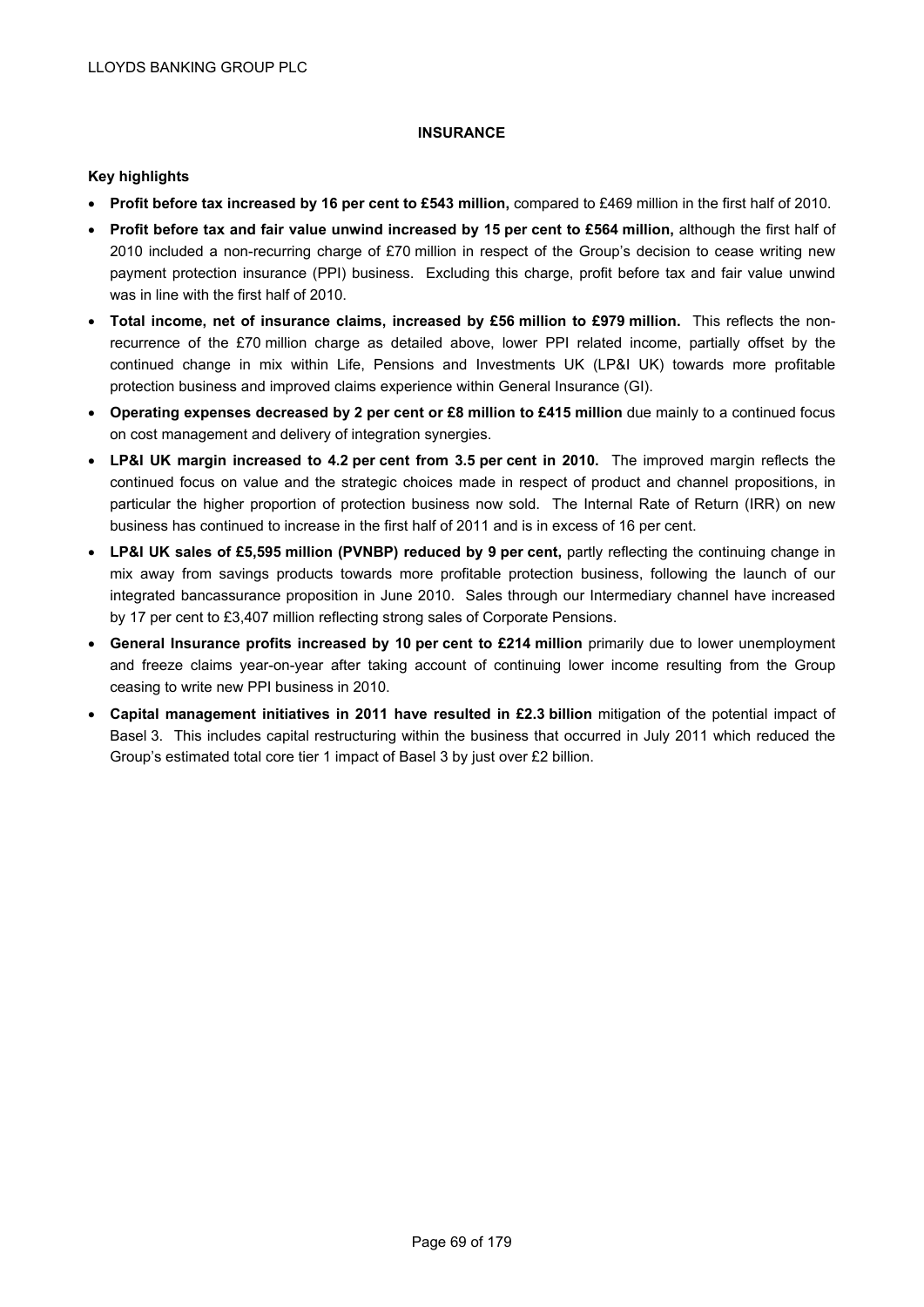|                                                          |            |            | <b>Change</b> |           |
|----------------------------------------------------------|------------|------------|---------------|-----------|
|                                                          | Half-year  | Half-year  | since         | Half-year |
|                                                          | to 30 June | to 30 June | 30 June       | to 31 Dec |
|                                                          | 2011       | 2010       | 2010          | 2010      |
|                                                          | £m         | £m         | %             | £m        |
| Net interest income                                      | (142)      | (136)      | (4)           | (127)     |
| Other income                                             | 1,319      | 1,320      |               | 1,494     |
| Total income                                             | 1,177      | 1,184      | (1)           | 1,367     |
| Insurance claims                                         | (198)      | (261)      | 24            | (281)     |
| Total income, net of insurance claims                    | 979        | 923        | 6             | 1,086     |
| Operating expenses                                       | (415)      | (423)      | $\mathbf{2}$  | (431)     |
| Share of results of joint ventures and associates        |            | (10)       |               |           |
| Profit before tax and fair value unwind                  | 564        | 490        | 15            | 655       |
| Fair value unwind                                        | (21)       | (21)       |               | (22)      |
| <b>Profit before tax</b>                                 | 543        | 469        | 16            | 633       |
| Profit before tax and fair value unwind by business unit |            |            |               |           |
| Life, Pensions and Investments:                          |            |            |               |           |
| UK business                                              | 347        | 273        | 27            | 410       |
| European business                                        | 10         | 19         | (47)          | 91        |
| General Insurance                                        | 214        | 195        | 10            | 177       |
| Other $1$                                                | (7)        | 3          |               | (23)      |
| Profit before tax and fair value unwind                  | 564        | 490        | 15            | 655       |
| EEV new business margin                                  | 4.1%       | 3.4%       |               | 3.7%      |

 $1$  Includes certain Group and divisional costs and income not allocated to business units, as well as the division's share of results of joint ventures and associates. The half-year to 30 June 2010 included an accounting gain on disposal of £13 million from the sale of the Group's joint venture investment in esure.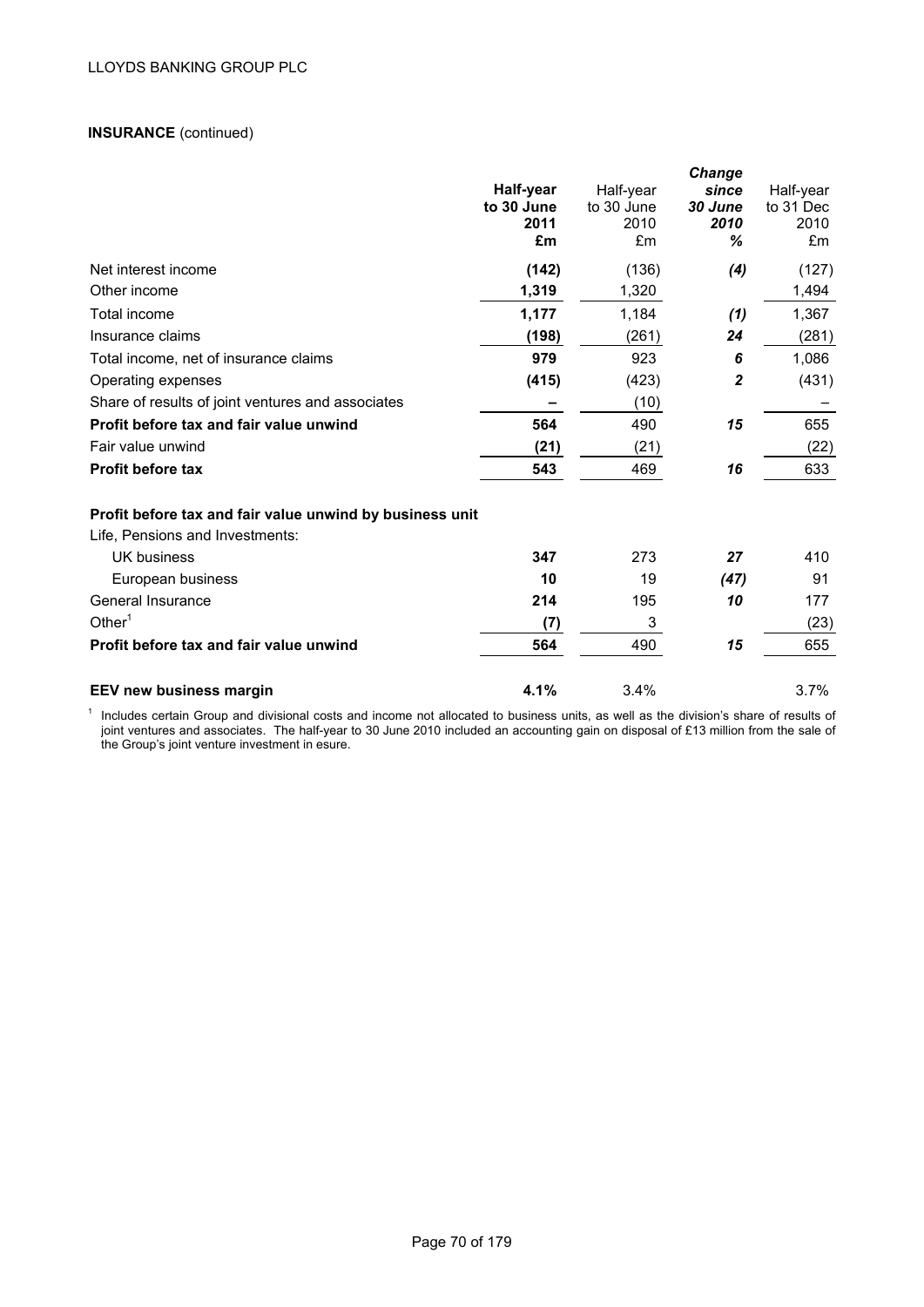### **Financial performance**

Profit before tax and fair value unwind increased by 15 per cent to £564 million, although the first half of 2010 included a non-recurring charge of £70 million in respect of the Group's decision to cease writing new PPI business. Excluding this charge profit before tax and fair value unwind is in line with the first half of 2010.

Total income, net of insurance claims, increased by £56 million to £979 million which reflects the non-recurrence of the £70 million charge as detailed above, lower PPI related income, partially offset by the continued change in mix within LP&I UK towards more profitable protection business, and improved claims experience within GI.

The continued focus on cost management and delivery of integration synergies resulted in a decrease in operating expenses.

## *Capital management and operational efficiency*

Following the significant work undertaken in 2010 to optimise the Insurance division's contribution to Group capital, this work has remained a major focus during 2011. Capital management initiatives in 2011 have resulted in £2.3 billion mitigation of the potential impact of Basel 3. This includes capital restructuring within the business that occurred in July 2011 which reduced the Group's estimated total core tier 1 impact of Basel 3 by just over £2 billion, bringing the total expected mitigation to £4.6 billion since the start of 2010. The Insurance division remains well capitalised as assessed using the Insurance Groups Directive (IGD) regulatory measure of surplus capital. The division is progressing well with its implementation of Solvency II requirements.

The Insurance division continues to focus on cost reduction with operating expenses decreasing by 2 per cent in the first half of 2011. Efficiencies have been achieved without compromising the quality of customer service and customer satisfaction scores have remained robust across the division.

In July 2011 all the legal entities in the Insurance division were brought under one common holding company to create a single insurance group.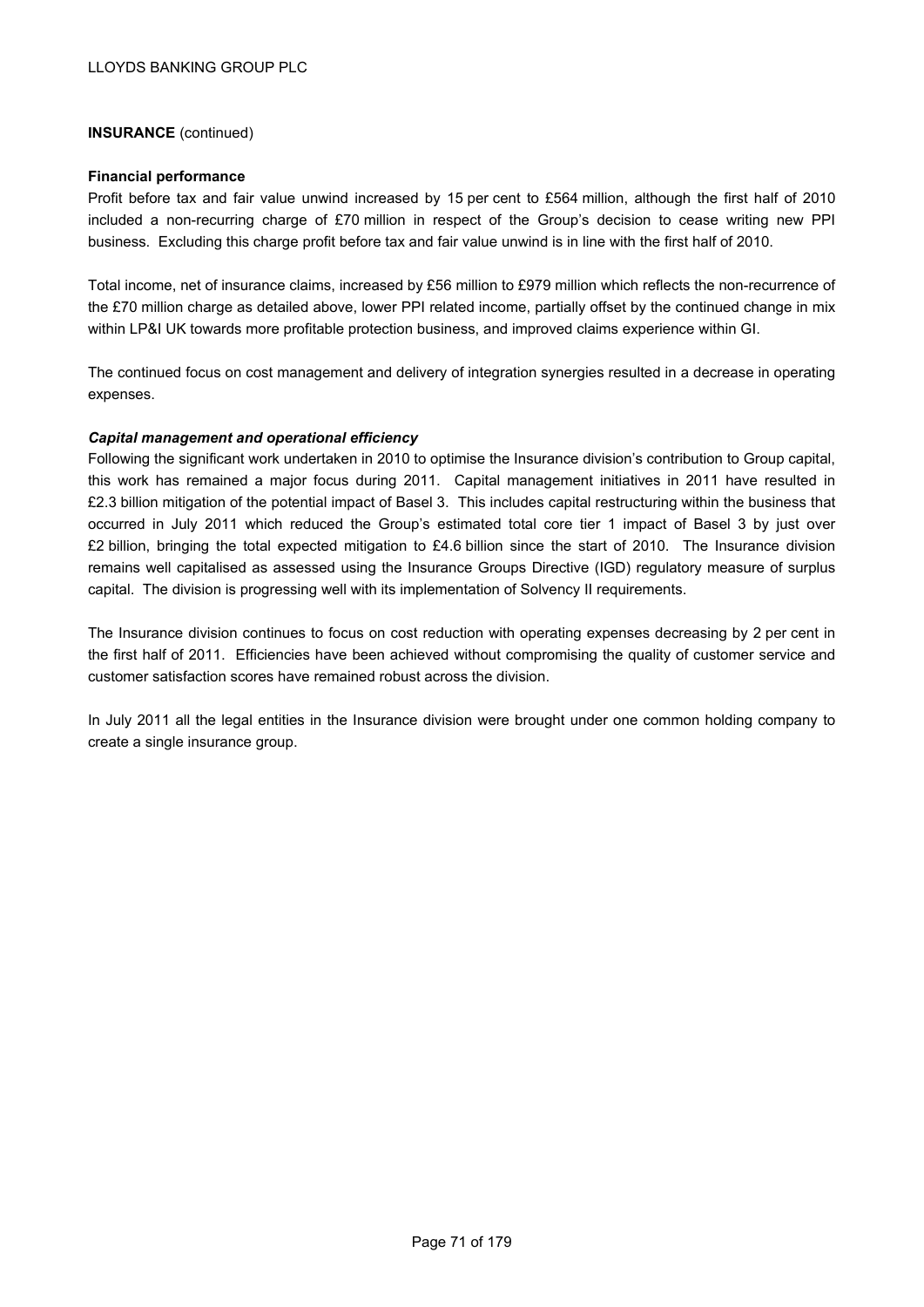### **Life, Pensions and Investments**

### **UK business**

|                                                          | Half-year<br>to 30 June<br>2011<br>£m | Half-year<br>to 30 June<br>2010<br>£m | Change<br>since<br>30 June<br>2010<br>℅ | Half-year<br>to 31 Dec<br>2010<br>£m |
|----------------------------------------------------------|---------------------------------------|---------------------------------------|-----------------------------------------|--------------------------------------|
| Net interest income                                      | (123)                                 | (116)                                 | (6)                                     | (111)                                |
| Other income                                             | 727                                   | 645                                   | 13                                      | 763                                  |
| Total income                                             | 604                                   | 529                                   | 14                                      | 652                                  |
| Operating expenses                                       | (257)                                 | (256)                                 |                                         | (242)                                |
| Profit before tax and fair value unwind                  | 347                                   | 273                                   | 27                                      | 410                                  |
| Profit before tax and fair value unwind by business unit |                                       |                                       |                                         |                                      |
| New business profit $-$ insurance business <sup>1</sup>  | 201                                   | 166                                   | 21                                      | 166                                  |
| $-$ investment business <sup>1</sup>                     | (33)                                  | (34)                                  | 3                                       | (31)                                 |
| Total new business profit                                | 168                                   | 132                                   | 27                                      | 135                                  |
| Existing business profit                                 | 178                                   | 234                                   | (24)                                    | 230                                  |
| Experience and assumption changes                        | 1                                     | (93)                                  |                                         | 45                                   |
| Profit before tax and fair value unwind                  | 347                                   | 273                                   | 27                                      | 410                                  |
| EEV new business margin (UK)                             | 4.2%                                  | 3.5%                                  |                                         | 4.0%                                 |
| Life, Pensions and Investments sales (PVNBP)             | 5,595                                 | 6,151                                 | (9)                                     | 4,165                                |

<sup>1</sup> As required under IFRS, products are split between insurance and investment contracts depending on the level of insurance risk contained. For insurance contracts, the new business profit includes the net present value of profits expected to emerge over the lifetime of the contract, including profits anticipated in periods after the year of sale; for investment contracts the figure reflects the profit in the year of sale only, after allowing for the deferral of initial income and expenses. Consequently the recognition of profit for investment contracts is deferred relative to insurance contracts.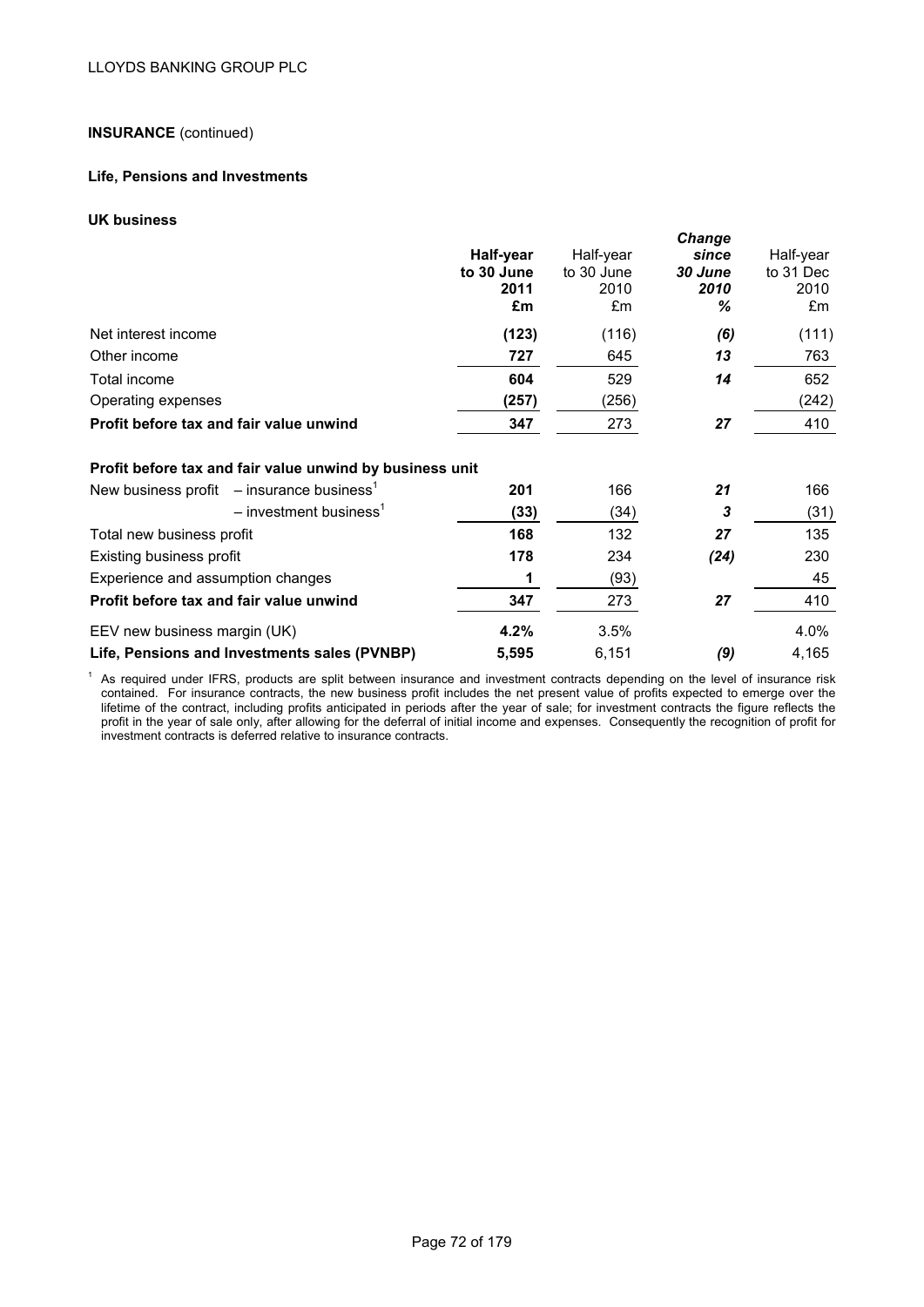Life, Pensions and Investments UK (LP&I UK) delivered profit growth, before tax and fair value unwind, of £74 million, or 27 per cent, although the first half of 2010 included a non-recurring £70 million charge from the Group's decision to cease writing new PPI business. Excluding this charge, profit before tax and fair value unwind increased by £4 million or 1 per cent.

Total new business profit increased by £36 million, or 27 per cent, to £168 million. The increase is primarily attributable to the focus on value over volume initiated as part of the post-integration strategy. The integration of the intermediary sales forces in 2009, including the repositioning of the product set, is now resulting in strong Corporate Pensions sales which have increased by 62 per cent on a PVNBP basis in the period. The launch of the integrated bancassurance proposition in June 2010 has resulted in the continuing change in mix within the bancassurance channel away from savings products towards more profitable protection business.

LP&I UK margin on an EEV basis increased to 4.2 per cent in the first half of 2011 from 3.5 per cent in the first half of 2010. The improved margin reflects the strategic choices made in respect of product and channel propositions combined with a continued focus on value across the business. The IRR on new business has continued to increase in the first half of 2011 and is in excess of 16 per cent.

Existing business profit decreased by £56 million, or 24 per cent, to £178 million. The decrease predominantly reflects the impact of the Group's decision to cease writing new PPI business in the second half of 2010, a reduction in the assumed rate of return, and a lower volume of shareholder net assets earning returns as a result of capital repatriation initiatives in 2010.

The charge in respect of experience and assumption changes reduced from a charge of £93 million in the first half of 2010 to a credit of £1 million in the first half of 2011. The reduction mainly reflects the absence of the £70 million charge in 2010 from the Group's decision to cease writing new PPI business. The absence of the 2010 charge was partially offset by a degree of adverse short-term persistency experience in the period.

The capital positions of the UK life insurance companies within the Insurance division remain robust. The estimated Insurance Groups Directive (IGD) capital surplus for the Scottish Widows insurance group was £1.2 billion (31 December 2010: £1.3 billion), and the estimated IGD capital surplus for the HBOS insurance group was £1.7 billion (31 December 2010: £1.6 billion).

#### **European business**

Profit before tax decreased by £9 million, 47 per cent, to £10 million. The reduction was driven largely by nonrecurring benefits from a modelling change in the first half of 2010.

Although sales (PVNBP) have decreased by 7 per cent from first half of 2010, the campaign 'Heidelberger Leben Goes Mainstream Market' which was launched in April 2010, and which aims to position HLE as a key provider for independent brokers, resulted in a doubling of sales in this segment in the first half of the year compared to the first half of 2010.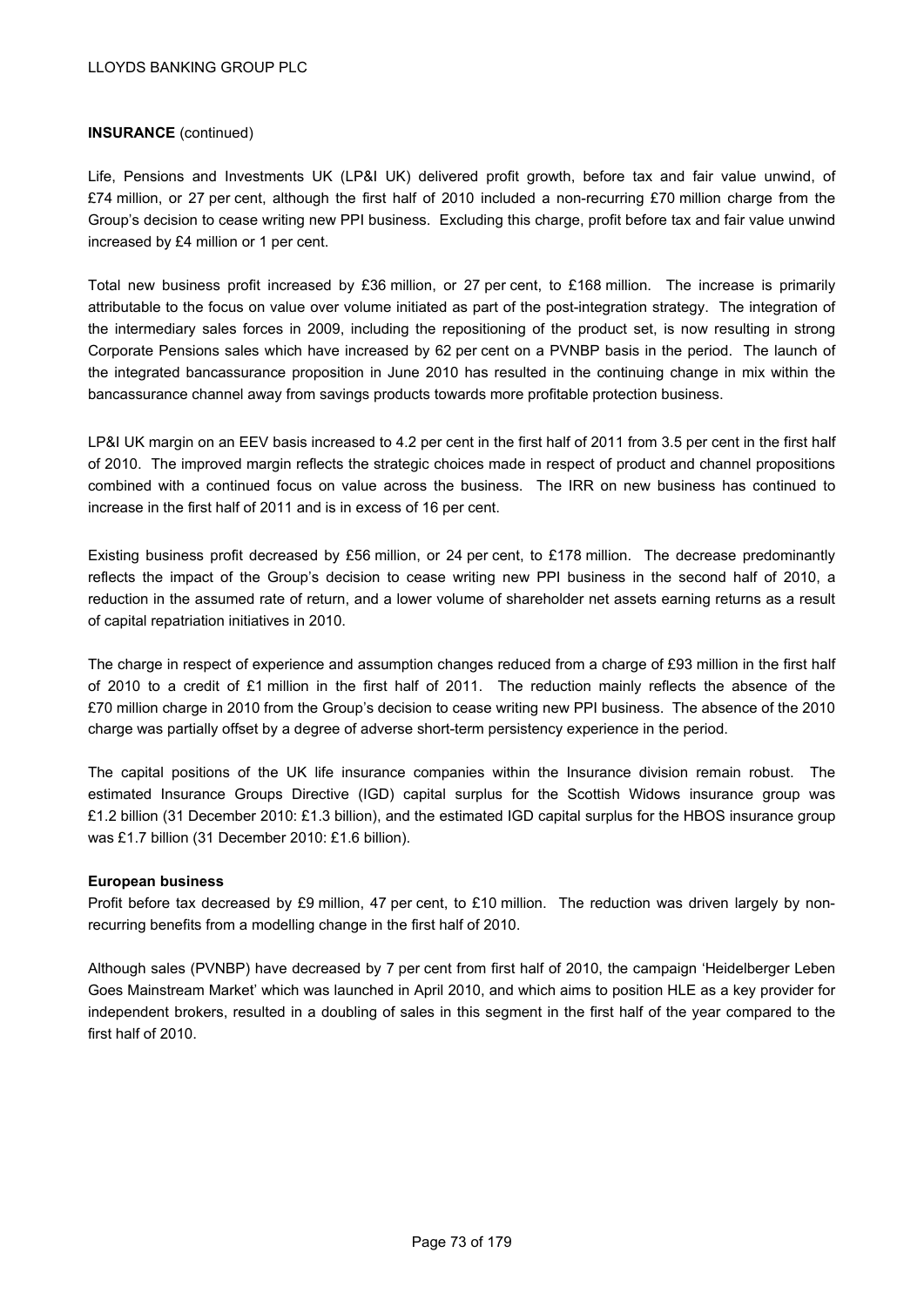#### **New business**

New business margins have improved from 3.4 per cent in the first half of 2010 to 4.1 per cent in the half-year to 30 June 2011. Sales (PVNBP) reduced by 9 per cent to £5,763 million. These outcomes largely reflect the continuing focus of the business on value, and a change in mix away from large single premium savings products to lower premium, higher margin, protection business, and resulted in total new business profit within LP&I UK increasing by £36 million, or 27 per cent to £168 million.

In the bancassurance channel the reduction reflects a change in mix away from savings products towards more profitable protection business. Sales of OEICs were further adversely affected by a reduction in the volume of capital protected product sales. However, sales of protection products increased by 33 per cent and the new business margin has increased.

Within the intermediary channel the increase of £474 million, or 15 per cent, mainly reflects strong sales of corporate pensions in LP&I UK.

The direct channel, although relatively small at this time, is performing well and is being developed for future growth.

An analysis of the present value of new business premiums for business written by the Insurance division, split between the UK and European Life, Pensions and Investments businesses is given below:

|                       |           |               | Half-year    |           |        | Half-year  | <b>Change</b><br>since | Half-year |
|-----------------------|-----------|---------------|--------------|-----------|--------|------------|------------------------|-----------|
|                       |           |               | to 30 June   |           |        | to 30 June | 30 June                | to 31 Dec |
|                       |           |               | 2011         |           |        | 2010       | 2010                   | 2010      |
| Analysis by product   | <b>UK</b> | <b>Europe</b> | <b>Total</b> | <b>UK</b> | Europe | Total      |                        | Total     |
|                       | £m        | £m            | £m           | £m        | £m     | £m         | %                      | £m        |
| Protection            | 376       | 18            | 394          | 280       | 16     | 296        | 33                     | 334       |
| Payment protection    | 11        |               | 11           | 54        |        | 54         | (80)                   | 16        |
| Savings and           |           |               |              |           |        |            |                        |           |
| investments           | 633       | 99            | 732          | 925       | 112    | 1,037      | (29)                   | 895       |
| Individual pensions   | 780       | 51            | 831          | 942       | 52     | 994        | (16)                   | 753       |
| Corporate and         |           |               |              |           |        |            |                        |           |
| other pensions        | 2,350     |               | 2,350        | 1,437     |        | 1,437      | 64                     | 1,313     |
| Retirement income     | 394       |               | 394          | 536       |        | 536        | (26)                   | 353       |
| Managed fund business | 58        |               | 58           | 70        | -      | 70         | (17)                   | 107       |
| Life and pensions     | 4,602     | 168           | 4,770        | 4,244     | 180    | 4,424      | 8                      | 3,771     |
| <b>OEICs</b>          | 993       |               | 993          | 1,907     |        | 1,907      | (48)                   | 726       |
| <b>Total</b>          | 5,595     | 168           | 5,763        | 6,151     | 180    | 6,331      | (9)                    | 4,497     |
|                       |           |               |              |           |        |            |                        |           |
| Analysis by channel   |           |               |              |           |        |            |                        |           |
| <b>Bancassurance</b>  | 1,850     |               | 1,850        | 2,956     |        | 2,956      | (37)                   | 1,476     |
| Intermediary          | 3,407     | 168           | 3,575        | 2,921     | 180    | 3,101      | 15                     | 2,776     |
| Direct                | 338       |               | 338          | 274       |        | 274        | 23                     | 245       |
| <b>Total</b>          | 5,595     | 168           | 5,763        | 6,151     | 180    | 6,331      | (9)                    | 4,497     |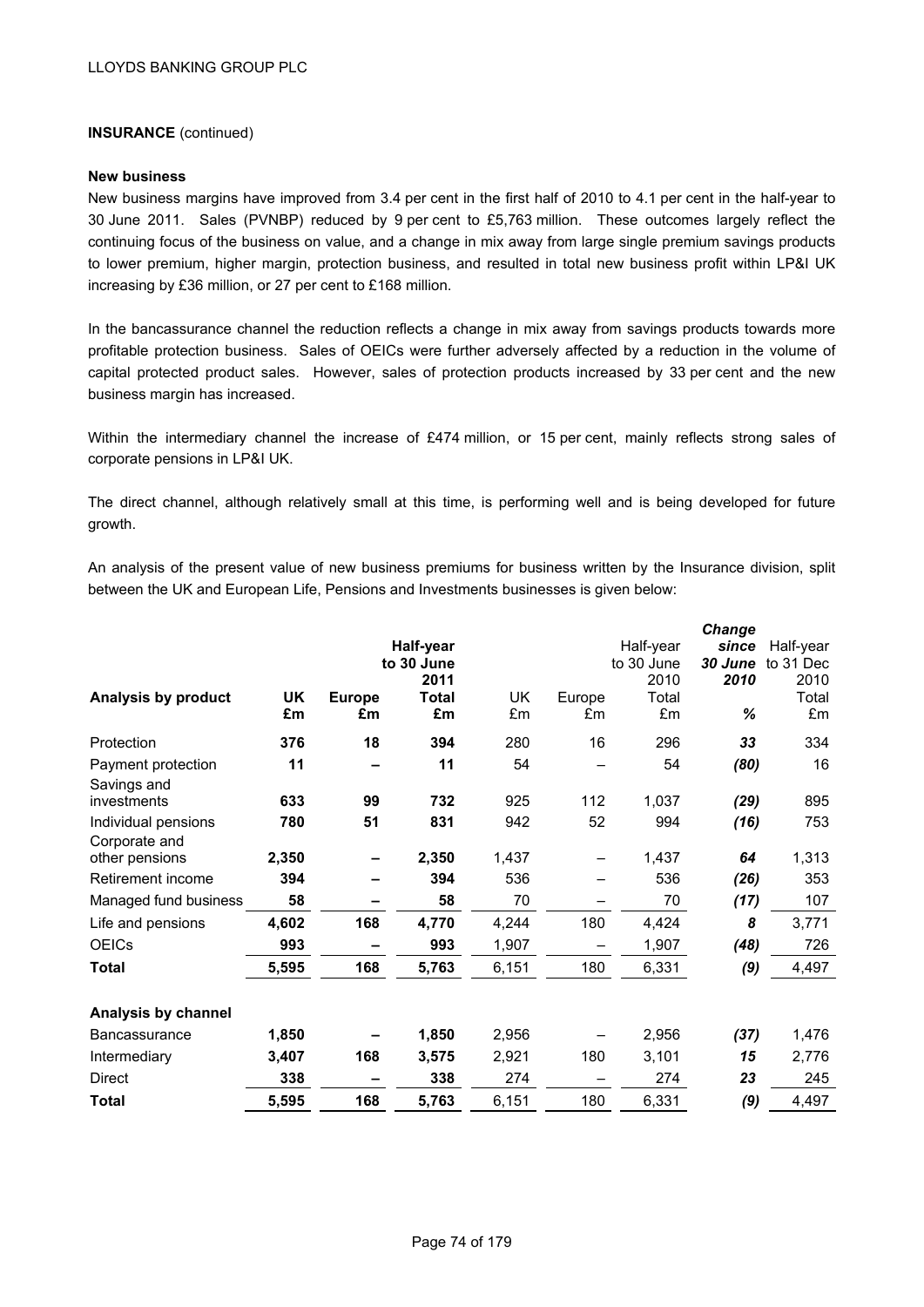#### **Funds under management**

The table below shows the funds of the Life, Pensions and Investment companies within the Insurance division. These funds are predominantly managed within the Group by the Wealth and International division.

|                                            | <b>Half-year</b><br>to 30 June<br>2011<br>£bn | Half-year<br>to 30 June<br>2010<br>£bn | Half-year<br>to 31 Dec<br>2010<br>£bn |
|--------------------------------------------|-----------------------------------------------|----------------------------------------|---------------------------------------|
| Opening funds under management             | 133.1                                         | 122.1                                  | 123.2                                 |
| <b>UK business</b>                         |                                               |                                        |                                       |
| Premiums                                   | 5.6                                           | 6.3                                    | 4.9                                   |
| Claims and surrenders                      | (7.5)                                         | (8.1)                                  | (6.8)                                 |
| Net outflow of business                    | (1.9)                                         | (1.8)                                  | (1.9)                                 |
| Investment return, expenses and commission | 2.3                                           | (0.6)                                  | 11.1                                  |
| Other movements <sup>1</sup>               |                                               | 4.1                                    | 0.2                                   |
| <b>Net movement</b>                        | 0.4                                           | 1.7                                    | 9.4                                   |
| <b>European business</b>                   |                                               |                                        |                                       |
| Net movement                               | 0.1                                           | (0.1)                                  | 0.5                                   |
| Dividends and capital repatriation         | (0.3)                                         | (0.5)                                  |                                       |
| <b>Closing funds under management</b>      | 133.3                                         | 123.2                                  | 133.1                                 |
| <b>Managed by the Group</b>                | 107.6                                         | 103.4                                  | 109.3                                 |
| <b>Managed by third parties</b>            | 25.7                                          | 19.8                                   | 23.8                                  |
| <b>Closing funds under management</b>      | 133.3                                         | 123.2                                  | 133.1                                 |

 $1$  Other movements in funds under management incorporate alignment changes and the inclusion of managed pension funds.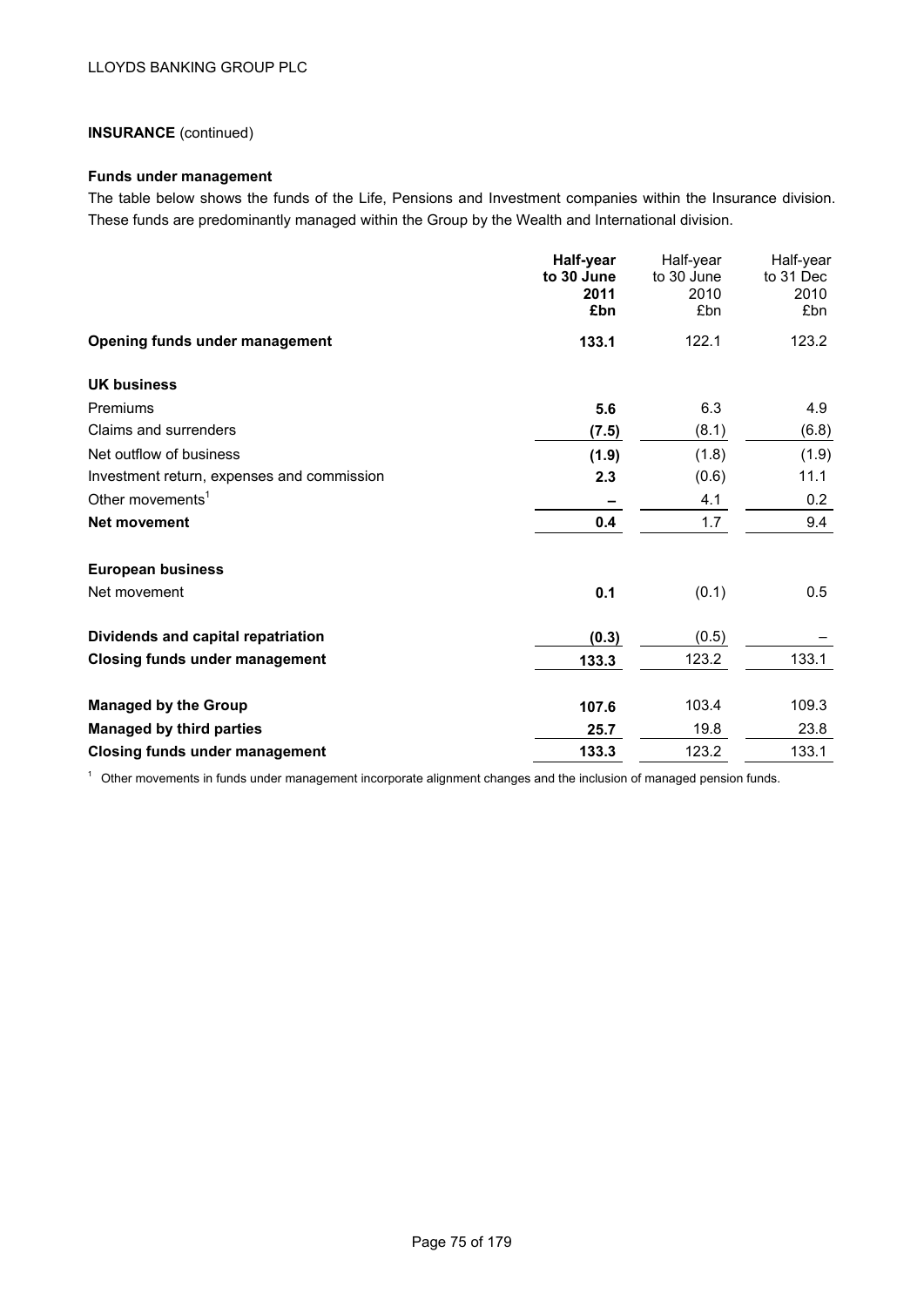#### **General Insurance**

|                                            | Half-year<br>to 30 June<br>2011<br>£m | Half-year<br>to 30 June<br>2010<br>£m | Change<br>℅ | Half-year<br>to 31 Dec<br>2010<br>£m |
|--------------------------------------------|---------------------------------------|---------------------------------------|-------------|--------------------------------------|
| Home insurance                             |                                       |                                       |             |                                      |
| Underwriting income (net of reinsurance)   | 449                                   | 455                                   | (1)         | 467                                  |
| Commission receivable                      | 38                                    | 35                                    | 9           | 40                                   |
| Commission payable                         | (67)                                  | (70)                                  | 4           | (65)                                 |
|                                            | 420                                   | 420                                   |             | 442                                  |
| <b>Payment protection insurance</b>        |                                       |                                       |             |                                      |
| Underwriting income <sup>1</sup>           | 185                                   | 292                                   | (37)        | 252                                  |
| Commission receivable                      | 38                                    | (23)                                  |             | 50                                   |
| Commission payable                         | (152)                                 | (134)                                 | (13)        | (184)                                |
|                                            | 71                                    | 135                                   | (47)        | 118                                  |
| Other                                      |                                       |                                       |             |                                      |
| Underwriting income (net of reinsurance)   | $\mathbf 2$                           | 3                                     | (33)        | 3                                    |
| Commission receivable                      | 13                                    | 22                                    | (41)        | 28                                   |
| Commission payable                         | (2)                                   | (9)                                   | 78          | (6)                                  |
| Other (including investment income)        | 4                                     | (9)                                   |             | (25)                                 |
|                                            | 17                                    | $\overline{7}$                        |             |                                      |
| Net operating income                       | 508                                   | 562                                   | (10)        | 560                                  |
| Claims paid on insurance contracts (net of |                                       |                                       |             |                                      |
| reinsurance)                               | (198)                                 | (261)                                 | 24          | (281)                                |
| Operating income, net of claims            | 310                                   | 301                                   | 3           | 279                                  |
| Operating expenses                         | (96)                                  | (106)                                 | 9           | (102)                                |
| Profit before tax and fair value unwind    | 214                                   | 195                                   | 10          | 177                                  |
| Combined ratio                             | 73%                                   | 77%                                   |             | 80%                                  |

 $1$  The Group ceased writing new PPI business on 23 July 2010. Underwriting income therefore relates primarily to existing business.

Profit before tax and fair value unwind from General Insurance increased by 10 per cent to £214 million. The increase was primarily due to improved unemployment and freeze claims period-on-period, after taking account of continuing lower income as a result of the Group ceasing to write new PPI business on 23 July 2010.

Total income for home insurance was in line with the first half of 2010 at £420 million and reflects the maturity and competitiveness of the market.

Reduced claims of £198 million, 24 per cent lower than in the first half of 2010, mainly reflect lower unemployment claims combined with favourable experience on the home book as the freeze events in January 2011 were less severe than those of January 2010. Claims continue to be positively impacted by a reduction in the size of the book which has resulted in lower claims overall.

Operating expenses decreased by £10 million, or 9 per cent, to £96 million primarily as a result of the continuing delivery of integration savings and a continued focus on cost management.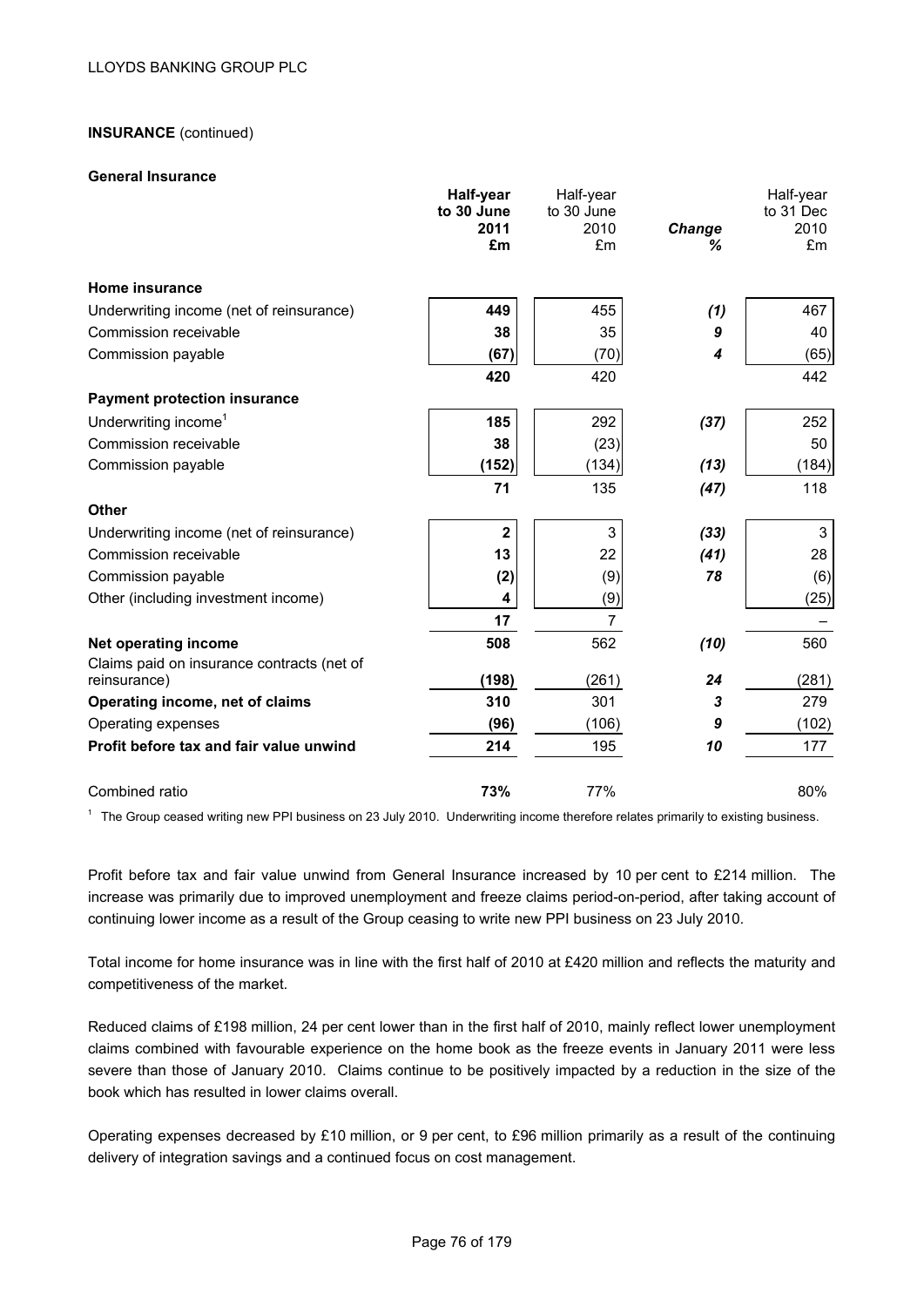| Core                                              | Half-year<br>to 30 June<br>2011<br>£m | Half-year<br>to 30 June<br>2010<br>£m | <b>Change</b><br>since<br>30 June<br>2010<br>℅ | Half-year<br>to 31 Dec<br>2010<br>£m |
|---------------------------------------------------|---------------------------------------|---------------------------------------|------------------------------------------------|--------------------------------------|
| Net interest income                               | (148)                                 | (141)                                 | (5)                                            | (133)                                |
| Other income                                      | 1,282                                 | 1,287                                 |                                                | 1,363                                |
| Total income                                      | 1,134                                 | 1,146                                 |                                                | 1,230                                |
| Insurance claims                                  | (198)                                 | (261)                                 | 24                                             | (281)                                |
| Total income, net of insurance claims             | 936                                   | 885                                   | 6                                              | 949                                  |
| Operating expenses                                | (395)                                 | (410)                                 | 4                                              | (403)                                |
| Share of results of joint ventures and associates |                                       | (10)                                  |                                                |                                      |
| Profit before tax and fair value unwind           | 541                                   | 465                                   | 16                                             | 546                                  |
| Fair value unwind                                 | (21)                                  | (21)                                  |                                                | (22)                                 |
| Profit before tax - core                          | 520                                   | 444                                   | 17                                             | 524                                  |
| Non-core                                          |                                       |                                       |                                                |                                      |
| Net interest income                               | 6                                     | 5                                     | 20                                             | 6                                    |
| Other income                                      | 37                                    | 33                                    | 12                                             | 131                                  |
| Total income                                      | 43                                    | 38                                    | 13                                             | 137                                  |
| Insurance claims                                  |                                       |                                       |                                                |                                      |
| Total income, net of insurance claims             | 43                                    | 38                                    | 13                                             | 137                                  |
| Operating expenses                                | (20)                                  | (13)                                  | (54)                                           | (28)                                 |
| Share of results of joint ventures and associates |                                       |                                       |                                                |                                      |
| Profit before tax and fair value unwind           | 23                                    | 25                                    | (8)                                            | 109                                  |
| Fair value unwind                                 |                                       |                                       |                                                |                                      |
| Profit before tax - non-core                      | 23                                    | 25                                    | (8)                                            | 109                                  |
| Profit before tax - combined                      | 543                                   | 469                                   | 16                                             | 633                                  |

The core focus of Insurance division continues to be the UK market. In addition we have a limited presence in Europe which, despite not being subject to further significant investment, will continue to focus on meeting the needs of customers.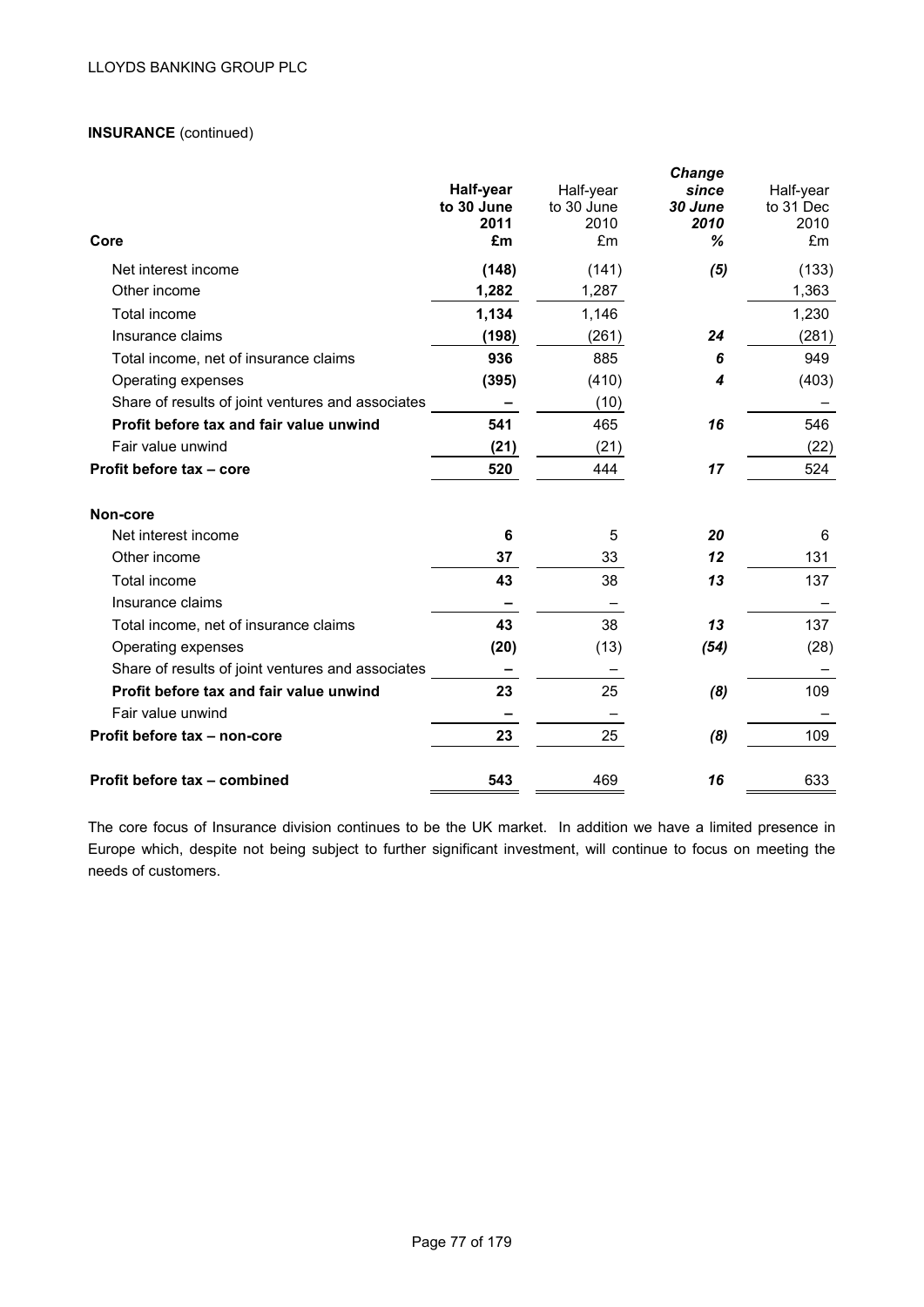#### **GROUP OPERATIONS**

|                                                   | Half-year<br>to 30 June<br>2011<br>£m | Half-year<br>to 30 June<br>$2010^{1}$<br>£m | Change<br>since<br>30 June<br>2010<br>℅ | Half-year<br>to 31 Dec<br>$2010^{1}$<br>£m |
|---------------------------------------------------|---------------------------------------|---------------------------------------------|-----------------------------------------|--------------------------------------------|
| Net interest income                               | (29)                                  | (36)                                        | 19                                      | (36)                                       |
| Other income                                      | 23                                    | 15                                          | 53                                      | 34                                         |
| Total income                                      | (6)                                   | (21)                                        | 71                                      | (2)                                        |
| Direct costs:                                     |                                       |                                             |                                         |                                            |
| Information technology                            | (551)                                 | (609)                                       | 10                                      | (598)                                      |
| Operations                                        | (303)                                 | (319)                                       | 5                                       | (319)                                      |
| Property                                          | (467)                                 | (486)                                       | 4                                       | (483)                                      |
| Procurement                                       | (28)                                  | (30)                                        | 7                                       | (29)                                       |
| Support functions                                 | (48)                                  | (52)                                        | 8                                       | (56)                                       |
|                                                   | (1, 397)                              | (1, 496)                                    | 7                                       | (1, 485)                                   |
| Result before recharges to divisions              | (1, 403)                              | (1, 517)                                    | 8                                       | (1, 487)                                   |
| Total net recharges to divisions                  | 1,341                                 | 1,460                                       | (8)                                     | 1,478                                      |
| Share of results of joint ventures and associates |                                       |                                             |                                         | 2                                          |
| Loss before tax                                   | (62)                                  | (56)                                        | (11)                                    | (7)                                        |

 $1$  2010 comparative figures have been amended to reflect the impact of centralising operations across the Group as part of the integration programme.

#### **Financial performance**

2011 direct costs decreased by £99 million, or 7 per cent, to £1,397 million reflecting the continued focus on cost management and the delivery of integration synergy savings.

Information Technology costs decreased by 10 per cent, with integration savings offsetting inflationary rises.

Operations costs decreased by 5 per cent, through the continuing rationalisation of our major Operations functions.

Group Property costs decreased by 4 per cent, with the continuing consolidation of the heritage property portfolios delivering further integration benefits.

Procurement costs decreased by 7 per cent, reflecting the impact of negotiated lower third party costs on centrally managed contracts. In addition, Procurement has helped to deliver Group-wide synergies.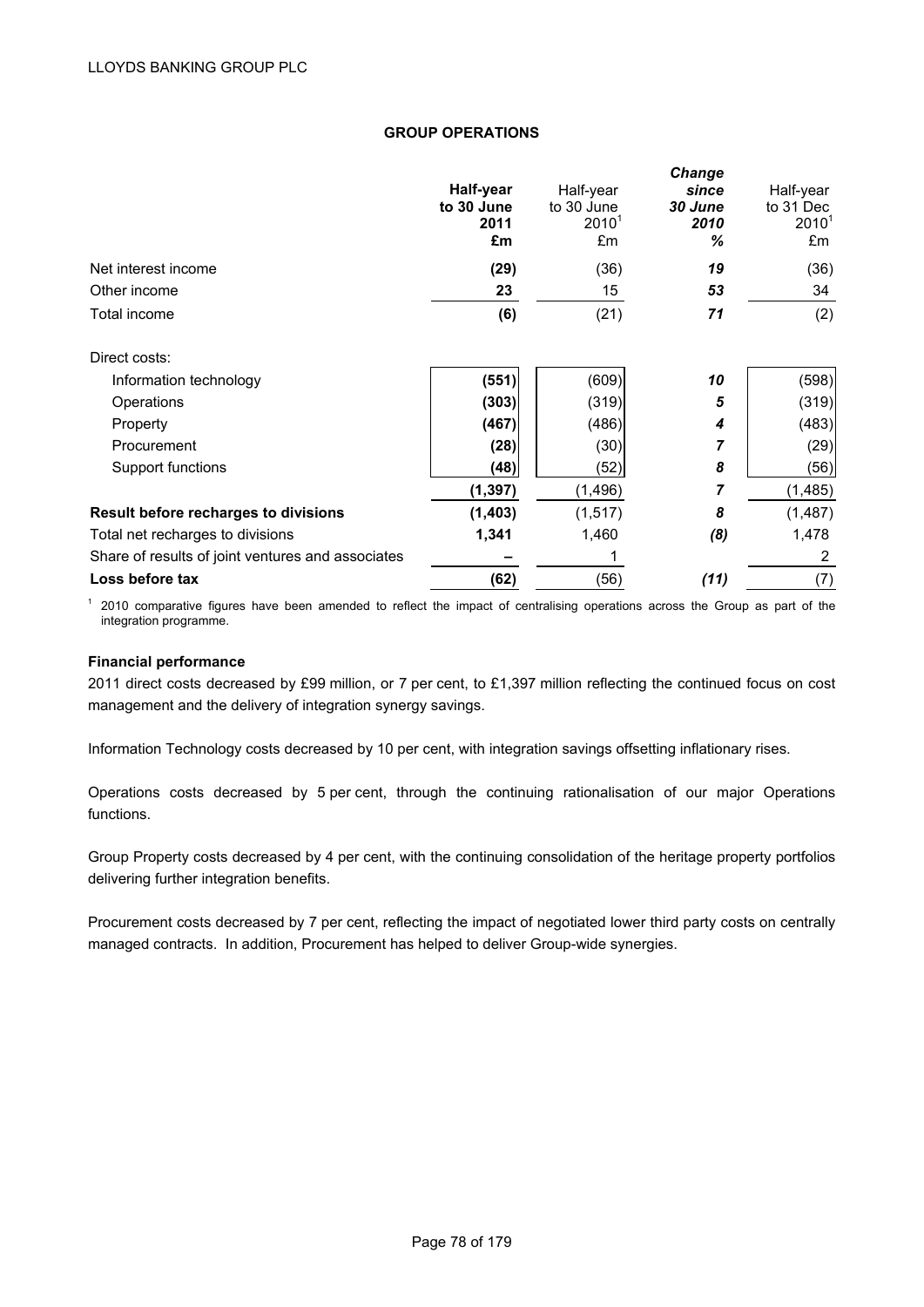## **CENTRAL ITEMS**

|                                                   | Half-year  | Half-year  | Half-year |
|---------------------------------------------------|------------|------------|-----------|
|                                                   | to 30 June | to 30 June | to 31 Dec |
|                                                   | 2011       | 2010       | 2010      |
|                                                   | £m         | £m         | £m        |
| Net interest expense                              | (173)      | (296)      | (527)     |
| Other income                                      | (414)      | 840        | (442)     |
| Total income                                      | (587)      | 544        | (969)     |
| Operating expenses                                | (65)       | (117)      | 10        |
| Trading surplus                                   | (652)      | 427        | (959)     |
| Share of results of joint ventures and associates |            |            |           |
| (Loss) profit before tax and fair value unwind    | (652)      | 428        | (958)     |
| Fair value unwind                                 | (536)      | (866)      | (580)     |
| Loss before tax                                   | (1, 188)   | (438)      | (1,538)   |

Central items include income and expenditure not recharged to the divisions, including the costs of certain central and head office functions and the financial impact of hedge accounting.

Net interest expense improved by £123 million to £173 million. This improvement came primarily from other interest rate risk management activities in the banking book and a lower unwind expense from terminated hedge relationships, offset by an increase in unrecovered wholesale funding costs.

Other income decreased by £1,254 million to £(414) million. Liability management gains of £423 million arose on transactions undertaken in 2010 as part of the Group's management of capital, which exchanged certain debt securities for ordinary shares or other debt instruments. There were no comparable transactions in 2011. In addition, there was a £428 million adverse change in the mark-to-market movement arising from the equity conversion feature of the Group's Enhanced Capital Notes, along with a £497 million adverse movement within Banking Volatility.

Operating expenses reduced by £52 million to £65 million primarily due to lower pension costs held centrally.

Fair value unwind reduced by £330 million to £(536) million primarily due to the effect of liability management transactions and deal maturities leading to a reduced amortisation rate.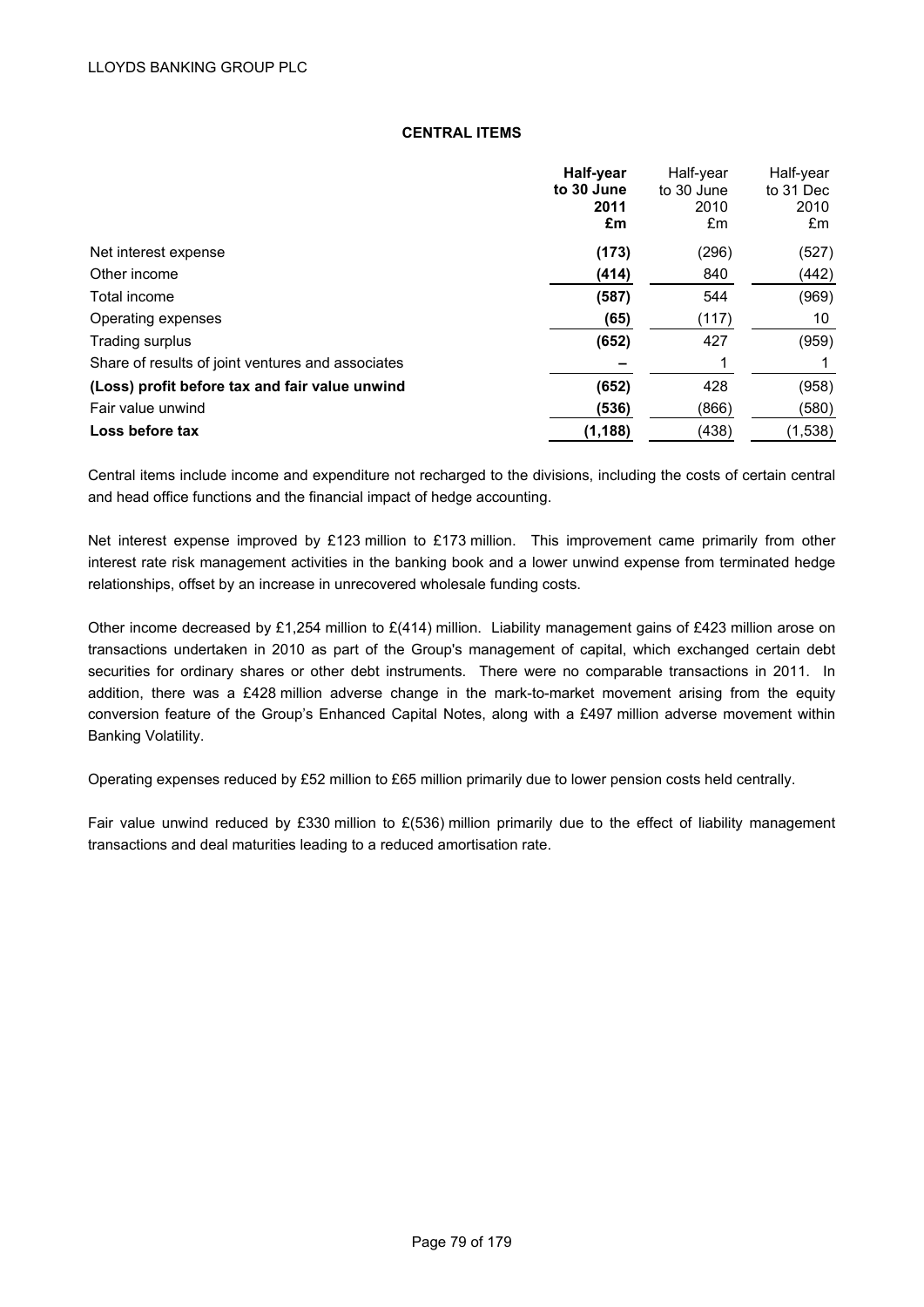# **ADDITIONAL INFORMATION ON A COMBINED BUSINESSES BASIS**

### **1. Basis of preparation of combined businesses information**

Comparisons of results on a statutory basis are of limited benefit due to a number of factors. In order to provide more meaningful and relevant comparatives, the results of the Group and divisions are presented on a 'combined businesses' basis. The key principles adopted in the preparation of the combined businesses basis of reporting are described below.

- In order to reflect the impact of the acquisition of HBOS, the following adjustments have been made:
	- the amortisation of purchased intangible assets has been excluded; and
	- the unwind of acquisition-related fair value adjustments is shown as one line in the combined businesses income statement.
- In order to better present the business performance the following items, not related to acquisition accounting, have also been excluded:
	- integration costs;
	- insurance and policyholder interests volatility;
	- curtailment gains and losses in respect of the Group's defined benefit pension schemes;
	- the customer goodwill payments provision;
	- the payment protection insurance provision;
	- sale costs in respect of the EU mandated retail business disposal (Project Verde); and
	- loss on disposal of businesses.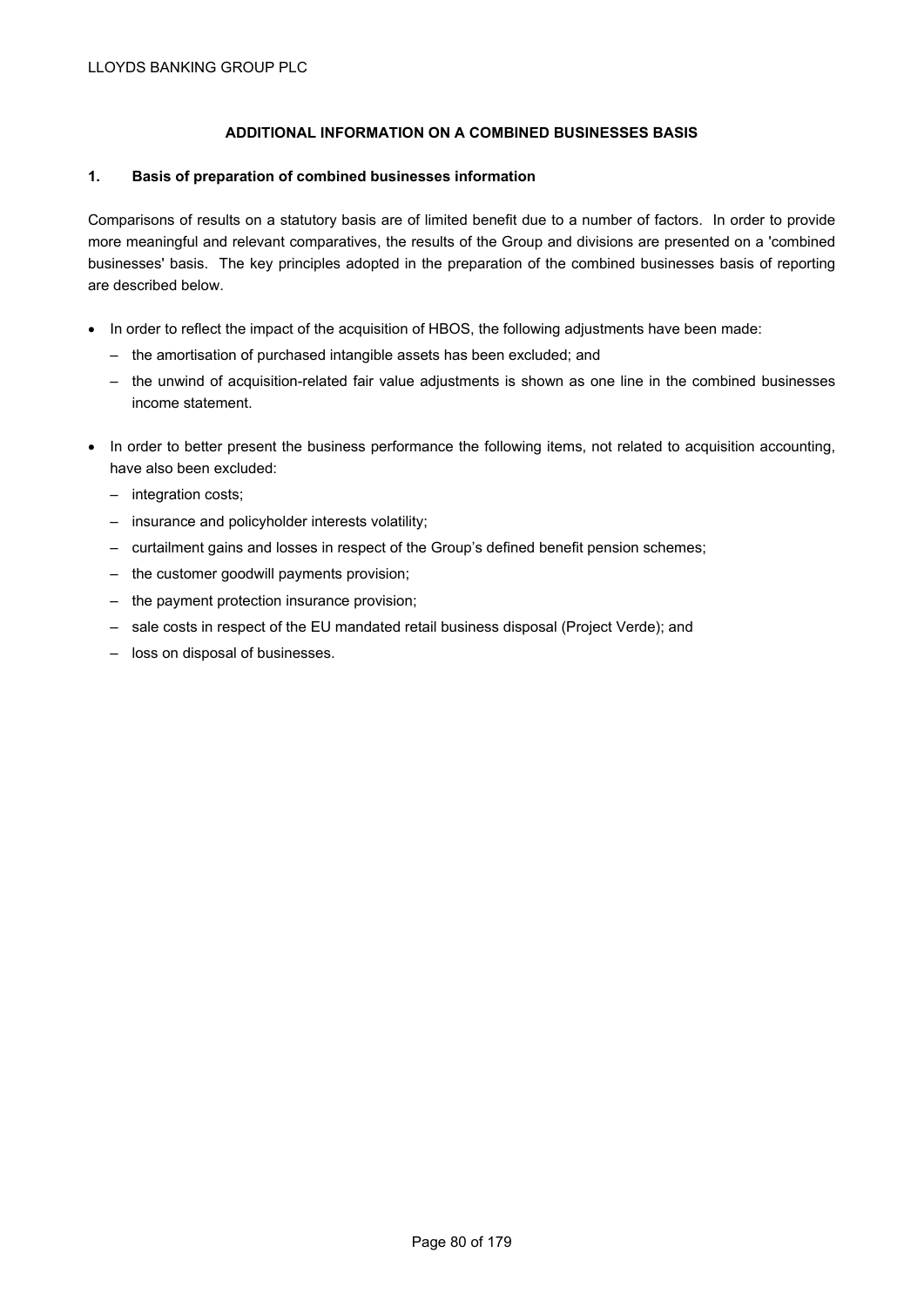# **1. Basis of preparation of combined businesses information** (continued)

The tables below set out a reconciliation from the published statutory results to the combined businesses results:

|                           | <b>Removal of:</b> |                    |                   |                  |                |                   |                 |
|---------------------------|--------------------|--------------------|-------------------|------------------|----------------|-------------------|-----------------|
|                           | Lloyds             |                    | <b>Volatility</b> |                  | <b>Payment</b> |                   |                 |
|                           | <b>Banking</b>     | <b>Acquisition</b> | arising in        |                  | protection     |                   |                 |
|                           | Group              | related            | insurance         | <b>Insurance</b> | insurance      | <b>Fair value</b> | <b>Combined</b> |
| Half-year to 30 June 2011 | statutory          | items <sup>1</sup> | businesses        | gross up         | provision      | unwind            | businesses      |
|                           | £m                 | £m                 | £m                | £m               | £m             | £m                | £m              |
| Net interest income       | 5,989              |                    | (10)              | 102              |                | 297               | 6,378           |
| Other income              | 10,214             |                    | 187               | (5, 332)         |                | (1,071)           | 3,998           |
| <b>Total income</b>       | 16,203             |                    | 177               | (5, 230)         |                | (774)             | 10,376          |
| Insurance claims          | (5, 349)           |                    |                   | 5,151            |                |                   | (198)           |
| Total income, net of      |                    |                    |                   |                  |                |                   |                 |
| insurance claims          | 10,854             |                    | 177               | (79)             |                | (774)             | 10,178          |
| Operating expenses        | (9,628)            | 978                |                   | 79               | 3,200          | 39                | (5, 332)        |
| Trading surplus (deficit) | 1,226              | 978                | 177               |                  | 3,200          | (735)             | 4,846           |
| Impairment                | (4, 491)           |                    |                   |                  |                | (931)             | (5, 422)        |
| Share of results of joint |                    |                    |                   |                  |                |                   |                 |
| ventures and associates   | 14                 |                    |                   |                  |                | (2)               | 12              |
| Fair value unwind         |                    |                    |                   |                  |                | 1,668             | 1,668           |
| (Loss) profit before tax  | (3, 251)           | 978                | 177               |                  | 3,200          |                   | 1,104           |

<sup>1</sup> Comprises integration costs (£642 million) and the amortisation of purchased intangibles (£289 million) and EU mandated retail business disposal costs (£47 million).

|                                                      | Removal of:                                          |                                                                                                |                                                           |                             |                            |                              |
|------------------------------------------------------|------------------------------------------------------|------------------------------------------------------------------------------------------------|-----------------------------------------------------------|-----------------------------|----------------------------|------------------------------|
| Half-year to 30 June 2010                            | Lloyds<br><b>Banking</b><br>Group<br>statutory<br>£m | Acquisition<br>related items<br>including<br>pension<br>curtailment<br>gain <sup>1</sup><br>£m | Volatility<br>arising in<br>insurance<br>businesses<br>£m | Insurance<br>gross up<br>£m | Fair value<br>unwind<br>£m | Combined<br>businesses<br>£m |
| Net interest income                                  | 7,038                                                |                                                                                                | 11                                                        | (321)                       | 183                        | 6,911                        |
| Other income                                         | 8,742                                                |                                                                                                | 188                                                       | (2,686)                     | (413)                      | 5,831                        |
| Total income                                         | 15,780                                               |                                                                                                | 199                                                       | (3,007)                     | (230)                      | 12,742                       |
| Insurance claims                                     | (3, 189)                                             |                                                                                                |                                                           | 2,926                       | $\overline{2}$             | (261)                        |
| Total income, net of<br>insurance claims<br>Costs:   | 12,591                                               |                                                                                                | 199                                                       | (81)                        | (228)                      | 12,481                       |
| Operating expenses<br>Impairment of tangible         | (5,609)                                              | 56                                                                                             |                                                           | 81                          | 37                         | (5, 435)                     |
| fixed assets                                         | (202)                                                | 52                                                                                             |                                                           |                             |                            | (150)                        |
|                                                      | (5, 811)                                             | 108                                                                                            |                                                           | 81                          | 37                         | (5, 585)                     |
| Trading surplus (deficit)                            | 6,780                                                | 108                                                                                            | 199                                                       |                             | (191)                      | 6,896                        |
| Impairment                                           | (5, 423)                                             |                                                                                                |                                                           |                             | (1, 131)                   | (6, 554)                     |
| Share of results of joint<br>ventures and associates | (61)                                                 |                                                                                                |                                                           |                             | (1)                        | (62)                         |
| Fair value unwind                                    |                                                      |                                                                                                |                                                           |                             | 1,323                      | 1,323                        |
| Profit before tax                                    | 1,296                                                | 108                                                                                            | 199                                                       |                             |                            | 1,603                        |

 $1$  Comprises integration costs (£804 million), the amortisation of purchased intangibles (£323 million) and the pension curtailment gain (£1,019 million).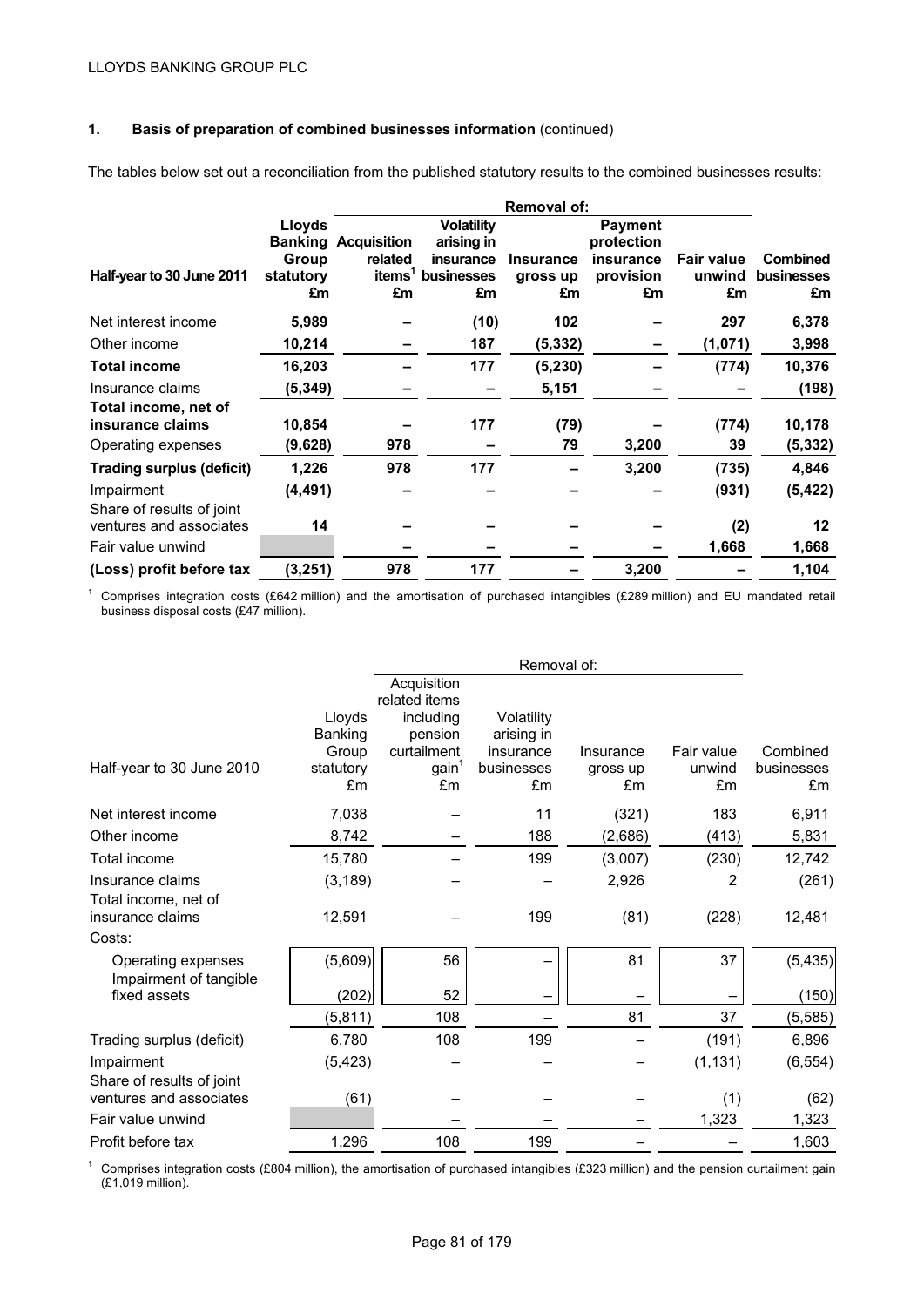# **1. Basis of preparation of combined businesses information** (continued)

|                                                      |           |             |                    | Removal of: |             |            |            |
|------------------------------------------------------|-----------|-------------|--------------------|-------------|-------------|------------|------------|
|                                                      |           | Acquisition |                    |             | Customer    |            |            |
|                                                      |           | related     |                    |             | goodwill    |            |            |
|                                                      |           | items       |                    |             | payments    |            |            |
|                                                      | Lloyds    | including   | Volatility         |             | provision   |            |            |
|                                                      | Banking   | pension     | arising in         |             | and loss on |            |            |
|                                                      | Group     | curtailment | insurance          | Insurance   | disposal of | Fair value | Combined   |
| Half-year to 31 Dec 2010                             | statutory |             | $loss1$ businesses | gross up    | businesses  | unwind     | businesses |
|                                                      | £m        | £m          | £m                 | £m          | £m          | £m         | £m         |
| Net interest income                                  | 5,508     |             | 15                 | 1,270       |             | 118        | 6,911      |
| Other income                                         | 22,179    |             | (520)              | (16, 476)   |             | (850)      | 4,333      |
| Total income                                         | 27,687    |             | (505)              | (15,206)    |             | (732)      | 11,244     |
| Insurance claims                                     | (15, 322) |             |                    | 15,041      |             |            | (281)      |
| Total income, net of                                 |           |             |                    |             |             |            |            |
| insurance claims                                     | 12,365    |             | (505)              | (165)       |             | (732)      | 10,963     |
| Operating expenses                                   | (7,459)   | 1,264       |                    | 165         | 500         | 37         | (5, 493)   |
| Trading surplus (deficit)                            | 4,906     | 1,264       | (505)              |             | 500         | (695)      | 5,470      |
| Impairment                                           | (5, 529)  |             |                    |             |             | (1,098)    | (6,627)    |
| Share of results of joint<br>ventures and associates | (27)      |             |                    |             |             | (2)        | (29)       |
| Loss on disposal of                                  |           |             |                    |             |             |            |            |
| businesses                                           | (365)     |             |                    |             | 365         |            |            |
| Fair value unwind                                    |           |             |                    |             |             | 1,795      | 1,795      |
| (Loss) profit before tax                             | (1, 015)  | 1,264       | (505)              |             | 865         |            | 609        |

 $1$  Comprises integration costs (£849 million), the amortisation of purchased intangibles (£306 million) and the pension curtailment loss (£109 million).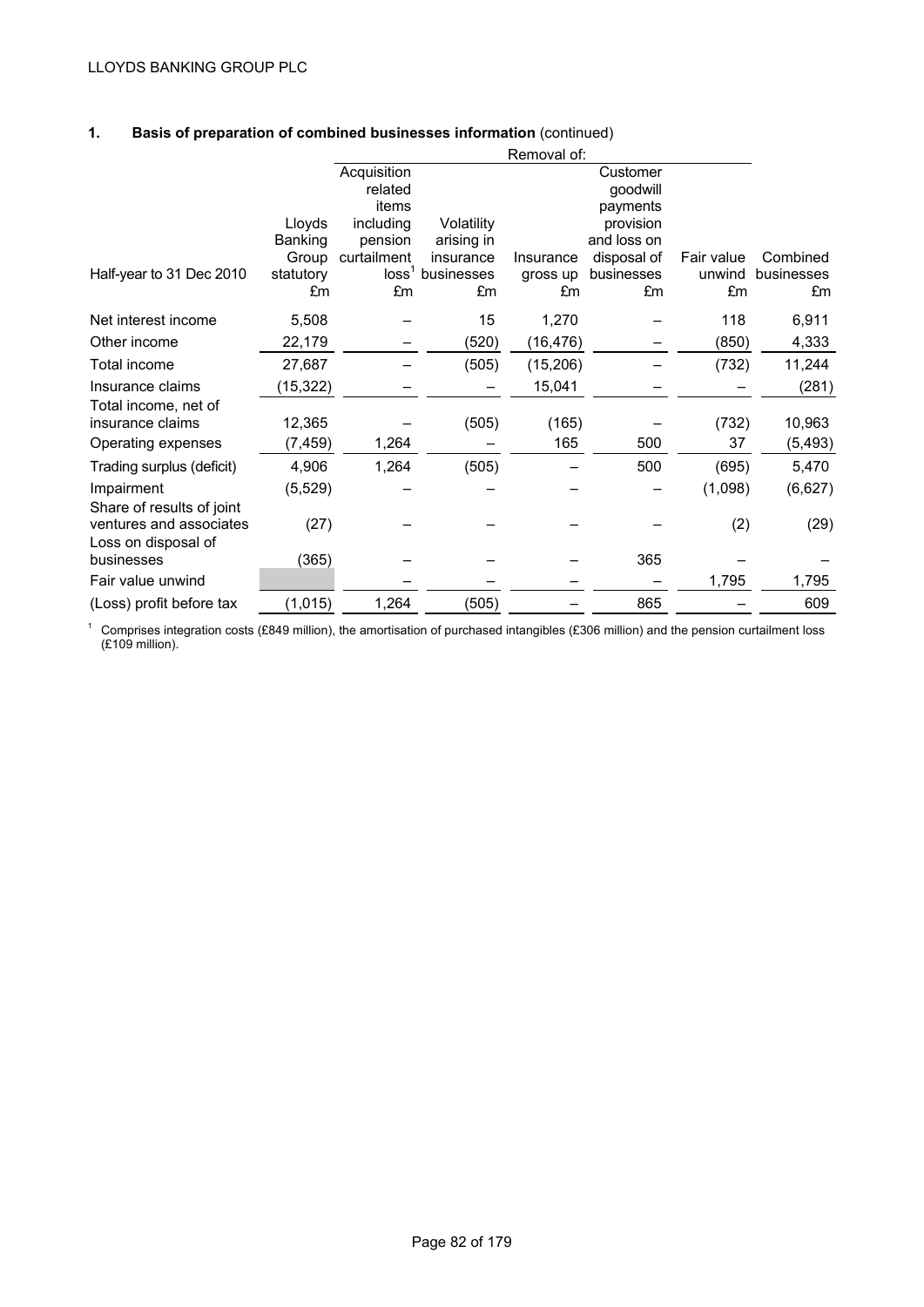## **2. Banking net interest margin**

|                                      | Half-year  | Half-year  | Half-year |
|--------------------------------------|------------|------------|-----------|
|                                      | to 30 June | to 30 June | to 31 Dec |
|                                      | 2011       | 2010       | 2010      |
|                                      | £m         | £m         | £m        |
| <b>Banking net interest margin</b>   |            |            |           |
| Banking net interest income          | 6,211      | 6,646      | 6,740     |
| Average interest-earning assets      | 604,804    | 644,701    | 630,190   |
| Average interest-bearing liabilities | 367,049    | 347,402    | 357,913   |
| Banking net interest margin          | 2.07%      | 2.08%      | 2.12%     |
| Banking asset margin                 | 1.43%      | 1.55%      | 1.57%     |
| Banking liability margin             | 1.05%      | 0.98%      | 0.97%     |
| Core                                 |            |            |           |
| Banking net interest margin          | 2.35%      | 2.28%      | 2.33%     |
| Banking net interest income          | 5,292      | 5,392      | 5,503     |
| Non-core                             |            |            |           |
| Banking net interest margin          | 1.23%      | 1.50%      | 1.52%     |
| Banking net interest income          | 919        | 1,254      | 1,237     |

Banking net interest income is analysed for asset and liability margins based on interest earned and paid on average assets and average liabilities respectively, adjusted for Funds Transfer Pricing, which prices intra-group funding and liquidity. Centrally held wholesale funding costs and related items are included in the Group banking asset margin.

Average interest-earning assets, which are calculated gross of related impairment allowances, and average interest-bearing liabilities relate solely to customer and product balances in the banking businesses on which interest is earned or paid. Funding and capital balances including debt securities in issue, subordinated debt, repos and shareholders' equity are excluded from the calculation of average interest-bearing liabilities. However, the cost of funding these balances allocated to the banking businesses is included in banking net interest income.

A reconciliation of banking net interest income to Group net interest income showing the items that are excluded in determining banking net interest income follows:

|                                                        | Half-year<br>to 30 June<br>2011<br>£m | Half-year<br>to 30 June<br>2010<br>£m | Half-year<br>to 31 Dec<br>2010<br>£m |
|--------------------------------------------------------|---------------------------------------|---------------------------------------|--------------------------------------|
|                                                        |                                       |                                       |                                      |
| Banking net interest income - combined businesses      | 6,211                                 | 6,646                                 | 6,740                                |
| Insurance division                                     | (142)                                 | (136)                                 | (127)                                |
| Other net interest income (including trading activity) | 309                                   | 401                                   | 298                                  |
| Group net interest income - combined businesses        | 6.378                                 | 6.911                                 | 6.911                                |
| Fair value unwind                                      | (297)                                 | (183)                                 | (118)                                |
| Insurance gross up                                     | (102)                                 | 321                                   | (1,270)                              |
| Volatility arising in insurance businesses             | 10                                    | (11)                                  | (15)                                 |
| Group net interest income – statutory                  | 5,989                                 | 7.038                                 | 5.508                                |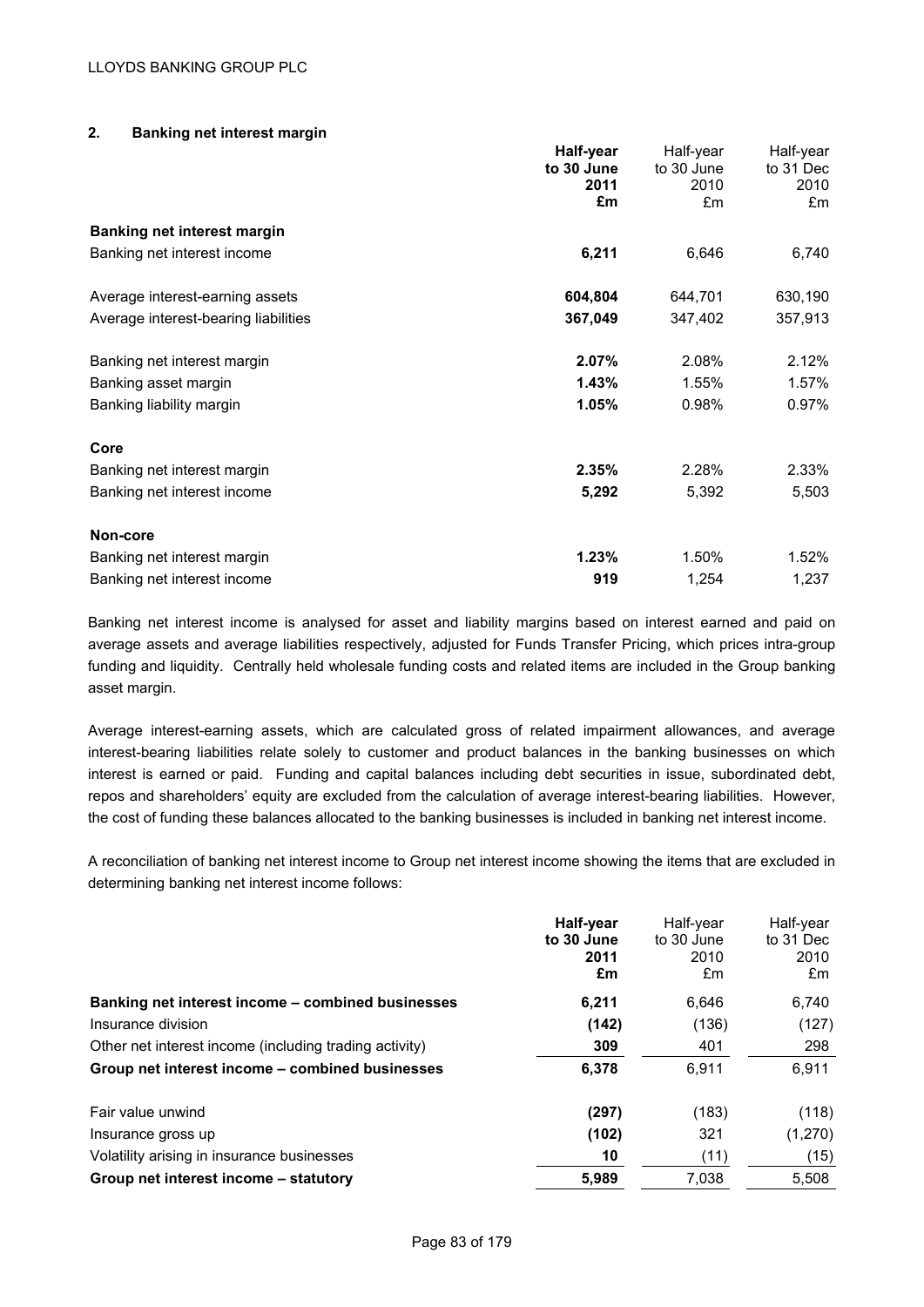## **3. Integration costs and benefits**

The Group is on schedule to substantially complete the integration programme in the autumn of this year, and to deliver run-rate cost synergies and other operating efficiencies of £2 billion per annum from the programme by the end of 2011.

The sustainable run-rate synergies achieved as at 30 June 2011 totalled £1,750 million, excluding a number of one-off savings. The table below analyses the run-rate synergies as at 30 June 2011 by division and the 2011 target run-rate of £2 billion.

|                          |                | 2011              |                 |           |
|--------------------------|----------------|-------------------|-----------------|-----------|
|                          | <b>Synergy</b> | <b>Allocation</b> |                 | Target    |
|                          | run-rate       | of Group          | <b>Run-rate</b> | run-rate  |
|                          | as at          | <b>Operations</b> | by market       | by market |
|                          | 30 June        | run-rate to       | facing          | facing    |
|                          | 2011           | divisions         | division        | division  |
|                          | £m             | £m                | £m              | £m        |
| Retail                   | 319            | 346               | 665             | 867       |
| Wholesale and Commercial | 293            | 197               | 490             | 532       |
| Wealth and International | 263            | 30                | 293             | 242       |
| Insurance                | 179            | 52                | 231             | 239       |
| <b>Group Operations</b>  | 657            | (657)             |                 |           |
| Central items            | 39             | 32                | 71              | 120       |
| <b>Total</b>             | 1,750          |                   | 1,750           | 2,000     |

Cost synergies continue to be delivered through the integration of HBOS operations, processes and IT systems. These synergies arise through procurement; property; IT cost savings and job reductions, of which 28,000 have been announced to date.

A key final step to completing the programme is the migration of HBOS retail and commercial customer accounts to the Lloyds TSB IT platform. This significant programme is now in the final stages of testing and is expected to be completed in the autumn. The completion of integration moves the Group to a single platform which is a key enabler for many of the transformational initiatives announced as part of the Strategic Review at the end of June 2011.

Integration costs of £642 million were incurred in the half-year and have been excluded from the combined businesses results. This brings the total integration costs since the HBOS acquisition to £3,391 million.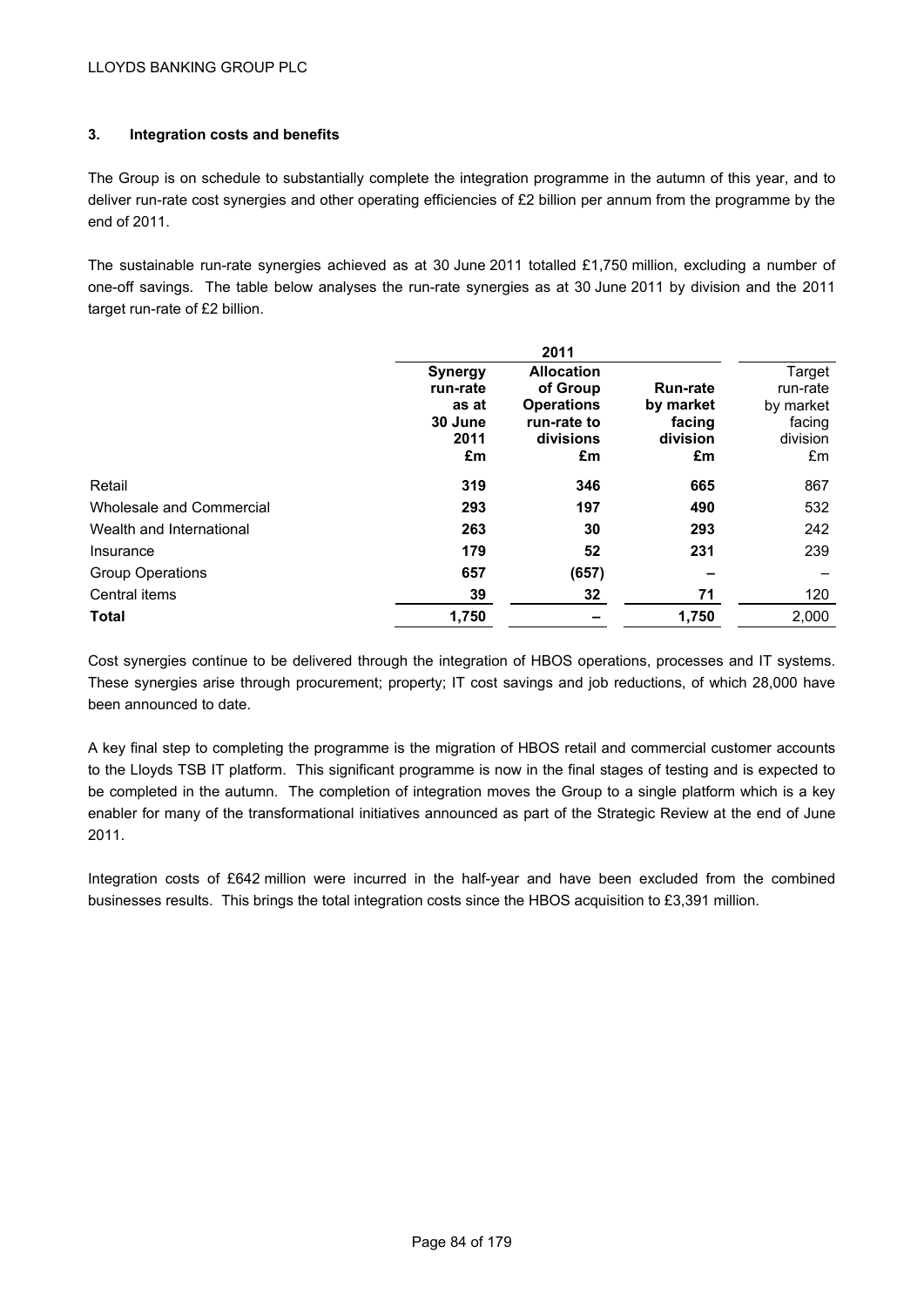# **4. Impairment charge**

|                                                                                                                     | Half-year  | Half-year              | Half-year  |
|---------------------------------------------------------------------------------------------------------------------|------------|------------------------|------------|
|                                                                                                                     | to 30 June | to 30 June             | to 31 Dec  |
|                                                                                                                     | 2011<br>£m | 2010<br>$\mathbf{f}$ m | 2010<br>£m |
| Retail:                                                                                                             |            |                        |            |
| Secured                                                                                                             | 295        | 53                     | 239        |
| Unsecured                                                                                                           | 878        | 1,282                  | 1,173      |
| <b>Total Retail</b>                                                                                                 | 1,173      | 1,335                  | 1,412      |
| Wholesale                                                                                                           | 1,509      | 2,748                  | 1,107      |
| Commercial                                                                                                          | 159        | 189                    | 182        |
| Wealth and International                                                                                            | 2,528      | 2,227                  | 3,758      |
| Total impairment losses on loans and advances to customers                                                          | 5,369      | 6,499                  | 6,459      |
| Loans and advances to banks                                                                                         |            | (6)                    | (7)        |
| Debt securities classified as loans and receivables                                                                 | 17         | 15                     | 42         |
| Available-for-sale financial assets                                                                                 | 32         | 49                     | 66         |
| Other credit risk provisions                                                                                        | 4          | (3)                    | 67         |
| <b>Total impairment charge</b>                                                                                      | 5,422      | 6,554                  | 6,627      |
| Charge for impairment losses on loans and advances to customers<br>as % of average lending (annualised):<br>Retail: |            |                        |            |
| Secured                                                                                                             | 0.18%      | 0.03%                  | 0.14%      |
| Unsecured                                                                                                           | 6.46%      | 8.27%                  | 7.94%      |
| <b>Total Retail</b>                                                                                                 | 0.65%      | 0.72%                  | 0.76%      |
| Wholesale                                                                                                           | 2.02%      | 3.11%                  | 1.31%      |
| Commercial                                                                                                          | 1.07%      | 1.28%                  | 1.19%      |
| Wealth and International                                                                                            | 7.89%      | 6.56%                  | 11.29%     |
| <b>Total</b>                                                                                                        | 1.77%      | 2.01%                  | 2.02%      |
| Impairment charge:                                                                                                  |            |                        |            |
| Core                                                                                                                | 1,636      | 1,653                  | 1,959      |
| Non-core                                                                                                            | 3,786      | 4,901                  | 4,668      |
| <b>Total impairment charge</b>                                                                                      | 5,422      | 6,554                  | 6,627      |
| Charge for impairment losses on loans and advances to customers<br>as % of average lending (annualised):            |            |                        |            |
| Core                                                                                                                | 0.72%      | 0.70%                  | 0.81%      |
| Non-core                                                                                                            | 4.87%      | 5.68%                  | 5.41%      |
| <b>Total</b>                                                                                                        | 1.77%      | 2.01%                  | 2.02%      |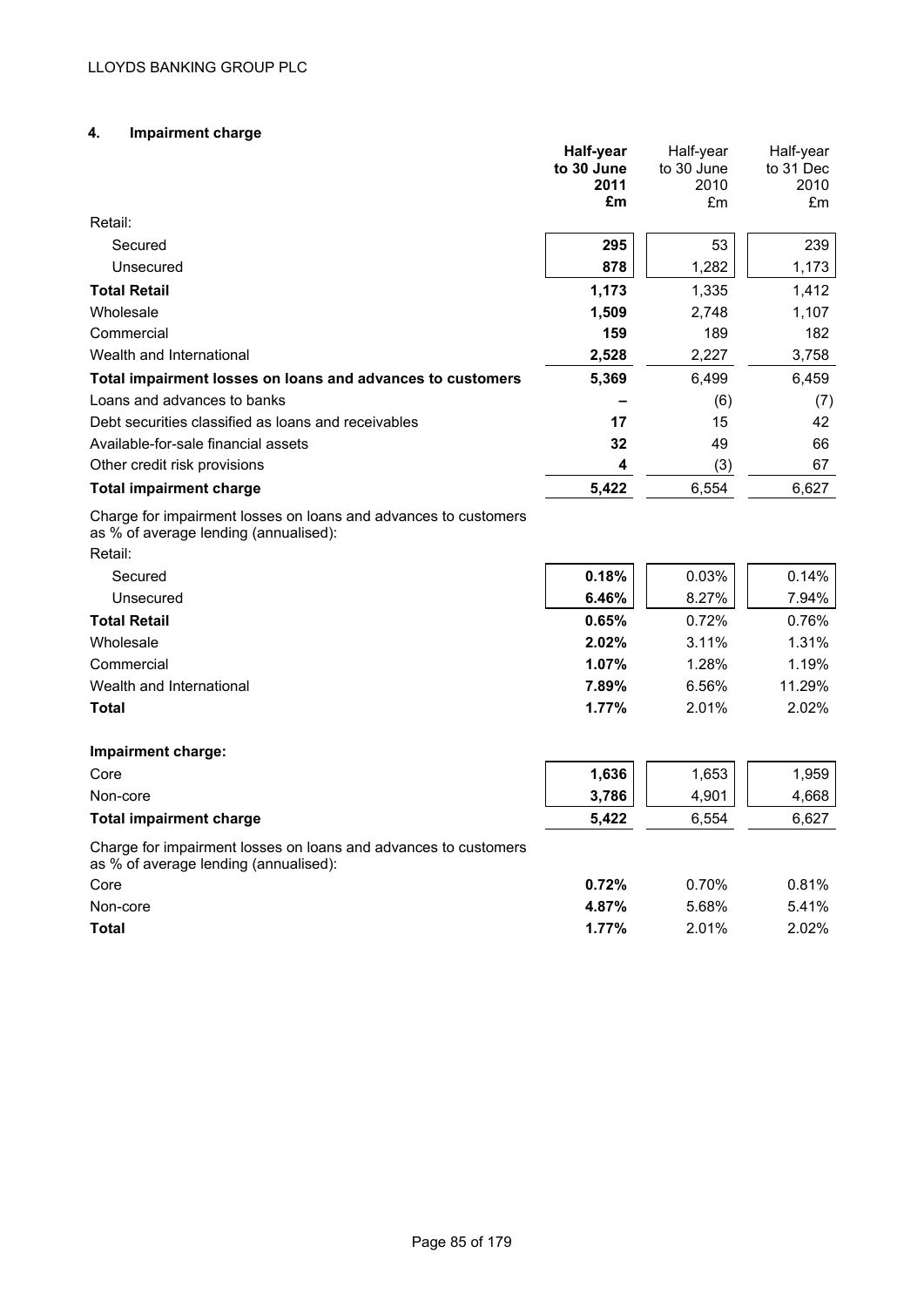## **5. Volatility arising in insurance businesses**

The Group's statutory result is affected by insurance volatility, caused by movements in financial markets, and policyholder interests volatility, which primarily reflects the gross up of policyholder tax included in the Group's tax charge.

In the first half of 2011 the Group's statutory loss before tax included negative insurance and policyholder interests volatility totalling £177 million compared to negative volatility of £199 million in the first half of 2010.

Volatility comprises the following:

|                                                | Half-year<br>to 30 June<br>2011<br>£m | Half-year<br>to 30 June<br>2010<br>£m |
|------------------------------------------------|---------------------------------------|---------------------------------------|
| Insurance volatility                           | (69)                                  | (162)                                 |
| Policyholder interests volatility <sup>1</sup> | (106)                                 | (91)                                  |
| Total volatility                               | (175)                                 | (253)                                 |
| Insurance hedging arrangements                 | (2)                                   | 54                                    |
| <b>Total</b>                                   | (177)                                 | (199)                                 |

 $1$  Includes volatility relating to the Group's interest in St James's Place.

#### **Insurance volatility**

The Group's insurance businesses have liability products that are supported by substantial holdings of investments, including equities, property and fixed interest investments, all of which are subject to variations in their value. The value of the liabilities does not move exactly in line with changes in the value of the investments, yet IFRS requires that the changes in both the value of the liabilities and investments be reflected within the income statement. As these investments are substantial and movements in their value can have a significant impact on the profitability of the Group, management believes that it is appropriate to disclose the division's results on the basis of an expected return in addition to results based on the actual return.

The expected sterling investment returns used to determine the normalised profit of the business, which are based on prevailing market rates and published research into historical investment return differentials, are set out below:

| United Kingdom (Sterling)                                      | 2011<br>% | 2010<br>$\frac{0}{0}$ | 2009<br>% |
|----------------------------------------------------------------|-----------|-----------------------|-----------|
| Gilt yields (gross)                                            | 3.99      | 4.45                  | 3.74      |
| Equity returns (gross)                                         | 6.99      | 7.45                  | 6.74      |
| Dividend yield                                                 | 3.00      | 3.00                  | 3.00      |
| Property return (gross)                                        | 6.99      | 7.45                  | 6.74      |
| Corporate bonds in unit-linked and with-profit funds (gross)   | 4.59      | 5.05                  | 4.34      |
| Fixed interest investments backing annuity liabilities (gross) | 4.78      | 5.30                  | 5.72      |

The impact on the results due to the actual return on these investments differing from the expected return (based upon economic assumptions made at the beginning of the year) is included within insurance volatility. Changes in market variables also affect the realistic valuation of the guarantees and options embedded within the With Profits Funds, the value of the in-force business and the value of shareholders' funds.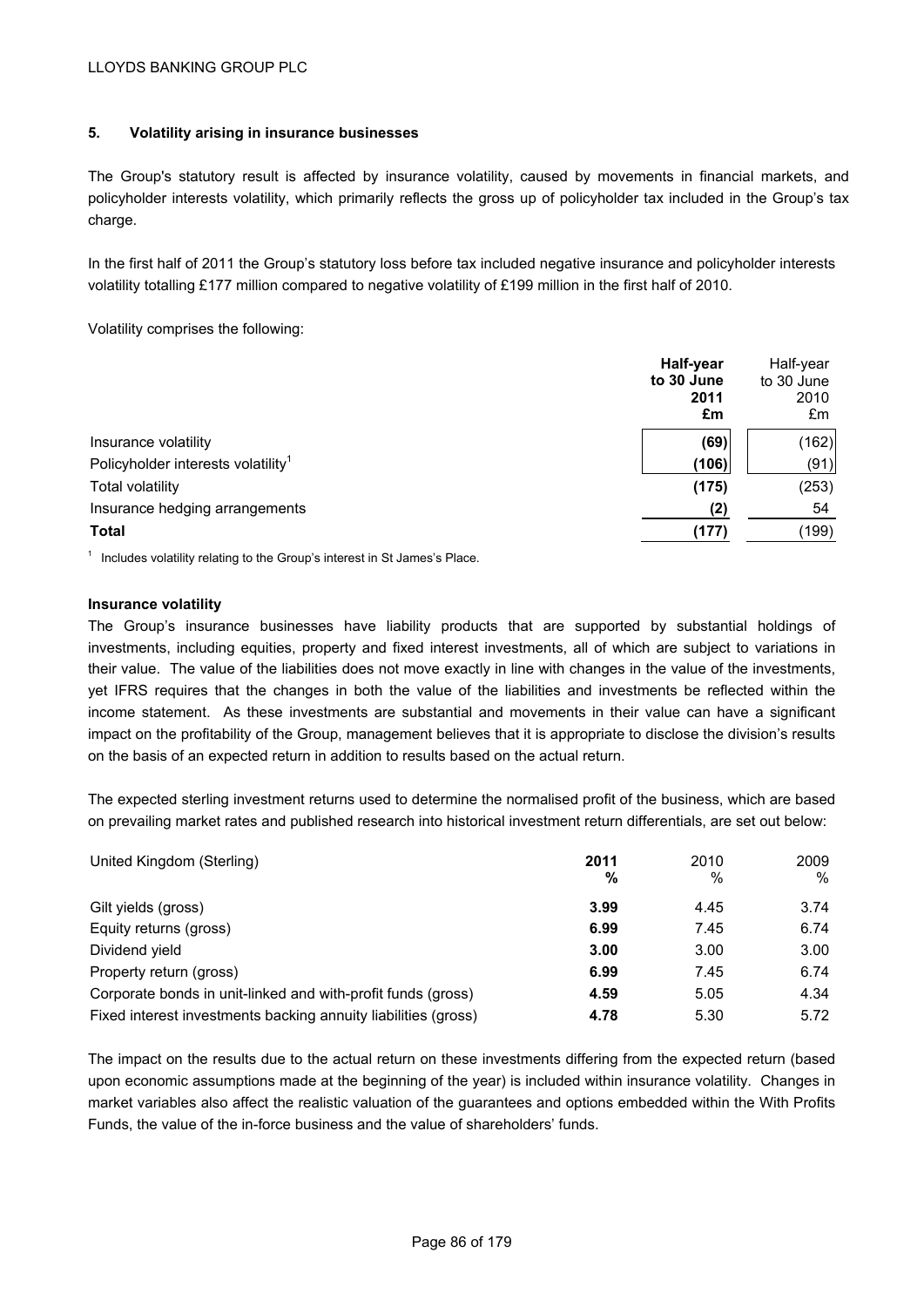## **5. Volatility arising in insurance businesses** (continued)

The negative insurance volatility during the six months ended 30 June 2011 in the Insurance division was £69 million, primarily reflecting lower cash returns compared to long-term expectations. The more adverse charge in the first half of 2010 was primarily driven by a deterioration in equity markets which has not been experienced in the current period.

## **Group hedging arrangements**

To protect against further deterioration in equity market conditions, and the consequent negative impact on the value of in-force business on the Group balance sheet, the Group purchased put option contracts in 2010, financed by selling some upside potential from equity market movements. These expired on 21 January 2011. The charge for these options was £4 million. New protection against significant market falls was acquired in January 2011 to replace the expired contracts. There was no initial cost associated with these hedging arrangements. On a mark-to-market valuation basis a gain of £2 million was recognised in relation to the new contracts in 2011. The 2011 option contracts expire on 20 January 2012.

## **Policyholder interests volatility**

The application of accounting standards results in the introduction of other sources of significant volatility into the pre-tax profits of the life, pensions and investments business. In order to provide a clearer representation of the performance of the business, and consistent with the way in which it is managed, adjustments are made to remove this volatility from underlying profits. The effect of these adjustments is separately disclosed as policyholder interests volatility; there is no impact upon profit attributable to equity shareholders over the long term.

The most significant of these additional sources of volatility is policyholder tax. Accounting standards require that tax on policyholder investment returns should be included in the Group's tax charge rather than being offset against the related income. The impact is, therefore, to either increase or decrease profit before tax with a corresponding change in the tax charge. Over the longer term the charges levied to policyholders to cover policyholder tax on investment returns and the related tax provisions are expected to offset. In practice timing and measurement differences exist between provisions for tax and charges made to policyholders. Consistent with the normalised approach taken in respect of insurance volatility, differences in the expected levels of the policyholder tax provision and policyholder charges are adjusted through policyholder interests volatility. Other sources of volatility include the minorities' share of the profits earned by investment vehicles which are not wholly owned by the long-term assurance funds.

During the six months to 30 June 2011, the statutory results before tax in both the Insurance and Wealth and International divisions included a charge to other income which relates to policyholder interests volatility totalling £106 million (half-year to 30 June 2010: £91 million charge). This charge included the impact of deferred tax asset impairments due to less optimistic economic forecasts and changes in expected policyholder tax provisions. Policyholder tax liabilities decreased during the first half of 2011 and led to a tax credit during the period.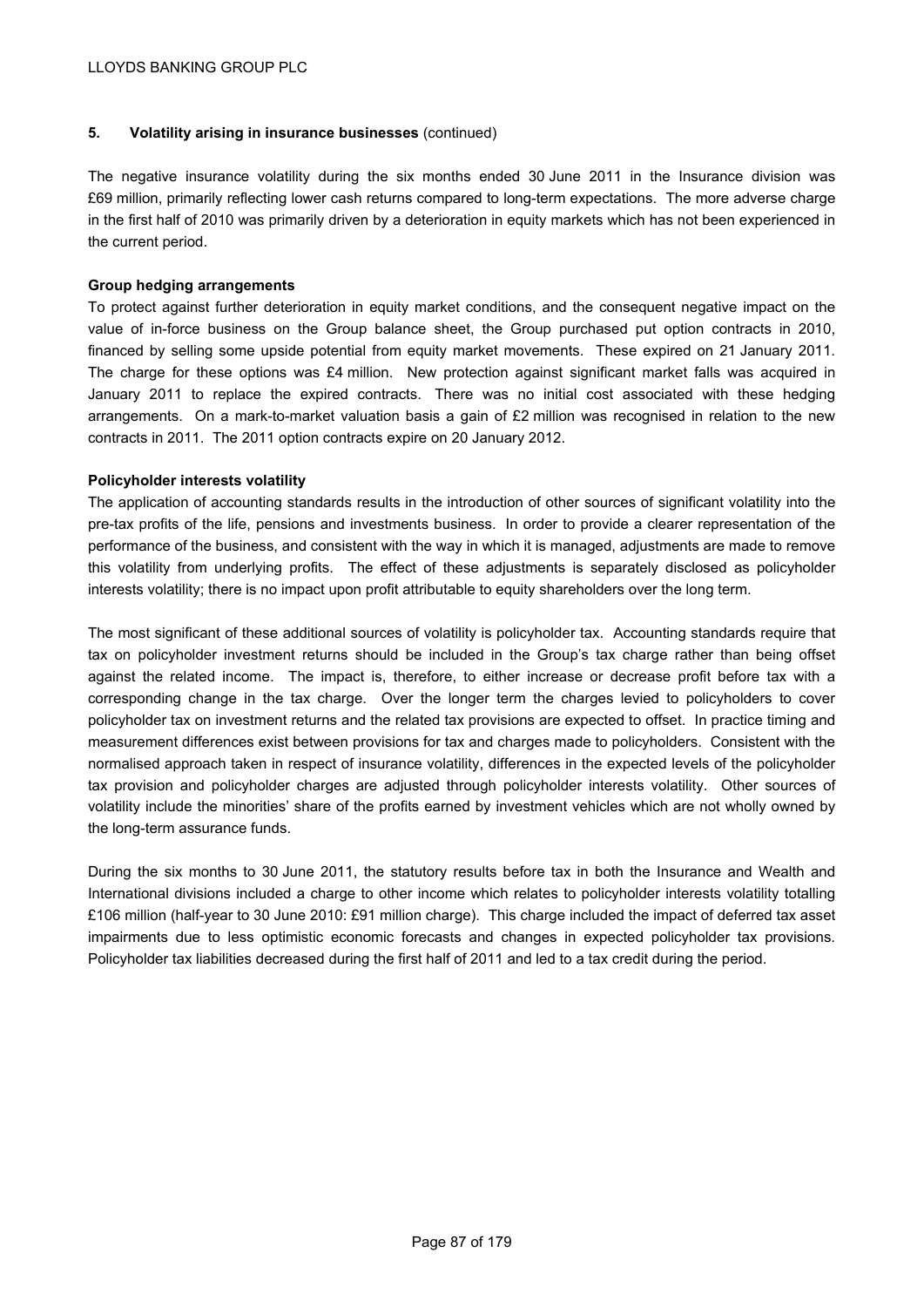# LLOYDS BANKING GROUP PLC

# **6. Number of employees (full-time equivalent)**

|                                                  | As at<br>30 June<br>2011 | As at<br>31 Dec<br>2010 |
|--------------------------------------------------|--------------------------|-------------------------|
| Retail                                           | 54,714                   | 53,839                  |
| Wholesale                                        | 11,376                   | 12,067                  |
| Commercial                                       | 6,110                    | 6,034                   |
| Wealth and International                         | 8,307                    | 8,348                   |
| Insurance                                        | 9,433                    | 9,764                   |
| <b>Group Operations</b>                          | 19,564                   | 18,465                  |
| Central items                                    | 2,841                    | 2,881                   |
|                                                  | 112,345                  | 111,398                 |
| Agency staff (full-time equivalent)              | (8, 486)                 | (7, 168)                |
| Total number of employees (full-time equivalent) | 103.859                  | 104.230                 |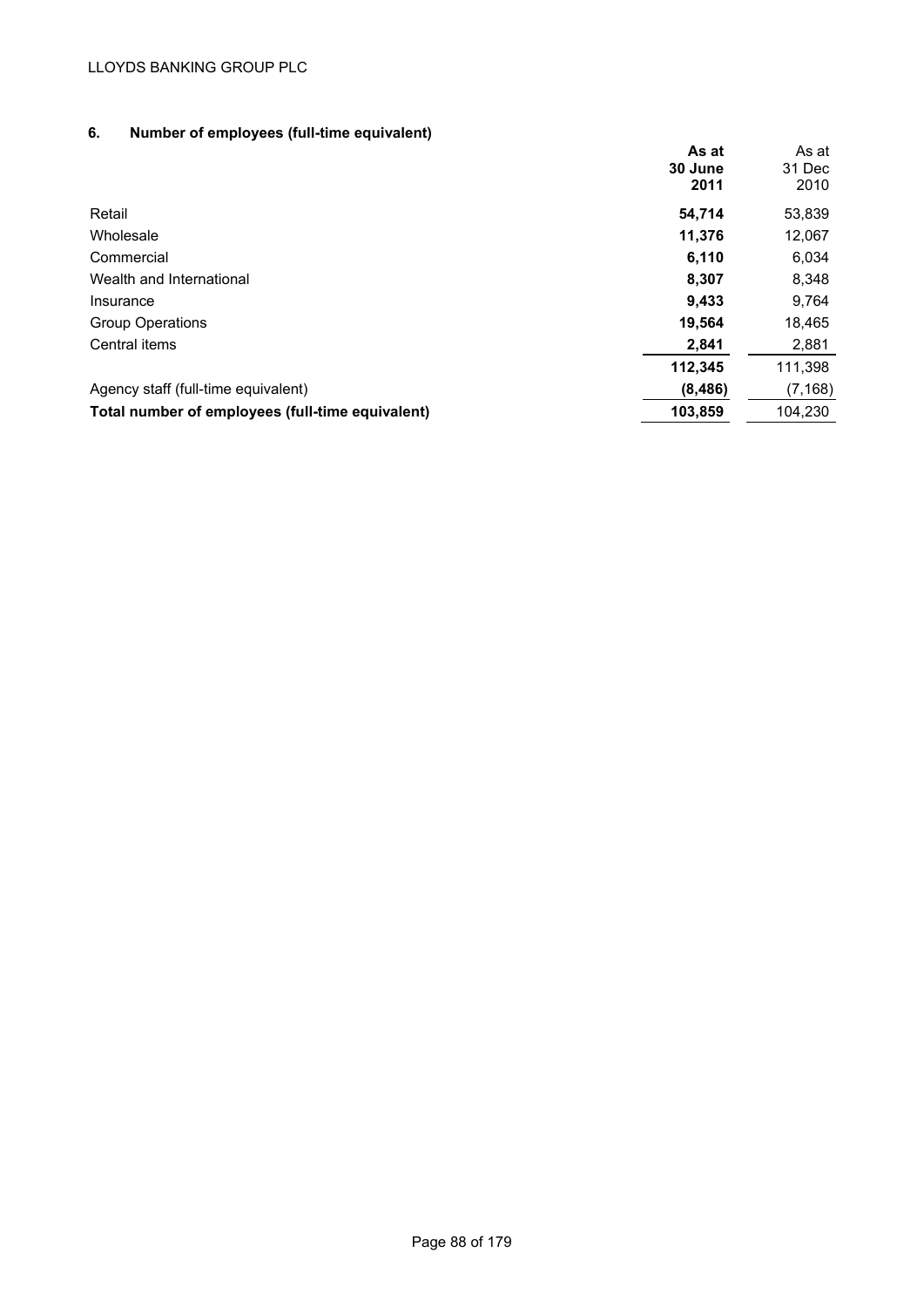THIS PAGE IS INTENTIONALLY LEFT BLANK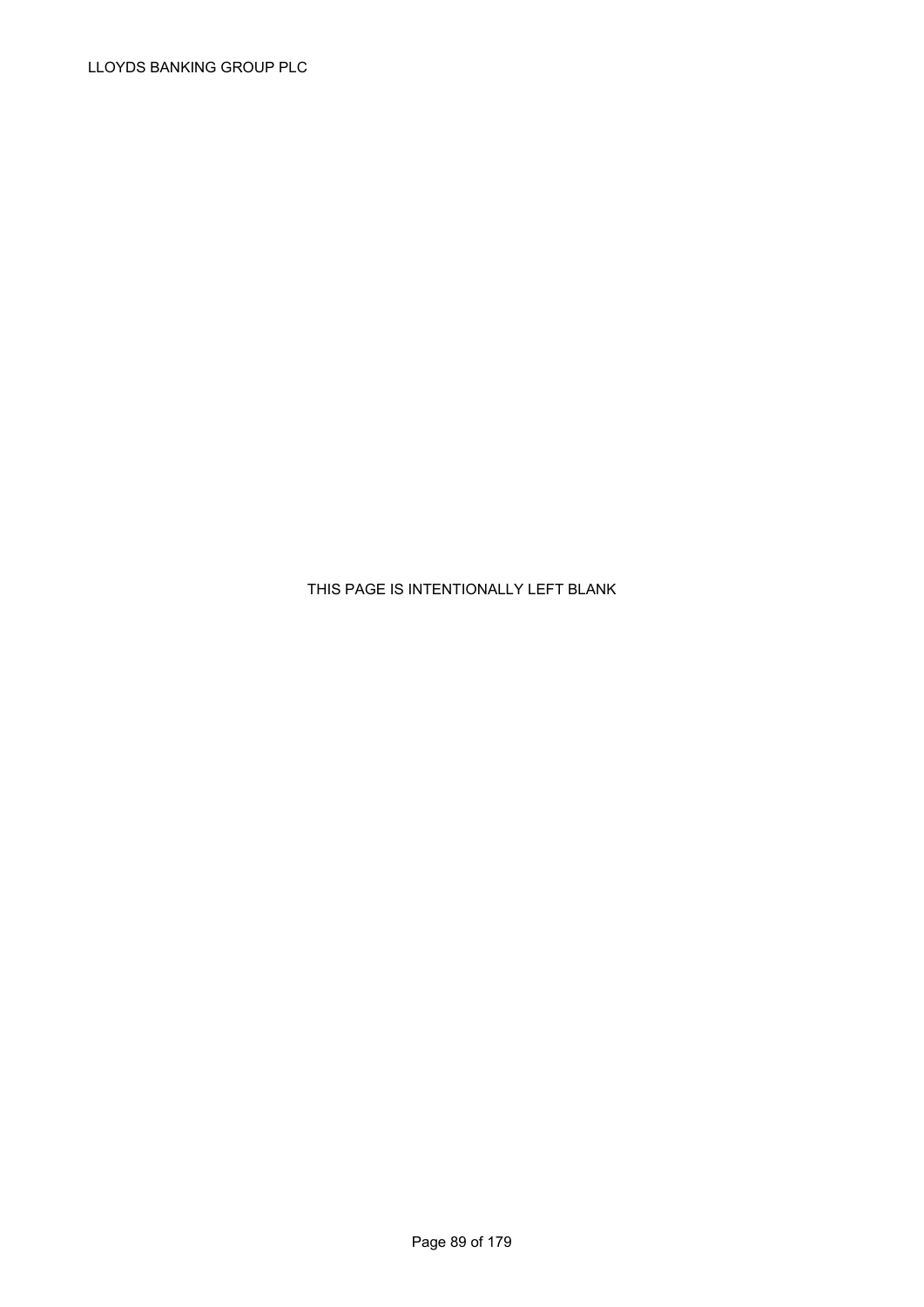# **RISK MANAGEMENT**

|                                   | Page |
|-----------------------------------|------|
| Risk management approach          | 91   |
| Principal risks and uncertainties | 91   |
| Economy                           | 92   |
| Liquidity and funding             | 94   |
| Credit risk                       | 99   |
| Market risk                       | 131  |
| Insurance risk                    | 131  |
| Legal and regulatory              | 132  |
| Customer treatment                | 133  |
| People                            | 133  |
| Integration                       | 134  |
| State funding and state aid       | 134  |

The income statement numbers in this section have been presented on a combined businesses basis.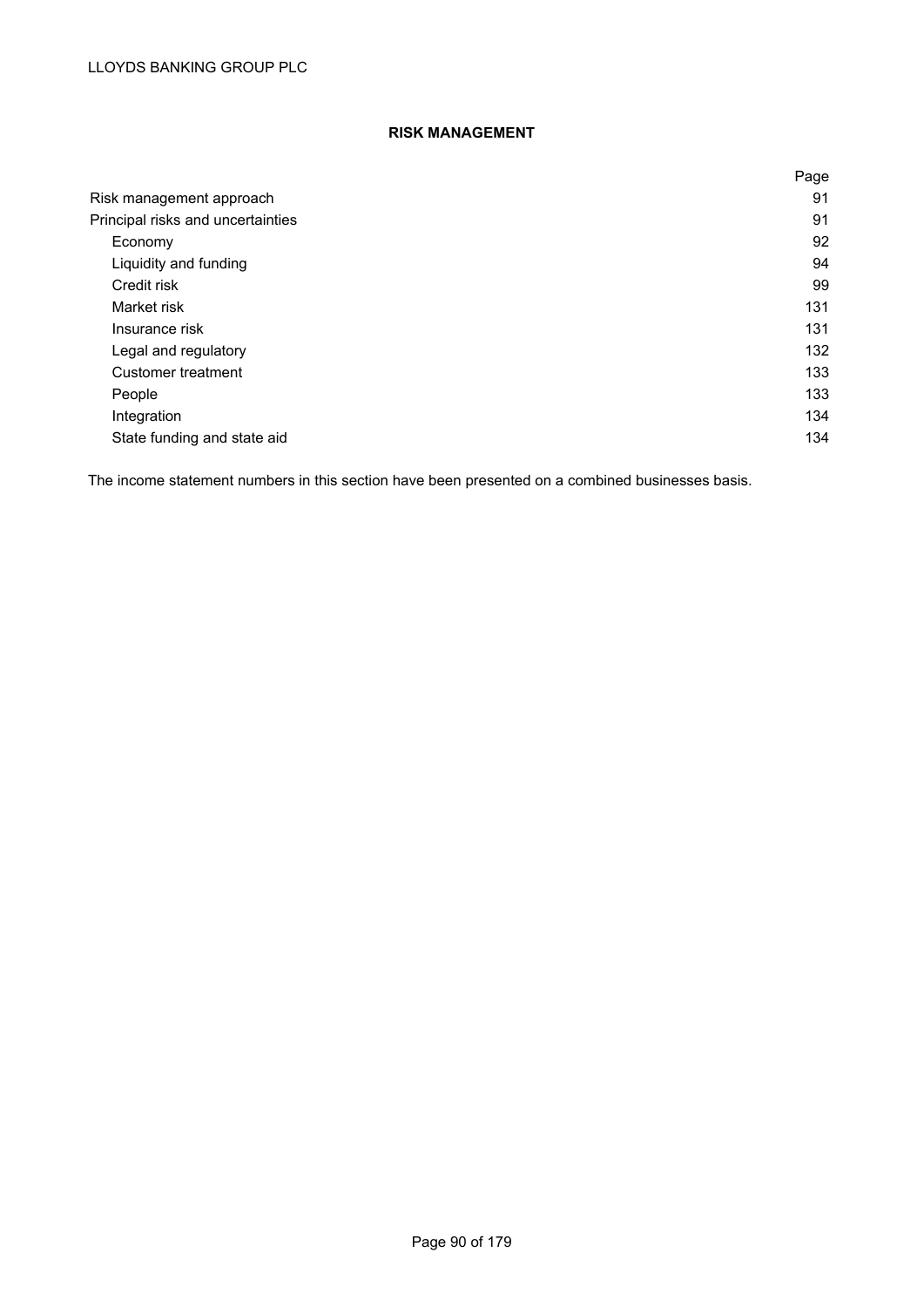# **RISK MANAGEMENT APPROACH**

There have been no material changes to the Group's approach to risk management as described in the risk management report within the Lloyds Banking Group annual report and accounts for the year ended 31 December 2010.

# **PRINCIPAL RISKS AND UNCERTAINTIES**

The principal risks and uncertainties facing the Group for the remaining six months of the year are set out below, together with details of how they have evolved during the first half of the 2011 and continue to be actively managed by the Group.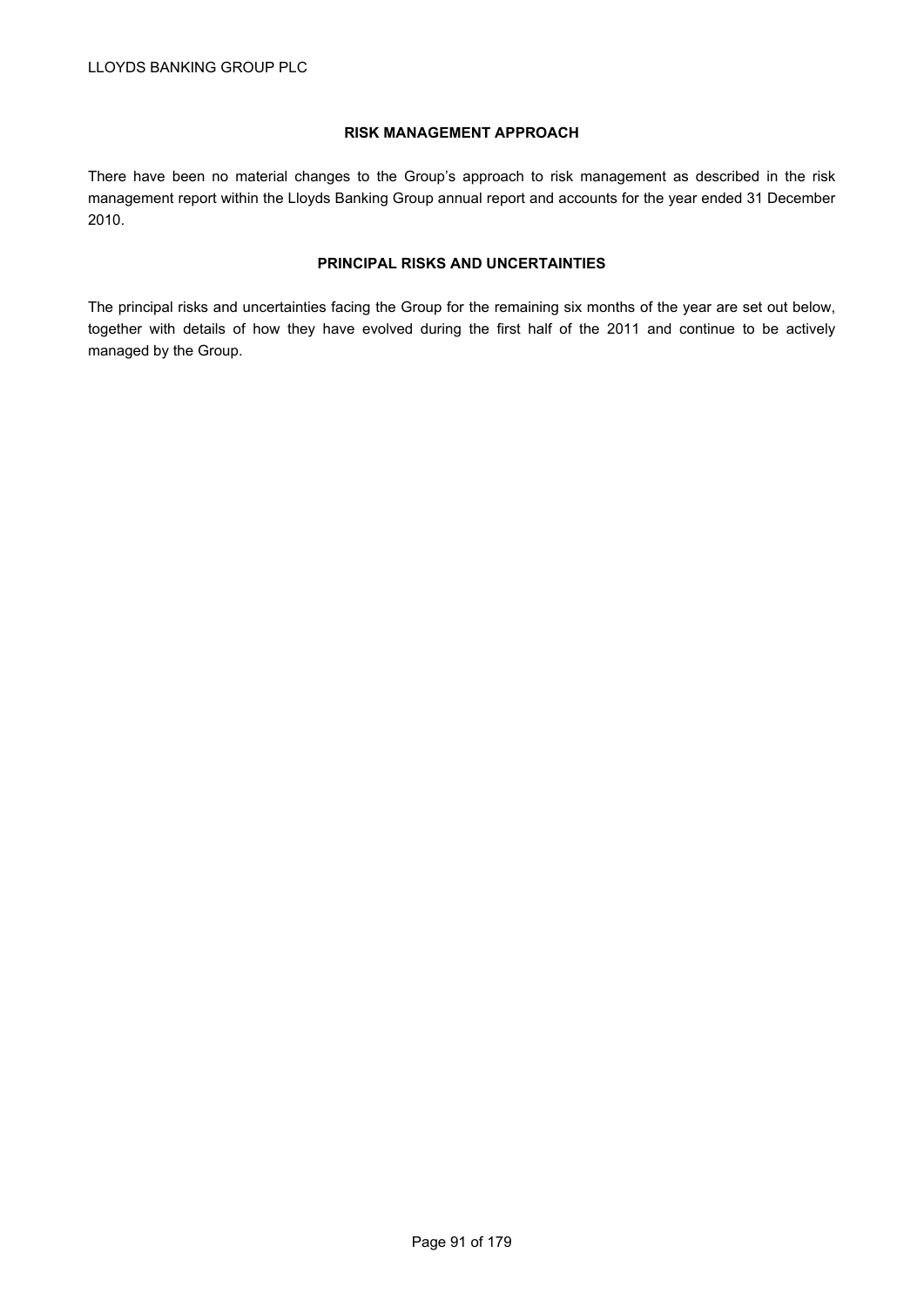## **Economy**

The global economic recovery has slowed in the first half of 2011. Sharp increases in the price of oil and other commodities across the turn of the year, driven by emerging market strength in 2010, have hit consumers' disposable incomes across the world and led to tighter monetary policy in emerging markets. Earlier fiscal stimulus in the US economy has now come to an end, and fiscal tightening is underway across Europe, particularly sharply in the most highly indebted countries. Whilst many advanced economies need an improvement in their net external trade position to offset weak consumer and government spending, current emerging market economic policies are not fully geared towards providing a strong engine of global growth through raising their own domestic demand. Highly indebted Eurozone countries are struggling to generate the growth needed to put their debt levels on a sustainable path given the scale of near-term austerity measures also required and the lack of help in the adjustment from interest rates or the exchange rate. Greece has required a second bail-out, agreed at the 21 July Eurozone summit meeting, but it is still unclear that it will be able eventually to service all its debt, so financial markets remain volatile and risk of contagion to other countries is unlikely to dissipate near-term.

All these factors together suggest that the global recovery is likely to continue to be weak and hesitant in comparison to other post-war recoveries. The degree of weakness in early 2011 was also exacerbated by the Japanese earthquake and tsunami, which has disrupted global manufacturing supply chains and caused some loss of production.

Current data show that the UK economy experienced very little underlying growth over the nine months to end of the second quarter of 2011. Consumer confidence and spending was hit by the fall in real disposable incomes. House prices have been falling gradually and commercial property prices have flattened off. Nevertheless, employment has continued to rise and our customers' current account transactions suggest that the underlying trend in households' income growth began to improve during the second quarter of 2011.

The Group's central scenario is for modest recovery to continue, assuming the recent Eurozone agreement on sovereign debt is enacted quickly and followed up by further measures for Greece. For the UK, the current projection reflected in our outlook, of 1.5 per cent Gross Domestic Product (GDP) growth in 2011 and 2.3 per cent in 2012 is broadly in line with consensus. Households' real spending growth should begin to improve as the squeeze from high inflation begins to reduce towards the end of the year. Net exports should continue to rise, reflecting the weakness of sterling. Unemployment should decline slowly, with companies reducing cost ratios through continued low wage growth. But with underlying inflationary pressures higher than before the recession, as the economy becomes more stable interest rates will need to rise gradually, and will act as a restraint on the recovery. Further improvements in the corporate failure rate are expected to be only gradual to the end of 2012. Both residential and commercial property prices are expected to end this year 2 per cent lower than at the end of 2010, and then rise only very slowly.

The US economic recovery is assumed to continue in the second half of 2011, as production recovers from the impacts of the Japanese earthquake, and in the Eurozone there is expected to be a continuing wide divergence between recovery in the stronger low-deficit countries and the higher deficit countries that will struggle to grow at all. The Irish economy, to which we have exposure, is expected to be only flat in 2011, and will not return to its pre-recession growth rate. House prices there are expected to fall by 10 per cent during 2011 and slightly further in 2012; commercial property prices are expected to fall further during 2011, but be flat over 2012.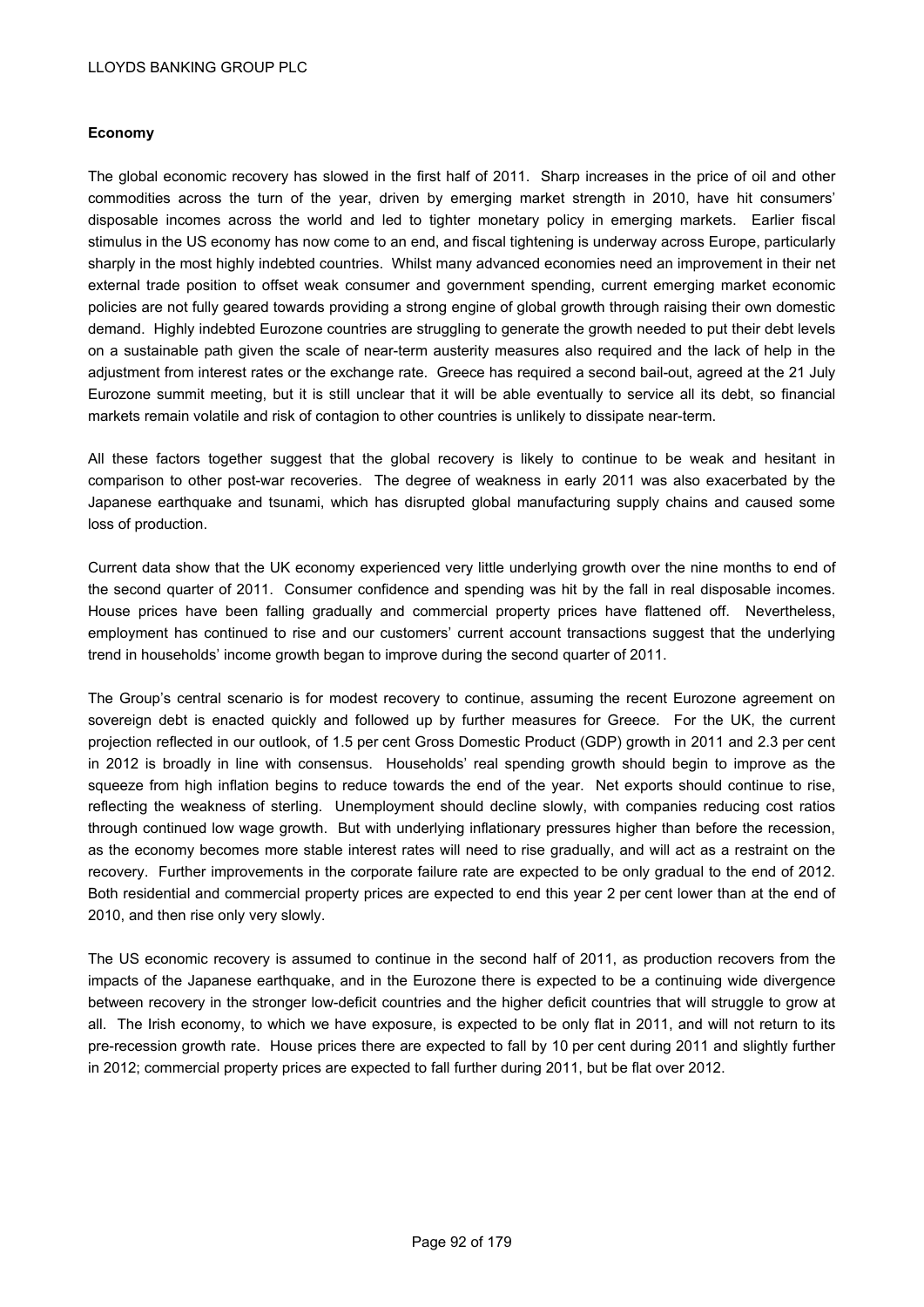## **Economy** (continued)

Downside risks around this scenario remain significant. Further increases in inflation could damage already weak consumer confidence, or result in earlier increases in interest rates if wage growth started to respond. Financial markets may remain unstable and continue to put extra pressure on other Eurozone economies outside Greece, given that current measures may fall short of solving Greece's problems. Since any shock to growth would also worsen the outlook for both public finances and bank capital and funding, a relatively small initial shock could throw economies onto a much weaker path as governments are forced to tighten fiscal policy even further or financial institutions are constrained in their ability to lend. A 'double-dip' scenario – a second shallower recession following closely the one that the economy is just emerging from – would result in further significant increases in corporate failures and unemployment during late 2011 and through 2012. In addition, residential and commercial property would suffer a second period of falling prices, tenant defaults would increase and central banks would have limited ability to cushion the downturn.

## *Impact on our markets*

Mortgage market balances outstanding grew by just 0.2 per cent in the year to May, after 0.4 per cent growth in the year to end 2010. Unsecured consumer borrowing has, however, begun to pick up slightly from its extremely weak levels of 2010, although it is still very weak compared to longer term trends. Deposit market growth has also remained low, with growth in balances slowing to 2.1 per cent in May 2011 from 3 per cent at end 2010, as deteriorating disposable incomes have squeezed savings flows.

Businesses also continue to reduce their indebtedness. Non-financial corporations have continued to reduce borrowing so far in 2011. Rising profits and weak investment spending boosted companies' deposit growth in the latter part of 2009 and the first half of 2010, but deposits are now declining slowly.

Low interest rates have been a key benefit to consumers and businesses. Arrears and defaults rose by much less during the recession than in previous recessions, and began to improve in 2010 despite the weakness of the recovery in the economy. The number of individual insolvencies during the second half of 2010 was 8.9 per cent lower than a year earlier, and 15.5 per cent lower than a year earlier in the first quarter of 2011. The number of company liquidations in England and Wales rose in the first quarter of 2011, however, by 3.7 per cent from the fourth quarter of 2010 level, although they remain almost 18 per cent down from the mid 2009 peak and the failure of active companies has remained flat at 0.7 per cent.

We expect that a continuation of subdued economic recovery will be accompanied by a period of modest growth in our core markets for several years. Consumers and businesses will continue to deleverage slowly. Retail deposit growth will be limited by the pressure on consumers' disposable incomes from relatively high inflation and cuts in welfare benefits. Arrears trends should continue to improve, but less quickly than in 2010.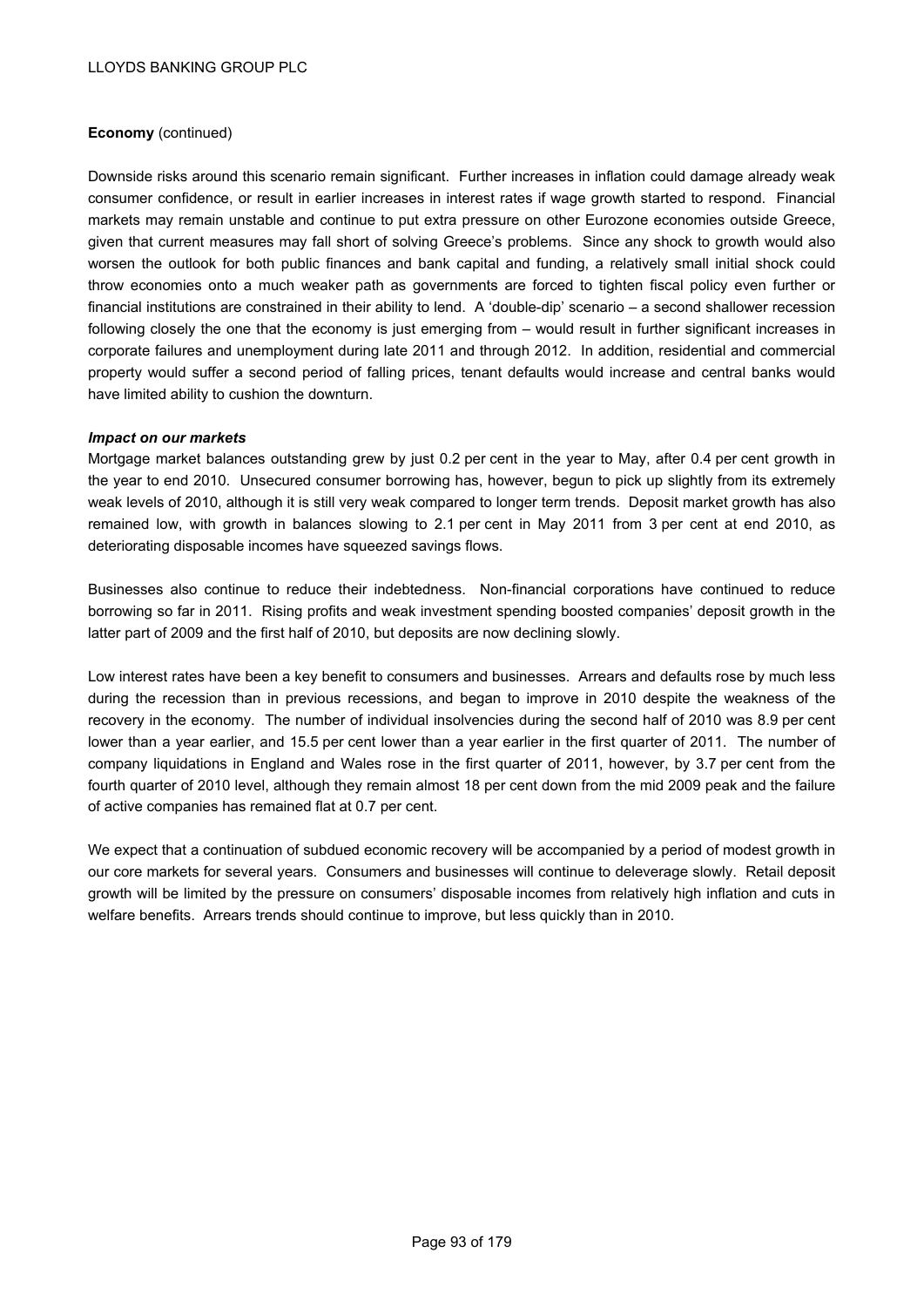## **Liquidity and funding**

Liquidity and funding continues to remain a key area of focus for the Group and the industry as a whole. Like all major banks, the Group is dependent on confidence in the short and long term wholesale funding markets. Should the Group, due to exceptional circumstances, be unable to continue to source sustainable funding, its ability to fund its financial obligations could be impacted.

The combination of right-sizing the balance sheet and continued development of the retail deposit base has seen the Group's wholesale funding requirement significantly reduce in the past two years. The progress the Group has made to date in diversifying its funding sources has further strengthened its funding base.

During the first half of 2011 the Group accelerated term funding initiatives and the run down of certain non-core asset portfolios allowing a further reduction in total Government and central bank facilities. The ratio of customer loans to deposits improved to 144 per cent compared with 154 per cent at 31 December 2010. Loans and advances reduced by £21.4 billion and customer deposits increased by £12.4 billion.

The second quarter of 2011 has seen funding markets' risk appetite reduce as a result of escalating European sovereign concerns. During this period the Group has continued to fund successfully with no material change to the Group's short-term maturity profile. The Group anticipates that wholesale markets will remain vulnerable to periods of disruption and to mitigate this risk has deliberately pre-funded much of the year's term funding requirement during the first half.

The Group term funding ratio (wholesale funding with a remaining life of over one year as a percentage of total wholesale funding) of 49 per cent was broadly stable (50 per cent at 31 December 2010). The wholesale funding position includes debt issued under the legacy Government Credit Guarantee Scheme, for which the last maturity will occur in October 2012.

The Group has maintained its liquidity levels in excess of the ILG regulatory minimum (FSA's Individual Liquidity Adequacy Standards) at all times. Funding projections show the Group will achieve the proposed Basel 3 liquidity and funding metrics in advance of expected implementation dates. The Liquidity Coverage Ratio is due to be implemented on 1 January 2015 and the Net Stable Funding Ratio has a 1 January 2018 implementation date.

The key dependencies on successfully funding the Group's balance sheet include the continued functioning of the money and capital markets; successful right-sizing of the Group's balance sheet; the repayment of the Government Credit Guarantee Scheme facilities in accordance with the agreed terms; no more than limited further deterioration in the UK's and the Group's credit rating; and no significant or sudden withdrawal of deposits resulting in increased reliance on money markets. Additionally, the Group has entered into a number of EU state aid related obligations to achieve reductions in certain parts of its balance sheet by the end of 2014. These are assumed within the Group's funding plan. The requirement to meet this deadline may result in the Group having to provide funding to support these asset reductions and/or disposals and may also result in a lower price being achieved.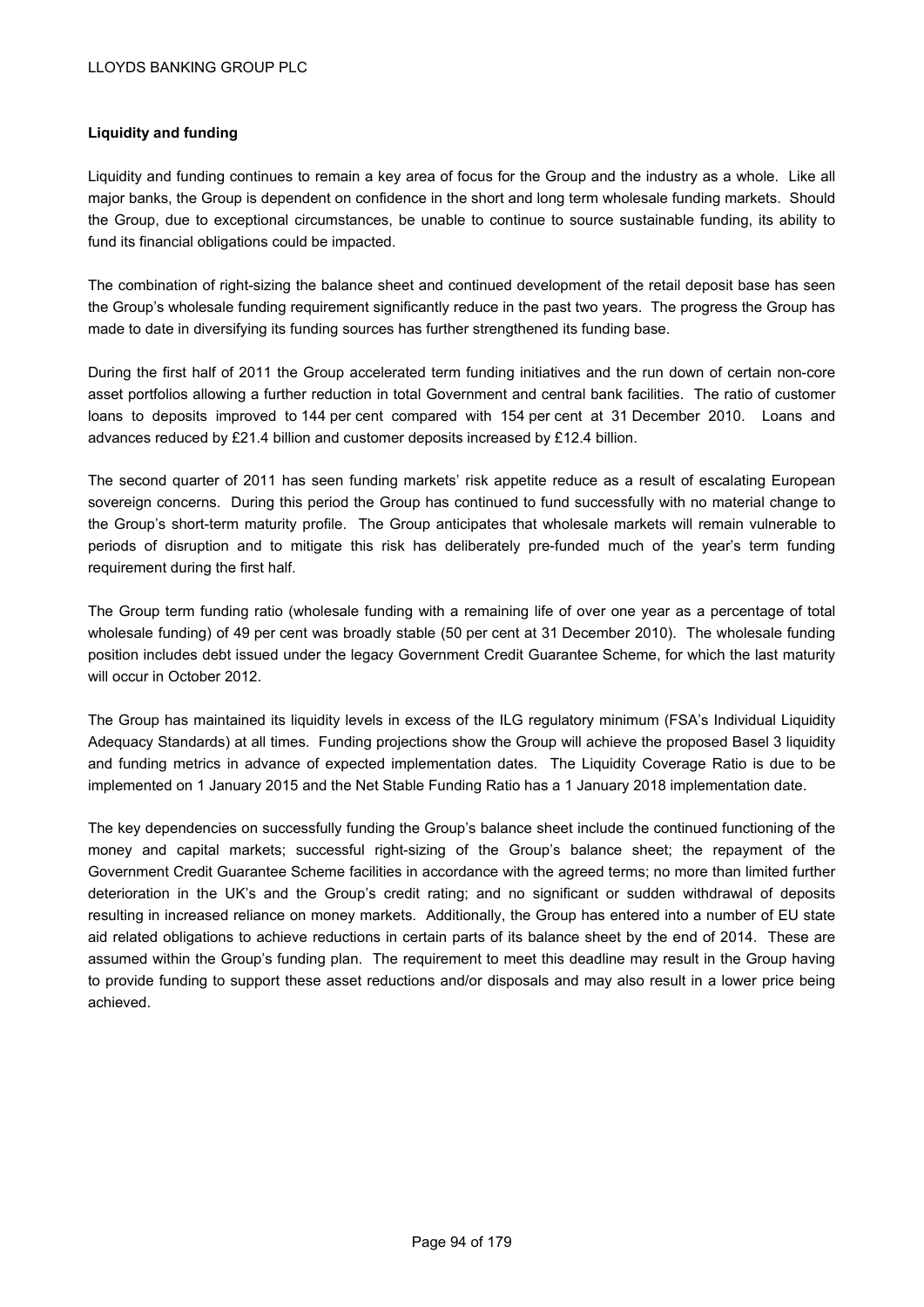## **Group funding position**

|                                                                | As at<br>30 June | As at<br>31 Dec |              |
|----------------------------------------------------------------|------------------|-----------------|--------------|
|                                                                | 2011             | 2010            | Change       |
|                                                                | £bn              | £bn             | ℅            |
| <b>Funding Requirement</b>                                     |                  |                 |              |
| Loans and advances to customers <sup>1</sup>                   | 568.1            | 589.5           | (4)          |
| Loans and advances to banks <sup>2</sup>                       | 9.0              | 10.5            | (14)         |
| Debt securities                                                | 15.5             | 25.7            | (40)         |
| Available-for-sale financial assets $-$ secondary <sup>3</sup> | 16.2             | 25.7            | (37)         |
| Cash balances <sup>4</sup>                                     | 3.2              | 3.6             | (11)         |
| <b>Funded assets</b>                                           | 612.0            | 655.0           | (7)          |
| On balance sheet primary liquidity assets <sup>5</sup>         |                  |                 |              |
| Reverse repos                                                  | 23.3             | 7.3             |              |
| Balances at central banks – primary <sup>4</sup>               | 52.0             | 34.5            | 51           |
| Available-for-sale financial assets - primary                  | 16.6             | 17.3            | (4)          |
| Held to maturity                                               | 7.8              | 7.9             | (1)          |
| Trading and other financial assets                             | 1.2              |                 |              |
|                                                                | 100.9            | 67.0            | 51           |
| Other assets <sup>6</sup>                                      | 266.1            | 269.6           | (1)          |
| <b>Total Group assets</b>                                      | 979.0            | 991.6           | (1)          |
| Less: Other liabilities <sup>6</sup>                           | (228.6)          | (229.1)         |              |
| <b>Funding requirement</b>                                     | 750.4            | 762.5           | (2)          |
| <b>Funded by</b>                                               |                  |                 |              |
| Customer deposits <sup>7</sup>                                 | 394.9            | 382.5           | 3            |
| Wholesale funding                                              | 295.6            | 298.0           | (1)          |
| <b>Group funding</b>                                           | 690.5            | 680.5           | $\mathbf{1}$ |
| Repos                                                          | 14.4             | 35.1            | (59)         |
| <b>Total equity</b>                                            | 45.5             | 46.9            | (3)          |
| <b>Total funding</b>                                           | 750.4            | 762.5           | (2)          |
|                                                                |                  |                 |              |

<sup>1</sup> Excludes £19.7 billion (31 December 2010: £3.1 billion) of reverse repos.

<sup>2</sup> Excludes £15.3 billion (31 December 2010: £15.6 billion) of loans and advances to banks within the insurance businesses and £3.9 billion (31 December 2010: £4.2 billion) of reverse repos.

<sup>3</sup> Secondary liquidity assets comprise a diversified pool of highly rated unencumbered collateral (including retained issuance).

<sup>4</sup> Cash balances and Balances at central banks – primary are combined in the Group's balance sheet.

<sup>5</sup> Primary liquidity assets are FSA eligible liquid assets including UK Gilts, US Treasuries, Euro AAA government debt and unencumbered cash balances held at central banks.

<sup>6</sup> Other assets and other liabilities primarily include balances in the Group's insurance businesses and the fair value of derivative assets and liabilities.

<sup>7</sup> Excluding repos of £5.0 billion (31 December 2010: £11.1 billion).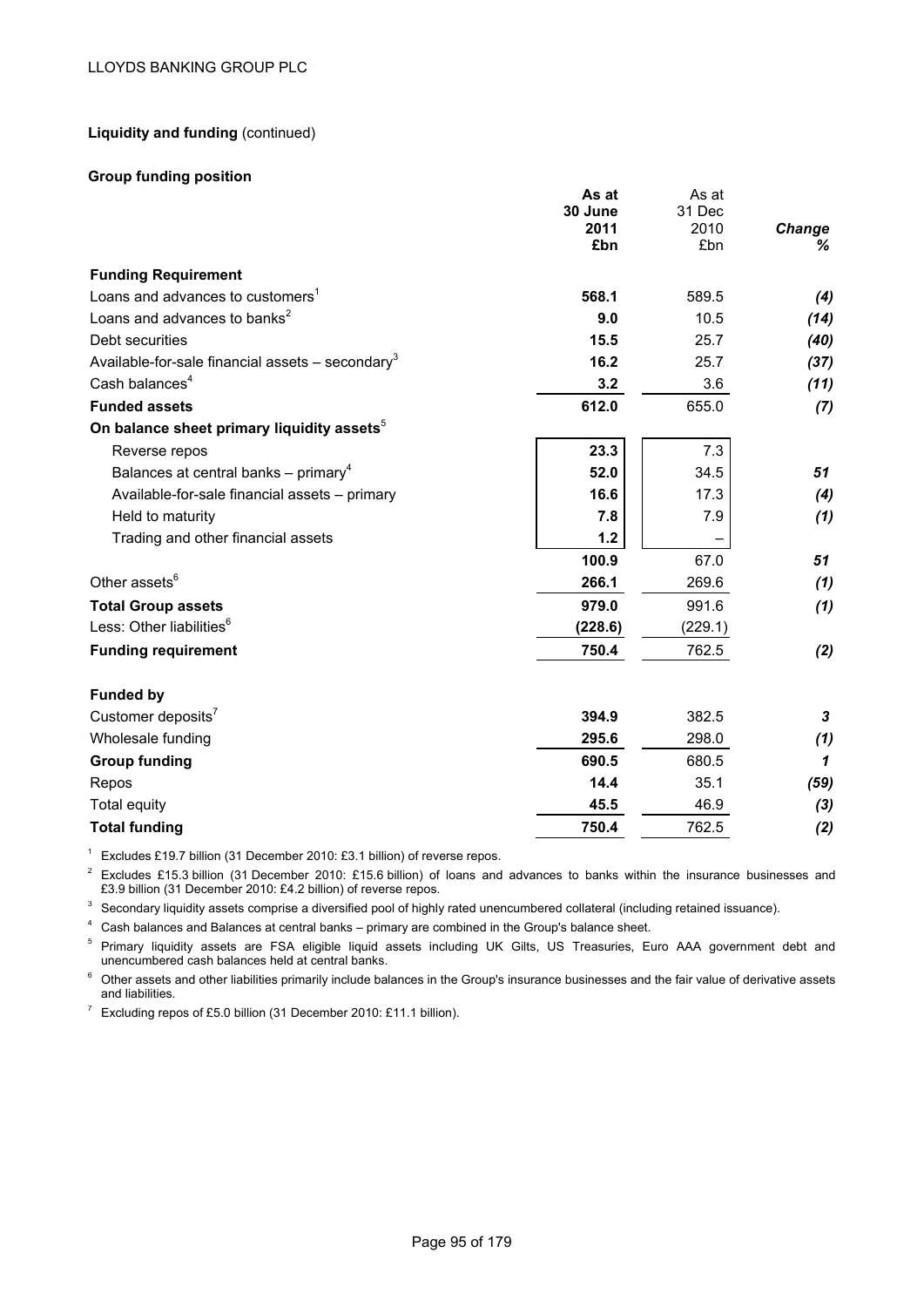# **Group funding by type**

|                                        | As at   | As at   | As at  | As at  |
|----------------------------------------|---------|---------|--------|--------|
|                                        | 30 June | 30 June | 31 Dec | 31 Dec |
|                                        | 2011    | 2011    | 2010   | 2010   |
|                                        | £bn     | %       | £bn    | $\%$   |
| Deposits from banks <sup>1</sup>       | 21.9    | 3.2     | 26.4   | 3.9    |
| Debt securities in issue: <sup>1</sup> |         |         |        |        |
| Certificates of deposit                | 46.4    | 6.7     | 42.4   | 6.2    |
| Commercial paper                       | 27.3    | 4.0     | 32.5   | 4.8    |
| Medium-term notes $2$                  | 86.6    | 12.5    | 87.7   | 12.9   |
| Covered bonds                          | 39.1    | 5.6     | 32.1   | 4.7    |
| Securitisation                         | 37.1    | 5.4     | 39.0   | 5.7    |
|                                        | 236.5   | 34.2    | 233.7  | 34.3   |
| Subordinated liabilities <sup>1</sup>  | 37.2    | 5.4     | 37.9   | 5.6    |
| Total wholesale funding <sup>3</sup>   | 295.6   | 42.8    | 298.0  | 43.8   |
| Customer deposits                      | 394.9   | 57.2    | 382.5  | 56.2   |
| Total Group funding <sup>4</sup>       | 690.5   | 100.0   | 680.5  | 100.0  |

 $1$  A reconciliation to the Group's balance sheet is provided on page 98.

<sup>2</sup> Medium term notes include £37.1 billion of funding from the Credit Guarantee scheme.

 $3$  The Group's definition of wholesale funding aligns with that used by other international market participants; including interbank deposits, debt securities in issue and subordinated liabilities.

<sup>4</sup> Excluding repos and total equity.

Total wholesale funding is analysed by residual maturity as follows:

|                                | As at<br>30 June<br>2011<br>£bn | As at<br>30 June<br>2011<br>% | As at<br>31 Dec<br>2010<br>£bn | As at<br>31 Dec<br>2010<br>% |
|--------------------------------|---------------------------------|-------------------------------|--------------------------------|------------------------------|
| Less than one year             | 151.7                           | 51.3                          | 148.6                          | 49.9                         |
| One to two years               | 29.4                            | 9.9                           | 46.8                           | 15.7                         |
| Two to five years              | 60.6                            | 20.5                          | 52.3                           | 17.6                         |
| More than five years           | 53.9                            | 18.3                          | 50.3                           | 16.8                         |
| <b>Total wholesale funding</b> | 295.6                           | 100.0                         | 298.0                          | 100.0                        |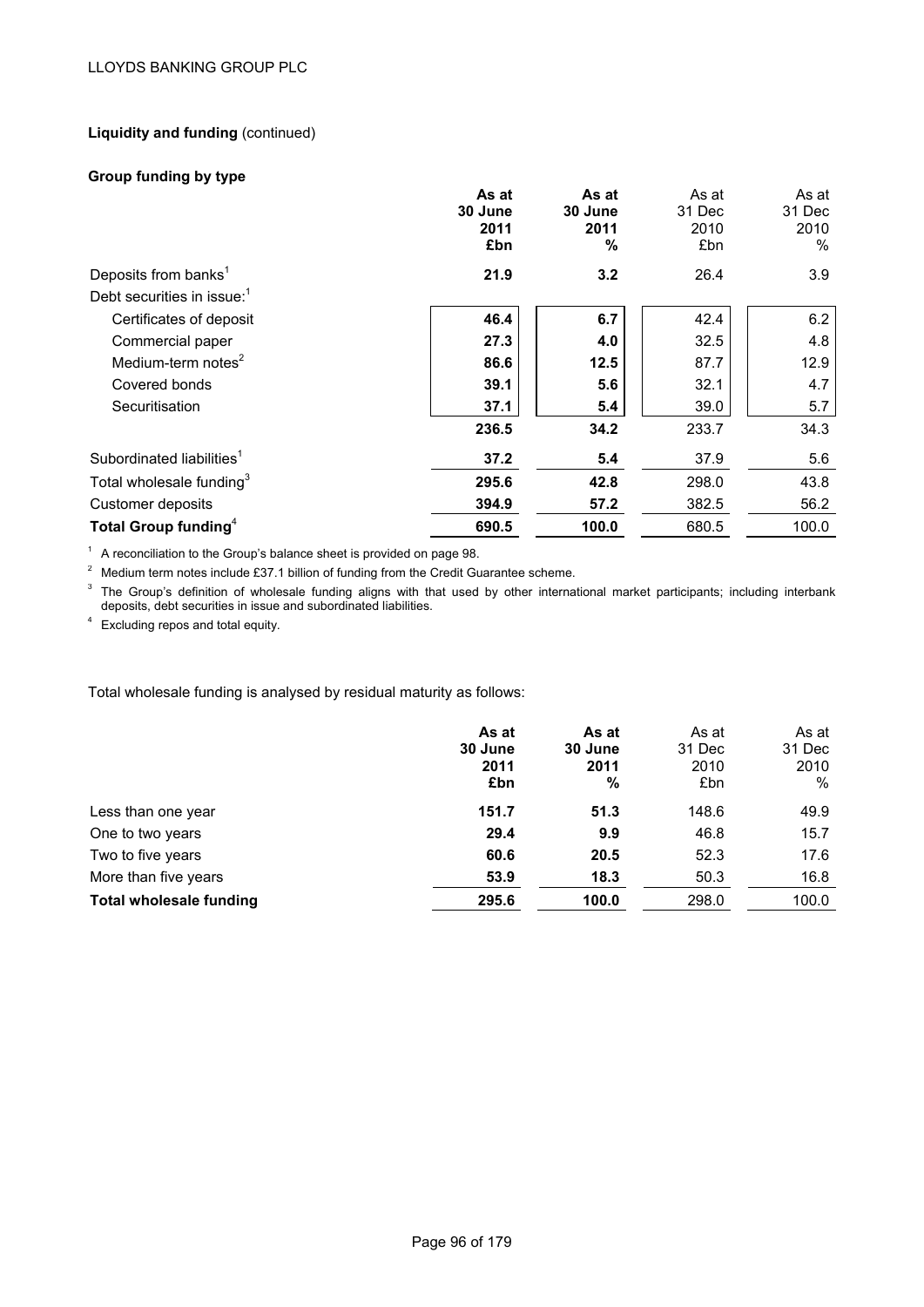### *Term issuance*

Going into 2011 the Group anticipated that periods of market volatility (as experienced in 2010) could recur and therefore leave the wholesale markets vulnerable to disruption. To mitigate this, the Group deliberately pre-funded much of the Group's term funding requirement in the first quarter. At the half-year, the Group has completed in excess of three-quarters of its targeted annual wholesale term issuance for 2011 targeting periods when markets were open and receptive to new issues and using a broad mix of products and currencies. As a result of this the Group is in position to be more selective as to which products and markets in which it will participate during the second half of 2011.

|                                 | <b>Sterling</b><br>£bn | <b>US Dollar</b><br>£bn  | Euro<br>£bn | <b>Other</b><br>currencies<br>£bn | <b>Total</b><br>£bn |
|---------------------------------|------------------------|--------------------------|-------------|-----------------------------------|---------------------|
| Covered bonds                   | 1.3                    | $\overline{\phantom{a}}$ | 2.2         | -                                 | 3.5                 |
| Securitisation                  | 1.3                    | 2.1                      | 1.7         | 0.2                               | 5.3                 |
| Medium-term notes               | 0.2                    | 4.3                      | 2.6         | 2.5                               | 9.6                 |
| Private placements <sup>1</sup> | 2.5                    | 0.4                      | 3.5         | 0.4                               | 6.8                 |
| <b>Total Issuance</b>           | 5.3                    | 6.8                      | 10.0        | 3.1                               | 25.2                |

 $1$  Private placements include structured bonds and term repos.

#### *Liquidity portfolio*

The table below illustrates the Group's holding of highly liquid unencumbered assets. This liquidity is available for deployment at immediate notice, subject to complying with regulatory requirements, and is a key component of the Group's liquidity management process.

|                                  | As at   | As at  |
|----------------------------------|---------|--------|
|                                  | 30 June | 31 Dec |
|                                  | 2011    | 2010   |
|                                  | £bn     | £bn    |
| Primary liquidity <sup>1</sup>   | 100.9   | 97.5   |
| Secondary liquidity <sup>2</sup> | 117.5   | 62.4   |
| <b>Total</b>                     | 218.4   | 159.9  |

 $1$  Primary liquidity is defined as FSA eligible liquid assets (UK Gilts, US Treasuries, Euro AAA government debt; unencumbered cash balances held at central banks).

<sup>2</sup> Secondary liquidity comprises a diversified pool of highly rated unencumbered collateral (including retained issuance).

Following the introduction of the FSA's Individual Liquidity Guidance under ILAS (Individual Liquidity Adequacy Standard), the Group now manages its liquidity position as a coverage ratio (proportion of stressed outflows covered by primary liquid assets) rather than by reference to a quantum of liquid assets; the liquidity position reflects a buffer over the regulatory minimum. The Group receives no recognition under ILAS for assets held for secondary liquidity purposes.

In addition to primary liquidity holdings the Group has significant capacity to apply for the Discount Window facility in the event of future liquidity problems.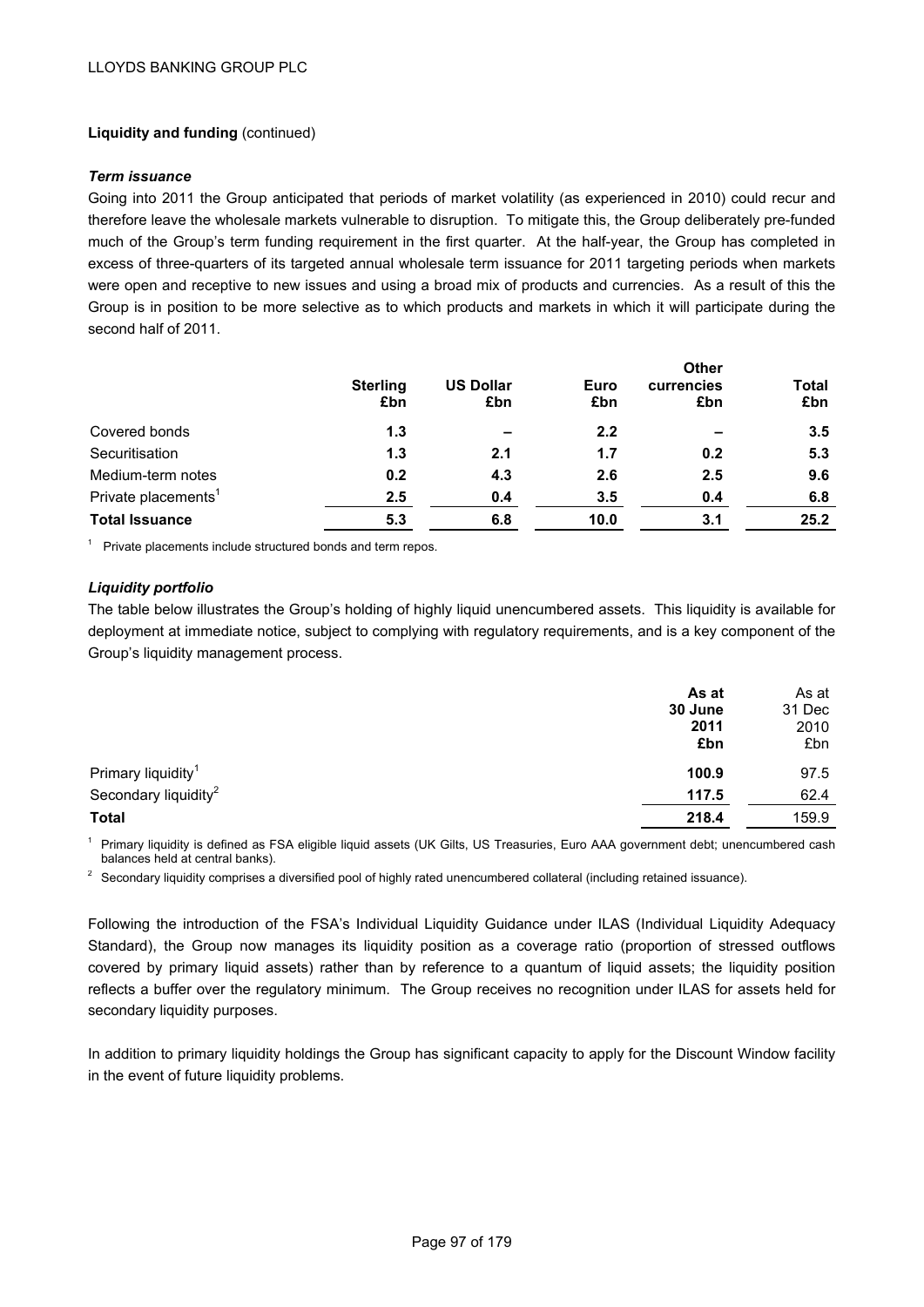The following tables reconcile figures reported on page 96

|                          |                                               |              | As at 30 June 2011                                      |                         |
|--------------------------|-----------------------------------------------|--------------|---------------------------------------------------------|-------------------------|
|                          | Included in<br>funding<br>analysis<br>(above) | <b>Repos</b> | <b>Fair value</b><br>and other<br>accounting<br>methods | <b>Balance</b><br>sheet |
|                          | £bn                                           | £bn          | £bn                                                     | £bn                     |
| Deposits from banks      | 21.9                                          | 9.4          |                                                         | 31.3                    |
| Debt securities in issue | 236.5                                         |              | (5.3)                                                   | 231.2                   |
| Subordinated liabilities | 37.2                                          |              | (1.6)                                                   | 35.6                    |
| Total wholesale funding  | 295.6                                         | 9.4          |                                                         |                         |
| Customer deposits        | 394.9                                         | 5.0          |                                                         | 399.9                   |
| Total                    | 690.5                                         | 14.4         |                                                         |                         |
|                          |                                               |              |                                                         |                         |
|                          |                                               |              |                                                         | As at 31 December 2010  |
|                          | Included in                                   |              | Fair value                                              |                         |
|                          | funding<br>analysis                           |              | and other<br>accounting                                 | <b>Balance</b>          |
|                          | (above)                                       | Repos        | methods                                                 | sheet                   |
|                          | £bn                                           | £bn          | £bn                                                     | £bn                     |
| Deposits from banks      | 26.4                                          | 24.0         |                                                         | 50.4                    |
| Debt securities in issue | 233.7                                         |              | (4.8)                                                   | 228.9                   |
| Subordinated liabilities | 37.9                                          |              | (1.7)                                                   | 36.2                    |
| Total wholesale funding  | 298.0                                         | 24.0         |                                                         |                         |

Customer deposits 382.5 11.1 – 393.6

Total 680.5 35.1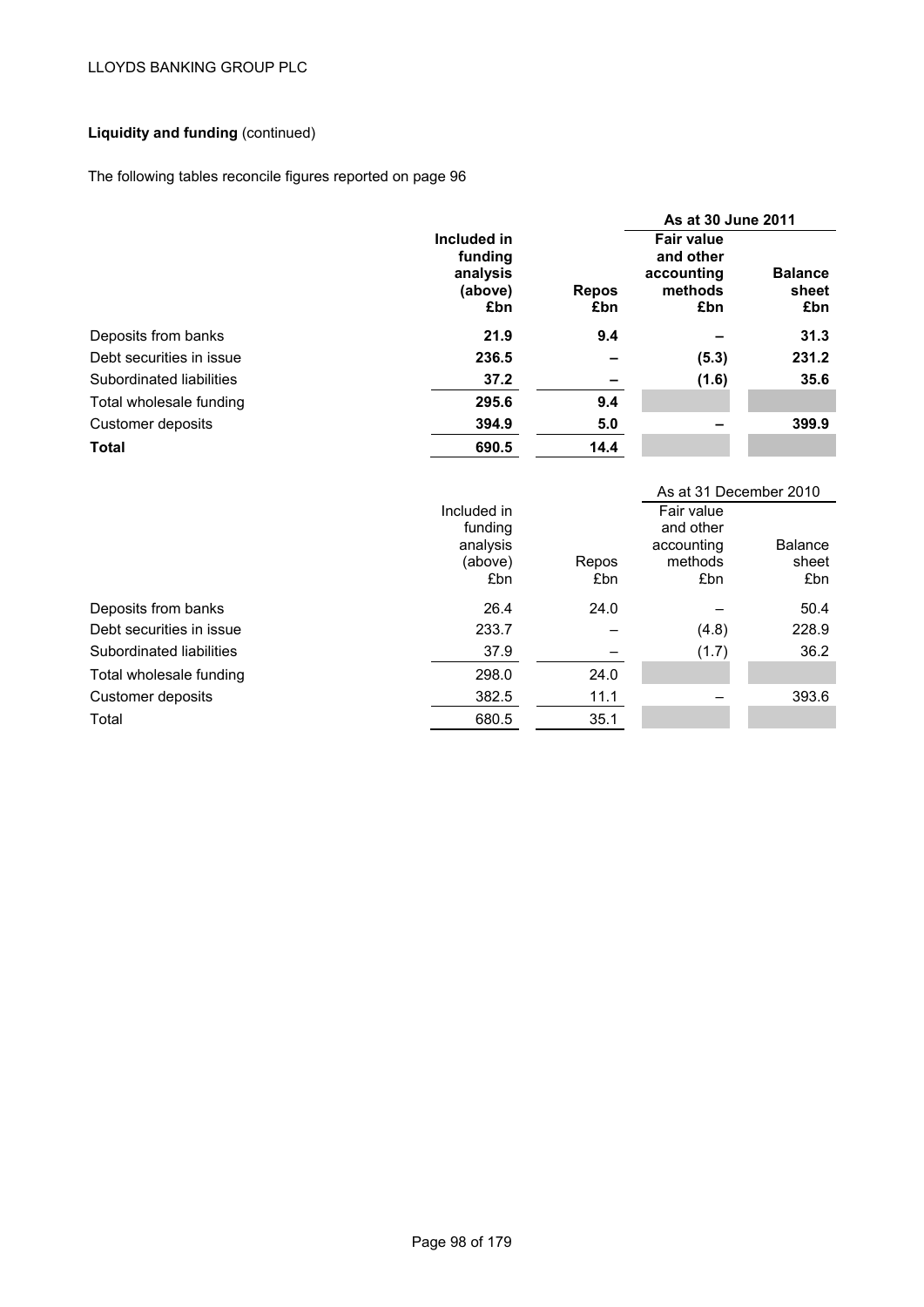# **Credit risk – Group**

|                          |           |          | <b>Impaired</b> |                         | Impairment |
|--------------------------|-----------|----------|-----------------|-------------------------|------------|
|                          | Loans and |          | loans           |                         | provisions |
|                          | advances  |          | as a % of       |                         | as a % of  |
|                          | to        | Impaired | closing         | Impairment              | impaired   |
| As at 30 June 2011       | customers | loans    | advances        | proxisions <sup>1</sup> | loans      |
|                          | £m        | £m       | %               | £m                      | %          |
| Retail                   | 362,441   | 9,390    | 2.6             | 3,003                   | 32.0       |
| Wholesale                | 143,983   | 29,249   | 20.3            | 12,811                  | 43.8       |
| Commercial               | 29,694    | 2,993    | 10.1            | 933                     | 31.2       |
| Wealth and International | 64,119    | 23,836   | 37.2            | 12,824                  | 53.8       |
| Hedging and other items  | 20,176    |          |                 |                         |            |
|                          | 620,413   | 65,468   | 10.6            | 29,571                  | 45.2       |
| Impairment provisions    | (29, 571) |          |                 |                         |            |
| Fair value adjustments   | (2,999)   |          |                 |                         |            |
| <b>Total Group</b>       | 587,843   |          |                 |                         |            |
| As at 31 December 2010   |           |          |                 |                         |            |
| Retail                   | 368,981   | 9,750    | 2.6             | 3,096                   | 31.8       |
| Wholesale                | 158,002   | 31,658   | 20.0            | 14,863                  | 46.9       |
| Commercial               | 29,649    | 2,856    | 9.6             | 992                     | 34.7       |
| Wealth and International | 66,368    | 20,342   | 30.7            | 10,684                  | 52.5       |
| Hedging and other items  | 3,378     |          |                 |                         |            |
|                          | 626,378   | 64,606   | 10.3            | 29,635                  | 45.9       |
| Impairment provisions    | (29, 635) |          |                 |                         |            |
| Fair value adjustments   | (4, 146)  |          |                 |                         |            |
| <b>Total Group</b>       | 592,597   |          |                 |                         |            |

 $1$  Impairment provisions include collective unimpaired provisions.

| <b>Total impairment charge</b> | Half-year<br>to 30 June<br>2011<br>£m | Half-year<br>to 30 June<br>2010<br>£m | <b>Change</b><br>% | Half-year<br>to 31 Dec<br>2010<br>£m |
|--------------------------------|---------------------------------------|---------------------------------------|--------------------|--------------------------------------|
| Retail                         | 1,173                                 | 1,335                                 | 12                 | 1,412                                |
| Wholesale                      | 1,557                                 | 2,801                                 | 44                 | 1,263                                |
| Commercial                     | 160                                   | 190                                   | 16                 | 192                                  |
| Wealth and International       | 2,532                                 | 2,228                                 | (14)               | 3,760                                |
| <b>Total impairment charge</b> | 5,422                                 | 6,554                                 | 17                 | 6,627                                |

Total impairment charge comprises:

|                                                     | Half-year<br>to 30 June<br>2011 | Half-year<br>to 30 June<br>2010 | Change | Half-year<br>to 31 Dec<br>2010 |
|-----------------------------------------------------|---------------------------------|---------------------------------|--------|--------------------------------|
|                                                     | £m                              | £m                              | %      | £m                             |
| Total impairment losses on loans and advances       |                                 |                                 |        |                                |
| to customers                                        | 5,369                           | 6,499                           | 17     | 6,459                          |
| Loans and advances to banks                         |                                 | (6)                             |        | (7)                            |
| Debt securities classified as loans and receivables | 17                              | 15                              | (13)   | 42                             |
| Available-for-sale financial assets                 | 32                              | 49                              | 35     | 66                             |
| Other credit risk provisions                        | 4                               | (3)                             |        | 67                             |
| <b>Total impairment charge</b>                      | 5,422                           | 6,554                           | 17     | 6,627                          |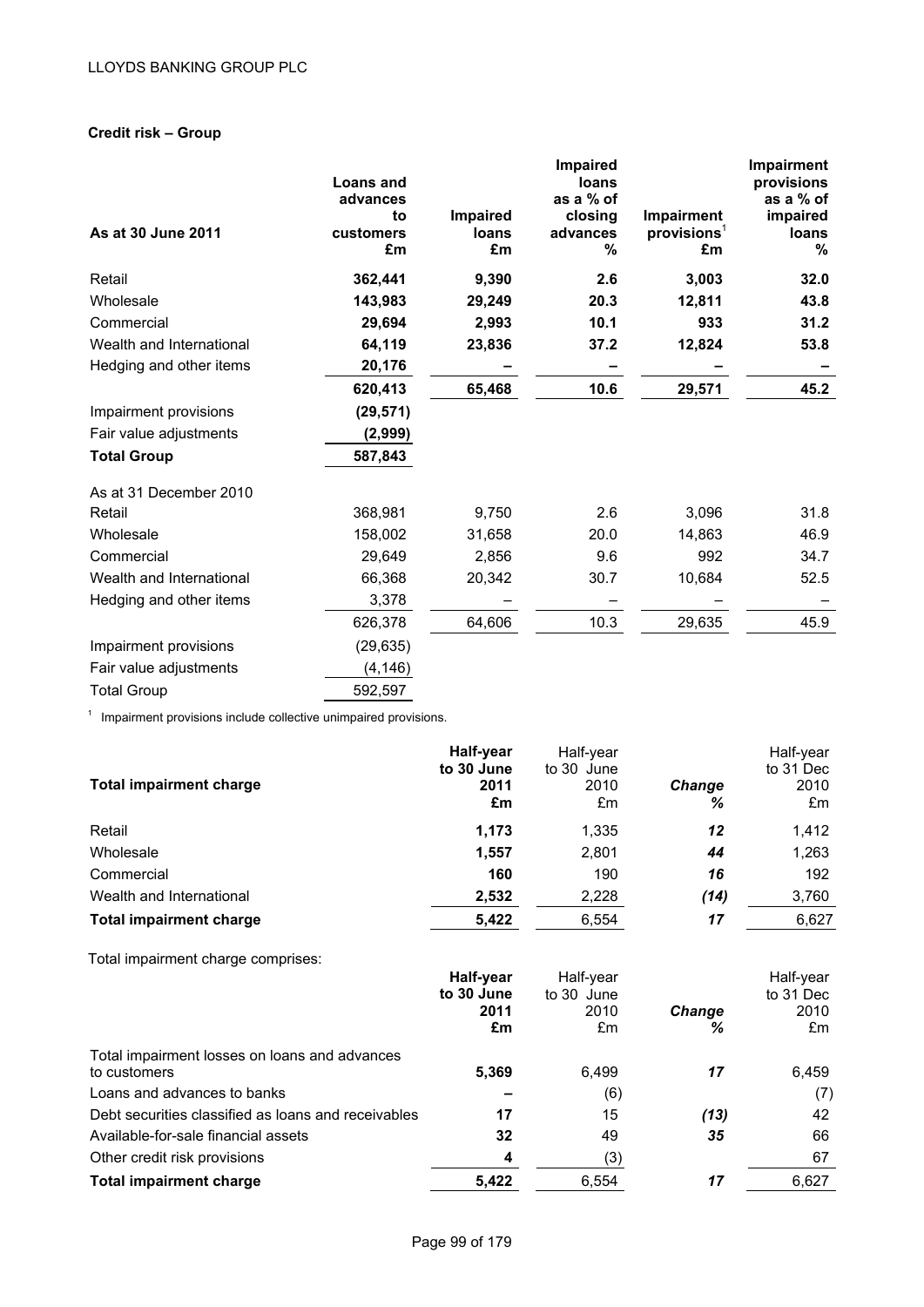**Core**

|                          |           |          | <b>Impaired</b> |                         | <b>Impairment</b> |
|--------------------------|-----------|----------|-----------------|-------------------------|-------------------|
|                          | Loans and |          | loans           |                         | provisions        |
|                          | advances  |          | as a % of       |                         | as a % of         |
|                          | to        | Impaired | closing         | Impairment              | impaired          |
| As at 30 June 2011       | customers | loans    | advances        | provisions <sup>1</sup> | loans             |
|                          | £m        | £m       | %               | £m                      | %                 |
| Retail                   | 332,848   | 7,670    | 2.3             | 2,575                   | 33.6              |
| Wholesale                | 81,396    | 3,982    | 4.9             | 2,394                   | 60.1              |
| Commercial               | 28,025    | 2,968    | 10.6            | 915                     | 30.8              |
| Wealth and International | 8,364     | 281      | 3.4             | 79                      | 28.1              |
| Hedging and other items  | 20,176    |          |                 |                         |                   |
|                          | 470,809   | 14,901   | 3.2             | 5,963                   | 40.0              |
| Impairment provisions    | (5,963)   |          |                 |                         |                   |
| Fair value adjustments   | (1, 643)  |          |                 |                         |                   |
| <b>Total Group</b>       | 463,203   |          |                 |                         |                   |
| As at 31 December 2010   |           |          |                 |                         |                   |
| Retail                   | 338,174   | 8,067    | 2.4             | 2,715                   | 33.7              |
| Wholesale                | 87,892    | 4,430    | 5.0             | 2,323                   | 52.4              |
| Commercial               | 27,618    | 2,835    | 10.3            | 976                     | 34.4              |
| Wealth and International | 8,435     | 202      | 2.4             | 74                      | 36.6              |
| Hedging and other items  | 3,378     |          |                 |                         |                   |
|                          | 465,497   | 15,534   | 3.3             | 6,088                   | 39.2              |
| Impairment provisions    | (6,088)   |          |                 |                         |                   |
| Fair value adjustments   | (2, 138)  |          |                 |                         |                   |
| <b>Total Group</b>       | 457,271   |          |                 |                         |                   |

<sup>1</sup> Impairment provisions include collective unimpaired provisions.

# **Total impairment charge – core**

|                                | Half-year  | Half-year  |               | Half-year |
|--------------------------------|------------|------------|---------------|-----------|
|                                | to 30 June | to 30 June |               | to 31 Dec |
|                                | 2011       | 2010       | <b>Change</b> | 2010      |
|                                | £m         | £m         | ℅             | £m        |
| Retail                         | 1,052      | 1,286      | 18            | 1,343     |
| Wholesale                      | 409        | 162        |               | 414       |
| Commercial                     | 160        | 189        | 15            | 192       |
| Wealth and International       | 15         | 16         | 6             | 10        |
| <b>Total impairment charge</b> | 1,636      | 1,653      |               | 1,959     |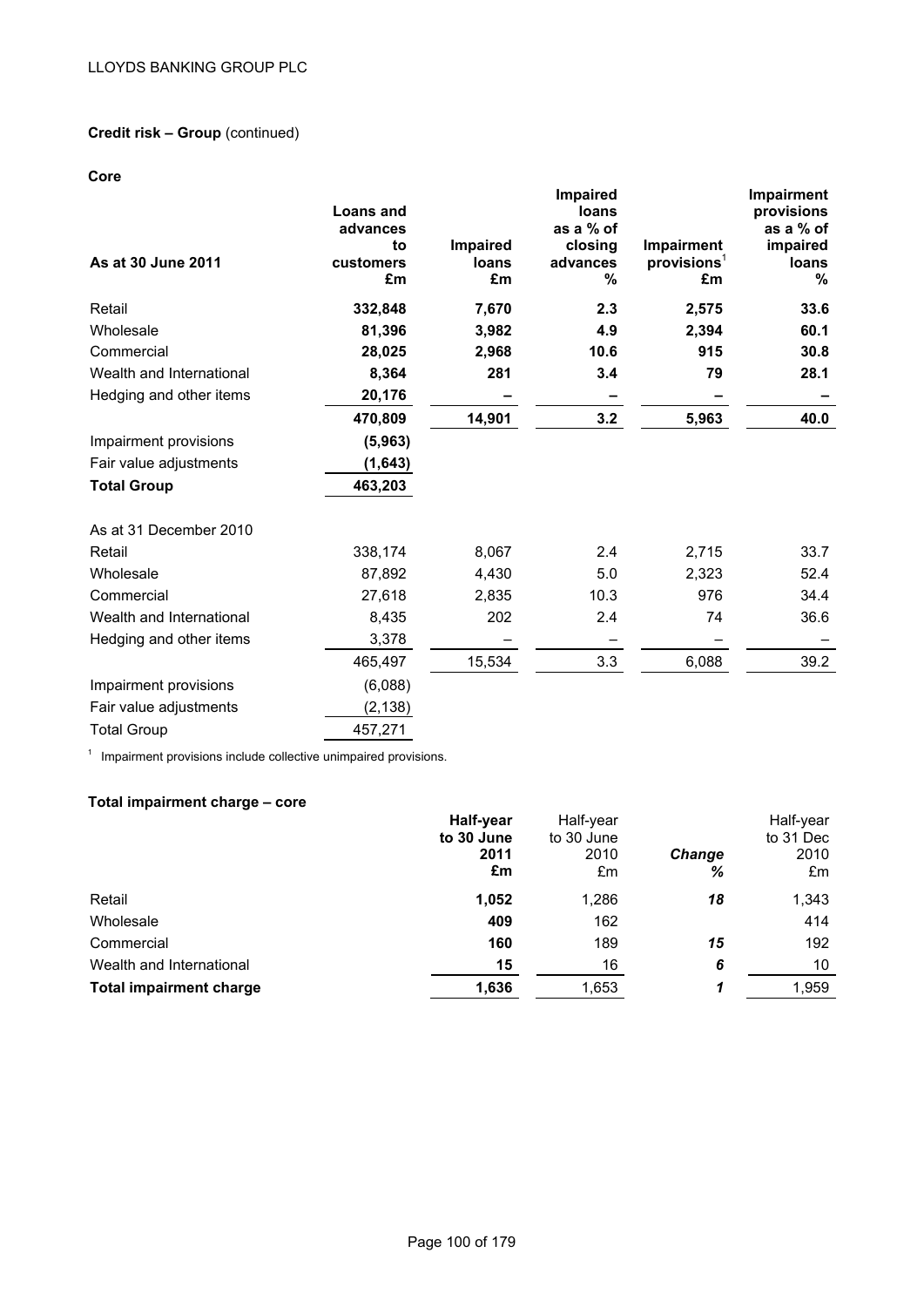# **Non-core**

|                          |                 |             | <b>Impaired</b> |                         | <b>Impairment</b> |
|--------------------------|-----------------|-------------|-----------------|-------------------------|-------------------|
|                          | Loans and       |             | loans           |                         | provisions        |
|                          | advances        |             | as a % of       |                         | as a % of         |
|                          | to              | Impaired    | closing         | Impairment              | impaired          |
| As at 30 June 2011       | customers<br>£m | loans<br>£m | advances<br>%   | prox <sup>1</sup><br>£m | loans<br>%        |
|                          |                 |             |                 |                         |                   |
| Retail                   | 29,593          | 1,720       | 5.8             | 428                     | 24.9              |
| Wholesale                | 62,587          | 25,267      | 40.4            | 10,417                  | 41.2              |
| Commercial               | 1,669           | 25          | 1.5             | 18                      | 72.0              |
| Wealth and International | 55,755          | 23,555      | 42.2            | 12,745                  | 54.1              |
| Hedging and other items  |                 |             |                 |                         |                   |
|                          | 149,604         | 50,567      | 33.8            | 23,608                  | 46.7              |
| Impairment provisions    | (23, 608)       |             |                 |                         |                   |
| Fair value adjustments   | (1, 356)        |             |                 |                         |                   |
| <b>Total Group</b>       | 124,640         |             |                 |                         |                   |
| As at 31 December 2010   |                 |             |                 |                         |                   |
| Retail                   | 30,807          | 1,683       | 5.5             | 381                     | 22.6              |
| Wholesale                | 70,110          | 27,228      | 38.8            | 12,540                  | 46.1              |
| Commercial               | 2,031           | 21          | 1.0             | 16                      | 76.2              |
| Wealth and International | 57,933          | 20,140      | 34.8            | 10,610                  | 52.7              |
| Hedging and other items  |                 |             |                 |                         |                   |
|                          | 160,881         | 49,072      | 30.5            | 23,547                  | 48.0              |
| Impairment provisions    | (23, 547)       |             |                 |                         |                   |
| Fair value adjustments   | (2,008)         |             |                 |                         |                   |
| <b>Total Group</b>       | 135,326         |             |                 |                         |                   |

<sup>1</sup> Impairment provisions include collective unimpaired provisions.

# **Total impairment charge – non-core**

|                                | Half-year  | Half-year  |               | Half-year |
|--------------------------------|------------|------------|---------------|-----------|
|                                | to 30 June | to 30 June |               | to 31 Dec |
|                                | 2011       | 2010       | <b>Change</b> | 2010      |
|                                | £m         | £m         | ℅             | £m        |
| Retail                         | 121        | 49         |               | 69        |
| Wholesale                      | 1,148      | 2,639      | 56            | 849       |
| Commercial                     |            |            |               |           |
| Wealth and International       | 2,517      | 2,212      | (14)          | 3,750     |
| <b>Total impairment charge</b> | 3,786      | 4,901      | 23            | 4,668     |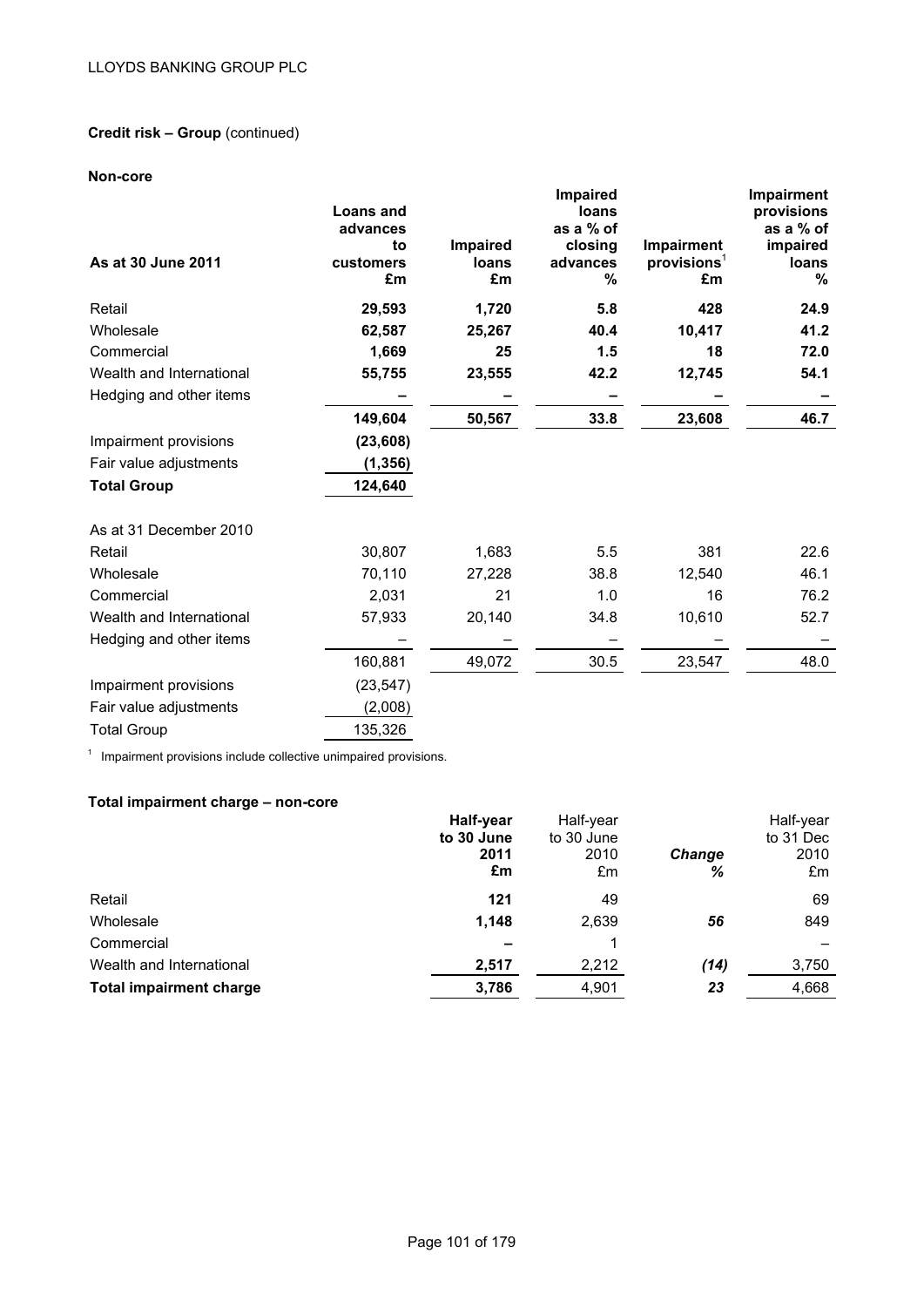#### **Overview**

- The Group achieved a reduction in its core impairment charge in the first half of 2011 to £1,636 million (from £1,653 million in the first half of 2010 and £1,959 million in the second half of 2010), due to the stabilisation of the UK economic environment (including UK corporate real estate prices), together with continued low UK interest rates and effective portfolio management.
- The non-core impairment charge also reduced materially from £4,901 million in the first half of 2010 and £4,668 million in the second half of 2010 to £3,786 million in the first half of 2011. The reduction from the first half of 2010 largely reflected the stabilisation of the UK and US economic environment, low interest rates and the heritage HBOS wholesale portfolio appropriately impaired against our base case economic assumptions. This was slightly offset by further new provisions on the Irish book.
- Prudent, 'through the cycle' credit policies and procedures are in place throughout the Group, focusing on development of enduring client relationships. As a result of this approach, the credit quality of new lending remains strong. Very little new origination took place outside the UK.
- The Group's current level of impairment is being managed successfully in the current challenging economic environment by the Wholesale business support units and Retail collection and recovery units.
- The Group's exposure to Ireland is being closely managed. In the first half, we have taken additional provisions in Ireland due to further falls in the commercial real estate market as previously anticipated. We believe that further vulnerability exists. A dedicated UK-based business support team is in place to manage the winding down of the Irish book.

#### **Outlook – Group**

Based on its latest economic assumptions of a continued modest UK recovery from recession, as set out on page 92, the Group expects an improved impairment charge in 2011 compared with 2010. However, there are material downside risks to impairment charges, with a number of factors potentially causing cashflow stress and higher levels of default amongst wholesale customers into 2012. These include, in the UK, fragile consumer and business confidence, potential interest rate and inflation rises and reduced consumer spending. A 'double-dip' scenario – a second shallower recession following closely the one from which the economy is just emerging – also remains a downside risk. This is because it would result in further significant increases in corporate failures and unemployment during late 2011 and through 2012, as well as causing a second period of falling prices for residential and commercial property and a likely rise in tenant defaults.

Downside risks from financial market instability are also significant. Uncertainty over the best way forward for highly indebted Eurozone countries could keep financial markets volatile and the risk of contagion to other Eurozone countries is unlikely to dissipate near term.

We continue to monitor closely liquidity and economic conditions in our key overseas markets of Ireland and Australasia. In Ireland, the fragility of the economy and political system could still cause further credit quality deterioration within our book as it winds down. Australia, while benefiting from a commodities export boom, continues to be affected by deteriorating property markets in the geographic areas and property classes where the Group is exposed.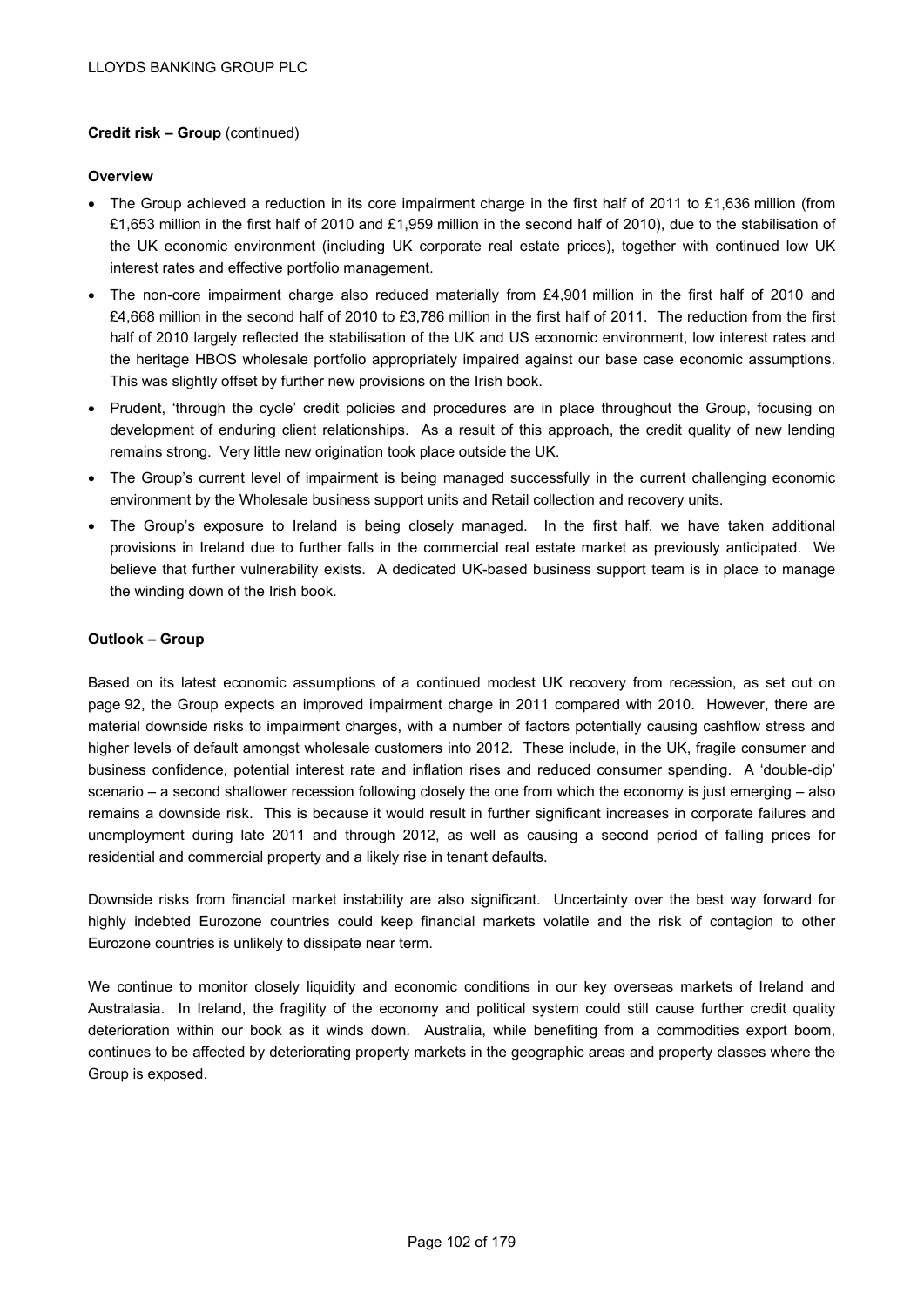#### **Exposures to Selected Eurozone Countries**

On 15 July 2011 the European Banking Authority (EBA) announced the results of its EU-wide stress test conducted in cooperation with the FSA, the European Central Bank, the European Commission and the European Systemic Risk Board. The EU-wide stress test, carried out across 90 banks covering over 65 per cent of the EU banking system total assets, sought to assess the resilience of European banks to severe shocks and their specific solvency in hypothetical stress events under certain restrictive conditions. The Group's core tier 1 capital ratio, when stressed in accordance with the EBA's defined methodology, at 7.7 per cent, remains well above the capital benchmark required.

At about the same time as the EBA announcement, the FSA published draft proposals for disclosures to be made by UK banks at 30 June 2011 on direct sovereign debt and related exposures, to be shown by reference to accounting values; the Group has sought to adopt these proposals.

The Group has direct exposure to certain European countries which have been identified on the basis of their higher bond yields compared to the rest of the Eurozone and the UK – Belgium, Greece, Ireland, Italy, Portugal and Spain. This is consistent with the countries recommended for disclosure by the FSA.

The Group manages its exposures to individual countries through authorised country limits which take into account economic, financial, political and social factors. In addition the Group manages its indirect risks to the selected countries by establishing and monitoring risk limits for individual banks and financial institutions outside of these countries where they have direct exposures to the selected countries. The profiles of these banks and financial institutions are monitored on a regular basis and exposures managed accordingly.

| As at 30 June 2011 | <b>Direct</b><br>Sovereign<br>£m | <b>Banking</b><br><b>Groups</b><br>£m | <b>Asset</b><br><b>Backed</b><br><b>Securities</b><br>£m | <b>Total</b><br>£m |
|--------------------|----------------------------------|---------------------------------------|----------------------------------------------------------|--------------------|
| Belgium            | 87                               | 318                                   |                                                          | 405                |
| Greece             | $\overline{\phantom{a}}$         | $\overline{\phantom{0}}$              | 70                                                       | 70                 |
| Ireland            | -                                | 366                                   | 373                                                      | 739                |
| Italy              | 35                               | 1,780                                 | 48                                                       | 1,863              |
| Portugal           | $\overline{\phantom{a}}$         | 241                                   | 424                                                      | 665                |
| Spain              | 67                               | 2,136                                 | 450                                                      | 2,653              |
| <b>Total</b>       | 189                              | 4,841                                 | 1,365                                                    | 6,395              |

#### *Sovereigns, Banking Groups and Asset Backed Securities*

Approximately half of the overall positions of £6.4 billion relate to structures where there are underlying assets securing the obligations (ABS or Covered Bonds); the balance are generally floating rate notes or short term unsecured money market exposures or general banking facilities.

#### *Direct Sovereign (including Central Banks)*

As at 30 June 2011, the Group had minimal exposure, in aggregate, which could be considered to be direct recourse to the sovereign risk of Belgium, Greece, Ireland, Italy, Portugal and Spain. This includes the national governments and central banks in these countries. Direct sovereign exposures include those to the Export Credit Agencies for Italy and Spain. Since 2009, the Group has proactively managed and reduced limits and exposures to these countries.

Undrawn committed facilities and contingents total £110 million. Derivatives with sovereigns and sovereign referenced credit default swaps are immaterial.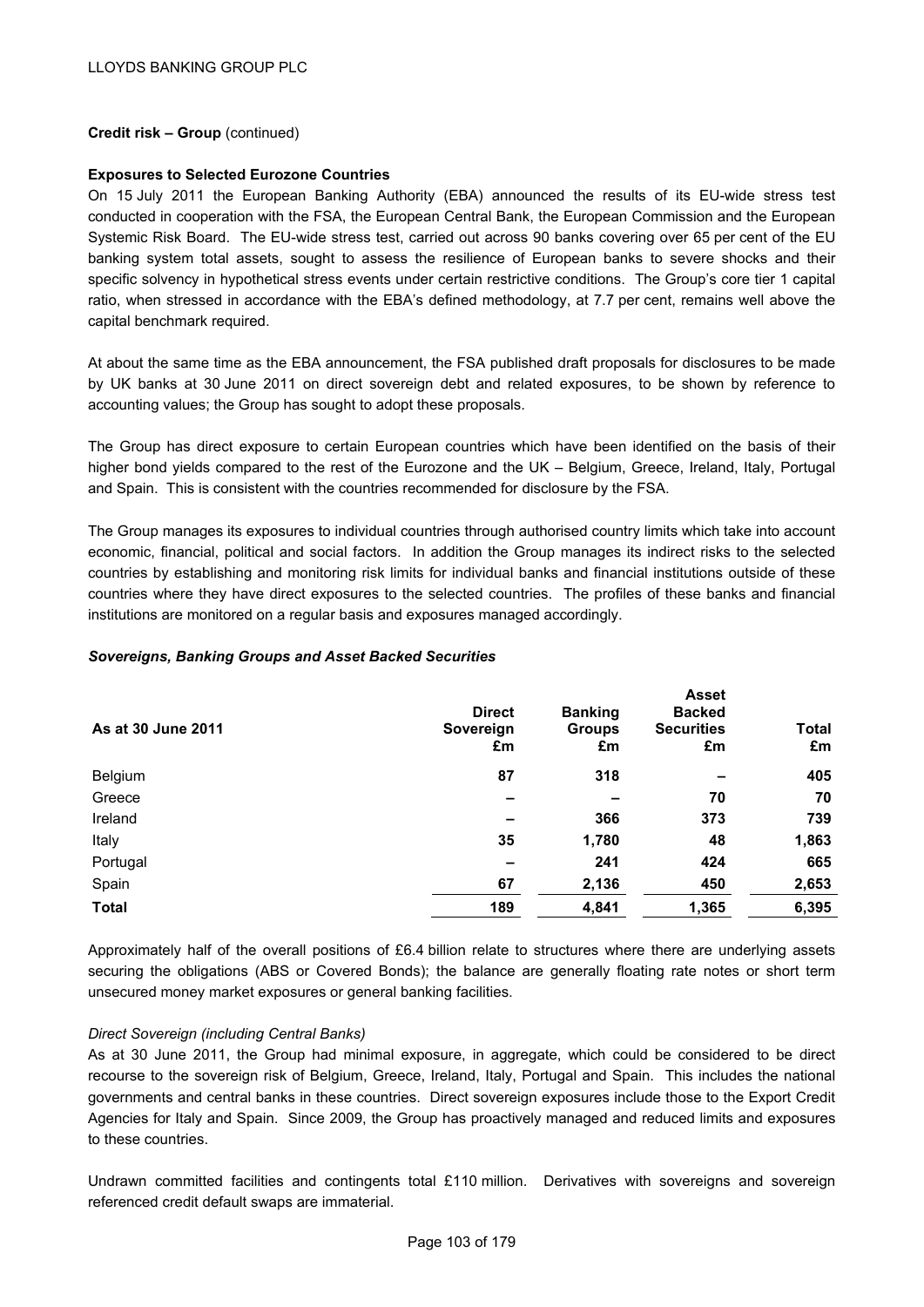#### *Banking Groups*

Exposures are to banking groups headquartered in these countries and their major subsidiaries and comprise:

| As at 30 June 2011 | <b>Fixed and</b><br>floating<br>rate notes<br>£m | Covered<br>bonds<br>£m | <b>Money</b><br>market,<br>short-term<br>and other<br>exposures<br>£m | <b>Derivatives</b><br>£m | <b>Total</b><br>£m |
|--------------------|--------------------------------------------------|------------------------|-----------------------------------------------------------------------|--------------------------|--------------------|
| Belgium            | 242                                              |                        | 77                                                                    | (1)                      | 318                |
| Greece             |                                                  |                        |                                                                       |                          |                    |
| Ireland            |                                                  | 145                    | 220                                                                   | 1                        | 366                |
| Italy              | 216                                              |                        | 1,542                                                                 | 22                       | 1,780              |
| Portugal           |                                                  | 150                    | 90                                                                    | 1                        | 241                |
| Spain              | 163                                              | 1,584                  | 370                                                                   | 19                       | 2,136              |
| <b>Total</b>       | 621                                              | 1,879                  | 2,299                                                                 | 42                       | 4,841              |

The Fixed and Floating Rate Notes (FRNs) are all classified as available-for-sale financial assets and have an overall weighted maturity of less than two years. They are all rated A- or better. Further, in respect of the Spanish exposures a quarter matures in the autumn and the balance is government guaranteed. They are shown at fair value with a charge of £6 million having been taken to available-for-sale reserves; no impairments have been recognised. There have been significant reductions in FRN positions during the first half of 2011 from £2,701 million at 31 December 2010 to £621 million at 30 June 2011. The reductions have been a result of asset sales and maturities.

The Covered Bonds are ultimately secured on a pool of mortgage assets in the countries concerned; 80 per cent are AA- rated or better. The bonds benefit from over-collateralisation and are all classified as available-for-sale financial assets, with an overall weighted maturity of approximately five years. They are shown at fair value with a charge of £262 million having been taken to available-for-sale reserves; no impairments have been recognised.

Money market, short-term and other exposures are to major banks in the countries concerned. These are predominantly short-term and include general banking facilities, money market and repo facilities. No impairments are held against these exposures. In addition there are unutilised money market lines and repo facilities of approximately £2.5 billion predominantly in respect of Spanish and Italian banks. Bank limits have been closely monitored with amounts and tenors reduced where appropriate. Of the exposures:

- Italy approximately 90 per cent of the exposure is to institutions rated at least A-.
- $\bullet$  Spain approximately 80 per cent of the exposure is to institutions rated at least A-.

Derivatives are shown at fair value adjusted where master netting agreements exist and net of collateral of £191 million. There are no credit default swap positions in place where the counterparty bank is domiciled in one of the selected Eurozone countries. There are credit default swap positions referenced to banking groups domiciled in Italy (net long of £10 million) and Spain (net long of £2 million and net short of £6 million).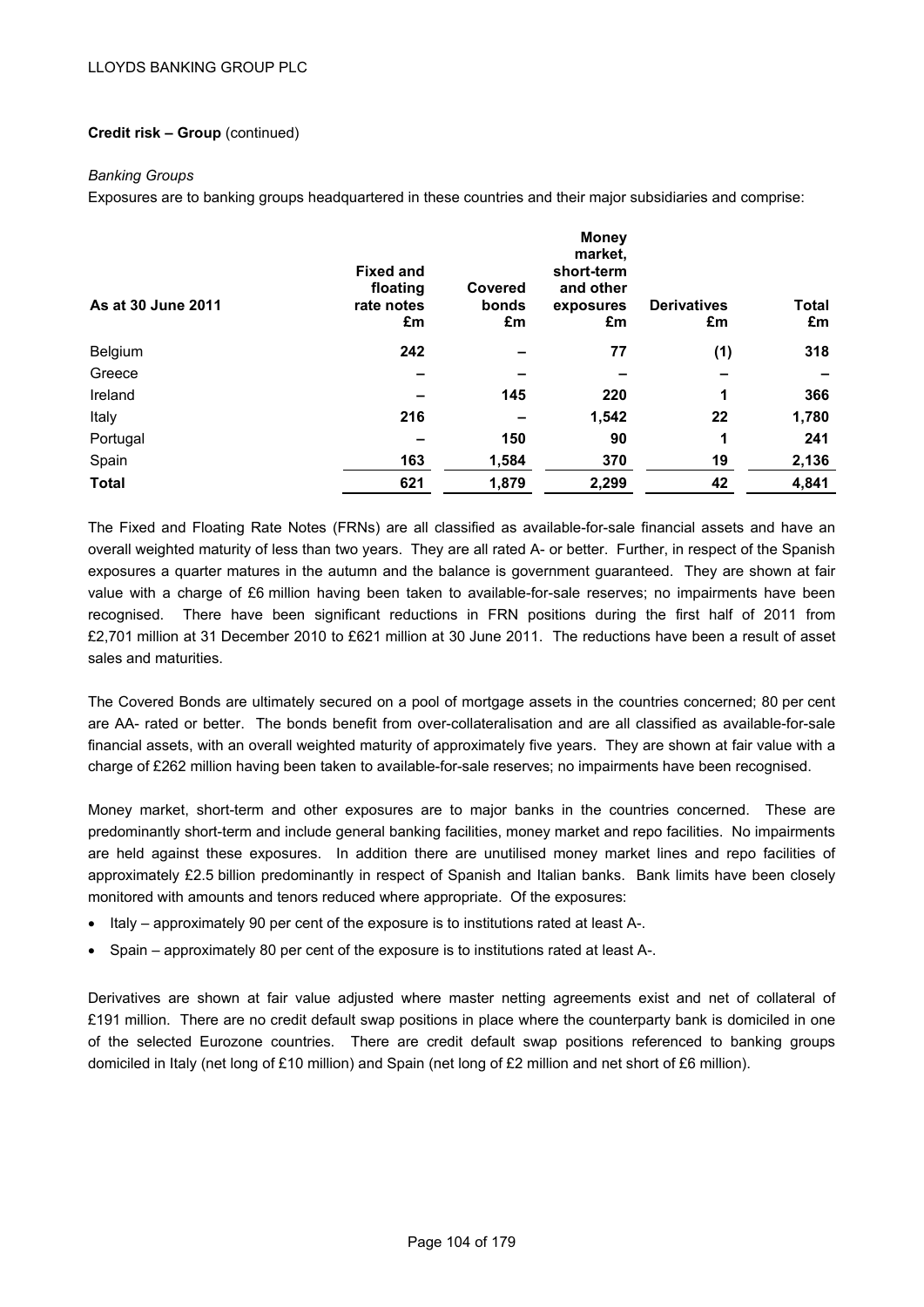#### *Asset Backed Securities*

Asset Backed Securities where the underlying assets are located in the countries concerned are analysed between those which are included in loans and receivables and those which are included in available-for-sale financial assets. In the majority of cases the underlying assets are residential mortgages and the securities are predominantly A rated or higher.

|              |                              |       | Available-     |              |              |
|--------------|------------------------------|-------|----------------|--------------|--------------|
|              |                              |       | for-sale       |              | Weighted     |
|              |                              |       | financial      |              | average      |
|              | <b>Loans and receivables</b> |       | assets         |              | maturity     |
|              | Current                      |       | <b>Current</b> | <b>Total</b> |              |
|              | carrying                     | Fair  | carrying       | carrying     |              |
|              | value                        | value | value          | value        | Years        |
|              | £m                           | £m    | £m             | £m           |              |
| Belgium      |                              |       | -              |              |              |
| Greece       | 36                           | 23    | 34             | 70           | 6            |
| Ireland      | 170                          | 135   | 203            | 373          | 8            |
| Italy        | 33                           | 36    | 15             | 48           | $\mathbf{2}$ |
| Portugal     | 232                          | 194   | 192            | 424          | 9            |
| Spain        | 246                          | 208   | 204            | 450          | 8            |
| <b>Total</b> | 717                          | 596   | 648            | 1,365        | 8            |

The loans and receivables are held at amortised cost, net of £4 million impairment allowances. The available-forsale financial assets are shown at fair value with a charge of £202 million having been taken to available-for-sale reserves. Significant reductions have been achieved during the first half of 2011 with the overall portfolio of Asset Backed Securities relevant to the selected countries reducing from £2,677 million at 31 December 2010 to £1,365 million at 30 June 2011 predominantly through asset sales.

#### *Financial Assets held for Trading and Assets held by Insurance Businesses*

|                    | <b>Financial</b><br>assets | <b>Assets</b><br>held by |              |
|--------------------|----------------------------|--------------------------|--------------|
| As at 30 June 2011 | held for                   | <b>Insurance</b>         | <b>Total</b> |
|                    | trading                    | businesses               |              |
|                    | £m                         | £m                       | £m           |
| Belgium            | 1                          | 477                      | 478          |
| Greece             | $\sim$                     |                          |              |
| Ireland            | 3                          | 79                       | 82           |
| Italy              | 221                        | 143                      | 364          |
| Portugal           | 21                         | -                        | 21           |
| Spain              | 149                        | 211                      | 360          |
| <b>Total</b>       | 395                        | 910                      | 1,305        |
|                    |                            |                          |              |

#### *Financial Assets held for Trading*

These exposures are a direct result of flows within the Credit Trading Market-Making business. The exposure is made up of £85 million of Corporates (predominantly utility companies), and £310 million financial positions. These positions are managed on a relative value basis, held at fair value, marked to market with movements being taken through the profit and loss on a daily basis. All positions are liquid and in line with Trading Policy.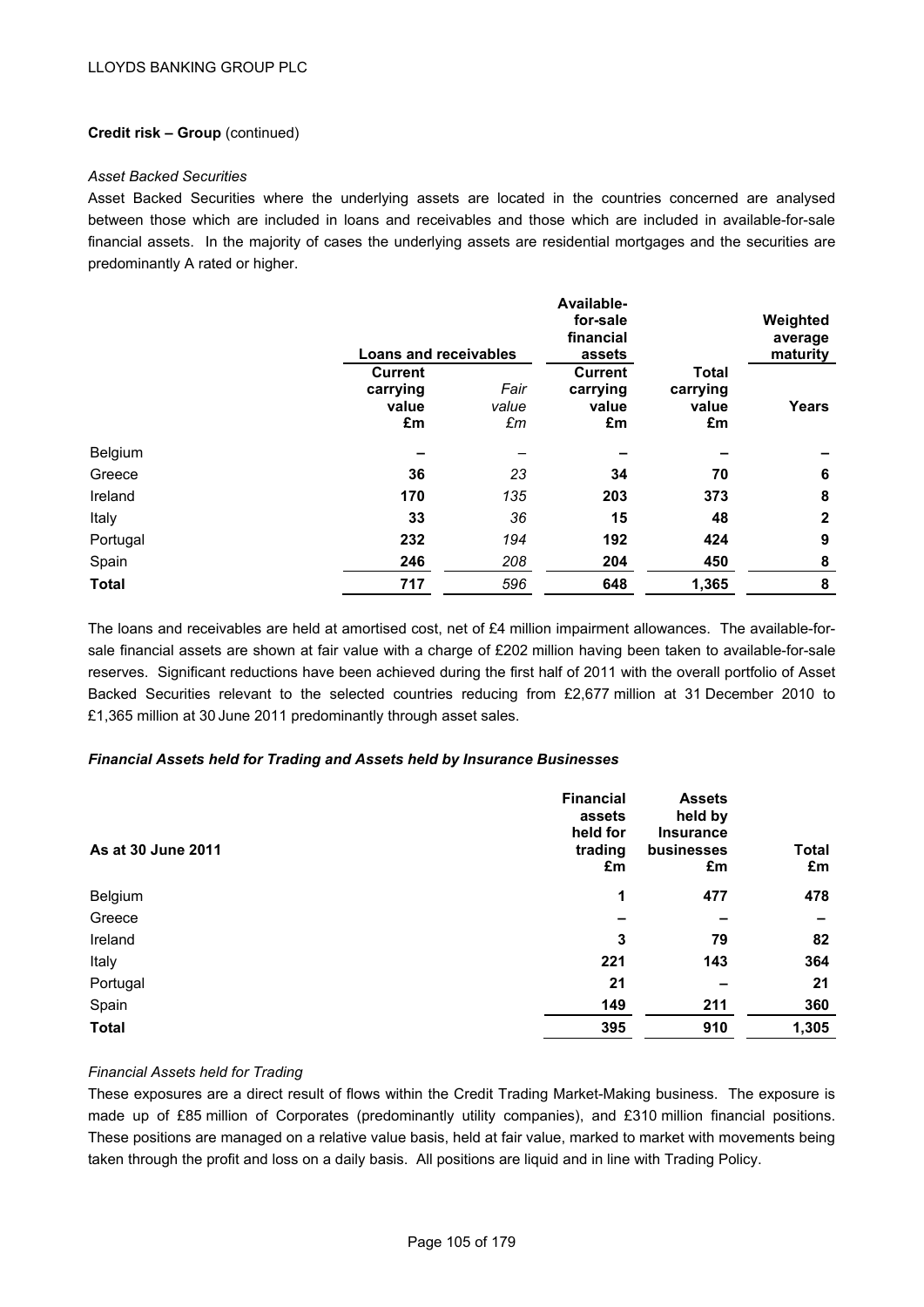#### **Credit risk – Group** (continued)

#### *Assets held by Insurance businesses*

Within the Group's insurance businesses, related exposures of £910 million are held outside the with profits and unit linked funds. Approximately £250 million of these exposures relate to direct investments where the issuer is resident in Belgium, Spain, Italy or Ireland and the credit rating is consistent with the tight credit criteria defined under the appropriate investment mandate. The remaining exposures relate to interests in two funds administered by SWIP (the Global Liquidity Fund and the Short Term Fund) where in line with the investment mandates, cash is invested in the money markets.

#### *Corporate and Retail Exposures*

The Group's corporate and retail exposures to Belgium, Greece, Ireland, Italy, Portugal and Spain are classified as loans and receivables, and exclude undrawn commitments:

|                    | <b>Corporate exposures</b> |            |            | <b>Retail exposures</b>      |            |            |  |
|--------------------|----------------------------|------------|------------|------------------------------|------------|------------|--|
|                    | Loans and<br>advances      |            |            | <b>Loans</b> and<br>advances |            |            |  |
|                    | to                         | Impairment | <b>Net</b> | to                           | Impairment | <b>Net</b> |  |
| As at 30 June 2011 | customers                  | provisions | exposure   | customers                    | provisions | exposure   |  |
|                    | £m                         | £m         | £m         | £m                           | £m         | £m         |  |
| Belgium            | 563                        |            | 556        |                              |            |            |  |
| Greece             | 773                        |            | 773        |                              |            |            |  |
| Ireland            | 17,210                     | 7,958      | 9,252      | 7,920                        | 886        | 7,034      |  |
| Italy              | 173                        | 1          | 172        |                              |            |            |  |
| Portugal           | 146                        |            | 146        | 10                           |            | 10         |  |
| Spain              | 2,050                      | 124        | 1,926      | 1,835                        | 30         | 1,805      |  |
| <b>Total</b>       | 20.915                     | 8,090      | 12.825     | 9,765                        | 916        | 8.849      |  |

#### *Greek Exposures*

The exposures in Greece principally relate to shipping loans to Greek shipping companies where the assets are generally secured and the vessels operate in international waters; repayment is mainly dependent on international trade and the industry is less sensitive to the Greek economy.

#### *Irish Exposures*

The gross exposure in Ireland excludes Irish lending to customers domiciled in the UK. Further details on Irish exposures are provided on page 129.

## *Spanish Corporate Exposures*

The corporate exposure in Spain is mainly local lending (85 per cent of the total Spanish exposures) comprising corporate loans and project finance facilities (77 per cent) and commercial real estate (23 per cent). The corporate loans and project finance facilities have impaired lending of 3 per cent which is fully provided. The commercial real estate is 22 per cent impaired, with a coverage ratio of 49 per cent. The remaining 15 per cent represents loans extended by the Wholesale Division to corporate and commercial real estate clients domiciled in Spain, with an impairment provision of £37 million.

#### *Spanish Retail Exposures*

The Spanish exposures are predominantly secured residential mortgages, where about half of the borrowers are expatriates. The average marked-to-market loan-to-value is 63 per cent and impaired loans represent 5 per cent of the total exposures, with a coverage ratio of 30 per cent.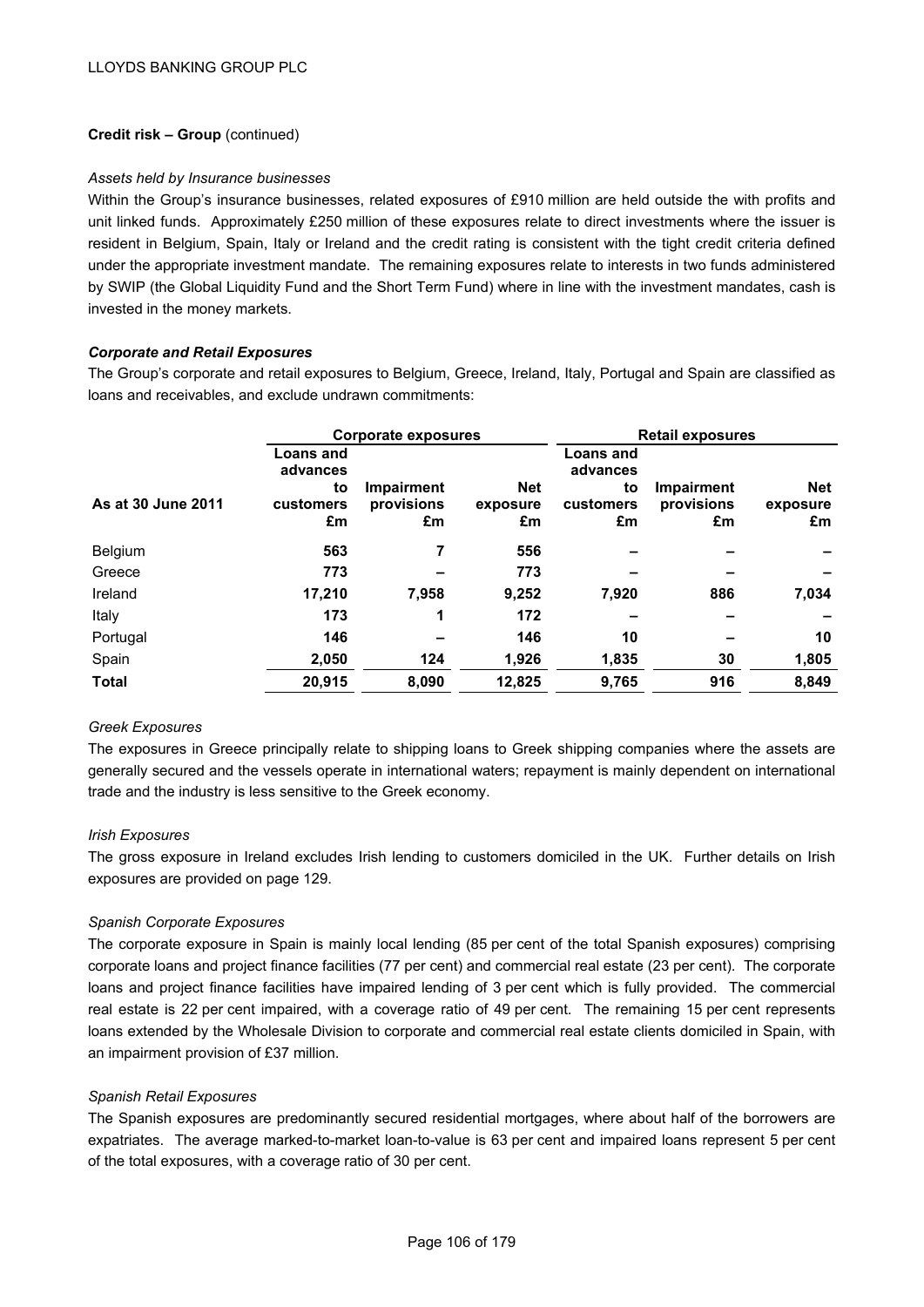## **Credit risk – Retail**

|                        |                  |                 | <b>Impaired</b> |                   |            |
|------------------------|------------------|-----------------|-----------------|-------------------|------------|
|                        |                  |                 | loans as        |                   | Impairment |
|                        |                  |                 | a % of          |                   | provisions |
|                        | <b>Loans and</b> |                 | closing         |                   | as a % of  |
|                        | advances to      | <b>Impaired</b> | loans and       | <b>Impairment</b> | impaired   |
| As at 30 June 2011     | customers        | loans           | advances        | prox <sup>1</sup> | loans      |
|                        | £m               | £m              | %               | £m                | %          |
| Secured                | 336,446          | 6,695           | 2.0             | 1,697             | 25.3       |
| Unsecured              | 25,995           | 2,695           | 10.4            | 1,306             | 48.5       |
| Total gross lending    | 362,441          | 9,390           | 2.6             | 3,003             | 32.0       |
| Impairment provisions  | (3,003)          |                 |                 |                   |            |
| Fair value adjustments | (1,642)          |                 |                 |                   |            |
| <b>Total Retail</b>    | 357,796          |                 |                 |                   |            |
| As at 31 December 2010 |                  |                 |                 |                   |            |
| Secured                | 341,069          | 6,769           | 2.0             | 1,589             | 23.5       |
| Unsecured              | 27,912           | 2,981           | 10.7            | 1,507             | 50.6       |
| Total gross lending    | 368,981          | 9,750           | 2.6             | 3,096             | 31.8       |
| Impairment provisions  | (3,096)          |                 |                 |                   |            |
| Fair value adjustments | (2, 154)         |                 |                 |                   |            |
| <b>Total Retail</b>    | 363,731          |                 |                 |                   |            |

<sup>1</sup> Impairment provisions include collective unimpaired provisions.

|                                   | As at<br>30 June<br>2011<br>£m | As at<br>31 Dec<br>2010<br>£m |
|-----------------------------------|--------------------------------|-------------------------------|
| Secured                           |                                |                               |
| Mainstream                        | 260,805                        | 265,368                       |
| Buy to let                        | 47,272                         | 46,356                        |
| Specialist                        | 28,369                         | 29,345                        |
|                                   | 336,446                        | 341,069                       |
| Unsecured                         |                                |                               |
| Credit cards                      | 10,543                         | 11,207                        |
| Personal loans                    | 12,915                         | 13,881                        |
| <b>Bank accounts</b>              | 2,537                          | 2,624                         |
| Others, including joint ventures  |                                | 200                           |
|                                   | 25,995                         | 27,912                        |
| <b>Total Retail gross lending</b> | 362,441                        | 368,981                       |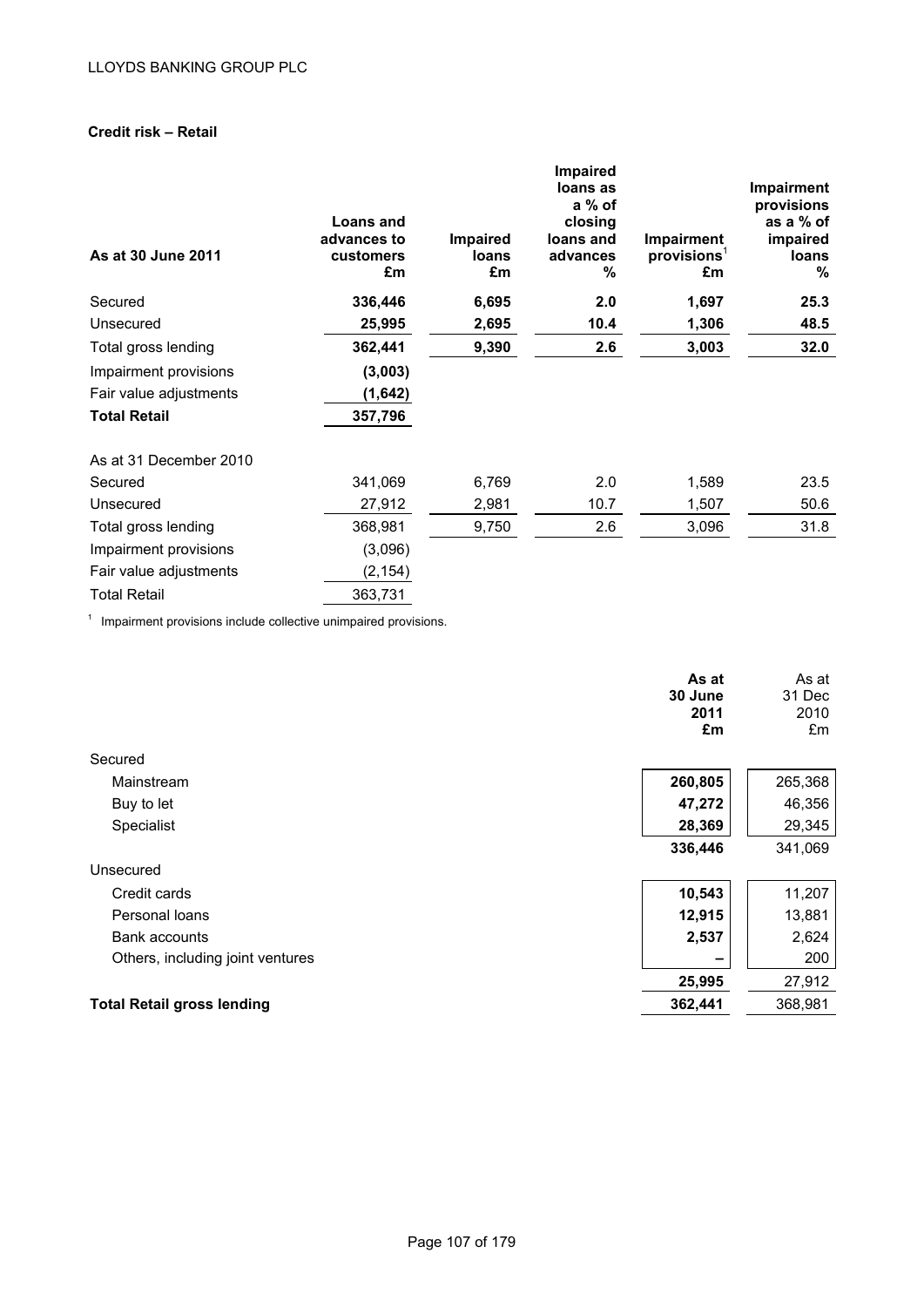#### **Core**

| As at 30 June 2011     | <b>Loans and</b><br>advances to<br>customers<br>£m | Impaired<br>loans<br>£m | Impaired<br>loans as<br>a % of<br>closing<br>loans and<br>advances<br>% | <b>Impairment</b><br>provisions <sup>1</sup><br>£m | Impairment<br>provisions<br>as a % of<br>impaired<br>loans<br>% |
|------------------------|----------------------------------------------------|-------------------------|-------------------------------------------------------------------------|----------------------------------------------------|-----------------------------------------------------------------|
| Secured                | 307,863                                            | 5,112                   | 1.7                                                                     | 1,302                                              | 25.5                                                            |
| Unsecured              | 24,985                                             | 2,558                   | 10.2                                                                    | 1,273                                              | 49.8                                                            |
| Total gross lending    | 332,848                                            | 7,670                   | 2.3                                                                     | 2,575                                              | 33.6                                                            |
| Impairment provisions  | (2, 575)                                           |                         |                                                                         |                                                    |                                                                 |
| Fair value adjustments | (1, 361)                                           |                         |                                                                         |                                                    |                                                                 |
| <b>Total Retail</b>    | 328,912                                            |                         |                                                                         |                                                    |                                                                 |
| As at 31 December 2010 |                                                    |                         |                                                                         |                                                    |                                                                 |
| Secured                | 311,500                                            | 5,231                   | 1.7                                                                     | 1,247                                              | 23.8                                                            |
| Unsecured              | 26,674                                             | 2,836                   | 10.6                                                                    | 1,468                                              | 51.8                                                            |
| Total gross lending    | 338,174                                            | 8,067                   | 2.4                                                                     | 2,715                                              | 33.7                                                            |
| Impairment provisions  | (2,715)                                            |                         |                                                                         |                                                    |                                                                 |
| Fair value adjustments | (1,755)                                            |                         |                                                                         |                                                    |                                                                 |
| <b>Total Retail</b>    | 333,704                                            |                         |                                                                         |                                                    |                                                                 |

<sup>1</sup> Impairment provisions include collective unimpaired provisions.

#### **Non-core**

| As at 30 June 2011     | Loans and<br>advances to<br>customers<br>£m | Impaired<br>loans<br>£m | Impaired<br>loans as<br>a % of<br>closing<br>loans and<br>advances<br>% | Impairment<br>prox <sup>1</sup><br>£m | Impairment<br>provisions<br>as a % of<br>impaired<br>loans<br>% |
|------------------------|---------------------------------------------|-------------------------|-------------------------------------------------------------------------|---------------------------------------|-----------------------------------------------------------------|
| Secured                | 28,583                                      | 1,583                   | 5.5                                                                     | 395                                   | 25.0                                                            |
| Unsecured              | 1,010                                       | 137                     | 13.6                                                                    | 33                                    | 24.1                                                            |
| Total gross lending    | 29,593                                      | 1,720                   | 5.8                                                                     | 428                                   | 24.9                                                            |
| Impairment provisions  | (428)                                       |                         |                                                                         |                                       |                                                                 |
| Fair value adjustments | (281)                                       |                         |                                                                         |                                       |                                                                 |
| <b>Total Retail</b>    | 28,884                                      |                         |                                                                         |                                       |                                                                 |
| As at 31 December 2010 |                                             |                         |                                                                         |                                       |                                                                 |
| Secured                | 29,569                                      | 1,538                   | 5.2                                                                     | 342                                   | 22.2                                                            |
| Unsecured              | 1,238                                       | 145                     | 11.7                                                                    | 39                                    | 26.9                                                            |
| Total gross lending    | 30,807                                      | 1,683                   | 5.5                                                                     | 381                                   | 22.6                                                            |
| Impairment provisions  | (381)                                       |                         |                                                                         |                                       |                                                                 |
| Fair value adjustments | (399)                                       |                         |                                                                         |                                       |                                                                 |
| Total Retail           | 30,027                                      |                         |                                                                         |                                       |                                                                 |

 $1$  Impairment provisions include collective unimpaired provisions.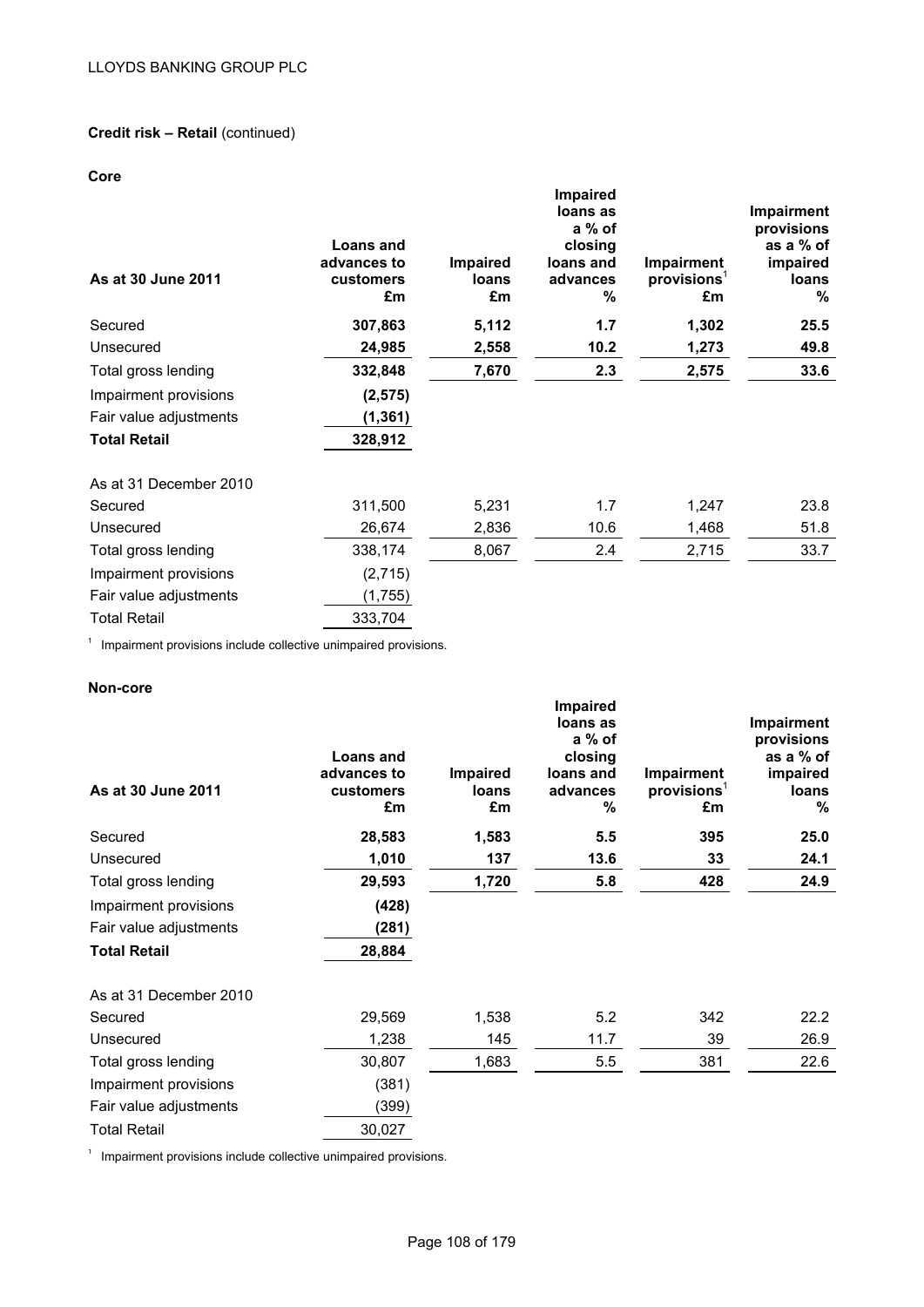#### **Overview**

**Impairment charge**

- The Retail impairment charge was £1,173 million, a decrease of £239 million, or 17 per cent, from the second half of 2010 and a decrease of £162 million, or 12 per cent, from the first half of 2010.
- The decrease in the Retail impairment charge was driven by the unsecured portfolio as a result of the improved quality of new business and effective portfolio management. The Retail impairment charge for loans and advances to customers, as a percentage of average loans and advances to customers, decreased to 0.65 per cent from 0.76 per cent in the second half of 2010.
- Average loan-to-value on new mortgage lending in the first half of the year was 61.3 per cent (60.9 per cent for 2010) whilst the average indexed loan-to-value on the mortgage portfolio was 55.6 per cent (55.6 per cent at 31 December 2010).
- The overall assets entering arrears in the first half of 2011, compared to the second half of 2010, was lower in both unsecured and secured lending.

|                                | Half-year<br>to 30 June<br>2011<br>£m | Half-year<br>to 30 June<br>2010<br>£m | <b>Change</b><br>℅ | Half-year<br>to 31 Dec<br>2010<br>£m |
|--------------------------------|---------------------------------------|---------------------------------------|--------------------|--------------------------------------|
| Secured                        | 295                                   | 53                                    |                    | 239                                  |
| Unsecured                      | 878                                   | 1,282                                 |                    | 1,173                                |
| <b>Total impairment charge</b> | 1,173                                 | 1,335                                 | 12                 | 1,412                                |
| Core:                          |                                       |                                       |                    |                                      |
| Secured                        | 202                                   | 51                                    |                    | 199                                  |
| Unsecured                      | 850                                   | 1,235                                 |                    | 1,144                                |
|                                | 1,052                                 | 1,286                                 | 18                 | 1,343                                |
| Non-core:                      |                                       |                                       |                    |                                      |
| Secured                        | 93                                    | 2                                     |                    | 40                                   |
| Unsecured                      | 28                                    | 47                                    |                    | 29                                   |
|                                | 121                                   | 49                                    |                    | 69                                   |
| <b>Total impairment charge</b> | 1,173                                 | 1,335                                 | 12                 | 1,412                                |

Retail's impairment charge decreased by £239 million to £1,173 million in the first half of 2011, compared with the second half of 2010, and decreased by £162 million, compared with the first half of 2010. This improvement was driven primarily by the improved quality of new business and effective portfolio management, combined with the continued slow recovery of the economy. Across Retail in the first half of 2011, there were fewer assets going into arrears compared to the second half of 2010. The impairment charge on loans and advances to customers, as a percentage of average loans and advances to customers, decreased to 0.65 per cent from 0.76 per cent in the second half of 2010.

#### **Impaired loans and provisions**

Retail impaired loans decreased by £0.4 billion to £9.4 billion compared with 31 December 2010 and, as a percentage of closing loans and advances to customers, remained stable at 2.6 per cent compared to 31 December 2010. Impairment provisions, as a percentage of impaired loans, increased to 32.0 per cent from 31.8 per cent at 31 December 2010.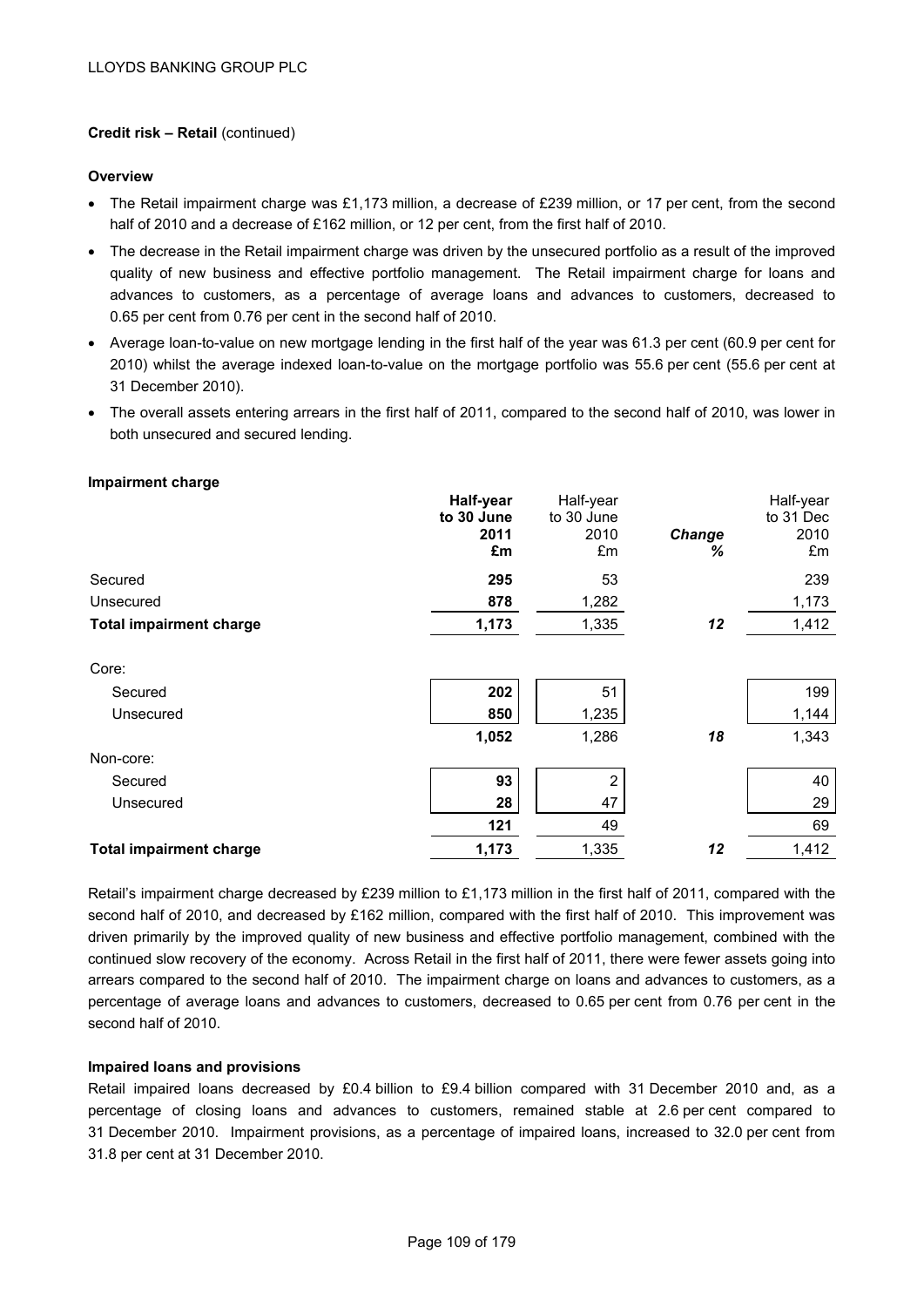#### **Secured impairment charge**

The secured impairment charge increased by £56 million, to £295 million, compared to the second half of 2010 and increased by £242 million compared with the first half of 2010. The low impairment charge in the first half of 2010 was driven by rising house prices and a then favourable outlook for house prices against a background of stable arrears. Our current outlook is less favourable which has resulted in an increase in the impairment charge in the first half of 2011. The impairment charge for loans and advances to customers, as a percentage of average loans and advances to customers, increased to 0.18 per cent from 0.14 per cent in the second half of 2010.

Impairment provisions held against secured assets reflect management's view of appropriate allowance for incurred losses. The Group holds appropriate impairment provisions for customers who are experiencing financial difficulty, either on a forbearance arrangement or who are able to maintain their repayments whilst interest rates are very low.

#### **Secured impaired loans**

Impaired loans decreased to £6.7 billion at 30 June 2011 from £6.8 billion at 31 December 2010 and, as a percentage of closing loans and advances to customers, remained stable at 2.0 per cent compared to 31 December 2010.

The number of customers going into arrears was lower in the first half of 2011 in comparison with the second half of 2010. Specialist lending remains closed to new business and this book has been in run-off since 2009.

#### **Secured arrears**

The percentage of mortgage cases greater than three months in arrears (excluding repossessions) remained stable at 2.3 per cent at 30 June 2011 compared to 31 December 2010.

| <b>Greater than three</b><br>months in arrears<br>(excluding<br>repossessions) | Number of cases |        | accounts % | Total mortgage | Value of debt <sup>1</sup> |        |         | Total mortgage<br>balances % |
|--------------------------------------------------------------------------------|-----------------|--------|------------|----------------|----------------------------|--------|---------|------------------------------|
|                                                                                | 30 June         | 31 Dec | 30 June    | 31 Dec         | 30 June                    | 31 Dec | 30 June | 31 Dec                       |
|                                                                                | 2011            | 2010   | 2011       | 2010           | 2011                       | 2010   | 2011    | 2010                         |
|                                                                                | <b>Cases</b>    | Cases  | $\%$       | %              | £m                         | £m     | %       | %                            |
| Mainstream                                                                     | 53,890          | 55,675 | 2.0        | 2.1            | 6,056                      | 6.247  | 2.3     | 2.4                          |
| Buy to let                                                                     | 7.839           | 7,577  | 1.8        | 1.8            | 1,163                      | 1,157  | 2.5     | 2.5                          |
| Specialist                                                                     | 13,693          | 12,582 | 7.2        | 6.4            | 2,416                      | 2,262  | 8.5     | 7.7                          |
| <b>Total</b>                                                                   | 75,422          | 75,834 | 2.3        | 2.3            | 9,635                      | 9,666  | 2.9     | 2.8                          |
|                                                                                |                 |        |            |                |                            |        |         |                              |

 $1$  Value of debt represents total book value of mortgages in arrears but not repossessed.

The stock of repossession cases increased from 3,043 at 31 December 2010 to 3,176 at 30 June 2011 but decreased against the stock of repossessions as at 30 June 2010 of 3,195. This still represents a relatively low proportion of the portfolio and is broadly consistent with prior years.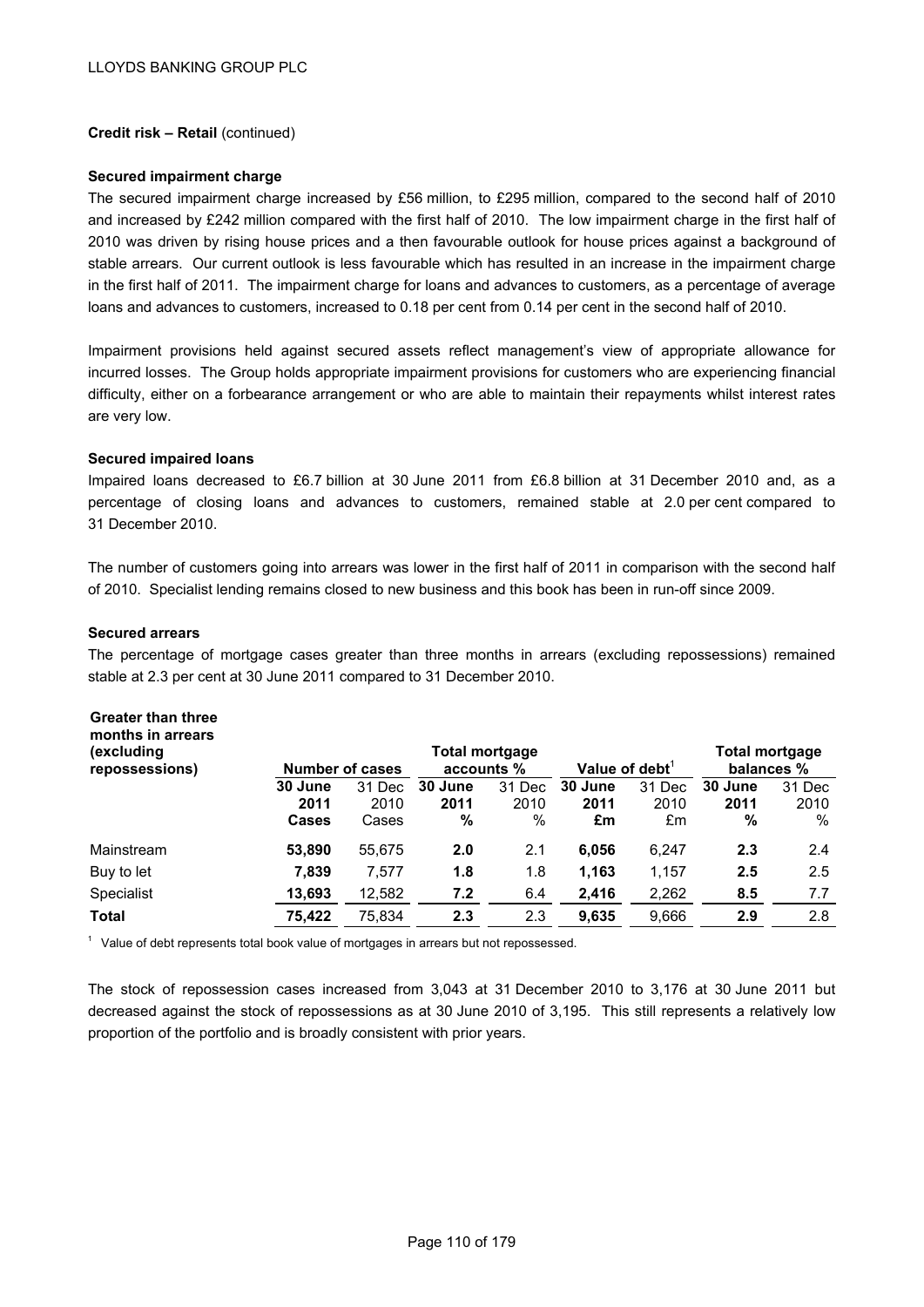#### **Secured loan-to-value analysis**

The average loan-to-value ratio (LTV) for new mortgages written in the first half of 2011 was 61.3 per cent compared with 60.9 per cent for 2010. The mortgage portfolio with an indexed LTV in excess of 100 per cent decreased to 12.2 per cent (£41.0 billion) as at 30 June 2011, compared with 13.2 per cent (£44.9 billion) at 31 December 2010. The tables below show LTVs across the principal mortgage portfolios.

The increased average LTVs for impaired Buy to let mortgages is driven by the seasoning of higher risk lending that was closed at the start of 2009.

| As at 30 June 2011             | <b>Mainstream</b><br>% | <b>Buy to let</b><br>% | Specialist <sup>1</sup><br>%    | <b>Total</b><br>% |
|--------------------------------|------------------------|------------------------|---------------------------------|-------------------|
| Less than 60%                  | 33.0                   | 12.0                   | 14.4                            | 28.4              |
| 60% to 70%                     | 12.4                   | 12.2                   | 9.6                             | 12.1              |
| 70% to 80%                     | 17.1                   | 24.1                   | 17.0                            | 18.1              |
| 80% to 90%                     | 15.5                   | 17.5                   | 20.4                            | 16.2              |
| 90% to 100%                    | 11.4                   | 17.8                   | 19.2                            | 13.0              |
| Greater than 100%              | 10.6                   | 16.4                   | 19.4                            | 12.2              |
| <b>Total</b>                   | 100.0                  | 100.0                  | 100.0                           | 100.0             |
| Average loan-to-value:         |                        |                        |                                 |                   |
| Stock of residential mortgages | 51.9                   | 74.5                   | 72.6                            | 55.6              |
| New residential lending        | 60.4                   | 66.1                   | n/a                             | 61.3              |
| Impaired mortgages             | 72.3                   | 99.4                   | 87.0                            | 78.4              |
| As at 31 December 2010         | Mainstream<br>%        | Buy to let<br>%        | Specialist <sup>1</sup><br>$\%$ | Total<br>%        |
| Less than 60%                  | 33.0                   | 11.4                   | 14.0                            | 28.5              |
| 60% to 70%                     | 12.1                   | 11.1                   | 9.4                             | 11.7              |
| 70% to 80%                     | 16.1                   | 21.9                   | 15.9                            | 16.8              |
| 80% to 90%                     | 15.3                   | 18.0                   | 21.3                            | 16.2              |
| 90% to 100%                    | 11.9                   | 19.1                   | 20.0                            | 13.6              |
| Greater than 100%              | 11.6                   | 18.5                   | 19.4                            | 13.2              |
| Total                          | 100.0                  | 100.0                  | 100.0                           | 100.0             |
| Average loan-to-value:         |                        |                        |                                 |                   |
| Stock of residential mortgages | 51.9                   | 75.6                   | 72.9                            | 55.6              |
| New residential lending        | 60.0                   | 66.5                   | n/a                             | 60.9              |
| Impaired mortgages             | 72.3                   | 97.8                   | 87.3                            | 78.0              |

 $1$  Specialist lending is closed to new business and is in run-off.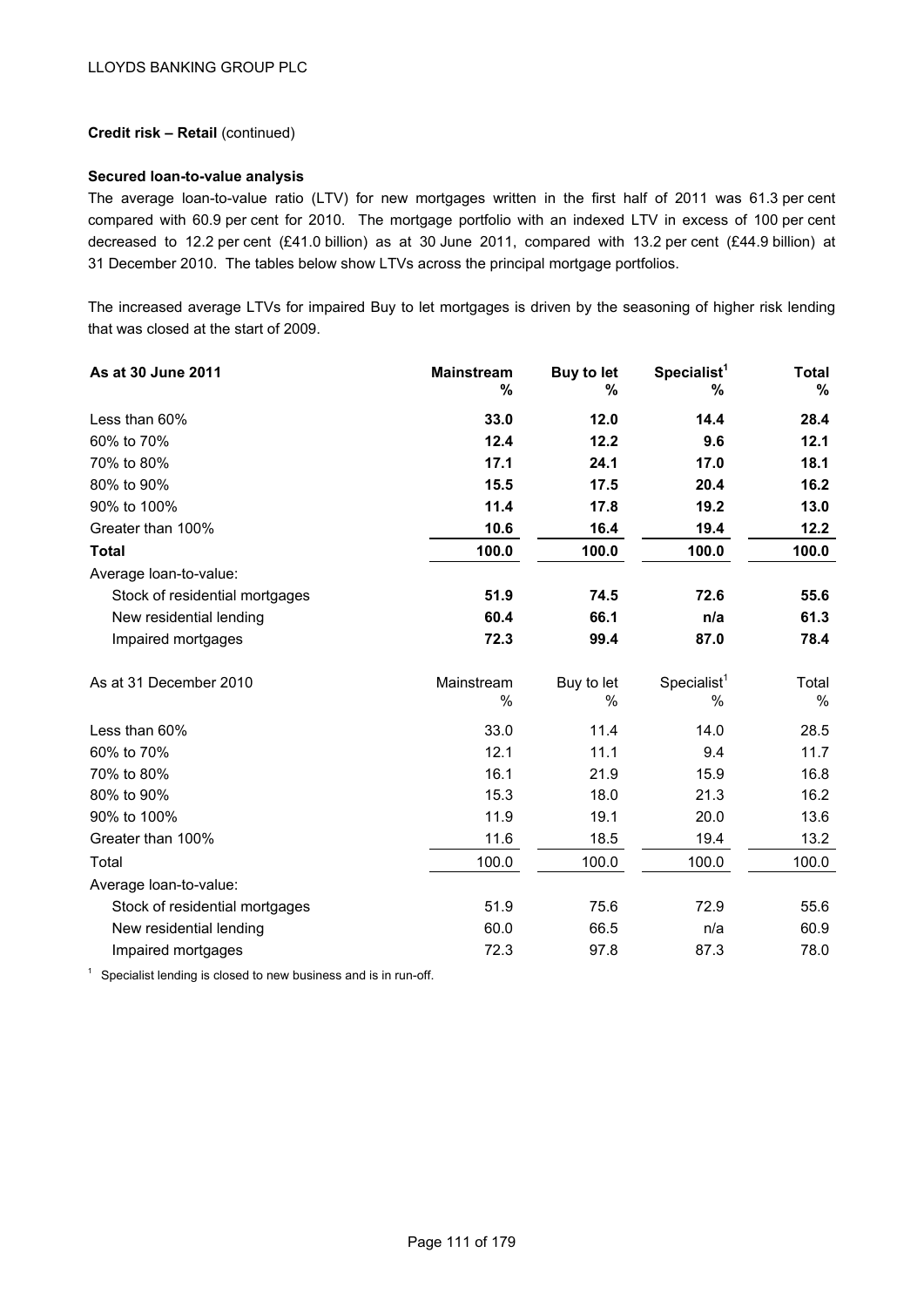#### **Unsecured**

In the first half of 2011 the impairment charge on unsecured loans and advances to customers reduced by £295 million to £878 million compared with the second half of 2010 and reduced by £404 million compared with the first half of 2010. This reflected a continuation of improving portfolio trends resulting from the Group's prudent risk appetite, with a focus on lending towards existing customers, combined with stable unemployment.

A combination of reduced demand from customers for personal unsecured borrowing and the Group's prudent risk policy contributed to loans and advances to customers reducing by £1.9 billion to £26.0 billion in the six months ended 30 June 2011.

Impaired loans decreased by £0.3 billion in the half-year to £2.7 billion which represented 10.4 per cent of loans and advances to customers at 30 June 2011, compared with 10.7 per cent at 31 December 2010. The reduction in impaired loans is a result of tightening credit policy across the credit lifecycle, including stronger controls on customer affordability. Retail's exposure to revolving credit products has been actively managed to ensure that it is appropriate to customers' changing financial circumstances. The portfolios show a level of early arrears for accounts acquired since 2009 which are at pre-recession levels, highlighting an underlying improvement in the risk profile of the business.

Impairment provisions decreased by £0.2 billion in the half-year, compared with 31 December 2010, to £1.3 billion. Impairment provisions, as a percentage of impaired loans, decreased to 48.5 per cent at 30 June 2011 from 50.6 per cent at 31 December 2010. Provision coverage reduced as a consequence of fewer assets entering collections coupled with continued write down of charged off assets to their net realisable value.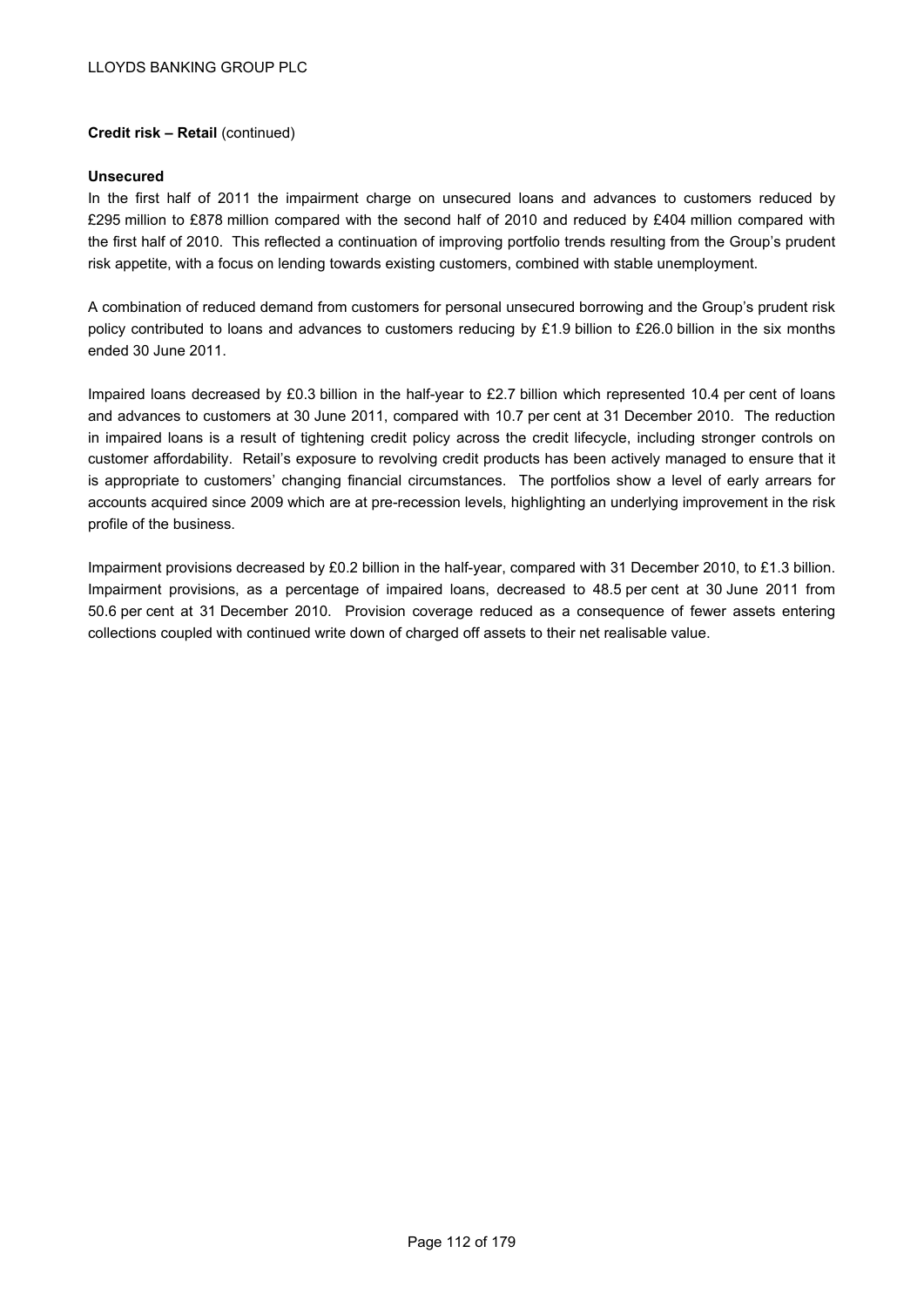## **Credit risk – Wholesale**

| As at 30 June 2011                               | <b>Balance</b><br>£m | <b>Impaired</b><br>loans<br>£m | <b>Impaired</b><br>loans as a<br>$%$ of<br>closing<br>advances<br>% | Impairment<br>provisions <sup>1</sup><br>£m | <b>Impairment</b><br>provisions<br>as a % of<br>impaired<br>loans<br>% |
|--------------------------------------------------|----------------------|--------------------------------|---------------------------------------------------------------------|---------------------------------------------|------------------------------------------------------------------------|
| <b>Corporate Markets</b>                         |                      |                                |                                                                     |                                             |                                                                        |
| Corporate                                        | 73,760               | 5,750                          | 7.8                                                                 | 3,252                                       | 56.6                                                                   |
| Corporate Real Estate BSU                        | 23,673               | 16,212                         | 68.5                                                                | 6,263                                       | 38.6                                                                   |
| <b>Wholesale Equity</b>                          | 140                  | 114                            | 81.4                                                                | 110                                         | 96.5                                                                   |
| <b>Wholesale Markets</b>                         | 36,843               | 5,561                          | 15.1                                                                | 2,177                                       | 39.1                                                                   |
| <b>Total Corporate Markets</b>                   | 134,416              | 27,637                         | 20.6                                                                | 11,802                                      | 42.7                                                                   |
| <b>Treasury and Trading</b>                      | 1,021                |                                |                                                                     |                                             |                                                                        |
| <b>Asset Finance</b>                             | 8,546                | 1,612                          | 18.9                                                                | 1,009                                       | 62.6                                                                   |
| <b>Total Wholesale</b>                           | 143,983              | 29,249                         | 20.3                                                                | 12,811                                      | 43.8                                                                   |
| Reverse repos                                    | 19,690               |                                |                                                                     |                                             |                                                                        |
| Impairment provisions                            | (12, 811)            |                                |                                                                     |                                             |                                                                        |
| Fair value adjustments                           | (1,094)              |                                |                                                                     |                                             |                                                                        |
| Loans and advances to customers                  | 149,768              |                                |                                                                     |                                             |                                                                        |
| Loans and advances to banks                      | 10,193               |                                |                                                                     |                                             |                                                                        |
| Debt securities <sup>2</sup>                     | 15,524               |                                |                                                                     |                                             |                                                                        |
| Available-for-sale financial assets <sup>3</sup> | 16,655               |                                |                                                                     |                                             |                                                                        |
|                                                  |                      |                                |                                                                     |                                             |                                                                        |

| As at 31 December 2010              |           |        |      |        |      |
|-------------------------------------|-----------|--------|------|--------|------|
| Corporate Markets                   |           |        |      |        |      |
| Corporate $4$                       | 80,670    | 6,635  | 8.2  | 3,629  | 54.7 |
| Corporate Real Estate BSU           | 26,151    | 17,518 | 67.0 | 8,092  | 46.2 |
| <b>Wholesale Equity</b>             | 140       | 108    | 77.1 | 107    | 99.1 |
| <b>Wholesale Markets</b>            | 40,042    | 5,718  | 14.3 | 1,992  | 34.8 |
| <b>Total Corporate Markets</b>      | 147,003   | 29,979 | 20.4 | 13,820 | 46.1 |
| Treasury and Trading                | 1,050     |        |      |        |      |
| <b>Asset Finance</b>                | 9,949     | 1,679  | 16.9 | 1,043  | 62.1 |
| <b>Total Wholesale</b>              | 158,002   | 31,658 | 20.0 | 14,863 | 46.9 |
| Reverse repos                       | 3,096     |        |      |        |      |
| Impairment provisions               | (14, 863) |        |      |        |      |
| Fair value adjustments              | (1, 562)  |        |      |        |      |
| Loans and advances to customers     | 144,673   |        |      |        |      |
| Loans and advances to banks         | 12,401    |        |      |        |      |
| Debt securities                     | 25,779    |        |      |        |      |
| Available-for-sale financial assets | 29,458    |        |      |        |      |

<sup>1</sup> Impairment provisions include collective unimpaired provisions.

<sup>2</sup> Of which Wholesale Markets is £15,026 million, Wholesale Equity £339 million, Treasury and Trading £150 million, Asset Finance £7 million, and Corporate £2 million.

<sup>3</sup> Of which Wholesale Markets is £11,585 million, Wholesale Equity £1,916 million, Treasury and Trading £3,129 million and Corporate £25 million.

<sup>4</sup> 2010 figures for Corporate have been restated for transfers to Commercial.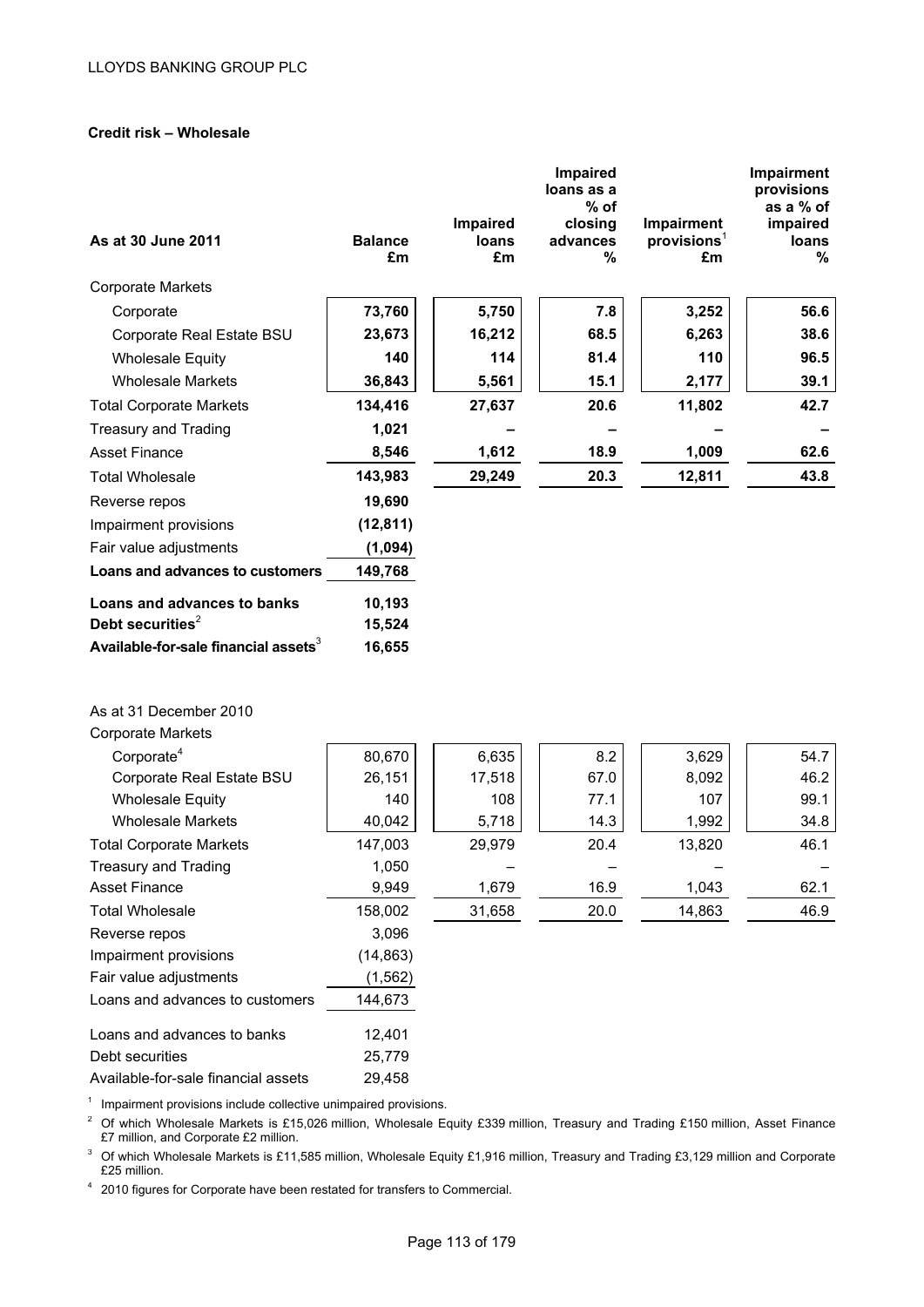**Core**

|                                     |                      |                         | Impaired<br>loans as a   |                                             | Impairment<br>provisions |
|-------------------------------------|----------------------|-------------------------|--------------------------|---------------------------------------------|--------------------------|
|                                     |                      |                         | $%$ of                   |                                             | as a % of                |
| As at 30 June 2011                  | <b>Balance</b><br>£m | Impaired<br>loans<br>£m | closing<br>advances<br>% | Impairment<br>provisions <sup>1</sup><br>£m | impaired<br>loans<br>%   |
| <b>Total Wholesale</b>              | 81,396               | 3,982                   | 4.9                      | 2,394                                       | 60.1                     |
| Reverse repos                       | 19,690               |                         |                          |                                             |                          |
| Impairment provisions               | (2, 394)             |                         |                          |                                             |                          |
| Fair value adjustments              | (75)                 |                         |                          |                                             |                          |
| Loans and advances to customers     | 98,617               |                         |                          |                                             |                          |
| Loans and advances to banks         | 9,870                |                         |                          |                                             |                          |
| <b>Debt securities</b>              | 183                  |                         |                          |                                             |                          |
| Available-for-sale financial assets | 3,553                |                         |                          |                                             |                          |
| As at 31 December 2010              |                      |                         |                          |                                             |                          |
| <b>Total Wholesale</b>              | 87,892               | 4,430                   | 5.0                      | 2,323                                       | 52.4                     |
| Reverse repos                       | 3,096                |                         |                          |                                             |                          |
| Impairment provisions               | (2,323)              |                         |                          |                                             |                          |
| Fair value adjustments              | (136)                |                         |                          |                                             |                          |
| Loans and advances to customers     | 88,529               |                         |                          |                                             |                          |
| Loans and advances to banks         | 11,994               |                         |                          |                                             |                          |
| Debt securities                     | 402                  |                         |                          |                                             |                          |
| Available-for-sale financial assets | 7,377                |                         |                          |                                             |                          |

 $1$  Impairment provisions include collective unimpaired provisions.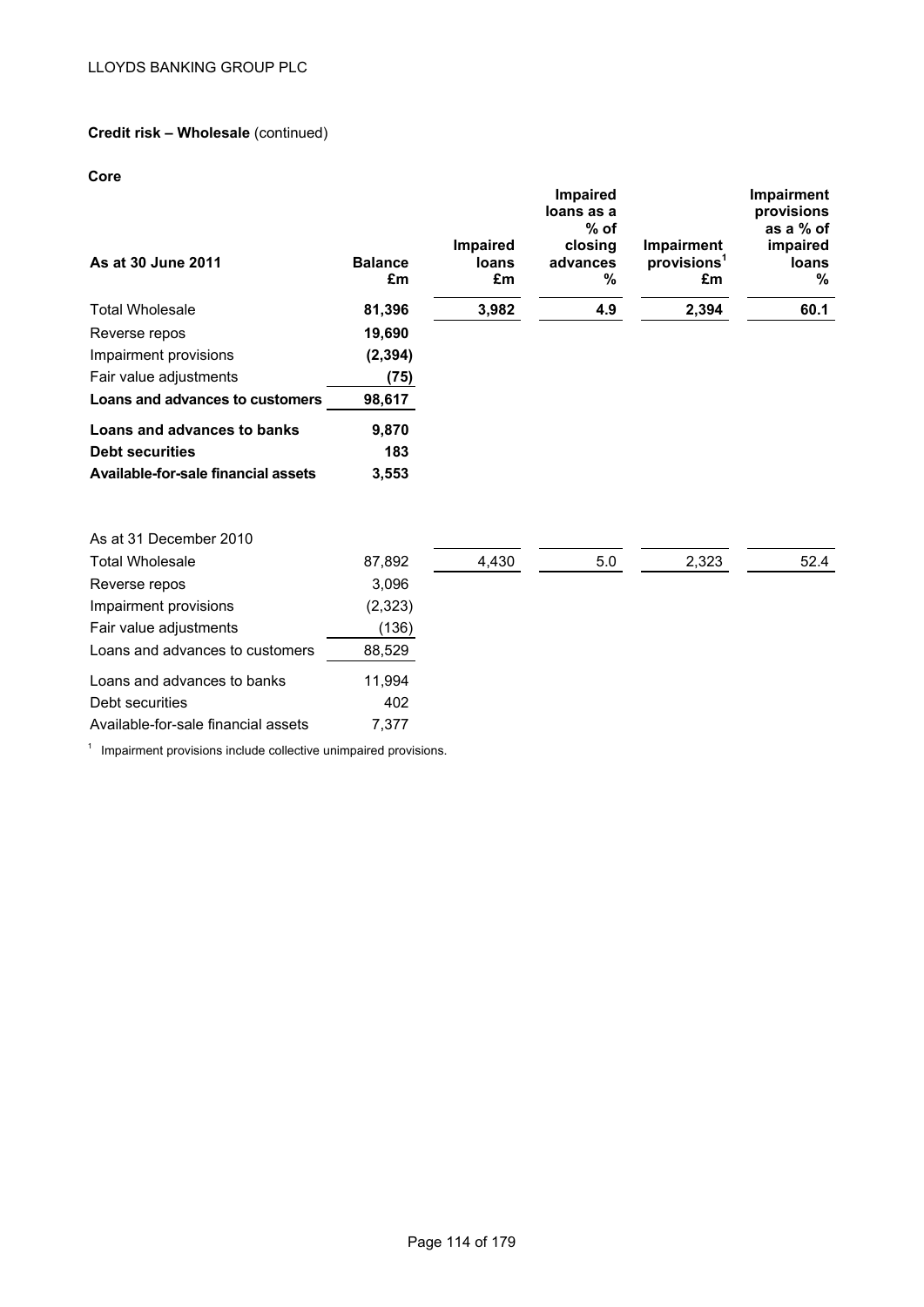## **Non-core**

| As at 30 June 2011                  | <b>Balance</b><br>£m | <b>Impaired</b><br>loans<br>£m | <b>Impaired</b><br>loans as a<br>$%$ of<br>closing<br>advances<br>% | <b>Impairment</b><br>provisions <sup>1</sup><br>£m | <b>Impairment</b><br>provisions<br>as a % of<br>impaired<br>loans<br>% |
|-------------------------------------|----------------------|--------------------------------|---------------------------------------------------------------------|----------------------------------------------------|------------------------------------------------------------------------|
| <b>Total Wholesale</b>              | 62,587               | 25,267                         | 40.4                                                                | 10,417                                             | 41.2                                                                   |
| Reverse repos                       |                      |                                |                                                                     |                                                    |                                                                        |
| Impairment provisions               | (10, 417)            |                                |                                                                     |                                                    |                                                                        |
| Fair value adjustments              | (1, 019)             |                                |                                                                     |                                                    |                                                                        |
| Loans and advances to customers     | 51,151               |                                |                                                                     |                                                    |                                                                        |
| Loans and advances to banks         | 323                  |                                |                                                                     |                                                    |                                                                        |
| <b>Debt securities</b>              | 15,341               |                                |                                                                     |                                                    |                                                                        |
| Available-for-sale financial assets | 13,102               |                                |                                                                     |                                                    |                                                                        |
| As at 31 December 2010              |                      |                                |                                                                     |                                                    |                                                                        |
| <b>Total Wholesale</b>              | 70,110               | 27,228                         | 38.8                                                                | 12,540                                             | 46.1                                                                   |
| Reverse repos                       |                      |                                |                                                                     |                                                    |                                                                        |
| Impairment provisions               | (12, 540)            |                                |                                                                     |                                                    |                                                                        |
| Fair value adjustments              | (1, 426)             |                                |                                                                     |                                                    |                                                                        |
| Loans and advances to customers     | 56,144               |                                |                                                                     |                                                    |                                                                        |
| Loans and advances to banks         | 407                  |                                |                                                                     |                                                    |                                                                        |
| Debt securities                     | 25,377               |                                |                                                                     |                                                    |                                                                        |
| Available-for-sale financial assets | 22,081               |                                |                                                                     |                                                    |                                                                        |

<sup>1</sup> Impairment provisions include collective unimpaired provisions.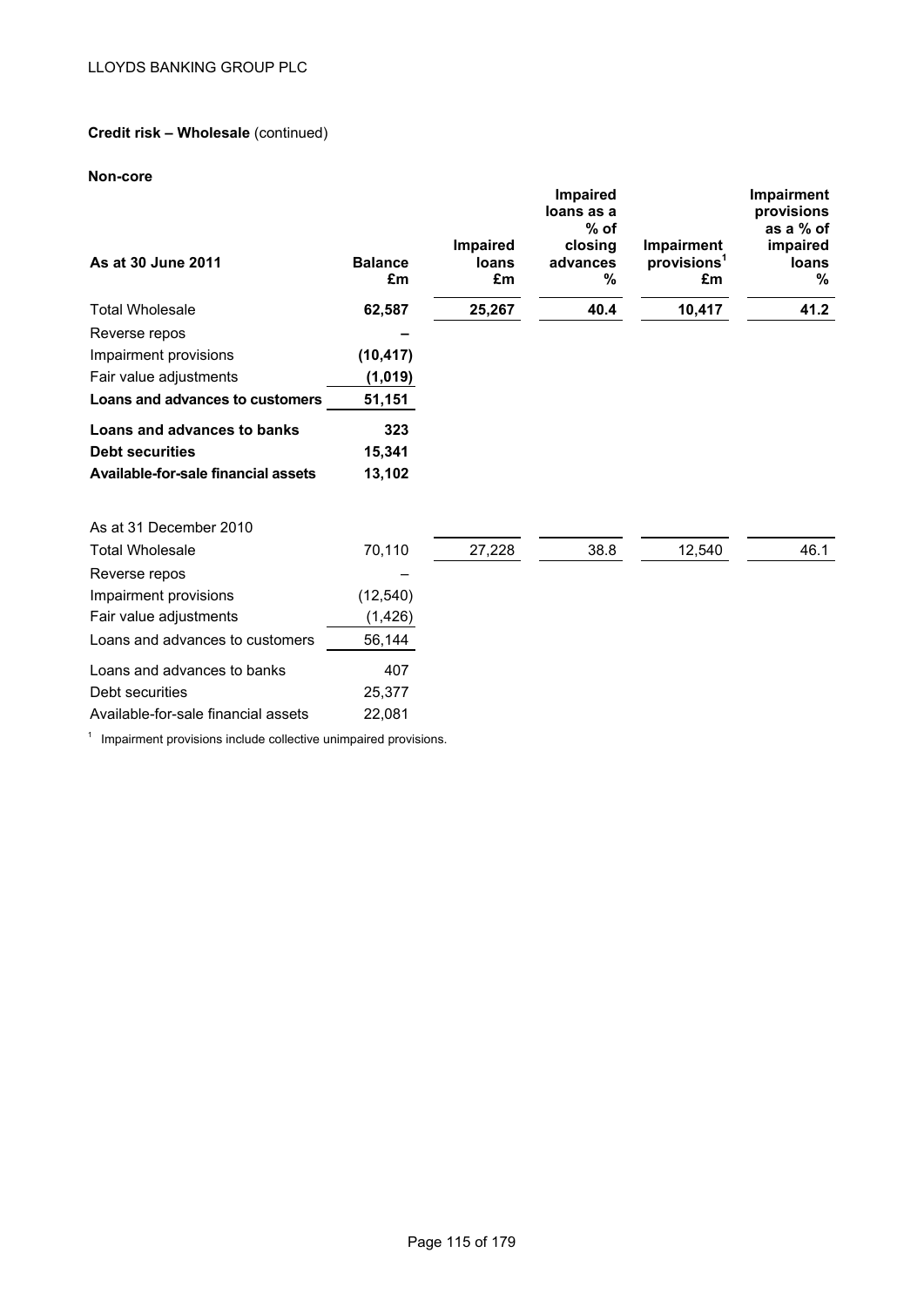#### **Overview**

- Impairment losses have fallen significantly over the last 12 months to £1,557 million in the first half of 2011 from £2,801 million for the first half of 2010. Impairments in the second half of 2010 were lower at £1,263 million reflecting the benefit of a number of writebacks due to asset disposals and impairment releases in that period.
- The decrease in the underlying impairment charge in the first half of 2011 reflects stabilising UK economic conditions (including UK corporate real estate prices), together with the continuing low interest rate environment but offset by higher charges in leveraged finance.
- Compared to the first half of 2010, the reduction has been driven primarily by lower impairments experienced in corporate real estate and real estate related portfolios.
- Since the onset of the Greek debt crisis, the Group has proactively managed down banking and trading book exposures to peripheral Eurozone countries. Divestment strategy was focused on balance sheet reduction and disposing of higher risk positions.
- A robust credit risk management and control framework is in place across the combined portfolios and a prudent risk appetite approach (based on Lloyds TSB's model) has been embedded across the division. Significant resources have been deployed into the Business Support Units focused on key and vulnerable obligors and asset classes.

#### **Impairment charge**

|                                | Half-year<br>to 30 June<br>2011<br>£m | Half-year<br>to 30 June<br>2010<br>£m | <b>Change</b><br>% | Half-year<br>to 31 Dec<br>2010<br>£m |
|--------------------------------|---------------------------------------|---------------------------------------|--------------------|--------------------------------------|
| <b>Corporate Markets</b>       | 1,442                                 | 2,609                                 | 45                 | 1,191                                |
| <b>Asset Finance</b>           | 115                                   | 192                                   | 40                 | 72                                   |
| <b>Total impairment charge</b> | 1,557                                 | 2,801                                 | 44                 | 1,263                                |
| Core                           | 409                                   | 162                                   |                    | 414                                  |
| Non-core                       | 1,148                                 | 2,639                                 | 56                 | 849                                  |
| <b>Total impairment charge</b> | 1,557                                 | 2,801                                 | 44                 | 1,263                                |

Wholesale's total impairment charge decreased by £1,244 million, or 44 per cent, to £1,557 million compared to £2,801 million for the first half of 2010. Against the background of the stabilising UK and US economic environment in 2010 and in the first half of 2011, a low interest rate environment helping to maintain defaults at a lower level and an appropriately impaired heritage HBOS portfolio against our base case economic assumptions, impairment charges have decreased substantially compared with the first half of 2010. The increase from the second half of 2010 reflects the benefit in that period of the disposal of certain assets and a number of releases. Impairment charges as an annualised percentage of average loans and advances to customers reduced to 2.02 per cent from 3.11 per cent in the first half of 2010.

Corporate Markets impairment charge reduced by £1,167 million, or 45 per cent, to £1,442 million compared to £2,609 million for the first half of 2010, reflecting a stabilisation of UK economic conditions and UK corporate real estate prices.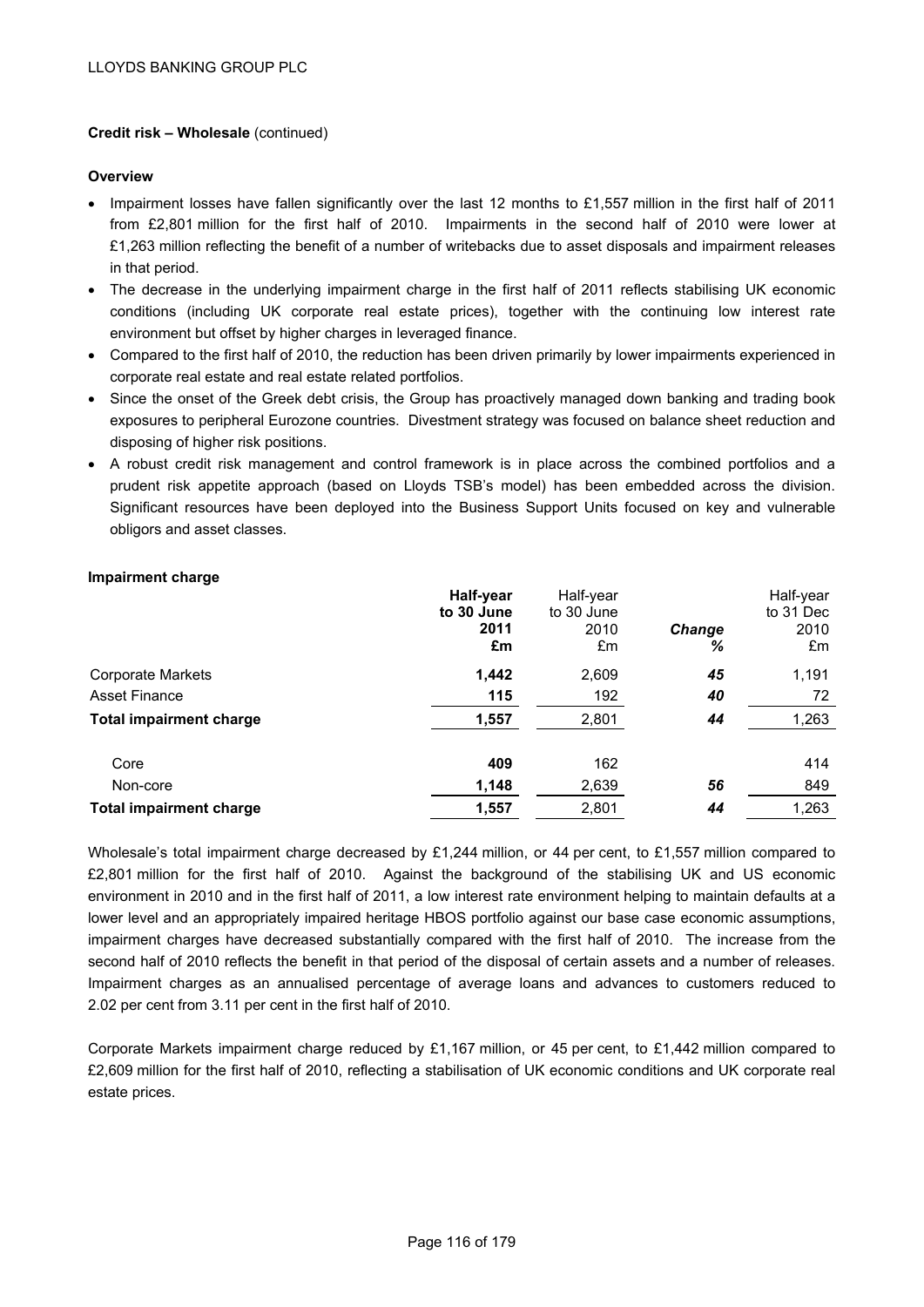In Asset Finance, the impairment charge reduced by £77 million, or 40 per cent, to £115 million compared to £192 million for the first half of 2010, reflecting a stabilising UK economy, low interest rate environment and improving asset quality. Against the second half of 2010, the impairment charge in the first half of 2011 is £43 million higher. The increase is a result of exceptional releases and recoveries in the second half of 2010 relating to a number of writebacks in non retail and VAT reclaims.

#### *Impairment charge – core*

Core impairments in the first half of 2011 were slightly lower than in the second half of 2010 reflecting a stabilising UK environment, although partly offset by increased impairments in our core leveraged portfolio. However, the first half 2011 impairment charge was higher than the first half of 2010, primarily due to two significant loans being impaired.

Core impairment charges as an annualised percentage of average core loans and advances to customers rose in the first half of 2011 to 0.96 per cent against the second half of 2010 of 0.82 per cent as a result of assets reducing faster than impairments. Against the first half of 2010 outcome of 0.34 per cent, the ratio in the first half of 2011 was also higher, for reasons noted above.

#### *Impairment charge – non-core*

Non-core impairments in the first half of 2011 were higher than the second half of 2010, primarily reflecting a reduced benefit from a number of writebacks on asset sales, particularly in the Corporate Real Estate Business Support Unit and in Wholesale Markets as well as higher charges in the non-core leveraged finance portfolio.

Non-core impairments in the first half of 2010 were significant as a result of the scale and pace of deterioration in the property sector and poorer quality heritage HBOS lending.

Non-core impairment charges as an annualised percentage of average non-core loans and advances to customers increased in the first half of 2011 to 3.36 per cent against 1.92 per cent in the second half of 2010. This was as a result of a lower level of writebacks on asset sales and other releases compared to the second half of 2010. Against the first half of 2010 outcome of 6.80 per cent, the ratio was materially lower as a result of significantly reduced impairment levels, especially in the Corporate Real Estate Business Support Unit.

#### **Impaired loans and provisions**

Wholesale's impaired loans reduced by £2,409 million to £29,249 million compared with 31 December 2010. The reduction is due primarily to write-offs on irrecoverable assets and the sale of previously impaired assets, partly offset by new impaired assets, mainly in the Corporate Real Estate Business Support Unit (CRE BSU). Impairment provisions also reduced as a result of the write-offs and new impaired assets in the corporate real estate related portfolios impairing at a lower impairment rate. As a result, impairment provisions as a percentage of impaired loans reduced to 43.8 per cent from 46.9 per cent at 31 December 2010. As a percentage of closing advances, impaired loans increased to 20.3 per cent from 20.0 per cent at 31 December 2010. This increase is essentially a factor of the reducing level of total loans and advances to customers as at 30 June 2011 compared with 31 December 2010. We continue to monitor our vulnerable portfolios within Wholesale and, where appropriate, remedial risk mitigating actions are being undertaken.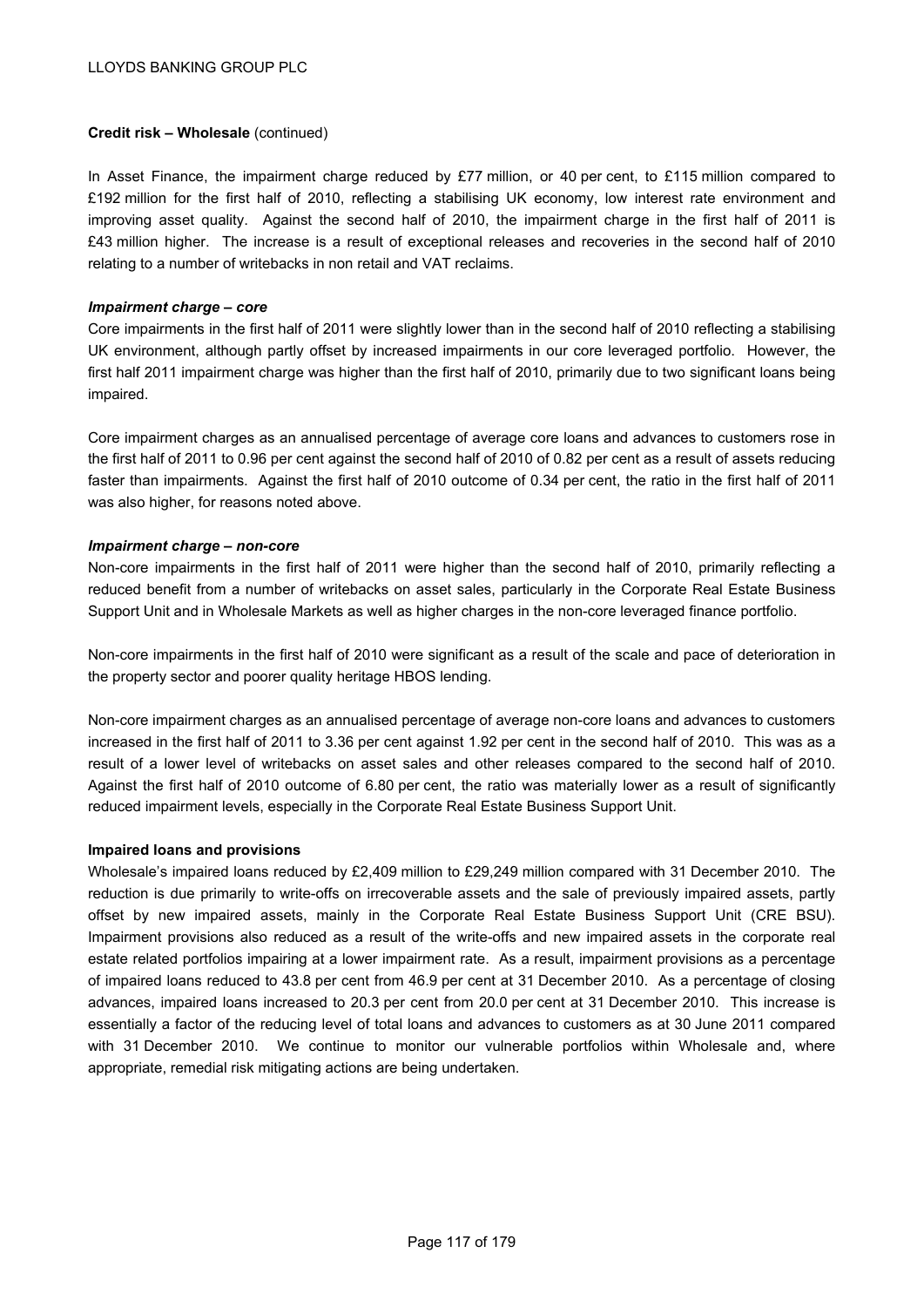#### *Impaired loans and provisions – core*

Core impaired loans reduced by £448 million to £3,982 million compared with 31 December 2010. The reduction primarily is due to improved trading in one significant asset which is no longer impaired and lower core leveraged impaired loans, offset by an increase in asset based finance impaired loans. Impairment provisions increased slightly primarily as a result of higher impairment provisions being required on impaired loans in the core leveraged finance portfolio. As a result, core impairment provisions as a percentage of core impaired loans increased to 60.1 per cent from 52.4 per cent at 31 December 2010. As a percentage of closing core advances, core impaired loans reduced slightly to 4.9 per cent from 5.0 per cent at 31 December 2010. This is essentially a factor of core impaired loans reducing faster than the level of core advances during the first half of 2011. As for non-core, the core impaired loan portfolio is managed by the dedicated Business Support team.

#### *Impaired loans and provisions – non-core*

Non-core impaired loans reduced by £1,961 million to £25,267 million compared with 31 December 2010. The reduction is due to write-offs on irrecoverable assets and the sale of previously impaired assets, partly offset by new impaired assets mainly in the real estate and real estate related, and leveraged finance portfolios. Impairment provisions also reduced as a result of these write-offs and sales. New impaired assets have generally impaired at a lower impairment rate than the existing impaired loan portfolios, noticeably in the real estate and real estate related portfolios.

As a result, non-core impairment provisions as a percentage of non-core impaired loans reduced to 41.2 per cent from 46.1 per cent at 31 December 2010. As a percentage of closing non-core advances, impaired loans increased to 40.4 per cent from 38.8 per cent at 31 December 2010. This is essentially a factor of impaired loans reducing more slowly than total non-core advances.

Non-core impairment provisions as a percentage of non-core impaired assets are lower at 41.2 per cent compared to 60.1 per cent for core, mainly a factor of the asset mix, where the non-core portfolios are heavily weighted toward real estate and real estate related portfolios where security is often a larger influence on the impairment outcome.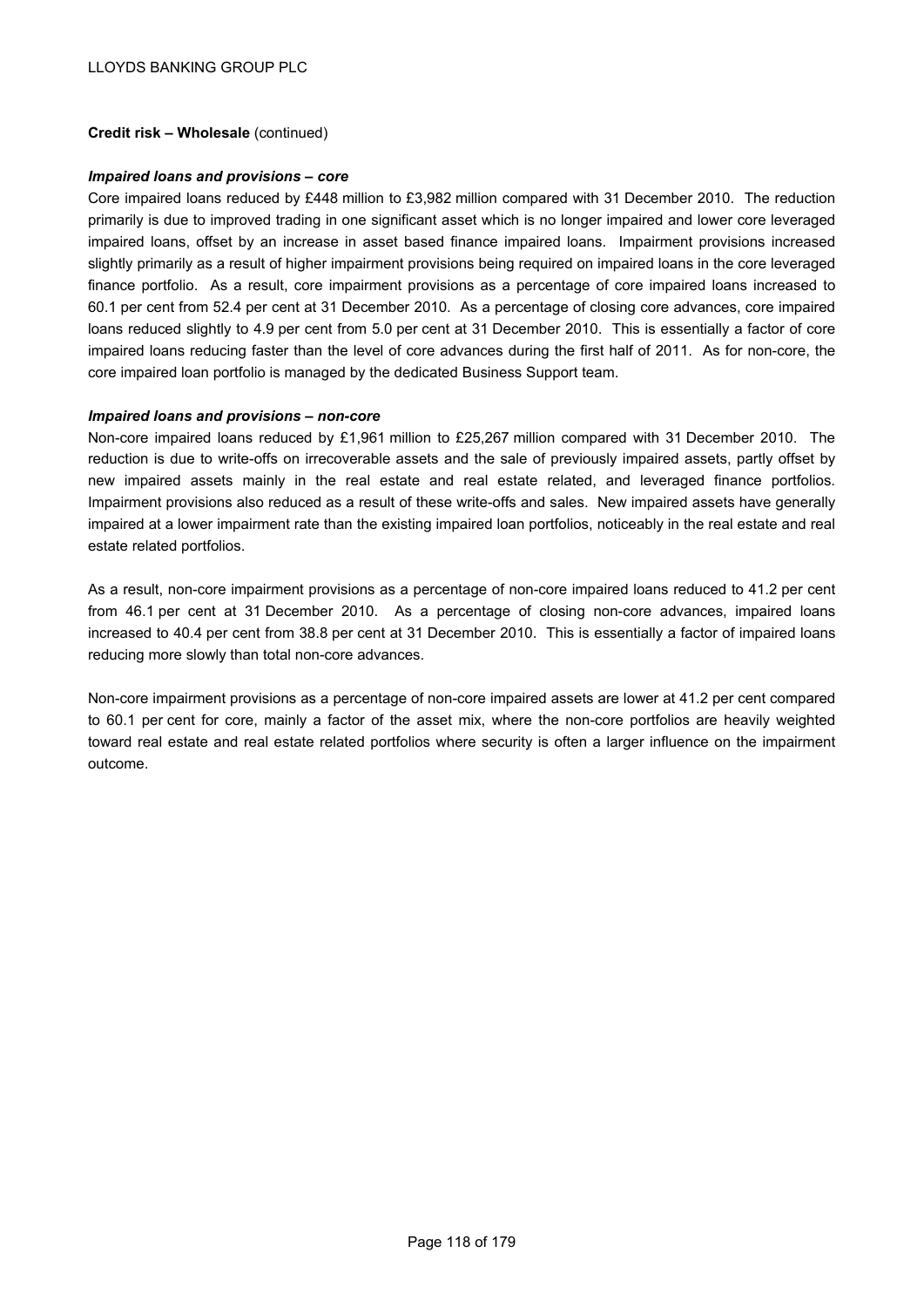#### **Corporate**

The £73,760 million of loans and advances to customers in the Corporate portfolio is structured across a number of different portfolios and sectors as discussed below:

*UK Corporate* – Major corporate balance sheets remained relatively stable during the first half of 2011 with corporates continuing to reduce debt and build up liquidity reserves. There is some evidence of mergers and acquisition activity but some consumer related sectors in the UK are now seeing signs of a slowdown in spending.

*US Corporate –* The balance sheets of the US Major Corporates continue to be strong with good levels of liquidity and there is evidence of some mergers and acquisition activity. The reduction in the non-core corporate portfolio has continued through secondary sales, refinancings, and realisation of property assets. The overall impairment position is one of modest net write backs with new impairments on existing cases more than offset by recoveries.

*Mid-market Corporate* – Customers in the corporate mid-market are predominantly UK-focused and heavily dependent on the domestic economy. As such, many continue to experience challenging trading conditions, particularly in sectors driven by discretionary expenditure, where sentiment is weighed down by concerns over job security, public sector austerity measures, higher tax levels and inflation-related declines in spending power. Businesses with access to international markets have held up more strongly and this includes not only direct exporters but also sectors such as retail, hotels and leisure able to access a more international customer base, with such businesses tending to be geographically concentrated in London and the South East.

*Corporate Real Estate* – Outside of London and the South East, activity in the Corporate Real Estate market remains weak, in part due to declining values and the focus on prime properties and prime tenants. Rental growth, where achievable by our clients in the regions, is slow. Market demand for debt is low, with little demand seen for new facilities from our core customers, despite messaging that we are open for business which meets our lending criteria. Customers are adopting a 'wait and see' approach, de-gearing where they can, and conserving cash. In addition, with a significant proportion of our assets supporting property investments, tenant default is an area of continuing vulnerability especially where the lending is underpinned by secondary or tertiary assets. With a continuing high level of loan maturities due over the next few years, refinancing risk remains an issue.

*Financial Institutions* – Corporate maintains relationships with many major financial institutions throughout the world. These relationships are either client focused or held to support the Group's funding, liquidity and general hedging requirements. Continuing concerns over sovereign fiscal deficits and public sector debt levels have necessitated increased scrutiny and risk reduction of the European banking sector, in particular banks domiciled in the weaker eurozone peripheral countries. Trading exposures are in large part either short term or collateralised and inter bank activity is mainly with high investment grade counterparties.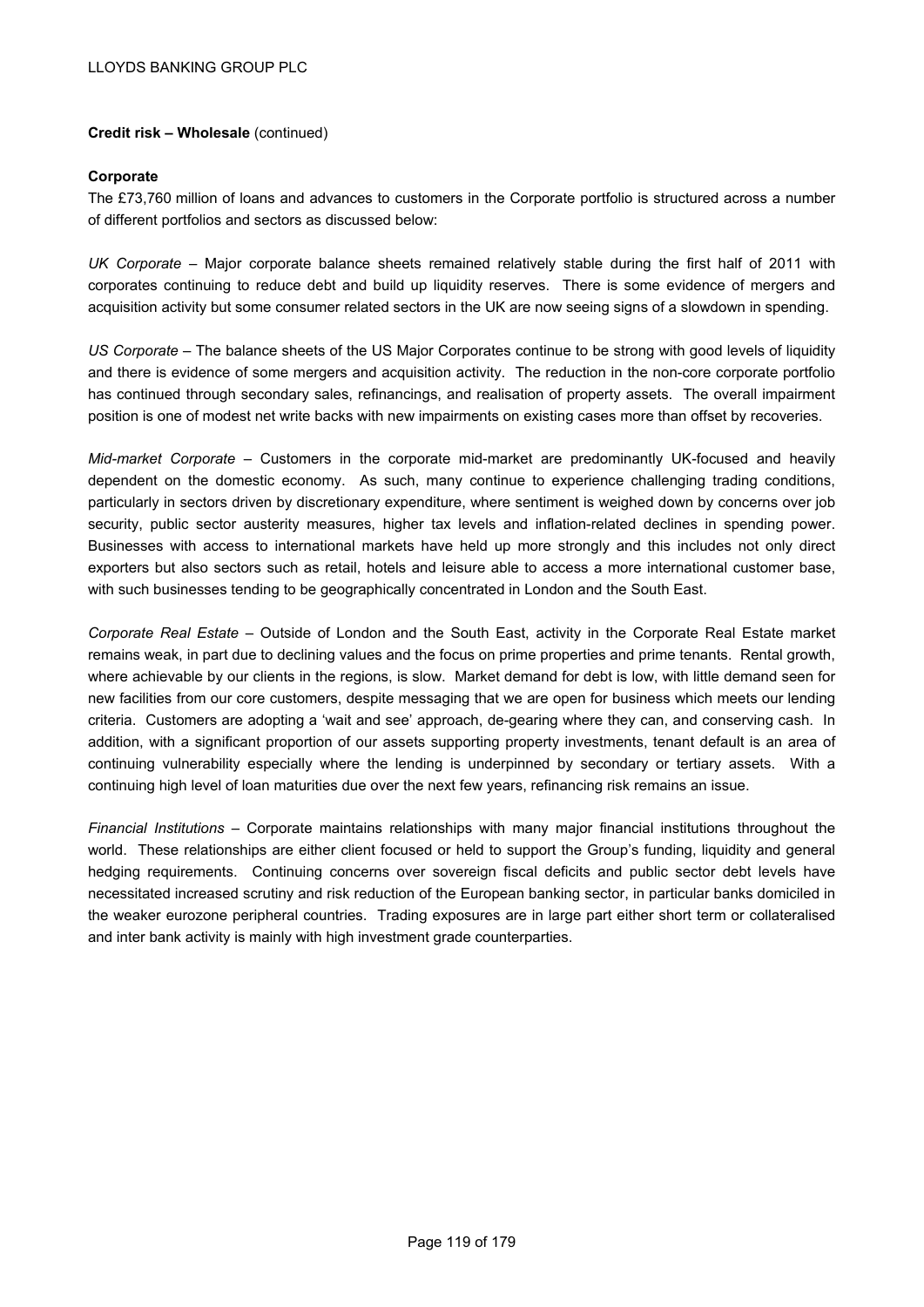#### **Corporate Real Estate Business Support Unit**

The Corporate Real Estate Business Support Unit has continued to make good progress executing on its active asset management programme for the complex portfolio of over 1,800 cases it manages. Despite the market for capital values improving 17.3 per cent from its trough in 2009, we have seen this improving trend in the market begin to weaken for all but prime or central London based real estate. With the exception of prime or central London real estate, the Group remains cautious on its outlook for property.

The management of the portfolio has focused on continuing to support its long term customers and at the same time reduce the exposure to real estate via managed sales, building on the successful realisation of over £4 billion of cash receipts in 2010. During the first six months of this year, the team have achieved £1.8 billion of additional real estate sales. Subject to property market conditions, further significant sales are anticipated in the second half.

#### **Wholesale Equity**

The Wholesale Equity portfolio (assets representing 'Equity Risk' including ordinary equity, preference shares and debt securities) totals £5.3 billion (split £4.2 billion on balance sheet commitments and £1.1 billion as yet undrawn, the majority of which relates to the Funds Investment business). The portfolio comprises the two core businesses, Lloyds Development Capital (LDC) and Project Finance with the remaining businesses (Joint Ventures Equity, BSU Investment portfolios and Fund Investments) all now categorised as non-core.

The valuation of the portfolio has shown a positive trend in the first half of 2011 despite volatility in some sectors. Whilst private equity transaction volumes have increased in the first half of 2011 against the second half of 2010, LDC continues with its cautious and robust approach to assessment of opportunities. Value recovery is still seen as fragile although there are some increasing signs of growing investor confidence.

#### **Wholesale Markets**

Loans and advances to customers of £36.8 billion largely comprise balances in the Structured Corporate Finance portfolio, which includes Acquisition Finance (leveraged lending), Project Finance and asset based finance (in the main rail, aviation and shipping). The leveraged finance portfolio continues to be affected by the economic environment, although the rate of new problem loans abated during 2010 and this trend has continued during the first half of 2011. However, a number of sectors remain vulnerable, especially retail, leisure and healthcare, and refinancing risk is also an issue for Acquisition Finance, with significant loan maturities due in the next few years. In Ship Finance, the container sector has strengthened, following a sharp downturn in 2009, but the tankers and dry bulk sectors remain fragile.

Wholesale Markets is also responsible for the Treasury Assets portfolio which mainly encompasses a portfolio of Asset-Backed Securities and financial institution Floating Rate Note positions. Further details of Wholesale Division's Asset-Backed Securities portfolio is provided in note 16 on page 161 of the Statutory Information. The size of the Treasury Assets portfolio continues to be actively reduced through asset sales and from bond maturities.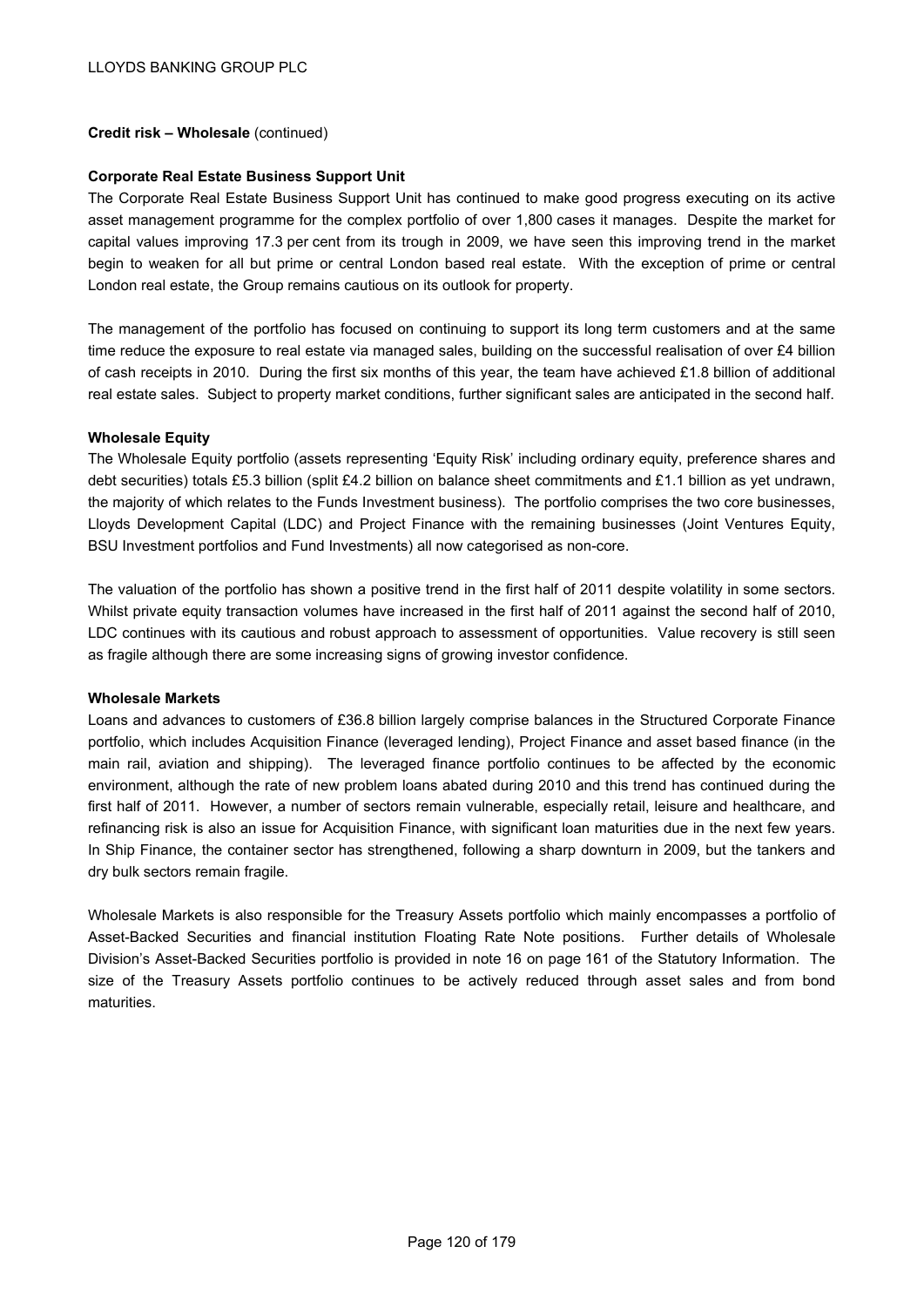#### **Treasury and Trading**

Treasury and Trading acts as the link between the wholesale markets and the Group's balance sheet management activities and provides pricing and risk management solutions to both internal and external clients.

The portfolio comprises £8.6 billion of loans and advances to banks, £3.1 billion of available-for-sale debt securities and £1.0 billion of loans and advances to customers (excluding reverse repos).

The majority of Treasury and Trading's funding and risk management activity is transacted with investment grade counterparties and Sovereign central banks and much of it is on a short-term or secured basis, such as repos. Derivative transactions with wholesale counterparties are typically collateralised under a Credit Support Annex in conjunction with the ISDA Master Agreement. Treasury and Trading has reduced its government bond portfolio in response to growing concern over market conditions in Europe. The credit quality of the government bond portfolio is almost solely AAA rated sovereign debt.

#### **Asset Finance**

The credit quality of the retail portfolios has improved marginally during the first half of the year. Impairments in the first half of 2011 were lower than anticipated, particularly in the Personal Financial Services unsecured portfolio and the retail motor loans portfolio. Asset quality also continues to improve in response to the continuing strategy to enhance the quality of new business written (especially Motor Finance) and following the closure of Personal Financial Services to new business. The credit quality profile across the non-retail portfolios also continues to be relatively stable, and impairment levels have reduced against both the first and second half of 2010, reflecting a material slow down in new default cases. Exposures to the Fleet Operator sector, particularly a small number of daily/flexi rental operators, continue to require intensive management to support customers through their financial difficulties.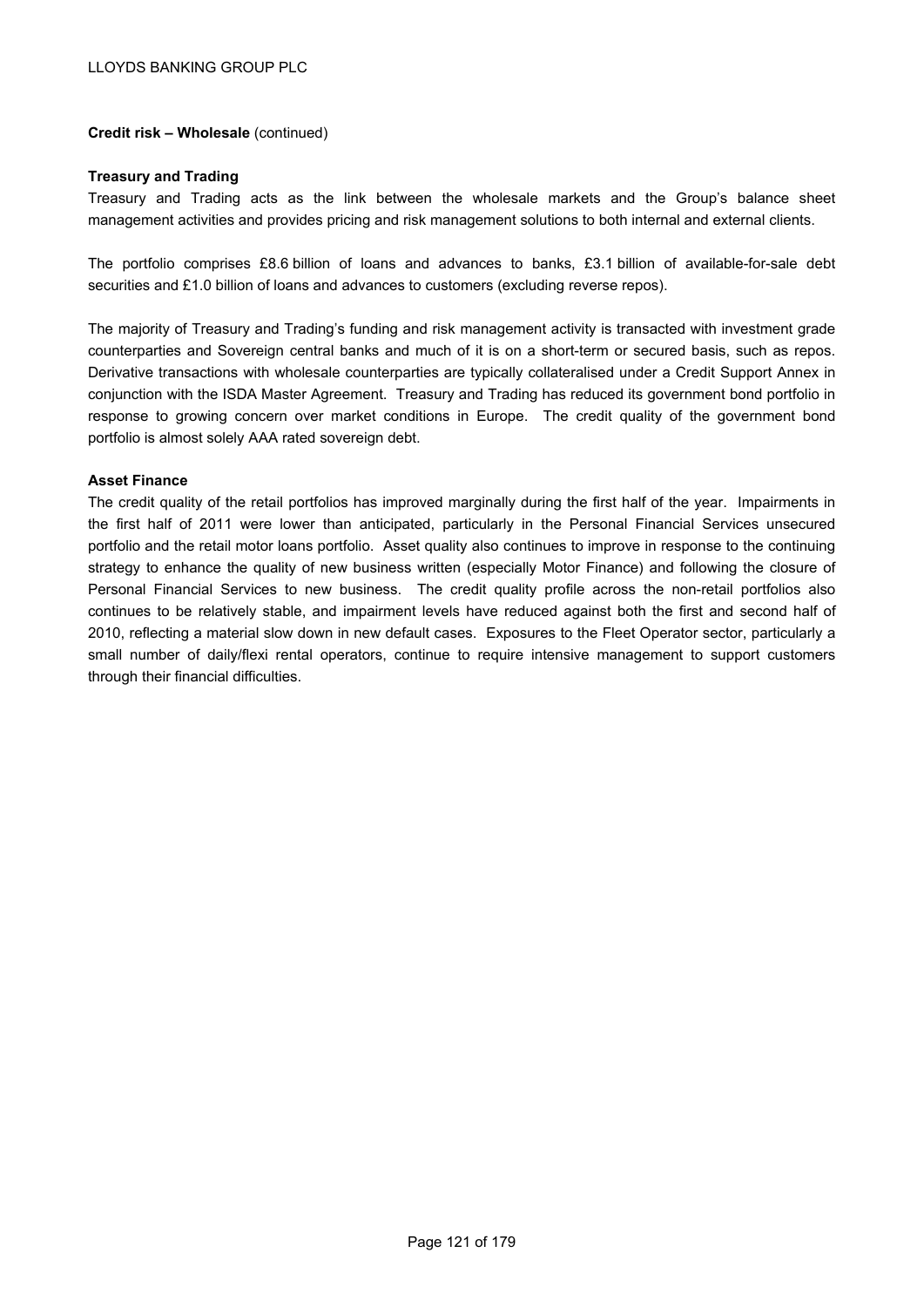## **Credit risk – Commercial**

|                                 | <b>Balance</b><br>£m | <b>Impaired</b><br>loans<br>£m | Impaired<br>loans as a<br>$%$ of<br>closing<br>advances<br>% | Impairment<br>provisions <sup>1</sup><br>£m | Impairment<br>provisions<br>as a % of<br>impaired<br>loans<br>% |
|---------------------------------|----------------------|--------------------------------|--------------------------------------------------------------|---------------------------------------------|-----------------------------------------------------------------|
| Commercial                      | 29,694               | 2,993                          | 10.1                                                         | 933                                         | 31.2                                                            |
| Impairment provisions           | (933)                |                                |                                                              |                                             |                                                                 |
| Fair value adjustments          | (77)                 |                                |                                                              |                                             |                                                                 |
| Loans and advances to customers | 28,684               |                                |                                                              |                                             |                                                                 |
| As at 31 December 2010          |                      |                                |                                                              |                                             |                                                                 |
| Commercial <sup>2</sup>         | 29,649               | 2,856                          | 9.6                                                          | 992                                         | 34.7                                                            |
| Impairment provisions           | (992)                |                                |                                                              |                                             |                                                                 |
| Fair value adjustments          | (103)                |                                |                                                              |                                             |                                                                 |
| Loans and advances to customers | 28,554               |                                |                                                              |                                             |                                                                 |

 $1$  Impairment provisions include collective unimpaired provisions.

 $2$  2010 figures have been restated for transfers from Corporate.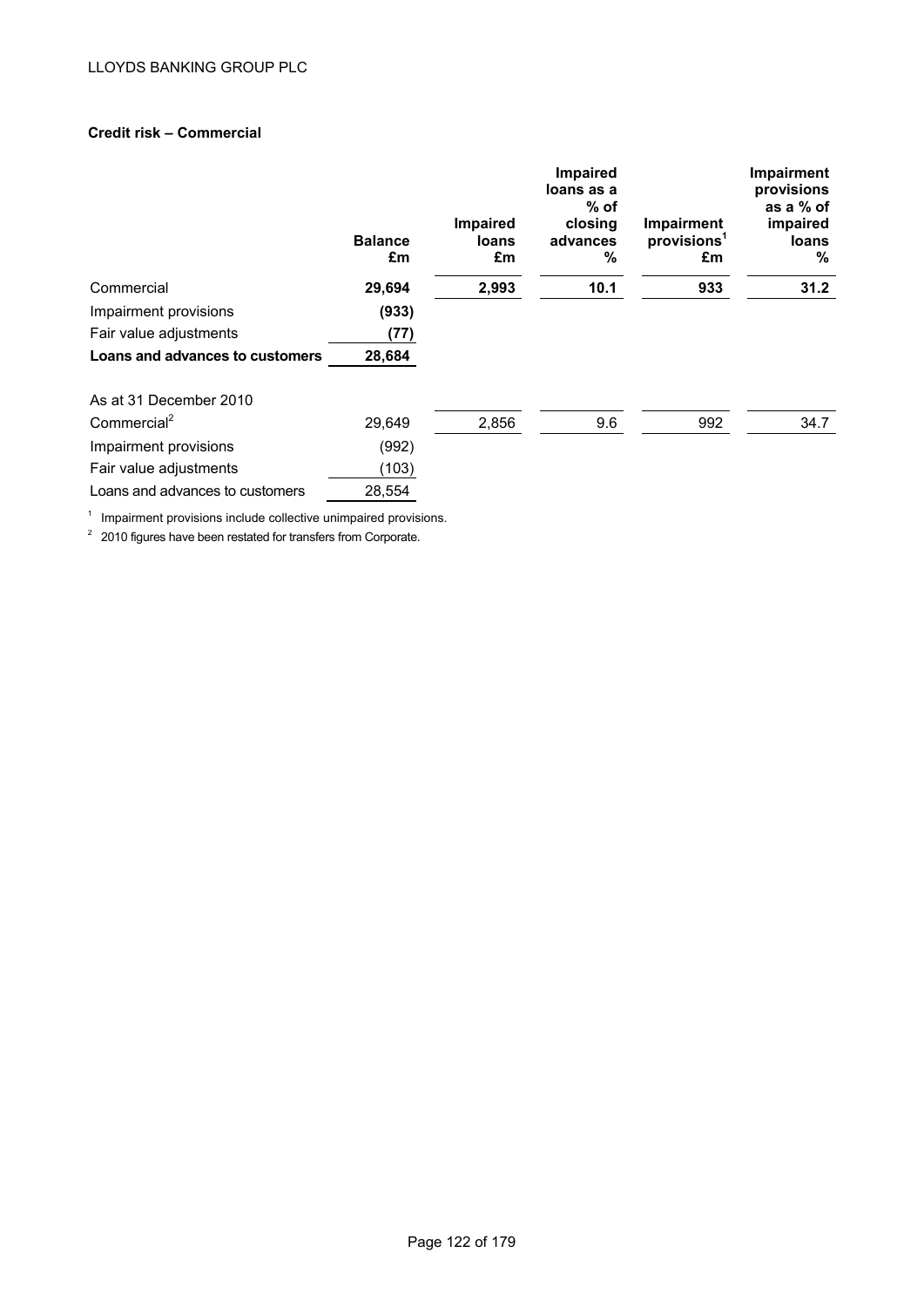## **Credit risk – Commercial** (continued)

**Core** 

| As at 30 June 2011              | <b>Balance</b><br>£m | <b>Impaired</b><br>loans<br>£m | Impaired<br>loans as a<br>$%$ of<br>closing<br>advances<br>% | Impairment<br>provisions <sup>1</sup><br>£m | Impairment<br>provisions<br>as a % of<br>impaired<br><b>loans</b><br>% |
|---------------------------------|----------------------|--------------------------------|--------------------------------------------------------------|---------------------------------------------|------------------------------------------------------------------------|
| Commercial                      | 28,025               | 2,968                          | 10.6                                                         | 915                                         | 30.8                                                                   |
| Impairment provisions           | (915)                |                                |                                                              |                                             |                                                                        |
| Fair value adjustments          | (77)                 |                                |                                                              |                                             |                                                                        |
| Loans and advances to customers | 27,033               |                                |                                                              |                                             |                                                                        |
| As at 31 December 2010          |                      |                                |                                                              |                                             |                                                                        |
| Commercial                      | 27,618               | 2,835                          | 10.3                                                         | 976                                         | 34.4                                                                   |
| Impairment provisions           | (976)                |                                |                                                              |                                             |                                                                        |
| Fair value adjustments          | (103)                |                                |                                                              |                                             |                                                                        |
| Loans and advances to customers | 26,539               |                                |                                                              |                                             |                                                                        |

<sup>1</sup> Impairment provisions include collective unimpaired provisions.

#### **Non-core**

| As at 30 June 2011              | <b>Balance</b><br>£m | Impaired<br><b>loans</b><br>£m | Impaired<br>loans as a<br>$%$ of<br>closing<br>advances<br>% | Impairment<br>provisions <sup>1</sup><br>£m | Impairment<br>provisions<br>as a % of<br>impaired<br>loans<br>℅ |
|---------------------------------|----------------------|--------------------------------|--------------------------------------------------------------|---------------------------------------------|-----------------------------------------------------------------|
| Commercial                      | 1,669                | 25                             | 1.5                                                          | 18                                          | 72.0                                                            |
| Impairment provisions           | (18)                 |                                |                                                              |                                             |                                                                 |
| Fair value adjustments          |                      |                                |                                                              |                                             |                                                                 |
| Loans and advances to customers | 1,651                |                                |                                                              |                                             |                                                                 |
| As at 31 December 2010          |                      |                                |                                                              |                                             |                                                                 |
| Commercial                      | 2,031                | 21                             | 1.0                                                          | 16                                          | 76.2                                                            |
| Impairment provisions           | (16)                 |                                |                                                              |                                             |                                                                 |
| Fair value adjustments          |                      |                                |                                                              |                                             |                                                                 |
| Loans and advances to customers | 2,015                |                                |                                                              |                                             |                                                                 |

<sup>1</sup> Impairment provisions include collective unimpaired provisions.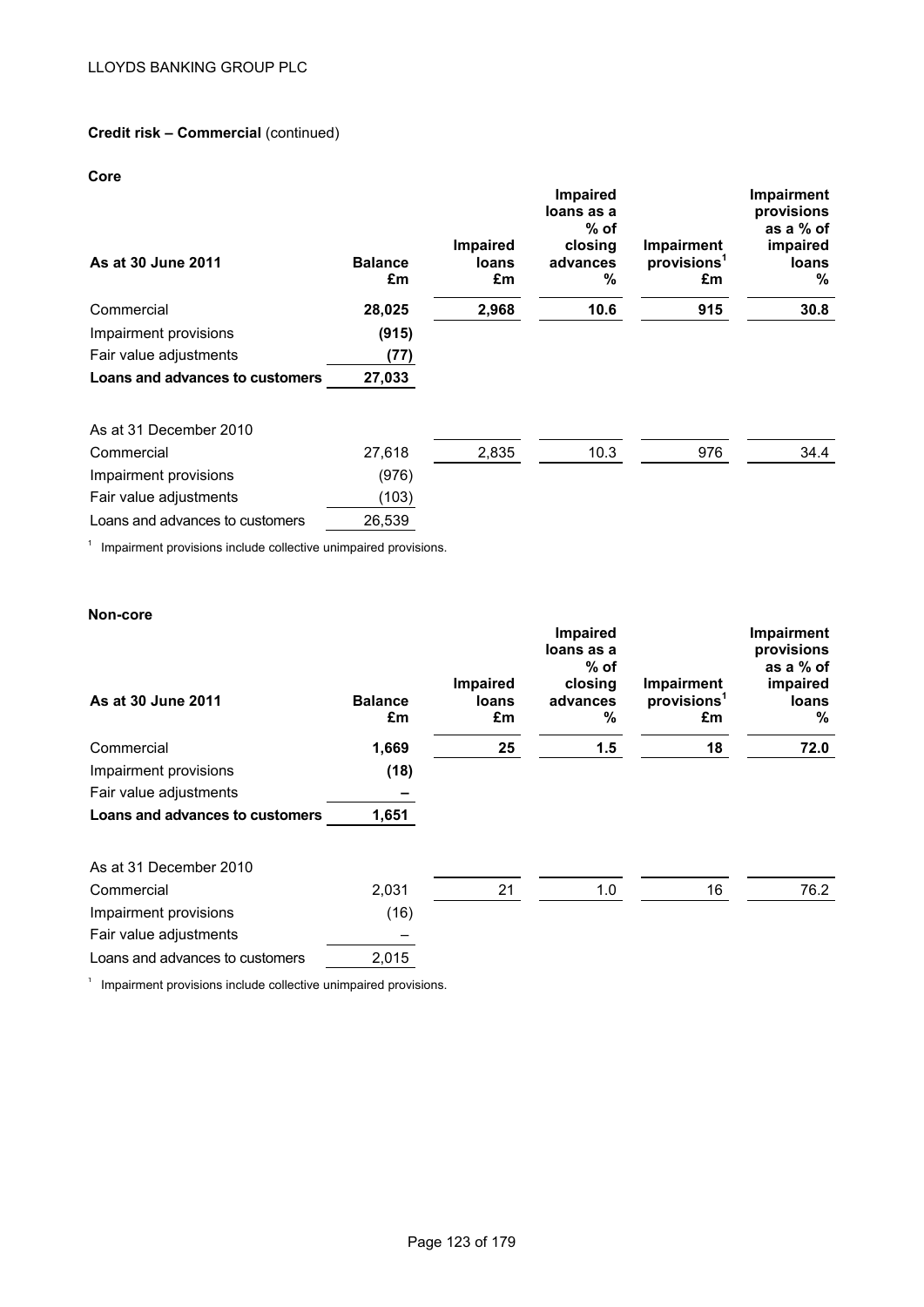#### **Credit risk – Commercial** (continued)

#### **Overview**

- Impairment losses have fallen over the last 12 months to £160 million in the first half of 2011 from £190 million for the first half of 2010, and from £192 million in the second half of 2010.
- The decrease in impairments in the first half of 2011 reflects a stabilising although uncertain UK economic environment, together with the continuing low interest rate environment.
- Portfolio metrics including delinquencies and assets under close monitoring, whilst improving through supportive management actions, remain above benign levels, although there has been a reduction in the level of flows into Business Support.
- Commercial continue to operate rigorous processes to enhance control and monitoring activities which play a crucial role in identifying customers showing early signs of financial distress and bringing them into our support model.

#### **Impairment charge**

|                                | Half-year<br>to 30 June<br>2011<br>£m | Half-year<br>to 30 June<br>2010<br>£m | Change<br>% | Half-year<br>to 31 Dec<br>2010<br>£m |
|--------------------------------|---------------------------------------|---------------------------------------|-------------|--------------------------------------|
| <b>Total impairment charge</b> | 160                                   | 190                                   | 16          | 192                                  |
| Core                           | 160                                   | 189                                   | 15          | 192                                  |
| Non-core                       |                                       |                                       |             |                                      |
| <b>Total impairment charge</b> | 160                                   | 190                                   | 16          | 192                                  |

Commercial's impairment charge decreased £30 million, or 16 per cent, compared to £190 million for the first half of 2010 reflecting stabilising UK economic conditions and a low interest rate environment helping to maintain defaults at a lower level and the application of a prudent credit risk appetite approach for new business. Impairment charges as an annualised percentage of average loans and advances to customers reduced to 1.07 per cent from 1.28 per cent in the first half of 2010. The majority of Commercial's assets are considered core.

#### **Impaired loans and provisions**

Commercial's impaired loans increased by £137 million to £2,993 million compared with 31 December 2010. The small increase is mainly due to deterioration of cases in Business Support Unit. Impairment provisions reduced as a result of lower default rates in the £0-2m collective impaired portfolio. As a result, impairment provisions as a percentage of impaired loans reduced to 31.2 per cent from 34.7 per cent at 31 December 2010. As a percentage of closing loans and advances to customers, impaired loans increased to 10.1 per cent from 9.6 per cent at 31 December 2010.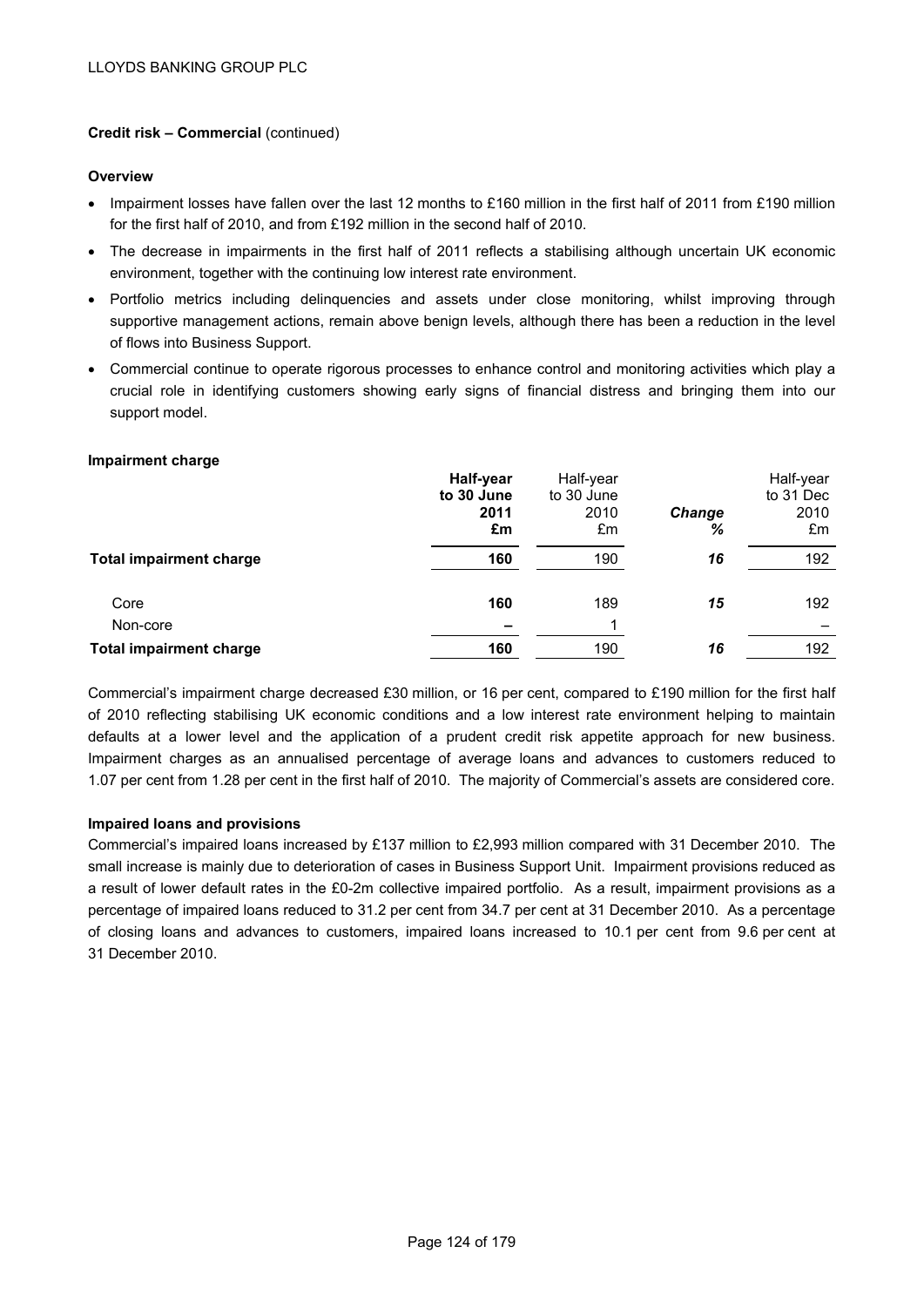## **Credit risk – Wealth and International**

|                          | <b>Loans and</b> |              | Impaired<br>loans |                         | Impairment<br>provisions |
|--------------------------|------------------|--------------|-------------------|-------------------------|--------------------------|
|                          | advances         |              | as a % of         |                         | as a % of                |
|                          | to               | Impaired     | closing           | Impairment              | impaired                 |
| As at 30 June 2011       | customers        | <b>loans</b> | advances          | provisions <sup>1</sup> | <b>loans</b>             |
|                          | £m               | £m           | %                 | £m                      | $\frac{0}{0}$            |
| Wealth                   | 9,226            | 434          | 4.7               | 125                     | 28.8                     |
| International            |                  |              |                   |                         |                          |
| Ireland                  | 27,574           | 17,672       | 64.1              | 9,858                   | 55.8                     |
| Australia                | 12,915           | 4,540        | 35.2              | 2,295                   | 50.6                     |
| <b>Wholesale Europe</b>  | 6,956            | 952          | 13.7              | 429                     | 45.1                     |
| Other                    | 7,448            | 238          | 3.2               | 117                     | 49.2                     |
|                          | 54,893           | 23,402       | 42.6              | 12,699                  | 54.3                     |
| Wealth and International | 64,119           | 23,836       | 37.2              | 12,824                  | 53.8                     |
| Impairment provisions    | (12, 824)        |              |                   |                         |                          |
| Fair value adjustments   | (186)            |              |                   |                         |                          |
| <b>Total</b>             | 51,109           |              |                   |                         |                          |
| As at 31 December 2010   |                  |              |                   |                         |                          |
| Wealth                   | 9,472            | 353          | 3.7               | 116                     | 32.9                     |
| International            |                  |              |                   |                         |                          |
| Ireland                  | 27,428           | 14,445       | 52.7              | 7,763                   | 53.7                     |
| Australia                | 14,587           | 4,187        | 28.7              | 2,208                   | 52.7                     |
| <b>Wholesale Europe</b>  | 7,322            | 1,007        | 13.8              | 420                     | 41.7                     |
| Other                    | 7,559            | 350          | 4.6               | 177                     | 50.6                     |
|                          | 56,896           | 19,989       | 35.1              | 10,568                  | 52.9                     |
| Wealth and International | 66,368           | 20,342       | 30.7              | 10,684                  | 52.5                     |
| Impairment provisions    | (10, 684)        |              |                   |                         |                          |
| Fair value adjustments   | (327)            |              |                   |                         |                          |
| Total                    | 55,357           |              |                   |                         |                          |

 $1$  Impairment provisions include collective unimpaired provisions.

# **Impairment charge**

|                                | Half-year<br>to 30 June | Half-year<br>to 30 June |                    | Half-year<br>to 31 Dec |
|--------------------------------|-------------------------|-------------------------|--------------------|------------------------|
|                                | 2011<br>£m              | 2010<br>£m              | <b>Change</b><br>% | 2010<br>£m             |
| Wealth                         | 29                      | 23                      | (26)               | 23                     |
| International                  |                         |                         |                    |                        |
| Ireland                        | 1,779                   | 1,557                   | (14)               | 2,707                  |
| Australia                      | 586                     | 454                     | (29)               | 908                    |
| <b>Wholesale Europe</b>        | 111                     | 145                     | 23                 | 65                     |
| Other International            | 27                      | 49                      | 45                 | 57                     |
|                                | 2,503                   | 2,205                   | (14)               | 3,737                  |
| <b>Total impairment charge</b> | 2,532                   | 2,228                   | (14)               | 3,760                  |
|                                |                         |                         |                    |                        |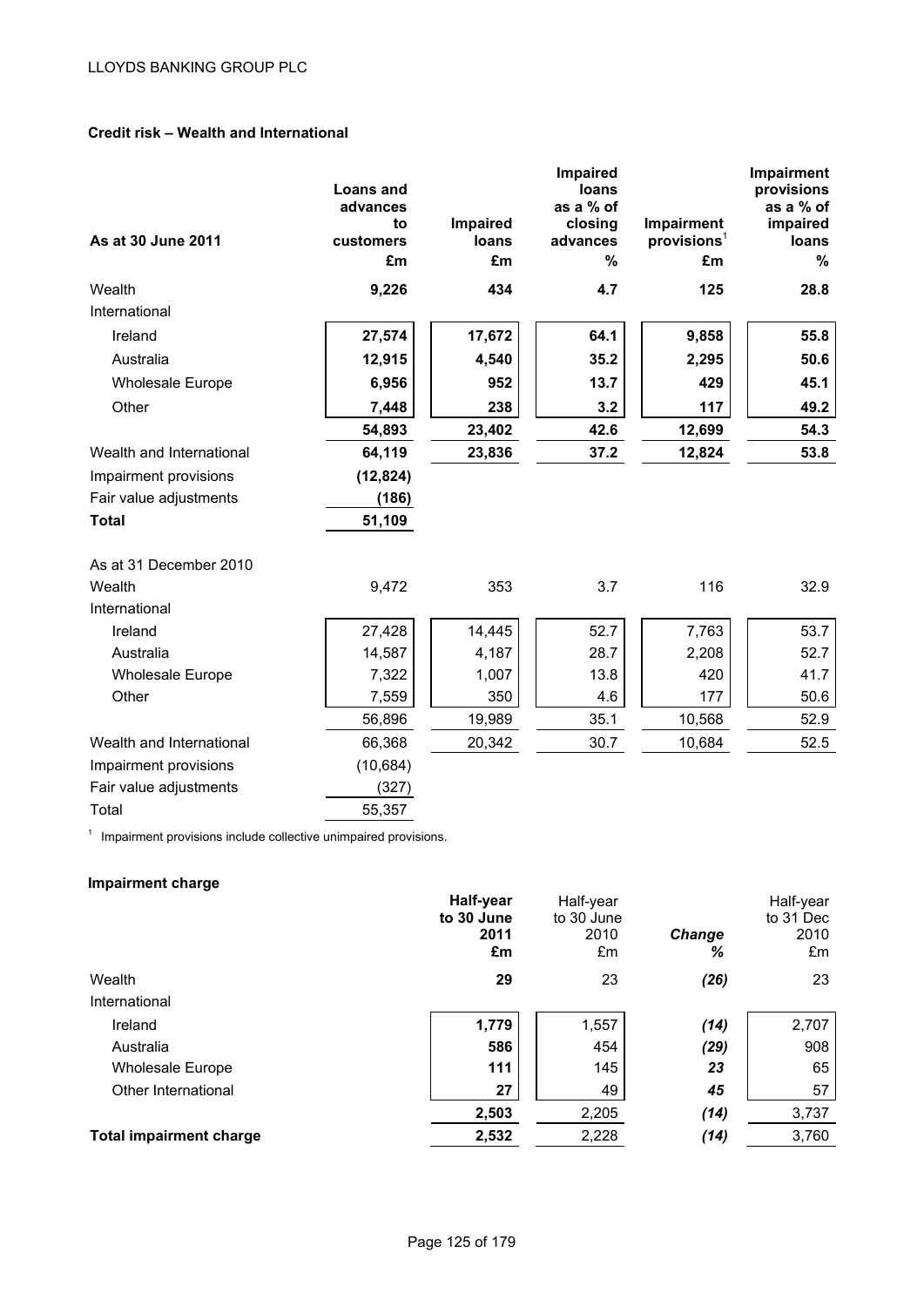#### **Core**

|                          |                  |          | <b>Impaired</b> |                   | <b>Impairment</b> |
|--------------------------|------------------|----------|-----------------|-------------------|-------------------|
|                          | <b>Loans and</b> |          | loans           |                   | provisions        |
|                          | advances         |          | as a % of       |                   | as a % of         |
|                          | to               | Impaired | closing         | <b>Impairment</b> | impaired          |
| As at 30 June 2011       | customers        | loans    | advances        | prox <sup>1</sup> | loans             |
|                          | £m               | £m       | %               | £m                | %                 |
| Wealth                   | 5,268            | 281      | 5.3             | 79                | 28.1              |
| International            | 3,096            |          | -               |                   |                   |
| Wealth and International | 8,364            | 281      | 3.4             | 79                | 28.1              |
| Impairment provisions    | (79)             |          |                 |                   |                   |
| Fair value adjustments   | (130)            |          |                 |                   |                   |
| <b>Total</b>             | 8,155            |          |                 |                   |                   |
| As at 31 December 2010   |                  |          |                 |                   |                   |
| Wealth                   | 5,513            | 202      | 3.7             | 74                | 36.6              |
| International            | 2,922            |          |                 |                   |                   |
| Wealth and International | 8,435            | 202      | 2.4             | 74                | 36.6              |
| Impairment provisions    | (74)             |          |                 |                   |                   |
| Fair value adjustments   | (144)            |          |                 |                   |                   |
| Total                    | 8,217            |          |                 |                   |                   |

<sup>1</sup> Impairment provisions include collective unimpaired provisions.

## **Impairment charge – core**

|                                | Half-year  | Half-year  |               | Half-year |
|--------------------------------|------------|------------|---------------|-----------|
|                                | to 30 June | to 30 June |               | to 31 Dec |
|                                | 2011       | 2010       | <b>Change</b> | 2010      |
|                                | £m         | £m         | %             | £m        |
| Wealth                         | 15         | 16         |               | 10        |
| International                  | -          |            |               |           |
| <b>Total impairment charge</b> | 15         | 16         | O             | 10        |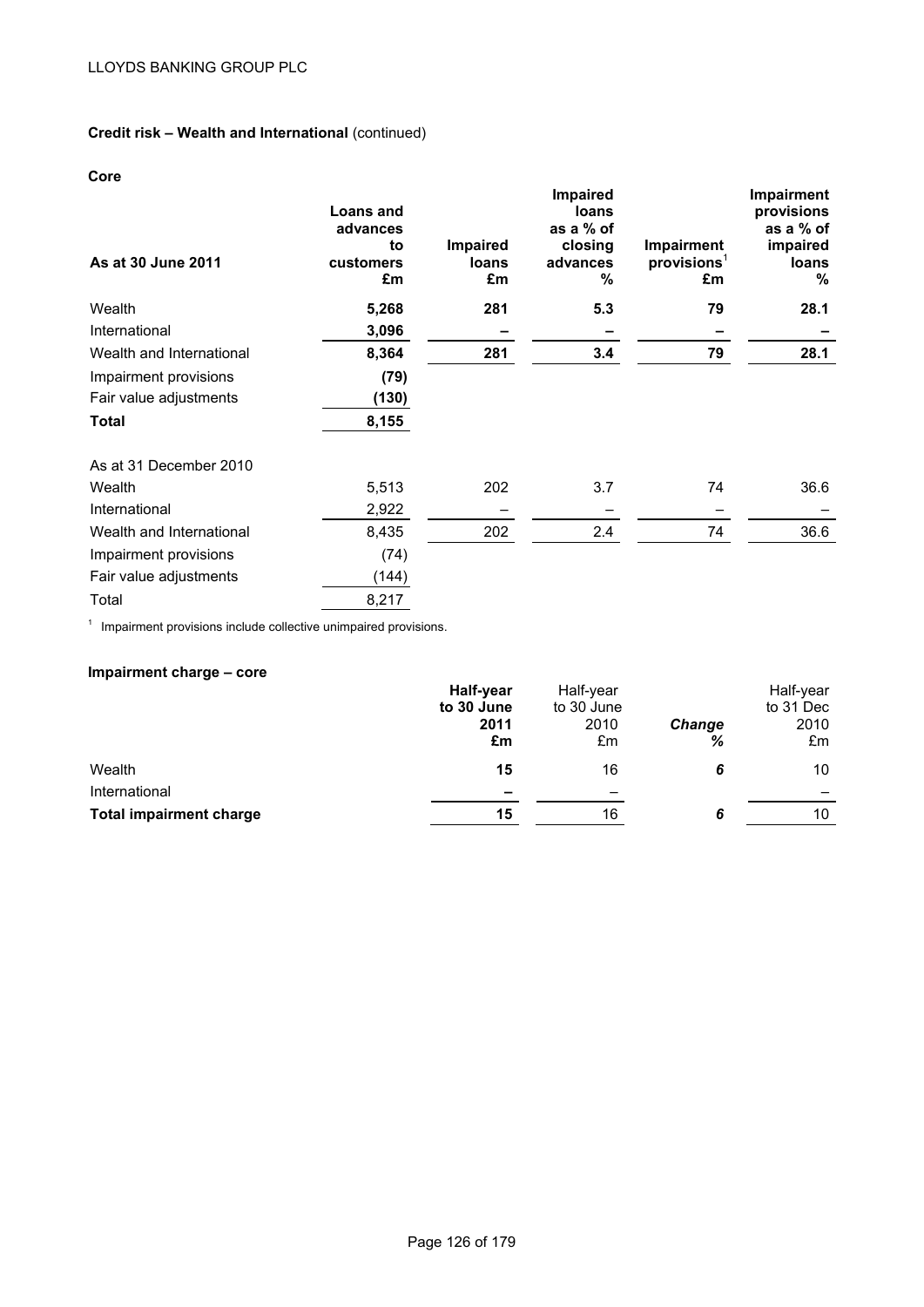## **Non-core**

| As at 30 June 2011<br>Wealth<br>International | <b>Loans and</b><br>advances<br>to<br>customers<br>£m<br>3,958<br>51,797 | Impaired<br>loans<br>£m<br>153<br>23,402 | Impaired<br>loans<br>as a % of<br>closing<br>advances<br>%<br>3.9<br>45.2 | Impairment<br>prox <sup>1</sup><br>£m<br>46<br>12,699 | Impairment<br>provisions<br>as a % of<br>impaired<br>loans<br>%<br>30.1<br>54.3 |
|-----------------------------------------------|--------------------------------------------------------------------------|------------------------------------------|---------------------------------------------------------------------------|-------------------------------------------------------|---------------------------------------------------------------------------------|
| Wealth and International                      | 55,755                                                                   | 23,555                                   | 42.2                                                                      | 12,745                                                | 54.1                                                                            |
| Impairment provisions                         | (12, 745)                                                                |                                          |                                                                           |                                                       |                                                                                 |
| Fair value adjustments                        | (56)                                                                     |                                          |                                                                           |                                                       |                                                                                 |
| <b>Total</b>                                  | 42,954                                                                   |                                          |                                                                           |                                                       |                                                                                 |
| As at 31 December 2010                        |                                                                          |                                          |                                                                           |                                                       |                                                                                 |
| Wealth                                        | 3,959                                                                    | 151                                      | 3.8                                                                       | 42                                                    | 27.8                                                                            |
| International                                 | 53,974                                                                   | 19,989                                   | 37.0                                                                      | 10,568                                                | 52.9                                                                            |
| Wealth and International                      | 57,933                                                                   | 20,140                                   | 34.8                                                                      | 10,610                                                | 52.7                                                                            |
| Impairment provisions                         | (10, 610)                                                                |                                          |                                                                           |                                                       |                                                                                 |
| Fair value adjustments                        | (183)                                                                    |                                          |                                                                           |                                                       |                                                                                 |
| Total                                         | 47,140                                                                   |                                          |                                                                           |                                                       |                                                                                 |

<sup>1</sup> Impairment provisions include collective unimpaired provisions.

## **Impairment charge – non-core**

|                                | Half-year  | Half-year  |               | Half-year |
|--------------------------------|------------|------------|---------------|-----------|
|                                | to 30 June | to 30 June |               | to 31 Dec |
|                                | 2011       | 2010       | <b>Change</b> | 2010      |
|                                | £m         | £m         | %             | £m        |
| Wealth                         | 14         |            | (100)         | 13        |
| International                  | 2.503      | 2,205      | (14)          | 3,737     |
| <b>Total impairment charge</b> | 2,517      | 2,212      | (14)          | 3,750     |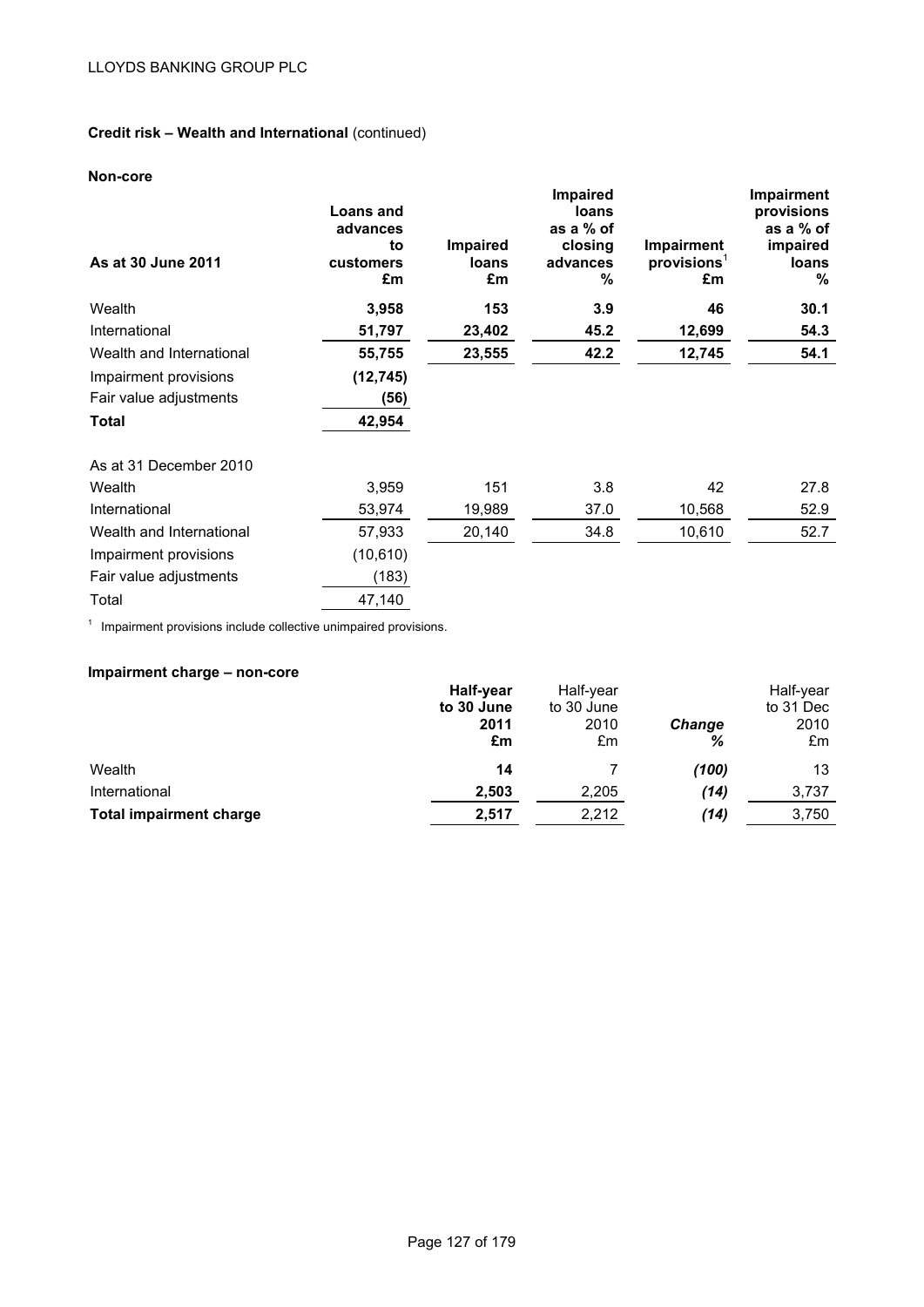#### **Overview**

- Impairment charges have fallen significantly compared to the second half of 2010. However material losses continue to be incurred due to further provisioning requirements in non-core portfolios in Ireland and Australasia.
- The Group's Irish portfolio has continued to deteriorate with a further 11 per cent of the portfolio being classified as impaired in the period.
- Impairment coverage has increased in Ireland due to further falls in the commercial real estate market as previously anticipated. We believe that further vulnerability exists.
- A dedicated UK-based Business Support Unit credit team is now in place to manage the wind down of the Irish book; however the Irish market is extremely illiquid with limited opportunities for disposals in the short term.
- The Group's portfolio in Australasia is exposed to real estate concentrations in specific regions where market conditions remain challenging and asset valuations continue to decline.

#### **Impairment charges**

Wealth and International's impairment charge in the first half of 2011 almost entirely related to non-core portfolios. The impairment charge increased by £304 million to £2,532 million compared with the first half of 2010 and reduced by £1,228 million compared with the second half of 2010. Impairment charges as an annualised percentage of average loans and advances to customers increased to 7.89 per cent from 6.56 per cent in the first half of 2010 but decreased from 11.29 per cent compared with the second half of 2010.

#### **Impaired loans and provisions**

Total impaired loans increased by £3,494 million to £23,836 million compared with £20,342 million at 31 December 2010 and as a percentage of closing loans and advances to customers increased to 37.2 per cent from 30.7 per cent at 31 December 2010. The increase in impaired loans predominantly relates to the Group's noncore book in Ireland where a further 11 per cent of the portfolio became impaired during the first six months of 2011 reflecting ongoing difficulties in the economy and an illiquid market. Impaired loans in the Australasian book increased by 8 per cent in the first half as write offs were more than offset by the migration of further cases to impaired status.

Impairment provisions as a percentage of impaired loans increased to 53.8 per cent from 52.5 per cent at 31 December 2010. The increase in impaired coverage in the Group's portfolio in Ireland reflects an allowance for further falls in commercial real estate and a continuing decline in residential real estate prices. Impaired coverage in Australia has reduced slightly due to the impact of write offs and new impaired cases in the period requiring lower provisioning levels.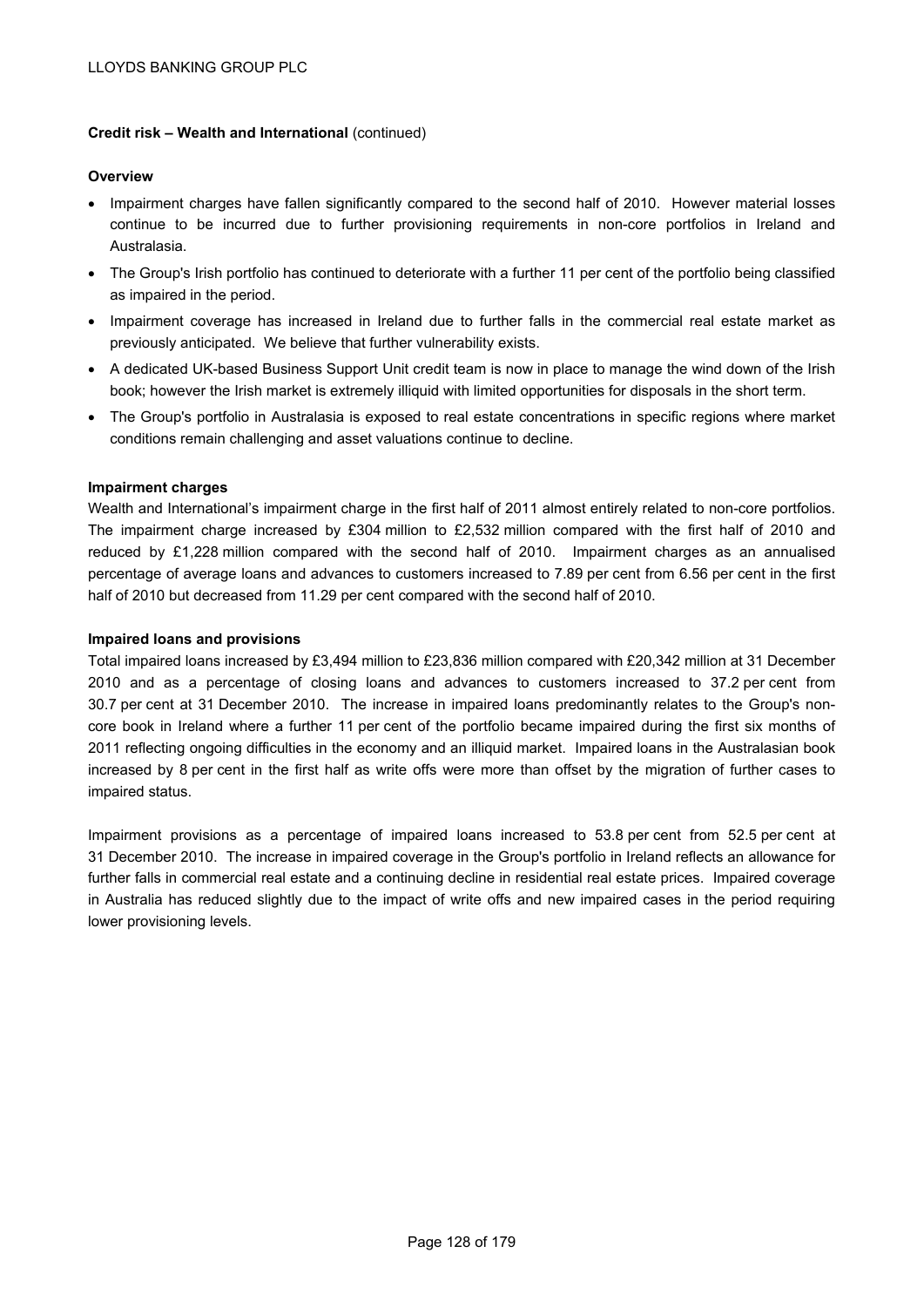#### **Wealth**

Total impaired loans increased by £81 million, or 23 per cent, to £434 million compared with £353 million at 31 December 2010 and as a percentage of closing loans and advances increased to 4.7 per cent from 3.7 per cent at 31 December 2010. This increase is mainly attributable to a deterioration in a small number of large single exposures. Impairment charges increased by £6 million to £29 million compared with both the first half of 2010 and the second half of 2010. Impairment charges as an annualised percentage of average loans and advances to customers increased to 0.6 per cent from 0.5 per cent in both the first half of 2010 and the second half of 2010.

#### **Ireland**

Total impaired loans increased by £3,227 million, or 22 per cent, to £17,672 million compared with £14,445 million at 31 December 2010 and as a percentage of closing loans and advances increased to 64.1 per cent from 52.7 per cent at 31 December 2010. Impairment charges increased by £222 million to £1,779 million compared to the first half of 2010 but decreased by £928 million compared to the second half of 2010. Impairment charges as an annualised percentage of average loans and advances to customers increased to 13.2 per cent from 11.1 per cent in the first half of 2010 but decreased from 20.0 per cent compared with the second half of 2010.

Continuing weakness in the Irish economy resulted in an increase in impaired wholesale loans in the first six months of 2011. Wholesale coverage levels have been increased due to further falls in the commercial real estate market. The majority of Irish retail provisions relate to a residential mortgage portfolio where impairment charges have increased in relation the second half of 2010 due to a continued decline in residential property prices and higher arrears levels, including customers on a forbearance arrangement. Although the portfolio is in non-core, current levels of redemptions and recoveries are low due to a severe lack of liquidity.

|                               | As at 30 June 2011 |          |                   | As at 31 December 2010 |          |            |
|-------------------------------|--------------------|----------|-------------------|------------------------|----------|------------|
|                               | Gross              | Impaired |                   | Gross                  | Impaired |            |
|                               | <b>loans</b>       | loans    | <b>Provisions</b> | loans                  | loans    | Provisions |
|                               | £m                 | £m       | £m                | £m                     | £m       | £m         |
| <b>Commercial Real Estate</b> | 11.869             | 10.831   | 5.943             | 11.685                 | 9.232    | 4,791      |
| Corporate                     | 7,785              | 5.597    | 3,029             | 8.070                  | 4.343    | 2,356      |
| Retail                        | 7.920              | 1.244    | 886               | 7.673                  | 870      | 616        |
| <b>Total</b>                  | 27.574             | 17.672   | 9,858             | 27.428                 | 14.445   | 7.763      |

The most significant contribution to impairment in Ireland is the commercial real estate portfolio. Impairment provisions provide 55 per cent coverage on impaired commercial real estate loans. Mortgage lending at the halfyear comprised 96 per cent of the retail portfolio with impaired loans of £1.2 billion and impairment coverage of 65 per cent.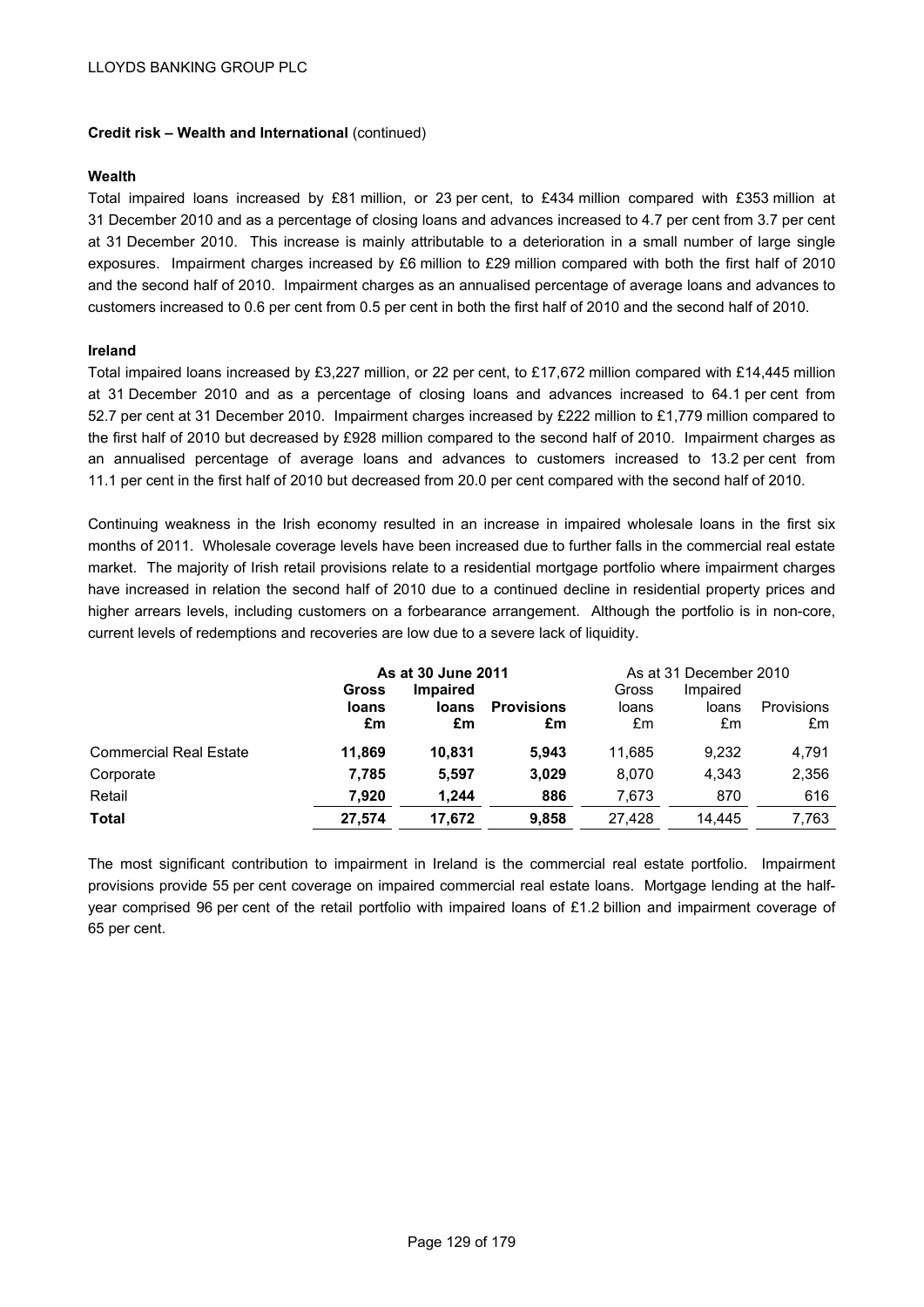#### **Australia**

In Australia, the Corporate and Asset Finance businesses are of scale and profitable, operating in a strong and developed economy that has good growth prospects. These ongoing businesses will continue to be managed for maximum value whilst maintaining a tight focus on running off the legacy commercial property exposures.

Total impaired loans increased by £353 million, or 8 per cent, to £4,540 million compared with £4,187 million at 31 December 2010. The increase in impaired loans in the period reflects further deterioration in the commercial real estate portfolio and the migration to impaired of a material corporate exposure which was partly offset by write offs. Total impaired loans as a percentage of closing loans and advances increased to 35.2 per cent from 28.7 per cent at 31 December 2010 reflecting higher impaired loans and a high level of redemptions on the performing book.

Impairment charges increased by £132 million to £586 million compared to the first half of 2010 but decreased by £322 million compared to the second half of 2010. Impairment charges as an annualised percentage of average loans and advances to customers increased to 8.8 per cent from 6.3 per cent in the first half of 2010 but decreased from 12.3 per cent compared with the second half of 2010.

Impairment on the Group's commercial real estate portfolio in Australasia was the main contributor to the half-year charge. This portfolio is heavily exposed to Australian non-metropolitan and New Zealand real estate markets where market conditions remain challenging and asset valuations continue to decline. A specific charge of £70 million was also incurred in the period as a result of losses arising from the earthquake in New Zealand.

#### **Wholesale Europe**

Total impaired loans decreased by £55 million, or 5 per cent, to £952 million compared with £1,007 million at 31 December 2010 and as a percentage of closing loans and advances decreased to 13.7 per cent from 13.8 per cent at 31 December 2010. Impairment charges decreased by £34 million to £111 million compared to the first half of 2010 but increased by £46 million compared to the second half of 2010. Impairment charges as an annualised percentage of average loans and advances to customers decreased to 3.1 per cent from 3.7 per cent in the first half of 2010 but increased from 1.7 per cent compared with the second half of 2010. Commercial real estate was the primary driver of the impairment charge in Wholesale Europe reflecting provisions on a small number of specific transactions.

#### **Other International**

Total impaired loans decreased by £112 million, or 32 per cent, to £238 million compared with £350 million at 31 December 2010 and as a percentage of closing loans and advances decreased to 3.2 per cent from 4.6 per cent at 31 December 2010. Impaired loans predominantly relate to a limited number of corporate exposures and the reduction in impaired balances primarily reflects write offs in respect of two loans that have been exited in the period. Impairment charges decreased by £22 million to £27 million compared to the first half of 2010 and by £30 million compared to the second half of 2010. Impairment charges as an annualised percentage of average loans and advances to customers decreased to 0.7 per cent from 1.2 per cent in the first half of 2010 and from 1.5 per cent in the second half of 2010.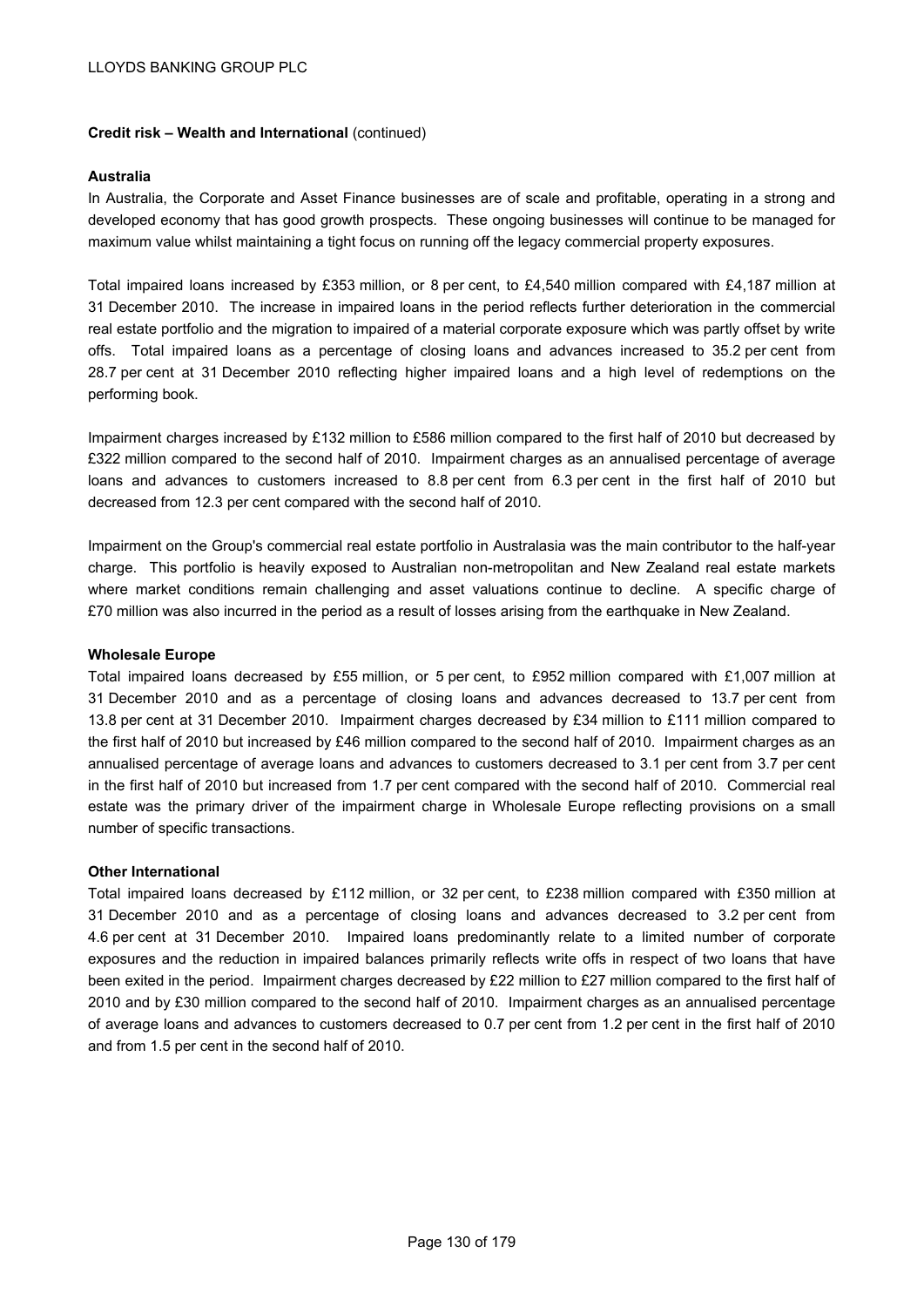## **Market risk**

Market risk is managed within a Board approved framework using a range of metrics to monitor the Group's profile against its stated appetite and potential market conditions.

The principal market risks are as follows:

- There is a risk to the Group's banking income arising from the level of interest rates and the margin of interbank rates over central bank rates. A further banking risk arises from competitive pressures on product terms in existing loans and deposits, which sometimes restrict the Group in its ability to change interest rates applying to customers in response to changes in interbank and central bank rates.
- The main equity market risks arise in the life assurance companies and staff pension schemes. Credit spread risk arises in the life assurance companies, pension schemes and banking businesses. Equity market movements and changes in credit spreads impact the Group's results.

Continuing concerns about the fiscal position in peripheral Eurozone countries resulted in increased credit spreads in the areas affected, and fears of contagion affected the Euro and widened spreads between central bank and interbank rates.

The Group's trading activity is small relative to our peers and is not considered to be a principal risk. The average 95 per cent 1-day trading Value at Risk (VaR) was £8 million for the six months to 30 June 2011.

#### **Insurance risk**

The major sources of insurance risk are within the insurance businesses and the staff defined benefit pension schemes.

Insurance risk is inherent in the insurance business and can be affected by customer behaviour. Insurance risks accepted relate primarily to mortality, longevity, morbidity, persistency, expenses, property and unemployment.

The primary insurance risk carried by the Group's defined benefit pension schemes is related to longevity.

Insurance risks typically, and longevity in particular, crystallise gradually over time. Actuarial assumption setting for financial reporting and liability management requires expert judgement as to when evidence of an emerging trend is sufficient to require an alteration to long-run assumptions.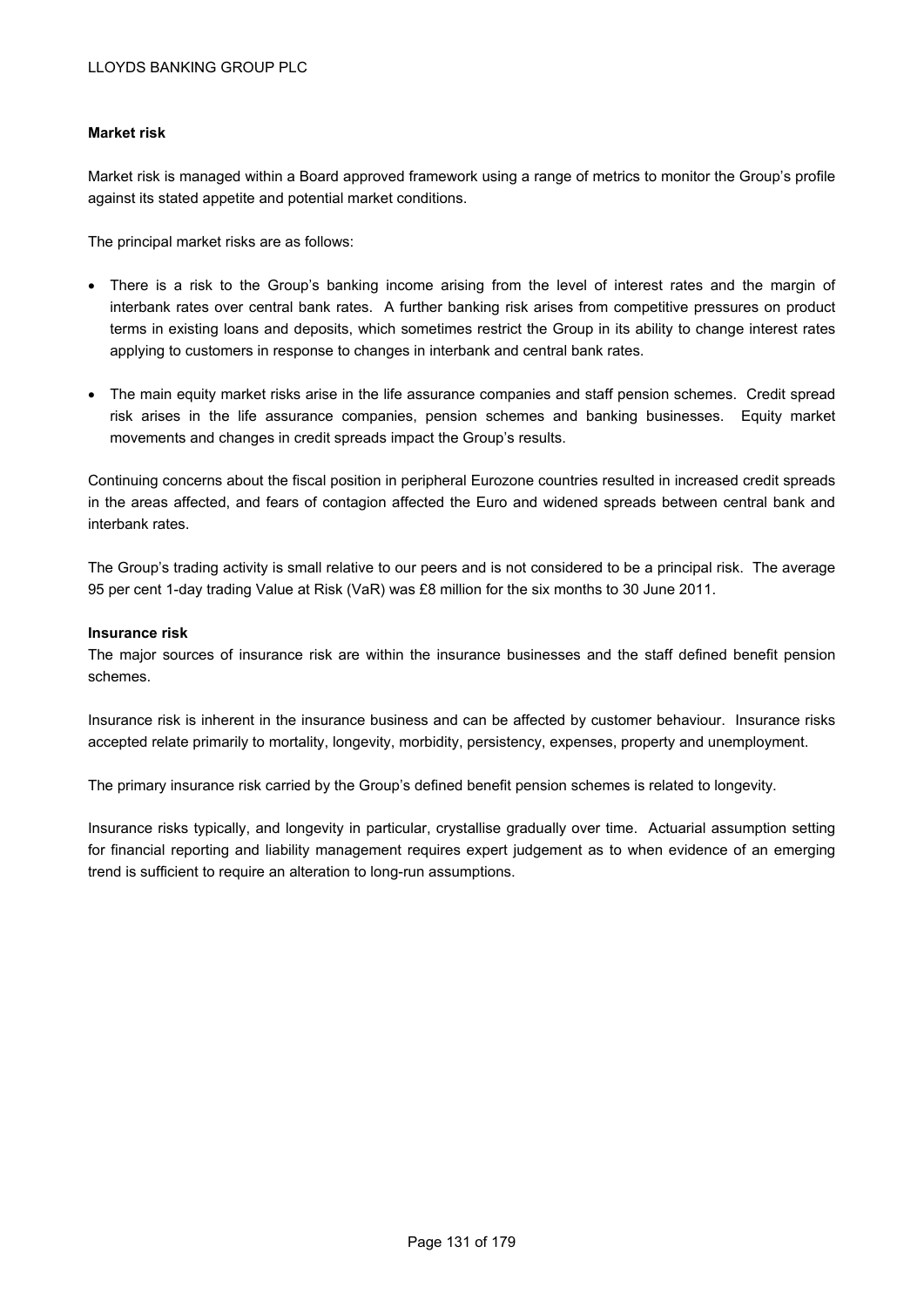## **Legal and regulatory**

Legal and regulatory exposure is driven by the significant volume of current legislation and regulation within the UK and overseas with which the Group has to comply, along with new or proposed legislation and regulation which needs to be reviewed, assessed and embedded into day-to-day operational and business practices across the Group as a whole. This is particularly the case in the current market environment, which continues to witness high levels of government and regulatory intervention in the banking sector.

Lloyds Banking Group faces increased political and regulatory scrutiny as a result of the Group's perceived size and systemic importance following the acquisition of HBOS Group. At the time of the acquisition, the Office of Fair Trading (OFT) identified some competition concerns in the UK personal current accounts and mortgages markets and for SME banking in Scotland. The OFT reiterated that it would keep these under review and consider whether to refer any banking markets to the Competition Commission if it identifies any prevention, restriction or distortion of competition.

The UK Government appointed an Independent Commission on Banking (ICB) to review possible structural measures to reform the banking system and promote stability and competition. The ICB has announced that it intends to publish its final report on the 12 September 2011. The Government has indicated its support for initial proposals put forward by the ICB that would require capital ring-fencing of the retail activities of banks from their investment banking activities. The Interim Report also referenced a desire to see the EU state aid mandated retail business divestment 'substantially enhanced'. We continue to play a constructive role in the debate and to consult with the ICB. The Treasury Select Committee is also conducting an examination of competition in retail banking. It is too early to quantify the potential impact of these developments on the Group.

In April 2011, the FSA commenced an internal reorganisation as a first step in a process towards the formal transition of regulatory and supervisory powers from the FSA to the new Financial Conduct Authority (FCA) for conduct of business supervision and the Prudential Regulatory Authority (PRA) for capital and liquidity supervision in 2012. Until this time the responsibility for regulating and supervising the activities of the Lloyds Banking Group and its subsidiaries will remain with the FSA. In addition, the European Banking Authority, the European Insurance and Occupational Pensions Authority and the European Securities and Markets Authority as new EU Supervisory Authorities are likely to have greater influence on regulatory approaches across the EU. These could lead to changes in how the Group is regulated and supervised on a day-to-day basis.

Evolving capital and liquidity requirements continue to be a priority for the Group. In September 2010 and further updated in June 2011, the Basel Committee on Banking Supervision put forward proposals for a reform package which changes the regulatory capital and liquidity standards, the definition of 'capital', introduces new definitions for the calculation of counterparty credit risk and leverage ratios, additional capital buffers and development of a global liquidity standard. Implementation of these changes is expected to be phased in between 2012 and 2018.

Other notable regulatory initiatives include the Dodd-Frank Act in the US (which affects the financial services industry by addressing, among other issues, systemic risk oversight, bank capital standards, the liquidation of failing systemically significant financial institutions, over-the-counter derivatives, the ability of banking entities to engage in proprietary trading activities and invest in hedge funds and private equity (these restrictions are known as the 'Volcker Rule'), consumer and investor protection, hedge fund registration, securitisation, investment advisors, shareholder 'say on pay', the role of credit-rating agencies, and more) and the Foreign Account Tax Compliance Act (FATCA) which is intended to ensure the US government can determine the ownership of US assets in foreign accounts and which will require non-US financial institutions to enter into disclosure compliance agreements with the US Treasury and all non-financial non-US entities to report and/or certify their ownership or be subject to 30 per cent withholding.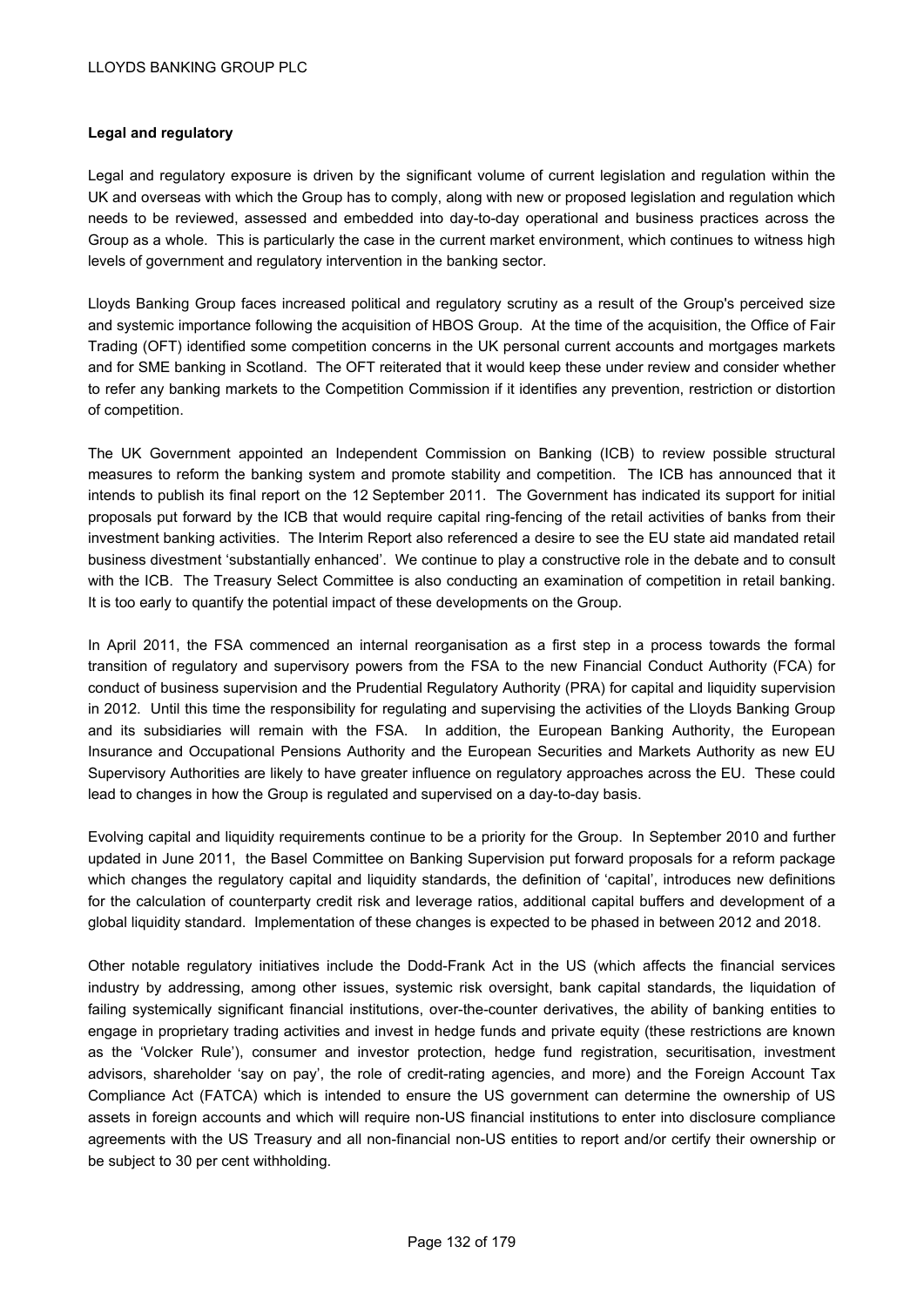#### **Legal and regulatory** (continued)

The Group is currently assessing the impacts of these regulatory developments which could have a material effect on the Group and will participate in the consultation and calibration processes to be undertaken by the various regulatory bodies during 2011. The Insurance division is progressing its plans to achieve Solvency II compliance. The Group continues to work closely with the regulatory authorities and industry associations to ensure that it is able to identify and respond to proposed regulatory changes and mitigate against risks to the Group and its stakeholders.

#### **Customer treatment**

Customer treatment and how the Group manages its customer relationships affects all aspects of the Group's operations and is closely aligned with achievement of the Group's strategic aim – to create deep long lasting relationships with its customers. Our conduct risk strategy has been developed to support achievement of this strategic aim, by placing the customer, and ensuring we consistently get the right outcomes for them, at the heart of what we do. There remains a high level of scrutiny regarding the treatment of customers by financial institutions from the press, politicians and regulatory bodies.

The FSA continues to drive focus on conduct of business activities through its new approach to supervision of Conduct Risk, replacing the previous 'Treating Customers Fairly' initiative for retail customers. Under this new regime the FSA is placing greater emphasis on product governance and contract terms in general, and increasingly will seek to intervene much earlier in the product lifecycle to prevent customer detriment. The FSA also continues to carry out thematic reviews on a variety of issues across the industry as a whole, for example complaints handling. The Group actively engages with the regulatory authorities and other stakeholders on these key customer treatment challenges, which includes for example, Payment Protection Insurance (PPI) (see note 22 on page 165 of the statutory information).

The Group has policies, procedures and governance arrangements in place to facilitate the fair treatment of customers. Since the acquisition of HBOS, the Group has aligned its Treating Customers Fairly approach, governance and management information arrangements, with customer impact being a key factor in assessing every integration proposition. The Group regularly reviews its product range to ensure that it meets regulatory requirements and is competitive in the market place. Nonetheless there is a risk that certain aspects of the Group's business may be determined by the authorities or the courts as not being conducted in accordance with applicable laws or regulations, or with what is fair and reasonable in their opinion. The Group may also be liable for damages to third parties harmed by the conduct of its business.

#### **People**

The people risk profile is being driven principally by the factors outlined below:

- The scale and pace of organisational, legislative, and regulatory change
- Integration and other strategic initiatives
- The implementation of EU State Aid requirements
- The Independent Commission on Banking's (ICB) proposals for banking reform.

Failure to manage the related people risks would significantly impact Group's ability to deliver against its strategic objectives.

The factors above may result in greater uncertainty for colleagues and increased stretch, particularly for senior talent and key subject matter experts, as well as potentially increasing retention risk in key colleague populations. The Group continues to proactively mitigate these risks, closely engaging with the EU and ICB, and actively managing union and regulatory relationships, through this period of significant organisational and transformational change.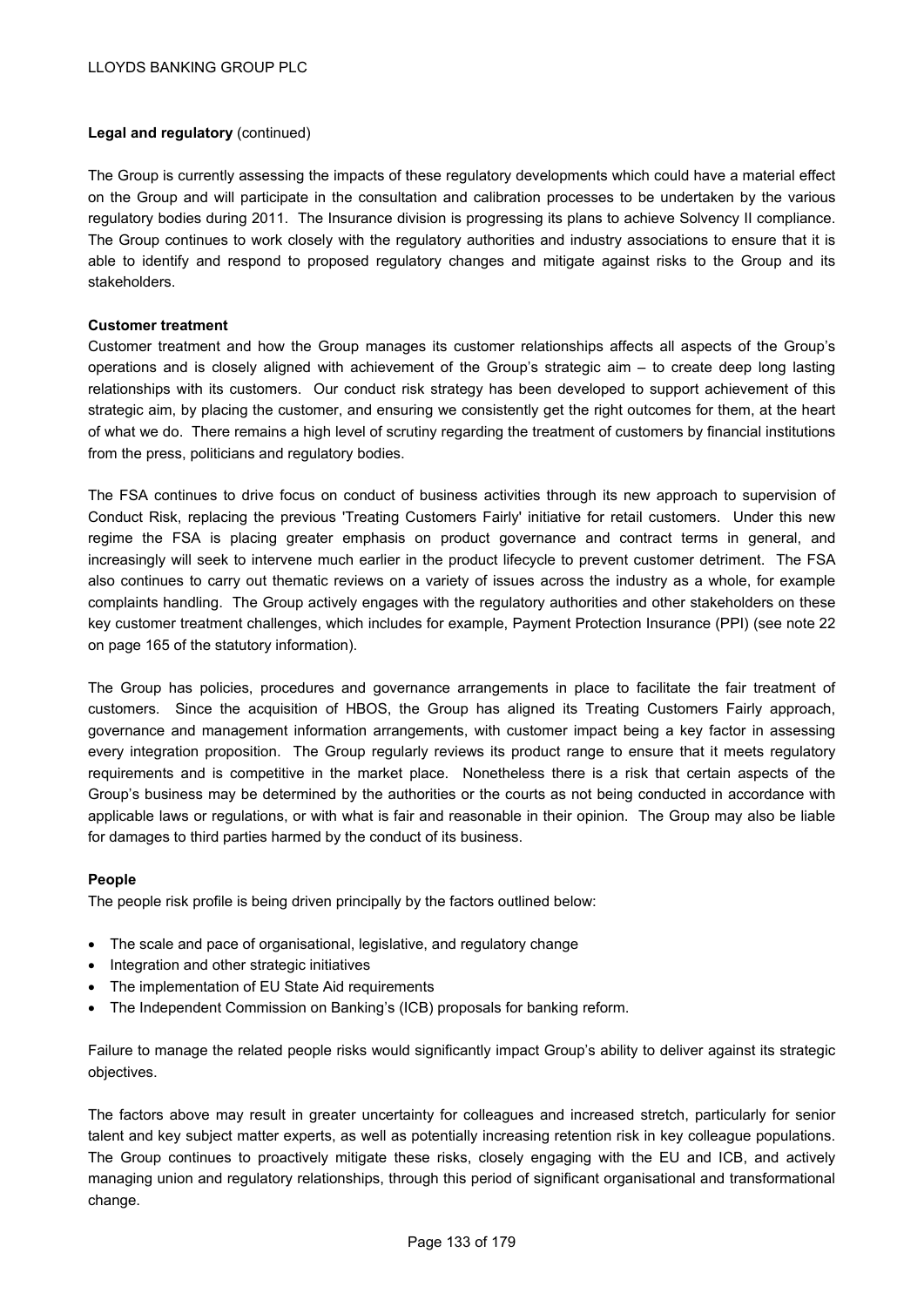#### **Integration**

The integration of the two heritage organisations is now in its final stages. The Group's Integration Execution Board, chaired by the Group Operations Director, continues to oversee the integration process and progress is regularly reviewed by the Group Executive Committee and Group Board. While there continue to be delivery risks to the remaining elements of the programme, the Group has now completed more than two years of integration activity and has a fully functioning governance framework to manage the associated risks. There is a clear understanding of the remaining deliverables to ensure the ongoing consistent provision of good quality service to our customers, together with effective delivery against our integration objectives.

#### **State funding and state aid**

HM Treasury currently holds approximately 40.2 per cent of the Group's ordinary share capital. United Kingdom Financial Investments Limited (UKFI) as manager of HM Treasury's shareholding continues to operate in line with the framework document between UKFI and HM Treasury managing the investment in the Group on a commercial basis without interference in day-to-day management decisions. There is a risk that a change in Government priorities could result in the framework agreement currently in place being replaced leading to interference in the operations of the Group, although there have been no indications that the Government intends to change the existing operating arrangements.

The Group made a number of undertakings to HM Treasury arising from the capital and funding support, including the provision of additional lending to certain mortgage and business sectors for the two years to 28 February 2011, and other matters relating to corporate governance and colleague remuneration. The lending commitments were subject to prudent commercial lending and pricing criteria, the availability of sufficient funding and sufficient demand from creditworthy customers. These lending commitments were delivered in full in the second year. A new agreement between five major UK banks (including the Group) and the Government in relation to gross business lending capacity in the 2011 calendar year is subject to a similar set of criteria.

In addition, the Group is subject to European state aid obligations in line with the restructuring plan agreed with HM Treasury and the EU College of Commissioners in November 2009, which is designed to support the long-term viability of the Group and address any competition distortions arising from the benefits of state aid. This has placed a number of requirements on the Group including asset reductions in certain parts of its balance sheet by the end of 2014 and the disposal of certain portions of its business by the end of November 2013, including in particular the disposal of some parts of its retail banking business. The Group is working closely with the EU Commission, HM Treasury and the Monitoring Trustee appointed by the EU Commission.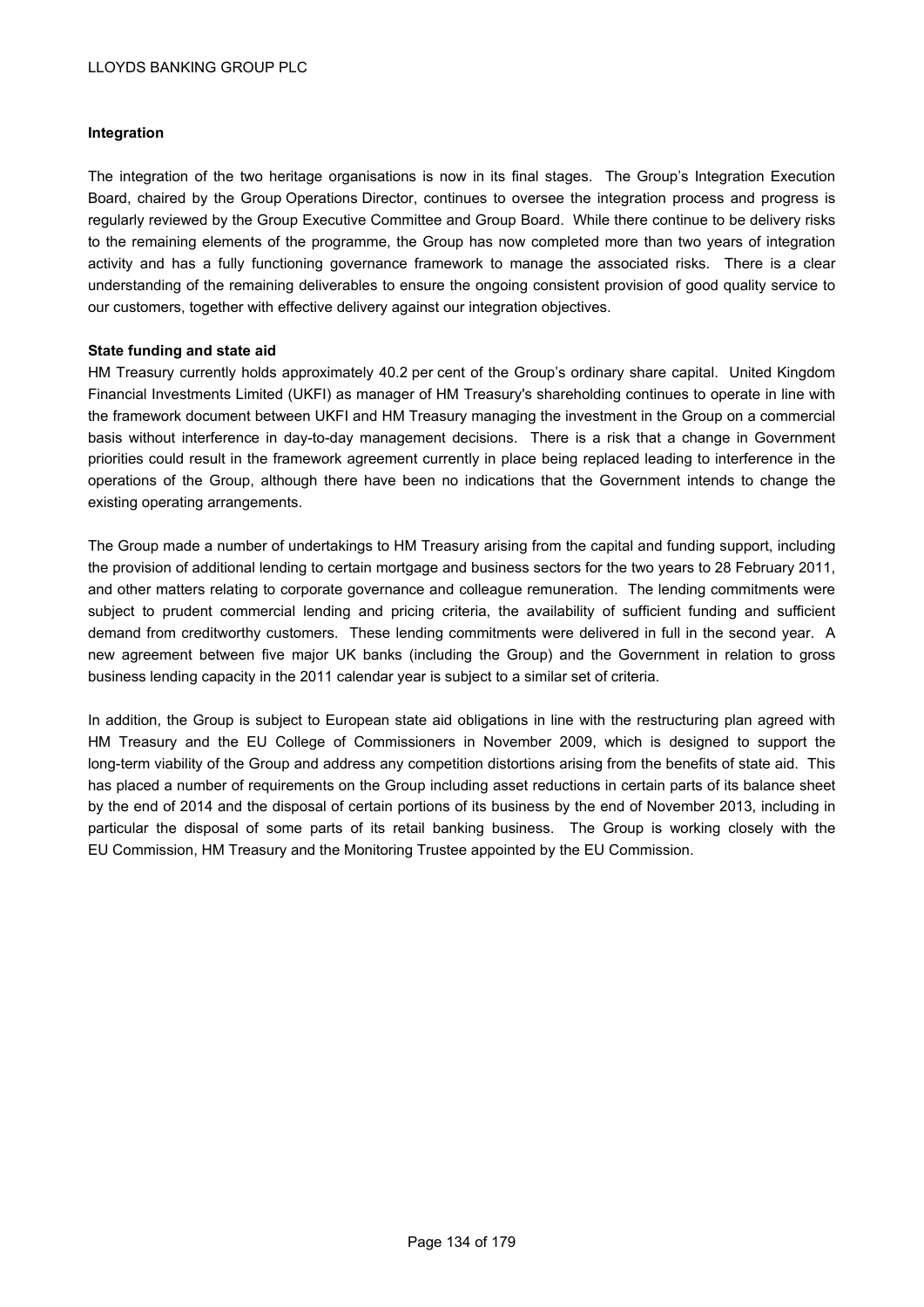THIS PAGE IS INTENTIONALLY LEFT BLANK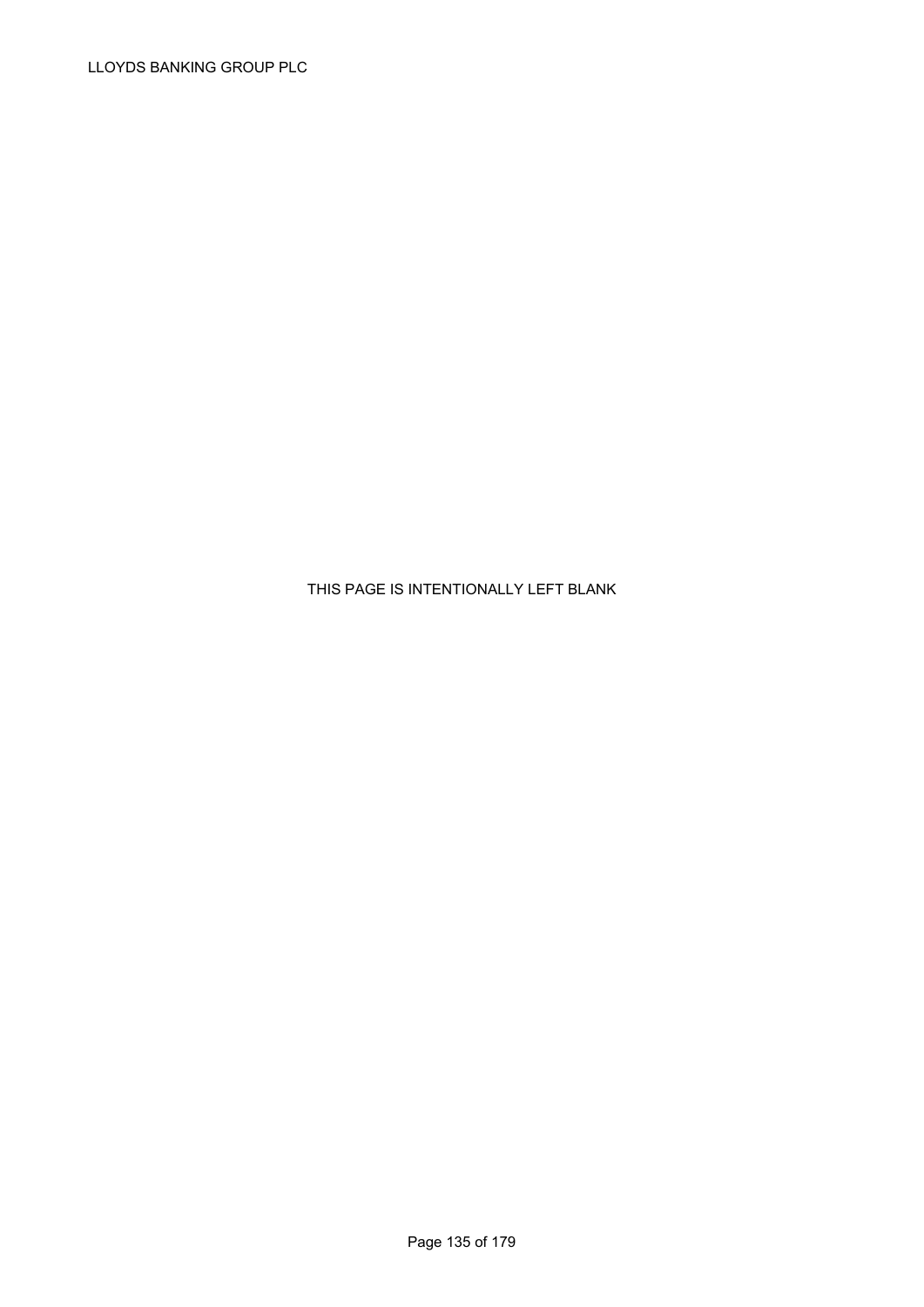## **STATUTORY INFORMATION**

|                                                |                                                                         | Page |
|------------------------------------------------|-------------------------------------------------------------------------|------|
|                                                | Condensed interim financial statements (unaudited)                      |      |
| Consolidated income statement                  | 137                                                                     |      |
| Consolidated statement of comprehensive income |                                                                         | 138  |
| Consolidated balance sheet                     | 139                                                                     |      |
| Consolidated statement of changes in equity    | 141                                                                     |      |
|                                                | Consolidated cash flow statement                                        | 144  |
| <b>Notes</b>                                   |                                                                         |      |
| 1                                              | Accounting policies, presentation and estimates                         | 145  |
| 2                                              | Segmental analysis                                                      | 148  |
| 3                                              | Other income                                                            | 152  |
| 4                                              | Operating expenses                                                      | 153  |
| 5                                              | Impairment                                                              | 154  |
| 6                                              | Loss on disposal of businesses                                          | 154  |
| 7                                              | Taxation                                                                | 155  |
| 8                                              | Earnings per share                                                      | 156  |
| 9                                              | Trading and other financial assets at fair value through profit or loss | 156  |
| 10                                             | Derivative financial instruments                                        | 157  |
| 11                                             | Loans and advances to customers                                         | 158  |
| 12                                             | Allowance for impairment losses on loans and receivables                | 158  |
| 13                                             | Securitisations and covered bonds                                       | 159  |
| 14                                             | Debt securities classified as loans and receivables                     | 160  |
| 15                                             | Available-for-sale financial assets                                     | 160  |
| 16                                             | Credit market exposures                                                 | 161  |
| 17                                             | Customer deposits                                                       | 163  |
| 18                                             | Debt securities in issue                                                | 163  |
| 19                                             | Subordinated liabilities                                                | 164  |
| 20                                             | Share capital                                                           | 164  |
| 21                                             | Reserves                                                                | 165  |
| 22                                             | Payment protection insurance                                            | 165  |
| 23                                             | Contingent liabilities and commitments                                  | 166  |
| 24                                             | Capital ratios                                                          | 170  |
| 25                                             | Related party transactions                                              | 173  |
| 26                                             | Future accounting developments                                          | 174  |
| 27                                             | Events after the balance sheet date                                     | 175  |
| 28                                             | Other information                                                       | 175  |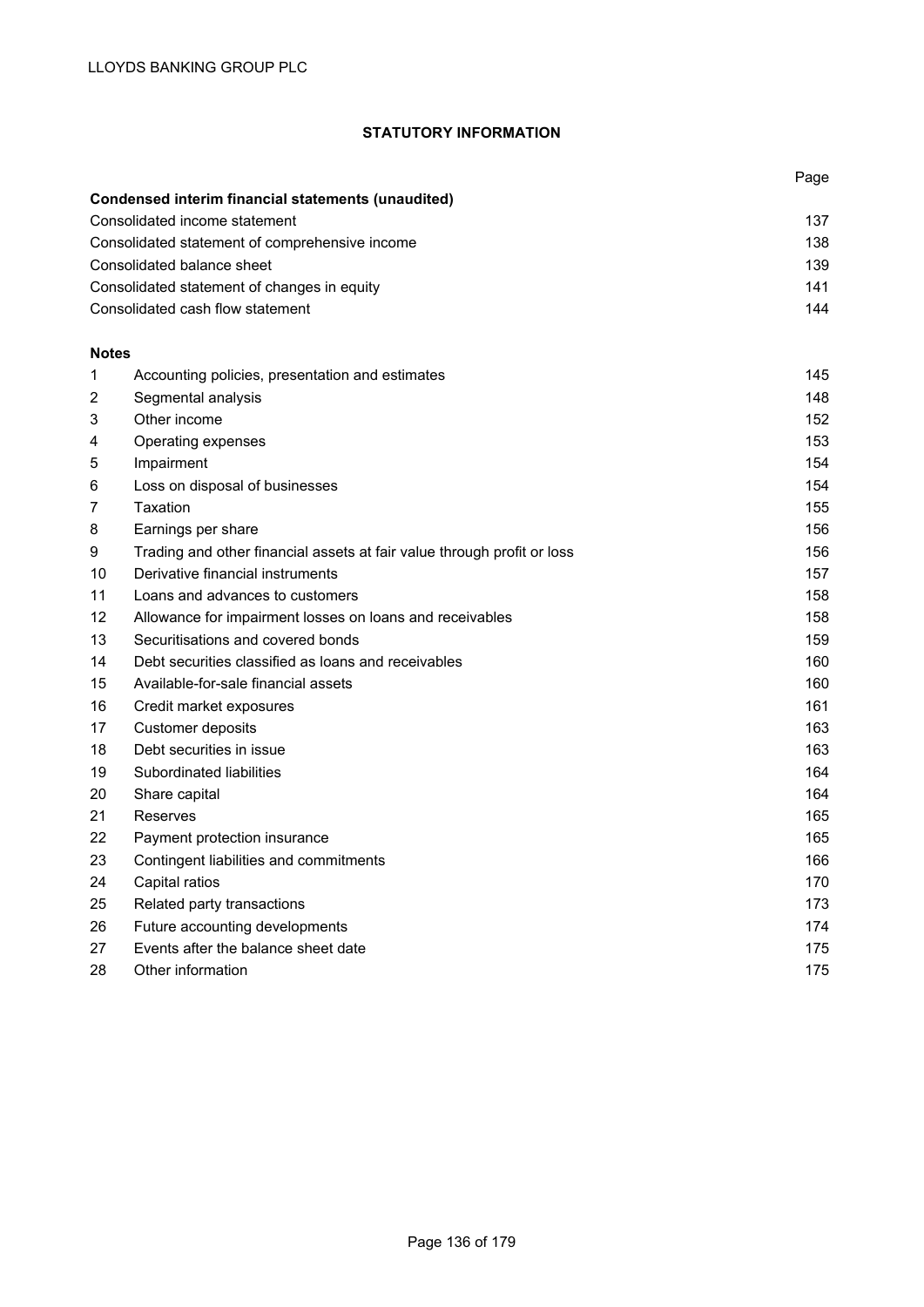## **CONDENSED INTERIM FINANCIAL STATEMENTS (UNAUDITED)**

## **CONSOLIDATED INCOME STATEMENT**

|                                                         |                         | Half-year         | Half-year         | Half-year         |
|---------------------------------------------------------|-------------------------|-------------------|-------------------|-------------------|
|                                                         |                         | to 30 June        | to 30 June        | to 31 Dec         |
|                                                         | Note                    | 2011<br>£ million | 2010<br>£ million | 2010<br>£ million |
|                                                         |                         |                   |                   |                   |
| Interest and similar income                             |                         | 13,437            | 14,661            | 14,679            |
| Interest and similar expense                            |                         | (7, 448)          | (7,623)           | (9, 171)          |
| Net interest income                                     |                         | 5,989             | 7,038             | 5,508             |
| Fee and commission income                               |                         | 2,153             | 2,219             | 2,196             |
| Fee and commission expense                              |                         | (690)             | (812)             | (870)             |
| Net fee and commission income                           |                         | 1,463             | 1,407             | 1,326             |
| Net trading income                                      |                         | 3,118             | 1,245             | 14,479            |
| Insurance premium income                                |                         | 4,125             | 4,300             | 3,848             |
| Other operating income                                  |                         | 1,508             | 1,790             | 2,526             |
| <b>Other income</b>                                     | 3                       | 10,214            | 8,742             | 22,179            |
| <b>Total income</b>                                     |                         | 16,203            | 15,780            | 27,687            |
| Insurance claims                                        |                         | (5, 349)          | (3, 189)          | (15, 322)         |
| Total income, net of insurance claims                   |                         | 10,854            | 12,591            | 12,365            |
| Payment protection insurance provision                  |                         | (3, 200)          |                   |                   |
| Other operating expenses                                |                         | (6, 428)          | (5, 811)          | (7, 459)          |
| <b>Total operating expenses</b>                         | $\overline{\mathbf{4}}$ | (9,628)           | (5,811)           | (7, 459)          |
| <b>Trading surplus</b>                                  |                         | 1,226             | 6,780             | 4,906             |
| Impairment                                              | 5                       | (4, 491)          | (5, 423)          | (5, 529)          |
| Share of results of joint ventures and associates       |                         | 14                | (61)              | (27)              |
| Loss on disposal of businesses                          | 6                       |                   |                   | (365)             |
| (Loss) profit before tax                                |                         | (3, 251)          | 1,296             | (1,015)           |
| Taxation                                                | $\overline{7}$          | 973               | (630)             | 91                |
| (Loss) profit for the period                            |                         | (2, 278)          | 666               | (924)             |
|                                                         |                         |                   |                   |                   |
| Profit (loss) attributable to non-controlling interests |                         | 27                | 70                | (8)               |
| (Loss) profit attributable to equity shareholders       |                         | (2, 305)          | 596               | (916)             |
| (Loss) profit for the period                            |                         | (2, 278)          | 666               | (924)             |
| Basic (loss) earnings per share                         | 8                       | (3.4)p            | 0.9p              | (1.3)p            |
| Diluted (loss) earnings per share                       | 8                       | (3.4)p            | 0.9p              | (1.3)p            |
| Dividend per share for the period                       |                         |                   |                   |                   |
| Dividend for the period                                 |                         |                   |                   |                   |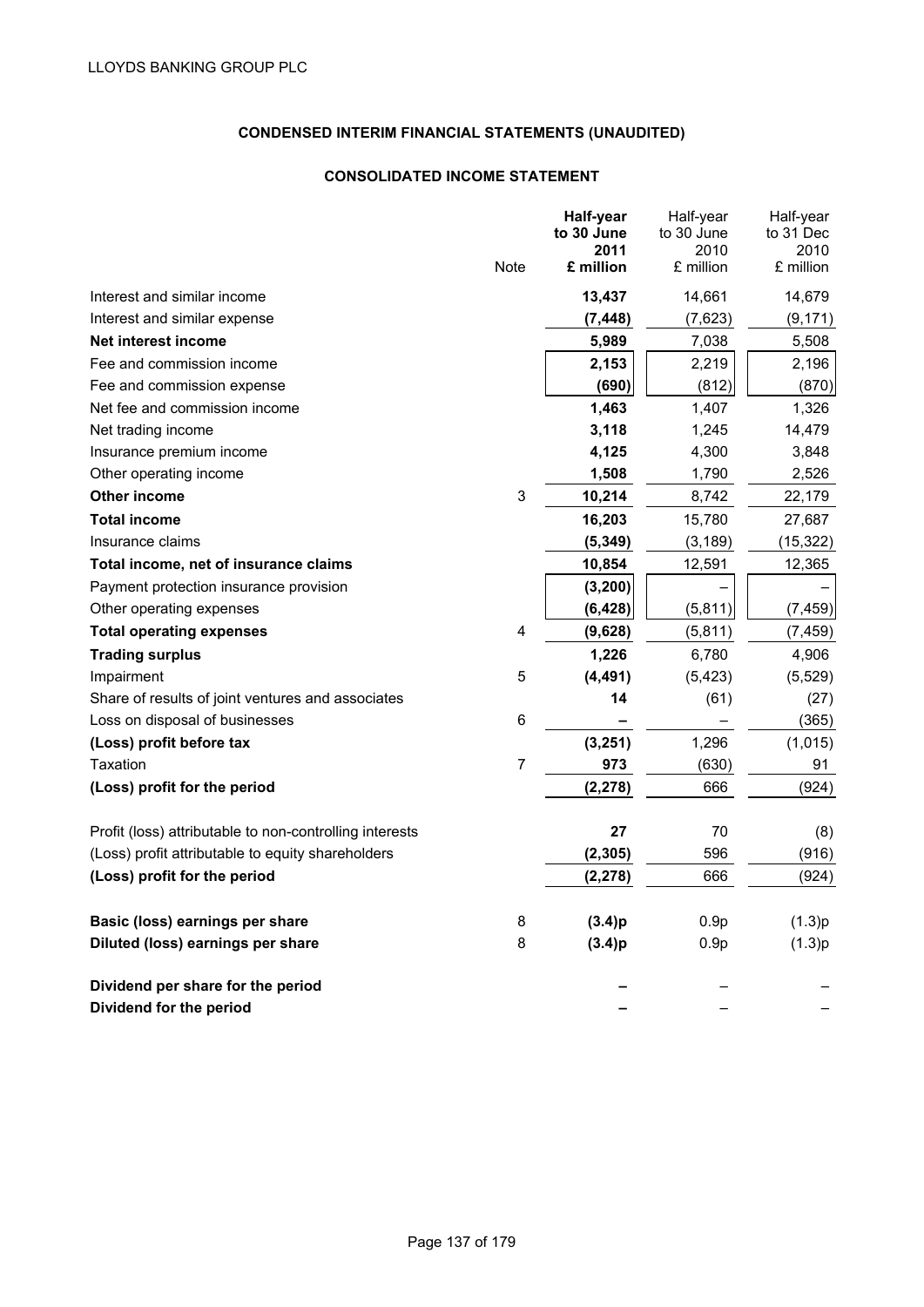# **CONSOLIDATED STATEMENT OF COMPREHENSIVE INCOME**

|                                                                                        | Half-year<br>to 30 June<br>2011<br>£ million | Half-year<br>to 30 June<br>2010<br>£ million | Half-year<br>to 31 Dec<br>2010<br>£ million |
|----------------------------------------------------------------------------------------|----------------------------------------------|----------------------------------------------|---------------------------------------------|
| (Loss) profit for the period                                                           | (2, 278)                                     | 666                                          | (924)                                       |
| Other comprehensive income:                                                            |                                              |                                              |                                             |
| Movements in revaluation reserve in respect of available-for-sale<br>financial assets: |                                              |                                              |                                             |
| Change in fair value                                                                   | 437                                          | 1,255                                        | (24)                                        |
| Income statement transfers in respect of disposals                                     | 52                                           | (147)                                        | (252)                                       |
| Income statement transfers in respect of impairment                                    | 29                                           | 36                                           | 78                                          |
| Other income statement transfers                                                       | 25                                           | (185)                                        | 75                                          |
| <b>Taxation</b>                                                                        | (123)                                        | (357)                                        | 14                                          |
|                                                                                        | 420                                          | 602                                          | (109)                                       |
| Movement in cash flow hedging reserve:                                                 |                                              |                                              |                                             |
| Effective portion of changes in fair value                                             | 516                                          | (535)                                        | (513)                                       |
| Net income statement transfers                                                         | 103                                          | 312                                          | 620                                         |
| Taxation                                                                               | (176)                                        | 73                                           | (43)                                        |
|                                                                                        | 443                                          | (150)                                        | 64                                          |
| Currency translation differences:                                                      |                                              |                                              |                                             |
| Currency translation differences, before tax                                           | (77)                                         | 95                                           | (224)                                       |
| <b>Taxation</b>                                                                        |                                              | (1)                                          | 1                                           |
|                                                                                        | (77)                                         | 94                                           | (223)                                       |
| Other comprehensive income for the period, net of tax                                  | 786                                          | 546                                          | (268)                                       |
| Total comprehensive income for the period                                              | (1, 492)                                     | 1,212                                        | (1, 192)                                    |
| Total comprehensive income attributable to non-controlling interests                   | 25                                           | 67                                           | (10)                                        |
| Total comprehensive income attributable to equity shareholders                         | (1, 517)                                     | 1,145                                        | (1, 182)                                    |
| Total comprehensive income for the period                                              | (1, 492)                                     | 1,212                                        | (1, 192)                                    |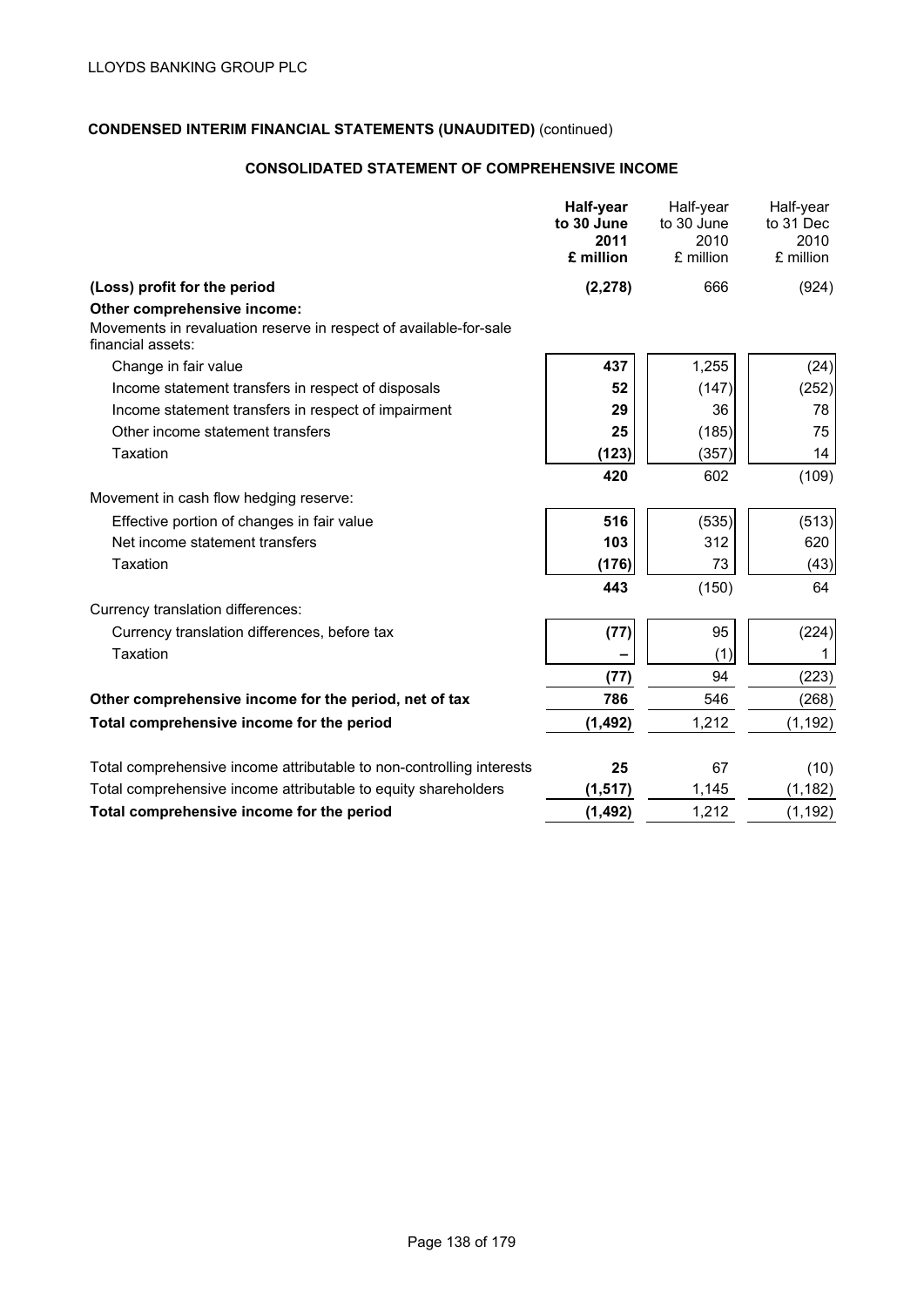#### **CONSOLIDATED BALANCE SHEET**

| £ million |
|-----------|
|           |
| 38,115    |
| 1,368     |
| 156,191   |
| 50,777    |
|           |
| 30,272    |
| 592,597   |
| 25,735    |
| 648,604   |
| 42,955    |
| 7,905     |
| 5,997     |
| 429       |
| 2,016     |
| 7,367     |
| 3,496     |
| 8,190     |
| 621       |
| 4,164     |
| 736       |
| 12,643    |
| 991,574   |
|           |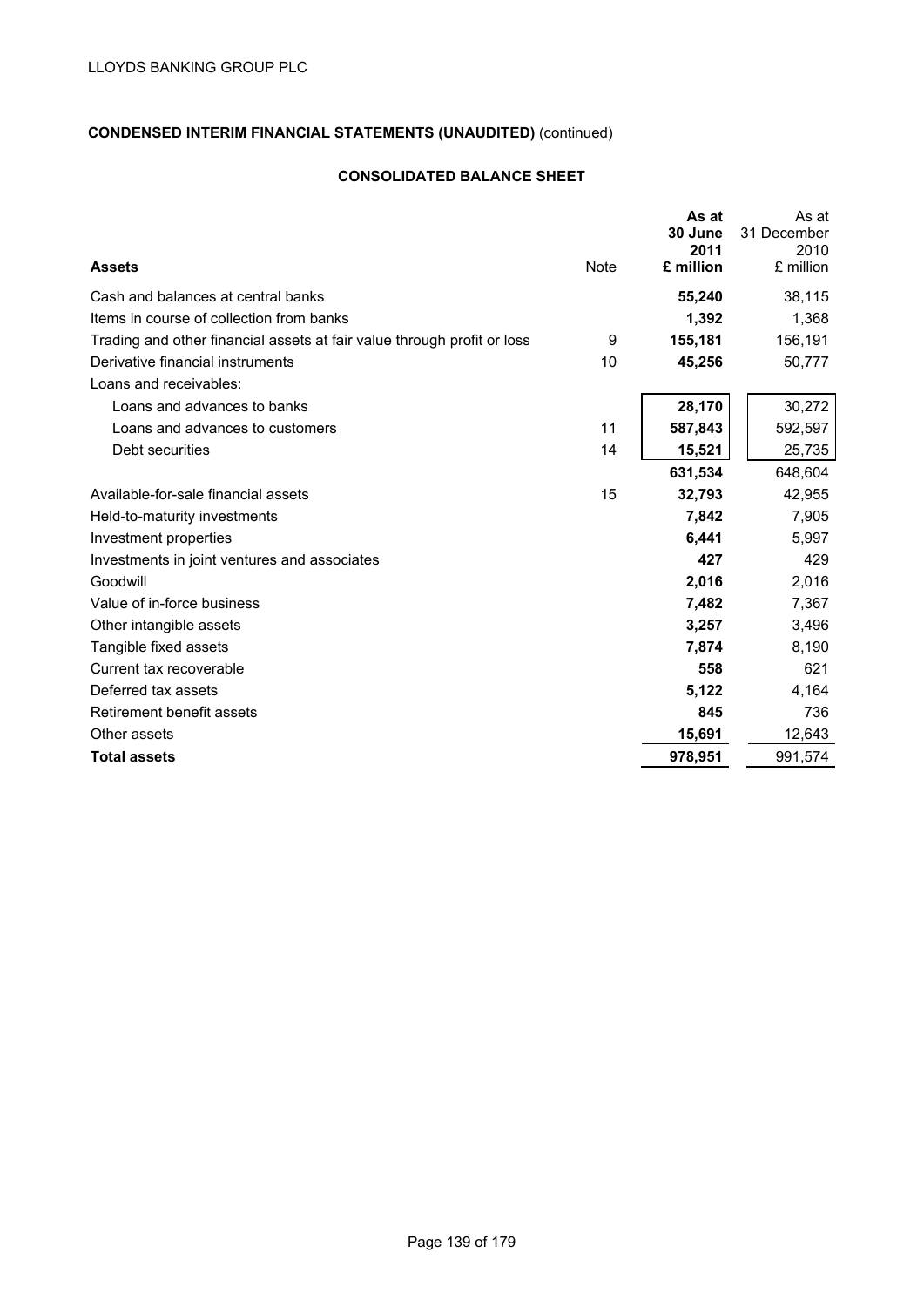## **CONSOLIDATED BALANCE SHEET**

|                                                                              |      | As at<br>30 June<br>2011 | As at<br>31 December<br>2010 |
|------------------------------------------------------------------------------|------|--------------------------|------------------------------|
| <b>Equity and liabilities</b>                                                | Note | £ million                | £ million                    |
| Liabilities                                                                  |      |                          |                              |
| Deposits from banks                                                          |      | 31,294                   | 50,363                       |
| Customer deposits                                                            | 17   | 399,919                  | 393,633                      |
| Items in course of transmission to banks                                     |      | 1,312                    | 802                          |
| Trading and other financial liabilities at fair value through profit or loss |      | 27,290                   | 26,762                       |
| Derivative financial instruments                                             | 10   | 36,049                   | 42,158                       |
| Notes in circulation                                                         |      | 1,048                    | 1,074                        |
| Debt securities in issue                                                     | 18   | 231,194                  | 228,866                      |
| Liabilities arising from insurance contracts and                             |      |                          |                              |
| participating investment contracts                                           |      | 80,274                   | 80,729                       |
| Liabilities arising from non-participating investment contracts              |      | 52,823                   | 51,363                       |
| Unallocated surplus within insurance businesses                              |      | 649                      | 643                          |
| <b>Other liabilities</b>                                                     |      | 30,899                   | 29,696                       |
| Retirement benefit obligations                                               |      | 400                      | 423                          |
| <b>Current tax liabilities</b>                                               |      | 105                      | 149                          |
| Deferred tax liabilities                                                     |      | 412                      | 247                          |
| Other provisions                                                             |      | 4,152                    | 1,532                        |
| Subordinated liabilities                                                     | 19   | 35,585                   | 36,232                       |
| <b>Total liabilities</b>                                                     |      | 933,405                  | 944,672                      |
| <b>Equity</b>                                                                |      |                          |                              |
| Share capital                                                                | 20   | 6,881                    | 6,815                        |
| Share premium account                                                        | 21   | 16,541                   | 16,291                       |
| Other reserves                                                               | 21   | 12,363                   | 11,575                       |
| <b>Retained profits</b>                                                      | 21   | 9,124                    | 11,380                       |
| <b>Shareholders' equity</b>                                                  |      | 44,909                   | 46,061                       |
| Non-controlling interests                                                    |      | 637                      | 841                          |
| <b>Total equity</b>                                                          |      | 45,546                   | 46,902                       |
| <b>Total equity and liabilities</b>                                          |      | 978,951                  | 991,574                      |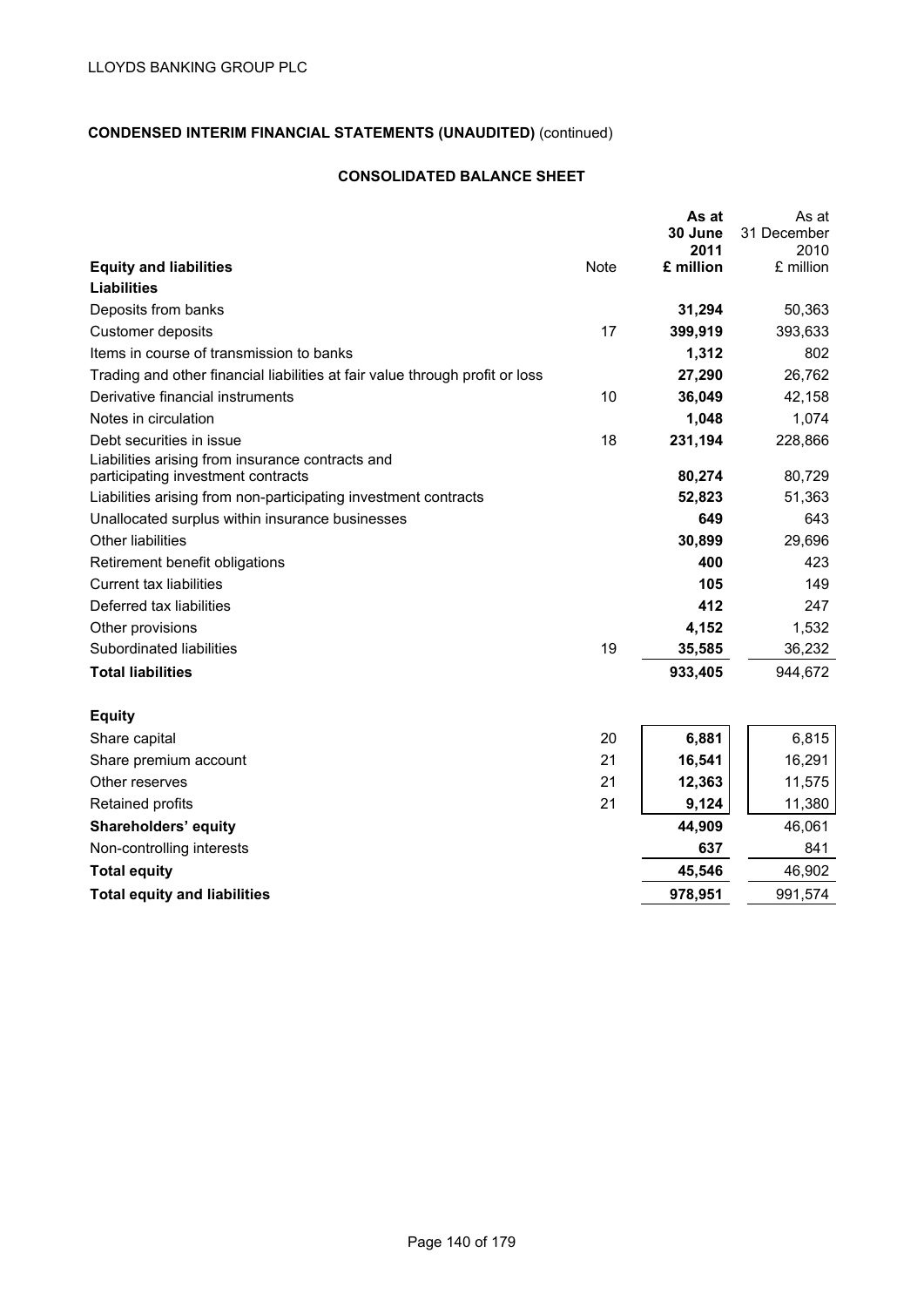# **CONSOLIDATED STATEMENT OF CHANGES IN EQUITY**

|                                                                                                      | Attributable to equity shareholders                    |                                       |                                         |                           |                                               |                    |
|------------------------------------------------------------------------------------------------------|--------------------------------------------------------|---------------------------------------|-----------------------------------------|---------------------------|-----------------------------------------------|--------------------|
|                                                                                                      | <b>Share</b><br>capital<br>and<br>premium<br>£ million | <b>Other</b><br>reserves<br>£ million | <b>Retained</b><br>profits<br>£ million | <b>Total</b><br>£ million | Non-<br>controlling<br>interests<br>£ million | Total<br>£ million |
| Balance at 1 January 2011                                                                            | 23,106                                                 | 11,575                                | 11,380                                  | 46,061                    | 841                                           | 46,902             |
| <b>Comprehensive income</b>                                                                          |                                                        |                                       |                                         |                           |                                               |                    |
| (Loss) profit for the period                                                                         |                                                        |                                       | (2, 305)                                | (2, 305)                  | 27                                            | (2, 278)           |
| Other comprehensive income                                                                           |                                                        |                                       |                                         |                           |                                               |                    |
| Movements in revaluation reserve<br>in respect of available-for-sale<br>financial assets, net of tax |                                                        | 422                                   |                                         | 422                       | (2)                                           | 420                |
| Movements in cash flow hedging<br>reserve, net of tax                                                |                                                        | 443                                   |                                         | 443                       |                                               | 443                |
| Currency translation differences,<br>net of tax                                                      |                                                        | (77)                                  |                                         | (77)                      |                                               | (77)               |
| Total other comprehensive income                                                                     |                                                        | 788                                   |                                         | 788                       | (2)                                           | 786                |
| <b>Total comprehensive income</b>                                                                    |                                                        | 788                                   | (2, 305)                                | (1, 517)                  | 25                                            | (1, 492)           |
| <b>Transactions with owners</b>                                                                      |                                                        |                                       |                                         |                           |                                               |                    |
| <b>Dividends</b>                                                                                     |                                                        |                                       |                                         |                           | (22)                                          | (22)               |
| Issue of ordinary shares                                                                             | 316                                                    |                                       |                                         | 316                       |                                               | 316                |
| Movement in treasury shares                                                                          |                                                        |                                       | (282)                                   | (282)                     |                                               | (282)              |
| Value of employee services:                                                                          |                                                        |                                       |                                         |                           |                                               |                    |
| Share option schemes                                                                                 |                                                        | -                                     | 146                                     | 146                       |                                               | 146                |
| Other employee award schemes                                                                         |                                                        |                                       | 185                                     | 185                       |                                               | 185                |
| Change in non-controlling interests                                                                  |                                                        |                                       |                                         |                           | (207)                                         | (207)              |
| <b>Total transactions with owners</b>                                                                | 316                                                    |                                       | 49                                      | 365                       | (229)                                         | 136                |
| Balance at 30 June 2011                                                                              | 23,422                                                 | 12,363                                | 9,124                                   | 44,909                    | 637                                           | 45,546             |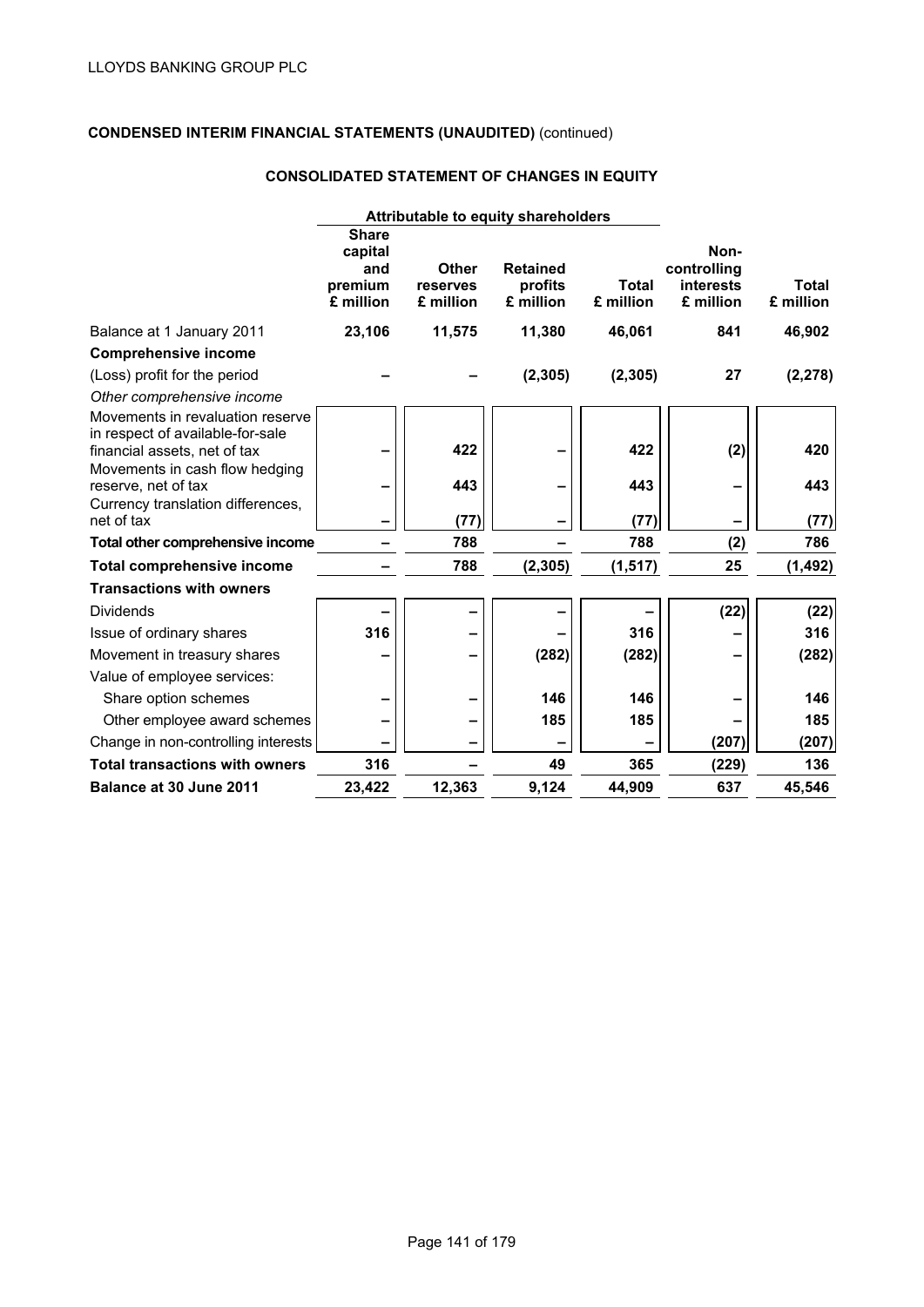# **CONDENSED INTERIM FINANCIAL STATEMENTS (UNAUDITED)** (continued)

# **CONSOLIDATED STATEMENT OF CHANGES IN EQUITY** (continued)

|                                                                                                      |                                                 | Attributable to equity shareholders |                                  |                    |                                               |                    |
|------------------------------------------------------------------------------------------------------|-------------------------------------------------|-------------------------------------|----------------------------------|--------------------|-----------------------------------------------|--------------------|
|                                                                                                      | Share<br>capital<br>and<br>premium<br>£ million | Other<br>reserves<br>£ million      | Retained<br>profits<br>£ million | Total<br>£ million | Non-<br>controlling<br>interests<br>£ million | Total<br>£ million |
| Balance at 1 January 2010                                                                            | 24,944                                          | 7,217                               | 11,117                           | 43,278             | 829                                           | 44,107             |
| <b>Comprehensive income</b>                                                                          |                                                 |                                     |                                  |                    |                                               |                    |
| Profit for the period                                                                                |                                                 |                                     | 596                              | 596                | 70                                            | 666                |
| Other comprehensive income                                                                           |                                                 |                                     |                                  |                    |                                               |                    |
| Movements in revaluation reserve<br>in respect of available-for-sale<br>financial assets, net of tax |                                                 | 605                                 |                                  | 605                | (3)                                           | 602                |
| Movements in cash flow hedging<br>reserve, net of tax<br>Currency translation differences,           |                                                 | (150)                               |                                  | (150)              |                                               | (150)              |
| net of tax                                                                                           |                                                 | 94                                  |                                  | 94                 |                                               | 94                 |
| Total other comprehensive income                                                                     |                                                 | 549                                 |                                  | 549                | (3)                                           | 546                |
| Total comprehensive income                                                                           |                                                 | 549                                 | 596                              | 1,145              | 67                                            | 1,212              |
| <b>Transactions with owners</b>                                                                      |                                                 |                                     |                                  |                    |                                               |                    |
| <b>Dividends</b>                                                                                     |                                                 |                                     |                                  |                    | (8)                                           | (8)                |
| Issue of ordinary shares                                                                             | 2,237                                           |                                     |                                  | 2,237              |                                               | 2,237              |
| Redemption of preference shares                                                                      | 11                                              | (11)                                |                                  |                    |                                               |                    |
| Movement in treasury shares                                                                          |                                                 |                                     | 22                               | 22                 |                                               | 22                 |
| Value of employee services:                                                                          |                                                 |                                     |                                  |                    |                                               |                    |
| Share option schemes                                                                                 |                                                 |                                     | 64                               | 64                 |                                               | 64                 |
| Other employee award schemes                                                                         |                                                 |                                     | 27                               | 27                 |                                               | 27                 |
| Change in non-controlling interests                                                                  |                                                 |                                     |                                  |                    | (5)                                           | (5)                |
| Total transactions with owners                                                                       | 2,248                                           | (11)                                | 113                              | 2,350              | (13)                                          | 2,337              |
| Balance at 30 June 2010                                                                              | 27,192                                          | 7,755                               | 11,826                           | 46,773             | 883                                           | 47,656             |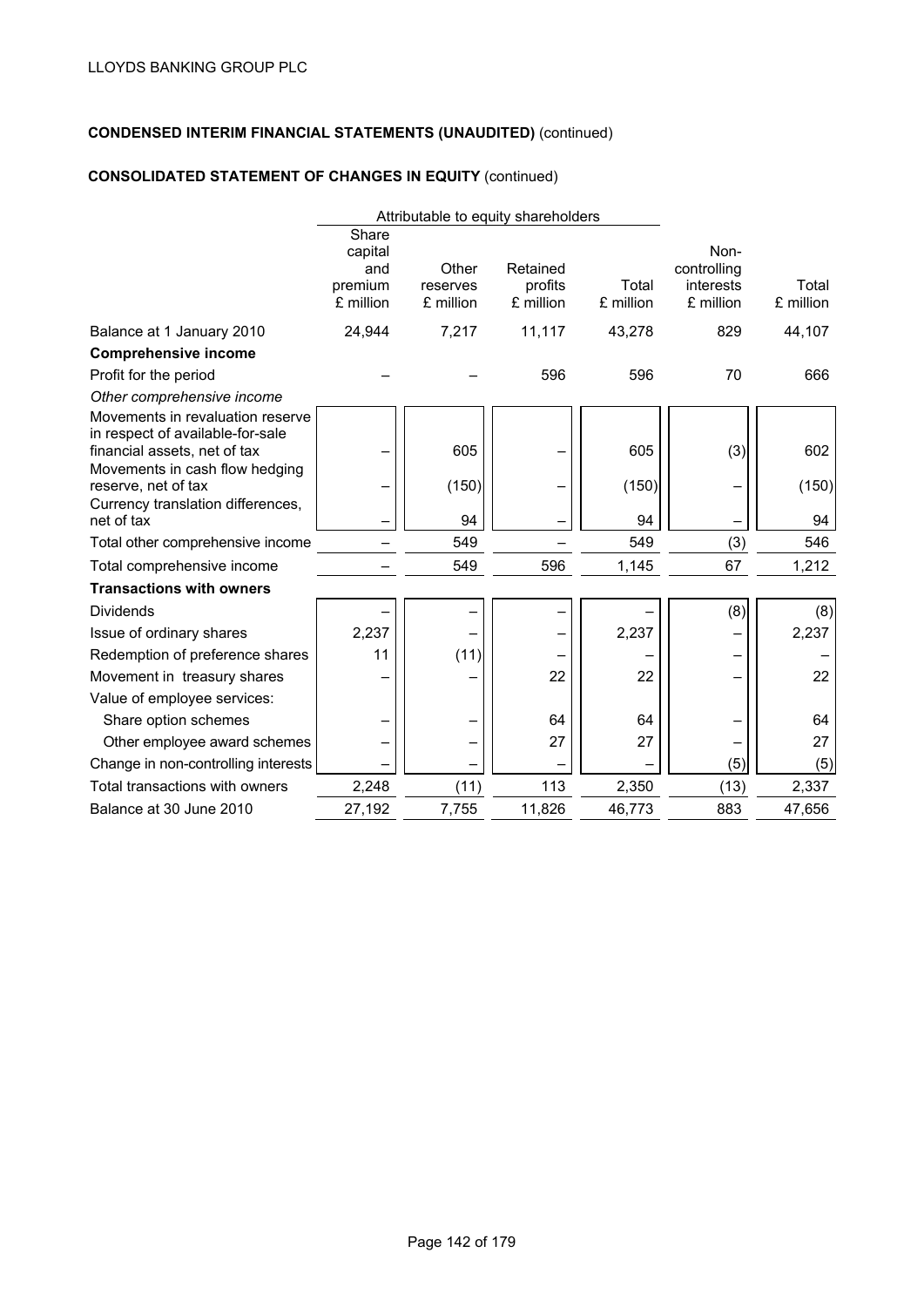# **CONDENSED INTERIM FINANCIAL STATEMENTS (UNAUDITED)** (continued)

# **CONSOLIDATED STATEMENT OF CHANGES IN EQUITY** (continued)

|                                                                                                      | Attributable to equity shareholders |                   |                     |           |                                  |           |
|------------------------------------------------------------------------------------------------------|-------------------------------------|-------------------|---------------------|-----------|----------------------------------|-----------|
|                                                                                                      | Share<br>capital<br>and<br>premium  | Other<br>reserves | Retained<br>profits | Total     | Non-<br>controlling<br>interests | Total     |
|                                                                                                      | £ million                           | £ million         | £ million           | £ million | £ million                        | £ million |
| Balance at 1 July 2010                                                                               | 27,192                              | 7,755             | 11,826              | 46,773    | 883                              | 47,656    |
| <b>Comprehensive income</b>                                                                          |                                     |                   |                     |           |                                  |           |
| Loss for the period                                                                                  |                                     |                   | (916)               | (916)     | (8)                              | (924)     |
| Other comprehensive income                                                                           |                                     |                   |                     |           |                                  |           |
| Movements in revaluation reserve<br>in respect of available-for-sale<br>financial assets, net of tax |                                     | (107)             |                     | (107)     | (2)                              | (109)     |
| Movements in cash flow hedging<br>reserve, net of tax<br>Currency translation differences,           |                                     | 64                |                     | 64        |                                  | 64        |
| net of tax                                                                                           |                                     | (223)             |                     | (223)     |                                  | (223)     |
| Total other comprehensive income                                                                     |                                     | (266)             |                     | (266)     | (2)                              | (268)     |
| Total comprehensive income                                                                           |                                     | (266)             | (916)               | (1, 182)  | (10)                             | (1, 192)  |
| <b>Transactions with owners</b>                                                                      |                                     |                   |                     |           |                                  |           |
| <b>Dividends</b>                                                                                     |                                     |                   |                     |           | (39)                             | (39)      |
| Cancellation of deferred shares                                                                      | (4,086)                             | 4,086             |                     |           |                                  |           |
| Movement in treasury shares                                                                          |                                     |                   | (2)                 | (2)       |                                  | (2)       |
| Value of employee services:                                                                          |                                     |                   |                     |           |                                  |           |
| Share option schemes                                                                                 |                                     |                   | 90                  | 90        |                                  | 90        |
| Other employee award schemes                                                                         |                                     |                   | 382                 | 382       |                                  | 382       |
| Change in non-controlling interests                                                                  |                                     |                   |                     |           | 7                                | 7         |
| Total transactions with owners                                                                       | (4,086)                             | 4,086             | 470                 | 470       | (32)                             | 438       |
| Balance at 31 December 2010                                                                          | 23,106                              | 11,575            | 11,380              | 46,061    | 841                              | 46,902    |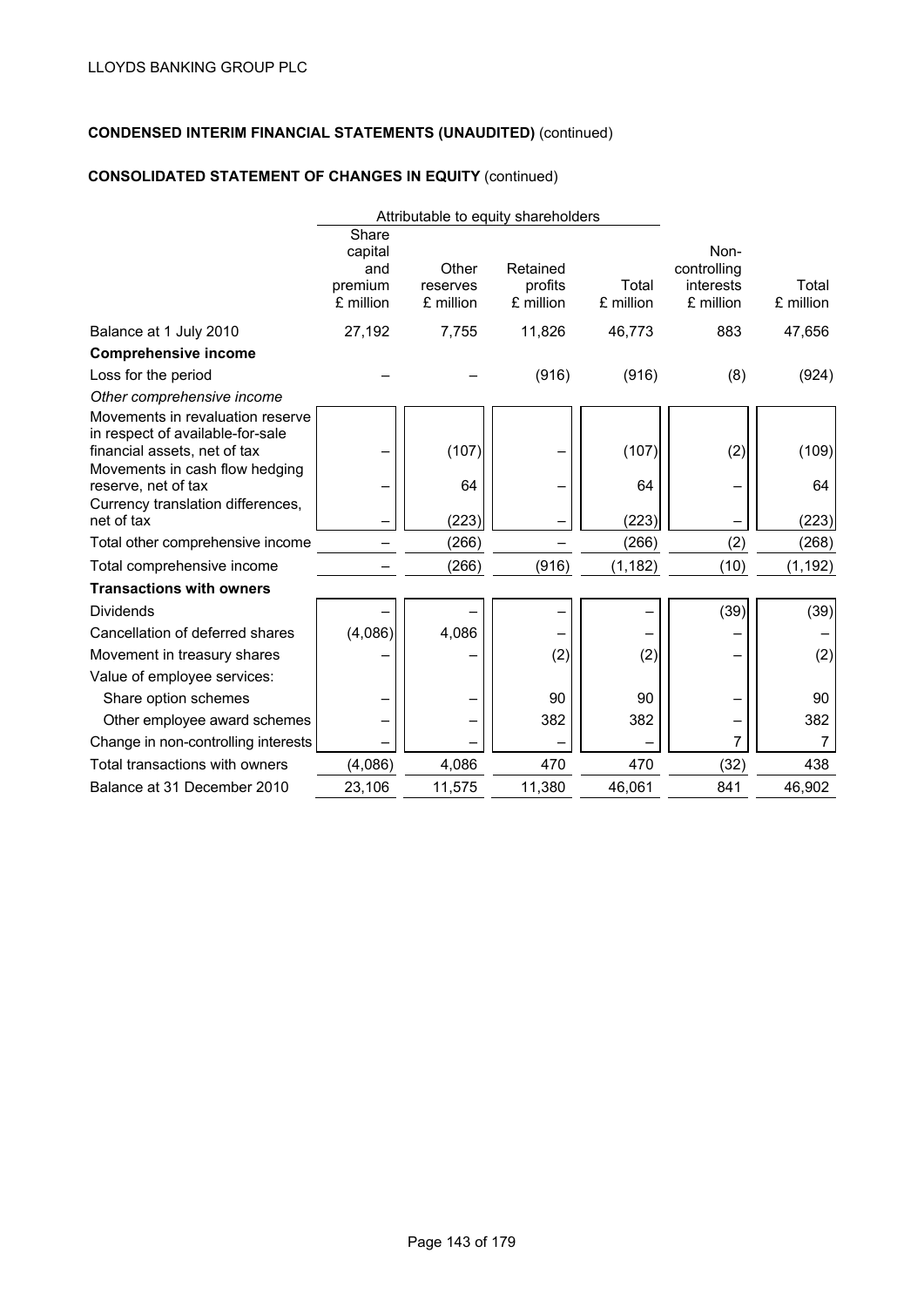## **CONDENSED INTERIM FINANCIAL STATEMENTS (UNAUDITED)** (continued)

## **CONSOLIDATED CASH FLOW STATEMENT**

|                                                               | Half-year<br>to 30 June<br>2011<br>£ million | Half-year<br>to 30 June<br>2010<br>£ million | Half-year<br>to 31 Dec<br>2010<br>£ million |
|---------------------------------------------------------------|----------------------------------------------|----------------------------------------------|---------------------------------------------|
| (Loss) profit before tax                                      | (3, 251)                                     | 1,296                                        | (1,015)                                     |
| Adjustments for:                                              |                                              |                                              |                                             |
| Change in operating assets                                    | 19,532                                       | 11,662                                       | 20,198                                      |
| Change in operating liabilities                               | (12, 712)                                    | (3,538)                                      | (42, 145)                                   |
| Non-cash and other items                                      | 5,443                                        | 2,286                                        | 8,887                                       |
| Tax (paid) received                                           | (74)                                         | (141)                                        | 473                                         |
| Net cash provided by (used in) operating activities           | 8,938                                        | 11,565                                       | (13,602)                                    |
| Cash flows from investing activities                          |                                              |                                              |                                             |
| Purchase of financial assets                                  | (14, 196)                                    | (17, 521)                                    | (29, 369)                                   |
| Proceeds from sale and maturity of financial assets           | 24,390                                       | 18,555                                       | 27,444                                      |
| Purchase of fixed assets                                      | (1, 354)                                     | (1,059)                                      | (2, 157)                                    |
| Proceeds from sale of fixed assets                            | 713                                          | 928                                          | 426                                         |
| Acquisition of businesses, net of cash acquired               | (8)                                          | (7)                                          | (66)                                        |
| Disposal of businesses, net of cash disposed                  | 238                                          | 239                                          | 189                                         |
| Net cash provided by (used in) investing activities           | 9,783                                        | 1,135                                        | (3,533)                                     |
| Cash flows from financing activities                          |                                              |                                              |                                             |
| Dividends paid to non-controlling interests                   | (22)                                         | (8)                                          | (39)                                        |
| Interest paid on subordinated liabilities                     | (1, 230)                                     | (1,047)                                      | (895)                                       |
| Proceeds from issue of subordinated liabilities               |                                              | 1,968                                        | 1,269                                       |
| Repayment of subordinated liabilities                         | (924)                                        |                                              | (684)                                       |
| Change in non-controlling interests                           | (10)                                         | (5)                                          | $\overline{7}$                              |
| Net cash (used in) provided by financing activities           | (2, 186)                                     | 908                                          | (342)                                       |
| Effects of exchange rate changes on cash and cash equivalents | 10                                           | 181                                          | 298                                         |
| Change in cash and cash equivalents                           | 16,545                                       | 13,789                                       | (17, 179)                                   |
| Cash and cash equivalents at beginning of period              | 62,300                                       | 65,690                                       | 79,479                                      |
| Cash and cash equivalents at end of period                    | 78,845                                       | 79,479                                       | 62,300                                      |

Cash and cash equivalents comprise cash and balances at central banks (excluding mandatory deposits) and amounts due from banks with a maturity of less than three months.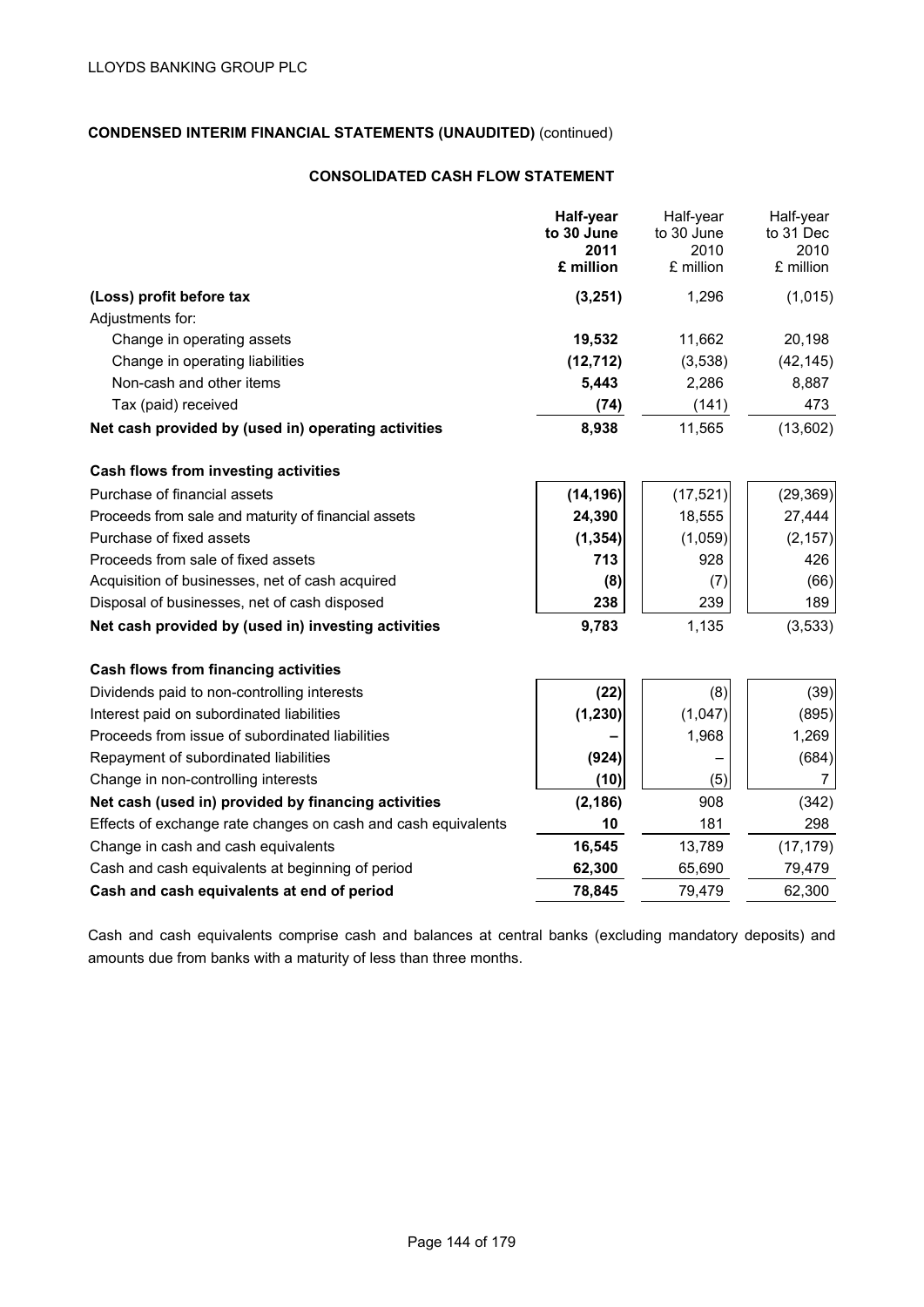### **1. Accounting policies, presentation and estimates**

These condensed consolidated interim financial statements as at and for the half-year to 30 June 2011 have been prepared in accordance with the Disclosure and Transparency Rules of the Financial Services Authority (FSA) and with International Accounting Standard 34 (IAS 34), *Interim Financial Reporting* as adopted by the European Union. They do not include all of the information required for full annual financial statements and should be read in conjunction with the Group's consolidated financial statements as at and for the year ended 31 December 2010 which were prepared in accordance with International Financial Reporting Standards (IFRS) as adopted by the European Union. Copies of the 2010 annual report and accounts are available on the Group's website and are available upon request from Group Secretariat, Lloyds Banking Group plc, 25 Gresham Street, London EC2V 7HN.

In September 2010, the British Bankers' Association published a Code for Financial Reporting Disclosure (the Disclosure Code) which sets out disclosure principles together with supporting guidance in respect of the financial statements of UK banks. The Group and other major UK banks have voluntarily adopted the Disclosure Code and these condensed interim financial statements have been prepared in compliance with the Disclosure Code's principles. Terminology used in these condensed interim financial statements is consistent with that used in the 2010 annual report and accounts where a glossary of terms can be found.

The directors consider that it is appropriate to continue to adopt the going concern basis in preparing the condensed interim financial statements. In reaching this assessment, the directors have considered projections for the Group's capital and funding position and have had regard to the factors set out in Principal risks and uncertainties: Liquidity and funding on page 94.

### *Accounting policies*

The accounting policies are consistent with those applied by the Group in its 2010 annual report and accounts.

In accordance with IAS 34, the Group's income tax expense for the half-year to 30 June 2011 is based on the best estimate of the weighted-average annual income tax rate expected for the full financial year. This best estimate takes into account the reduction in the main rate of corporation tax from 28 per cent to 26 per cent that was effective from 1 April 2011 but does not take into account the impact of the further reduction to 25 per cent which was substantively enacted on 5 July 2011 and will be effective from 1 April 2012.

In accordance with IAS 19 *Employee Benefits* and the Group's normal practice, the valuation of the Group's pension schemes will be formally updated at the year end. No valuation adjustment has therefore been made at 30 June 2011.

## *Critical accounting estimates and judgements*

The preparation of the Group's financial statements requires management to make judgements, estimates and assumptions that impact the application of accounting policies and the reported amounts of assets, liabilities, income and expenses. Due to the inherent uncertainty in making estimates, actual results reported in future periods may be based upon amounts which differ from those estimates. Estimates, judgements and assumptions are continually evaluated and are based on historical experience and other factors, including expectations of future events that are believed to be reasonable under the circumstances. Save for the estimates detailed below, there have been no significant changes in the basis upon which estimates have been determined, compared to that applied at 31 December 2010.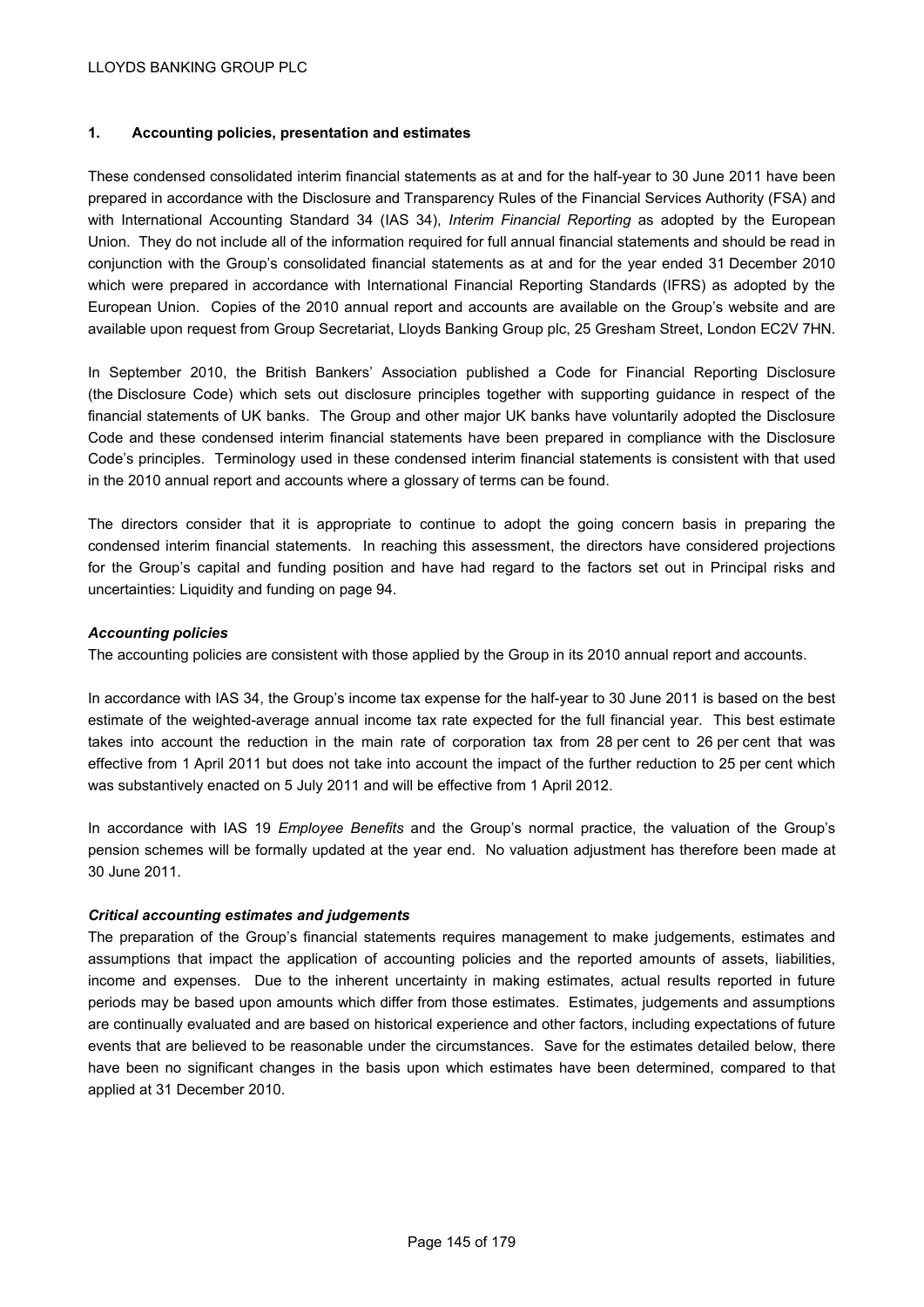### **1. Accounting policies, presentation and estimates** (continued)

### *Payment protection insurance*

The Group has recognised a provision of £3,200 million in respect of payment protection insurance (PPI) policies as a result of discussions with the FSA and a judgment handed down by the UK High Court (see note 22 on page 165 for more information). The provision represents management's best estimate of the anticipated costs of related customer contact and/or redress, including administration expenses. However, there are still a number of uncertainties as to the eventual costs from any such contact and/or redress given the inherent difficulties of assessing the impact of detailed implementation of the FSA Policy Statement of 10 August 2010 for all PPI complaints, uncertainties around the ultimate emergence period for complaints, the availability of supporting evidence and the activities of claims management companies, all of which will significantly affect complaints volumes, uphold rates and redress costs.

The provision requires significant judgement by management in determining appropriate assumptions, which include the level of complaints, uphold rates, proactive contact and response rates, Financial Ombudsman Service referral and uphold rates as well as redress costs for each of the many different populations of customers identified by the Group in its analyses used to determine the best estimate of the anticipated costs of redress. If the level of complaints had been one percentage point higher (lower) than estimated for all policies open within the last six years then the provision made in 2011 would have increased (decreased) by approximately £100 million. However it should be noted that there are a large number of inter-dependent assumptions under-pinning the provision; this sensitivity assumes that all assumptions, other than the level of complaints, remain constant.

The Group will re-evaluate the assumptions underlying its analysis at each reporting date as more information becomes available. As noted above, there is inherent uncertainty in making estimates; actual results in future periods may differ from the amount provided.

#### *New accounting pronouncements*

The Group has adopted the following new standards and amendments to standards which became effective for financial years beginning on or after 1 January 2011. None of these standards or amendments to standards have had a material impact on these condensed interim financial statements.

- (i) Amendment to IAS 32 *Financial Instruments: Presentation 'Classification of Rights Issues'*. Requires rights issues denominated in a currency other than the functional currency of the issuer to be classified as equity regardless of the currency in which the exercise price is denominated.
- (ii) IFRIC 19 *Extinguishing Financial Liabilities with Equity Instruments*. Clarifies that when an entity renegotiates the terms of its debt with the result that the liability is extinguished by the debtor issuing its own equity instruments to the creditor, a gain or loss is recognised in the income statement representing the difference between the carrying value of the financial liability and the fair value of the equity instruments issued; the fair value of the financial liability is used to measure the gain or loss where the fair value of the equity instruments cannot be reliably measured.
- (iii) *Improvements to IFRSs* (issued May 2010). Sets out minor amendments to IFRS standards as part of the annual improvements process.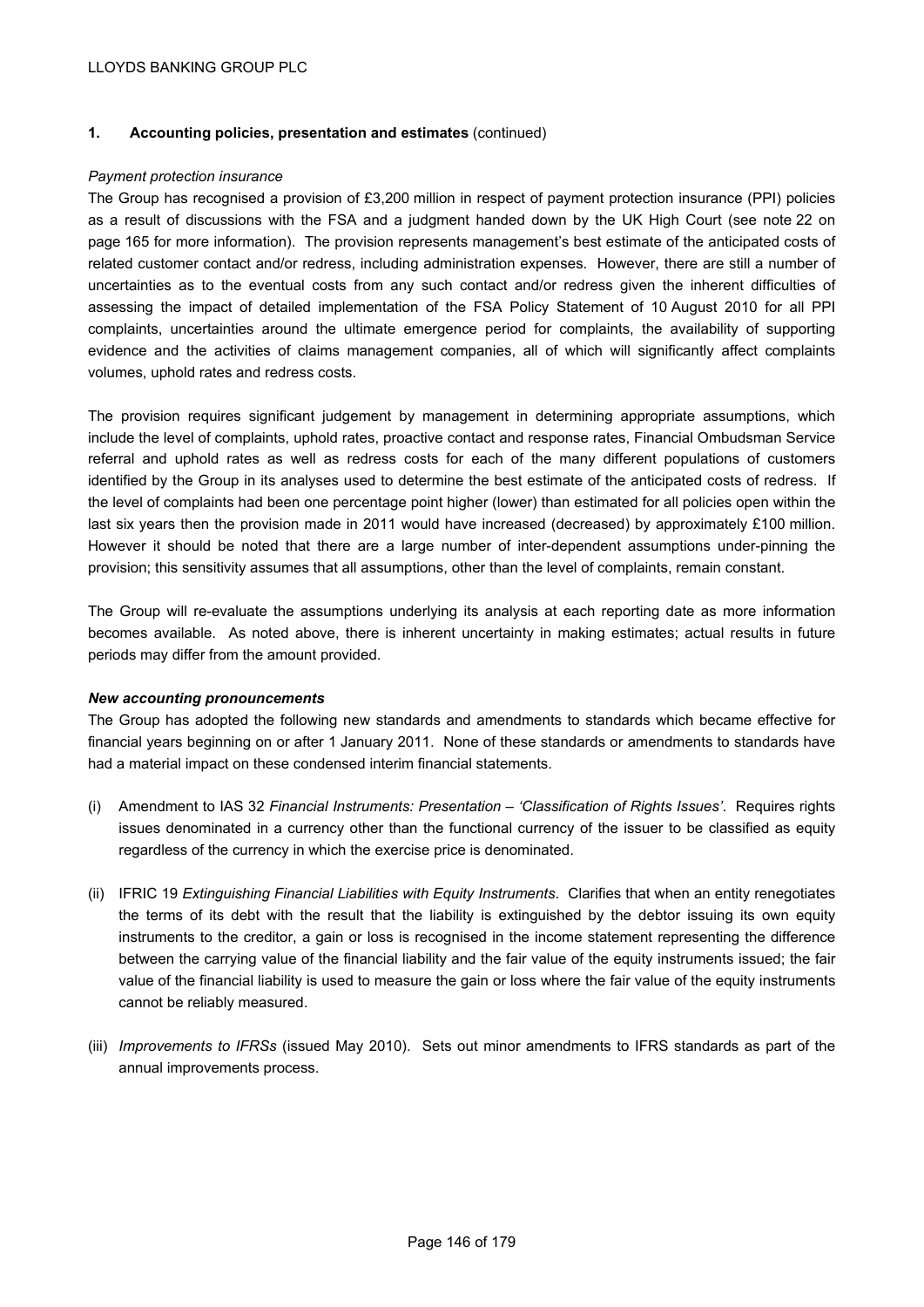## **1. Accounting policies, presentation and estimates** (continued)

- (iv) Amendment to IFRIC 14 *Prepayments of a Minimum Funding Requirement*. Applies when an entity is subject to minimum funding requirements and makes an early payment of contributions to cover those requirements and permits such an entity to treat the benefit of such an early payment as an asset.
- (v) IAS 24 *Related Party Disclosures (Revised)*. Simplifies the definition of a related party and provides a partial exemption from the requirement to disclose transactions and outstanding balances with the government and government-related entities. The Group has taken advantage of this exemption which requires the Group to provide details of only significant transactions with the government and government-related entities. Details of related party transactions are disclosed in note 25 on page 173.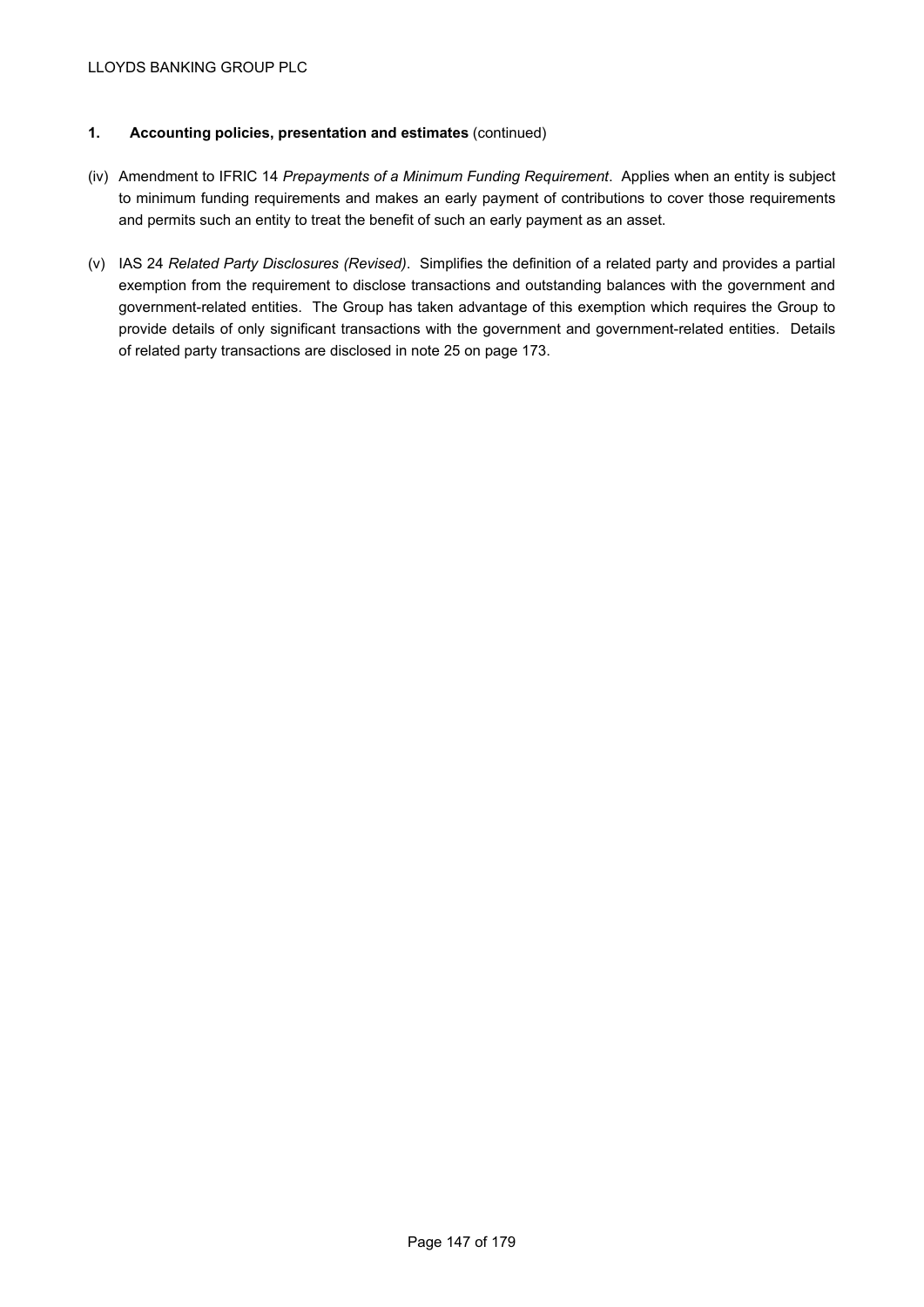## **2. Segmental analysis**

Lloyds Banking Group provides a wide range of banking and financial services in the UK and in certain locations overseas.

The Group Executive Committee (GEC) has been determined to be the chief operating decision maker for the Group. The Group's operating segments reflect its organisational and management structures. GEC reviews the Group's internal reporting based around these segments in order to assess performance and allocate resources. This assessment includes a consideration of each segment's net interest revenue and consequently the total interest income and expense for all reportable segments is presented on a net basis. The segments are differentiated by the type of products provided, by whether the customers are individuals or corporate entities and by the geographical location of the customer.

The segmental results and comparatives are presented on a combined businesses basis, the basis reviewed by the chief operating decision maker; during the half-year ended 30 June 2011 the chief operating decision maker has commenced reviewing the results of the Group's Commercial business separately to the Wholesale segment. As a consequence, the Group's activities are now organised into five financial reporting segments: Retail, Wholesale, Commercial, Wealth and International, and Insurance.

Retail offers a broad range of retail financial service products in the UK, including current accounts, savings, personal loans, credit cards and mortgages. It is also a major general insurance and bancassurance distributor, selling a wide range of long-term savings, investment and general insurance products.

The Wholesale division serves businesses with turnover above £15 million with a range of propositions segmented according to customer need. The division comprises Corporate Markets, Treasury and Trading and Asset Finance.

Commercial serves in excess of a million small and medium-sized enterprises and community organisations with a turnover of up to £15 million. Customers range from start-up enterprises to established corporations, with a range of propositions aligned to customer needs. Commercial comprises Commercial Banking and Commercial Finance, the invoice discounting and factoring business.

Wealth and International was created in 2009 to give increased focus and momentum to the Group's private banking and asset management activities and to closely co-ordinate the management of its international businesses. Wealth comprises the Group's private banking, wealth and asset management businesses in the UK and overseas. International comprises corporate, commercial, asset finance and retail businesses, principally in Australia and Continental Europe.

The Insurance division provides long-term savings, investment and protection products distributed through bancassurance, intermediary and direct channels in the UK. It is also a distributor of home insurance in the UK with products sold through the retail branch network, direct channels and strategic corporate partners. The division consists of three business units: Life, Pensions and Investments UK; Life Pensions and Investments Europe; and General Insurance.

Other includes the results of managing the Group's technology platforms, branch and head office property estate, operations (including payments, banking operations and collections) and procurement services, the costs of which are predominantly recharged to the other divisions. It also reflects other items not recharged to the divisions, including hedge ineffectiveness and certain capital and wholesale liquidity funding costs.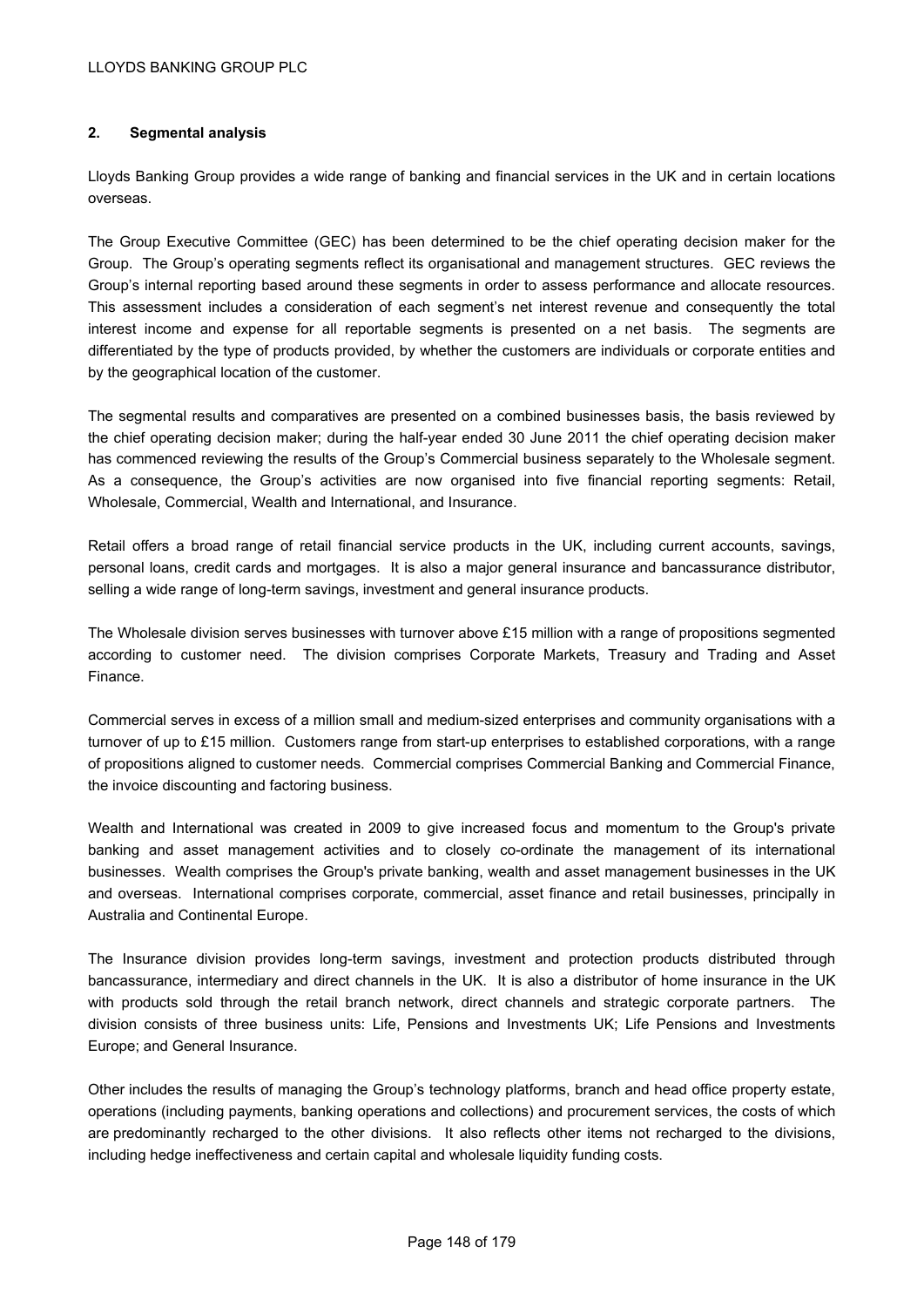## **2. Segmental analysis** (continued)

Inter-segment services are generally recharged at cost, with the exception of the internal commission arrangements between the UK branch and other distribution networks and the insurance product manufacturing businesses within the Group, where a profit margin is also charged. Inter-segment lending and deposits are generally entered into at market rates, except that non-interest bearing balances are priced at a rate that reflects the external yield that could be earned on such funds.

For those derivative contracts entered into by business units for risk management purposes, the business unit retains the amount that would have been recognised on an accrual accounting basis (an amount equal to the interest element of the next payment on the swap) and transfers the remainder of the fair value of the swap to the central group segment where the resulting accounting volatility is managed though the establishment of hedge accounting relationships. Any change in fair value of the hedged instrument attributable to the hedged risk is also recorded within the central group segment. This allocation of the fair value of the swap and change in fair value of the hedged instrument attributable to the hedged risk avoids accounting asymmetry in segmental results and records volatility in the central group segment where it is managed.

|                                 | <b>Net</b> |              |        | Profit (loss) |                 | Inter-   |
|---------------------------------|------------|--------------|--------|---------------|-----------------|----------|
|                                 | interest   | <b>Other</b> | Total  | before        | <b>External</b> | segment  |
| Half-year to 30 June 2011       | income     | income       | income | tax           | revenue         | revenue  |
|                                 | £m         | £m           | £m     | £m            | £m              | £m       |
| Retail                          | 4,163      | 884          | 5,047  | 2,200         | 6,359           | (1, 312) |
| Wholesale                       | 1,401      | 1,337        | 2,738  | 1,429         | 1,512           | 1,226    |
| Commercial                      | 649        | 218          | 867    | 262           | 675             | 192      |
| Wealth and International        | 509        | 631          | 1,140  | (2,080)       | 1,092           | 48       |
| Insurance                       | (142)      | 1,319        | 1,177  | 543           | 1,635           | (458)    |
| Other                           | (202)      | (391)        | (593)  | (1, 250)      | (897)           | 304      |
| $Group-$                        |            |              |        |               |                 |          |
| combined businesses basis       | 6,378      | 3,998        | 10,376 | 1,104         | 10,376          |          |
| Insurance grossing adjustment   | (102)      | 5,332        | 5,230  |               |                 |          |
| Integration costs               |            |              |        | (642)         |                 |          |
| Volatility arising in insurance |            |              |        |               |                 |          |
| businesses                      | 10         | (187)        | (177)  | (177)         |                 |          |
| Fair value unwind               | (297)      | 1,071        | 774    |               |                 |          |
| Amortisation of purchased       |            |              |        |               |                 |          |
| intangibles                     |            |              |        | (289)         |                 |          |
| EU mandated retail business     |            |              |        |               |                 |          |
| disposal costs                  |            |              |        | (47)          |                 |          |
| Payment protection insurance    |            |              |        |               |                 |          |
| provision                       |            |              |        | (3, 200)      |                 |          |
| Group – statutory               | 5,989      | 10,214       | 16,203 | (3, 251)      |                 |          |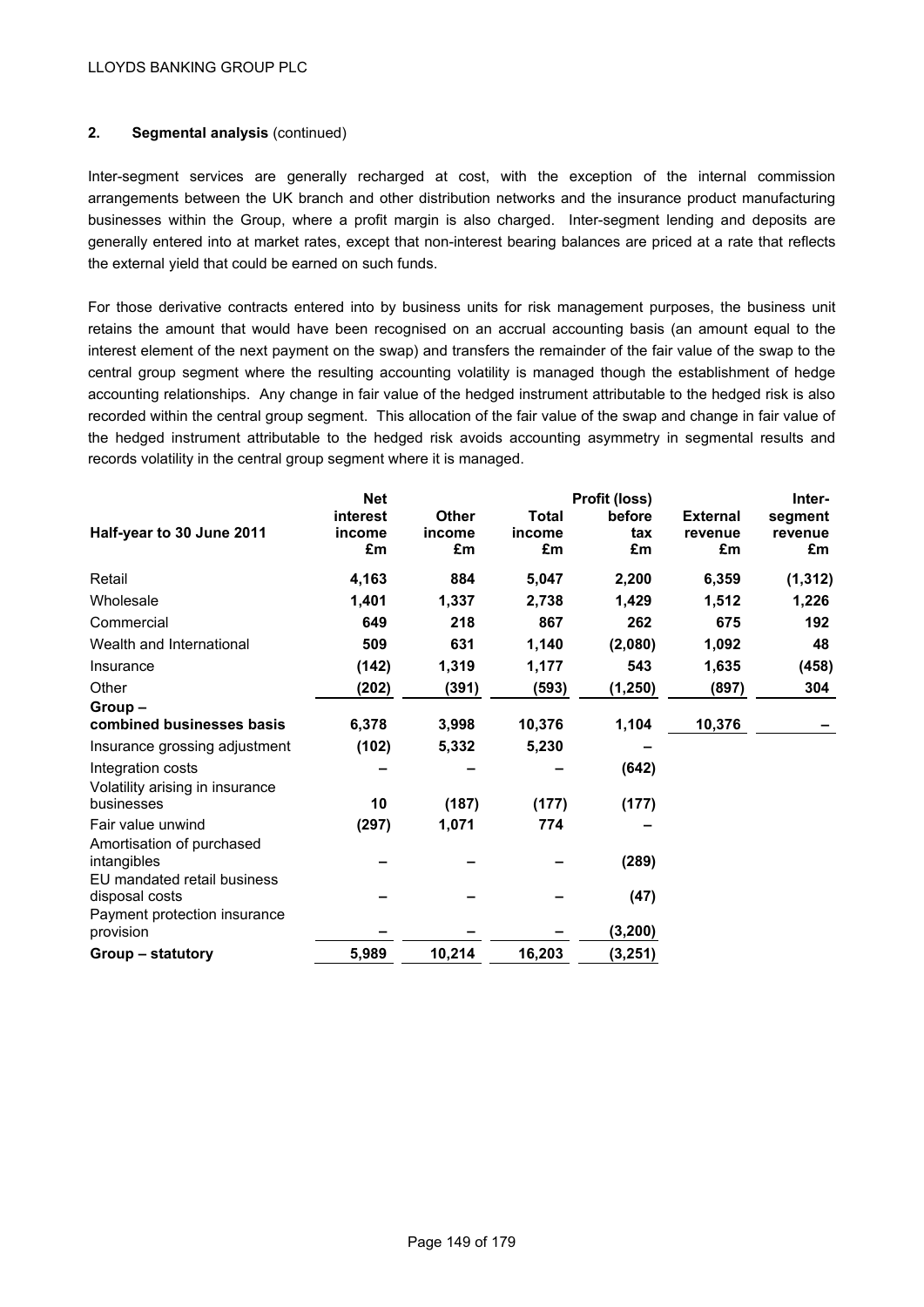## **2. Segmental analysis** (continued)

| <b>Segment external assets</b>   | As at<br>30 June<br>2011<br>£m | As at<br>31 Dec<br>2010 <sup>1</sup><br>£m |
|----------------------------------|--------------------------------|--------------------------------------------|
| Retail                           | 362,840                        | 369,170                                    |
| Wholesale $2$                    | 319,146                        | 327,055                                    |
| Commercial <sup>2</sup>          | 28,902                         | 28,938                                     |
| Wealth and International         | 82,538                         | 85,508                                     |
| Insurance                        | 144,078                        | 143,300                                    |
| Other                            | 41,447                         | 37,603                                     |
| <b>Total Group</b>               | 978,951                        | 991,574                                    |
| <b>Segment customer deposits</b> |                                |                                            |
| Retail                           | 242,342                        | 235,591                                    |
| $1.11 \t1.2$                     | $\sim$ $\sim$ $\sim$           | $\sim$ $\sim$ $\sim$ $\sim$                |

| <b>Total Group</b>       | 399,919 | 393,633 |
|--------------------------|---------|---------|
| Other                    | 970     | 996     |
| Wealth and International | 38,906  | 32.784  |
| Commercial <sup>2</sup>  | 32.702  | 31.311  |
| Wholesale $2$            | 84.999  | 92.951  |

 $1$  Segment total assets as at 31 December 2010 have been restated to reflect the reclassification of certain central adjustments.

 $2^2$  As explained on page 148, the Group's Commercial business is now reviewed as a separate segment to Wholesale; comparative figures have been restated accordingly.

| <b>Segment external liabilities</b> | As at<br>30 June<br>2011<br>£m |
|-------------------------------------|--------------------------------|
| Retail                              | 279,178                        |
| Wholesale                           | 250,811                        |
| Commercial                          | 33,303                         |
| Wealth and International            | 73,106                         |
| Insurance                           | 132,738                        |
| Other                               | 164,269                        |
| <b>Total Group</b>                  | 933,405                        |
|                                     |                                |

No comparatives have been provided in respect of segment external liabilities as this information has not previously been provided to the chief operating decision maker.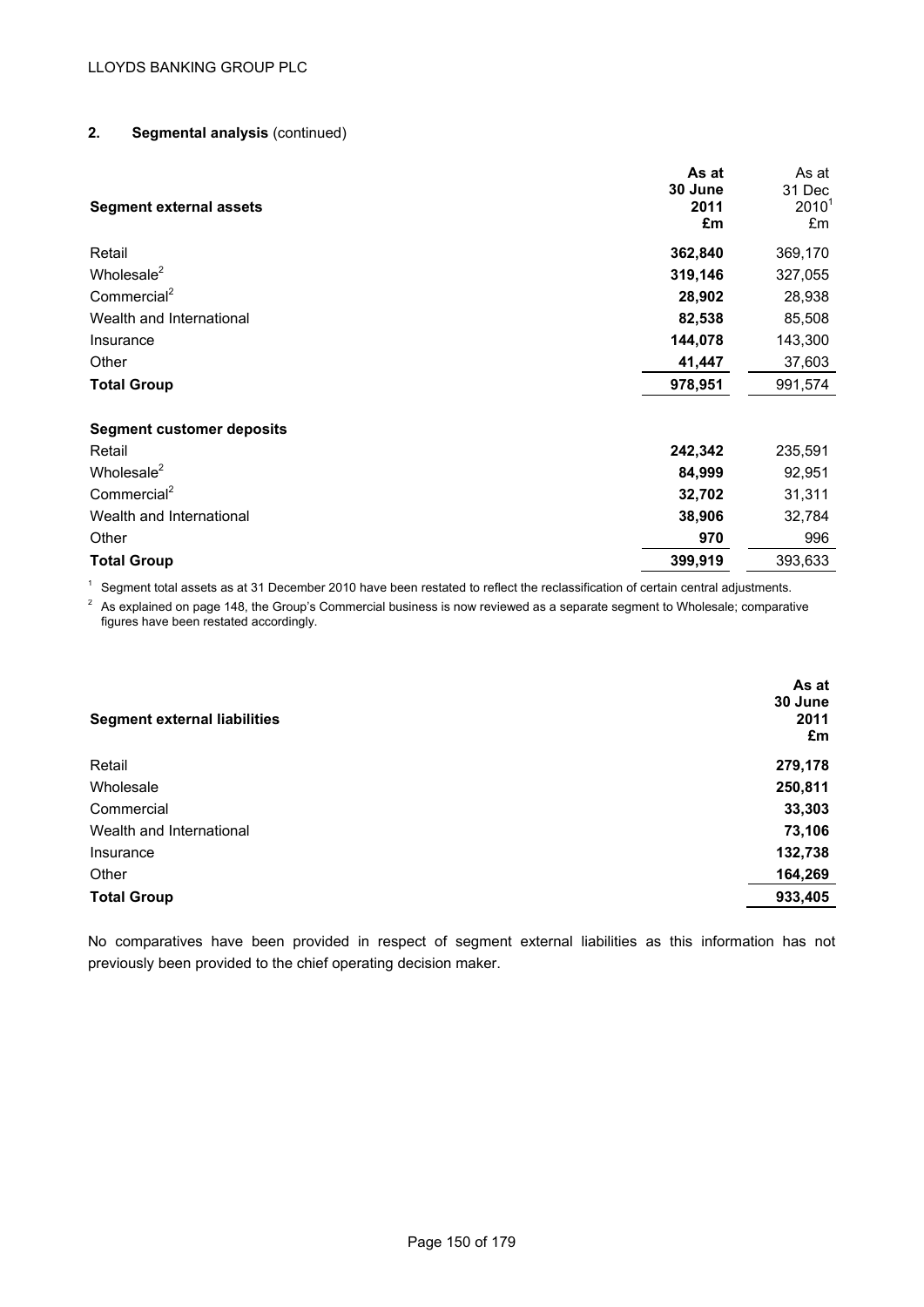## **2. Segmental analysis** (continued)

|                                 | <b>Net</b> |        |        |               |          | Inter-  |
|---------------------------------|------------|--------|--------|---------------|----------|---------|
|                                 | interest   | Other  | Total  | Profit (loss) | External | segment |
| Half-year to 30 June 2010       | income     | income | income | before tax    | revenue  | revenue |
|                                 | £m         | £m     | £m     | £m            | £m       | £m      |
| Retail                          | 4,636      | 836    | 5,472  | 2,495         | 7,208    | (1,736) |
| Wholesale <sup>1</sup>          | 1,576      | 1,988  | 3,564  | 585           | 1,484    | 2,080   |
| Commercial <sup>1</sup>         | 571        | 227    | 798    | 157           | 790      | 8       |
| Wealth and International        | 596        | 605    | 1,201  | (1,609)       | 1,617    | (416)   |
| Insurance                       | (136)      | 1,320  | 1,184  | 469           | 1,454    | (270)   |
| Other                           | (332)      | 855    | 523    | (494)         | 189      | 334     |
| $Group-$                        |            |        |        |               |          |         |
| combined businesses basis       | 6,911      | 5,831  | 12,742 | 1,603         | 12,742   |         |
| Insurance grossing adjustment   | 321        | 2,686  | 3,007  |               |          |         |
| Integration costs               |            |        |        | (804)         |          |         |
| Volatility arising in insurance |            |        |        |               |          |         |
| businesses                      | (11)       | (188)  | (199)  | (199)         |          |         |
| Fair value unwind               | (183)      | 413    | 230    |               |          |         |
| Amortisation of purchased       |            |        |        |               |          |         |
| intangibles                     |            |        |        | (323)         |          |         |
| Pension curtailment gain        |            |        |        | 1,019         |          |         |
| Group – statutory               | 7,038      | 8,742  | 15,780 | 1,296         |          |         |

 $1$  As explained on page 148, the Group's Commercial business is now reviewed as a separate segment to Wholesale; comparative figures have been restated accordingly.

| Half-year to 31 December 2010   | Net<br>interest<br>income<br>£m | Other<br>income<br>£m | Total<br>income<br>£m | Profit (loss)<br>before tax<br>£m | External<br>Revenue<br>£m | Inter-<br>segment<br>revenue<br>£m |
|---------------------------------|---------------------------------|-----------------------|-----------------------|-----------------------------------|---------------------------|------------------------------------|
| Retail                          | 4,742                           | 771                   | 5,513                 | 2,221                             | 6,395                     | (882)                              |
| Wholesale <sup>1</sup>          | 1,675                           | 1,691                 | 3,366                 | 2,333                             | 1,107                     | 2,259                              |
| Commercial <sup>1</sup>         | 604                             | 230                   | 834                   | 182                               | 588                       | 246                                |
| Wealth and International        | 580                             | 555                   | 1,135                 | (3,215)                           | 1,383                     | (248)                              |
| Insurance                       | (127)                           | 1,494                 | 1,367                 | 633                               | 1,726                     | (359)                              |
| Other                           | (563)                           | (408)                 | (971)                 | (1, 545)                          | 45                        | (1,016)                            |
| $Group-$                        |                                 |                       |                       |                                   |                           |                                    |
| combined businesses basis       | 6,911                           | 4,333                 | 11,244                | 609                               | 11,244                    |                                    |
| Insurance grossing adjustment   | (1, 270)                        | 16,476                | 15,206                |                                   |                           |                                    |
| Integration costs               |                                 |                       |                       | (849)                             |                           |                                    |
| Volatility arising in insurance |                                 |                       |                       |                                   |                           |                                    |
| businesses                      | (15)                            | 520                   | 505                   | 505                               |                           |                                    |
| Fair value unwind               | (118)                           | 850                   | 732                   |                                   |                           |                                    |
| Amortisation of purchased       |                                 |                       |                       |                                   |                           |                                    |
| intangibles                     |                                 |                       |                       | (306)                             |                           |                                    |
| Pension curtailment loss        |                                 |                       |                       | (109)                             |                           |                                    |
| Customer goodwill payments      |                                 |                       |                       |                                   |                           |                                    |
| provision                       |                                 |                       |                       | (500)                             |                           |                                    |
| Loss on disposal of businesses  |                                 |                       |                       | (365)                             |                           |                                    |
| Group - statutory               | 5,508                           | 22,179                | 27,687                | (1, 015)                          |                           |                                    |

 $1$  As explained on page 148, the Group's Commercial business is now reviewed as a separate segment to Wholesale; comparative figures have been restated accordingly.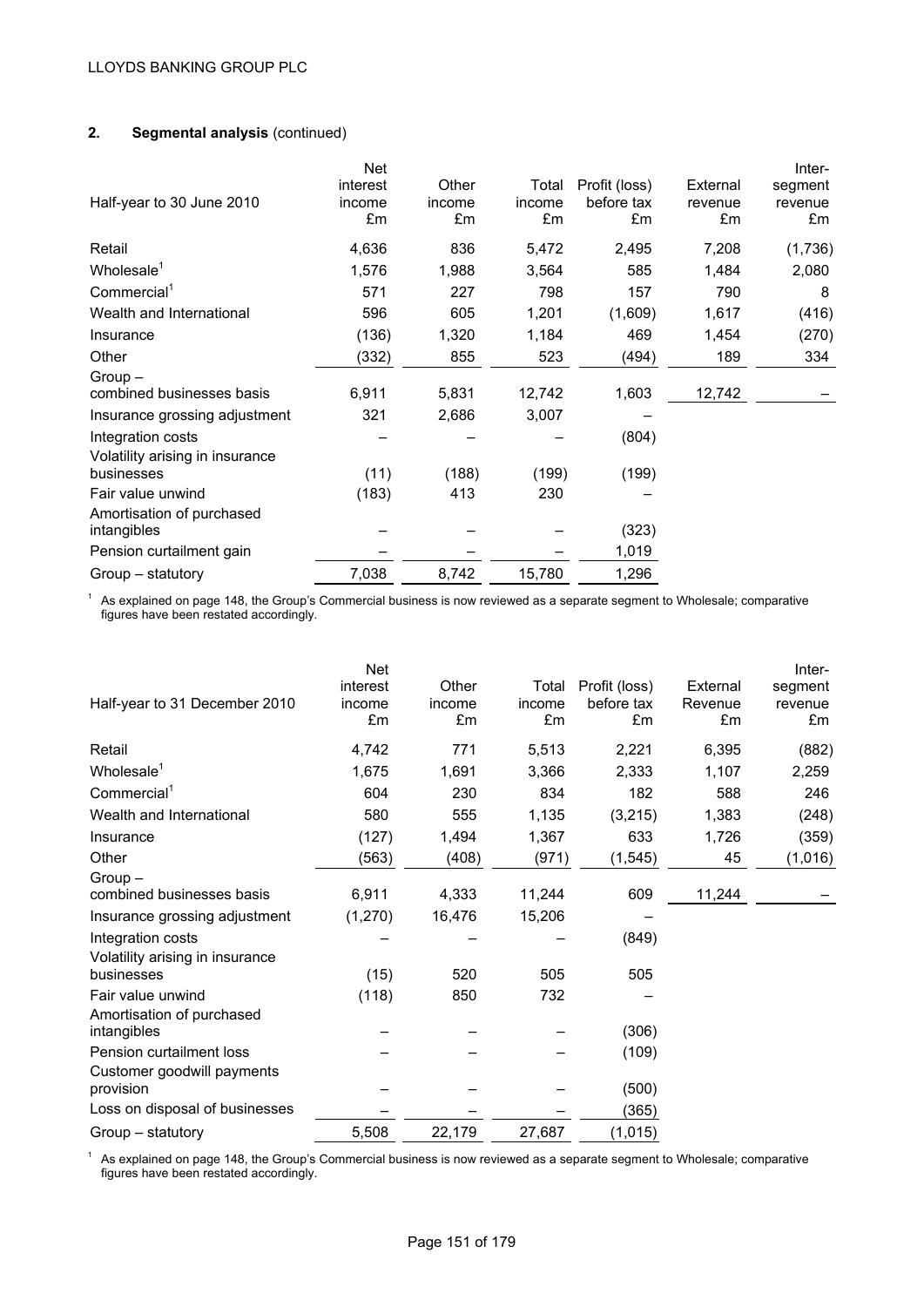## **3. Other income**

|                                            | Half-year          | Half-year          | Half-year         |
|--------------------------------------------|--------------------|--------------------|-------------------|
|                                            | to 30 June<br>2011 | to 30 June<br>2010 | to 31 Dec<br>2010 |
|                                            | £m                 | £m                 | £m                |
| Fee and commission income:                 |                    |                    |                   |
| Current account fees                       | 530                | 506                | 580               |
| Credit and debit card fees                 | 402                | 407                | 405               |
| Other fees and commissions                 | 1,221              | 1,306              | 1,211             |
|                                            | 2,153              | 2,219              | 2,196             |
| Fee and commission expense                 | (690)              | (812)              | (870)             |
| Net fee and commission income              | 1,463              | 1,407              | 1,326             |
| Net trading income                         | 3,118              | 1,245              | 14,479            |
| Insurance premium income                   | 4,125              | 4,300              | 3,848             |
| Gains on capital transactions <sup>1</sup> |                    | 423                |                   |
| Other                                      | 1,508              | 1,367              | 2,526             |
| Other operating income                     | 1,508              | 1,790              | 2,526             |
| <b>Total other income</b>                  | 10,214             | 8,742              | 22,179            |

 $1$  During 2010, as part of the Group's management of capital, the Group exchanged certain existing subordinated debt securities for new subordinated debt securities and ordinary shares. These exchanges resulted in a gain on extinguishment of the existing liabilities of £423 million in the half-year to 30 June 2010, being the difference between the carrying amount of the securities extinguished and the fair value of the new securities issued together with related fees and costs.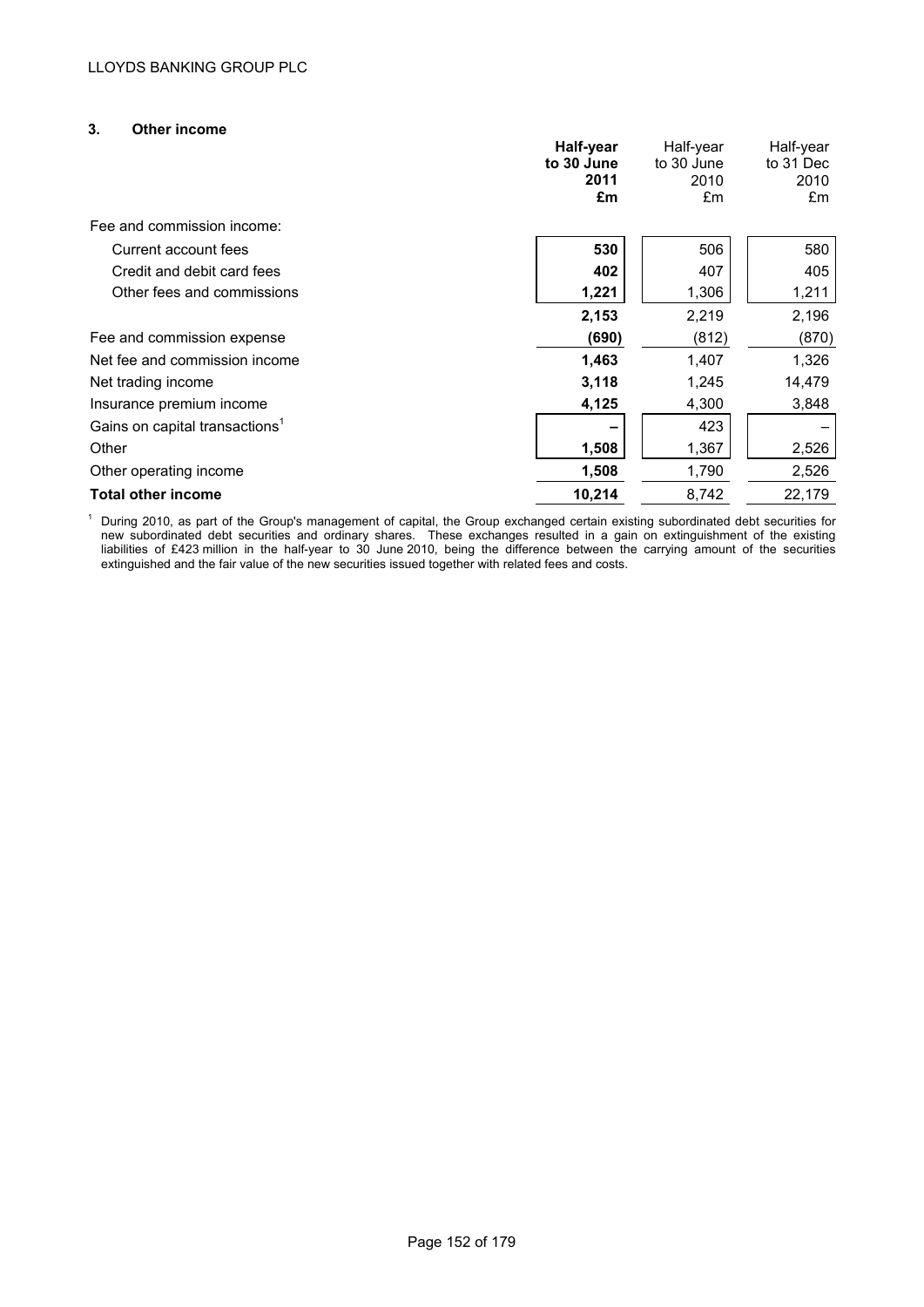| LLOYDS BANKING GROUP PLC |  |
|--------------------------|--|
|--------------------------|--|

#### **4. Operating expenses**

|                                                        | Half-year<br>to 30 June<br>2011<br>£m | Half-year<br>to 30 June<br>$2010^{1}$<br>£m | Half-year<br>to 31 Dec<br>$2010^{1}$<br>£m |
|--------------------------------------------------------|---------------------------------------|---------------------------------------------|--------------------------------------------|
| <b>Administrative expenses</b>                         |                                       |                                             |                                            |
| Staff costs:                                           |                                       |                                             |                                            |
| Salaries                                               | 2,294                                 | 2,139                                       | 2,181                                      |
| Social security costs                                  | 214                                   | 192                                         | 204                                        |
| Pensions and other post-retirement benefit schemes:    |                                       |                                             |                                            |
| Net curtailment (gains) losses <sup>2</sup>            |                                       | (1,019)                                     | 109                                        |
| Other                                                  | 209                                   | 347                                         | 281                                        |
|                                                        | 209                                   | (672)                                       | 390                                        |
| Restructuring costs                                    | 15                                    | 70                                          | 49                                         |
| Other staff costs                                      | 439                                   | 563                                         | 506                                        |
|                                                        | 3,171                                 | 2,292                                       | 3,330                                      |
| Premises and equipment:                                |                                       |                                             |                                            |
| Rent and rates                                         | 282                                   | 312                                         | 290                                        |
| Hire of equipment                                      | 11                                    | 11                                          | 7                                          |
| Repairs and maintenance                                | 93                                    | 97                                          | 102                                        |
| Other                                                  | 146                                   | 149                                         | 209                                        |
|                                                        | 532                                   | 569                                         | 608                                        |
| Other expenses:                                        |                                       |                                             |                                            |
| Communications and data processing                     | 530                                   | 575                                         | 551                                        |
| Advertising and promotion                              | 210                                   | 172                                         | 190                                        |
| Professional fees                                      | 327                                   | 257                                         | 485                                        |
| Customer goodwill payments provision                   |                                       |                                             | 500                                        |
| Other                                                  | 489                                   | 524                                         | 583                                        |
|                                                        | 1,556                                 | 1,528                                       | 2,309                                      |
|                                                        | 5,259                                 | 4,389                                       | 6,247                                      |
| <b>Depreciation and amortisation</b>                   | 1,104                                 | 1,220                                       | 1,212                                      |
| Impairment of tangible fixed assets <sup>3</sup>       | 65                                    | 202                                         |                                            |
| Total operating expenses, excluding payment protection |                                       |                                             |                                            |
| insurance provision                                    | 6,428                                 | 5,811                                       | 7,459                                      |
| Payment protection insurance provision (note 22)       | 3,200                                 |                                             |                                            |
| <b>Total operating expenses</b>                        | 9,628                                 | 5,811                                       | 7,459                                      |

 $<sup>1</sup>$  During 2011, the Group has reviewed the analysis of certain cost items and as a result has reclassified some items of expenditure;</sup> comparatives for 2010 have been restated accordingly.

<sup>2</sup> Following changes by the Group to the terms of its UK defined benefit pension schemes in the half-year to 30 June 2010, all future increases to pensionable salary are capped each year at the lower of: Retail Prices Index inflation; each employee's actual percentage increase in pay; and 2 per cent of pensionable pay. These changes led to a curtailment gain of £1,019 million recognised in the income statement in the half-year to 30 June 2010.

During the second half of 2010 there was a change in commutation factors in certain defined benefit schemes; this led to a curtailment loss of £109 million recognised in the income statement in the half-year to 31 December 2010.

 $3$  £65 million (half-year to 30 June 2010: £52 million) of the impairment of tangible fixed assets related to integration activities.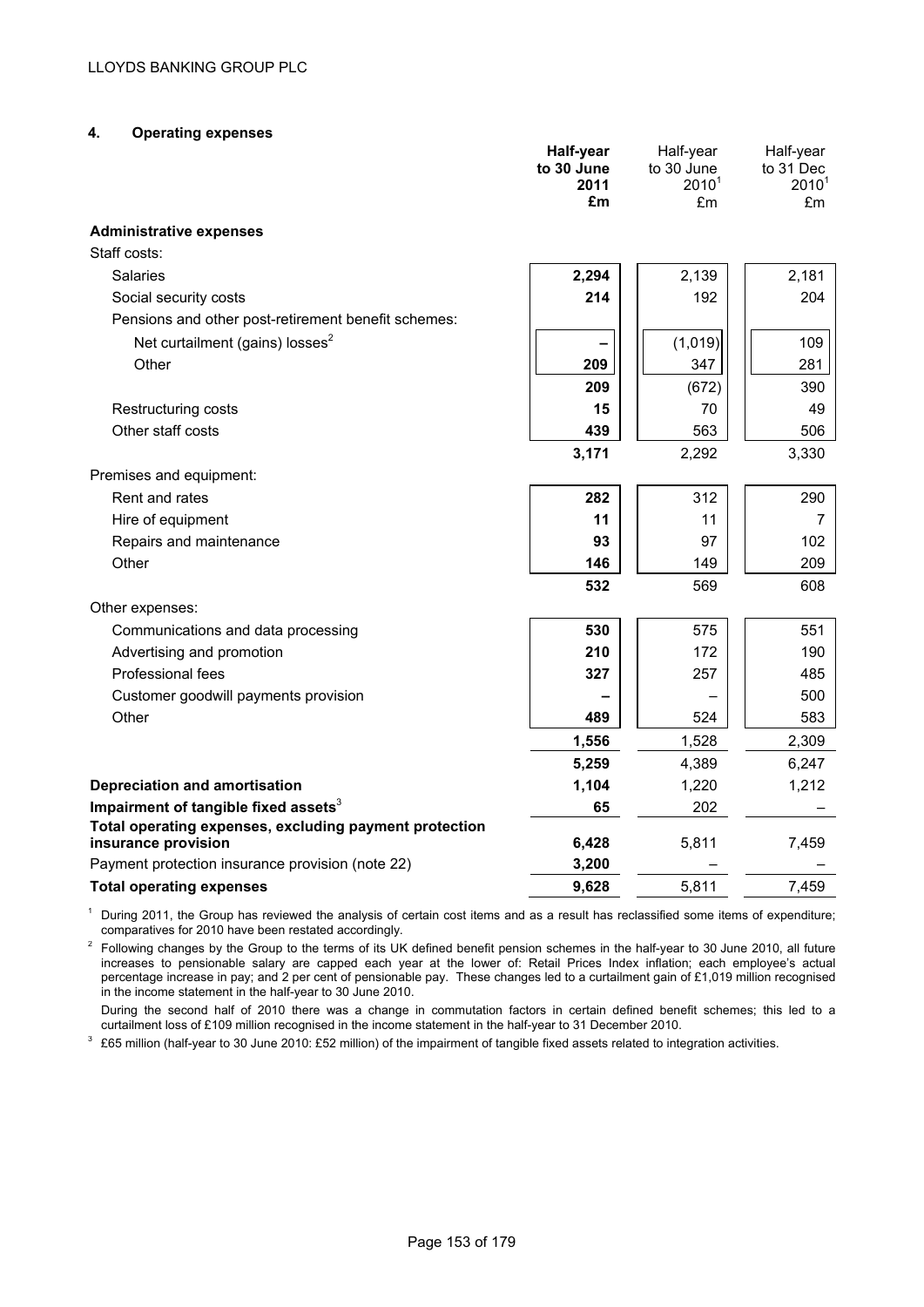## **5. Impairment**

|                                                      | Half-year  | Half-year  | Half-year |
|------------------------------------------------------|------------|------------|-----------|
|                                                      | to 30 June | to 30 June | to 31 Dec |
|                                                      | 2011       | 2010       | 2010      |
|                                                      | £m         | £m         | £m        |
| Impairment losses on loans and receivables:          |            |            |           |
| Loans and advances to banks                          |            | (6)        | (7)       |
| Loans and advances to customers                      | 4.441      | 5.378      | 5,349     |
| Debt securities classified as loans and receivables  | 16         | 9          | 48        |
| Impairment losses on loans and receivables (note 12) | 4.457      | 5.381      | 5,390     |
| Impairment of available-for-sale financial assets    | 32         | 45         | 61        |
| Other credit risk provisions                         | 2          | (3)        | 78        |
| Total impairment charged to the income statement     | 4.491      | 5.423      | 5,529     |

## **6. Loss on disposal of businesses**

In the second half of 2010, the Group reached agreement to dispose of its interests in two wholly-owned subsidiary companies through which an oil drilling rig construction business acquired through a previous lending relationship operated; the sale was completed in January 2011. These companies, which had gross assets of £860 million, were sold to Seadrill Limited; a loss of £365 million arose on disposal, which was recognised in the half-year to 31 December 2010.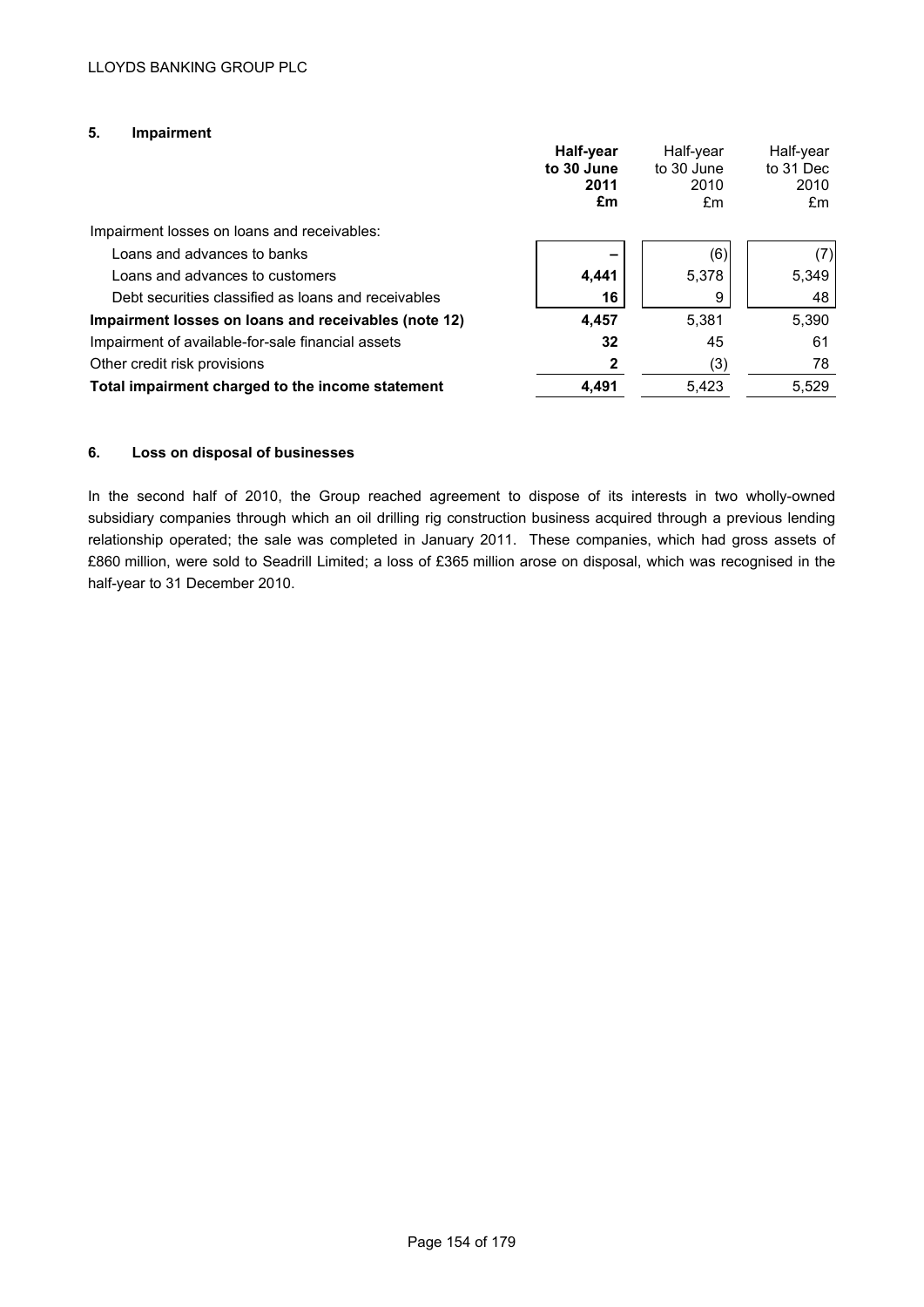## **7. Taxation**

A reconciliation of the tax credit (charge) that would result from applying the standard UK corporation tax rate to the (loss) profit before tax, to the actual tax credit (charge), is given below:

|                                                           | Half-year  | Half-year  | Half-year |
|-----------------------------------------------------------|------------|------------|-----------|
|                                                           | to 30 June | to 30 June | to 31 Dec |
|                                                           | 2011       | 2010       | 2010      |
|                                                           | £m         | £m         | £m        |
| (Loss) profit before tax                                  | (3, 251)   | 1,296      | (1,015)   |
| Tax credit (charge) thereon at UK corporation tax rate of |            |            |           |
| 26.5 per cent (2010: 28 per cent)                         | 862        | (363)      | 284       |
| Factors affecting tax charge:                             |            |            |           |
| UK corporation tax rate change                            | (175)      |            | (137)     |
| Disallowed and non-taxable items                          | 34         | 131        | (126)     |
| Overseas tax rate differences                             | 15         | (267)      | 401       |
| Gains exempted or covered by capital losses               | 51         | 22         | 43        |
| Policyholder interests                                    | 99         | (8)        | (219)     |
| Tax losses where deferred tax not previously recognised   | 148        | (123)      | (364)     |
| Adjustments in respect of previous years                  | (63)       | 32         | 186       |
| Effect of profit (loss) in joint ventures and associates  | 4          | (17)       | (8)       |
| Other items                                               | (2)        | (37)       | 31        |
| Tax credit (charge)                                       | 973        | (630)      | 91        |

On 23 March 2011, the Government announced that the corporation tax rate applicable from 1 April 2011 would be 26 per cent. This change passed into legislation on 29 March 2011. The enacted reduction in the main rate of corporation tax from 28 per cent to 27 per cent with effect from 1 April 2011 had been incorporated in the Group's deferred tax calculations as at 31 December 2010. The additional change in the main rate of corporation tax from 27 per cent to 26 per cent has resulted in a further reduction in the Group's net deferred tax asset at 30 June 2011 of £181 million, comprising the £175 million charge included in the income statement and a £6 million charge included in equity.

The proposed further reductions in the rate of corporation tax by 1 per cent per annum to 23 per cent by 1 April 2014 are expected to be enacted separately each year starting in the second half of 2011. The effect of these further changes upon the Group's deferred tax balances and leasing business cannot be reliably quantified at this stage.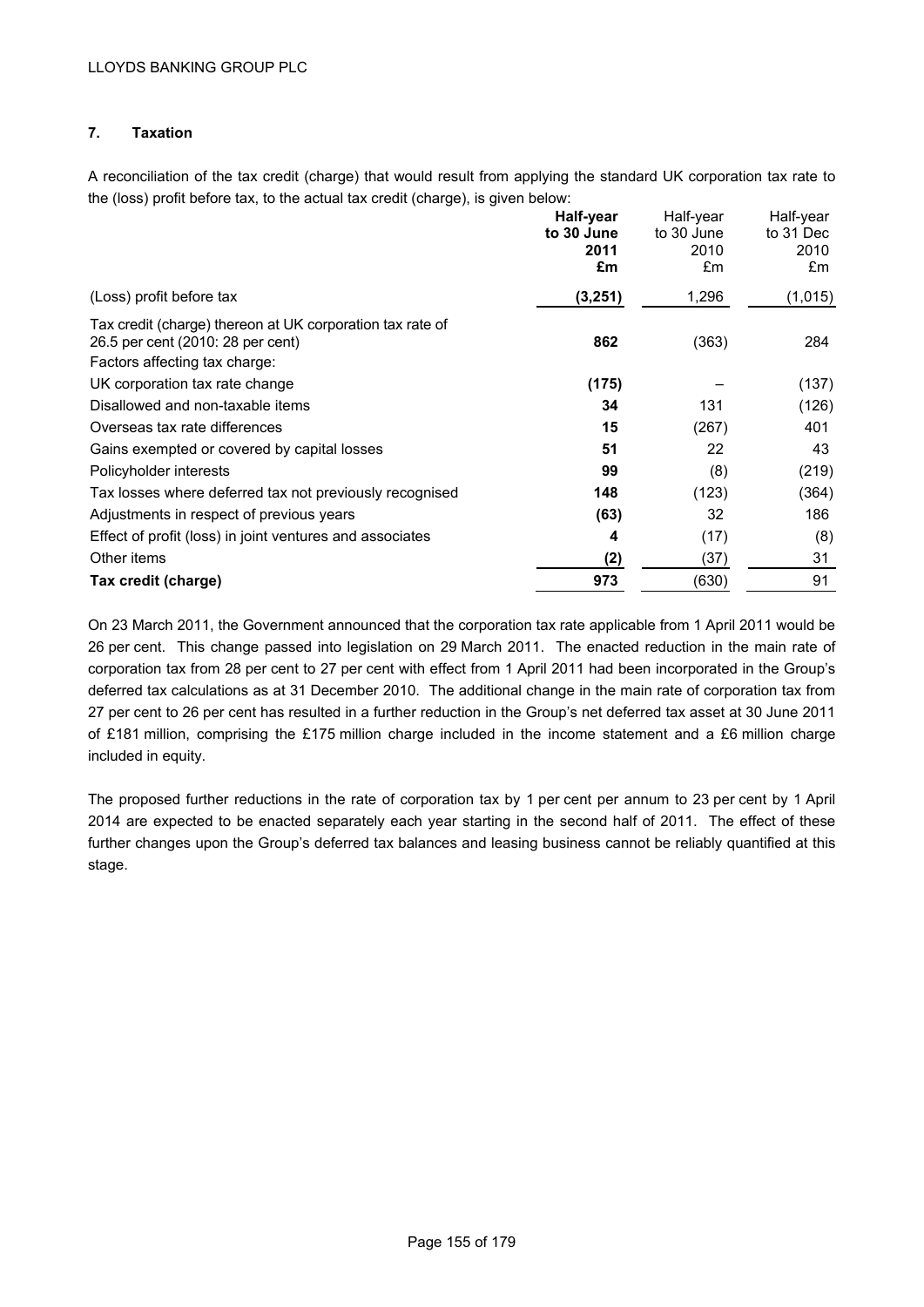## **8. (Loss) earnings per share**

|                                                     | Half-year<br>to 30 June | Half-year<br>to 30 June | Half-year<br>to 31 Dec |
|-----------------------------------------------------|-------------------------|-------------------------|------------------------|
| <b>Basic</b>                                        | 2011                    | 2010                    | 2010                   |
| (Loss) profit attributable to equity shareholders   | £ $(2,305)$ m           | £596m                   | $£(916)$ m             |
| Weighted average number of ordinary shares in issue | 68,220m                 | 66.151m                 | 68,067m                |
| (Loss) earnings per share                           | (3.4)p                  | 0.9 <sub>D</sub>        | (1.3)p                 |
| <b>Fully diluted</b>                                |                         |                         |                        |
| (Loss) profit attributable to equity shareholders   | £ $(2,305)$ m           | £596m                   | $£(916)$ m             |
| Weighted average number of ordinary shares in issue | 68,220m                 | 66.425m                 | 68,067m                |
| (Loss) earnings per share                           | (3.4)p                  | 0.9 <sub>p</sub>        | (1.3)p                 |

## **9. Trading and other financial assets at fair value through profit or loss**

|                | As at   | As at  |
|----------------|---------|--------|
|                | 30 June | 31 Dec |
|                | 2011    | 2010   |
|                | £m      | £m     |
| Trading assets | 22,291  | 23,707 |

Other financial assets at fair value through profit or loss:

| Loans and advances to customers                                               | 121     | 325     |
|-------------------------------------------------------------------------------|---------|---------|
| Debt securities                                                               | 41.369  | 41.946  |
| Equity shares                                                                 | 91.400  | 90.213  |
|                                                                               | 132.890 | 132.484 |
| Total trading and other financial assets at fair value through profit or loss | 155.181 | 156.191 |

Included in the above is £130,060 million (31 December 2010: £129,702 million) of assets relating to the insurance businesses.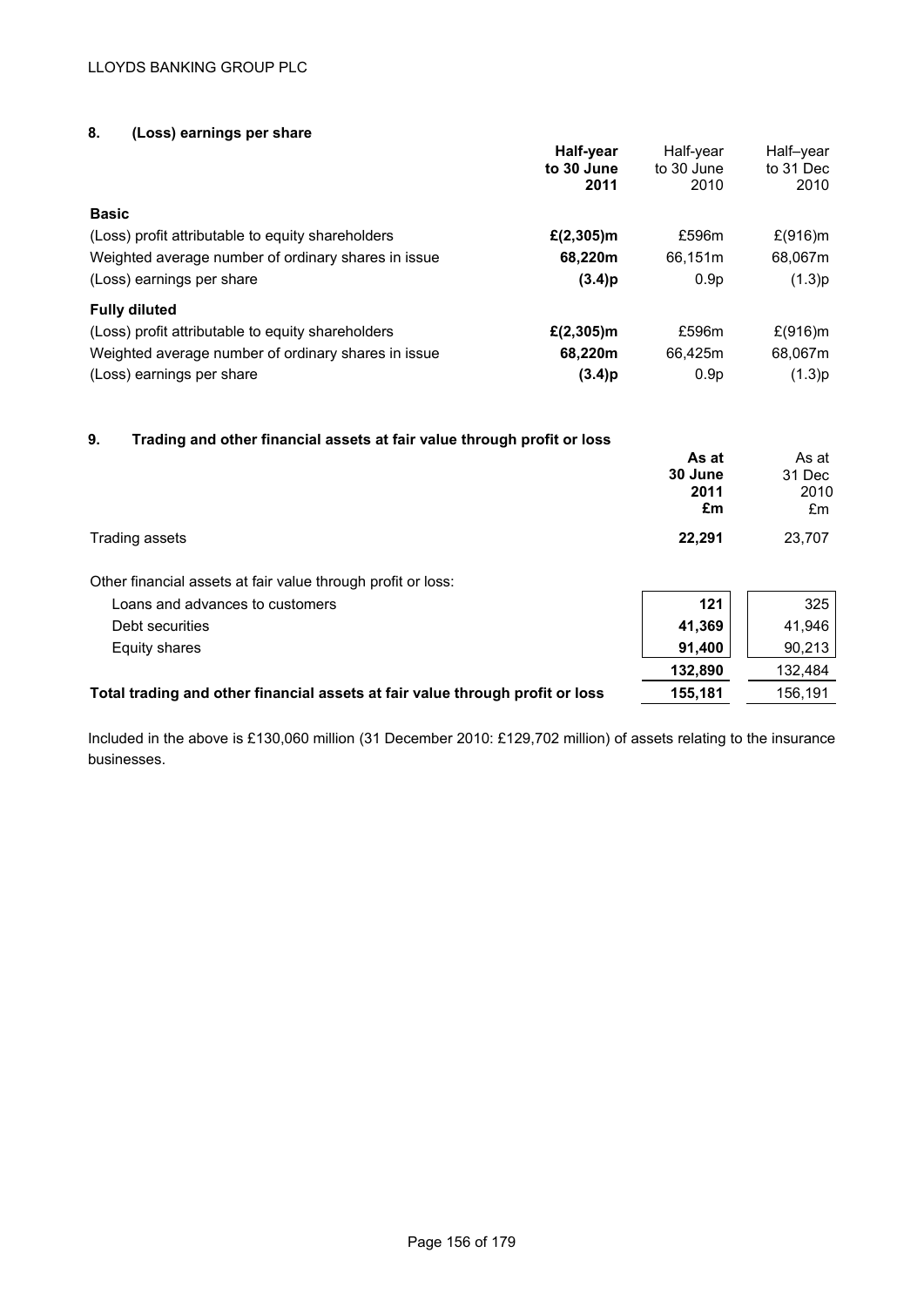## **10. Derivative financial instruments**

|                                                 | As at 30 June 2011 |                   | As at 31 December 2010 |                |
|-------------------------------------------------|--------------------|-------------------|------------------------|----------------|
|                                                 | <b>Fair value</b>  | <b>Fair value</b> | Fair value             | Fair value     |
|                                                 | of assets          | of liabilities    | of assets              | of liabilities |
|                                                 | £m                 | £m                | £m                     | £m             |
| <b>Hedging</b>                                  |                    |                   |                        |                |
| Derivatives designated as fair value hedges     | 5,046              | 834               | 4,972                  | 1,235          |
| Derivatives designated as cash flow hedges      | 2,455              | 2,766             | 2,432                  | 3,163          |
| Derivatives designated as net investment hedges | 2                  |                   | 2                      |                |
|                                                 | 7,503              | 3,600             | 7,406                  | 4,398          |
| <b>Trading and other</b>                        |                    |                   |                        |                |
| Exchange rate contracts                         | 7,993              | 3,861             | 8,811                  | 4,551          |
| Interest rate contracts                         | 26,516             | 26,876            | 31,131                 | 31,670         |
| Credit derivatives                              | 110                | 124               | 256                    | 207            |
| Embedded equity conversion feature              | 941                |                   | 1,177                  |                |
| Equity and other contracts                      | 2,193              | 1,588             | 1,996                  | 1,332          |
|                                                 | 37,753             | 32,449            | 43,371                 | 37,760         |
| Total recognised derivative assets/liabilities  | 45,256             | 36,049            | 50,777                 | 42,158         |

The Group reduces exposure to credit risk by using master netting agreements and by obtaining cash collateral. Of the derivative assets of £45,256 million at 30 June 2011 (31 December 2010: £50,777 million), £28,008 million (31 December 2010: £31,740 million) are available for offset under master netting arrangements. These do not meet the criteria under IAS 32 to enable derivative assets to be presented net of these balances. Of the remaining derivative assets of £17,248 million (31 December 2010: £19,037 million), cash collateral of £3,498 million (31 December 2010: £1,429 million) was held and a further £9,445 million (31 December 2010: £8,385 million) was due from Organisation for Economic Co-operation and Development (OECD) banks.

The embedded equity conversion feature of £941 million (31 December 2010: £1,177 million) reflects the value of the equity conversion feature contained in the Enhanced Capital Notes issued by the Group in 2009; the loss of £236 million arising from the change in fair value in the half-year to 30 June 2011 (half-year to 30 June 2010: gain of £192 million; half-year to 31 December 2010: loss of £812 million) is included within net trading income.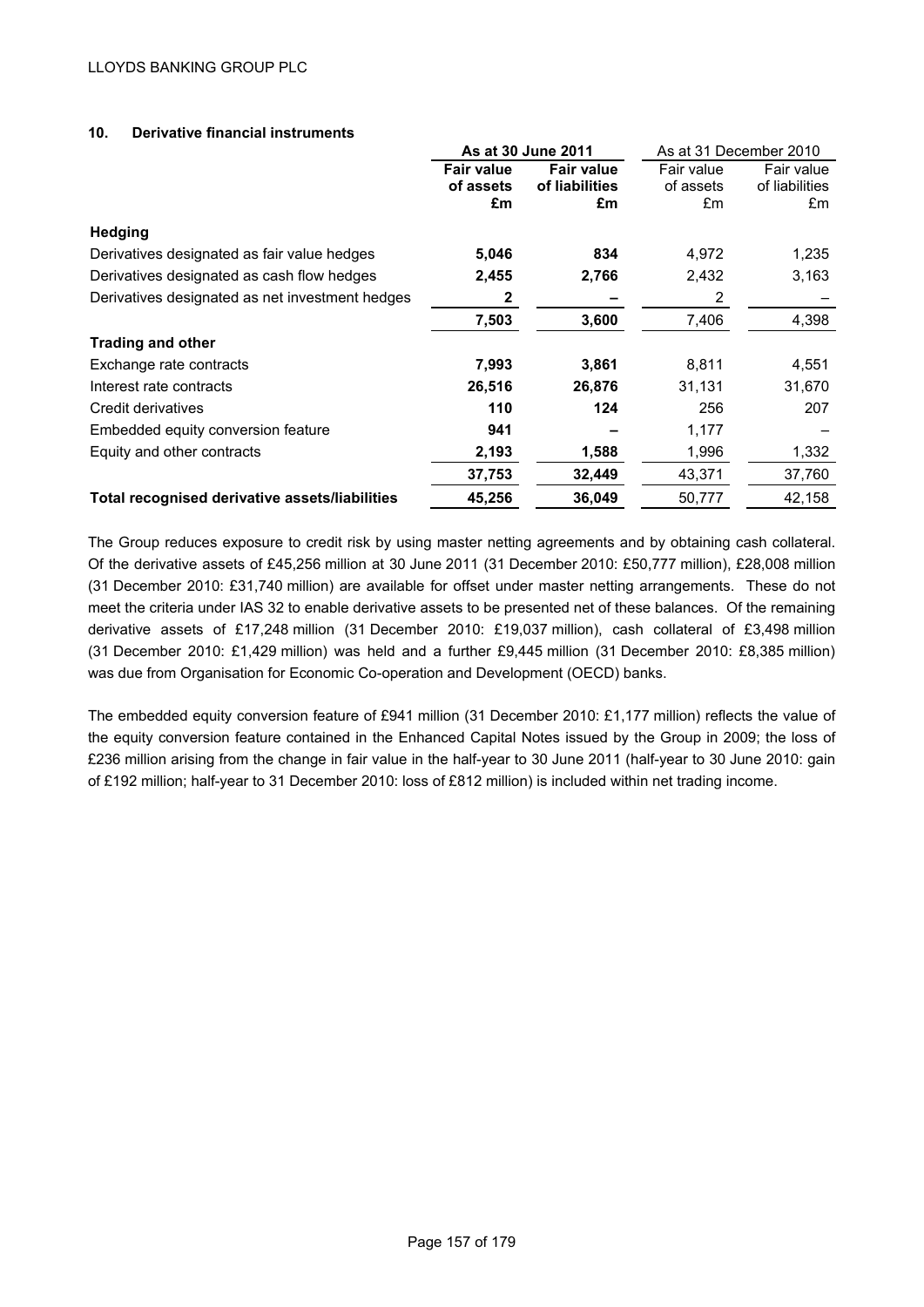## **11. Loans and advances to customers**

|                                                                 | As at     | As at     |
|-----------------------------------------------------------------|-----------|-----------|
|                                                                 | 30 June   | 31 Dec    |
|                                                                 | 2011      | 2010      |
|                                                                 | £m        | £m        |
| Agriculture, forestry and fishing                               | 5,674     | 5,558     |
| Energy and water supply                                         | 3,850     | 3,576     |
| Manufacturing                                                   | 11,925    | 11,495    |
| Construction                                                    | 9,369     | 7,904     |
| Transport, distribution and hotels                              | 33,752    | 34,176    |
| Postal and communications                                       | 1,554     | 1,908     |
| Property companies                                              | 70,239    | 78,263    |
| Financial, business and other services                          | 69,942    | 59,363    |
| Personal:                                                       |           |           |
| Mortgages                                                       | 353,724   | 356,261   |
| Other                                                           | 32,452    | 36,967    |
| Lease financing                                                 | 8,145     | 8,291     |
| Hire purchase                                                   | 6,420     | 7,208     |
|                                                                 | 607,046   | 610,970   |
| Allowance for impairment losses on loans and advances (note 12) | (19, 203) | (18, 373) |
| Total loans and advances to customers                           | 587,843   | 592,597   |

Loans and advances to customers include advances securitised under the Group's securitisation and covered bond programmes. Further details are given in note 13 on page 159.

## **12. Allowance for impairment losses on loans and receivables**

|                                                      | Half-year  | Half-year  | Half-year |
|------------------------------------------------------|------------|------------|-----------|
|                                                      | to 30 June | to 30 June | to 31 Dec |
|                                                      | 2011       | 2010       | 2010      |
|                                                      | £m         | £m         | £m        |
| Opening balance                                      | 18,951     | 15,380     | 17,216    |
| Exchange and other adjustments                       | 693        | (97)       | 209       |
| Advances written off                                 | (4, 555)   | (3, 406)   | (3,719)   |
| Recoveries of advances written off in previous years | 123        | 86         | 130       |
| Unwinding of discount                                | (112)      | (128)      | (275)     |
| Charge to the income statement (note 5)              | 4,457      | 5,381      | 5,390     |
| Balance at end of period                             | 19,557     | 17,216     | 18,951    |
| In respect of:                                       |            |            |           |
| Loans and advances to banks                          | 14         | 94         | 20        |
| Loans and advances to customers (note 11)            | 19,203     | 16,688     | 18,373    |
| Debt securities (note 14)                            | 340        | 434        | 558       |
| <b>Balance at end of period</b>                      | 19,557     | 17,216     | 18,951    |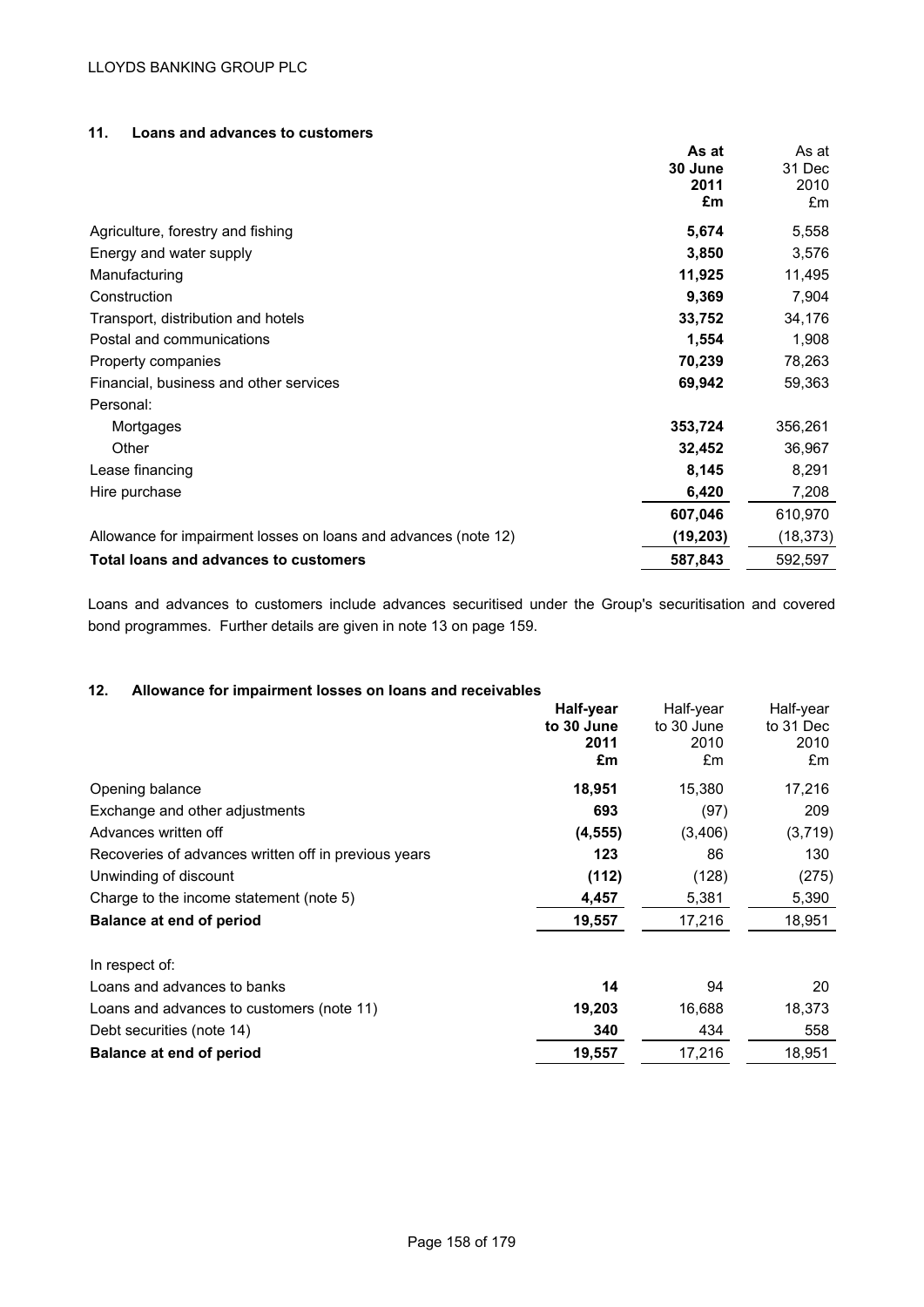### **13. Securitisations and covered bonds**

The Group's principal securitisation and covered bond programmes, together with the balances of the loans subject to these arrangements and the carrying value of the notes in issue, are listed in the table below.

|                                                  | As at 30 June 2011 |           | As at 31 December 2010 |            |
|--------------------------------------------------|--------------------|-----------|------------------------|------------|
|                                                  | <b>Gross</b>       |           | Gross                  |            |
|                                                  | assets             | Notes in  | assets                 | Notes in   |
|                                                  | securitised        | issue     | securitised            | issue      |
| Securitisation programmes                        | £m                 | £m        | £m                     | £m         |
| UK residential mortgages                         | 138,443            | 105,003   | 146,200                | 114,428    |
| <b>Commercial loans</b>                          | 12,456             | 9,925     | 11,860                 | 8,936      |
| Irish residential mortgages                      | 6,067              | 6,348     | 6,007                  | 6,191      |
| Credit card receivables                          | 6,661              | 4,931     | 7,327                  | 3,856      |
| Dutch residential mortgages                      | 4,308              | 4,211     | 4,526                  | 4,316      |
| Personal loans                                   |                    |           | 3,012                  | 2,011      |
| PPP/PFI and project finance loans                | 802                | 115       | 776                    | 110        |
| Motor vehicle loans                              | 1,628              | 1,697     | 926                    | 975        |
|                                                  | 170,365            | 132,230   | 180,634                | 140,823    |
| Less held by the Group                           |                    | (93, 664) |                        | (100, 081) |
| <b>Total securitisation programmes (note 18)</b> |                    | 38,566    |                        | 40,742     |
| Covered bond programmes                          |                    |           |                        |            |
| Residential mortgage-backed                      | 89,085             | 65,566    | 93,651                 | 73,458     |
| Social housing loan-backed                       | 3,220              | 2,192     | 3,317                  | 2,181      |
|                                                  | 92,305             | 67,758    | 96,968                 | 75,639     |
| Less held by the Group                           |                    | (28, 504) |                        | (43, 489)  |
| Total covered bond programmes (note 18)          |                    | 39,254    |                        | 32,150     |
| Total securitisation and covered bond programmes |                    | 77,820    |                        | 72,892     |

#### *Securitisation programmes*

Loans and advances to customers and debt securities classified as loans and receivables include loans securitised under the Group's securitisation programmes, the majority of which have been sold by subsidiary companies to bankruptcy remote special purpose entities (SPEs). As the SPEs are funded by the issue of debt on terms whereby the majority of the risks and rewards of the portfolio are retained by the subsidiary, the SPEs are consolidated fully and all of these loans are retained on the Group's balance sheet, with the related notes in issue included within debt securities in issue. In addition to the SPEs detailed above, the Group sponsors four conduit programmes: Argento, Cancara, Grampian and Landale.

#### *Covered bond programmes*

Certain loans and advances to customers have been assigned to bankruptcy remote limited liability partnerships to provide security to issues of covered bonds by the Group. The Group retains all of the risks and rewards associated with these loans and the partnerships are consolidated fully with the loans retained on the Group's balance sheet and the related covered bonds in issue included within debt securities in issue.

Cash deposits of £41,621 million (31 December 2010: £36,579 million) held by the Group are restricted in use to repayment of the debt securities issued by the SPEs, the term advances relating to covered bonds and other legal obligations.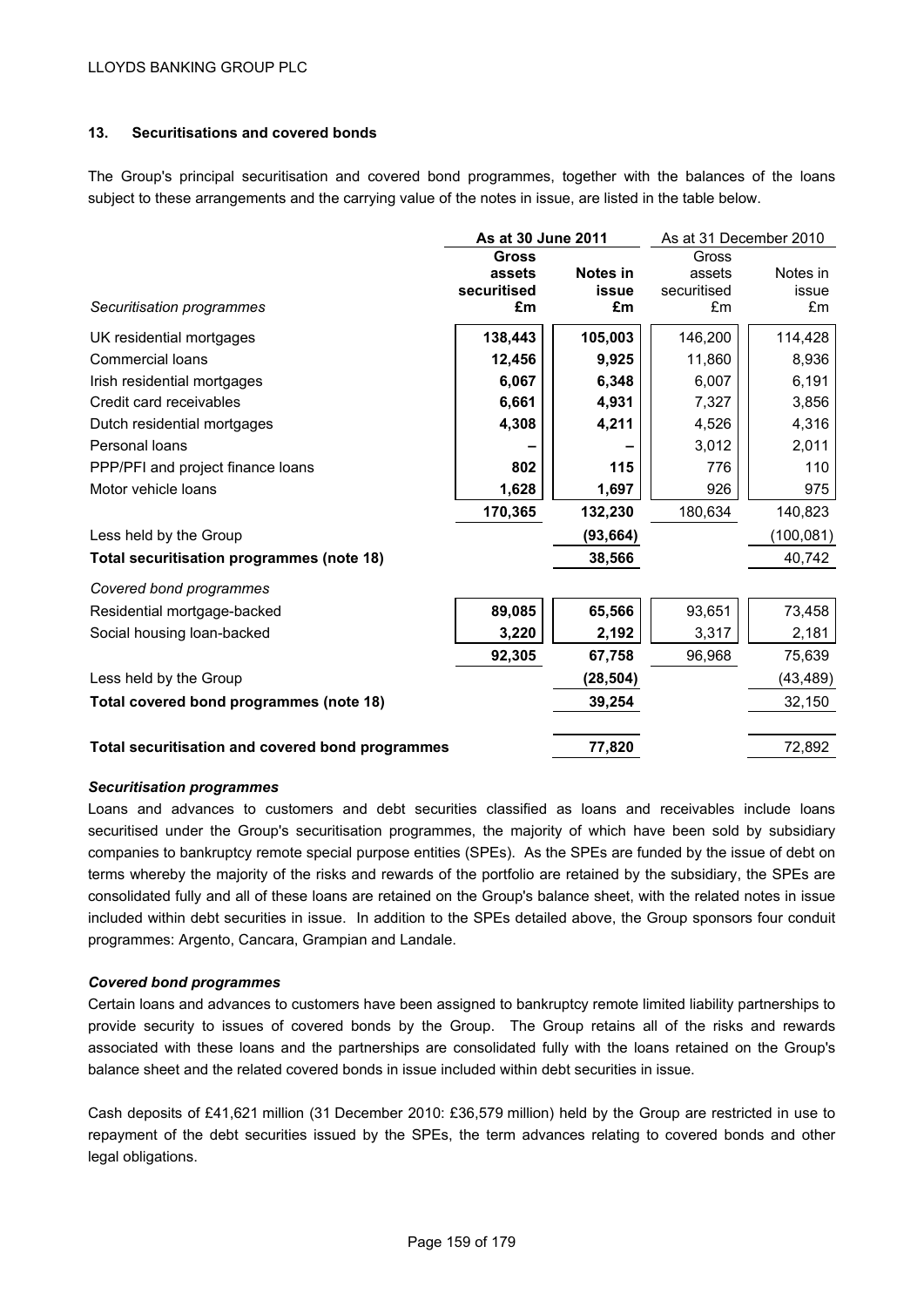## **14. Debt securities classified as loans and receivables**

Debt securities classified as loans and receivables comprise:

|                                           | As at   | As at  |
|-------------------------------------------|---------|--------|
|                                           | 30 June | 31 Dec |
|                                           | 2011    | 2010   |
|                                           | £m      | £m     |
| Asset-backed securities:                  |         |        |
| Mortgage-backed securities                | 8,282   | 11,650 |
| Other asset-backed securities             | 6,659   | 12,827 |
| Corporate and other debt securities       | 920     | 1,816  |
|                                           | 15,861  | 26,293 |
| Allowance for impairment losses (note 12) | (340)   | (558)  |
| Total                                     | 15,521  | 25,735 |

## **15. Available-for-sale financial assets**

|                                                   | As at<br>30 June<br>2011<br>£m | As at<br>31 Dec<br>2010<br>£m |
|---------------------------------------------------|--------------------------------|-------------------------------|
| Asset-backed securities                           | 4,869                          | 9,512                         |
| Other debt securities:                            |                                |                               |
| Bank and building society certificates of deposit | 552                            | 407                           |
| Government securities                             | 15,789                         | 12,552                        |
| Other public sector securities                    | 37                             | 29                            |
| Corporate and other debt securities               | 7,180                          | 12,132                        |
|                                                   | 23,558                         | 25,120                        |
| Equity shares                                     | 2,012                          | 2,255                         |
| Treasury bills and other bills                    | 2,354                          | 6,068                         |
| <b>Total</b>                                      | 32,793                         | 42,955                        |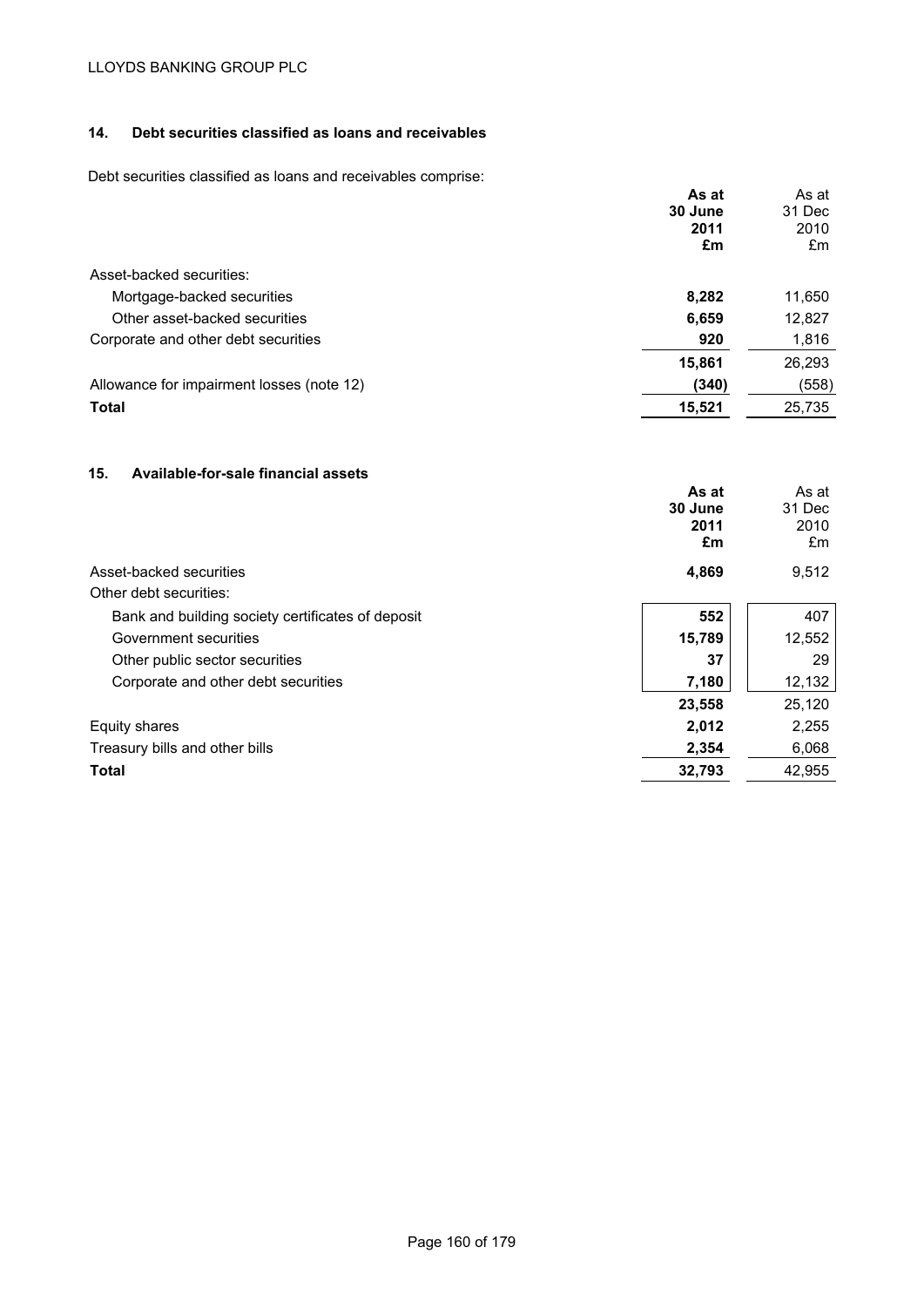## **16. Credit market exposures**

The Group's credit market exposures primarily relate to asset-backed securities exposures held in the Wholesale division. These exposures are classified as loans and receivables, available-for-sale financial assets or trading and other financial assets at fair value through profit or loss depending on the nature of the investment.

|        |                                | <b>Fair value</b>            | <b>Net</b>               | Net                                |
|--------|--------------------------------|------------------------------|--------------------------|------------------------------------|
|        |                                |                              | exposure                 | exposure                           |
|        |                                |                              |                          | at 31 Dec                          |
|        |                                |                              |                          | 2010                               |
|        |                                |                              |                          | £m                                 |
|        |                                |                              |                          |                                    |
| 4,125  |                                |                              | 4,125                    | 4,242                              |
| 2,594  | 2,508                          | 92                           | 5,194                    | 7,898                              |
| 1,456  | 798                            |                              | 2,254                    | 3,516                              |
| 8,175  | 3,306                          | 92                           | 11,573                   | 15,656                             |
| 1,644  | 531                            | 141                          | 2,316                    | 5,180                              |
|        |                                |                              |                          |                                    |
| 4,026  | 150                            |                              | 4,176                    | 7,777                              |
| 654    | 463                            |                              | 1,117                    | 3,967                              |
| 285    | 383                            | 12                           | 680                      | 1,035                              |
| 14,784 | 4,833                          | 245                          | 19,862                   | 33,615                             |
|        | 36                             | 169                          | 205                      | 1,109                              |
| 14,784 | 4,869                          | 414                          | 20,067                   | 34,724                             |
|        |                                |                              |                          |                                    |
| 10,921 | 1,850                          | 414                          | 13,185                   | 22,296                             |
| 3,863  | 3,019                          |                              | 6,882                    | 12,428                             |
| 14,784 | 4,869                          | 414                          | 20,067                   | 34,724                             |
|        | Loans and<br>receivables<br>£m | Available-<br>for-sale<br>£m | through<br>or loss<br>£m | profit<br>at 30 June<br>2011<br>£m |

 $1$  Negative basis means bonds held with separate matching credit default swap (CDS) protection.

#### *Exposures to monolines*

At 30 June 2011, the Group had no direct exposure to sub-investment grade monolines on credit default swap (CDS) contracts. Its exposure to investment grade monolines through CDS contracts was £9 million (gross exposure: £182 million) and through wrapped loans and receivables was £187 million (gross exposure: £288 million).

The exposure to monolines arising from negative basis trades is calculated as the mark-to-market of the CDS protection purchased from the monoline insurer after credit valuation adjustments. The exposure to monolines on wrapped loans and receivables and bonds is the internal assessment of amounts that will be recovered on interest and principal shortfalls.

In addition, the Group has £1,558 million (31 December 2010: £1,985 million) of monoline wrapped bonds and £267 million (31 December 2010: £425 million) of monoline liquidity commitments on which the Group currently places no reliance on the guarantor.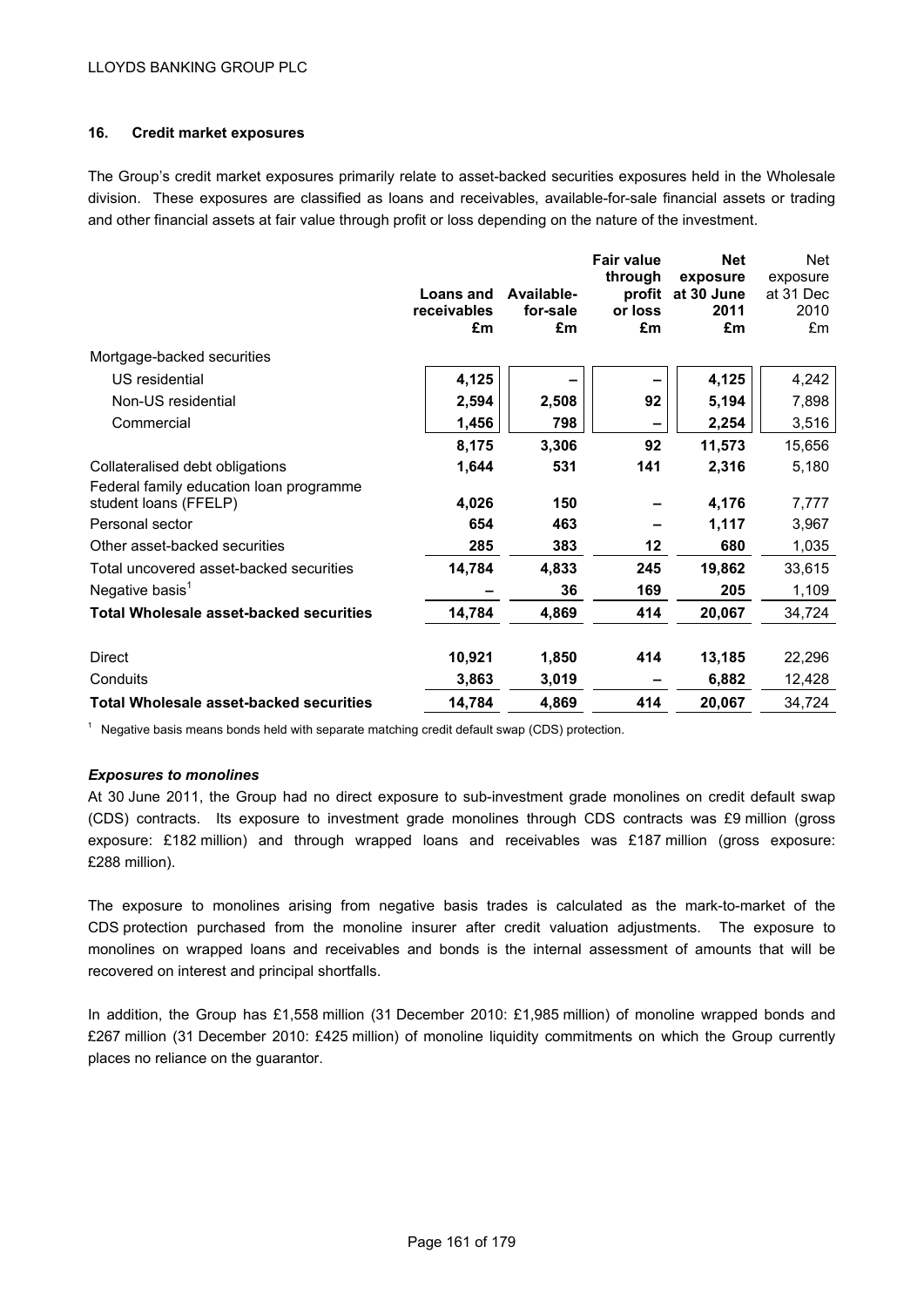## **16. Credit market exposures** (continued)

## *Credit ratings*

An analysis of external credit ratings as at 30 June 2011 of the Wholesale division's asset-backed security portfolio by asset class is provided below.

| <b>Asset class</b>                                                | <b>Net</b>     | <b>AAA</b> | AA    | A     | <b>BBB</b> | <b>BB</b> | B            | <b>Below</b><br>В |
|-------------------------------------------------------------------|----------------|------------|-------|-------|------------|-----------|--------------|-------------------|
|                                                                   | exposure<br>£m | £m         | £m    | £m    | £m         | £m        | £m           | £m                |
| Mortgage-backed securities                                        |                |            |       |       |            |           |              |                   |
| US residential                                                    |                |            |       |       |            |           |              |                   |
| Prime                                                             | 789            | 238        | 403   | 88    | 47         | 11        | $\mathbf{2}$ |                   |
| Alt-A                                                             | 3,336          | 1,587      | 767   | 585   | 311        | 72        | 14           |                   |
| Sub-prime                                                         |                |            |       |       |            | -         |              |                   |
|                                                                   | 4,125          | 1,825      | 1,170 | 673   | 358        | 83        | 16           |                   |
| Non-US residential                                                | 5,194          | 3,004      | 949   | 1,116 | 54         | 71        |              |                   |
| Commercial                                                        | 2,254          | 137        | 786   | 835   | 405        | 86        |              | 5                 |
|                                                                   | 11,573         | 4,966      | 2,905 | 2,624 | 817        | 240       | 16           | 5                 |
| Collateralised debt obligations                                   | 2,316          | 437        | 689   | 530   | 224        | 256       | 148          | 32                |
| <b>FFELP</b>                                                      | 4,176          | 4,072      |       | 46    | 40         | 18        |              |                   |
| Personal sector                                                   | 1,117          | 805        | 12    | 238   | 62         |           |              |                   |
| Other asset-backed securities                                     | 680            | 63         | 42    | 253   | 83         | 238       |              | 1                 |
| Total uncovered asset-<br>backed securities<br>Negative basis $2$ | 19,862         | 10,343     | 3,648 | 3,691 | 1,226      | 752       | 164          | 38                |
| Monolines                                                         | 169            |            | 169   |       |            |           |              |                   |
| <b>Banks</b>                                                      | 36             | 36         |       |       |            |           |              |                   |
|                                                                   | 205            | 36         | 169   |       |            |           |              |                   |
| Total as at 30 June 2011                                          | 20,067         | 10,379     | 3,817 | 3,691 | 1,226      | 752       | 164          | 38                |
| Total as at 31 Dec 2010                                           | 34,724         | 20,805     | 7,310 | 3,713 | 1,764      | 763       | 147          | 222               |

<sup>1</sup> Collateralised loan obligations.

<sup>2</sup> The external credit rating is based on the bond ignoring the benefit of the CDS.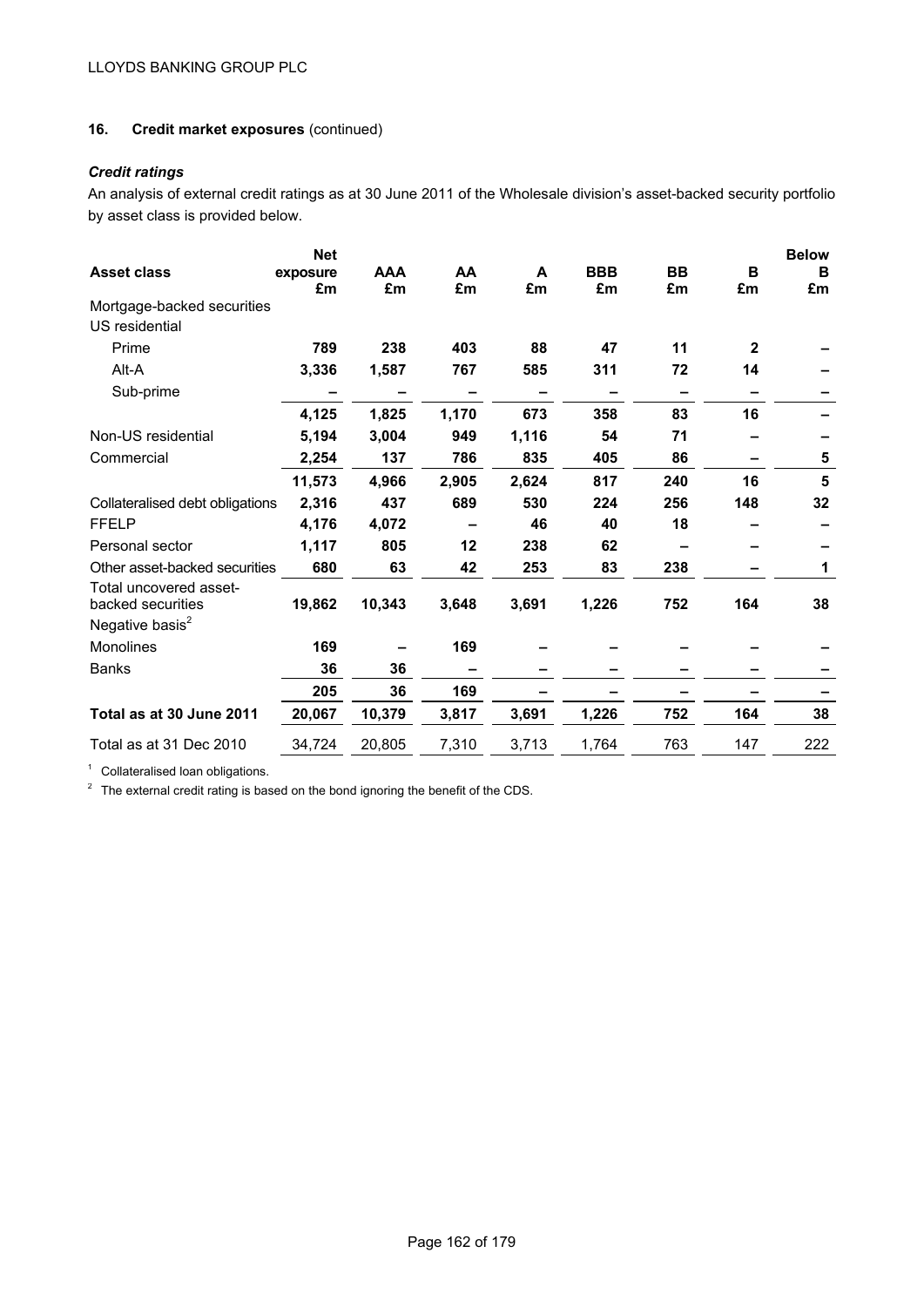## **17. Customer deposits**

|                                       | As at<br>30 June<br>2011 | As at<br>31 Dec<br>2010 |
|---------------------------------------|--------------------------|-------------------------|
|                                       | £m                       | £m                      |
| Sterling:                             |                          |                         |
| Non-interest bearing current accounts | 20,370                   | 21,516                  |
| Interest bearing current accounts     | 73.388                   | 73,859                  |
| Savings and investment accounts       | 223,498                  | 215,733                 |
| Other customer deposits               | 49,184                   | 50,414                  |
| Total sterling                        | 366,440                  | 361,522                 |
| Currency                              | 33,479                   | 32,111                  |
| <b>Total</b>                          | 399,919                  | 393,633                 |

Included above are liabilities of £5,013 million (31 December 2010: £11,145 million) in respect of securities sold under repurchase agreements.

## **18. Debt securities in issue**

|                                | As at 30 June 2011                                  |                               |             | As at 31 December 2010                              |                               |             |
|--------------------------------|-----------------------------------------------------|-------------------------------|-------------|-----------------------------------------------------|-------------------------------|-------------|
|                                | At fair value<br>through<br>profit or<br>loss<br>£m | At<br>amortised<br>cost<br>£m | Total<br>£m | At fair value<br>through<br>profit or<br>loss<br>£m | At<br>amortised<br>cost<br>£m | Total<br>£m |
| Medium-term notes issued       | 7,485                                               | 77.445                        | 84.930      | 6,665                                               | 80,975                        | 87,640      |
| Covered bonds (note 13)        |                                                     | 39,254                        | 39.254      |                                                     | 32,150                        | 32,150      |
| Certificates of deposit        |                                                     | 46,580                        | 46,580      |                                                     | 42.276                        | 42,276      |
| Securitisation notes (note 13) | $\overline{\phantom{a}}$                            | 38,566                        | 38,566      |                                                     | 40.742                        | 40,742      |
| Commercial paper               | -                                                   | 29,349                        | 29,349      |                                                     | 32,723                        | 32,723      |
|                                | 7,485                                               | 231,194                       | 238,679     | 6.665                                               | 228,866                       | 235.531     |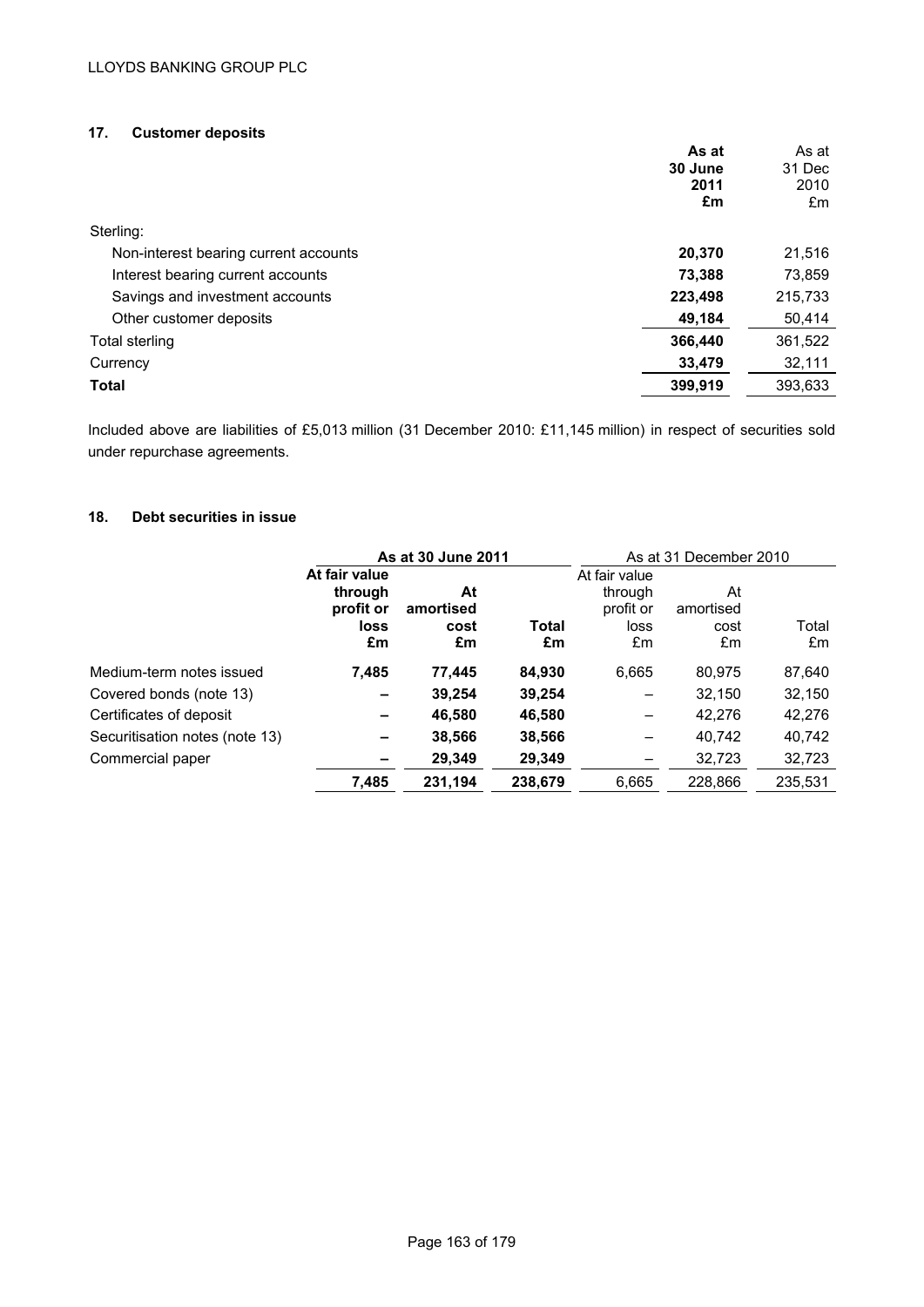## **19. Subordinated liabilities**

The Group's subordinated liabilities are comprised as follows:

|                                       | As at<br>30 June<br>2011<br>£m | As at<br>31 Dec<br>2010<br>£m |
|---------------------------------------|--------------------------------|-------------------------------|
| Preference shares                     | 1,109                          | 1,165                         |
| Preferred securities                  | 4,614                          | 4,538                         |
| Undated subordinated liabilities      | 2,048                          | 2,002                         |
| Enhanced capital notes                | 9,174                          | 9,235                         |
| Dated subordinated liabilities        | 18,640                         | 19,292                        |
| <b>Total subordinated liabilities</b> | 35,585                         | 36,232                        |

The movement in subordinated liabilities during the period was as follows:

| At 30 June 2011                               | 35,585 |
|-----------------------------------------------|--------|
| Foreign exchange and other movements          | 277    |
| Repurchases and redemptions during the period | (924)  |
| At 1 January 2011                             | 36.232 |
|                                               | £m     |

## **20. Share capital**

Movements in share capital during the period were as follows:

| <b>MOVEMENTO IN SHARE CAPITAL QUILITY THE PERIOD WERE AS TONOWS.</b> | Number of<br>shares |       |
|----------------------------------------------------------------------|---------------------|-------|
|                                                                      | (million)           | £m    |
| Ordinary shares of 10p each                                          |                     |       |
| At 1 January 2011                                                    | 68,074              | 6,807 |
| Issued in the period                                                 | 652                 | 66    |
| At 30 June 2011                                                      | 68,726              | 6,873 |
| Limited voting ordinary shares of 10p each                           |                     |       |
| At 1 January and 30 June 2011                                        | 81                  | 8     |
| <b>Total share capital</b>                                           |                     | 6,881 |

The shares issued in the period were in respect of employee share schemes.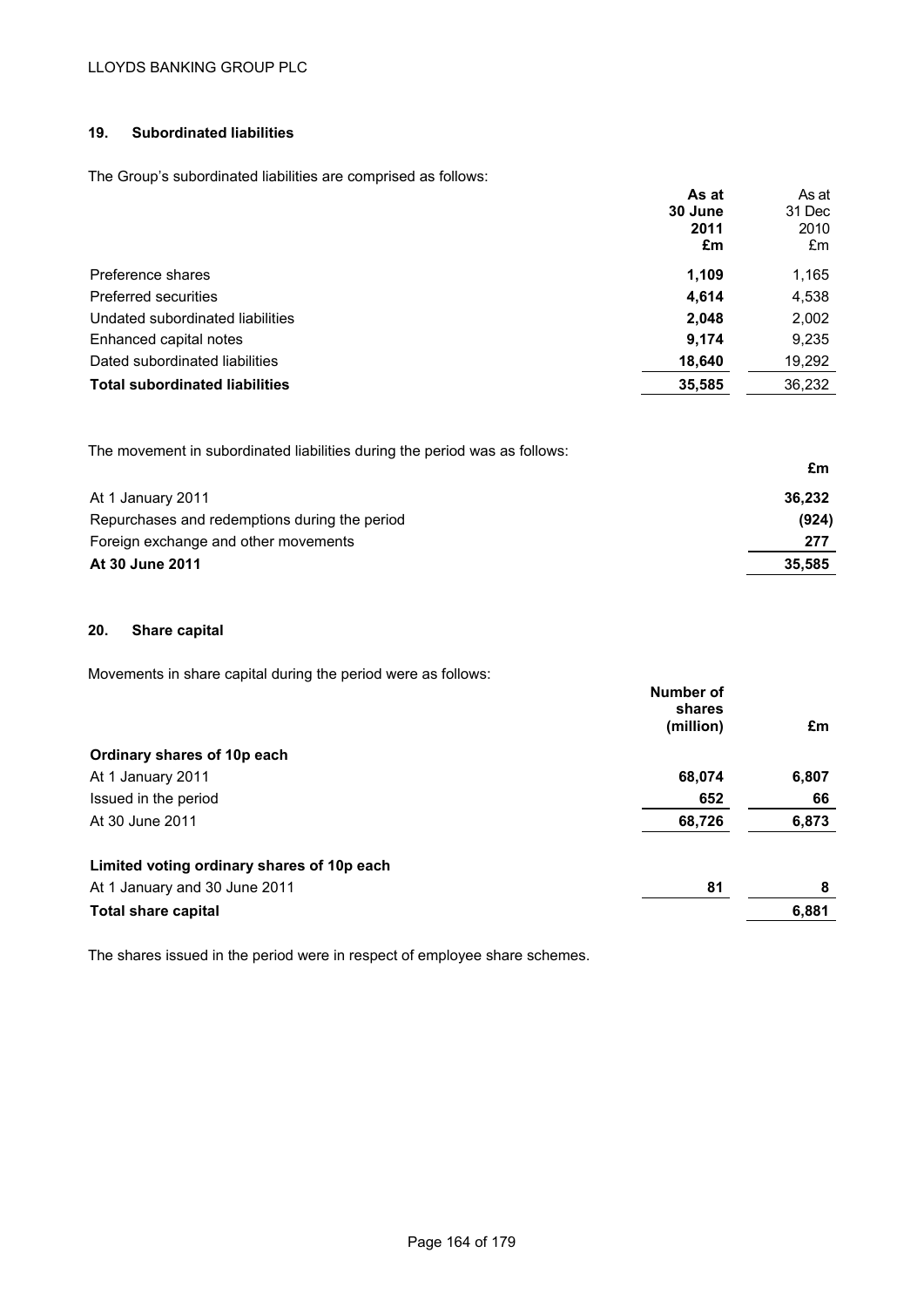### **21. Reserves**

|                                                                  | <b>Share</b><br>premium<br>£m | Available-<br>for-sale<br>£m | <b>Cash flow</b><br>hedging<br>£m | <b>Merger</b><br>and other<br>£m | <b>Total</b><br>£m | <b>Retained</b><br>profits<br>£m |
|------------------------------------------------------------------|-------------------------------|------------------------------|-----------------------------------|----------------------------------|--------------------|----------------------------------|
| At 1 January 2011                                                | 16,291                        | (285)                        | (391)                             | 12,251                           | 11,575             | 11,380                           |
| Issue of ordinary shares                                         | 250                           |                              |                                   |                                  |                    |                                  |
| Loss for the period<br>Movement in treasury                      |                               |                              |                                   | -                                |                    | (2, 305)                         |
| shares<br>Value of employee                                      |                               |                              |                                   | -                                |                    | (282)                            |
| services<br>Change in fair value of<br>available-for-sale assets |                               |                              |                                   |                                  |                    | 331                              |
| (net of tax)<br>Change in fair value of<br>hedging derivatives   |                               | 374                          |                                   |                                  | 374                |                                  |
| (net of tax)<br>Transfers to income                              |                               |                              | 364                               |                                  | 364                |                                  |
| statement (net of tax)                                           |                               | 48                           | 79                                | -                                | 127                |                                  |
| Exchange and other                                               |                               |                              |                                   | (77)                             | (77)               |                                  |
| At 30 June 2011                                                  | 16,541                        | 137                          | 52                                | 12,174                           | 12,363             | 9,124                            |

## **22. Payment protection insurance**

There has been extensive scrutiny of the Payment Protection Insurance (PPI) market in recent years.

In October 2010, the UK Competition Commission confirmed its decision to prohibit the active sale of PPI by a distributor to a customer within seven days of a sale of credit. This followed the completion of its formal investigation into the supply of PPI services (other than store card PPI) to non-business customers in the UK in January 2009 and a referral of the proposed prohibition to the Competition Appeal Tribunal. The Competition Commission consulted on the wording of a draft Order to implement its findings from October 2010, and published the final Order on 24 March 2011 which became effective on 6 April 2011. Following an earlier decision to stop selling single premium PPI products, the Group ceased to offer PPI products to its customers in July 2010.

On 29 September 2009 the FSA announced that several firms had agreed to carry out reviews of past sales of single premium loan protection insurance. Lloyds Banking Group agreed in principle that it would undertake a review in relation to sales of single premium loan protection insurance made through its branch network since 1 July 2007. That review will now form part of the ongoing PPI work referred to below.

On 1 July 2008, the Financial Ombudsman Service (FOS) referred concerns regarding the handling of PPI complaints to the Financial Services Authority (FSA) as an issue of wider implication. On 29 September 2009 and 9 March 2010, the FSA issued consultation papers on PPI complaints handling. The FSA published its Policy Statement on 10 August 2010, setting out evidential provisions and guidance on the fair assessment of a complaint and the calculation of redress, as well as a requirement for firms to reassess historically rejected complaints which had to be implemented by 1 December 2010.

On 8 October 2010, the British Bankers' Association (BBA), the principal trade association for the UK banking and financial services sector, filed an application for permission to seek judicial review against the FSA and the FOS. The BBA sought an order quashing the FSA Policy Statement and an order quashing the decision of the FOS to determine PPI sales in accordance with the guidance published on its website in November 2008.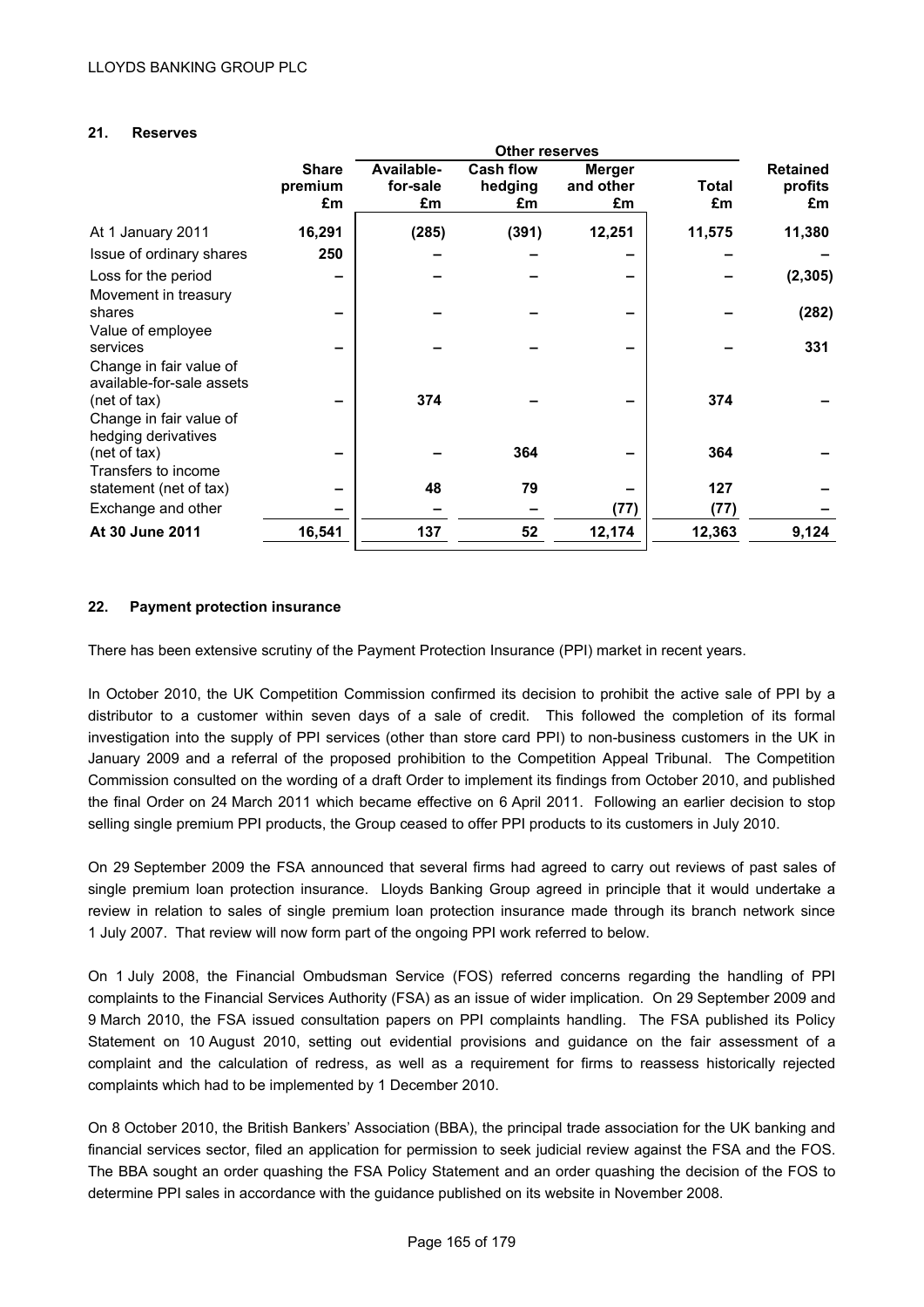## **22. Payment protection insurance** (continued)

The Judicial Review hearing was held in late January 2011 and on 20 April 2011 judgment was handed down by the High Court dismissing the BBA's application. On 9 May 2011, the BBA confirmed that the banks and the BBA did not intend to appeal the judgment.

Since publication of the judgment, the Group has been in discussions with the FSA with a view to seeking clarity around the detailed implementation of the Policy Statement. As a result, and given the initial analysis that the Group has conducted of compliance with applicable sales standards, which is continuing, the Group has concluded that there are certain circumstances where customer contact and/or redress will be appropriate. Accordingly the Group has made a provision in its income statement for the half-year to 30 June 2011 of £3,200 million in respect of the anticipated costs of such contact and/or redress, including administration expenses. There are still a number of uncertainties as to the eventual costs from any such contact and/or redress given the inherent difficulties of assessing the impact of detailed implementation of the Policy Statement for all PPI complaints, uncertainties around the ultimate emergence period for complaints, the availability of supporting evidence and the activities of claims management companies, all of which will significantly affect complaints volumes, uphold rates and redress costs.

### **23. Contingent liabilities and commitments**

### *Interchange fees*

The European Commission has adopted a formal decision finding that an infringement of European Commission competition laws has arisen from arrangements whereby MasterCard issuers charged a uniform fallback interchange fee in respect of cross-border transactions in relation to the use of a MasterCard or Maestro branded payment card. The European Commission has required that the fee be reduced to zero for relevant cross-border transactions within the European Economic Area. This decision has been appealed to the General Court of the European Union (the General Court). Lloyds TSB Bank plc and Bank of Scotland plc (along with certain other MasterCard issuers) have successfully applied to intervene in the appeal in support of MasterCard's position that the arrangements for the charging of a uniform fallback interchange fee are compatible with European Union competition laws. The OFT has also intervened in the General Court appeal supporting the European Commission position. An oral hearing took place on 8 July 2011 but judgment is not expected for six to twelve months. MasterCard has reached an understanding with the European Commission on a new methodology for calculating intra-European Economic Area multi-lateral interchange fees on an interim basis pending the outcome of the appeal.

Meanwhile, the European Commission is pursuing an investigation with a view to deciding whether arrangements adopted by Visa for the levying of uniform fallback interchange fees in respect of cross-border payment transactions also infringe European Union competition laws. In this regard Visa reached an agreement with the European Commission to reduce the level of interchange for cross-border debit card transactions to the interim levels agreed by MasterCard. The UK's OFT has also commenced similar investigations relating to the interchange fees in respect of domestic transactions in relation to both the MasterCard and Visa payment schemes. The ultimate impact of the investigations on the Group can only be known at the conclusion of these investigations and any relevant appeal proceedings.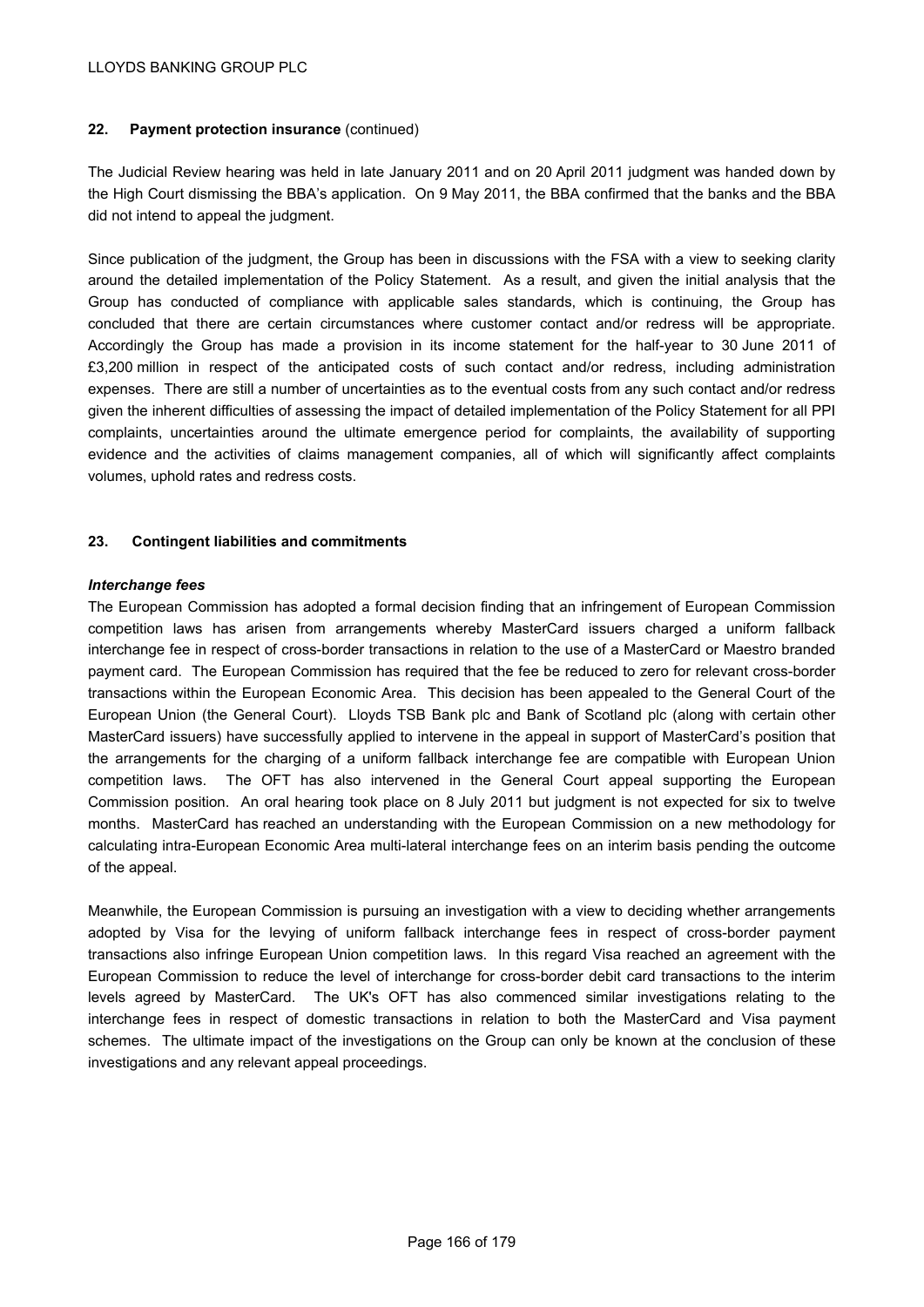## **23. Contingent liabilities and commitments** (continued)

### *US sanctions*

In January 2009 Lloyds TSB Bank plc announced the settlement it had reached with the US Department of Justice and the New York County District Attorney's Office in relation to their investigations into historic US dollar payment practices involving countries, persons or entities subject to the economic sanctions administered by the US Office of Foreign Assets Control (OFAC). On 22 December 2009 OFAC announced the settlement it had reached with Lloyds TSB Bank plc in relation to its investigation and confirmed that the settlement sum due to OFAC had been fully satisfied by Lloyds TSB Bank plc's payment to the Department of Justice and the New York District Attorney's Office. No further enforcement actions are expected in relation to the matters set out in the settlement agreements.

On 26 February 2009, a purported shareholder filed a derivative civil action in the Supreme Court of New York, Nassau County against certain current and former directors, and nominally against Lloyds TSB Bank plc and Lloyds Banking Group plc, seeking various forms of relief. The derivative action is at an early stage and settlement is being discussed and the ultimate outcome is not expected to have a material impact on the Group.

#### *Interbank offered rate setting investigations*

Several government agencies in the UK, US and overseas, including the US Commodity Futures Trading Commission, the US SEC, the US Department of Justice and the FSA as well as the European Commission, are conducting investigations into submissions made by panel members to the bodies that set various interbank offered rates. The Group, and/or its subsidiaries, were (at the relevant time) and remain members of various panels that submit data to these bodies. The Group has received requests from some government agencies for information and is co-operating with their investigations. In addition, recently the Group has been named in private purported class action suits in the US with regard to the setting of London interbank offered rates (LIBOR) by members of the LIBOR setting panel. It is currently not possible to predict the scope and ultimate outcome of the various regulatory investigations or purported private class action suits, including the timing and scale of the potential impact of any investigations and class action suits on the Group.

## *Financial Services Compensation Scheme (FSCS)*

The FSCS is the UK's independent statutory compensation fund for customers of authorised financial services firms and pays compensation if a firm is unable to pay claims against it. The FSCS is funded by levies on the industry (and recoveries and borrowings where appropriate). The levies raised comprise both management expenses levies and, where necessary, compensation levies on authorised firms.

Following the default of a number of deposit takers in 2008, the FSCS borrowed funds from HM Treasury to meet the compensation costs for customers of those firms. The borrowings with HM Treasury, which total circa £20 billion, are on an interest-only basis until 31 March 2012 and the FSCS and HM Treasury are currently discussing the terms for refinancing these borrowings to take effect from 1 April 2012.

Whilst it is expected that the substantial majority of the principal will be repaid from funds the FSCS receives from asset sales, surplus cash flow or other recoveries in relation to the assets of the firms that defaulted, to the extent that there remains a shortfall, the FSCS will raise compensation levies on all deposit-taking participants. The amount of any future compensation levies also depends on a number of factors including the level of protected deposits and the population of deposit-taking participants and will be determined at a later date. As such, although the Group's share of such compensation levies could be significant, the Group has not recognised a provision in respect of them in these financial statements.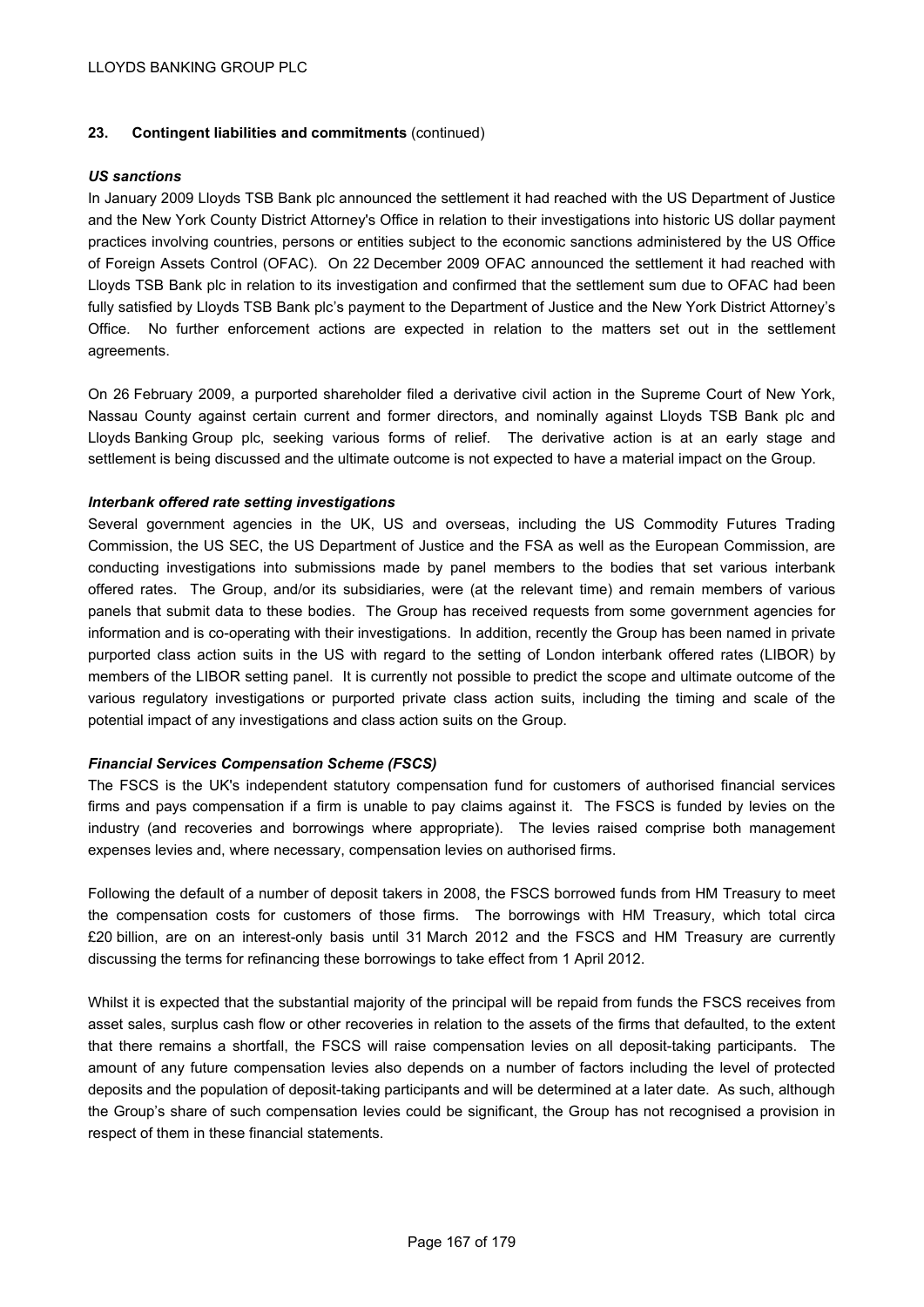## **23. Contingent liabilities and commitments** (continued)

#### *Litigation in relation to insurance branch business in Germany*

Clerical Medical Investment Group Limited is subject to claims in the German courts, relating to a number of aspects of with-profits policies issued by Clerical Medical but sold by independent intermediaries in Germany, principally during the late 1990s and early 2000s. Where appropriate the Group is defending the claims and any subsequent appeals, including appeals to the Federal Court of Justice. It is not currently practicable to reliably estimate the potential financial effects, which could be significant, as these can only be known after the final determination of the proceedings, the timing of which remains uncertain.

### *FSA investigation into Bank of Scotland*

As previously disclosed, in 2009 the FSA commenced a supervisory review into HBOS. The supervisory review has now been superseded as the FSA has commenced enforcement proceedings against Bank of Scotland plc in relation to its Corporate division pre 2009. The proceedings are ongoing and the Group is co-operating fully. It is too early to predict the outcome or estimate reliably any potential financial effects of the enforcement proceedings but they are not currently expected to be material.

### *Other legal actions and regulatory matters*

In the course of its business, the Group is engaged in discussions with the FSA in relation to a range of conduct of business matters, including complaints handling, packaged bank accounts, product terms and sales processes. The Group is keen to ensure that any regulatory concerns regarding the Group's processes, product governance, sales processes or contract terms are understood and addressed. The ultimate impact on the Group of these discussions can only be known at the conclusion of such discussions.

In addition, during the ordinary course of business the Group is subject to other threatened and actual legal proceedings (which may include class action lawsuits brought on behalf of customers, shareholders or other third parties), regulatory investigations, regulatory challenges and enforcement actions, both in the UK and overseas. All such material matters are periodically reassessed, with the assistance of external professional advisers where appropriate, to determine the likelihood of the Group incurring a liability. In those instances where it is concluded that it is more likely than not that a payment will be made, a provision is established to management's best estimate of the amount required to settle the obligation at the relevant balance sheet date. In some cases it will not be possible to form a view, either because the facts are unclear or because further time is needed properly to assess the merits of the case and no provisions are held against such matters. However the Group does not currently expect the final outcome of any such case to have a material adverse effect on its financial position.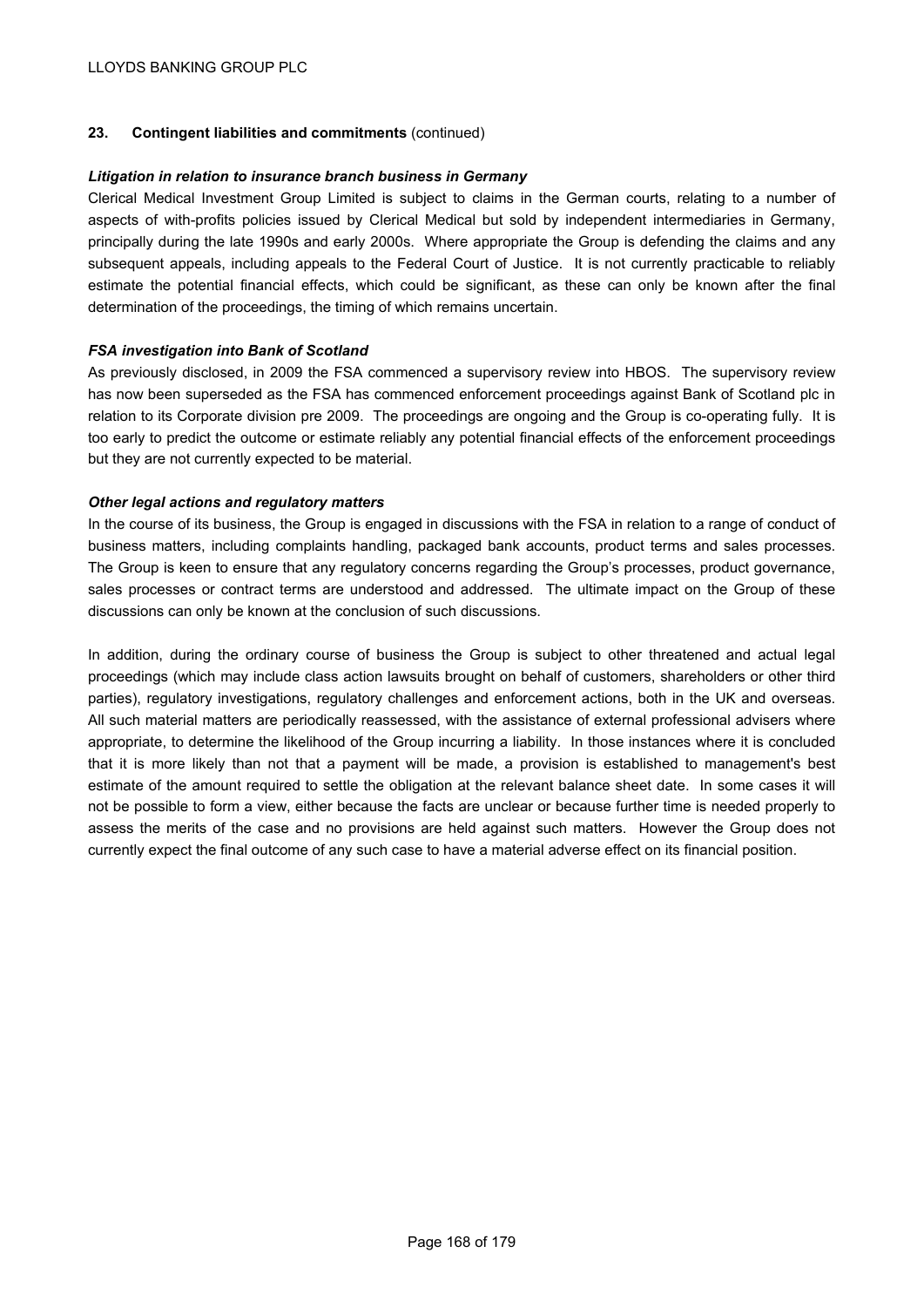# **23. Contingent liabilities and commitments** (continued)

# **Contingent liabilities and commitments arising from the banking business**

|                                                                                                                       | As at<br>30 June<br>2011<br>£m | As at<br>31 Dec<br>2010<br>£m |
|-----------------------------------------------------------------------------------------------------------------------|--------------------------------|-------------------------------|
| <b>Contingent liabilities</b>                                                                                         |                                |                               |
| Acceptances and endorsements                                                                                          | 55                             | 48                            |
| Other:                                                                                                                |                                |                               |
| Other items serving as direct credit substitutes                                                                      | 1,297                          | 1,319                         |
| Performance bonds and other transaction-related contingencies                                                         | 2,762                          | 2,812                         |
|                                                                                                                       | 4,059                          | 4,131                         |
| <b>Total contingent liabilities</b>                                                                                   | 4,114                          | 4,179                         |
| <b>Commitments</b>                                                                                                    |                                |                               |
| Documentary credits and other short-term trade-related transactions                                                   | 172                            | 255                           |
| Forward asset purchases and forward deposits placed                                                                   | 716                            | 887                           |
| Undrawn formal standby facilities, credit lines and other commitments to lend:<br>Less than 1 year original maturity: |                                |                               |
| Mortgage offers made                                                                                                  | 9,360                          | 8,113                         |
| Other commitments                                                                                                     | 58,146                         | 60,528                        |
|                                                                                                                       | 67,506                         | 68,641                        |
| 1 year or over original maturity                                                                                      | 41,518                         | 47,515                        |
| <b>Total commitments</b>                                                                                              | 109,912                        | 117,298                       |
|                                                                                                                       |                                |                               |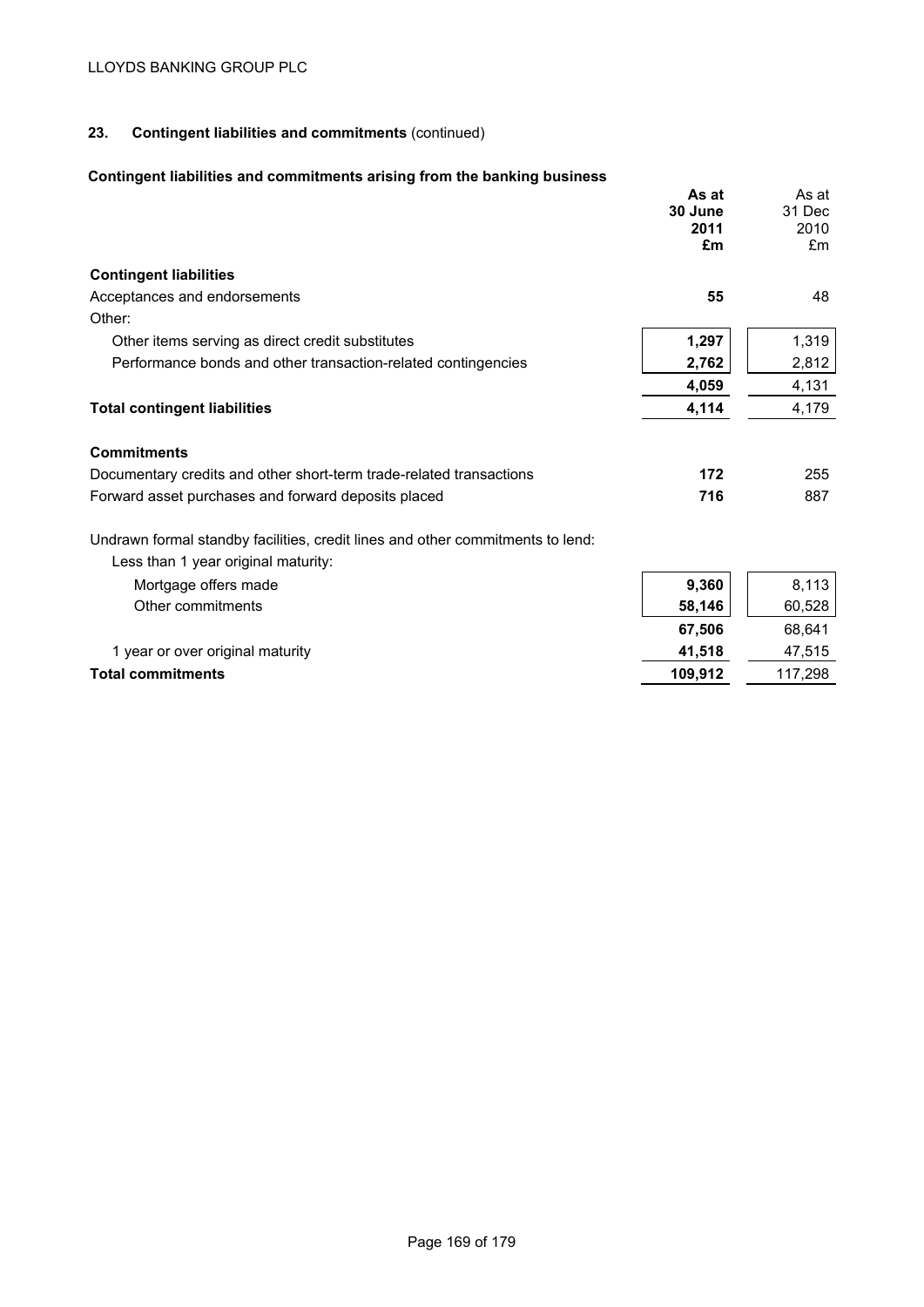## **24. Capital ratios**

| <b>Capital resources</b>                                            | As at<br>30 June<br>2011<br>£m | As at<br>31 Dec<br>2010<br>£m |
|---------------------------------------------------------------------|--------------------------------|-------------------------------|
| Core tier 1                                                         |                                |                               |
| Shareholders' equity                                                | 44,909                         | 46,061                        |
| Regulatory adjustments:                                             |                                |                               |
| Non-controlling interests                                           | 110                            | 317                           |
| Regulatory post-retirement benefit adjustments                      | (625)                          | (1,052)                       |
| Available-for-sale revaluation reserve                              | (137)                          | 285                           |
| Cash flow hedging reserve                                           | (52)                           | 391                           |
| Other items                                                         | (208)                          | (11)                          |
|                                                                     | 43,997                         | 45,991                        |
| Less: deductions from core tier 1                                   |                                |                               |
| Goodwill and other intangible assets                                | (4, 295)                       | (4, 406)                      |
| Excess of expected losses over impairment allowances at 50 per cent | (627)                          |                               |
| Securitisation positions at 50 per cent<br>Core tier 1 capital      | (191)<br>38,884                | (214)<br>41,371               |
|                                                                     |                                |                               |
| Preference share capital <sup>1</sup>                               | 1,545                          | 1,507                         |
| Preferred securities <sup>1</sup>                                   | 4,365                          | 4,338                         |
| Less: deductions from tier 1                                        |                                |                               |
| Material holdings in financial companies at 50 per cent             | (233)                          | (69)                          |
| Total tier 1 capital                                                | 44,561                         | 47,147                        |
| Tier <sub>2</sub>                                                   |                                |                               |
| Available-for-sale revaluation reserve in respect of equities       | 308                            | 462                           |
| Undated subordinated debt                                           | 1,951                          | 1,968                         |
| Eligible provisions                                                 | 1,506                          | 2,468                         |
| Dated subordinated debt                                             | 22,806                         | 23,167                        |
| Less: deductions from tier 2                                        |                                |                               |
| Excess of expected losses over impairment allowances at 50 per cent | (627)                          |                               |
| Securitisation positions at 50 per cent                             | (191)                          | (214)                         |
| Material holdings in financial companies at 50 per cent             | (233)                          | (69)                          |
| <b>Total tier 2 capital</b>                                         | 25,520                         | 27,782                        |
| <b>Supervisory deductions</b>                                       |                                |                               |
| Unconsolidated investments - life                                   | (10, 113)                      | (10, 042)                     |
| Unconsolidated investments - general insurance and other            | (2, 308)                       | (3,070)                       |
| <b>Total supervisory deductions</b>                                 | (12, 421)                      | (13, 112)                     |
| <b>Total capital resources</b>                                      | 57,660                         | 61,817                        |
| <b>Risk-weighted assets</b>                                         | 383,267                        | 406,372                       |
| Core tier 1 capital ratio                                           | 10.1%                          | 10.2%                         |
| Tier 1 capital ratio                                                | 11.6%                          | 11.6%                         |
| <b>Total capital ratio</b>                                          | 15.0%                          | 15.2%                         |
|                                                                     |                                |                               |

<sup>1</sup> Covered by grandfathering provisions issued by FSA.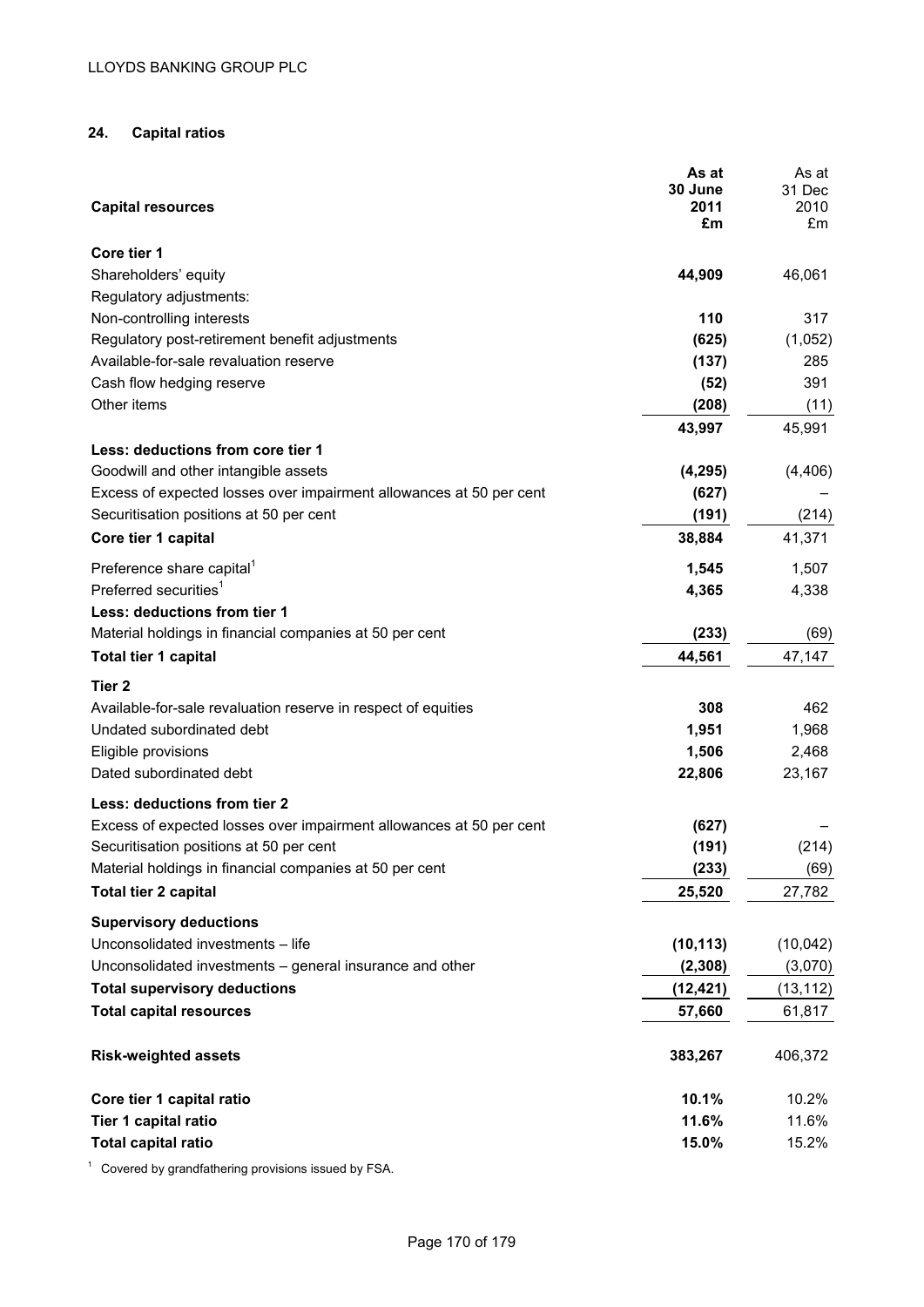## **24. Capital ratios** (continued)

### *Tier 1 capital*

Core tier 1 capital has decreased by £2,487 million largely reflecting losses in the period, partially offset by a decrease in respect of the post-retirement benefits adjustment which is now based on the accounting balance sheet. In addition there has been an increase in excess of expected losses over impairment losses, reflecting the gradual reduction of legacy lending that is subject to very high provision levels and replacement with new lending.

### *Tier 2 capital*

Tier 2 capital has decreased in the period by £2,262 million reflecting the increase in excess of expected losses over impairment losses, as noted above, and a reduction in eligible provisions.

#### *Supervisory deductions*

Supervisory deductions mainly consist of investments in subsidiary undertakings that are not within the banking group for regulatory purposes. These investments are primarily the Scottish Widows and Clerical Medical life and pensions businesses together with general insurance business. Also included within deductions for other unconsolidated investments are investments in non-financial entities that are held by the Group's private equity (including venture capital) businesses. During the period there has been a decrease in supervisory deductions primarily due to reduced holdings in private equity businesses, and in some cases changes to the level and/or nature of investments resulting in a reclassification as material holdings.

The movements in core tier 1 and total capital in the year are shown below:

|                                                              | Core tier 1<br>£m | <b>Total</b><br>£m |
|--------------------------------------------------------------|-------------------|--------------------|
| At 1 January 2011                                            | 41,371            | 61,817             |
| Loss attributable to ordinary shareholders                   | (2,305)           | (2, 305)           |
| Decrease in regulatory post-retirement benefit adjustments   | 427               | 427                |
| Decrease in goodwill and intangible assets deductions        | 111               | 111                |
| Increase in excess of expected losses over impairment losses | (627)             | (1, 254)           |
| Increase in material holding deduction                       |                   | (328)              |
| Decrease in eligible provisions                              |                   | (962)              |
| Decrease in supervisory deductions from total capital        |                   | 691                |
| Other movements                                              | (93)              | (537)              |
| At 30 June 2011                                              | 38,884            | 57,660             |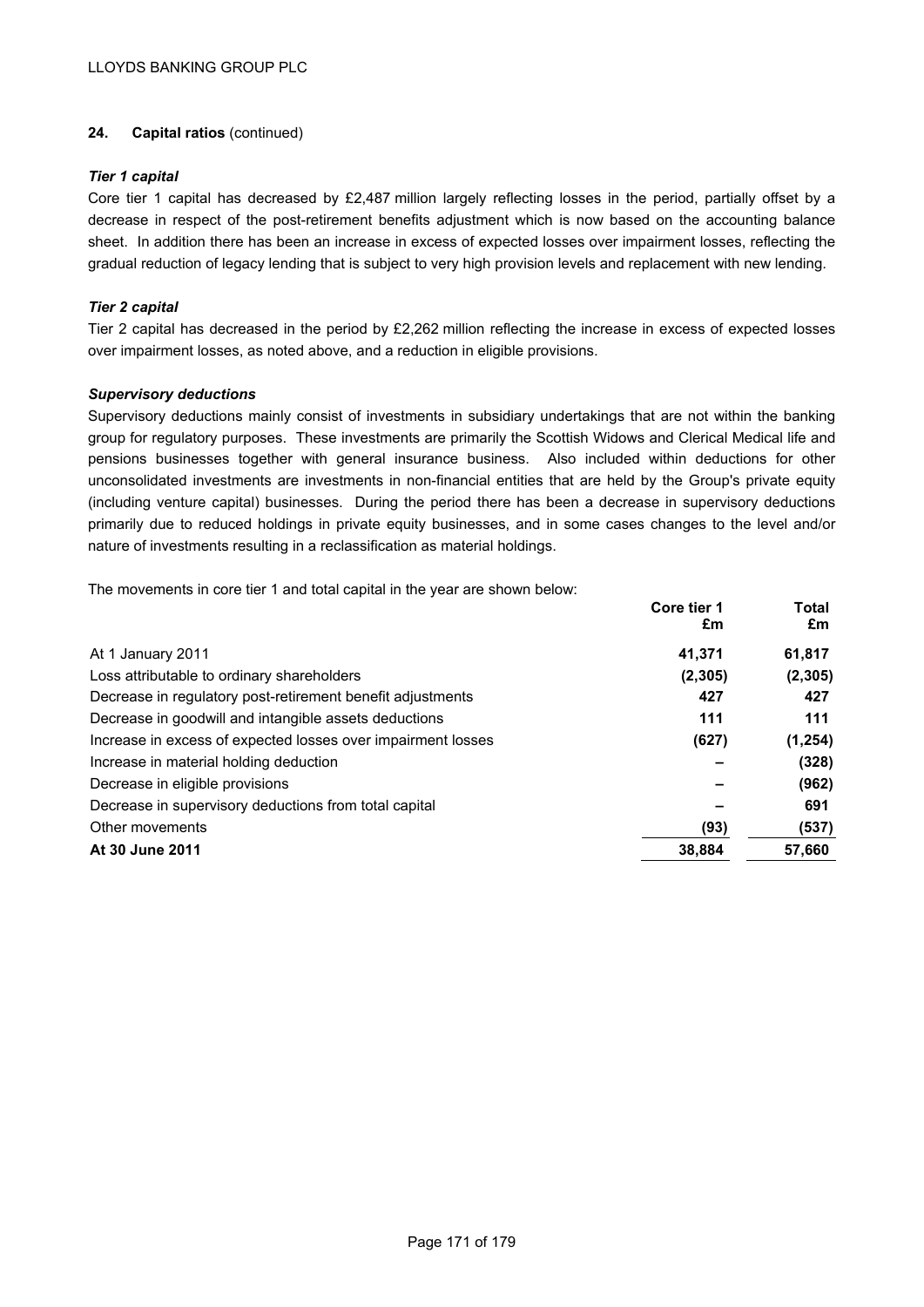## **24. Capital ratios** (continued)

| <b>Risk-weighted assets</b>                  | As at<br>30 June<br>2011<br>£m | As at<br>31 Dec<br>2010<br>£m |
|----------------------------------------------|--------------------------------|-------------------------------|
| Divisional analysis of risk-weighted assets: |                                |                               |
| Retail                                       | 109,624                        | 109,254                       |
| Wholesale <sup>1</sup>                       | 176,581                        | 196,164                       |
| Commercial <sup>1</sup>                      | 26,798                         | 26,552                        |
| Wealth and International                     | 56,351                         | 58,714                        |
| Group Operations and Central items           | 13,913                         | 15,688                        |
|                                              | 383,267                        | 406,372                       |
| Risk type analysis of risk-weighted assets:  |                                |                               |
| <b>Foundation IRB</b>                        | 98,468                         | 114,490                       |
| <b>Retail IRB</b>                            | 106,522                        | 105,475                       |
| Other IRB                                    | 6,628                          | 14,483                        |
| Advanced approach                            | 211,618                        | 234,448                       |
| Standardised approach                        | 124,125                        | 124,492                       |
| Credit risk                                  | 335,743                        | 358,940                       |
| Operational risk                             | 31,650                         | 31,650                        |
| Market and counterparty risk                 | 15,874                         | 15,782                        |
| <b>Total risk-weighted assets</b>            | 383,267                        | 406,372                       |

<sup>1</sup> As explained on page 148, the Group's Commercial business is now reviewed as a separate segment to Wholesale; comparative figures have been restated accordingly.

Risk-weighted assets decreased by £23,105 million to £383,267 million. Retail risk-weighed assets remained broadly stable in the period, with the impact of lower lending balances being offset by the impact of a less favourable outlook for house prices compared with the end of 2010. The reduction in Wholesale risk-weighted assets of £19,583 million primarily reflects the balance sheet reductions including treasury asset sales and the run down in other non-core asset portfolios, but also the impact of subdued corporate lending. Risk-weighted assets within Wealth and International have reduced as a result of asset run-off, partly offset by foreign exchange movements.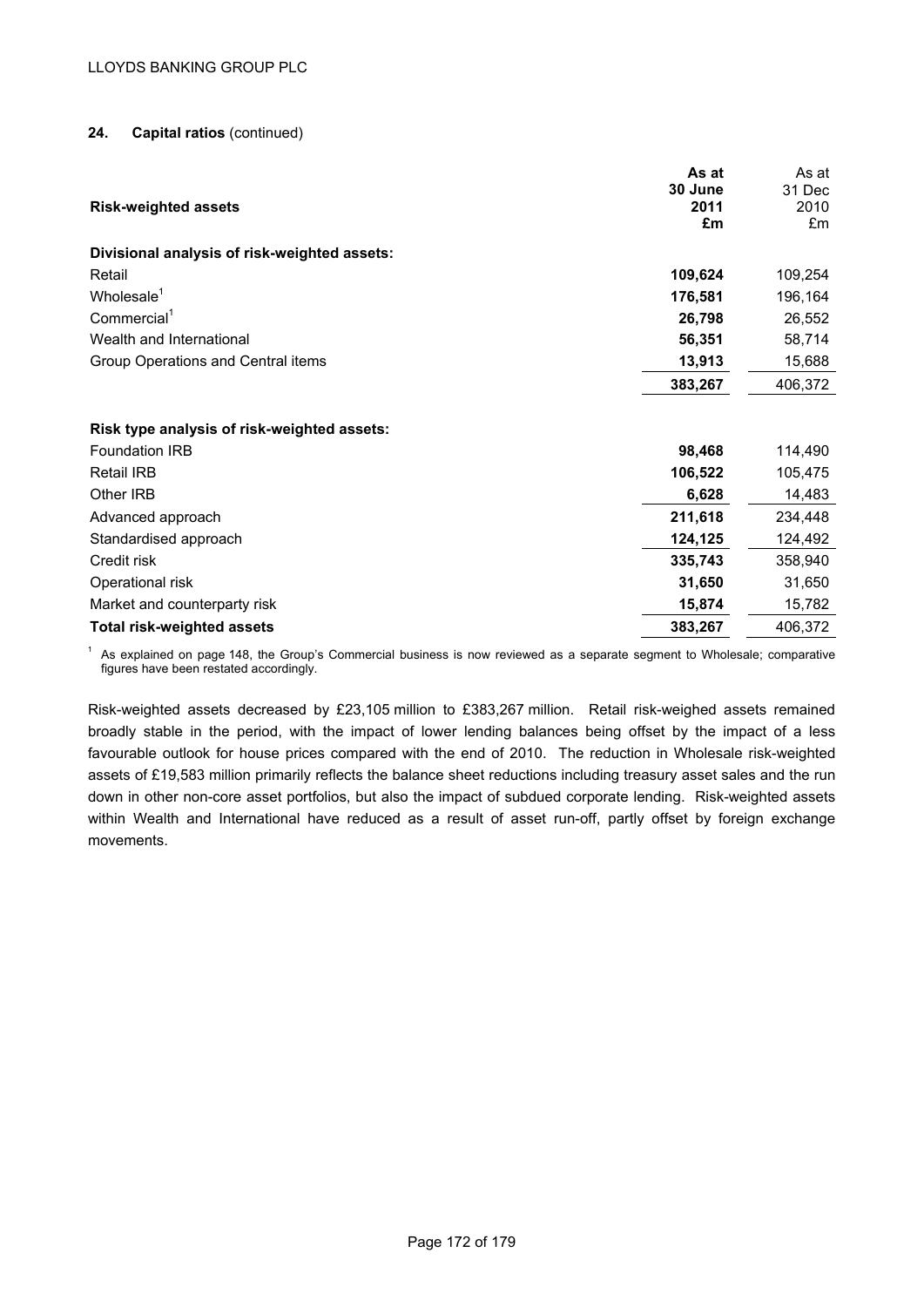### **25. Related party transactions**

### **UK Government**

In January 2009, the UK Government through HM Treasury became a related party of the Company following its subscription for ordinary shares issued under a placing and open offer. As at 30 June 2011, HM Treasury held a 40.2 per cent (31 December 2010: 40.6 per cent) interest in the Company's ordinary share capital and consequently HM Treasury remained a related party of the Company during the half-year to 30 June 2011.

From 1 January 2011, in accordance with IAS 24 (Revised), UK Government-controlled entities became related parties of the Group. The Group regards the Bank of England and banks controlled by the UK Government, comprising The Royal Bank of Scotland Group plc, Northern Rock plc, Northern Rock (Asset Management) plc and Bradford & Bingley plc, as related parties.

Since 31 December 2010, the Group has had the following significant transactions with the UK Government or UK Government-related entities:

#### *Government and central bank facilities*

During the half-year to 30 June 2011, the Group has participated in HM Treasury's Credit Guarantee Scheme and the Bank of England's UK Special Liquidity Scheme. HM Treasury's Credit Guarantee Scheme charges a commercial fee for the guarantee of new short and medium-term debt issuance; the fee payable to HM Treasury on guaranteed issues is based on a per annum rate of 50 basis points plus the median five-year credit default swap spread. Further details of the UK Special Liquidity Scheme, including the fees payable to the Bank of England by participants, are available on the Bank of England's website.

At 30 June 2011 the Group had £37,096 million of debt issued under the aforementioned schemes (31 December 2010: £94,925 million). The facilities have various maturity dates, the last of which is in the fourth quarter of 2012. During the half-year to 30 June 2011, the Group repaid £57,829 million under the aforementioned schemes.

#### *Lending commitments*

The formal lending commitments entered into in connection with the Group's proposed participation in the Government Asset Protection Scheme have now expired and in February 2011, the Company (together with Barclays, Royal Bank of Scotland, HSBC and Santander) announced, as part of the 'Project Merlin' agreement with HM Treasury, its capacity and willingness to increase business lending (including to small and medium-sized enterprises) during 2011.

#### *Business Growth Fund*

In May 2011 the Group agreed, together with The Royal Bank of Scotland plc (and three other non-related parties), to subscribe for shares in the Business Growth Fund plc which is the company created to fulfil the role of the Business Growth Fund as set out in the British Bankers' Association's Business Taskforce Report of October 2010.

#### *Other government-related entities*

Other than the transactions referred to above, there were no other significant transactions with the UK Government and UK Government-controlled entities (including UK Government-controlled banks) during the period that were not made in the ordinary course of business or that were unusual in their nature or conditions.

#### **Other related party transactions**

Except as noted above, other related party transactions for the half-year to 30 June 2011 are similar in nature to those for the year ended 31 December 2010.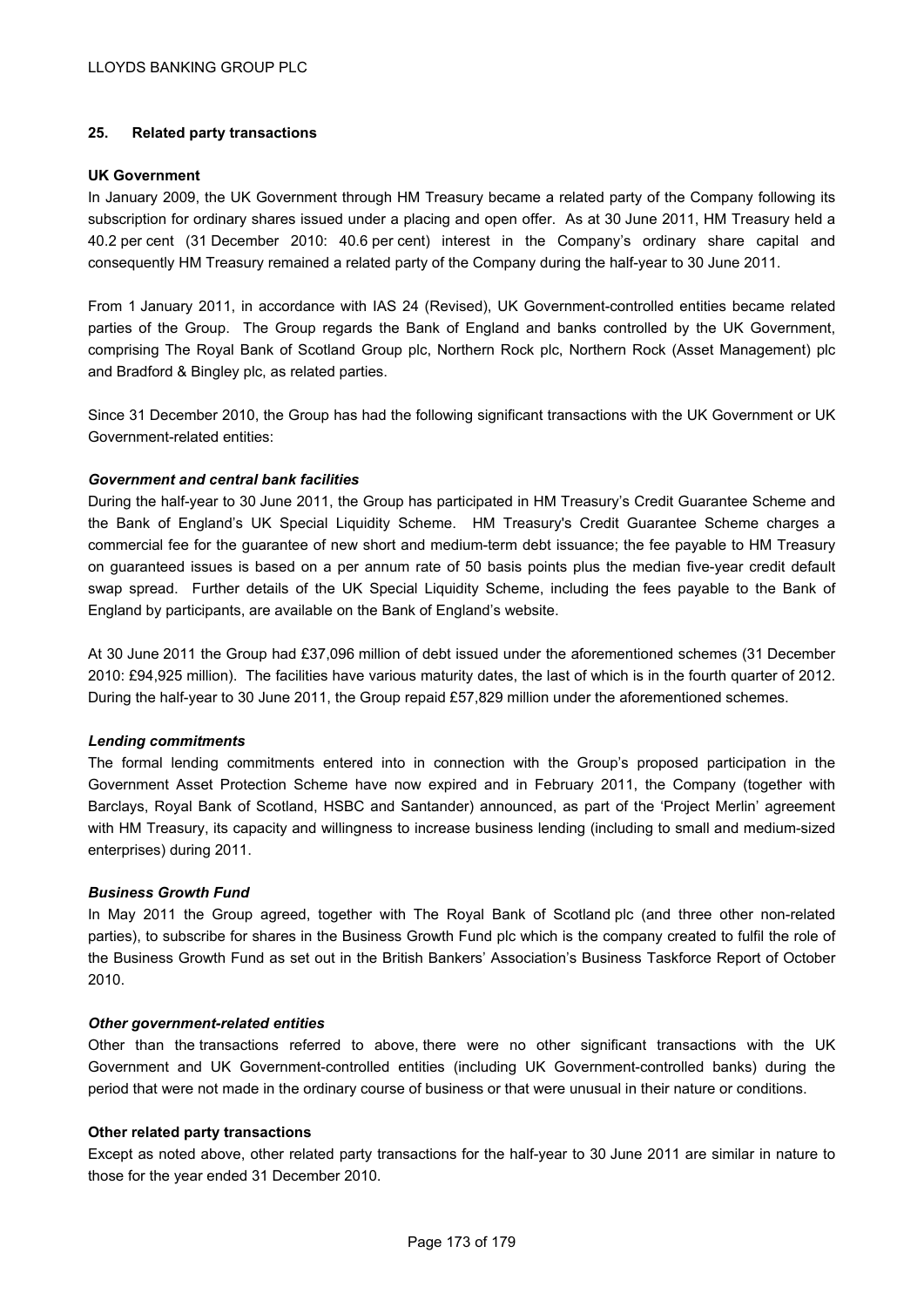### **26. Future accounting developments**

The following pronouncements will be relevant to the Group but are not applicable for the year ending 31 December 2011 and have not been applied in preparing these condensed interim financial statements. The full impact of these accounting changes is currently being assessed by the Group.

### *Effective for the Group for the year ending 31 December 2012*

- (i) Amendments to IFRS 7 *Financial Instruments Disclosures Transfers of Financial Assets*. Requires additional disclosures in respect of risk exposures arising from transferred financial assets.
- (ii) Amendments to IAS 12 *Income Taxes Deferred Tax: Recovery of Underlying Assets*. Introduces a rebuttable presumption that investment property measured at fair value is recovered entirely through sale and that deferred tax in respect of such investment property is recognised on that basis.

### *Effective for the Group for the year ending 31 December 2013*

(i) IFRS 9 *Financial Instruments.* Replaces those parts of IAS 39 *Financial Instruments: Recognition and Measurement* relating to the classification, measurement and derecognition of financial assets and liabilities. Requires financial assets to be classified into two measurement categories, fair value and amortised cost, on the basis of the objectives of the entity's business model for managing its financial assets and the contractual cash flow characteristics of the instrument. The available-for-sale financial asset and held-to-maturity investment categories in the existing IAS 39 will be eliminated. The requirements for financial liabilities and derecognition are broadly unchanged from IAS 39.

 IFRS 9 is the initial stage of the project to replace IAS 39. Future stages are expected to result in amendments to IFRS 9 to deal with changes to impairment of financial assets measured at amortised cost and hedge accounting. Although the effective date of IFRS 9 is currently annual periods beginning on or after 1 January 2013, the IASB has not yet finalised the replacement of IAS 39 and is expected to propose changing the effective date of IFRS 9 to annual periods beginning on or after 1 January 2015 to facilitate the adoption of the entire replacement of IAS 39. Until all stages of the replacement project are complete, it is not possible to determine the overall impact on the financial statements of the replacement of IAS 39.

- (ii) Amendments to IAS 1 *Presentation of Financial Statements Presentation of Items of Other Comprehensive Income.* Requires entities to group items presented in other comprehensive income on the basis of whether they are potentially reclassified to profit or loss subsequently.
- (iii) IFRS 10 *Consolidated Financial Statements*. Supersedes IAS 27 *Consolidated and Separate Financial Statements* and SIC-12 *Consolidation – Special Purpose Entities* and establishes principles for the preparation of consolidated financial statements when an entity controls one or more entities.
- (iv) IFRS 11 *Joint Arrangements*. Supersedes IAS 31 *Interests in Joint Ventures* and SIC-13 *Jointly Controlled Entities – Non-Monetary Contributions by Venturers* and establishes principles for financial reporting by parties to a joint arrangement.
- (v) IFRS 12 *Disclosure of Interests in Other Entities*. Requires an entity to disclose information that enables users of financial statements to evaluate the nature of, and risks associated with, its interests in other entities and the effects of those interests on its financial position, financial performance and cash flows.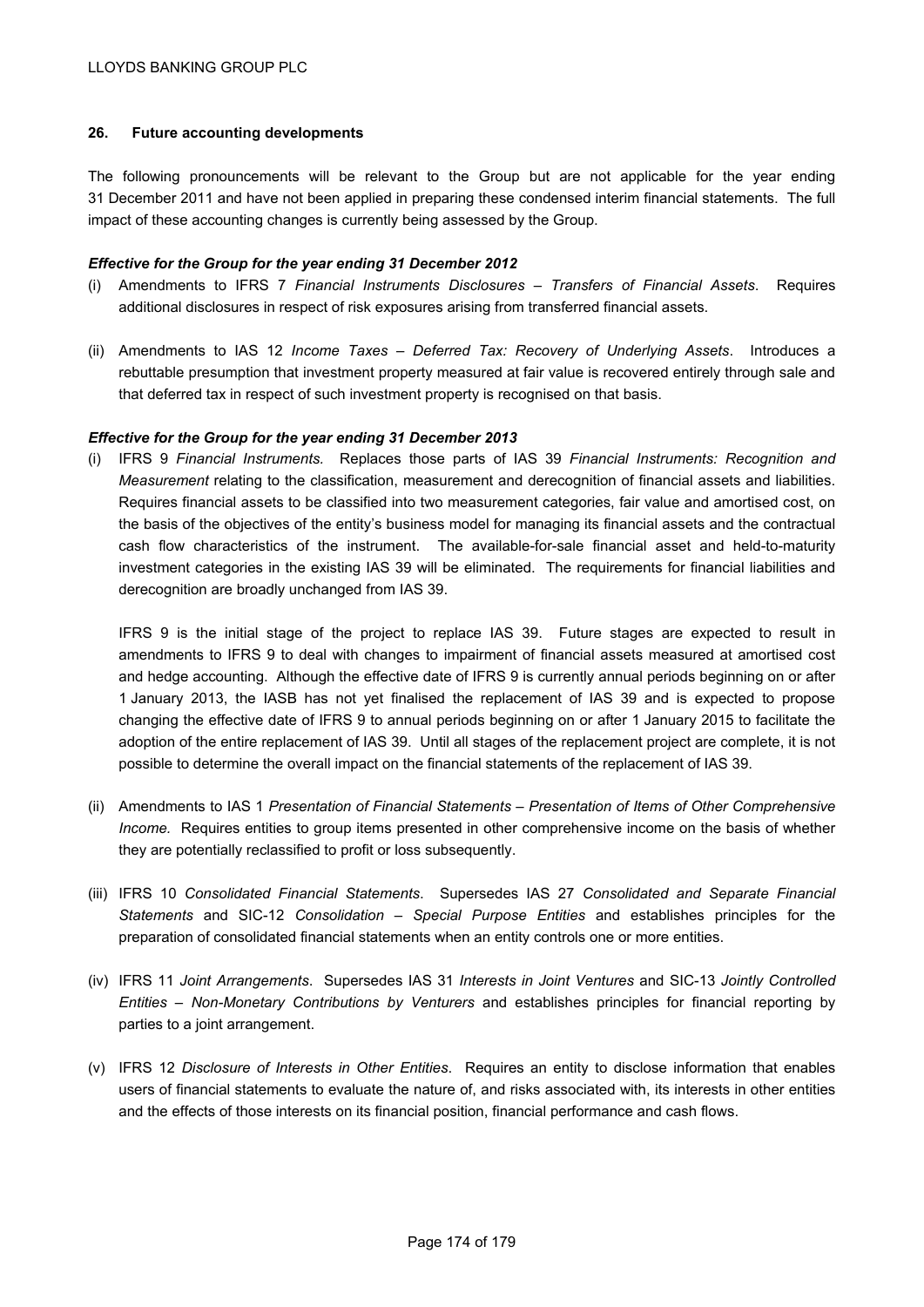#### **26. Future accounting developments** (continued)

- (vi) IFRS 13 *Fair Value Measurement*. The standard defines fair value, sets out a framework for measuring fair value and requires disclosures about fair value measurements and applies to IFRSs that require or permit fair value measurements or disclosures about fair value measurements.
- (vii) Amendment to IAS 27 *Separate Financial Statements*. Contains accounting and disclosure requirements for investments in subsidiaries, joint ventures and associates when an entity presents separate financial statements. The standard no longer deals with consolidated financial statements which are dealt with in IFRS 10.
- (viii) Amendment to IAS 28 *Investments in Associates and Joint Ventures*. Prescribes the accounting for investments in associates and sets out the requirements for the application of the equity method when accounting for investments in associates and joint ventures.
- (ix) IAS 19 *Employee Benefits (Revised).* Prescribes the accounting and disclosure by employers for employee benefits. Actuarial gains and losses (remeasurements) in respect of defined benefit pension schemes are no longer deferred using the corridor approach and are recognised immediately in other comprehensive income.

As at 3 August 2011, all of these pronouncements were awaiting EU endorsement.

#### **27. Events after the balance sheet date**

The Finance (No. 3) Bill 2011, which included the legislation in respect of the Bank Levy, received Royal Assent on 19 July 2011. Under the legislation, the Group will only become liable to pay the Bank Levy at 31 December 2011 and, as a result, the Group has not accrued for this cost during the first half of 2011. The Group expects that the cost of the Bank Levy for 2011 will be approximately £260 million.

#### **28. Other information**

The financial information included in these condensed interim financial statements does not constitute statutory accounts within the meaning of section 434 of the Companies Act 2006. Statutory accounts for the year ended 31 December 2010 were approved by the directors on 24 February 2011 and were delivered to the Registrar of Companies following publication on 30 March 2011. The auditors' report on those accounts was unqualified and did not include a statement under sections 498(2) (accounting records or returns inadequate or accounts not agreeing with records and returns) or 498(3) (failure to obtain necessary information and explanations) of the Companies Act 2006.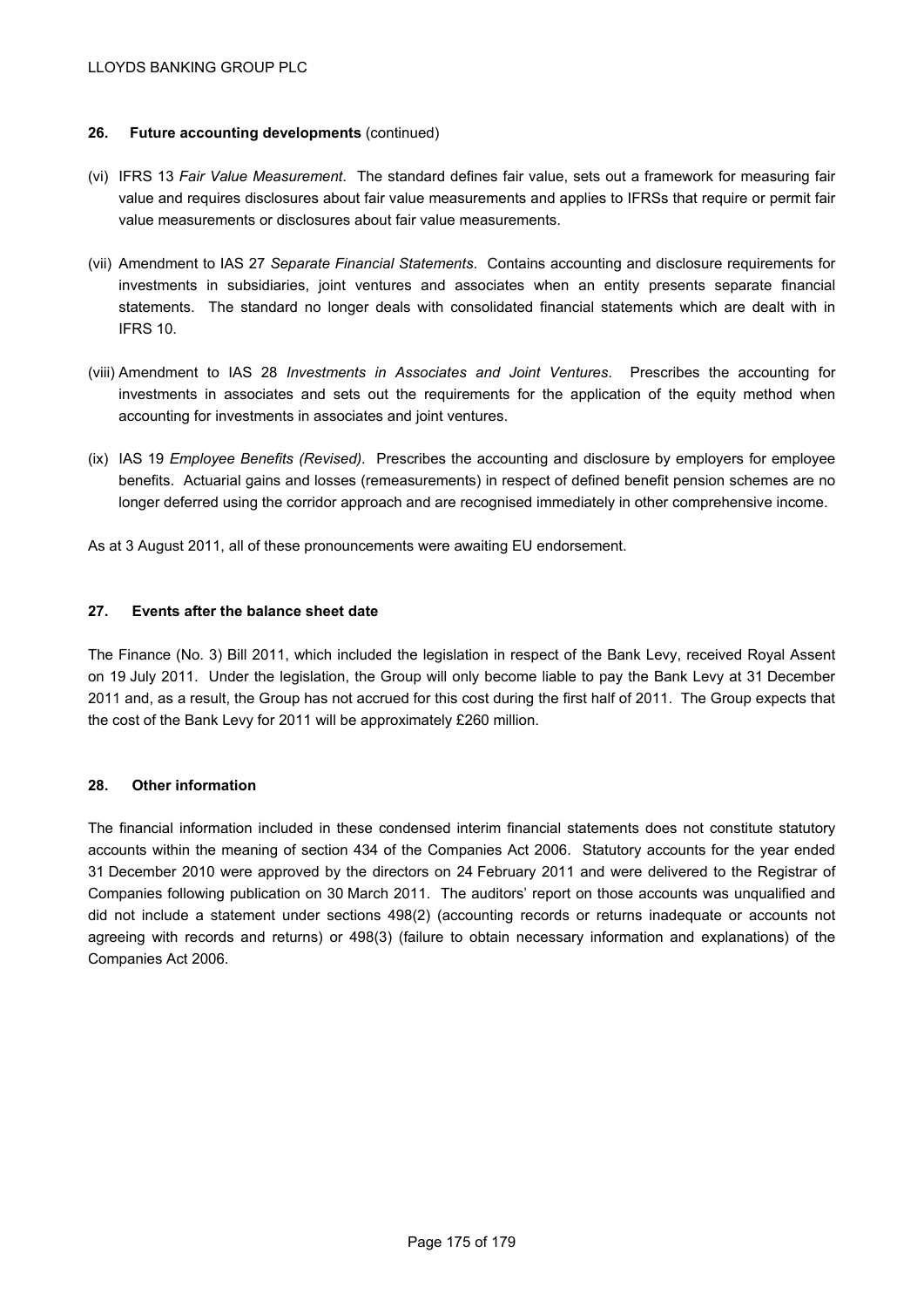### **STATEMENT OF DIRECTORS' RESPONSIBILITIES**

The directors listed below (being all the directors of Lloyds Banking Group plc) confirm that to the best of their knowledge these condensed interim financial statements have been prepared in accordance with International Accounting Standard 34, Interim Financial Reporting, as adopted by the European Union, and that the interim management report herein includes a fair review of the information required by DTR 4.2.7R and DTR 4.2.8R, namely:

- an indication of important events that have occurred during the six months ended 30 June 2011 and their impact on the condensed interim financial statements, and a description of the principal risks and uncertainties for the remaining six months of the financial year; and
- material related party transactions in the six months ended 30 June 2011 and any material changes in the related party transactions described in the last annual report.

Signed on behalf of the board by

António Horta-Osório Group Chief Executive 3 August 2011

Lloyds Banking Group plc board of directors:

#### **Executive directors:**

António Horta-Osório (Group Chief Executive) G Truett Tate Tim J W Tookey

#### **Non-executive directors:**

Sir Winfried Bischoff (Chairman) Lord Leitch (Deputy Chairman) Sir Julian Horn-Smith Anita Frew Glen R Moreno David L Roberts T Timothy Ryan, Jr Martin A Scicluna Anthony Watson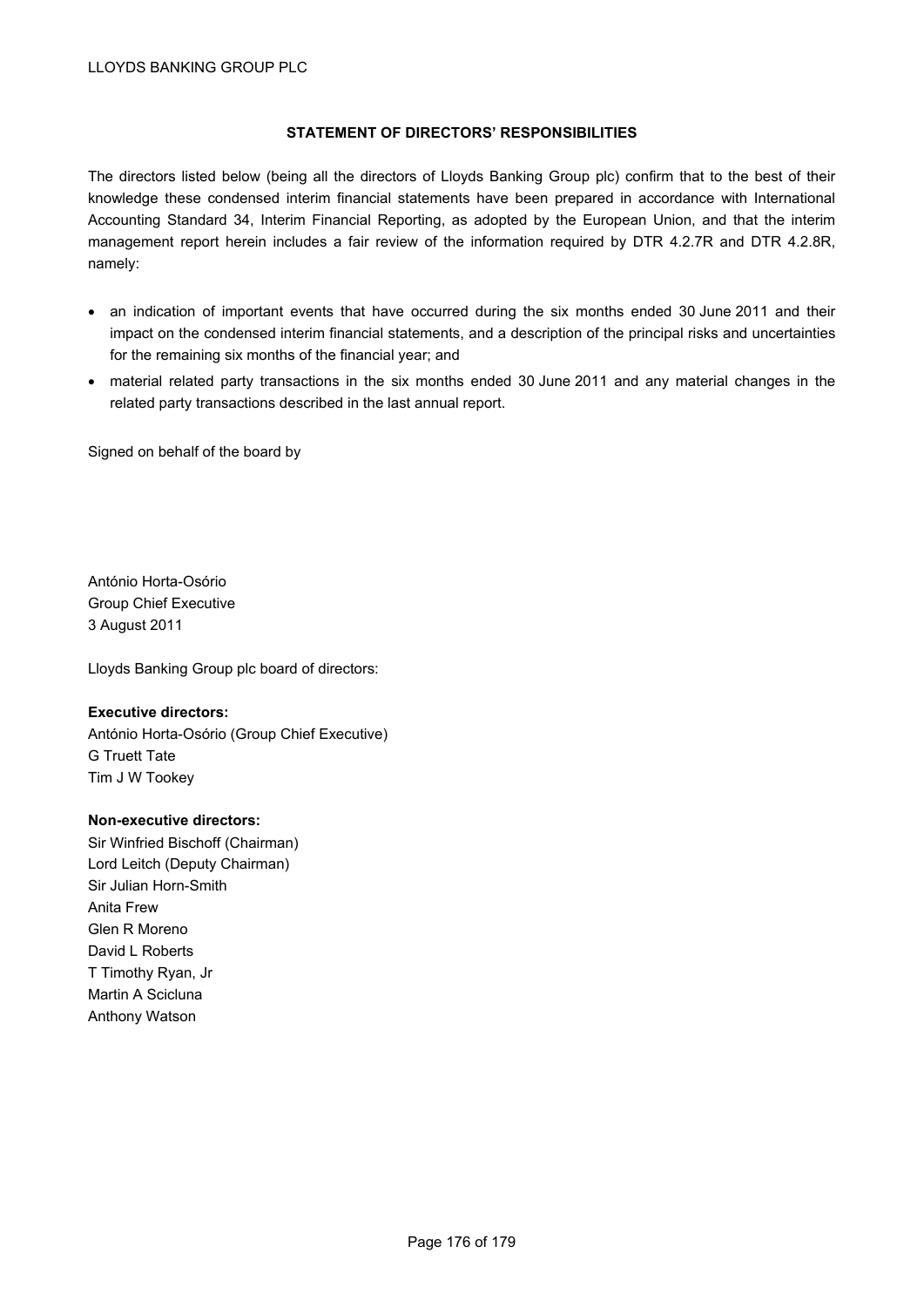## **INDEPENDENT REVIEW REPORT TO LLOYDS BANKING GROUP PLC**

#### **Introduction**

We have been engaged by the Company to review the condensed consolidated interim financial statements in the half-year results for the six months ended 30 June 2011, which comprise the consolidated income statement, consolidated statement of comprehensive income, consolidated balance sheet, consolidated statement of changes in equity, consolidated cash flow statement and related notes. We have read the other information contained in the half-year results and considered whether it contains any apparent misstatements or material inconsistencies with the information in the condensed consolidated interim financial statements.

#### **Directors' responsibilities**

The half-year results are the responsibility of, and have been approved by, the directors. The directors are responsible for preparing the half-year results in accordance with the Disclosure and Transparency Rules of the United Kingdom's Financial Services Authority.

As disclosed in note 1, the annual financial statements of the Group are prepared in accordance with International Financial Reporting Standards as adopted by the European Union. The condensed consolidated interim financial statements included in the half-year results have been prepared in accordance with International Accounting Standard 34, 'Interim Financial Reporting', as adopted by the European Union.

### **Our responsibility**

Our responsibility is to express to the Company a conclusion on the condensed consolidated interim financial statements in the half-year results based on our review. This report, including the conclusion, has been prepared for and only for the Company for the purpose of the Disclosure and Transparency Rules of the Financial Services Authority and for no other purpose. We do not, in producing this report, accept or assume responsibility for any other purpose or to any other person to whom this report is shown or into whose hands it may come save where expressly agreed by our prior consent in writing.

#### **Scope of review**

We conducted our review in accordance with International Standard on Review Engagements (UK and Ireland) 2410, 'Review of Interim Financial Information Performed by the Independent Auditor of the Entity' issued by the Auditing Practices Board for use in the United Kingdom. A review of interim financial information consists of making enquiries, primarily of persons responsible for financial and accounting matters, and applying analytical and other review procedures. A review is substantially less in scope than an audit conducted in accordance with International Standards on Auditing (UK and Ireland) and consequently does not enable us to obtain assurance that we would become aware of all significant matters that might be identified in an audit. Accordingly, we do not express an audit opinion.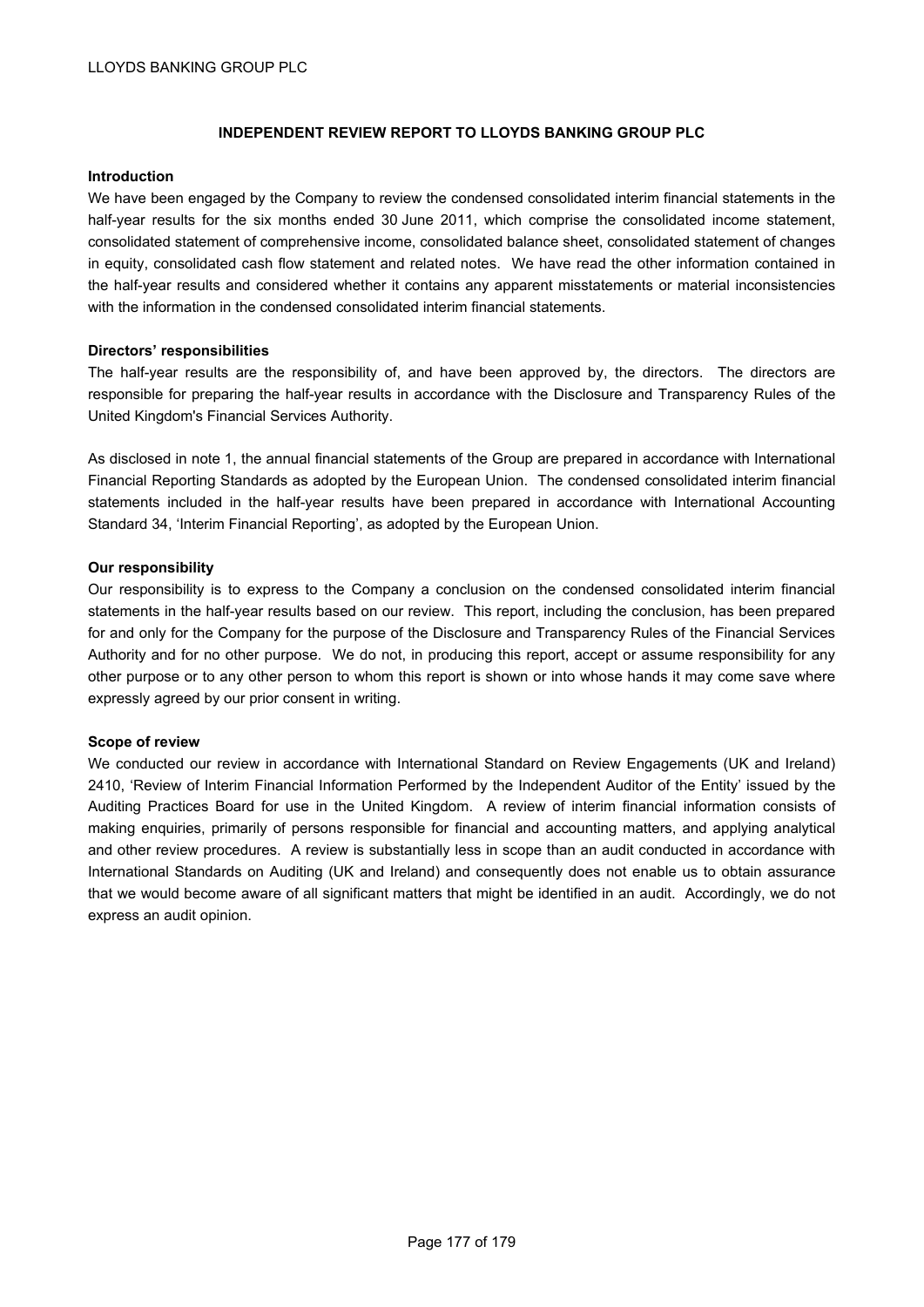## **INDEPENDENT REVIEW REPORT TO LLOYDS BANKING GROUP PLC** (continued)

## **Conclusion**

Based on our review, nothing has come to our attention that causes us to believe that the condensed consolidated interim financial statements in the half-year results for the six months ended 30 June 2011 are not prepared, in all material respects, in accordance with International Accounting Standard 34 as adopted by the European Union and the Disclosure and Transparency Rules of the United Kingdom's Financial Services Authority.

PricewaterhouseCoopers LLP Chartered Accountants London 3 August 2011

#### Notes:

- a) The maintenance and integrity of the Lloyds Banking Group plc website is the responsibility of the directors; the work carried out by the auditors does not involve consideration of these matters and, accordingly, the auditors accept no responsibility for any changes that may have occurred to the financial statements since they were initially presented on the website.
- b) Legislation in the United Kingdom governing the preparation and dissemination of financial statements may differ from legislation in other jurisdictions.